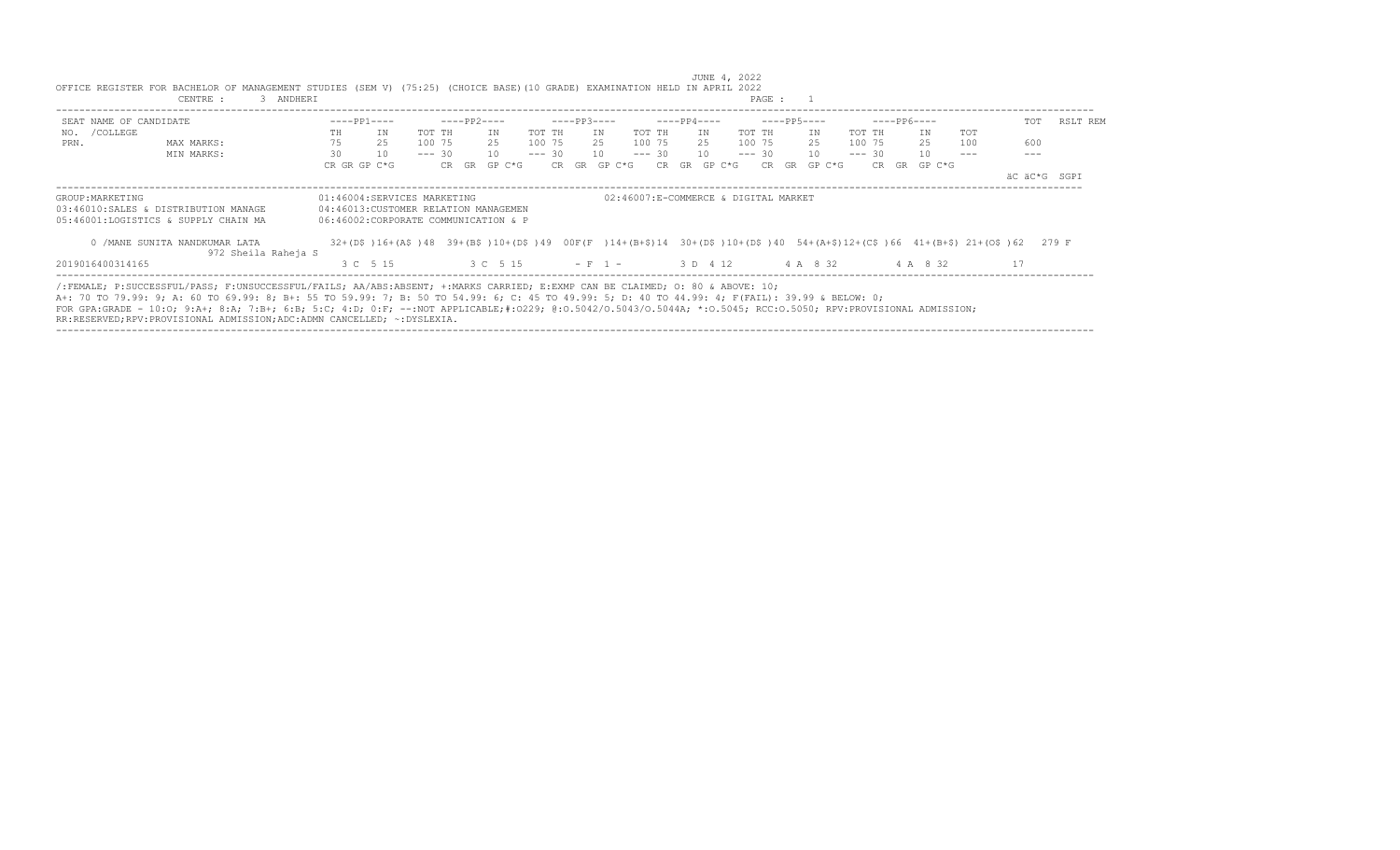|                       | SEAT NAME OF CANDIDATE                                                                                                                                                               |                | $---PP1---$                    | $---PP2---$                                                                                                                         |                              | $---PP3---$  |                                      | $---PP4---$    |                              | $---PP5---$    |                              | $---PP6---$ |                                         | TOT          | RSLT REM     |
|-----------------------|--------------------------------------------------------------------------------------------------------------------------------------------------------------------------------------|----------------|--------------------------------|-------------------------------------------------------------------------------------------------------------------------------------|------------------------------|--------------|--------------------------------------|----------------|------------------------------|----------------|------------------------------|-------------|-----------------------------------------|--------------|--------------|
| NO. / COLLEGE<br>PRN. | MAX MARKS:<br>MIN MARKS:                                                                                                                                                             | TH<br>75<br>30 | IN<br>25<br>10<br>CR GR GP C*G | TOT TH<br>TN<br>100 75<br>25<br>$--- 30$<br>10<br>CR GR GP C*G      CR GR GP C*G     CR GP C*G     CR GR GP C*G     CR   GR  GP C*G | TOT TH<br>100 75<br>$--- 30$ | IN<br>25     | TOT TH<br>100 75<br>10<br>$--- 30$   | IN<br>25<br>10 | TOT TH<br>100 75<br>$--- 30$ | ΙN<br>25<br>10 | TOT TH<br>100 75<br>$--- 30$ |             | TOT<br>IN<br>25<br>100<br>10<br>$- - -$ | 600<br>$  -$ |              |
|                       |                                                                                                                                                                                      |                |                                |                                                                                                                                     |                              |              |                                      |                |                              |                |                              |             |                                         |              | äC äC*G SGPT |
| GROUP: MARKETING      | 03:46010:SALES & DISTRIBUTION MANAGE<br>05:46001:LOGISTICS & SUPPLY CHAIN MA                                                                                                         |                | 01:46004:SERVICES MARKETING    | 04:46013:CUSTOMER RELATION MANAGEMEN<br>06:46002:CORPORATE COMMUNICATION & P                                                        |                              |              | 02:46007:E-COMMERCE & DIGITAL MARKET |                |                              |                |                              |             |                                         |              |              |
|                       | 1409183 ANSARI MOHD WAQAR MOHD ANSAR ANJUM<br>AKHTAR<br>117 MAHARASHTRA COL                                                                                                          |                |                                | 38+(B\$)15+(A\$)53 54+(A+\$)24+(O\$)78 54+(A+\$)18+(A+\$)72 41+(B+\$)15+(A\$)56 54+(A+\$)15+(A\$)69 66 (O) 16+(A\$)82 410 P         |                              |              |                                      |                |                              |                |                              |             |                                         |              |              |
| 2019016402076592      |                                                                                                                                                                                      |                | 3 B 6 18                       | $3 A+9 27$                                                                                                                          |                              | $3 A+9 27$   |                                      |                | 3 B + 7 21 4 A 8 32          |                |                              |             | 4 0 10 40                               |              | 20 165 8.25  |
|                       | 1409184 HARNEKAR MEHFOOZ M ALI HAFIZA<br>117 MAHARASHTRA COL                                                                                                                         |                |                                | 30 (D) 22+(O\$) 52 44 (B+) 12+(C\$) 56 53 (A+) 10+(D\$) 63 35 (C) 14+ (B+\$) 49 62+(O\$) 10+ (D\$) 72 75+(O\$) 10+ (D\$) 85 377 P   |                              |              |                                      |                |                              |                |                              |             |                                         |              |              |
|                       | 2016016400630872                                                                                                                                                                     |                | 3 B 6 18                       | 3 B+ 7 21                                                                                                                           |                              | 3 A 8 24     |                                      | 3 C 5 15       |                              | $4 A+9 36$     |                              |             | 4 0 10 40                               |              | 20 154 7.70  |
|                       | 1409185 SHAIKH FARHAN MOHD JAVED SHAKERA<br>117 MAHARASHTRA COL                                                                                                                      |                |                                | 30+(D\$)19+(A+\$)49 35+(C\$)20+(O\$)55 43+(B+\$)19+(A+\$)62 38+(B\$)22+(O\$)60 AA 21+(O\$)21 40+(B\$)21+(O\$)61 308 A ABS           |                              |              |                                      |                |                              |                |                              |             |                                         |              |              |
|                       | 2017016400427892                                                                                                                                                                     |                | 3 C 5 15                       | $3 B+721$                                                                                                                           |                              | 3 A 8 24     |                                      | 3 A 8 24       |                              | $- F 1 -$      |                              |             | 4 A 8 32                                | 16           |              |
|                       | 1409186 SHAIKH MOHAMMAD JUNAID MOHD SAYEED<br>117 MAHARASHTRA COL<br>OAMARJAHAN                                                                                                      |                |                                | 33+(D\$)22+(O\$)55 56+(A+\$)22+(O\$)78 41+(B+\$)17+(A\$)58 50+(A\$)24+(O\$)74 AA 24+(O\$)24 54+(A+\$)24+(O\$)78                     |                              |              |                                      |                |                              |                |                              |             |                                         |              | 367 A ABS    |
|                       | 2018016402277035                                                                                                                                                                     |                |                                | 3 B + 7 21 3 A + 9 27                                                                                                               |                              | $3 R + 7 21$ |                                      | $3$ A+ 9 27    |                              |                | $- F 1 -$                    |             | $4$ A + 9 36                            | - 16         |              |
| GROUP: FINANCE        | 03:46009:WEALTH MANAGEMENT<br>05:46001:LOGISTICS & SUPPLY CHAIN MA                                                                                                                   |                | 04:46015:RISK MANAGEMENT       | 01:46003:INVESTMENT ANALYSIS & PORTF 02:46006:COMMODITY & DERIVATIVES MAR<br>06:46002:CORPORATE COMMUNICATION & P                   |                              |              |                                      |                |                              |                |                              |             |                                         |              |              |
|                       | 1409187 SHAIKH AHMAD RAZA INSAF ALI BATLUN 40 (B) 20+(0\$)60 42 (B+)18+(A+\$)60 59 (A+)20+(0\$)79 47 (A)20+(0\$)67 45 (A)18+(A+\$)63 48 (A) 18+(A+\$)66 395 P<br>BANU<br>3 AKBAR     |                |                                |                                                                                                                                     |                              |              |                                      |                |                              |                |                              |             |                                         |              |              |
|                       | 2019016401297837                                                                                                                                                                     |                | 3 A 8 24                       | 3 A 8 24 3 A + 9 27                                                                                                                 |                              |              |                                      | 3 A 8 24       |                              |                | 4 A 8 32                     |             | 4 A 8 32                                |              | 20 163 8.15  |
| GROUP: MARKETING      | 03:46010:SALES & DISTRIBUTION MANAGE<br>05:46001:LOGISTICS & SUPPLY CHAIN MA                                                                                                         |                | 01:46004:SERVICES MARKETING    | 04:46013: CUSTOMER RELATION MANAGEMEN<br>06:46002:CORPORATE COMMUNICATION & P                                                       |                              |              | 02:46007:E-COMMERCE & DIGITAL MARKET |                |                              |                |                              |             |                                         |              |              |
|                       | 1409188 SIDDIQUI SHUJAUDDIN SHAMSUDDIN SHAB 30+(D\$)20+(O\$)50 32+(D\$)20+(O\$)52 30+(D\$)20+(O\$)50 30+(D\$)23+(O\$)53 41 (B+)20+(O\$)61 30+(D\$)21+(O\$)51 317 P<br>ANA<br>3 AKBAR |                |                                |                                                                                                                                     |                              |              |                                      |                |                              |                |                              |             |                                         |              |              |
|                       | 2016016400126911                                                                                                                                                                     |                |                                | 3 B 6 18 3 B 6 18 3 B 6 18 3 B 6 18 4 A 8 32 4 B 6 24                                                                               |                              |              |                                      |                |                              |                |                              |             |                                         |              | 20 128 6.40  |

----------------------------------------------------------------------------------------------------------------------------------------------------------------------------------

JUNE 4, 2022 OFFICE REGISTER FOR BACHELOR OF MANAGEMENT STUDIES (SEM V) (75:25) (CHOICE BASE)(10 GRADE) EXAMINATION HELD IN APRIL 2022

RR:RESERVED;RPV:PROVISIONAL ADMISSION;ADC:ADMN CANCELLED; ~:DYSLEXIA.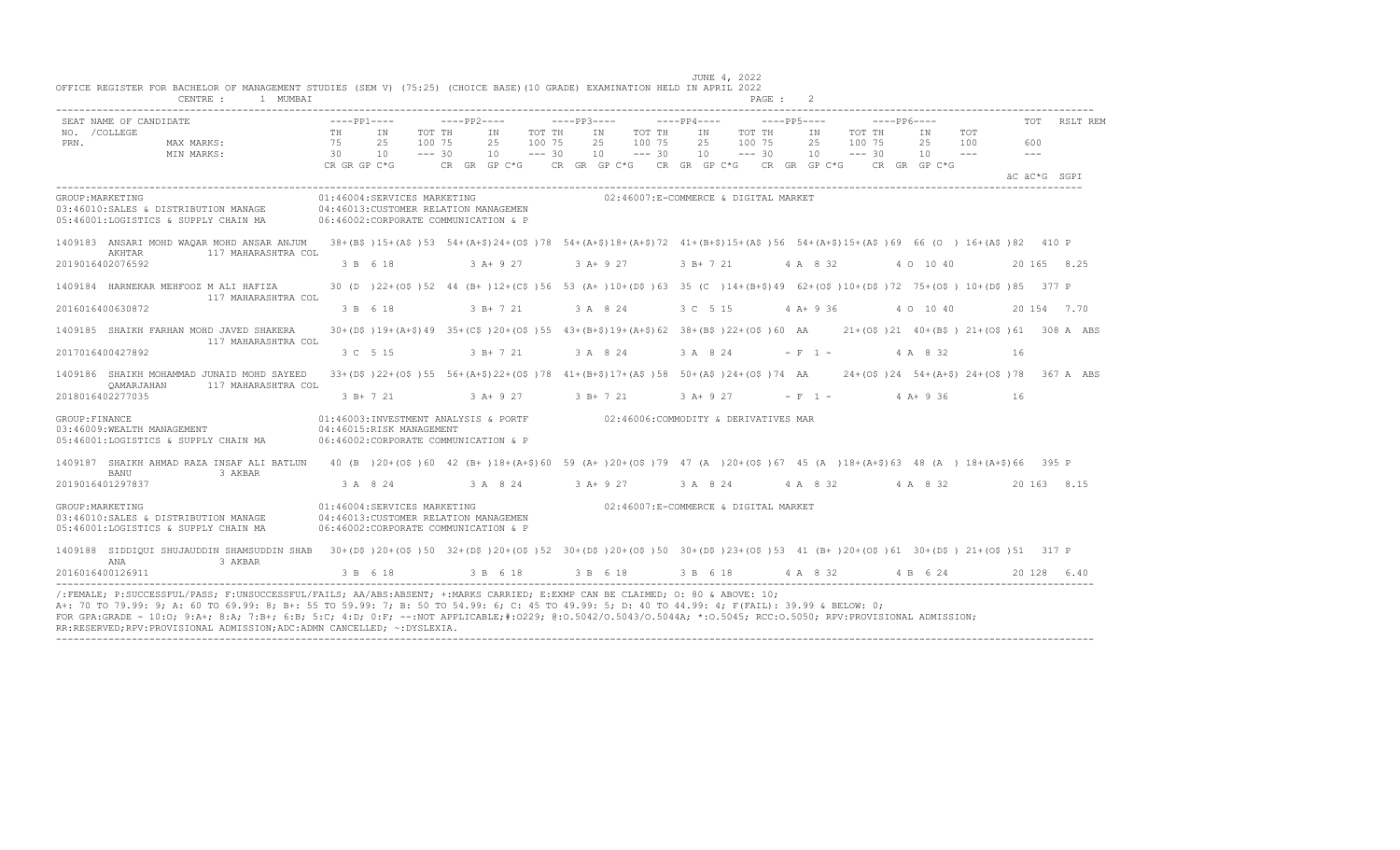| SEAT NAME OF CANDIDATE                                                                                                                                                                        | $---PP1---$                                                                                                               |                                                                                                           |           |                                      |    |                                      |                            | $---PP6---$                                                                                                                                                                           |                      | TOT RSLT REM |
|-----------------------------------------------------------------------------------------------------------------------------------------------------------------------------------------------|---------------------------------------------------------------------------------------------------------------------------|-----------------------------------------------------------------------------------------------------------|-----------|--------------------------------------|----|--------------------------------------|----------------------------|---------------------------------------------------------------------------------------------------------------------------------------------------------------------------------------|----------------------|--------------|
| NO. / COLLEGE                                                                                                                                                                                 | TH IN                                                                                                                     | TOT TH                                                                                                    | IN TOT TH | IN TOT TH                            | IN | TOT TH                               | TOT TH<br>IN               | TOT<br>IN                                                                                                                                                                             |                      |              |
| MAX MARKS:<br>PRN.                                                                                                                                                                            | 75 25<br>30 10                                                                                                            | 100 75<br>2.5<br>$--- 30$                                                                                 | 100 75    | 100 75<br>2.5                        |    | 2.5 100 7.5                          | 2.5<br>100 75              | 2.5<br>100                                                                                                                                                                            | 600<br>$\frac{1}{2}$ |              |
| MIN MARKS:                                                                                                                                                                                    |                                                                                                                           | CR GR GP C*G $CR$ GR GP C*G $CR$ GR GP C*G $CR$ GR GP C*G $CR$ GR GP C*G $CR$ GR GP C*G $CR$ GR GP C*G    |           |                                      |    |                                      |                            |                                                                                                                                                                                       |                      |              |
|                                                                                                                                                                                               |                                                                                                                           |                                                                                                           |           |                                      |    |                                      |                            |                                                                                                                                                                                       | AC AC*G SGPT         |              |
| GROUP: MARKETING<br>03:46013:CUSTOMER RELATION MANAGEMEN 04:46016:INDUSTRIAL MARKETING<br>05:46001:LOGISTICS & SUPPLY CHAIN MA                                                                |                                                                                                                           | 01:46004:SERVICES MARKETING 602:46007:E-COMMERCE & DIGITAL MARKET<br>06:46002:CORPORATE COMMUNICATION & P |           |                                      |    |                                      |                            |                                                                                                                                                                                       |                      |              |
| 1409189 RAMU AYENAMILLI HARINIKHIL VAISHALI 41+(B+\$)22+(O\$)63 39+(B\$)11+(D\$)50 69 (O )18+(A+\$)87 39+(B\$)22+(O\$)61 30+(D\$)13+(D\$)43 38+(B\$) 13+(B\$)51 355 P<br>1062 N.K.E.S. Colleg |                                                                                                                           |                                                                                                           |           |                                      |    |                                      |                            |                                                                                                                                                                                       |                      |              |
| 2019016400214292                                                                                                                                                                              | 3 A 8 24                                                                                                                  | 3 B 6 18 3 0 10 30                                                                                        |           |                                      |    |                                      | 3 A 8 24 4 D 4 16 4 B 6 24 |                                                                                                                                                                                       | 20 136 6.80          |              |
| GROUP: HUMAN RESOURCE<br>03:46011:PERFORMANCE MANAGEMENT & CA 04:46014:INDUSTRIAL RELATIONS<br>05:46001:LOGISTICS & SUPPLY CHAIN MA                                                           | 06:46002:CORPORATE COMMUNICATION & P                                                                                      | 01:46005:FINANCE FOR HR PROFESSIONAL                                                                      |           |                                      |    | 02:46008:STRATEGIC HUMAN RESOURCE MG |                            |                                                                                                                                                                                       |                      |              |
| 1409190 / KAMBLE DAKSHATA DEEPAK PALLAVI<br>32 CHETANA -BANDRA                                                                                                                                |                                                                                                                           |                                                                                                           |           |                                      |    |                                      |                            | 18F(F)11+(D\$)29 30+(D\$)13+(B\$)43 44E(B+)10+(D\$)54 35E(C)11+(D\$)46 30+(D\$)10+(D\$)40 30+(D\$) 13+(B\$)43 255 F                                                                   |                      |              |
| 2017016401421601                                                                                                                                                                              | $- F - 1 -$                                                                                                               | 3 D 4 12 3 B 6 18                                                                                         |           |                                      |    |                                      | 3 C 5 15 4 D 4 16 4 D 4 16 |                                                                                                                                                                                       | 17                   |              |
| GROUP: FINANCE<br>03:46012: FINANCIAL ACCOUNTING<br>05:46001:LOGISTICS & SUPPLY CHAIN MA                                                                                                      | 04:46018:DIRECT TAXES<br>06:46002:CORPORATE COMMUNICATION & P                                                             | 01:46003:INVESTMENT ANALYSIS & PORTF                                                                      |           | 02:46006:COMMODITY & DERIVATIVES MAR |    |                                      |                            |                                                                                                                                                                                       |                      |              |
| 1409191 / KAMBLE KAJAL JANU UJWALA<br>38 RUPAREL                                                                                                                                              | 44+(B+\$)20+(O\$)64 35+(C\$)18+(A+\$)53 42+(B+\$)17+(A\$)59 38 (B)15+(A\$)53 33+(D\$)19+(A+\$)52 45+(A\$)15+(A\$)60 341 P |                                                                                                           |           |                                      |    |                                      |                            |                                                                                                                                                                                       |                      |              |
| 2019016401147817                                                                                                                                                                              |                                                                                                                           |                                                                                                           |           |                                      |    |                                      |                            | $3 \text{ A} \quad 8 \quad 24$ $3 \text{ B} \quad 6 \quad 18$ $3 \text{ B} + 7 \quad 21$ $3 \text{ B} \quad 6 \quad 18$ $4 \text{ B} \quad 6 \quad 24$ $4 \text{ A} \quad 8 \quad 32$ | 20 137 6.85          |              |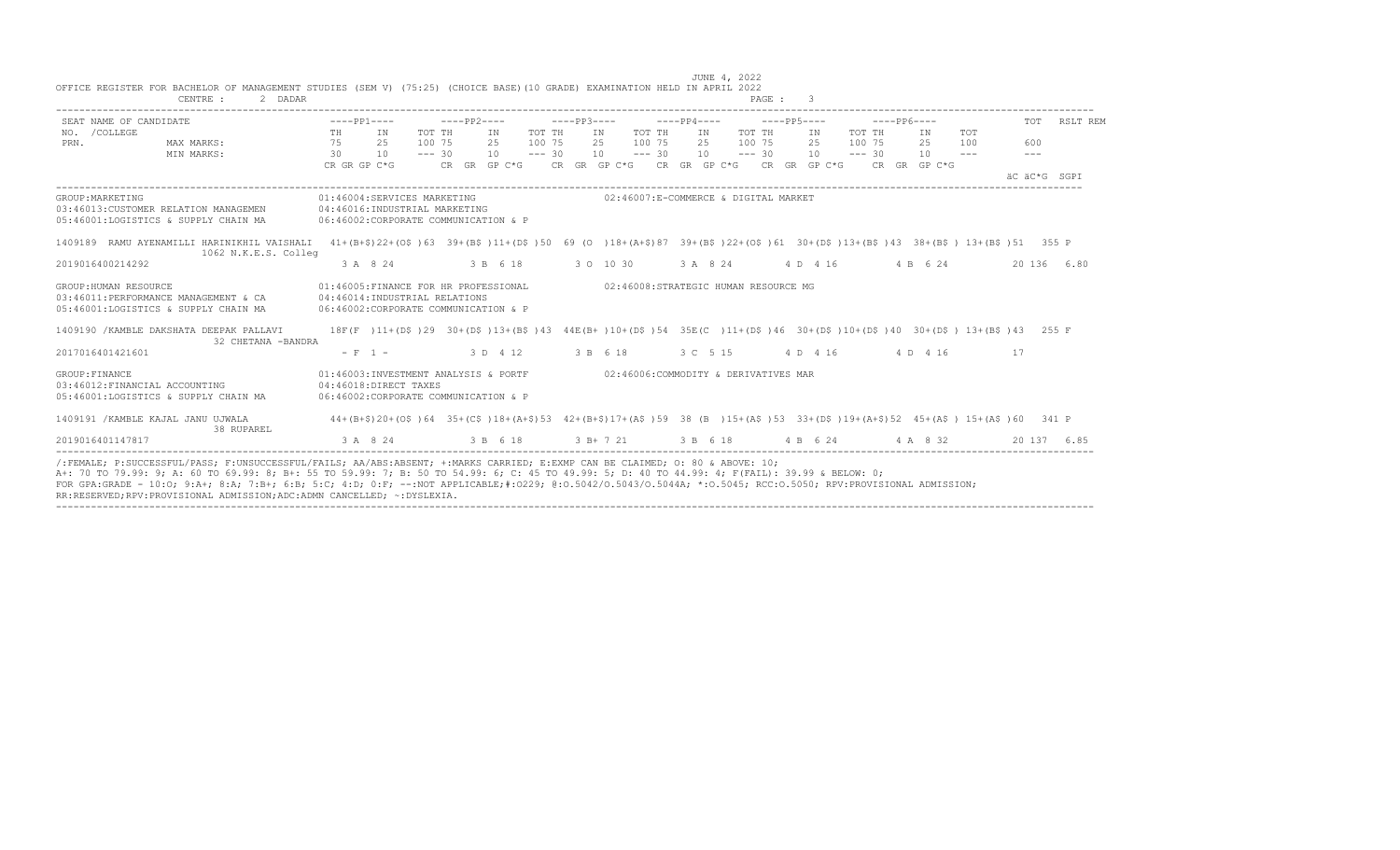|      | SEAT NAME OF CANDIDATE                                                                           | $---PP1---$                    |                                                                                                                              |                              | $---PP2---$                    |                              | $---PP3---$  |                                                                                |                              | $---PP4---$                    |                                      | $---PP5---$                    |                              | $---PP6---$ |                                 |                             |       | <b>TOT</b>   | RSLT REM    |
|------|--------------------------------------------------------------------------------------------------|--------------------------------|------------------------------------------------------------------------------------------------------------------------------|------------------------------|--------------------------------|------------------------------|--------------|--------------------------------------------------------------------------------|------------------------------|--------------------------------|--------------------------------------|--------------------------------|------------------------------|-------------|---------------------------------|-----------------------------|-------|--------------|-------------|
| PRN. | NO. / COLLEGE<br>MAX MARKS:<br>MIN MARKS:                                                        | TН<br>75<br>30<br>CR GR GP C*G | IN<br>2.5<br>10                                                                                                              | TOT TH<br>100 75<br>$--- 30$ | ΙN<br>25<br>10<br>CR GR GP C*G | TOT TH<br>100 75<br>$--- 30$ | CR GR GP C*G | ΙN<br>25<br>10                                                                 | TOT TH<br>100 75<br>$--- 30$ | ΙN<br>25<br>10<br>CR GR GP C*G | TOT TH<br>100 75<br>$--- 30$         | ΙN<br>25<br>10<br>CR GR GP C*G | TOT TH<br>100 75<br>$--- 30$ |             | TN<br>2.5<br>10<br>CR GR GP C*G | TOT<br>100<br>$\frac{1}{2}$ |       | 600<br>$---$ |             |
|      |                                                                                                  |                                |                                                                                                                              |                              |                                |                              |              |                                                                                |                              |                                |                                      |                                |                              |             |                                 |                             |       | äC äC*G SGPI |             |
|      | GROUP: MARKETING<br>03:46010:SALES & DISTRIBUTION MANAGE<br>05:46001:LOGISTICS & SUPPLY CHAIN MA |                                | 01:46004:SERVICES MARKETING<br>04:46013:CUSTOMER RELATION MANAGEMEN<br>06:46002:CORPORATE COMMUNICATION & P                  |                              |                                |                              |              |                                                                                |                              |                                | 02:46007:E-COMMERCE & DIGITAL MARKET |                                |                              |             |                                 |                             |       |              |             |
|      | 1409192 / MOHITE AISHWARYA PRATAP SHEETAL<br>155 SATHAYE                                         |                                | 36+(C\$)24+(O\$)60 71+(O\$)20+(O\$)91 60+(O\$)19+(A+\$)79 56 (A+)25+(O\$)81 65 (O )21+(O\$)86 60+(O\$) 14+(B+\$)74 471 P     |                              |                                |                              |              |                                                                                |                              |                                |                                      |                                |                              |             |                                 |                             |       |              |             |
|      | 2018016402205396                                                                                 |                                | 3 A 8 24                                                                                                                     |                              | 3 0 10 30                      |                              |              | $3 A+ 9 27$                                                                    |                              | 3 0 10 30                      |                                      | 4 0 10 40                      |                              |             | $4 A+9 36$                      |                             |       |              | 20 187 9.35 |
|      | 1409193 RATHOD JAY NITIN MALTI<br>168 RAJASTHANI- AND                                            |                                | 30 (D) 18+(A+\$)48 31+(D\$)17+(A\$)48 30+(D\$)15+(A\$)45 33+(D\$)17+(A\$)50 30+(D\$)14+(B+\$)44 44+(B+\$)16+(A\$)60 295 P    |                              |                                |                              |              |                                                                                |                              |                                |                                      |                                |                              |             |                                 |                             |       |              |             |
|      | 2019016402080535                                                                                 |                                | 3 C 5 15                                                                                                                     |                              | 3 C 5 15                       |                              |              | 3 C 5 15                                                                       |                              | 3 B 6 18                       |                                      | 4 D 4 16                       |                              |             | 4 A 8 32                        |                             |       |              | 20 111 5.55 |
|      | 1409194 SHAIKH MOHD HUSAIN MUKHTAR ZAIBUNNI<br>SA<br>168 RAJASTHANI- AND                         |                                | 30+(D\$)19+(A+\$)49 34+(C\$)18+(A+\$)52 39 (B)19+(A+\$)58 38+(B\$)18+(A+\$)56 44+(B+\$)18+(A+\$)62 43+(B+\$)15+(A\$)58 335 P |                              |                                |                              |              |                                                                                |                              |                                |                                      |                                |                              |             |                                 |                             |       |              |             |
|      | 2018016402336071                                                                                 |                                | 3 C 5 15                                                                                                                     |                              | 3 B 6 18                       |                              |              | $3 B+ 7 21$                                                                    |                              | $3 B+ 7 21$                    |                                      | 4 A 8 32                       |                              |             | $4 B+ 7 28$                     |                             |       |              | 20 135 6.75 |
|      | 1409195 SHAIKH REHAN RIZWAN IFFAT<br>168 RAJASTHANI- AND                                         |                                | 35+(C\$)16+(A\$)51 35+(C\$)16+(A\$)51 48 (A)20+(O\$)68 40+(B\$)15+(A\$)55 45+(A\$)14+(B+\$)59 46+(A\$)20+(O\$)66 350 P       |                              |                                |                              |              |                                                                                |                              |                                |                                      |                                |                              |             |                                 |                             |       |              |             |
|      | 2019016402080953                                                                                 |                                | 3 B 6 18                                                                                                                     |                              | 3 B 6 18                       |                              |              | 3 A 8 24                                                                       |                              | $3 B+ 7 21$                    |                                      | $4 B+ 7 28$                    |                              |             | 4 A 8 32                        |                             |       |              | 20 141 7.05 |
|      | 1409196 SHARMA ABHISHEK ANIL URMILA DEVI                                                         |                                | 30+(DS)18+(A+S)48 33+(DS)19+(A+S)52 30 (D)20+(OS)50 30+(DS)14+(B+S)44 30+(DS)14+(B+S)44 30+(DS)16+(AS)46 284 P               |                              |                                |                              |              |                                                                                |                              |                                |                                      |                                |                              |             |                                 |                             |       |              |             |
|      | 168 RAJASTHANI- AND<br>2019016402080937                                                          |                                | 3 C 5 15                                                                                                                     |                              | 3 B 6 18                       |                              |              | 3 B 6 18                                                                       |                              | 3 D 4 12                       |                                      | 4 D 4 16                       |                              |             | 4 C 5 20                        |                             | 20 99 |              | 4.95        |
|      | 1409197 TIWARI SHUBHAM DHARMENDRA AARTI                                                          |                                | 30 (D) 20+(O\$)50 36+(C\$)19+(A+\$)55 30+(D\$)16+(A\$)46 34+(C\$)18+(A+\$)52 36+(C\$)18+(A+\$)54 49+(A\$) 17+(A\$)66 323 P   |                              |                                |                              |              |                                                                                |                              |                                |                                      |                                |                              |             |                                 |                             |       |              |             |
|      | 168 RAJASTHANI- AND<br>2019016402080206                                                          |                                | 3 B 6 18                                                                                                                     |                              | 3 B+ 7 21                      |                              |              | 3 C 5 15                                                                       |                              | 3 B 6 18                       |                                      | 4 B 6 24                       |                              |             | 4 A 8 32                        |                             |       |              | 20 128 6.40 |
|      | 1409198 /VISHWAKARMA PRIYA RAMCHANDRA LEELA<br>168 RAJASTHANI- AND                               |                                | 30+(D\$)18+(A+\$)48 30+(D\$)18+(A+\$)48 30+(D\$)18+(A+\$)48 35+(C\$)14+(B+\$)49 30 (D)14+(B+\$)44 35+(C\$)17+(A\$)52 289 P   |                              |                                |                              |              |                                                                                |                              |                                |                                      |                                |                              |             |                                 |                             |       |              |             |
|      | 2019016402080887                                                                                 |                                | 3 C 5 15                                                                                                                     |                              | 3 C 5 15                       |                              |              | 3 C 5 15                                                                       |                              | 3 C 5 15                       |                                      | 4 D 4 16                       |                              |             | 4 B 6 24                        |                             |       |              | 20 100 5.00 |
|      | GROUP: FINANCE<br>03:46012: FINANCIAL ACCOUNTING<br>05:46001:LOGISTICS & SUPPLY CHAIN MA         |                                | 01:46003:INVESTMENT ANALYSIS & PORTF<br>04:46018:DIRECT TAXES<br>06:46002:CORPORATE COMMUNICATION & P                        |                              |                                |                              |              |                                                                                |                              |                                | 02:46006:COMMODITY & DERIVATIVES MAR |                                |                              |             |                                 |                             |       |              |             |
|      | 1409199 KARL FILOMENO R CELINE<br>229 ST. ANDREWS                                                |                                | 59+(A+\$)13+(B\$)72 63+(O\$)12+(C\$)75 47+(A\$)11+(D\$)58 39 (B)10+(D\$)49 56+(A+\$)10+(D\$)66 63+(O\$) 18+(A+\$)81 401 P    |                              |                                |                              |              |                                                                                |                              |                                |                                      |                                |                              |             |                                 |                             |       |              |             |
|      | 2019016401158614                                                                                 |                                | $3 A+9 27$                                                                                                                   |                              | $3 A+9 27$                     |                              |              | $3 B+ 7 21$                                                                    |                              | 3 C 5 15                       |                                      | 4 A 8 32                       |                              |             | 4 0 10 40                       |                             |       |              | 20 162 8.10 |
|      | 1409200 / DUBEY APOORVA SANJAY SARLA<br>229 ST. ANDREWS                                          |                                | $56+ (A+$) 10+ (D$) 66 54+ (A+$) AA$                                                                                         |                              |                                |                              |              | 54 50+(A\$)10+(D\$)60 50+(A\$)13+(B\$)63 59+(A+\$)10+(D\$)69 69+(O\$) 10E(D)79 |                              |                                |                                      |                                |                              |             |                                 |                             |       | 391 F        |             |
|      | 2018016401660583                                                                                 |                                | 3 A 8 24                                                                                                                     |                              | $- F 1 -$                      |                              |              | 3 A 8 24                                                                       |                              | 3 A 8 24                       |                                      | 4 A 8 32                       |                              |             | $4 A+9 36$                      |                             | 17    |              |             |
|      | GROUP: FINANCE<br>03:46012: FINANCIAL ACCOUNTING<br>05:46001:LOGISTICS & SUPPLY CHAIN MA         |                                | 01:46003:INVESTMENT ANALYSIS & PORTF<br>04:46018:DIRECT TAXES<br>06:46002:CORPORATE COMMUNICATION & P                        |                              |                                |                              |              | 02:46009:WEALTH MANAGEMENT                                                     |                              |                                |                                      |                                |                              |             |                                 |                             |       |              |             |

FOR GPA:GRADE - 10:O; 9:A+; 8:A; 7:B+; 6:B; 5:C; 4:D; 0:F; --:NOT APPLICABLE;#:O229; @:O.5042/O.5043/O.5044A; \*:O.5045; RCC:O.5050; RPV:PROVISIONAL ADMISSION; RR:RESERVED;RPV:PROVISIONAL ADMISSION;ADC:ADMN CANCELLED; ~:DYSLEXIA. ----------------------------------------------------------------------------------------------------------------------------------------------------------------------------------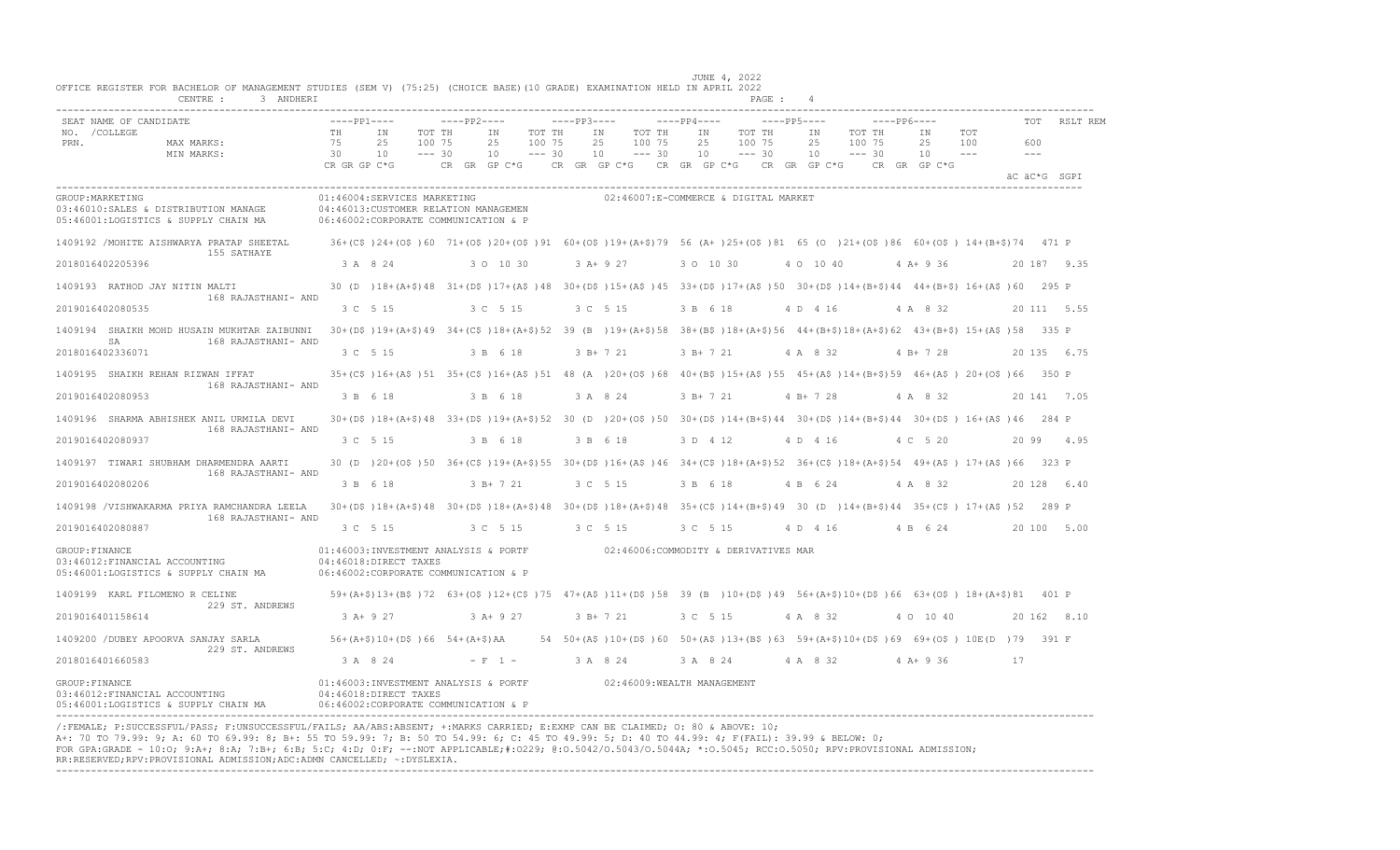| SEAT NAME OF CANDIDATE<br>NO. / COLLEGE          |                                                                                                                                                                       | TH           | $---PP1---$<br>ΙN                                                                                                                | TOT TH   | $---PP2---$<br>ΙN | TOT TH   | $---PP3---$ | ΙN         | TOT TH                     | $---PP4---$ | ΙN          | TOT TH                               | $---PP5---$<br>ΙN                      | TOT TH   | $---PP6---$ | ΙN           | TOT           | TOT     | RSLT REM     |
|--------------------------------------------------|-----------------------------------------------------------------------------------------------------------------------------------------------------------------------|--------------|----------------------------------------------------------------------------------------------------------------------------------|----------|-------------------|----------|-------------|------------|----------------------------|-------------|-------------|--------------------------------------|----------------------------------------|----------|-------------|--------------|---------------|---------|--------------|
| PRN.                                             | MAX MARKS:                                                                                                                                                            | 75           | 25                                                                                                                               | 100 75   | 25                | 100 75   |             | 25         | 100 75                     |             | 25          | 100 75                               | 25                                     | 100 75   |             | 25           | 100           | 600     |              |
|                                                  | MIN MARKS:                                                                                                                                                            | 30           | 10                                                                                                                               | $--- 30$ | 10                | $--- 30$ |             | 10         | $--- 30$                   |             | 10          | $--- 30$                             | 10                                     | $--- 30$ |             | 10           | $\frac{1}{2}$ | $- - -$ |              |
|                                                  |                                                                                                                                                                       | CR GR GP C*G |                                                                                                                                  |          | CR GR GP C*G      |          |             |            |                            |             |             |                                      | CR GR GP C*G CR GR GP C*G CR GR GP C*G |          |             | CR GR GP C*G |               |         | AC AC*G SGPT |
| GROUP: FINANCE<br>03:46012:FINANCIAL ACCOUNTING  | 05:46001:LOGISTICS & SUPPLY CHAIN MA                                                                                                                                  |              | 01:46003:INVESTMENT ANALYSIS & PORTF<br>04:46018:DIRECT TAXES<br>06:46002:CORPORATE COMMUNICATION & P                            |          |                   |          |             |            | 02:46009:WEALTH MANAGEMENT |             |             |                                      |                                        |          |             |              |               |         |              |
| 1409201 SANDIP MONDAL LUCY                       |                                                                                                                                                                       |              | 54+(A+\$)25+(O\$)79 68+(O\$)13+(B\$)81 45+(A\$)10+(D\$)55 60+(O\$)16+(A\$)76 45+(A\$)12+(C\$)57 71+(O\$) 11 (D)82 430 P          |          |                   |          |             |            |                            |             |             |                                      |                                        |          |             |              |               |         |              |
| 2017016400023994                                 | 229 ST. ANDREWS                                                                                                                                                       |              | $3 A+9 27$                                                                                                                       |          | 3 0 10 30         |          |             | 3 B+ 7 21  |                            |             | 3 A+ 9 27   |                                      | $4 B+ 7 28$                            |          |             | 4 0 10 40    |               |         | 20 173 8.65  |
| GROUP: HUMAN RESOURCE                            | 03:46011:PERFORMANCE MANAGEMENT & CA<br>05:46001:LOGISTICS & SUPPLY CHAIN MA                                                                                          |              | 01:46005: FINANCE FOR HR PROFESSIONAL<br>04:46014:INDUSTRIAL RELATIONS<br>06:46002:CORPORATE COMMUNICATION & P                   |          |                   |          |             |            |                            |             |             | 02:46008:STRATEGIC HUMAN RESOURCE MG |                                        |          |             |              |               |         |              |
|                                                  | 1409202 PATEL MOHAMMAD HUSHAM ARIF SURFUNNI 57+(A+\$)12+(C\$)69 51+(A\$)14+(B+\$)65 60+(O\$)13 (B)73 66+(O\$)14+(B+\$)80 45+(A\$)13+(B\$)58 66+(O\$) 17+(A\$)83 428 P |              |                                                                                                                                  |          |                   |          |             |            |                            |             |             |                                      |                                        |          |             |              |               |         |              |
| SHA<br>2019016401156406                          | 229 ST. ANDREWS                                                                                                                                                       |              | 3 A 8 24                                                                                                                         |          | 3 A 8 24          |          |             | $3 A+9 27$ |                            |             | 3 0 10 30   |                                      | $4 B+ 7 28$                            |          |             | 4 0 10 40    |               |         | 20 173 8.65  |
| GROUP: MARKETING                                 | 03:46010:SALES & DISTRIBUTION MANAGE<br>05:46001:LOGISTICS & SUPPLY CHAIN MA                                                                                          |              | 01:46004:SERVICES MARKETING<br>04:46013: CUSTOMER RELATION MANAGEMEN<br>06:46002:CORPORATE COMMUNICATION & P                     |          |                   |          |             |            |                            |             |             | 02:46007:E-COMMERCE & DIGITAL MARKET |                                        |          |             |              |               |         |              |
|                                                  | 1409203 /BHARUDE AKSHADA VISHWANATH VANDANA<br>384 G P M DEGREE CO                                                                                                    |              | 45+(A\$)12+(C\$)57 38+(B\$)12+(C\$)50 35 (C)16+(A\$)51 51 (A)14+(B+\$)65 30+(D\$)10+(D\$)40 33+(D\$) 10+(D\$)43 306 P            |          |                   |          |             |            |                            |             |             |                                      |                                        |          |             |              |               |         |              |
| 2017016401721805                                 |                                                                                                                                                                       |              | 3 B+ 7 21                                                                                                                        |          | 3 B 6 18          |          |             | 3 B 6 18   |                            |             | 3 A 8 24    |                                      | 4 D 4 16                               |          |             | 4 D 4 16     |               |         | 20 113 5.65  |
|                                                  | 1409204 SINGH AMAN VISHWAVIJAY SUMAN<br>516 CLARA                                                                                                                     |              | 36 (C) 12+(C\$)48 30+(D\$)17+(A\$)47 30+(D\$)12+(C\$)42 32+(D\$)10+(D\$)42 45+(A\$)11+(D\$)56 30+(D\$)14+(B+\$)44 279 P          |          |                   |          |             |            |                            |             |             |                                      |                                        |          |             |              |               |         |              |
| 2019016400372647                                 |                                                                                                                                                                       |              | 3 C 5 15                                                                                                                         |          | 3 C 5 15          |          |             | 3 D 4 12   |                            |             | 3 D 4 12    |                                      | $4 B+ 7 28$                            |          |             | 4 D 4 16     |               | 20 98   | 4.90         |
| AN                                               | 1409205 KHAN SAHIL MOHAMMED MARUF ISHRATJAH<br>589 ORIENTAL - ANDH                                                                                                    |              | 59+(A+\$)15 (A) 74 42+(B+\$)11+(D\$)53 48+(A\$)19+(A+\$)67 51+(A\$)20+(O\$)71 65+(O\$)19+(A+\$)84 63+(O\$) 19+(A+\$)82           |          |                   |          |             |            |                            |             |             |                                      |                                        |          |             |              |               |         | 431 P        |
| 2019016400980487                                 |                                                                                                                                                                       |              | 3 A+ 9 27                                                                                                                        |          | 3 B 6 18          |          |             | 3 A 8 24   |                            |             | $3 A+9 27$  |                                      | 4 0 10 40                              |          |             | 4 0 10 40    |               |         | 20 176 8.80  |
|                                                  | 1409206 SHAIKH ABDUL KALAM MOHD MOBEEN RUBE                                                                                                                           |              | 42+(B+\$)13+(B\$)55 47+(A\$)13+(B\$)60 36+(C\$)16+(A\$)52 53+(A+\$)21+(O\$)74 51+(A\$)15+(A\$)66 50 (A) 15+(A\$)65 372 P         |          |                   |          |             |            |                            |             |             |                                      |                                        |          |             |              |               |         |              |
| <b>ENA</b><br>2017016400504333                   | 589 ORIENTAL - ANDH                                                                                                                                                   |              | 3 B+ 7 21                                                                                                                        |          | 3 A 8 24          |          |             | 3 B 6 18   |                            |             | $3 A+ 9 27$ |                                      | 4 A 8 32                               |          |             | 4 A 8 32     |               |         | 20 154 7.70  |
|                                                  | 1409207 SHAIKH IBRAHIM AKBAR FALAKNAAZ<br>589 ORIENTAL - ANDH                                                                                                         |              | 60+(0\$)15 (A)75 54+(A+\$)13+(B\$)67 51+(A\$)20+(0\$)71 54+(A+\$)23+(0\$)77 65+(0\$)19+(A+\$)84 60+(0\$)19+(A+\$)79 453 P        |          |                   |          |             |            |                            |             |             |                                      |                                        |          |             |              |               |         |              |
| 2019016400496001                                 |                                                                                                                                                                       |              | $3 A+9 27$                                                                                                                       |          | 3 A 8 24          |          |             | $3 A+9 27$ |                            |             | 3 A+ 9 27   |                                      | 4 0 10 40                              |          |             | $4 A+9 36$   |               |         | 20 181 9.05  |
| GROUP: FINANCE<br>03:46012: FINANCIAL ACCOUNTING | 05:46001:LOGISTICS & SUPPLY CHAIN MA                                                                                                                                  |              | 01:46003:INVESTMENT ANALYSIS & PORTF 02:46009:WEALTH MANAGEMENT<br>04:46018:DIRECT TAXES<br>06:46002:CORPORATE COMMUNICATION & P |          |                   |          |             |            |                            |             |             |                                      |                                        |          |             |              |               |         |              |

/:FEMALE; P:SUCCESSFUL/PASS; F:UNSUCCESSFUL/FAILS; AA/ABS:ABSENT; +:MARKS CARRIED; E:EXMP CAN BE CLAIMED; O: 80 & ABOVE: 10; A+: 70 TO 79.99: 9; A: 60 TO 69.99: 8; B+: 55 TO 59.99: 7; B: 50 TO 54.99: 6; C: 45 TO 49.99: 5; D: 40 TO 44.99: 4; F(FAIL): 39.99 & BELOW: 0; FOR GPA:GRADE - 10:O; 9:A+; 8:A; 7:B+; 6:B; 5:C; 4:D; 0:F; --:NOT APPLICABLE;#:O229; @:O.5042/O.5043/O.5044A; \*:O.5045; RCC:O.5050; RPV:PROVISIONAL ADMISSION; RR:RESERVED;RPV:PROVISIONAL ADMISSION;ADC:ADMN CANCELLED; ~:DYSLEXIA. ----------------------------------------------------------------------------------------------------------------------------------------------------------------------------------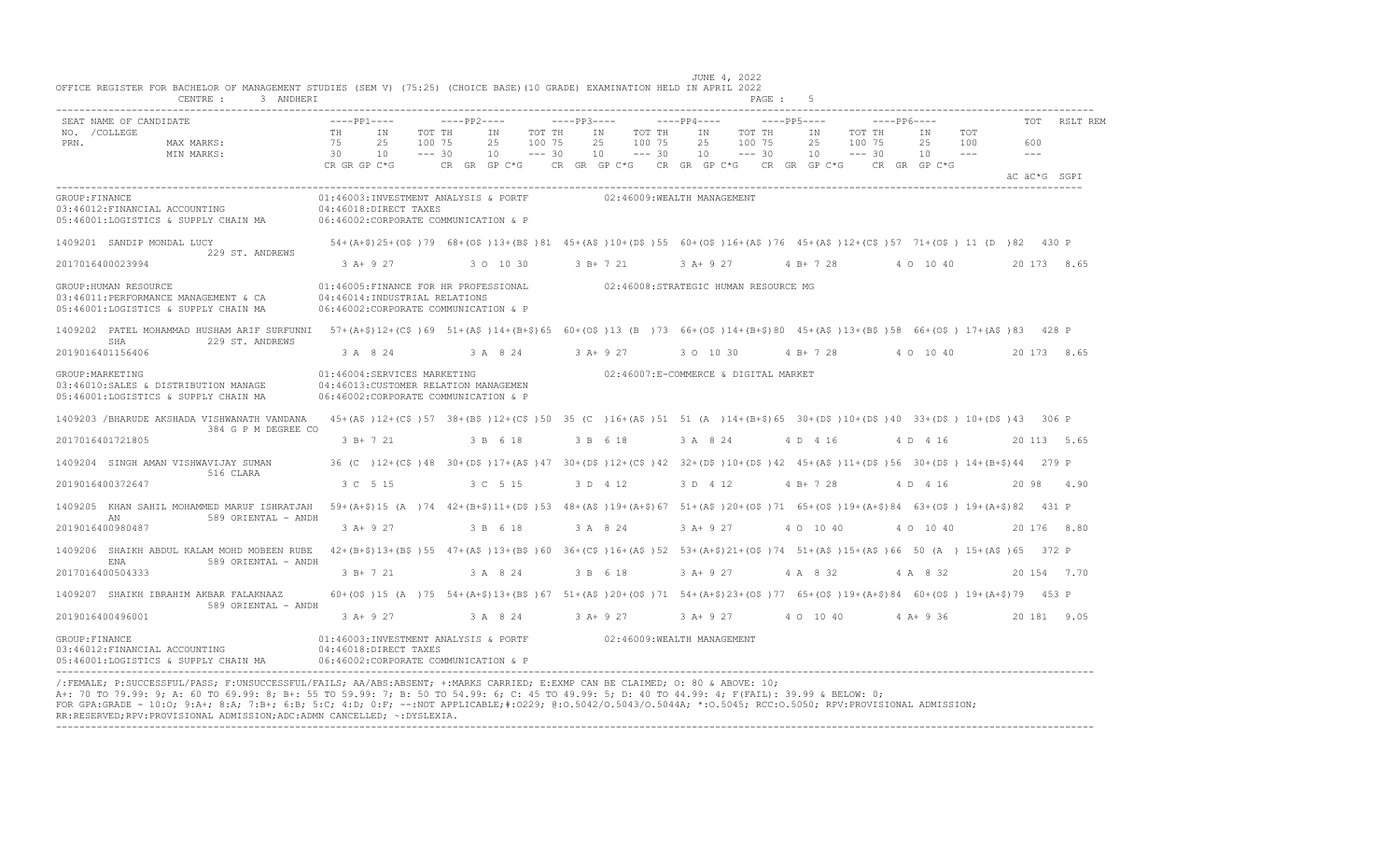| SEAT NAME OF CANDIDATE<br>NO. / COLLEGE<br>PRN.<br>MAX MARKS:<br>MIN MARKS:                      | $---PP1---$<br>TH<br>75<br>30<br>CR GR GP C*G | ΙN<br>25<br>10                                                                                                                       | $---PP2---$<br>TOT TH<br>100 75<br>$--- 30$<br>CR GR GP C*G | ΙN<br>25<br>10 | TOT TH<br>100 75<br>$--- 30$ | $---PP3---$<br>ΙN<br>25<br>10 | TOT TH<br>100 75<br>$--- 30$ | $---PP4---$<br>ΙN<br>25<br>10 | TOT TH<br>100 75<br>$--- 30$<br>CR GR GP $C*G$ CR GR GP $C*G$ CR GR GP $C*G$ | $---PP5---$<br>ΙN<br>25<br>10 | $---PP6---$<br>TOT TH<br>100 75<br>$--- 30$ | ΙN<br>25<br>10<br>CR GR GP C*G | TOT<br>100 | TOT<br>600<br>$---$<br>äC äC*G SGPI | RSLT REM    |
|--------------------------------------------------------------------------------------------------|-----------------------------------------------|--------------------------------------------------------------------------------------------------------------------------------------|-------------------------------------------------------------|----------------|------------------------------|-------------------------------|------------------------------|-------------------------------|------------------------------------------------------------------------------|-------------------------------|---------------------------------------------|--------------------------------|------------|-------------------------------------|-------------|
| GROUP: FINANCE<br>03:46012: FINANCIAL ACCOUNTING<br>05:46001:LOGISTICS & SUPPLY CHAIN MA         |                                               | 01:46003:INVESTMENT ANALYSIS & PORTF<br>04:46018:DIRECT TAXES<br>06:46002:CORPORATE COMMUNICATION & P                                |                                                             |                |                              |                               | 02:46009:WEALTH MANAGEMENT   |                               |                                                                              |                               |                                             |                                |            |                                     |             |
| 1409208 KHAN SOHEL WARIS SHAMIM<br>589 ORIENTAL - ANDH                                           |                                               | 36E(C)10+(D\$)46 31+(D\$)10+(D\$)41 20F(F)12E(C)32 30E(D)14+(B+\$)44 23F(F)15+(A\$)38 60+(O\$)10+(D\$)70 271 F                       |                                                             |                |                              |                               |                              |                               |                                                                              |                               |                                             |                                |            |                                     |             |
| 2019016400496152                                                                                 |                                               | 3 C 5 15                                                                                                                             |                                                             | 3 D 4 12       |                              | $- F 1 -$                     |                              | 3 D 4 12                      |                                                                              | $- F 1 -$                     |                                             | 4 A+ 9 36                      |            | 13                                  |             |
| GROUP: MARKETING<br>03:46010:SALES & DISTRIBUTION MANAGE<br>05:46001:LOGISTICS & SUPPLY CHAIN MA |                                               | 01:46004:SERVICES MARKETING<br>04:46013: CUSTOMER RELATION MANAGEMEN<br>06:46002: CORPORATE COMMUNICATION & P                        |                                                             |                |                              |                               |                              |                               | 02:46007:E-COMMERCE & DIGITAL MARKET                                         |                               |                                             |                                |            |                                     |             |
| 1409209 KHAN ABDUL HAFIZ HAMID RIZWANA<br>628 PATUCK GALA                                        |                                               | 68 (0 )11+(D\$)79 54+(A+\$)12+(C\$)66 35+(C\$)10+(D\$)45 44+(B+\$)10+(D\$)54 54+(A+\$)13+(B\$)67 51+(A\$) 10+(D\$)61 372 P           |                                                             |                |                              |                               |                              |                               |                                                                              |                               |                                             |                                |            |                                     |             |
| 2018016400574373                                                                                 |                                               | $3 A+9 27$                                                                                                                           |                                                             | 3 A 8 24       |                              |                               | 3 C 5 15                     | 3 B 6 18                      |                                                                              | 4 A 8 32                      |                                             | 4 A 8 32                       |            |                                     | 20 148 7.40 |
| 1409210 SINGH MANJIT DARSHAN SINGH REKHA<br>628 PATUCK GALA                                      |                                               | 30+(D\$)13+(B\$)43 33+(D\$)11+(D\$)44 30+(D\$)10+(D\$)40 39 (B)14+(B+\$)53 33+(D\$)10+(D\$)43 44+(B+\$) 10+(D\$)54 277 P             |                                                             |                |                              |                               |                              |                               |                                                                              |                               |                                             |                                |            |                                     |             |
| 2019016400362951                                                                                 |                                               | 3 D 4 12                                                                                                                             |                                                             | 3 D 4 12       |                              |                               | 3 D 4 12                     | 3 B 6 18                      |                                                                              | 4 D 4 16                      |                                             | 4 B 6 24                       |            | 20 94                               | 4.70        |
| GROUP: FINANCE<br>03:46009:WEALTH MANAGEMENT<br>05:46001:LOGISTICS & SUPPLY CHAIN MA             |                                               | 01:46003:INVESTMENT ANALYSIS & PORTF<br>04:46018:DIRECT TAXES<br>06:46002:CORPORATE COMMUNICATION & P                                |                                                             |                |                              |                               |                              |                               | 02:46006:COMMODITY & DERIVATIVES MAR                                         |                               |                                             |                                |            |                                     |             |
| 1409211 DIXIT SHUBHAM SUNIL SARITA<br>729 MAHENDRA -BANDR                                        |                                               | 33+(D\$)13+(B\$)46 39 (B)13+(B\$)52 54+(A+\$)23+(O\$)77 32+(D\$)20+(O\$)52 47+(A\$)14+(B+\$)61 36+(C\$) 18+(A+\$)54 342 P            |                                                             |                |                              |                               |                              |                               |                                                                              |                               |                                             |                                |            |                                     |             |
| 2019016400872815                                                                                 |                                               | 3 C 5 15                                                                                                                             |                                                             | 3 B 6 18       |                              |                               | $3 A+9 27$                   | 3 B 6 18                      |                                                                              | 4 A 8 32                      |                                             | 4 B 6 24                       |            |                                     | 20 134 6.70 |
| 1409212 SINGH DIVYANSHU VIRENDRA REENA<br>729 MAHENDRA -BANDR                                    |                                               | 35+(C\$)15+(A\$)50 36 (C)13+(B\$)49 47+(A\$)23+(O\$)70 30+(D\$)18+(A+\$)48 41+(B+\$)14+(B+\$)55 48+(A\$) 19+(A+\$)67 339 P           |                                                             |                |                              |                               |                              |                               |                                                                              |                               |                                             |                                |            |                                     |             |
| 2019016400872943                                                                                 |                                               | 3 B 6 18                                                                                                                             |                                                             | 3 C 5 15       |                              | $3 A+9 27$                    |                              | 3 C 5 15                      |                                                                              | 4 B+ 7 28                     |                                             | 4 A 8 32                       |            |                                     | 20 135 6.75 |
| GROUP: MARKETING<br>03:46010:SALES & DISTRIBUTION MANAGE<br>05:46001:LOGISTICS & SUPPLY CHAIN MA |                                               | 01:46004:SERVICES MARKETING<br>04:46013:CUSTOMER RELATION MANAGEMEN<br>06:46002:CORPORATE COMMUNICATION & P                          |                                                             |                |                              |                               |                              |                               | 02:46007:E-COMMERCE & DIGITAL MARKET                                         |                               |                                             |                                |            |                                     |             |
| 1409213 MISHRA VIKRAM AVDHESH SHEELA<br>86 I.Y. COLLEGE-JO                                       |                                               | 38+(B\$)14+(B+\$)52 60+(O\$)19+(A+\$)79 43+(B+\$)14+(B+\$)57 32+(D\$)10+(D\$)42 66+(O\$)17 (A)83 43+(B+\$) 20+(O\$)63 376 P          |                                                             |                |                              |                               |                              |                               |                                                                              |                               |                                             |                                |            |                                     |             |
| 2018016400700315                                                                                 |                                               | 3 B 6 18                                                                                                                             |                                                             | $3 A+ 9 27$    |                              |                               | 3 B+ 7 21                    | 3 D 4 12                      |                                                                              | 4 0 10 40                     |                                             | 4 A 8 32                       |            |                                     | 20 150 7.50 |
| 1409214 YADAV JAY LALSAHEB HEERAWATI                                                             |                                               | 48 (A) 10 (D) 58 75+ (O\$) 22+ (O\$) 97 64+ (O\$) 18+ (A+\$) 82 75+ (O\$) 12+ (C\$) 87 38 (B) 12 (C) 50 73+ (O\$) 20+ (O\$) 93 467 P |                                                             |                |                              |                               |                              |                               |                                                                              |                               |                                             |                                |            |                                     |             |
| 86 I.Y. COLLEGE-JO<br>2017016402191497                                                           |                                               | $3 B+ 7 21$                                                                                                                          |                                                             | 3 0 10 30      |                              |                               | 3 0 10 30                    | 3 0 10 30                     |                                                                              | 4 B 6 24                      |                                             | 4 0 10 40                      |            |                                     | 20 175 8.75 |
| GROUP: FINANCE<br>03:46015:RISK MANAGEMENT<br>05:46001:LOGISTICS & SUPPLY CHAIN MA               |                                               | 01:46003:INVESTMENT ANALYSIS & PORTF 02:46012:FINANCIAL ACCOUNTING<br>04:46018:DIRECT TAXES<br>06:46002:CORPORATE COMMUNICATION & P  |                                                             |                |                              |                               |                              |                               |                                                                              |                               |                                             |                                |            |                                     |             |

----------------------------------------------------------------------------------------------------------------------------------------------------------------------------------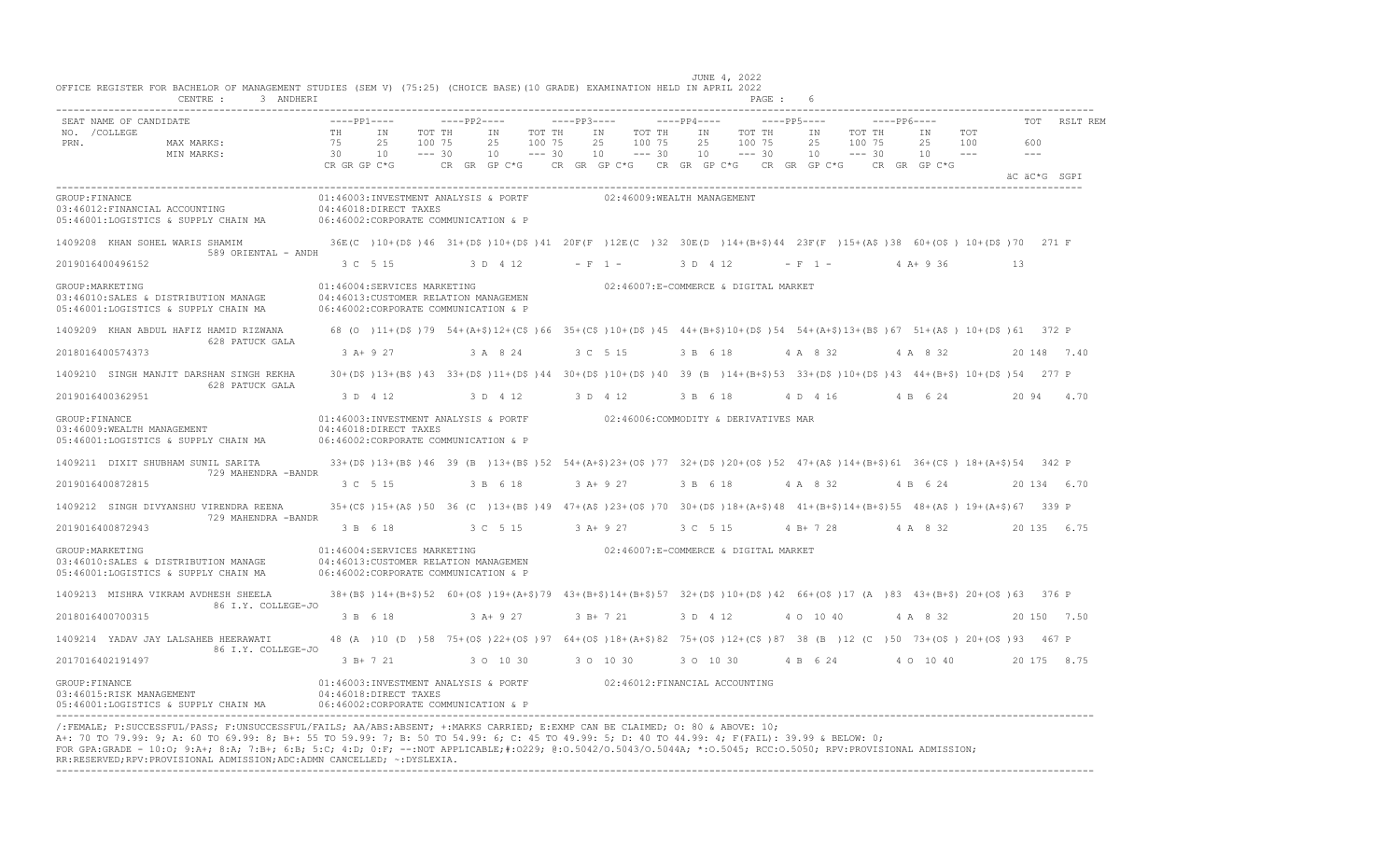|                                            | SEAT NAME OF CANDIDATE                                                       |          | $---PP1---$                                                                                                                   | $---PP2---$      |    |                     |                  | $---PP3---$ |                                                                                                                          | $---PP4---$ | $---PP5---$                |                 |                  | $---PP6---$ |            | TOT   | RSLT REM     |
|--------------------------------------------|------------------------------------------------------------------------------|----------|-------------------------------------------------------------------------------------------------------------------------------|------------------|----|---------------------|------------------|-------------|--------------------------------------------------------------------------------------------------------------------------|-------------|----------------------------|-----------------|------------------|-------------|------------|-------|--------------|
| NO. / COLLEGE<br>PRN.                      | MAX MARKS:                                                                   | TH<br>75 | IN<br>2.5                                                                                                                     | TOT TH<br>100 75 |    | IN<br>2.5           | TOT TH<br>100 75 |             | TOT TH<br>IN<br>100 75<br>2.5                                                                                            | IN<br>2.5   | TOT TH<br>100 75           | IN<br>2.5       | TOT TH<br>100 75 | ΙN<br>25    | TOT<br>100 | 600   |              |
|                                            | MIN MARKS:                                                                   | 30       | 10<br>CR GR GP C*G                                                                                                            | $--- 30$         | 10 |                     | $--- 30$         |             | 10<br>$--- 30$<br>CR GR GP C*G CR GR GP C*G CR GR GP C*G CR GR GP C*G CR GR GP C*G                                       |             | $10 \quad - - - 30$        | $10 - - - - 30$ |                  | 10          | $- - -$    | $---$ | äC äC*G SGPI |
| GROUP: FINANCE<br>03:46015:RISK MANAGEMENT | 05:46001:LOGISTICS & SUPPLY CHAIN MA 06:46002:CORPORATE COMMUNICATION & P    |          | 01:46003:INVESTMENT ANALYSIS & PORTF<br>04:46018:DIRECT TAXES                                                                 |                  |    |                     |                  |             | 02:46012:FINANCIAL ACCOUNTING                                                                                            |             |                            |                 |                  |             |            |       |              |
|                                            | 1409215 CHOUGULE RAHUL SUSHANT PRIYANKA<br>86 I.Y. COLLEGE-JO                |          | 53+(A+\$)20+(O\$)73 56+(A+\$)23+(O\$)79 55+(A+\$)14+(B+\$)69 42+(B+\$)19+(A+\$)61 42 (B+)20+(O\$)62 48+(A\$) 17+(A\$)65 409 P |                  |    |                     |                  |             |                                                                                                                          |             |                            |                 |                  |             |            |       |              |
| 2019016401036053                           |                                                                              |          | 3 A+ 9 27                                                                                                                     |                  |    | 3 A + 9 27 3 A 8 24 |                  |             |                                                                                                                          |             | 3 A 8 24 4 A 8 32 4 A 8 32 |                 |                  |             |            |       | 20 166 8.30  |
| GROUP: MARKETING                           | 03:46010:SALES & DISTRIBUTION MANAGE<br>05:46001:LOGISTICS & SUPPLY CHAIN MA |          | 01:46004:SERVICES MARKETING<br>04:46013:CUSTOMER RELATION MANAGEMEN<br>06:46002:CORPORATE COMMUNICATION & P                   |                  |    |                     |                  |             | 02:46007:E-COMMERCE & DIGITAL MARKET                                                                                     |             |                            |                 |                  |             |            |       |              |
|                                            | 1409216 MAHADIK BHUSHAN JAYWANT JOYTI<br>956 JES COLLEGE- JO                 |          | 41+(B+\$)10+(D\$)51 39+(B\$)12+(C\$)51 42+(B+\$)19+(A+\$)61 32+(D\$)10+(D\$)42 36 (C)15+(A\$)51 50+(A\$) 20+(O\$)70 326 P     |                  |    |                     |                  |             |                                                                                                                          |             |                            |                 |                  |             |            |       |              |
| 2019016400764513                           |                                                                              |          | 3 B 6 18                                                                                                                      |                  |    | 3 B 6 18            |                  |             | 3 A 8 24                                                                                                                 | 3 D 4 12    |                            | 4 B 6 24        |                  | $4 A+9 36$  |            |       | 20 132 6.60  |
|                                            | 1409217 MASUREKAR DEVESH GANESH SUKANYA<br>956 JES COLLEGE- JO               |          | 30+(D\$)14+(B+\$)44 33+(D\$)15+(A\$)48 51+(A\$)24+(O\$)75 41 (B+)11+(D\$)52 30+(D\$)12+(C\$)42 36+(C\$) 11+(D\$)47 308 P      |                  |    |                     |                  |             |                                                                                                                          |             |                            |                 |                  |             |            |       |              |
|                                            |                                                                              |          | 3 D 4 12                                                                                                                      |                  |    | 3 C 5 15            |                  |             | $3 A+ 9 27$                                                                                                              | 3 B 6 18    |                            | 4 D 4 16        |                  | 4 C 5 20    |            |       | 20 108 5.40  |
| 2019016400766303                           |                                                                              |          |                                                                                                                               |                  |    |                     |                  |             | 38+(B\$)11+(D\$)49 42+(B+\$)12+(C\$)54 18F(F)15+(A\$)33 39+(B\$)11+(D\$)50 36+(C\$)10+(D\$)46 42+(B+\$) 10+(D\$)52 284 F |             |                            |                 |                  |             |            |       |              |
|                                            | 1409218 /VINODIYA RASIKA KISHOR SUMAN<br>956 JES COLLEGE- JO                 |          |                                                                                                                               |                  |    |                     |                  |             |                                                                                                                          |             |                            |                 |                  |             |            |       |              |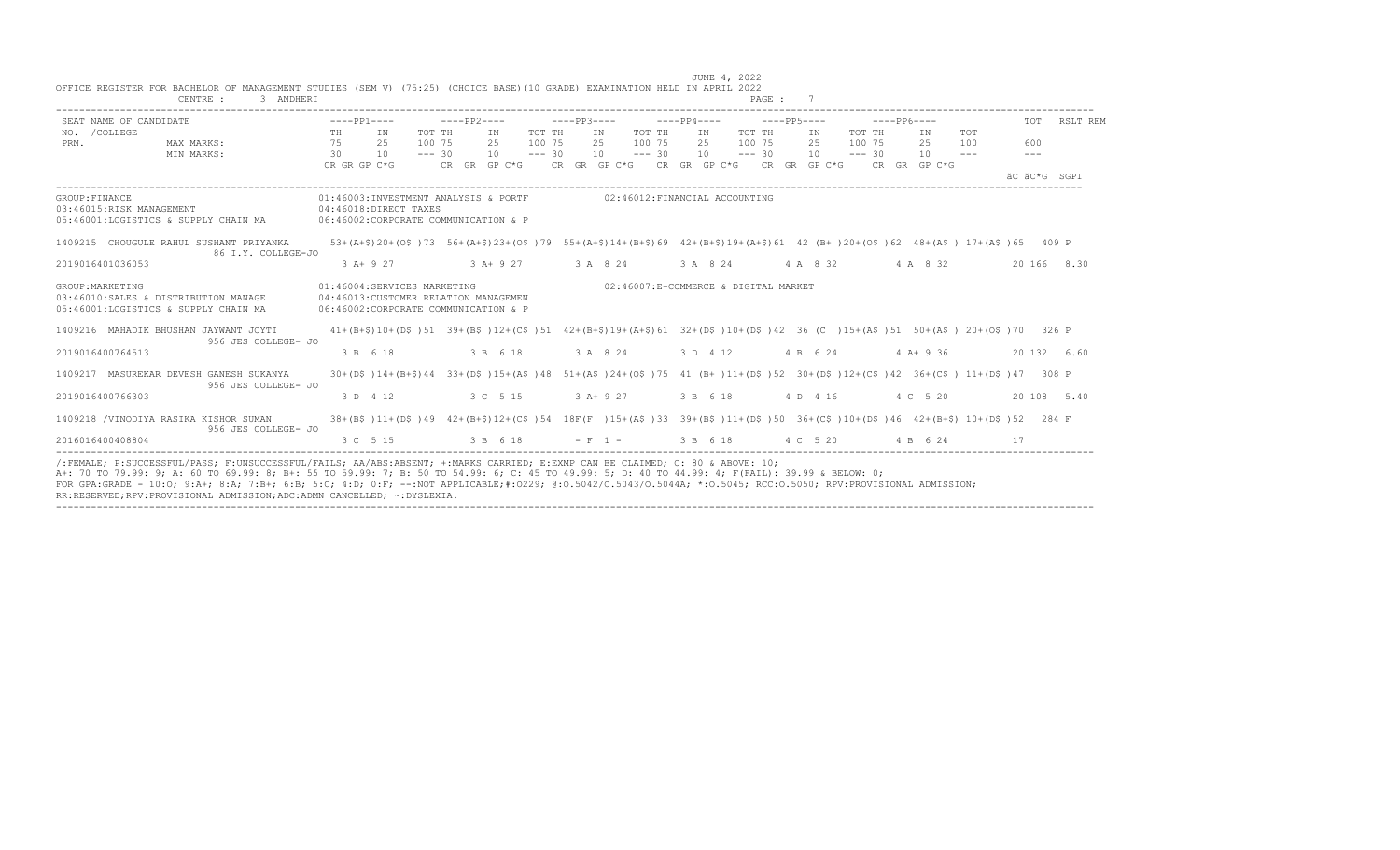| VIIIVO NOGIJION PVN DAVNOODNON VE NAMAGONOMI JIVDIO TJON Y/ TV.2J/ TVNVIVO DAJOJTIV GNADOJ OMANIIMAIIVM NOOD IM<br>4 GHATKOPAR<br>CENTRE :                                                        |                |                                                                                                                                  |                              |                |                              |             |                                                                                           |                | PAGE :                       |             |                             |                  |              |                            |     |                |              |  |
|---------------------------------------------------------------------------------------------------------------------------------------------------------------------------------------------------|----------------|----------------------------------------------------------------------------------------------------------------------------------|------------------------------|----------------|------------------------------|-------------|-------------------------------------------------------------------------------------------|----------------|------------------------------|-------------|-----------------------------|------------------|--------------|----------------------------|-----|----------------|--------------|--|
| SEAT NAME OF CANDIDATE                                                                                                                                                                            |                | $---PP1---$                                                                                                                      | $---PP2---$                  |                |                              | $---PP3---$ |                                                                                           | $---PP4---$    |                              | ----PP5---- |                             |                  | -----PP6---- |                            |     |                | TOT RSLT REM |  |
| NO. / COLLEGE<br>PRN.<br>MAX MARKS:<br>MIN MARKS:                                                                                                                                                 | TH<br>75<br>30 | IN<br>25<br>10                                                                                                                   | TOT TH<br>100 75<br>$--- 30$ | IN<br>25<br>10 | TOT TH<br>100 75<br>$--- 30$ | 10          | TOT TH<br>IN<br>25<br>100 75<br>$--- 30$                                                  | IN<br>25<br>10 | TOT TH<br>100 75<br>$--- 30$ |             | IN<br>25<br>$10 - - - - 30$ | TOT TH<br>100 75 |              | IN<br>25 100<br>$10 - - -$ | TOT | 600<br>$   \,$ |              |  |
|                                                                                                                                                                                                   |                | CR GR GP C*G                                                                                                                     |                              |                |                              |             | CR GR GP C*G $\,$ CR GR GP C*G $\,$ CR GR GP C*G $\,$ CR GR GP C*G $\,$ CR GR GP C*G $\,$ |                |                              |             |                             |                  |              |                            |     |                | äC äC*G SGPI |  |
| GROUP: MARKETING<br>03:46010:SALES & DISTRIBUTION MANAGE<br>05:46001:LOGISTICS & SUPPLY CHAIN MA                                                                                                  |                | 01:46004:SERVICES MARKETING<br>04:46013: CUSTOMER RELATION MANAGEMEN<br>06:46002:CORPORATE COMMUNICATION & P                     |                              |                |                              |             | 02:46007:E-COMMERCE & DIGITAL MARKET                                                      |                |                              |             |                             |                  |              |                            |     |                |              |  |
| 1409219 / DEVKULE KADAMBARI SURESH RANJANA<br>228 NARAYAN GURU                                                                                                                                    |                | 38 (B) 12+(C\$)50 44+(B+\$)16+(A\$)60 32+(D\$)12+(C\$)44 30 (D) 14+(B+\$)44 30+(D\$)11+(D\$)41 44 (B+) 12+(C\$)56 295 P          |                              |                |                              |             |                                                                                           |                |                              |             |                             |                  |              |                            |     |                |              |  |
| 2019016400363776                                                                                                                                                                                  |                | 3 B 6 18                                                                                                                         |                              | 3 A 8 24       |                              | 3 D 4 12    |                                                                                           | 3 D 4 12       |                              |             |                             |                  |              | 4 D 4 16 4 B + 7 28        |     |                | 20 110 5.50  |  |
| GROUP: HUMAN RESOURCE<br>03:46011:PERFORMANCE MANAGEMENT & CA<br>05:46001:LOGISTICS & SUPPLY CHAIN MA                                                                                             |                | 01:46005:FINANCE FOR HR PROFESSIONAL<br>04:46014: INDUSTRIAL RELATIONS<br>06:46002:CORPORATE COMMUNICATION & P                   |                              |                |                              |             | 02:46008:STRATEGIC HUMAN RESOURCE MG                                                      |                |                              |             |                             |                  |              |                            |     |                |              |  |
| 1409220 /KHENGAR SHEETAL KAMTAPRASAD SIYADUL 45+(A\$)19+(A+\$)64 47+(A\$)21+(O\$)68 41+(B+\$)23+(O\$)64 48+(A\$)24+(O\$)72 47+(A\$)16+(A\$)63 51 (A ) 22+(O\$)73 404 P<br>ARI<br>228 NARAYAN GURU |                |                                                                                                                                  |                              |                |                              |             |                                                                                           |                |                              |             |                             |                  |              |                            |     |                |              |  |
| 2019016400364451                                                                                                                                                                                  |                | 3 A 8 24                                                                                                                         | 3 A 8 24                     |                |                              | 3 A 8 24    |                                                                                           |                | 3 A + 9 27 4 A 8 32          |             |                             |                  |              | $4A+936$                   |     |                | 20 167 8.35  |  |
| GROUP: MARKETING<br>03:46010:SALES & DISTRIBUTION MANAGE<br>05:46001:LOGISTICS & SUPPLY CHAIN MA                                                                                                  |                | 01:46004:SERVICES MARKETING<br>04:46013: CUSTOMER RELATION MANAGEMEN<br>06:46002:CORPORATE COMMUNICATION & P                     |                              |                |                              |             | 02:46007:E-COMMERCE & DIGITAL MARKET                                                      |                |                              |             |                             |                  |              |                            |     |                |              |  |
| 1409221 / KATKAR DIKSHA DINESH DEEPSHIKA<br>345 VES                                                                                                                                               |                | 23F(F)21+(O\$)44 50+(A\$)19+(A+\$)69 30+(D\$)20+(O\$)50 32+(D\$)20+(O\$)52 41+(B+\$)11+(D\$)52 48+(A\$) 20+(O\$)68 335 F         |                              |                |                              |             |                                                                                           |                |                              |             |                             |                  |              |                            |     |                |              |  |
| 2019016401061983                                                                                                                                                                                  |                | $- F 1 -$                                                                                                                        | 3 A 8 24                     |                |                              | 3 B 6 18    |                                                                                           | 3 B 6 18       |                              |             |                             |                  |              | 4 B 6 24 4 A 8 32          |     | 17             |              |  |
| GROUP: HUMAN RESOURCE<br>03:46011:PERFORMANCE MANAGEMENT & CA<br>05:46001:LOGISTICS & SUPPLY CHAIN MA                                                                                             |                | 01:46005:FINANCE FOR HR PROFESSIONAL<br>04:46020:STRESS MANAGEMENT<br>06:46002:CORPORATE COMMUNICATION & P                       |                              |                |                              |             | 02:46008:STRATEGIC HUMAN RESOURCE MG                                                      |                |                              |             |                             |                  |              |                            |     |                |              |  |
| 1409222 DUDUSKAR JAI MAHESH SUNI                                                                                                                                                                  |                | 33 (D) 10+(D\$)43 30+(D\$)10+(D\$)40 57 (A+)12+(C\$)69 51 (A)19+(A+\$)70 32+(D\$)20+(O\$)52 39+(B\$) 20+(O\$)59 333 P            |                              |                |                              |             |                                                                                           |                |                              |             |                             |                  |              |                            |     |                |              |  |
| 414 MENON<br>2019016400516827                                                                                                                                                                     |                | 3 D 4 12                                                                                                                         | 3 D 4 12 3 A 8 24            |                |                              |             |                                                                                           |                | $3 A+9 27$                   |             |                             |                  |              | 4 B 6 24 4 B + 7 28        |     |                | 20 127 6.35  |  |
| GROUP: MARKETING<br>03:46010:SALES & DISTRIBUTION MANAGE<br>05:46001:LOGISTICS & SUPPLY CHAIN MA                                                                                                  |                | 01:46004:SERVICES MARKETING<br>04:46013: CUSTOMER RELATION MANAGEMEN<br>06:46002:CORPORATE COMMUNICATION & P                     |                              |                |                              |             | 02:46007:E-COMMERCE & DIGITAL MARKET                                                      |                |                              |             |                             |                  |              |                            |     |                |              |  |
| 1409223 SHAH KUSHAL HITESH TRUPTI<br>540 S.K.SOMAIYA                                                                                                                                              |                | 69+(O\$)21+(O\$)90 65+(O\$)21+(O\$)86 56 (A+)21+(O\$)77 59+(A+\$)14+(B+\$)73 62+(O\$)20+(O\$)82 69+(O\$) 20+(O\$)89 497 P        |                              |                |                              |             |                                                                                           |                |                              |             |                             |                  |              |                            |     |                |              |  |
| 2019016401439052                                                                                                                                                                                  |                | 3 0 10 30                                                                                                                        | 3 0 10 30                    |                |                              | $3 A+9 27$  |                                                                                           |                | $3 A+9 27$                   |             |                             |                  |              | 4 0 10 40 40 10 40         |     |                | 20 194 9.70  |  |
| GROUP: FINANCE<br>03:46012: FINANCIAL ACCOUNTING<br>05:46001:LOGISTICS & SUPPLY CHAIN MA                                                                                                          |                | 01:46003:INVESTMENT ANALYSIS & PORTF 02:46009:WEALTH MANAGEMENT<br>04:46018:DIRECT TAXES<br>06:46002:CORPORATE COMMUNICATION & P |                              |                |                              |             |                                                                                           |                |                              |             |                             |                  |              |                            |     |                |              |  |

---------------------------------------------------------------------------------------------------------------------------------------------------------------------------------- /:FEMALE; P:SUCCESSFUL/PASS; F:UNSUCCESSFUL/FAILS; AA/ABS:ABSENT; +:MARKS CARRIED; E:EXMP CAN BE CLAIMED; O: 80 & ABOVE: 10; A+: 70 TO 79.99: 9; A: 60 TO 69.99: 8; B+: 55 TO 59.99: 7; B: 50 TO 54.99: 6; C: 45 TO 49.99: 5; D: 40 TO 44.99: 4; F(FAIL): 39.99 & BELOW: 0; FOR GPA:GRADE - 10:O; 9:A+; 8:A; 7:B+; 6:B; 5:C; 4:D; 0:F; --:NOT APPLICABLE;#:O229; @:O.5042/O.5043/O.5044A; \*:O.5045; RCC:O.5050; RPV:PROVISIONAL ADMISSION; RR:RESERVED;RPV:PROVISIONAL ADMISSION;ADC:ADMN CANCELLED; ~:DYSLEXIA. ----------------------------------------------------------------------------------------------------------------------------------------------------------------------------------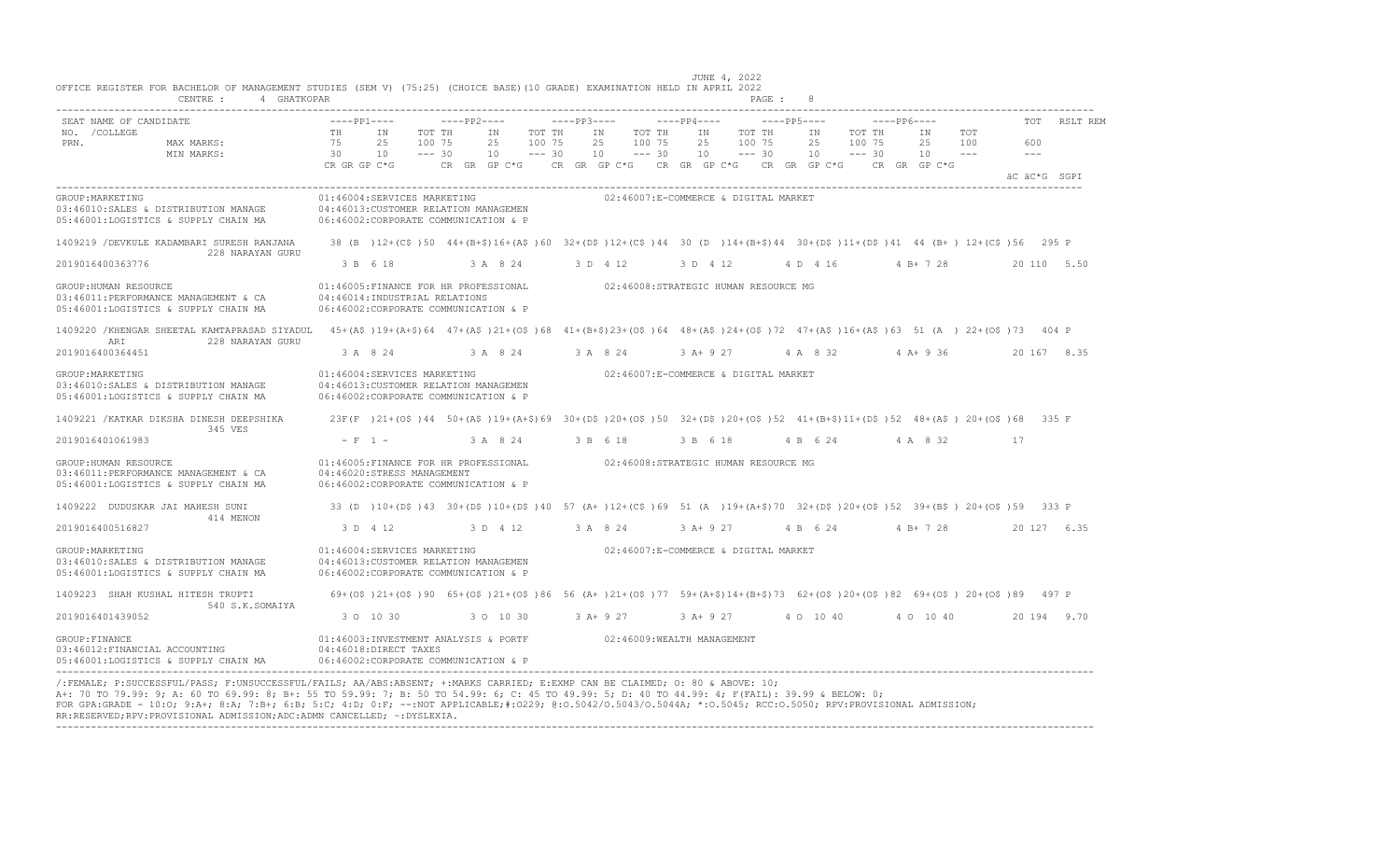| SEAT NAME OF CANDIDATE                                                                           |                                                                                                                                                                                         |                | $---PP1---$                                                                                                                                | $---PP2---$                  |                |                              | $---PP3---$ |                                          | ----PP4----    |                              | $---PP5---$                                                                        |                              | $---PP6---$ |                |            | TOT            | RSLT REM    |
|--------------------------------------------------------------------------------------------------|-----------------------------------------------------------------------------------------------------------------------------------------------------------------------------------------|----------------|--------------------------------------------------------------------------------------------------------------------------------------------|------------------------------|----------------|------------------------------|-------------|------------------------------------------|----------------|------------------------------|------------------------------------------------------------------------------------|------------------------------|-------------|----------------|------------|----------------|-------------|
| NO. / COLLEGE<br>PRN.                                                                            | MAX MARKS:<br>MIN MARKS:                                                                                                                                                                | TH<br>75<br>30 | IN<br>25<br>10                                                                                                                             | TOT TH<br>100 75<br>$--- 30$ | IN<br>25<br>10 | TOT TH<br>100 75<br>$--- 30$ | 10          | TOT TH<br>IN<br>25<br>100 75<br>$--- 30$ | IN<br>25<br>10 | TOT TH<br>100 75<br>$--- 30$ | IN<br>25<br>10                                                                     | TOT TH<br>100 75<br>$--- 30$ |             | IN<br>25<br>10 | TOT<br>100 | 600<br>$- - -$ |             |
|                                                                                                  |                                                                                                                                                                                         | CR GR GP C*G   |                                                                                                                                            |                              |                |                              |             |                                          |                |                              | CR GR GP C*G CR GR GP C*G CR GR GP C*G CR GR GP C*G                                |                              |             | CR GR GP C*G   |            | äC äC*G SGPI   |             |
| GROUP: FINANCE<br>03:46012:FINANCIAL ACCOUNTING                                                  | 05:46001:LOGISTICS & SUPPLY CHAIN MA 06:46002:CORPORATE COMMUNICATION & P                                                                                                               |                | 01:46003:INVESTMENT ANALYSIS & PORTF<br>04:46018:DIRECT TAXES                                                                              |                              |                |                              |             | 02:46009:WEALTH MANAGEMENT               |                |                              |                                                                                    |                              |             |                |            |                |             |
| NEEM LACEWAL<br>2019016401441267                                                                 | 1409224 LACEWALA HUZEFA KHOZEMA LACEWAL TAS 53+(A+\$)17 (A )70 63+(O\$)19+(A+\$)82 48+(A\$)12+(C\$)60 57+(A+\$)17 (A )74 41+(B+\$)15 (A )56 59+(A+\$) 15 (A )74 41+6<br>540 S.K.SOMAIYA |                | $3$ A+ 9 27                                                                                                                                |                              | 3 0 10 30      |                              | 3 A 8 24    |                                          | 3 A+ 9 27      |                              | 4 B+ 7 28                                                                          |                              |             | $4 A+9 36$     |            |                | 20 172 8.60 |
| GROUP: FINANCE<br>03:46012: FINANCIAL ACCOUNTING<br>05:46001:LOGISTICS & SUPPLY CHAIN MA         |                                                                                                                                                                                         |                | 01:46003:INVESTMENT ANALYSIS & PORTF 02:46006:COMMODITY & DERIVATIVES MAR<br>04:46018:DIRECT TAXES<br>06:46002:CORPORATE COMMUNICATION & P |                              |                |                              |             |                                          |                |                              |                                                                                    |                              |             |                |            |                |             |
| GUPTA<br>2018016400343763                                                                        | 1409225 GUPTA VISHAL NILESHKUMAR RAJKUMARI<br>632 BHAVANA COMM. &                                                                                                                       |                | 44+(B+\$)13+(B\$)57 36 (C)13+(B\$)49 45+(A\$)13+(B\$)58 34+(C\$)13+(B\$)47 34+(C\$)21+(O\$)55 34+(C\$) 19+(A+\$)53 319 P<br>3 B+ 7 21      |                              | 3 C 5 15       |                              | 3 B+ 7 21   |                                          | 3 C 5 15       |                              | 4 B + 7 28 4 B 6 24                                                                |                              |             |                |            |                | 20 124 6.20 |
| GROUP: MARKETING<br>03:46010:SALES & DISTRIBUTION MANAGE<br>05:46001:LOGISTICS & SUPPLY CHAIN MA |                                                                                                                                                                                         |                | 01:46004:SERVICES MARKETING<br>04:46013:CUSTOMER RELATION MANAGEMEN<br>06:46002:CORPORATE COMMUNICATION & P                                |                              |                |                              |             | 02:46007:E-COMMERCE & DIGITAL MARKET     |                |                              |                                                                                    |                              |             |                |            |                |             |
| 1409226 / KHAN SIMRAN ASAD SHABANA                                                               | 632 BHAVANA COMM. &                                                                                                                                                                     |                | 38+(B\$)21+(O\$)59 38+(B\$)24+(O\$)62 47 (A)13+(B\$)60 33+(D\$)24+(O\$)57 35+(C\$)17+(A\$)52 33+(D\$)24+(O\$)57 347 P                      |                              |                |                              |             |                                          |                |                              |                                                                                    |                              |             |                |            |                |             |
| 2019016400202975                                                                                 |                                                                                                                                                                                         |                | $3 B+ 7 21$                                                                                                                                |                              | 3 A 8 24       |                              |             | 3 A 8 24                                 | 3 B+ 7 21      |                              | 4 B 6 24                                                                           |                              |             | $4 B+ 7 28$    |            |                | 20 142 7.10 |
|                                                                                                  | 1409227 UDUGADE SHRINATH DINKAR SANGITA<br>864 CSC-POWAI                                                                                                                                |                | 42 (B+)14+(B+\$)56 36+(C\$)13+(B\$)49 33+(D\$)13+(B\$)46 39+(B\$)14+(B+\$)53 41 (B+)11+(D\$)52 73 (O) 12+(C\$)85 341 P                     |                              |                |                              |             |                                          |                |                              |                                                                                    |                              |             |                |            |                |             |
| 2019016400377037                                                                                 |                                                                                                                                                                                         |                | 3 B+ 7 21                                                                                                                                  | 3 C 5 15                     |                |                              | 3 C 5 15    |                                          | 3 B 6 18       |                              | 4 B 6 24                                                                           |                              |             | 4 0 10 40      |            |                | 20 133 6.65 |
| GROUP: FINANCE<br>03:46012: FINANCIAL ACCOUNTING<br>05:46001:LOGISTICS & SUPPLY CHAIN MA         |                                                                                                                                                                                         |                | 01:46003:INVESTMENT ANALYSIS & PORTF 02:46009:WEALTH MANAGEMENT<br>04:46018:DIRECT TAXES<br>06:46002:CORPORATE COMMUNICATION & P           |                              |                |                              |             |                                          |                |                              |                                                                                    |                              |             |                |            |                |             |
| ATI                                                                                              | 1409228 / SUTAR AAISHWARYA JAGDISH NARAYAN SW 30E (D) 10+ (D\$ )40 AA<br>868 SINHGAD COMM-CH                                                                                            |                |                                                                                                                                            |                              |                |                              |             |                                          |                |                              | 10+(D\$)10 AA   10+(D\$)10 35E(C)10+(D\$)45 37E(C)10+(D\$)47 AA   10+(D\$)10 162 F |                              |             |                |            |                |             |
| 2019016400761727                                                                                 |                                                                                                                                                                                         |                | 3 D 4 12                                                                                                                                   |                              | $- F 1 -$      |                              |             | $- F 1 -$                                | 3 C 5 15       |                              | 4 C 5 20                                                                           |                              |             | $- F 1 -$      |            | 10             |             |
| GROUP: MARKETING<br>03:46010:SALES & DISTRIBUTION MANAGE<br>05:46001:LOGISTICS & SUPPLY CHAIN MA |                                                                                                                                                                                         |                | 01:46004:SERVICES MARKETING<br>04:46019:STRATEGIC MARKETING MANAGEM<br>06:46002:CORPORATE COMMUNICATION & P                                |                              |                |                              |             | 02:46007:E-COMMERCE & DIGITAL MARKET     |                |                              |                                                                                    |                              |             |                |            |                |             |
| 1409229 BHOSLE SHUBHAM PRATAP ROHINI                                                             | 869 ANNA LEELA                                                                                                                                                                          |                | 35+(C\$)10(D)45 51+(A\$)10(D)61 35+(C\$)10(D)45 32+(D\$)10+(D\$)42 48+(A\$)10(D)58 50+(A\$)14+(B+\$)64 315 P                               |                              |                |                              |             |                                          |                |                              |                                                                                    |                              |             |                |            |                |             |
| 2019016400622493                                                                                 |                                                                                                                                                                                         |                | 3 C 5 15                                                                                                                                   |                              | 3 A 8 24       |                              |             | 3 C 5 15                                 |                |                              | 3 D 4 12 4 B + 7 28                                                                |                              |             | 4 A 8 32       |            |                | 20126 6.30  |

A+: 70 TO 79.99: 9; A: 60 TO 69.99: 8; B+: 55 TO 59.99: 7; B: 50 TO 54.99: 6; C: 45 TO 49.99: 5; D: 40 TO 44.99: 4; F(FAIL): 39.99 & BELOW: 0;<br>FOR GPA:GRADE - 10:O; 9:A+; 8:A; 7:B+; 6:B; 5:C; 4:D; 0:F; --:NOT APPLICABLE;#: RR:RESERVED;RPV:PROVISIONAL ADMISSION;ADC:ADMN CANCELLED; ~:DYSLEXIA. ----------------------------------------------------------------------------------------------------------------------------------------------------------------------------------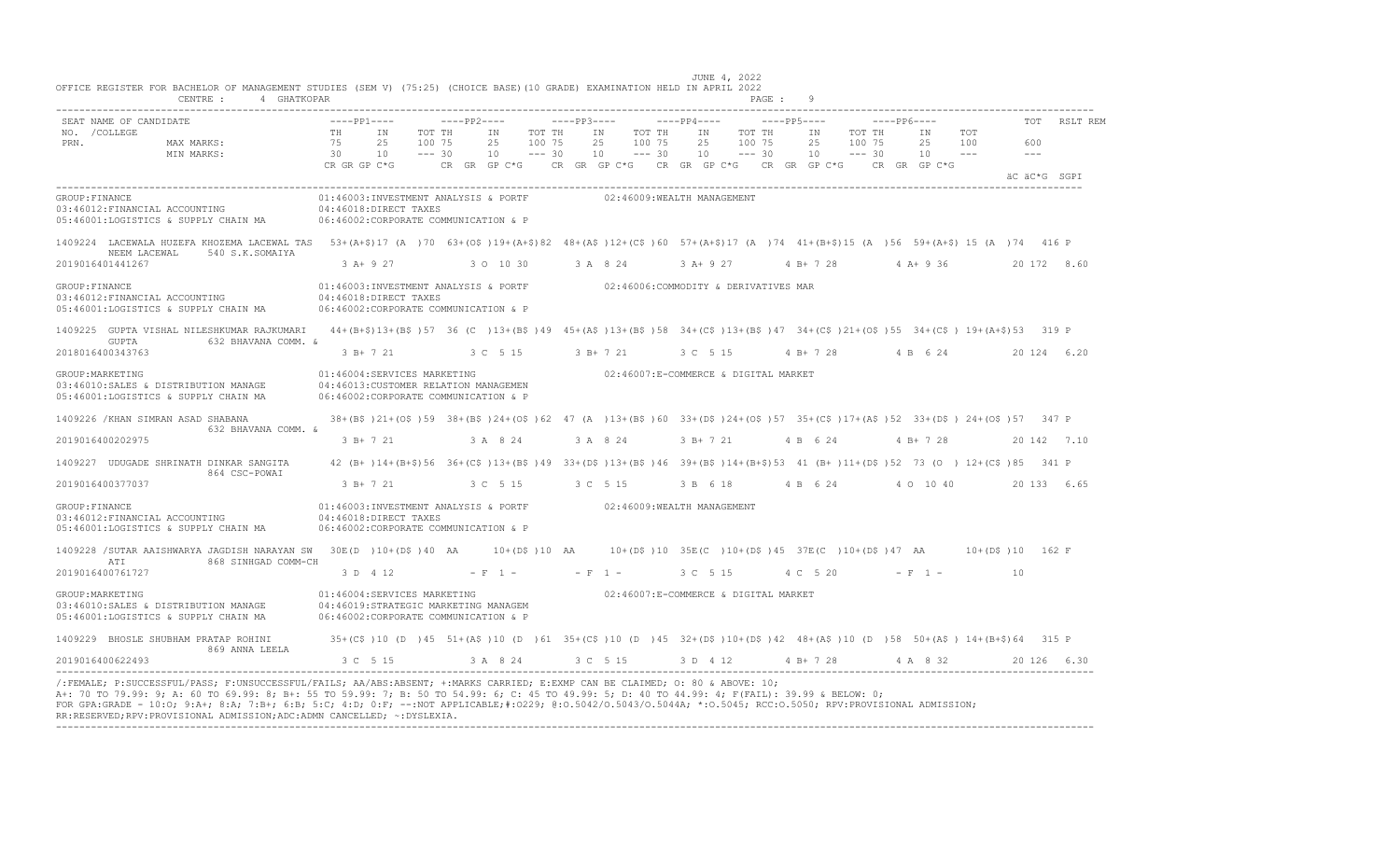| OFFICE REGISTER FOR BACHELOR OF MANAGEMENT STUDIES (SEM V) (75:25) (CHOICE BASE)(10 GRADE) EXAMINATION HELD IN APRIL 2022<br>CENTRE :<br>4 GHATKOPAR                                                                                                                                                                                                                                                                                                                                                                       |                                                                                                             |                                                                                                                                                                      |             |                                |                              |             |                |                              |                                                                         |                              | PAGE : 10 |                               |                                             |                                |            |                                                    |             |
|----------------------------------------------------------------------------------------------------------------------------------------------------------------------------------------------------------------------------------------------------------------------------------------------------------------------------------------------------------------------------------------------------------------------------------------------------------------------------------------------------------------------------|-------------------------------------------------------------------------------------------------------------|----------------------------------------------------------------------------------------------------------------------------------------------------------------------|-------------|--------------------------------|------------------------------|-------------|----------------|------------------------------|-------------------------------------------------------------------------|------------------------------|-----------|-------------------------------|---------------------------------------------|--------------------------------|------------|----------------------------------------------------|-------------|
| SEAT NAME OF CANDIDATE<br>NO. / COLLEGE<br>PRN.<br>MAX MARKS:<br>MIN MARKS:                                                                                                                                                                                                                                                                                                                                                                                                                                                | $---PP1---$<br>TH<br>75<br>30<br>CR GR GP C*G                                                               | TOT TH<br>IN<br>25<br>100 75<br>$--- 30$<br>10                                                                                                                       | $---PP2---$ | IN<br>25<br>10<br>CR GR GP C*G | TOT TH<br>100 75<br>$--- 30$ | $---PP3---$ | ΙN<br>25<br>10 | TOT TH<br>100 75<br>$--- 30$ | $---PP4---$<br>IN<br>25<br>10<br>CR GR GP C*G CR GR GP C*G CR GR GP C*G | TOT TH<br>100 75<br>$--- 30$ |           | $---PP5---$<br>IN<br>25<br>10 | $---PP6---$<br>TOT TH<br>100 75<br>$--- 30$ | IN<br>25<br>10<br>CR GR GP C*G | TOT<br>100 | <b>TOT</b><br>600<br>$\frac{1}{2}$<br>äC äC*G SGPI | RSLT REM    |
| GROUP: MARKETING<br>03:46010:SALES & DISTRIBUTION MANAGE<br>05:46001:LOGISTICS & SUPPLY CHAIN MA                                                                                                                                                                                                                                                                                                                                                                                                                           | 01:46004:SERVICES MARKETING<br>04:46019:STRATEGIC MARKETING MANAGEM<br>06:46002:CORPORATE COMMUNICATION & P |                                                                                                                                                                      |             |                                |                              |             |                |                              | 02:46007:E-COMMERCE & DIGITAL MARKET                                    |                              |           |                               |                                             |                                |            |                                                    |             |
| 1409230 GORI UPEN SANJAY PRAGNA<br>869 ANNA LEELA                                                                                                                                                                                                                                                                                                                                                                                                                                                                          |                                                                                                             | 47+(A\$)10 (D)57 56+(A+\$)16+(A\$)72 56+(A+\$)12+(C\$)68 42+(B+\$)13+(B\$)55 46+(A\$)14+(B+\$)60 54+(A+\$)18+(A+\$)72 384 P                                          |             |                                |                              |             |                |                              |                                                                         |                              |           |                               |                                             |                                |            |                                                    |             |
| 2019016400621586                                                                                                                                                                                                                                                                                                                                                                                                                                                                                                           | 3 B+ 7 21                                                                                                   |                                                                                                                                                                      |             | 3 A+ 9 27                      |                              |             | 3 A 8 24       |                              | 3 B+ 7 21                                                               |                              |           | 4 A 8 32                      |                                             | $4 A+9 36$                     |            |                                                    | 20 161 8.05 |
| 1409231 JOSHI NAMAN PIYUSH BANSI<br>869 ANNA LEELA                                                                                                                                                                                                                                                                                                                                                                                                                                                                         |                                                                                                             | 54+(A+\$)10+(D\$)64 68+(O\$)17+(A\$)85 47+(A\$)19+(A+\$)66 56+(A+\$)16+(A\$)72 45+(A\$)18+(A+\$)63 60+(O\$) 10 (D )70 420 P                                          |             |                                |                              |             |                |                              |                                                                         |                              |           |                               |                                             |                                |            |                                                    |             |
| 2019016400621385                                                                                                                                                                                                                                                                                                                                                                                                                                                                                                           | 3 A 8 24                                                                                                    |                                                                                                                                                                      |             | 3 0 10 30                      |                              |             | 3 A 8 24       |                              | 3 A+ 9 27                                                               |                              |           | 4 A 8 32                      |                                             | 4 A+ 9 36                      |            |                                                    | 20 173 8.65 |
| 1409232 KHAN MOHD TARIQUE MAQSOOD SAMA BANO 51+(A\$)10 (D)61 57+(A+\$)17+(A\$)74 47+(A\$)17+(A\$)64 53+(A+\$)17+(A\$)70 54+(A+\$)17+(A\$)71 60+(O\$) 19+(A+\$)79 419 P                                                                                                                                                                                                                                                                                                                                                     |                                                                                                             |                                                                                                                                                                      |             |                                |                              |             |                |                              |                                                                         |                              |           |                               |                                             |                                |            |                                                    |             |
| 869 ANNA LEELA<br>$\circ$<br>2019016400622253                                                                                                                                                                                                                                                                                                                                                                                                                                                                              | 3 A 8 24                                                                                                    |                                                                                                                                                                      |             | 3 A+ 9 27                      |                              |             | 3 A 8 24       |                              | $3 A+9 27$                                                              |                              |           | 4 A+ 9 36                     |                                             | $4 A+9 36$                     |            |                                                    | 20 174 8.70 |
| 1409233 RATHOD NIKHIL MADHU RANA JAYASHREE                                                                                                                                                                                                                                                                                                                                                                                                                                                                                 |                                                                                                             | 30+(D\$)10+(D\$)40 39+(B\$)16+(A\$)55 35 (C)17+(A\$)52 35+(C\$)10+(D\$)45 41+(B+\$)13+(B\$)54 35+(C\$) 18+(A+\$)53 299 P                                             |             |                                |                              |             |                |                              |                                                                         |                              |           |                               |                                             |                                |            |                                                    |             |
| 869 ANNA LEELA<br>2019016400622222                                                                                                                                                                                                                                                                                                                                                                                                                                                                                         | 3 D 4 12                                                                                                    |                                                                                                                                                                      |             | $3 B+ 7 21$                    |                              |             | 3 B 6 18       |                              | 3 C 5 15                                                                |                              |           | 4 B 6 24                      |                                             | 4 B 6 24                       |            |                                                    | 20 114 5.70 |
| 1409234 / SAWANT SHIVANI SANTOSH SANGITA                                                                                                                                                                                                                                                                                                                                                                                                                                                                                   |                                                                                                             | $41 + (B+\$) 10 (D) 51 56 + (A+\$) 18 + (A+\$) 74 44 + (B+\$) 17 + (A+\$) 61 42 + (B+\$) 10 + (D+\$) 52 41 + (B+\$) 18 + (A+\$) 59 56 + (A+\$) 18 + (A+\$) 74 371 P$ |             |                                |                              |             |                |                              |                                                                         |                              |           |                               |                                             |                                |            |                                                    |             |
| 869 ANNA LEELA<br>2019016401385965                                                                                                                                                                                                                                                                                                                                                                                                                                                                                         | 3 B 6 18                                                                                                    |                                                                                                                                                                      |             | $3 A+ 9 27$                    |                              |             | 3 A 8 24       |                              | 3 B 6 18                                                                |                              |           | $4 B+ 7 28$                   |                                             | $4 A+9 36$                     |            |                                                    | 20 151 7.55 |
| 1409235 SAYYED SAMEER ZAKIRHUSSAIN SAIRA BA 36+(C\$)11+(D\$)47 54+(A+\$)19+(A+\$)73 35+(C\$)10 (D)45 45+(A\$)15+(A\$)60 45+(A\$)60 45+(A\$)18+(A+\$)63 48+(A\$) 18+(A+\$)66 354 P                                                                                                                                                                                                                                                                                                                                          |                                                                                                             |                                                                                                                                                                      |             |                                |                              |             |                |                              |                                                                         |                              |           |                               |                                             |                                |            |                                                    |             |
| 869 ANNA LEELA<br>ΝU<br>2019016400620687                                                                                                                                                                                                                                                                                                                                                                                                                                                                                   | 3 C 5 15                                                                                                    |                                                                                                                                                                      |             | $3 A+ 9 27$                    |                              |             | 3 C 5 15       |                              | 3 A 8 24                                                                |                              |           | 4 A 8 32                      |                                             | 4 A 8 32                       |            |                                                    | 20 145 7.25 |
| GROUP: MARKETING<br>03:46013: CUSTOMER RELATION MANAGEMEN<br>05:46001:LOGISTICS & SUPPLY CHAIN MA                                                                                                                                                                                                                                                                                                                                                                                                                          | 01:46004:SERVICES MARKETING<br>04:46016: INDUSTRIAL MARKETING<br>06:46002:CORPORATE COMMUNICATION & P       |                                                                                                                                                                      |             |                                |                              |             |                |                              | 02:46007:E-COMMERCE & DIGITAL MARKET                                    |                              |           |                               |                                             |                                |            |                                                    |             |
| 1409236 GUPTA SONU SURESH CHANDRAKALA                                                                                                                                                                                                                                                                                                                                                                                                                                                                                      |                                                                                                             | 30+(D\$)20+(O\$)50 47+(A\$)20+(O\$)67 32+(D\$)19+(A+\$)51 53+(A+\$)20+(O\$)73 36+(C\$)20+(O\$)56 36 (C) 19+(A+\$)55 352 P                                            |             |                                |                              |             |                |                              |                                                                         |                              |           |                               |                                             |                                |            |                                                    |             |
| 905 JAN SEVA SANGH-<br>2018016400818392                                                                                                                                                                                                                                                                                                                                                                                                                                                                                    | 3 B 6 18                                                                                                    |                                                                                                                                                                      |             | 3 A 8 24                       |                              |             | 3 B 6 18       |                              | 3 A+ 9 27                                                               |                              |           | $4 B+ 7 28$                   |                                             | $4 R + 7 2R$                   |            |                                                    | 20 143 7.15 |
| GROUP: HUMAN RESOURCE<br>03:46017:TALENT & COMPETENCY MANAGEM<br>05:46001:LOGISTICS & SUPPLY CHAIN MA                                                                                                                                                                                                                                                                                                                                                                                                                      | 01:46011:PERFORMANCE MANAGEMENT & CA<br>04:46020:STRESS MANAGEMENT<br>06:46002:CORPORATE COMMUNICATION & P  |                                                                                                                                                                      |             |                                |                              |             |                |                              | 02:46014: INDUSTRIAL RELATIONS                                          |                              |           |                               |                                             |                                |            |                                                    |             |
| 1409237 DANDGE ANAND SURESH LAXMIBAI                                                                                                                                                                                                                                                                                                                                                                                                                                                                                       |                                                                                                             | 59 (A+ )19+(A+\$)78 42+(B+\$)18+(A+\$)60 32 (D )19+(A+\$)51 39+(B\$ )18+(A+\$)57 47 (A )18+(A+\$)65 39+(B\$ )19+(A+\$)58 369 P                                       |             |                                |                              |             |                |                              |                                                                         |                              |           |                               |                                             |                                |            |                                                    |             |
| 905 JAN SEVA SANGH-<br>2019016401284187                                                                                                                                                                                                                                                                                                                                                                                                                                                                                    | 3 A+ 9 27                                                                                                   |                                                                                                                                                                      |             | 3 A 8 24                       |                              |             | 3 B 6 18       |                              | 3 B+ 7 21                                                               |                              |           | 4 A 8 32                      |                                             | $4 B+ 7 28$                    |            |                                                    | 20 150 7.50 |
| GROUP: FINANCE<br>03:46012: FINANCIAL ACCOUNTING<br>05:46001:LOGISTICS & SUPPLY CHAIN MA                                                                                                                                                                                                                                                                                                                                                                                                                                   | 01:46003:INVESTMENT ANALYSIS & PORTF<br>04:46018:DIRECT TAXES<br>06:46002:CORPORATE COMMUNICATION & P       |                                                                                                                                                                      |             |                                |                              |             |                |                              | 02:46006:COMMODITY & DERIVATIVES MAR                                    |                              |           |                               |                                             |                                |            |                                                    |             |
| /:FEMALE; P:SUCCESSFUL/PASS; F:UNSUCCESSFUL/FAILS; AA/ABS:ABSENT; +:MARKS CARRIED; E:EXMP CAN BE CLAIMED; 0: 80 & ABOVE: 10;<br>A+: 70 TO 79.99: 9; A: 60 TO 69.99: 8; B+: 55 TO 59.99: 7; B: 50 TO 54.99: 6; C: 45 TO 49.99: 5; D: 40 TO 44.99: 4; F(FAIL): 39.99 & BELOW: 0;<br>FOR GPA:GRADE - 10:0; 9:A+; 8:A; 7:B+; 6:B; 5:C; 4:D; 0:F; --:NOT APPLICABLE;#:0229; 0:0.5042/0.5043/0.5044A; *:0.5045; RCC:0.5050; RPV:PROVISIONAL ADMISSION;<br>RR:RESERVED;RPV:PROVISIONAL ADMISSION;ADC:ADMN CANCELLED; ~: DYSLEXIA. |                                                                                                             |                                                                                                                                                                      |             |                                |                              |             |                |                              |                                                                         |                              |           |                               |                                             |                                |            |                                                    |             |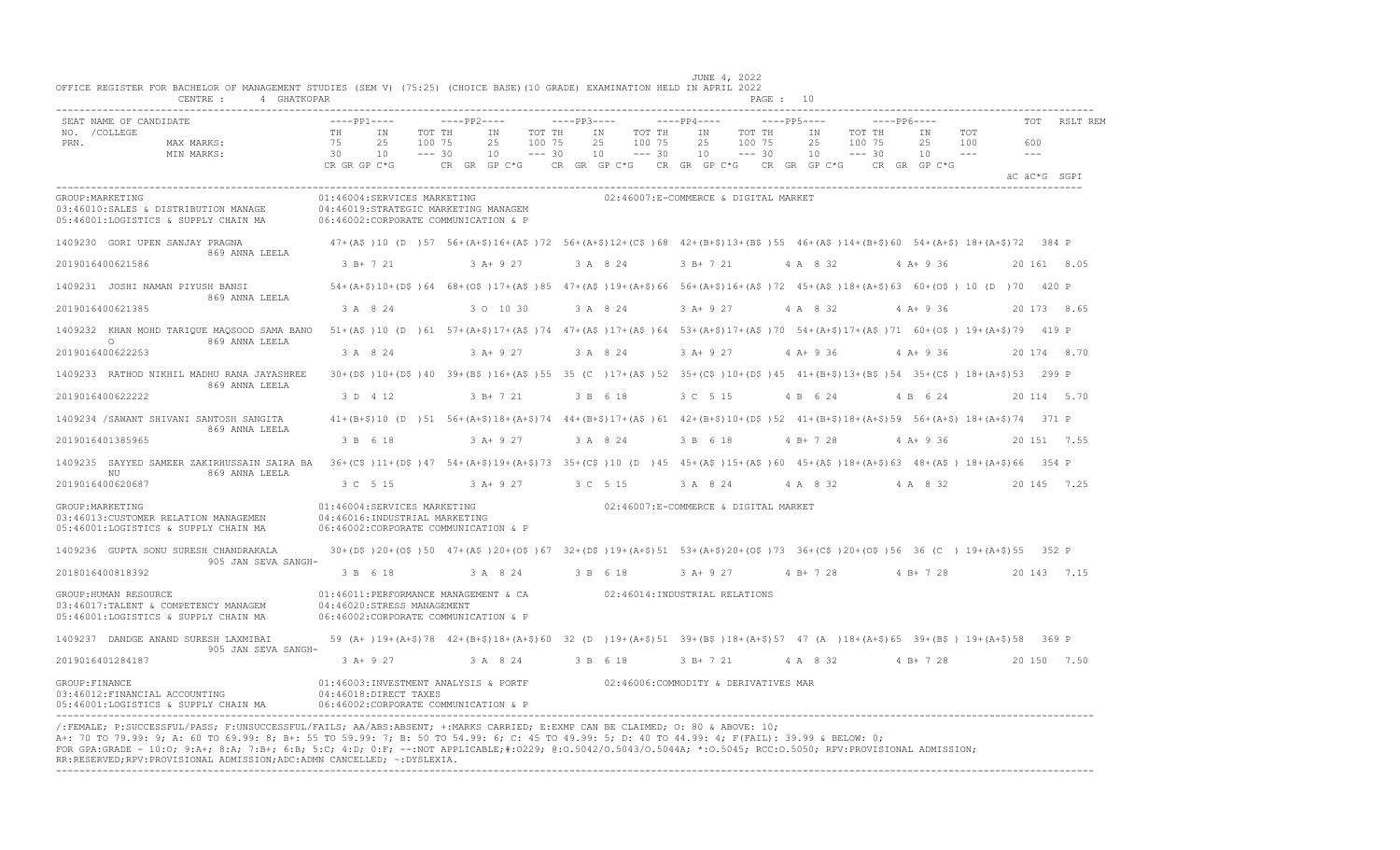|                | CENTRE :<br>4 GHATKOPAR                                                                                                                                                                                                 |                       |                                                                                                                                                                                       |                              |                     |                              |                |           |                              |                                                                                           |                              |                 |                              |             |                   |                   |              |              |
|----------------|-------------------------------------------------------------------------------------------------------------------------------------------------------------------------------------------------------------------------|-----------------------|---------------------------------------------------------------------------------------------------------------------------------------------------------------------------------------|------------------------------|---------------------|------------------------------|----------------|-----------|------------------------------|-------------------------------------------------------------------------------------------|------------------------------|-----------------|------------------------------|-------------|-------------------|-------------------|--------------|--------------|
|                | SEAT NAME OF CANDIDATE                                                                                                                                                                                                  | $---PP1---$           |                                                                                                                                                                                       |                              | $---PP2---$         |                              | $---PP3---$    |           |                              | $---PP4---$                                                                               |                              | $---PP5---$     |                              | $---PP6---$ |                   |                   |              | RSLT REM     |
| PRN.           | NO. / COLLEGE<br>MAX MARKS:<br>MIN MARKS:                                                                                                                                                                               | <b>TH</b><br>75<br>30 | TN<br>2.5<br>10                                                                                                                                                                       | TOT TH<br>100 75<br>$--- 30$ | TN<br>25<br>10      | TOT TH<br>100 75<br>$--- 30$ | TN<br>25<br>10 |           | TOT TH<br>100 75<br>$--- 30$ | TN<br>25<br>10                                                                            | TOT TH<br>100 75<br>$--- 30$ | TN<br>2.5<br>10 | TOT TH<br>100 75<br>$--- 30$ |             | TN<br>2.5<br>10   | <b>TOT</b><br>100 | 600<br>$  -$ |              |
|                |                                                                                                                                                                                                                         | CR GR GP C*G          |                                                                                                                                                                                       |                              |                     |                              |                |           |                              | CR GR GP C*G $\,$ CR GR GP C*G $\,$ CR GR GP C*G $\,$ CR GR GP C*G $\,$ CR GR GP C*G $\,$ |                              |                 |                              |             |                   |                   |              | äC äC*G SGPI |
| GROUP: FINANCE | 03:46012:FINANCIAL ACCOUNTING<br>05:46001:LOGISTICS & SUPPLY CHAIN MA                                                                                                                                                   |                       | 01:46003:INVESTMENT ANALYSIS & PORTF<br>$04:46018:$ DIRECT TAXES<br>06:46002:CORPORATE COMMUNICATION & P                                                                              |                              |                     |                              |                |           |                              | 02:46006:COMMODITY & DERIVATIVES MAR                                                      |                              |                 |                              |             |                   |                   |              |              |
|                | 1409238 /ANSARI AFREEN JAHAN SHARAFAT ALI SA 50+(A\$)11+(D\$)61 30+(D\$)16+(A\$)46 53+(A+\$)16+(A\$)69 39+(B\$)15+(A\$)54 47+(A\$)11 (D)58 39+(B\$) 15+(A\$)54 39+(B\$) 15+(A\$)54<br>959 LAXMICHAND GOLW<br>BEER JAHAN |                       |                                                                                                                                                                                       |                              |                     |                              |                |           |                              |                                                                                           |                              |                 |                              |             |                   |                   |              |              |
|                | 2019016401389031                                                                                                                                                                                                        |                       | 3 A 8 24                                                                                                                                                                              |                              | 3 C 5 15            |                              | 3 A 8 24       |           |                              | 3 B 6 18                                                                                  |                              | 4 B + 7 28      |                              |             | 4 B 6 24          |                   |              | 20 133 6.65  |
|                | 1409239 BHUJBAL OMKAR PRATAP SHOBHA<br>959 LAXMICHAND GOLW                                                                                                                                                              |                       | 50+(A\$)20+(O\$)70 42+(B+\$)20+(O\$)62 48 (A)15+(A\$)63 32+(D\$)17+(A\$)49 47+(A\$)19+(A+\$)66 56+(A+\$)25+(O\$)81 391 P                                                              |                              |                     |                              |                |           |                              |                                                                                           |                              |                 |                              |             |                   |                   |              |              |
|                | 2019016400058226                                                                                                                                                                                                        |                       | $3 A+9 27$                                                                                                                                                                            |                              | 3 A 8 24            |                              | 3 A 8 24       |           |                              | 3 C 5 15                                                                                  |                              | 4 A 8 32        |                              |             | 4 0 10 40         |                   |              | 20 162 8.10  |
|                | 1409240 GAWADE PRATIK SUNIL SUVIDHA<br>959 LAXMICHAND GOLW                                                                                                                                                              |                       | 53+(A+\$)17+(A\$)70 57+(A+\$)19+(A+\$)76 50+(A\$)19+(A+\$)69 39+(B\$)17+(A\$)56 45+(A\$)10 (D)55 53+(A+\$) 25+(O\$)78 404 P                                                           |                              |                     |                              |                |           |                              |                                                                                           |                              |                 |                              |             |                   |                   |              |              |
|                | 2019016400058072                                                                                                                                                                                                        |                       | 3 A+ 9 27                                                                                                                                                                             |                              | 3 A + 9 27 3 A 8 24 |                              |                |           |                              | 3 B + 7 21 4 B + 7 28                                                                     |                              |                 |                              |             | $4A+936$          |                   |              | 20 163 8.15  |
|                | 1409241 HUBLI RAKSHIT RAJESH NALINI<br>959 LAXMICHAND GOLW                                                                                                                                                              |                       | 41+(B+\$)16+(A\$)57 41 (B+)19+(A+\$)60 38+(B\$)13+(B\$)51 42+(B+\$)13+(B\$)55 39+(B\$)14+(B+\$)53 39+(B\$) 22+(O\$)61 337 P                                                           |                              |                     |                              |                |           |                              |                                                                                           |                              |                 |                              |             |                   |                   |              |              |
|                | 2017016400318691                                                                                                                                                                                                        |                       | 3 B+ 7 21                                                                                                                                                                             |                              | 3 A 8 24            |                              | 3 B 6 18       |           |                              | 3 B + 7 21 4 B 6 24 4 A 8 32                                                              |                              |                 |                              |             |                   |                   |              | 20 140 7.00  |
|                | 1409242 / JAISWAR MADHUBALA DHARMENDRA DHARMA<br>WATI<br>959 LAXMICHAND GOLW                                                                                                                                            |                       | 39+(B\$)10(D)49 44+(B+\$)10(D)54 53+(A+\$)10(D)63 35+(C\$)12(C)47 35(C)13+(B\$)48 48+(A\$)16+(A\$)64 325 P                                                                            |                              |                     |                              |                |           |                              |                                                                                           |                              |                 |                              |             |                   |                   |              |              |
|                | 2018016400426321                                                                                                                                                                                                        |                       | 3 C 5 15                                                                                                                                                                              |                              | 3 B 6 18            |                              |                | 3 A 8 24  |                              | 3 C 5 15                                                                                  |                              | 4 C 5 20        |                              |             | 4 A 8 32          |                   |              | 20 124 6.20  |
|                | 1409243 KHAN MOHD ANIS ABUBAKAR JANNATUNISS<br>959 LAXMICHAND GOLW<br>$\mathbb{A}$                                                                                                                                      |                       | 24F(F)20+(O\$)44 39E(B)18+(A+\$)57 41E(B+)15+(A\$)56 39E(B)19+(A+\$)58 35E(C)11+(D\$)46 33+(D\$)16+(A\$)49 310 F                                                                      |                              |                     |                              |                |           |                              |                                                                                           |                              |                 |                              |             |                   |                   |              |              |
|                | 2019016400057737                                                                                                                                                                                                        |                       | $- F 1 -$                                                                                                                                                                             |                              | 3 B+ 7 21           |                              |                | 3 B+ 7 21 |                              | 3 B+ 7 21                                                                                 |                              | 4 C 5 20        |                              |             | 4 C 5 20          |                   | 17           |              |
|                | 1409244 LONDHE AJAY RAJU NANDA<br>959 LAXMICHAND GOLW                                                                                                                                                                   |                       | 45+(A\$)20+(O\$)65 42+(B+\$)17+(A\$)59 48+(A\$)14+(B+\$)62 53 (A+)13+(B\$)66 51+(A\$)19+(A+\$)70 38+(B\$) 23+(O\$)61 383 P                                                            |                              |                     |                              |                |           |                              |                                                                                           |                              |                 |                              |             |                   |                   |              |              |
|                | 2019016400058435                                                                                                                                                                                                        |                       | 3 A 8 24                                                                                                                                                                              |                              | 3 B+ 7 21           |                              | 3 A 8 24       |           |                              | 3 A 8 24 4 A + 9 36                                                                       |                              |                 |                              |             | 4 A 8 32          |                   |              | 20 161 8.05  |
|                | 1409245 /MEMANE SHIVANI NITIN GEETA<br>959 LAXMICHAND GOLW                                                                                                                                                              |                       | 53 (A+ )11+(D\$ )64 31+(D\$ )14+(B+\$)45 39+(B\$ )11+(D\$ )50 54 (A+ )18+(A+\$)72 31+(D\$ )16+(A\$ )47 38 (B ) 10+(D\$ )48 326 P                                                      |                              |                     |                              |                |           |                              |                                                                                           |                              |                 |                              |             |                   |                   |              |              |
|                | 2017016400319663                                                                                                                                                                                                        |                       | 3 A 8 24                                                                                                                                                                              |                              | 3 C 5 15            |                              | 3 B 6 18       |           |                              | 3 A + 9 27 4 C 5 20                                                                       |                              |                 |                              |             | 4 C 5 20          |                   |              | 20 124 6.20  |
|                | 1409246 /MUKHTAR SHAIKH SANA TABASSUM MUKHTA<br>959 LAXMICHAND GOLW<br>R AYESHA                                                                                                                                         |                       | 45+(A\$)10 (D)55 51+(A\$)10 (D)61 51+(A\$)14 (B+)65 39+(B\$)14 (B+)53 57+(A+\$)10 (D)67 53+(A+\$) 10 (D)63 364 P                                                                      |                              |                     |                              |                |           |                              |                                                                                           |                              |                 |                              |             |                   |                   |              |              |
|                | 2019016401389046                                                                                                                                                                                                        |                       | 3 B + 7 21 3 A 8 24                                                                                                                                                                   |                              |                     |                              | 3 A 8 24       |           |                              | 3 B 6 18                                                                                  |                              |                 |                              |             | 4 A 8 32 4 A 8 32 |                   |              | 20 151 7.55  |
|                | 1409247 PADWAL RAJU SANDIP SAPNA<br>959 LAXMICHAND GOLW                                                                                                                                                                 |                       | 45+(A\$)20+(O\$)65 50+(A\$)16+(A\$)66 48+(A\$)17+(A\$)65 50+(A\$)13+(B\$)63 53+(A+\$)19+(A+\$)72 35 (C) 25+(O\$)60 391 P                                                              |                              |                     |                              |                |           |                              |                                                                                           |                              |                 |                              |             |                   |                   |              |              |
|                | 2019016400058756                                                                                                                                                                                                        |                       | $3 \text{ A} \quad 8 \quad 24$ $3 \text{ A} \quad 8 \quad 24$ $3 \text{ A} \quad 8 \quad 24$ $3 \text{ A} \quad 8 \quad 24$ $4 \text{ A} + 9 \quad 36$ $4 \text{ A} \quad 8 \quad 32$ |                              |                     |                              |                |           |                              |                                                                                           |                              |                 |                              |             |                   |                   |              | 20164 8.20   |

/:FEMALE; P:SUCCESSFUL/PASS; F:UNSUCCESSFUL/FAILS; AA/ABS:ABSENT; +:MARKS CARRIED; E:EXMP CAN BE CLAIMED; O: 80 & ABOVE: 10;<br>A+: 70 TO 79.99: 9; A: 60 TO 69.99: 8; B+: 55 TO 59.99: 7; B: 50 TO 54.99: 6; C: 45 TO 49.99: 5; RR:RESERVED;RPV:PROVISIONAL ADMISSION;ADC:ADMN CANCELLED; ~:DYSLEXIA. ----------------------------------------------------------------------------------------------------------------------------------------------------------------------------------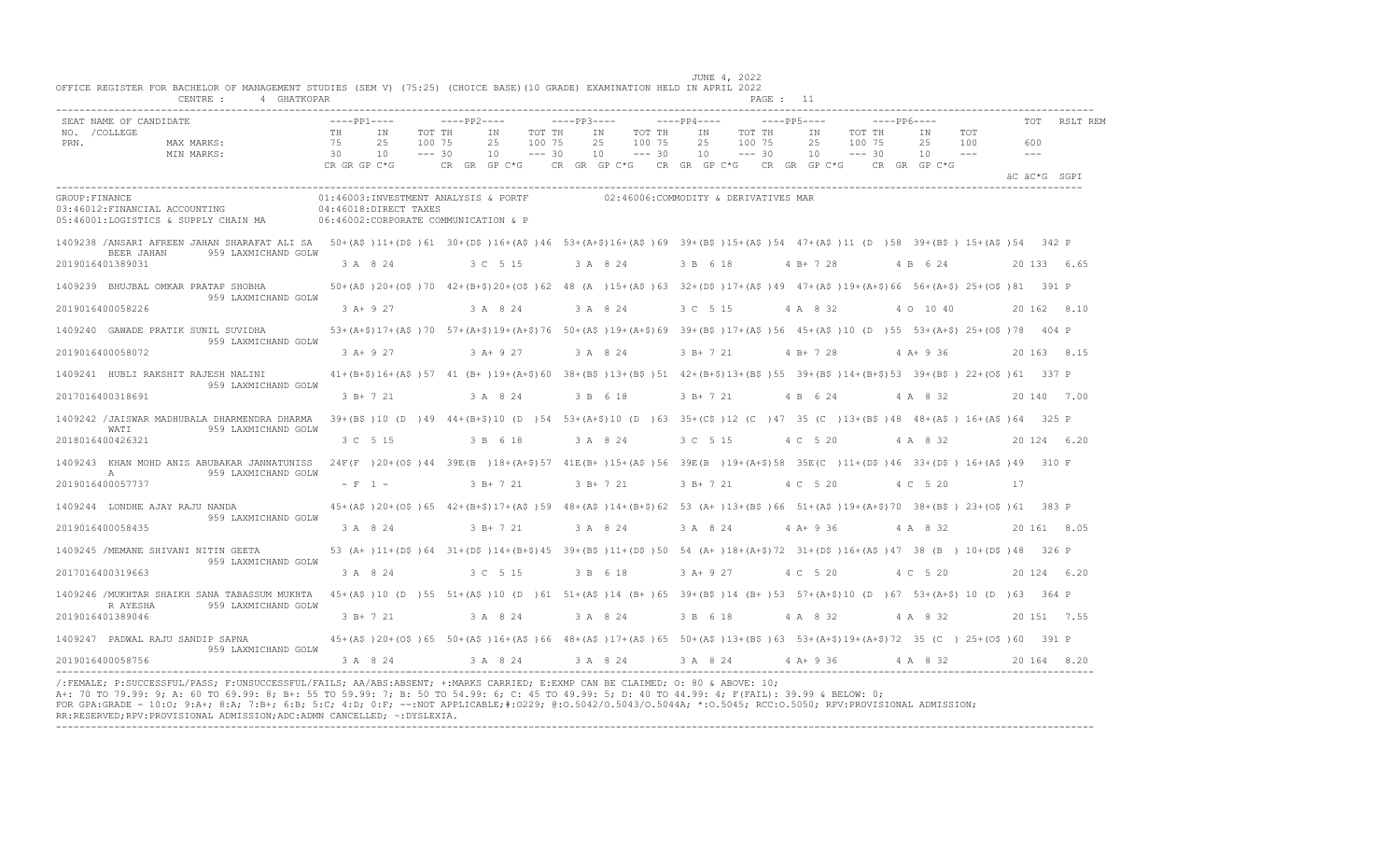|                       | SEAT NAME OF CANDIDATE                                                        | $---PP1---$                    |                                                                                                                                   |                              | ----PP2----                    |                              | $---PP3---$    |                                      |                              | $---PP4---$    |                              | $---PP5---$                                                                                                                                                                                                                                                   |                              | $---PP6---$ |                                |                       | TOT          |             | RSLT REM |
|-----------------------|-------------------------------------------------------------------------------|--------------------------------|-----------------------------------------------------------------------------------------------------------------------------------|------------------------------|--------------------------------|------------------------------|----------------|--------------------------------------|------------------------------|----------------|------------------------------|---------------------------------------------------------------------------------------------------------------------------------------------------------------------------------------------------------------------------------------------------------------|------------------------------|-------------|--------------------------------|-----------------------|--------------|-------------|----------|
| NO. / COLLEGE<br>PRN. | MAX MARKS:<br>MIN MARKS:                                                      | TH<br>75<br>30<br>CR GR GP C*G | IN<br>25<br>10                                                                                                                    | TOT TH<br>100 75<br>$--- 30$ | IN<br>25<br>10<br>CR GR GP C*G | TOT TH<br>100 75<br>$--- 30$ | IN<br>25<br>10 |                                      | TOT TH<br>100 75<br>$--- 30$ | IN<br>25<br>10 | TOT TH<br>100 75<br>$--- 30$ | ΙN<br>25<br>10<br>CR GR GP C*G CR GR GP C*G CR GR GP C*G                                                                                                                                                                                                      | TOT TH<br>100 75<br>$--- 30$ |             | IN<br>25<br>10<br>CR GR GP C*G | TOT<br>100<br>$- - -$ | 600<br>$---$ |             |          |
|                       |                                                                               |                                |                                                                                                                                   |                              |                                |                              |                |                                      |                              |                |                              |                                                                                                                                                                                                                                                               |                              |             |                                |                       | äC äC*G SGPI |             |          |
| GROUP: FINANCE        | 03:46012:FINANCIAL ACCOUNTING<br>05:46001:LOGISTICS & SUPPLY CHAIN MA         |                                | 01:46003:INVESTMENT ANALYSIS & PORTF<br>04:46018:DIRECT TAXES<br>06:46002:CORPORATE COMMUNICATION & P                             |                              |                                |                              |                | 02:46006:COMMODITY & DERIVATIVES MAR |                              |                |                              |                                                                                                                                                                                                                                                               |                              |             |                                |                       |              |             |          |
|                       | 1409248 SHAIKH FAHIM ALI RAHIM ALI ZAHIDA<br>959 LAXMICHAND GOLW              |                                | 48+(A\$)17 (A)65 51+(A\$)13 (B)64 47+(A\$)16 (A)63 50+(A\$)10 (D)60 39+(B\$)11 (D)50 39+(B\$) 11 (D)50 352 P                      |                              |                                |                              |                |                                      |                              |                |                              |                                                                                                                                                                                                                                                               |                              |             |                                |                       |              |             |          |
|                       | 2019016400058064                                                              |                                | 3 A 8 24                                                                                                                          |                              | 3 A 8 24                       |                              | 3 A 8 24       |                                      |                              | 3 A 8 24       |                              | 4 B 6 24                                                                                                                                                                                                                                                      |                              |             | 4 B 6 24                       |                       | 20 144 7.20  |             |          |
|                       | 1409249 SHAIKH FIROZ HUSAIN SITARA BEGUM<br>959 LAXMICHAND GOLW               | AA                             |                                                                                                                                   |                              |                                |                              |                |                                      |                              |                |                              | $11+(D\frac{5}{2})$ 11 AA 18+(A+ $\frac{5}{2}$ ) 18 57+(A+ $\frac{5}{2}$ ) 18+(A+ $\frac{5}{2}$ ) 18+(A+ $\frac{5}{2}$ ) 5 47+(A $\frac{5}{2}$ ) 14+(B+ $\frac{5}{2}$ ) 61 48+(A $\frac{5}{2}$ ) 64 59+(A+ $\frac{5}{2}$ ) 21+(O $\frac{5}{2}$ ) 80 309 A ABS |                              |             |                                |                       |              |             |          |
|                       | 2019016400058787                                                              |                                | $- F 1 -$                                                                                                                         |                              | $- F 1 -$                      |                              | $3 A+9 27$     |                                      |                              | 3 A 8 24       |                              | 4 A 8 32                                                                                                                                                                                                                                                      |                              |             | 4 0 10 40                      |                       | 14           |             |          |
|                       | 1409250 SOLASE VAIBHAV KAILAS ROHINI<br>959 LAXMICHAND GOLW                   |                                | 53+(A+\$)23+(O\$)76 51+(A\$)19+(A+\$)70 57+(A+\$)19+(A+\$)76 51+(A\$)14+(B+\$)65 53+(A+\$)19+(A+\$)72 57 (A+)25+(O\$)82 441 P     |                              |                                |                              |                |                                      |                              |                |                              |                                                                                                                                                                                                                                                               |                              |             |                                |                       |              |             |          |
|                       | 2019016401388453                                                              |                                | 3 A+ 9 27                                                                                                                         |                              | $3 A+9 27$                     |                              | $3 A+9 27$     |                                      |                              | 3 A 8 24       |                              | $4$ A+ 9 36                                                                                                                                                                                                                                                   |                              |             | 4 0 10 40                      |                       | 20 181 9.05  |             |          |
|                       | 1409251 TIWARI OM KAUSHLESHCHANDR ASHA<br>959 LAXMICHAND GOLW                 |                                | 48+(A\$)15+(A\$)63 50+(A\$)16+(A\$)66 56+(A+\$)21+(O\$)77 39 (B)14+(B+\$)53 36+(C\$)19+(A+\$)55 39+(B\$)25+(O\$)64 378 P          |                              |                                |                              |                |                                      |                              |                |                              |                                                                                                                                                                                                                                                               |                              |             |                                |                       |              |             |          |
|                       | 2019016400058547                                                              |                                | 3 A 8 24                                                                                                                          |                              | 3 A 8 24                       |                              | 3 A+ 9 27      |                                      |                              | 3 B 6 18       |                              | $4 B+ 7 28$                                                                                                                                                                                                                                                   |                              |             | 4 A 8 32                       |                       | 20 153 7.65  |             |          |
|                       | 1409252 VISHWAKARMA DILEEPKUMAR VISHRAM AMA<br>LAVATI<br>959 LAXMICHAND GOLW  |                                | 36E(C)20+(OS)56 AA 20+(OS)20 33E(D)14+(B+\$)47 36E(C)13+(B\$)49 32+(D\$)12E(C)44 30+(D\$)18+(A+\$)48 264 F                        |                              |                                |                              |                |                                      |                              |                |                              |                                                                                                                                                                                                                                                               |                              |             |                                |                       |              |             |          |
|                       | 2019016401388252                                                              |                                | 3 B+ 7 21                                                                                                                         |                              | $- F 1 -$                      |                              |                | 3 C 5 15                             |                              | 3 C 5 15       |                              | 4 D 4 16                                                                                                                                                                                                                                                      |                              |             | 4 C 5 20                       |                       | 17           |             |          |
|                       | 1409253 /VITEKAR SADHANA SUBHASH SHUBHANGI<br>959 LAXMICHAND GOLW             |                                | 45+(A\$)12 (C) 57 35+(C\$)14+(B+\$)49 30+(D\$)16+(A\$)46 41+(B+\$)10+(D\$)51 30+(D\$)11+(D\$)41 44+(B+\$) 13+(B\$)57 301 P        |                              |                                |                              |                |                                      |                              |                |                              |                                                                                                                                                                                                                                                               |                              |             |                                |                       |              |             |          |
|                       | 2019016400057687                                                              |                                | 3 B+ 7 21                                                                                                                         |                              | 3 C 5 15                       |                              | 3 C 5 15       |                                      |                              | 3 B 6 18       |                              | 4 D 4 16                                                                                                                                                                                                                                                      |                              |             | $4 B+ 7 28$                    |                       | 20 113 5.65  |             |          |
|                       | 1409254 YADAV DARSHANKUMAR TULSIRAM MALA<br>959 LAXMICHAND GOLW               |                                | 36+(C\$)11 (D) 47 44+(B+\$)10 (D) 54 42+(B+\$)16+(A\$) 58 42+(B+\$)10 (D) 52 45+(A\$)14+(B+\$)59 30+(D\$) 13+(B\$)43 313 P        |                              |                                |                              |                |                                      |                              |                |                              |                                                                                                                                                                                                                                                               |                              |             |                                |                       |              |             |          |
|                       | 2019016400057811                                                              |                                | 3 C 5 15                                                                                                                          |                              | 3 B 6 18                       |                              |                | $3 B+ 7 21$                          |                              | 3 B 6 18       |                              | $4 B+ 7 28$                                                                                                                                                                                                                                                   |                              |             | 4 D 4 16                       |                       | 20 116 5.80  |             |          |
| GROUP: MARKETING      | 03:46013: CUSTOMER RELATION MANAGEMEN<br>05:46001:LOGISTICS & SUPPLY CHAIN MA |                                | 01:46004:SERVICES MARKETING<br>04:46019:STRATEGIC MARKETING MANAGEM<br>06:46002:CORPORATE COMMUNICATION & P                       |                              |                                |                              |                | 02:46007:E-COMMERCE & DIGITAL MARKET |                              |                |                              |                                                                                                                                                                                                                                                               |                              |             |                                |                       |              |             |          |
|                       | 1409255 AMBRE ROSHAN SUNIL GAYATRI<br>959 LAXMICHAND GOLW                     |                                | 30+(D\$)16 (A)46 56+(A+\$)22+(O\$)78 50+(A\$)19+(A+\$)69 48+(A\$)21+(O\$)69 30+(D\$)15+(A\$)45 38+(B\$)25+(O\$)63 370 P           |                              |                                |                              |                |                                      |                              |                |                              |                                                                                                                                                                                                                                                               |                              |             |                                |                       |              |             |          |
|                       | 2019016402063026                                                              |                                | 3 C 5 15                                                                                                                          |                              | $3 A+9 27$                     |                              |                | 3 A 8 24                             |                              | 3 A 8 24       |                              | 4 C 5 20                                                                                                                                                                                                                                                      |                              |             | 4 A 8 32                       |                       | 20 142 7.10  |             |          |
|                       | 1409256 CHAURASIYA BALIRAM PRAHLAD KISHMATI<br>959 LAXMICHAND GOLW            |                                | 53 (A+ )12+(C\$ )65 53+(A+\$)22+(O\$ )75 48+(A\$ )15+(A\$ )63 48 (A )23+(O\$ )71 42+(B+\$)17+(A\$ )59 47+(A\$ ) 23+(O\$ )70 403 P |                              |                                |                              |                |                                      |                              |                |                              |                                                                                                                                                                                                                                                               |                              |             |                                |                       |              |             |          |
|                       | 2019016400057985                                                              |                                | 3 A 8 24                                                                                                                          |                              | 3 A+ 9 27                      |                              |                | 3 A 8 24                             |                              |                |                              | 3 A + 9 27 4 B + 7 28                                                                                                                                                                                                                                         |                              |             | $4$ A + 9 36                   |                       |              | 20 166 8.30 |          |

A+: 70 TO 79.99: 9; A: 60 TO 69.99: 8; B+: 55 TO 59.99: 7; B: 50 TO 54.99: 6; C: 45 TO 49.99: 5; D: 40 TO 44.99: 4; F(FAIL): 39.99 & BELOW: 0;<br>FOR GPA:GRADE - 10:O; 9:A+; 8:A; 7:B+; 6:B; 5:C; 4:D; 0:F; --:NOT APPLICABLE;#: RR:RESERVED;RPV:PROVISIONAL ADMISSION;ADC:ADMN CANCELLED; ~:DYSLEXIA. ----------------------------------------------------------------------------------------------------------------------------------------------------------------------------------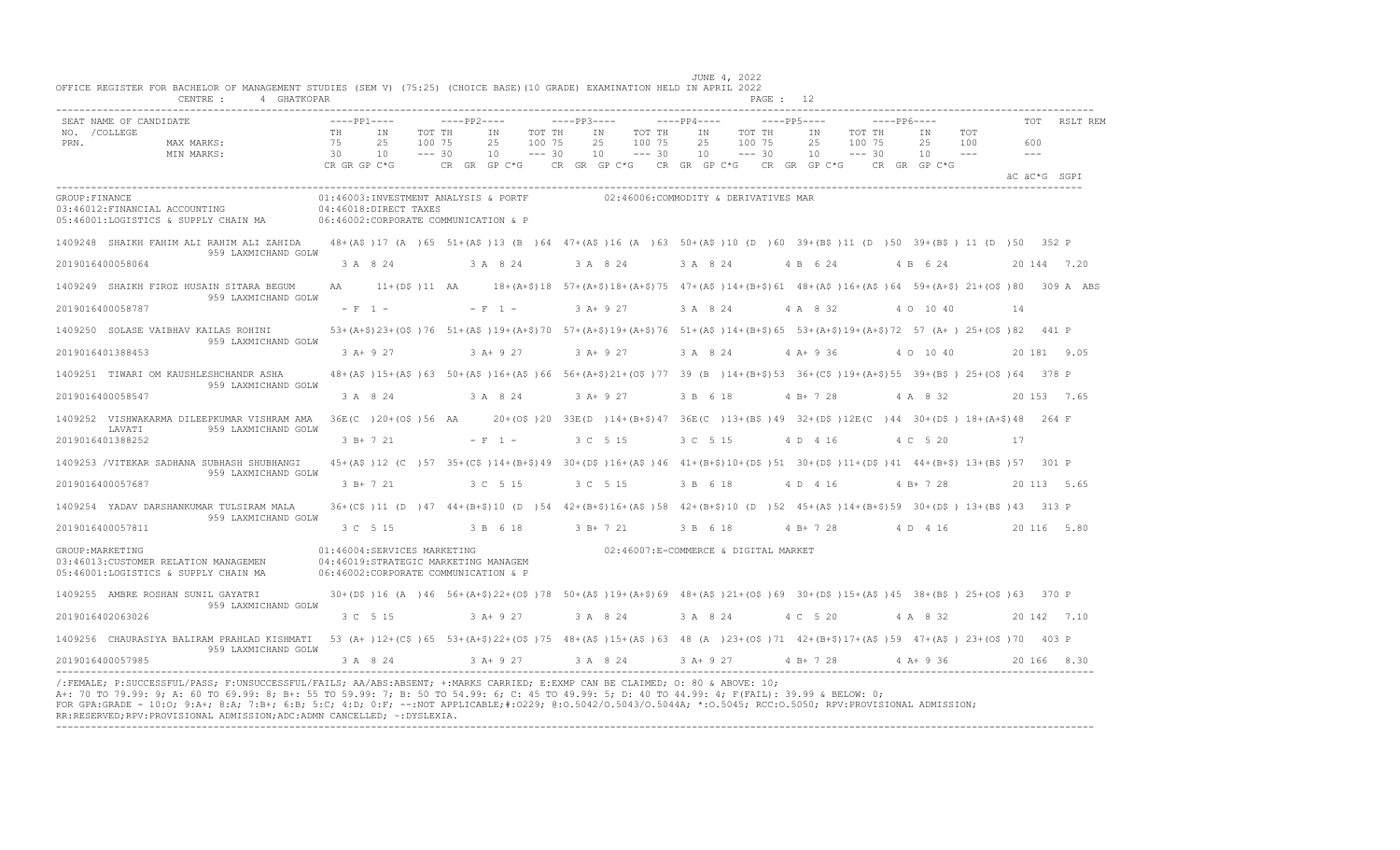|                       | SEAT NAME OF CANDIDATE                                                       | $---PP1---$    |                                                                                                                                       | $---PP2---$ |                 |                              | $---PP3---$ |                                                     |                              | $---PP4---$     |                                      | $---PP5---$     |        | $---PP6---$        |                      |                            | TOT                        | RSLT REM     |
|-----------------------|------------------------------------------------------------------------------|----------------|---------------------------------------------------------------------------------------------------------------------------------------|-------------|-----------------|------------------------------|-------------|-----------------------------------------------------|------------------------------|-----------------|--------------------------------------|-----------------|--------|--------------------|----------------------|----------------------------|----------------------------|--------------|
| NO. / COLLEGE<br>PRN. | MAX MARKS:<br>MIN MARKS:                                                     | TH<br>75<br>30 | TOT TH<br>IN<br>2.5<br>100 75<br>10<br>$--- 30$                                                                                       |             | IN<br>2.5<br>10 | TOT TH<br>100 75<br>$--- 30$ |             | IN<br>2.5<br>10                                     | TOT TH<br>100 75<br>$--- 30$ | IN<br>2.5<br>10 | TOT TH<br>100 75<br>$--- 30$         | IN<br>2.5<br>10 | 100 75 | TOT TH<br>$--- 30$ | ΙN<br>2.5<br>10      | <b>TOT</b><br>100<br>$  -$ | 600<br>$\qquad \qquad - -$ |              |
|                       |                                                                              | CR GR GP C*G   |                                                                                                                                       |             |                 |                              |             | CR GR GP C*G CR GR GP C*G CR GR GP C*G CR GR GP C*G |                              |                 |                                      |                 |        |                    | $CR$ $GR$ $GP$ $C*G$ |                            |                            | äC äC*G SGPI |
| GROUP: MARKETING      | 03:46013:CUSTOMER RELATION MANAGEMEN<br>05:46001:LOGISTICS & SUPPLY CHAIN MA |                | 01:46004:SERVICES MARKETING<br>04:46019:STRATEGIC MARKETING MANAGEM<br>06:46002:CORPORATE COMMUNICATION & P                           |             |                 |                              |             |                                                     |                              |                 | 02:46007:E-COMMERCE & DIGITAL MARKET |                 |        |                    |                      |                            |                            |              |
|                       | 1409257 GAUD DHEERAJ DUDHNATH URMILA<br>959 LAXMICHAND GOLW                  |                | 33+(D\$)14E(B+)47 42+(B+\$)16E(A)58 AA 10E(D)10 AA 12E(C)12 38+(B\$)10E(D)48 38+(B\$) 12E(C)50 225 F                                  |             |                 |                              |             |                                                     |                              |                 |                                      |                 |        |                    |                      |                            |                            |              |
| 2016016401682313      |                                                                              | 3 C 5 15       |                                                                                                                                       |             | 3 B+ 7 21       |                              |             | $-$ F 1 $-$                                         |                              |                 | $-$ F 1 $-$                          | 4 C 5 20        |        |                    | 4 B 6 24             |                            | 14                         |              |
|                       | 1409258 / KANOJIYA KAJAL RADHESHYAM NIRMALA<br>959 LAXMICHAND GOLW           |                | 44 (B+)15+(A\$)59 48+(A\$)21+(O\$)69 56+(A+\$)16+(A\$)72 39+(B\$)17+(A\$)56 47 (A)16+(A\$)63 50+(A\$) 17+(A\$)67 386 P                |             |                 |                              |             |                                                     |                              |                 |                                      |                 |        |                    |                      |                            |                            |              |
| 2016016401431656      |                                                                              | $3 B+ 7 21$    |                                                                                                                                       |             | 3 A 8 24        |                              |             | $3 A+ 9 27$                                         |                              | 3 B+ 7 21       |                                      | 4 A 8 32        |        |                    | 4 A 8 32             |                            |                            | 20 157 7.85  |
|                       | 1409259 MUNWAR JAY PRAFUL GEETA<br>959 LAXMICHAND GOLW                       |                | 50+(A\$)18 (A+)68 53+(A+\$)15 (A)68 54+(A+\$)20+(O\$)74 56+(A+\$)22+(O\$)78 50+(A\$)10 (D)60 38+(B\$) 20+(O\$)58 406 P                |             |                 |                              |             |                                                     |                              |                 |                                      |                 |        |                    |                      |                            |                            |              |
| 2019016401389104      |                                                                              | 3 A 8 24       |                                                                                                                                       |             | 3 A 8 24        |                              | $3 A+9 27$  |                                                     |                              |                 | 3 A + 9 27 4 A 8 32                  |                 |        |                    | 4 B + 7 28           |                            |                            | 20 162 8.10  |
|                       | 1409260 / PARAD KALYANI DEEPAK MEENABAI<br>959 LAXMICHAND GOLW               |                | 38+(B\$)14+(B+\$)52 53+(A+\$)20+(O\$)73 41 (B+)19+(A+\$)60 41+(B+\$)16+(A\$)57 50+(A\$)16+(A\$)66 51+(A\$) 19+(A+\$)70 378 P          |             |                 |                              |             |                                                     |                              |                 |                                      |                 |        |                    |                      |                            |                            |              |
| 2019016400057397      |                                                                              | 3 B 6 18       |                                                                                                                                       |             | $3 A+9 27$      |                              |             | 3 A 8 24                                            |                              | 3 B+ 7 21       |                                      | 4 A 8 32        |        |                    | 4 A+ 9 36            |                            |                            | 20 158 7.90  |
|                       | 1409261 PATHAN FEHMEEN JAVED TABASSUM                                        |                | 35+(C\$)18+(A+\$)53 56+(A+\$)16 (A)72 58 (A+)17+(A\$)75 30+(D\$)17+(A\$)47 42+(B+\$)18+(A+\$)60 45+(A\$) 19+(A+\$)64 371 P            |             |                 |                              |             |                                                     |                              |                 |                                      |                 |        |                    |                      |                            |                            |              |
| 2018016402601685      | 959 LAXMICHAND GOLW                                                          | 3 B 6 18       |                                                                                                                                       |             | 3 A+ 9 27       |                              |             | $3 A+9 27$                                          |                              | 3 C 5 15        |                                      | 4 A 8 32        |        |                    | 4 A 8 32             |                            |                            | 20 151 7.55  |
|                       | 1409262 / RAI NEHA SARVESH KUMAR REENA                                       |                | 35E(C) 13+(B\$)48 56+(A+\$)23+(O\$)79 36+(C\$)23+(O\$)59 39+(B\$)22+(O\$)61 36+(C\$)19+(A+\$)55 20F(F) 25+(O\$)45 347 F               |             |                 |                              |             |                                                     |                              |                 |                                      |                 |        |                    |                      |                            |                            |              |
| 2019016400057931      | 959 LAXMICHAND GOLW                                                          | 3 C 5 15       |                                                                                                                                       |             | $3 A+9 27$      |                              |             | 3 B+ 7 21                                           |                              | 3 A 8 24        |                                      | $4 B+ 7 28$     |        |                    | $- F 1 -$            |                            | 16                         |              |
|                       | 1409263 SHAIKH MOHAMMAD ASIM AMIN SHAIHNAJ                                   |                | 30+(D\$)10 (D)40 56+(A+\$)22+(O\$)78 51+(A\$)17+(A\$)68 50+(A\$)12+(C\$)62 30+(D\$)16+(A\$)46 39+(B\$) 15+(A\$)54 348 P               |             |                 |                              |             |                                                     |                              |                 |                                      |                 |        |                    |                      |                            |                            |              |
| 2018016400426151      | 959 LAXMICHAND GOLW                                                          |                | 3 D 4 12                                                                                                                              |             | $3 A+9 27$      |                              | 3 A 8 24    |                                                     |                              |                 | 3 A 8 24 4 C 5 20                    |                 |        |                    | 4 B 6 24             |                            |                            | 20 131 6.55  |
|                       | 1409264 SHAIKH NEMAT ALI SHAUKAT ALI SHAKIL                                  |                | 32 (D) 15 (A) 47 47 + (A\$) 13 (B) 60 32 (D) 19 + (A+\$) 51 48 (A) 19 + (A+\$) 67 35 + (C\$) 21 + (O\$) 56 51 (A) 23 + (O\$) 74 355 P |             |                 |                              |             |                                                     |                              |                 |                                      |                 |        |                    |                      |                            |                            |              |
| 2019016400057374      | A BEGUM<br>959 LAXMICHAND GOLW                                               | 3 C 5 15       |                                                                                                                                       |             | 3 A 8 24        |                              |             | 3 B 6 18                                            |                              |                 | 3 A 8 24                             | $4 B+728$       |        |                    | 4 A+ 9 36            |                            |                            | 20 145 7.25  |
|                       | 1409265 SHAIKH SOHEB GUDUMIYA DILSHAD                                        |                | 44+(B+\$)18 (A+)62 39+(B\$)24+(O\$)63 53+(A+\$)19+(A+\$)72 53+(A+\$)20+(O\$)73 56+(A+\$)16+(A\$)72 60+(O\$)20+(O\$)80 422 P           |             |                 |                              |             |                                                     |                              |                 |                                      |                 |        |                    |                      |                            |                            |              |
| 2019016400058203      | 959 LAXMICHAND GOLW                                                          |                | 3 A 8 24                                                                                                                              |             | 3 A 8 24        |                              |             | $3$ A+ 9 27                                         |                              | $3$ A + 9 27    |                                      | $4$ A + 9 36    |        |                    | 4 0 10 40            |                            |                            | 20 178 8.90  |
|                       | 1409266 SHRIVASTAV RAVISHANKAR AJAY KUSUM                                    |                | 30+(D\$)11 (D) 41 54+(A+\$)15 (A) 69 50+(A\$)13 (B) 63 39+(B\$)13 (B) 52 48+(A\$)10 (D) 58 53+(A+\$) 13 (B) 66 349 P                  |             |                 |                              |             |                                                     |                              |                 |                                      |                 |        |                    |                      |                            |                            |              |
| 2019016400057962      | 959 LAXMICHAND GOLW                                                          | 3 D 4 12       |                                                                                                                                       |             | 3 A 8 24        |                              |             | 3 A 8 24 3 B 6 18                                   |                              |                 |                                      | 4 B+ 7 28       |        |                    | 4 A 8 32             |                            |                            | 20 138 6.90  |

/:FEMALE; P:SUCCESSFUL/PASS; F:UNSUCCESSFUL/FAILS; AA/ABS:ABSENT; +:MARKS CARRIED; E:EXMP CAN BE CLAIMED; O: 80 & ABOVE: 10;<br>A+: 70 TO 79.99: 9; A: 60 TO 69.99: 8; B+: 55 TO 59.99: 7; B: 50 TO 54.99: 6; C: 45 TO 49.99: 5; FOR GPA:GRADE - 10:O; 9:A+; 8:A; 7:B+; 6:B; 5:C; 4:D; 0:F; --:NOT APPLICABLE;#:O229; @:O.5042/O.5043/O.5044A; \*:O.5045; RCC:O.5050; RPV:PROVISIONAL ADMISSION; RR:RESERVED;RPV:PROVISIONAL ADMISSION;ADC:ADMN CANCELLED; ~:DYSLEXIA. ----------------------------------------------------------------------------------------------------------------------------------------------------------------------------------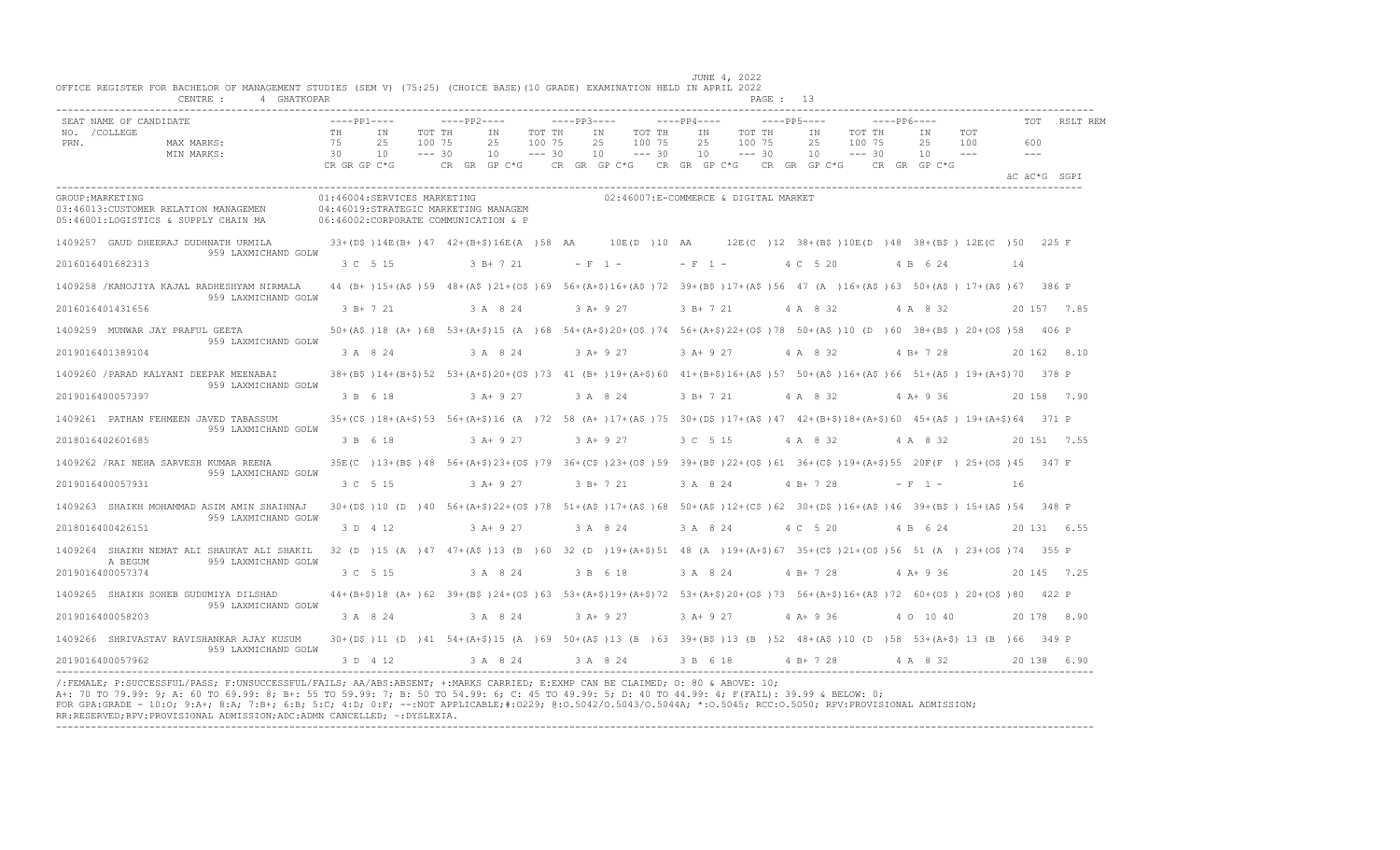| SEAT NAME OF CANDIDATE                                                                                                                                                                    | $---PP1---$                    |                                                                                                               | $---PP2---$            |                                                | $---PP3---$ |                                                                                                                              | $---PP4---$    |                              | $---PP5---$          | $---PP6---$                  |                                |                                                                                                                           | <b>TOT</b>           | RSLT REM    |
|-------------------------------------------------------------------------------------------------------------------------------------------------------------------------------------------|--------------------------------|---------------------------------------------------------------------------------------------------------------|------------------------|------------------------------------------------|-------------|------------------------------------------------------------------------------------------------------------------------------|----------------|------------------------------|----------------------|------------------------------|--------------------------------|---------------------------------------------------------------------------------------------------------------------------|----------------------|-------------|
| NO. / COLLEGE<br>PRN.<br>MAX MARKS:<br>MIN MARKS:                                                                                                                                         | TH<br>75<br>30<br>CR GR GP C*G | IN<br>25<br>100 75<br>10<br>$--- 30$                                                                          | TOT TH<br>CR GR GP C*G | ΙN<br>TOT TH<br>25<br>100 75<br>$--- 30$<br>10 |             | TOT TH<br>ΙN<br>25<br>100 75<br>10<br>$--- 30$<br>CR GR GP C*G CR GR GP C*G CR GR GP C*G                                     | IN<br>25<br>10 | TOT TH<br>100 75<br>$--- 30$ | IN<br>25<br>10       | TOT TH<br>100 75<br>$--- 30$ | ΙN<br>25<br>10<br>CR GR GP C*G | TOT<br>100<br>$- - -$                                                                                                     | 600<br>$\frac{1}{2}$ |             |
|                                                                                                                                                                                           |                                |                                                                                                               |                        |                                                |             |                                                                                                                              |                |                              |                      |                              |                                |                                                                                                                           | äC äC*G SGPI         |             |
| GROUP: FINANCE<br>03:46009:WEALTH MANAGEMENT<br>05:46001:LOGISTICS & SUPPLY CHAIN MA                                                                                                      |                                | 01:46003:INVESTMENT ANALYSIS & PORTF<br>04:46015:RISK MANAGEMENT<br>06:46002:CORPORATE COMMUNICATION & P      |                        |                                                |             | 02:46006:COMMODITY & DERIVATIVES MAR                                                                                         |                |                              |                      |                              |                                |                                                                                                                           |                      |             |
| 1409267 PHADTARE KUNAL KALURAM VANITA<br>309 THANAWALA- N.K.                                                                                                                              |                                |                                                                                                               |                        |                                                |             |                                                                                                                              |                |                              |                      |                              |                                | 65+(0\$)18+(A+\$)83 44+(B+\$)21+(0\$)65 42 (B+)22+(0\$)64 60+(0\$)17+(A\$)77 60+(0\$)22+(0\$)82 60+(0\$)18+(A+\$)78 449 P |                      |             |
| 2019016400744184                                                                                                                                                                          |                                | 3 0 10 30                                                                                                     |                        | 3 A 8 24 3 A 8 24                              |             |                                                                                                                              | 3 A+ 9 27      |                              | 4 0 10 40 4 A + 9 36 |                              |                                |                                                                                                                           |                      | 20 181 9.05 |
| GROUP: HUMAN RESOURCE<br>03:46011:PERFORMANCE MANAGEMENT & CA<br>05:46001:LOGISTICS & SUPPLY CHAIN MA                                                                                     |                                | 01:46005:FINANCE FOR HR PROFESSIONAL<br>04:46014:INDUSTRIAL RELATIONS<br>06:46002:CORPORATE COMMUNICATION & P |                        |                                                |             | 02:46008:STRATEGIC HUMAN RESOURCE MG                                                                                         |                |                              |                      |                              |                                |                                                                                                                           |                      |             |
| 1409269 / SATODKAR SHRUTI SHRIKANT SHRADDHA<br>309 THANAWALA- N.K.                                                                                                                        |                                |                                                                                                               |                        |                                                |             |                                                                                                                              |                |                              |                      |                              |                                | 30E(D)19+(A+\$)49 32+(D\$)19+(A+\$)51 24F(F)10+(D\$)34 38+(B\$)14+(B+\$)52 38+(B\$)16+(A\$)54 38+(B\$) 14+(B+\$)52 292 F  |                      |             |
| 2016016401985663                                                                                                                                                                          |                                | 3 C 5 15                                                                                                      |                        | 3 B 6 18                                       |             | $- F 1 -$                                                                                                                    | 3 B 6 18       |                              | 4 B 6 24             |                              | 4 B 6 24                       | 17                                                                                                                        |                      |             |
| GROUP: HUMAN RESOURCE<br>03:46011:PERFORMANCE MANAGEMENT & CA<br>05:46001:LOGISTICS & SUPPLY CHAIN MA                                                                                     |                                | 01:46005:FINANCE FOR HR PROFESSIONAL<br>04:46020:STRESS MANAGEMENT<br>06:46002:CORPORATE COMMUNICATION & P    |                        |                                                |             | 02:46008:STRATEGIC HUMAN RESOURCE MG                                                                                         |                |                              |                      |                              |                                |                                                                                                                           |                      |             |
| 1409270 / GUPTA CHANDANI LAXMANPRASAD UMA<br>386 K.B.                                                                                                                                     |                                |                                                                                                               |                        |                                                |             |                                                                                                                              |                |                              |                      |                              |                                | 50+(A\$)10+(D\$)60 66+(O\$)16+(A\$)82 65+(O\$)15+(A\$)80 45+(A\$)12 (C)57 51+(A\$)12+(C\$)63 60+(O\$)20+(O\$)80 422 P     |                      |             |
| 2019016400810126                                                                                                                                                                          |                                | 3 A 8 24                                                                                                      |                        | 3 0 10 30                                      |             | 3 0 10 30                                                                                                                    | 3 B+ 7 21      |                              | 4 A 8 32             |                              | 4 0 10 40                      |                                                                                                                           |                      | 20 177 8.85 |
| 1409271 /SHAIKH RUKSARSANA HAROON NASREENBAN 42+(B+\$)10+(D\$)52 60+(O\$)15+(A\$)75 53+(A+\$)11+(D\$)64 39+(B\$)14 (B+)53 54+(A+\$)12+(C\$)66 54+(A+\$)19+(A+\$)73 383 P<br>U<br>386 K.B. |                                |                                                                                                               |                        |                                                |             |                                                                                                                              |                |                              |                      |                              |                                |                                                                                                                           |                      |             |
| 2019016400809595                                                                                                                                                                          |                                | 3 B 6 18                                                                                                      |                        | 3 A+ 9 27                                      |             | 3 A 8 24                                                                                                                     | 3 B 6 18       |                              | 4 A 8 32             |                              | $4 A+9 36$                     |                                                                                                                           |                      | 20 155 7.75 |
| 1409272 /SINGH PRAGATI SANDEEP DIMPLE<br>386 K.B.                                                                                                                                         |                                |                                                                                                               |                        |                                                |             |                                                                                                                              |                |                              |                      |                              |                                | 32+(D\$)12+(C\$)44 42+(B+\$)13+(B\$)55 30 (D)11+(D\$)41 32 (D)12+(C\$)44 30+(D\$)10+(D\$)40 30+(D\$)12+(C\$)42 266 P      |                      |             |
| 2019016400810045                                                                                                                                                                          |                                | 3 D 4 12                                                                                                      |                        | $3 B+ 7 21$                                    |             | 3 D 4 12                                                                                                                     | 3 D 4 12       |                              | 4 D 4 16             |                              | 4 D 4 16                       |                                                                                                                           |                      | 20 89 4.45  |
| 1409273 /TIWARI DIVYA UMANATH KESHA<br>386 K.B.                                                                                                                                           |                                |                                                                                                               |                        |                                                |             | $30+(D\frac{5}{2})10+(D\frac{5}{2})40$ $35+(C\frac{5}{2})AA$ $35-35+(C\frac{5}{2})10+(D\frac{5}{2})45$ $30+(D\frac{5}{2})AA$ |                |                              |                      |                              |                                | 30 38+(B\$)10+(D\$)48 44+(B+\$) 10+(D\$)54 252 A ABS                                                                      |                      |             |
| 2016016400389693                                                                                                                                                                          |                                | 3 D 4 12                                                                                                      | $-$ F 1 $-$            |                                                |             | 3 C 5 15                                                                                                                     | $- F 1 -$      |                              | 4 C 5 20             |                              | 4 B 6 24                       | 14                                                                                                                        |                      |             |
| GROUP: MARKETING<br>03:46010:SALES & DISTRIBUTION MANAGE<br>05:46001:LOGISTICS & SUPPLY CHAIN MA                                                                                          |                                | 01:46004:SERVICES MARKETING<br>04:46013: CUSTOMER RELATION MANAGEMEN<br>06:46002:CORPORATE COMMUNICATION & P  |                        |                                                |             | 02:46007:E-COMMERCE & DIGITAL MARKET                                                                                         |                |                              |                      |                              |                                |                                                                                                                           |                      |             |
| 1409274 / JADHAV PRATIKSHA SUNIL SANGITA<br>43 DNYANSADHANA-TH                                                                                                                            | AA                             |                                                                                                               |                        |                                                |             |                                                                                                                              |                |                              |                      |                              |                                | 10+(D\$)10 30+(D\$)20+(O\$)50 30+(D\$)10+(D\$)40 30+(D\$)10+(D\$)40 39+(B\$)10+(D\$)49 42+(B+\$) 12+(C\$)54 243 A ABS     |                      |             |
| 2019016400788666                                                                                                                                                                          |                                | $-$ F 1 $-$                                                                                                   |                        | 3 B 6 18                                       |             | 3 D 4 12                                                                                                                     | 3 D 4 12       |                              | 4 C 5 20             |                              | 4 B 6 24                       | -17                                                                                                                       |                      |             |
| GROUP: FINANCE<br>03:46012: FINANCIAL ACCOUNTING<br>05:46001:LOGISTICS & SUPPLY CHAIN MA                                                                                                  |                                | 04:46018:DIRECT TAXES<br>06:46002:CORPORATE COMMUNICATION & P                                                 |                        |                                                |             | 01:46003:INVESTMENT ANALYSIS & PORTF 02:46009:WEALTH MANAGEMENT                                                              |                |                              |                      |                              |                                |                                                                                                                           |                      |             |

----------------------------------------------------------------------------------------------------------------------------------------------------------------------------------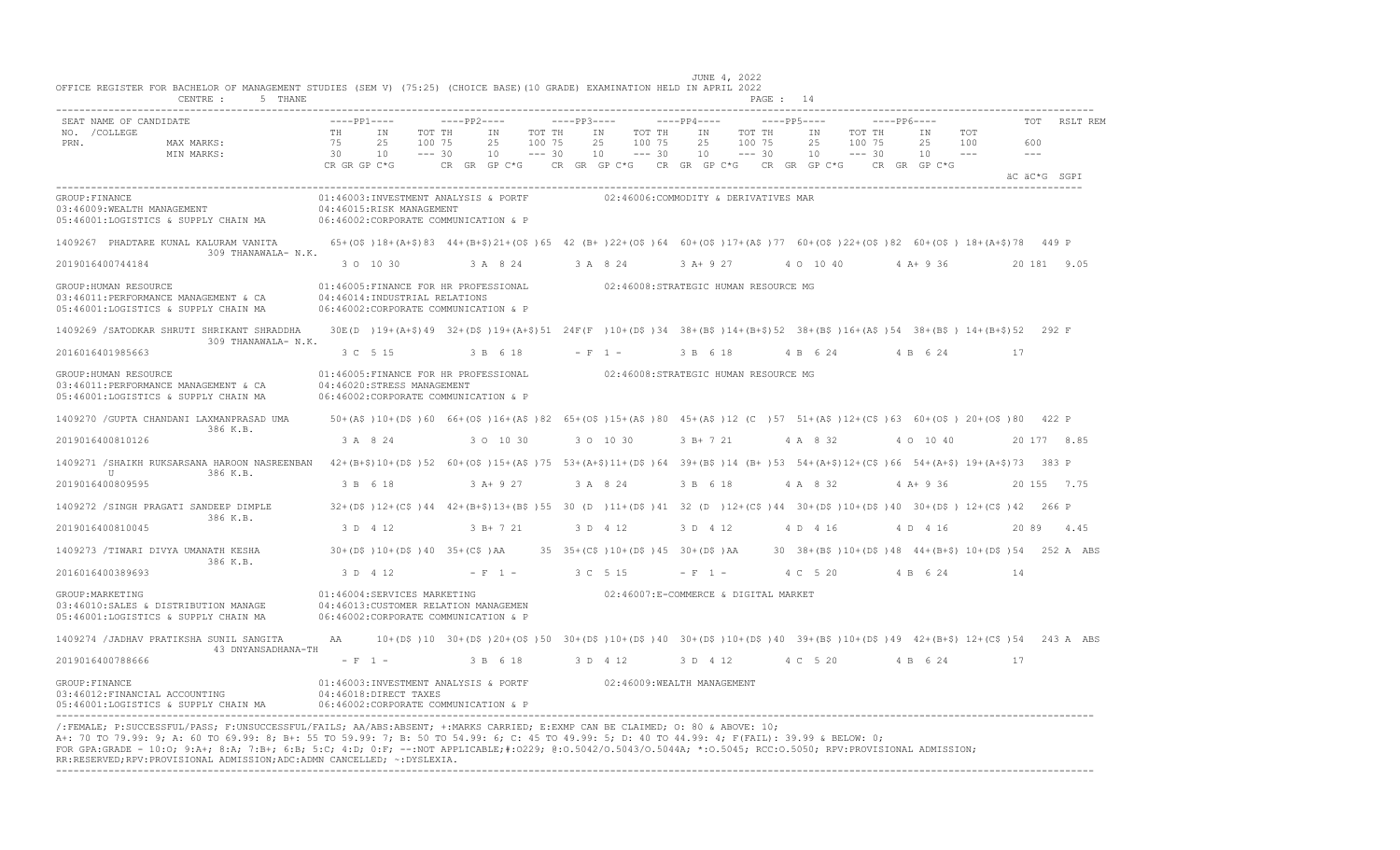|                  | SEAT NAME OF CANDIDATE                                                       |                                                                                                                                                                                               | $---PP1---$  |                                                                                                                                                  |                    | $---PP2---$  |                    | $---PP3---$ |                                        |                    | $---PP4---$ |          |                    | $---PP5---$ |                   |                    | $---PP6---$  |              | <b>TOT</b>           | RSLT REM     |
|------------------|------------------------------------------------------------------------------|-----------------------------------------------------------------------------------------------------------------------------------------------------------------------------------------------|--------------|--------------------------------------------------------------------------------------------------------------------------------------------------|--------------------|--------------|--------------------|-------------|----------------------------------------|--------------------|-------------|----------|--------------------|-------------|-------------------|--------------------|--------------|--------------|----------------------|--------------|
| NO. / COLLEGE    |                                                                              |                                                                                                                                                                                               | TH           | IN                                                                                                                                               | TOT TH             | IN           | TOT TH             |             | IN                                     | TOT TH             | IN          |          | TOT TH             | IN          |                   | TOT TH             | IN           | TOT          |                      |              |
| PRN.             | MAX MARKS:<br>MIN MARKS:                                                     |                                                                                                                                                                                               | 75<br>30     | 25<br>10                                                                                                                                         | 100 75<br>$--- 30$ | 25<br>10     | 100 75<br>$--- 30$ |             | 25<br>10                               | 100 75<br>$--- 30$ | 25<br>10    |          | 100 75<br>$--- 30$ | 25<br>10    |                   | 100 75<br>$--- 30$ | 25<br>10     | 100<br>$  -$ | 600<br>$\frac{1}{2}$ |              |
|                  |                                                                              |                                                                                                                                                                                               | CR GR GP C*G |                                                                                                                                                  |                    | CR GR GP C*G |                    |             | CR GR GP C*G CR GR GP C*G CR GR GP C*G |                    |             |          |                    |             |                   |                    | CR GR GP C*G |              |                      | AC AC*G SGPT |
| GROUP: FINANCE   | 03:46012:FINANCIAL ACCOUNTING                                                | 05:46001:LOGISTICS & SUPPLY CHAIN MA 06:46002:CORPORATE COMMUNICATION & P                                                                                                                     |              | 01:46003:INVESTMENT ANALYSIS & PORTF<br>04:46018:DIRECT TAXES                                                                                    |                    |              |                    |             | 02:46009:WEALTH MANAGEMENT             |                    |             |          |                    |             |                   |                    |              |              |                      |              |
|                  |                                                                              | 1409275 METKAR SUJAY SANDEEP SANJIVANI<br>43 DNYANSADHANA-TH                                                                                                                                  |              | 32+(D\$)17+(A\$)49 39 (B)12+(C\$)51 33+(D\$)20+(O\$)53 33+(D\$)19+(A+\$)52 32+(D\$)15+(A\$)47 38+(B\$) 12+(C\$)50 302 P                          |                    |              |                    |             |                                        |                    |             |          |                    |             |                   |                    |              |              |                      |              |
| 2019016400787462 |                                                                              |                                                                                                                                                                                               |              | 3 C 5 15                                                                                                                                         |                    | 3 B 6 18     |                    |             | 3 B 6 18                               |                    | 3 B 6 18    |          |                    | 4 C 5 20    |                   |                    | 4 B 6 24     |              |                      | 20 113 5.65  |
|                  | 1409276 MORE KARAN RAMESH JAYA                                               | 43 DNYANSADHANA-TH                                                                                                                                                                            |              | 41+(B+\$)13+(B\$)54 30+(D\$)11+(D\$)41 35+(C\$)15+(A\$)50 30 (D )17+(A\$)47 32+(D\$)15+(A\$)47 45+(A\$) 10+(D\$)55 294 P                         |                    |              |                    |             |                                        |                    |             |          |                    |             |                   |                    |              |              |                      |              |
| 2018016401556971 |                                                                              |                                                                                                                                                                                               |              | 3 B 6 18                                                                                                                                         |                    | 3 D 4 12     |                    | 3 B 6 18    |                                        |                    | 3 C 5 15    |          |                    | 4 C 5 20    |                   |                    | $4 B+728$    |              |                      | 20 111 5.55  |
| GROUP: MARKETING | 03:46010:SALES & DISTRIBUTION MANAGE<br>05:46001:LOGISTICS & SUPPLY CHAIN MA |                                                                                                                                                                                               |              | 01:46004:SERVICES MARKETING<br>04:46013:CUSTOMER RELATION MANAGEMEN<br>06:46002:CORPORATE COMMUNICATION & P                                      |                    |              |                    |             | 02:46007:E-COMMERCE & DIGITAL MARKET   |                    |             |          |                    |             |                   |                    |              |              |                      |              |
|                  |                                                                              | 1409277 / DHAKOLIYA AMRITA RAJKUMAR ANITA<br>619 R. J. Thakur De                                                                                                                              |              | 38+(B\$)18+(A+\$)56 32+(D\$)19+(A+\$)51 35 (C)21+(O\$)56 30+(D\$)19+(A+\$)49 30+(D\$)22+(O\$)52 41+(B+\$)20+(O\$)61 325 P                        |                    |              |                    |             |                                        |                    |             |          |                    |             |                   |                    |              |              |                      |              |
| 2019016400178592 |                                                                              |                                                                                                                                                                                               |              | $3 R+721$                                                                                                                                        |                    | 3 B 6 18     |                    |             | $3 B+ 7 21$                            |                    |             | 3 C 5 15 |                    | 4 B 6 24    |                   |                    | 4 A 8 32     |              |                      | 20 131 6.55  |
|                  | 1409278 GADE PRATIK VIKAS SUNITA                                             | 619 R. J. Thakur De                                                                                                                                                                           |              | 38+(B\$)18+(A+\$)56 30+(D\$)17+(A\$)47 20F(F)21+(O\$)41 30E(D)17+(A\$)47 32+(D\$)22+(O\$)54 32+(D\$)21+(O\$)53 298 F                             |                    |              |                    |             |                                        |                    |             |          |                    |             |                   |                    |              |              |                      |              |
| 2019016400176217 |                                                                              |                                                                                                                                                                                               |              | 3 B + 7 21                                                                                                                                       |                    | 3 C 5 15     |                    |             | $- F 1 -$                              |                    | 3 C 5 15    |          |                    | 4 B 6 24    |                   |                    | 4 B 6 24     |              | - 17                 |              |
|                  | 1409279 / GUPTA SHIVANI BABLU REKHA                                          | 619 R. J. Thakur De                                                                                                                                                                           |              | 37 (C) 18+ (A+\$) 55 50+ (A\$) 19+ (A+\$) 69 36+ (C\$) 21+ (O\$) 57 33+ (D\$) 19+ (A+\$) 52 36+ (C\$) 19+ (A+\$) 55 45+ (A\$) 20+ (O\$) 65 353 P |                    |              |                    |             |                                        |                    |             |          |                    |             |                   |                    |              |              |                      |              |
| 2019016400178851 |                                                                              |                                                                                                                                                                                               |              | $-3$ B+ 7 21                                                                                                                                     |                    | 3 A 8 24     |                    |             | $3 B+ 7 21$                            |                    | 3 B 6 18    |          |                    | $4 B+ 7 28$ |                   |                    | 4 A 8 32     |              |                      | 20 144 7.20  |
|                  | 1409280 JADHAV SAURABH SANTOSH VIDYA                                         | 619 R. J. Thakur De                                                                                                                                                                           |              | 35 (C) 23+(0\$) 58 38+(B\$) 18+(A+\$) 56 36+(C\$) 23+(0\$) 59 32+(D\$) 19+(A+\$) 51 34+(C\$) 21+(0\$) 55 54+(A+\$) 19+(A+\$) 73 352 P            |                    |              |                    |             |                                        |                    |             |          |                    |             |                   |                    |              |              |                      |              |
| 2017016400928541 |                                                                              |                                                                                                                                                                                               |              | $-3$ B+ 7 21                                                                                                                                     |                    | $3 B+721$    |                    |             | 3 B+ 7 21                              |                    | 3 B 6 18    |          |                    | 4 B+ 7 28   |                   |                    | 4 A+ 9 36    |              |                      | 20 145 7.25  |
|                  | 1409281 KAMBLE SWAPNIL GAUTAM ASHA                                           | 619 R. J. Thakur De                                                                                                                                                                           |              | 33+(D\$)18+(A+\$)51 30+(D\$)20+(O\$)50 30 (D)21+(O\$)51 33+(D\$)20+(O\$)53 32+(D\$)22+(O\$)54 38+(B\$) 19+(A+\$)57 316 P                         |                    |              |                    |             |                                        |                    |             |          |                    |             |                   |                    |              |              |                      |              |
| 2019016400176716 |                                                                              |                                                                                                                                                                                               |              | 3 B 6 18                                                                                                                                         |                    | 3 B 6 18     |                    |             | 3 B 6 18                               |                    | 3 B 6 18    |          |                    | 4 B 6 24    |                   |                    | $4 B+ 7 28$  |              |                      | 20 124 6.20  |
|                  |                                                                              | 1409282 MISHRA SHUBHAM RUDRANARAYAN PRATIMA 44+(B+\$)17+(A\$)61 30+(D\$)17+(A\$)47 30 (D )19+(A+\$)49 30+(D\$)17+(A\$)47 30+(D\$)20+(O\$)50 47+(A\$) 18+(A+\$)65 319 P<br>619 R. J. Thakur De |              |                                                                                                                                                  |                    |              |                    |             |                                        |                    |             |          |                    |             |                   |                    |              |              |                      |              |
| 2019016400179096 |                                                                              |                                                                                                                                                                                               |              | 3 A 8 24                                                                                                                                         |                    | 3 C 5 15     |                    |             | 3 C 5 15                               |                    | 3 C 5 15    |          |                    | 4 B 6 24    |                   |                    | 4 A 8 32     |              |                      | 20 125 6.25  |
|                  |                                                                              | 1409283 RAJPUROHIT JAGDISH KHIMSINGH MANJU 33+(D\$)17+(A\$)50 44+(B+\$)19+(A+\$)63 32 (D )21+(O\$)53 30+(D\$)19+(A+\$)49 30+(D\$)18+(A+\$)48 55 (A+) 20+(O\$)75 338 P<br>619 R. J. Thakur De  |              |                                                                                                                                                  |                    |              |                    |             |                                        |                    |             |          |                    |             |                   |                    |              |              |                      |              |
| 2019016401189446 |                                                                              |                                                                                                                                                                                               |              | 3 B 6 18                                                                                                                                         |                    | 3 A 8 24     |                    |             | 3 B 6 18                               |                    |             |          |                    |             | 3 C 5 15 4 C 5 20 |                    | $4$ A + 9 36 |              |                      | 20 131 6.55  |

A+: 70 TO 79.99: 9; A: 60 TO 69.99: 8; B+: 55 TO 59.99: 7; B: 50 TO 54.99: 6; C: 45 TO 49.99: 5; D: 40 TO 44.99: 4; F(FAIL): 39.99 & BELOW: 0; FOR GPA:GRADE - 10:O; 9:A+; 8:A; 7:B+; 6:B; 5:C; 4:D; 0:F; --:NOT APPLICABLE;#:O229; @:O.5042/O.5043/O.5044A; \*:O.5045; RCC:O.5050; RPV:PROVISIONAL ADMISSION; RR:RESERVED;RPV:PROVISIONAL ADMISSION;ADC:ADMN CANCELLED; ~:DYSLEXIA. ----------------------------------------------------------------------------------------------------------------------------------------------------------------------------------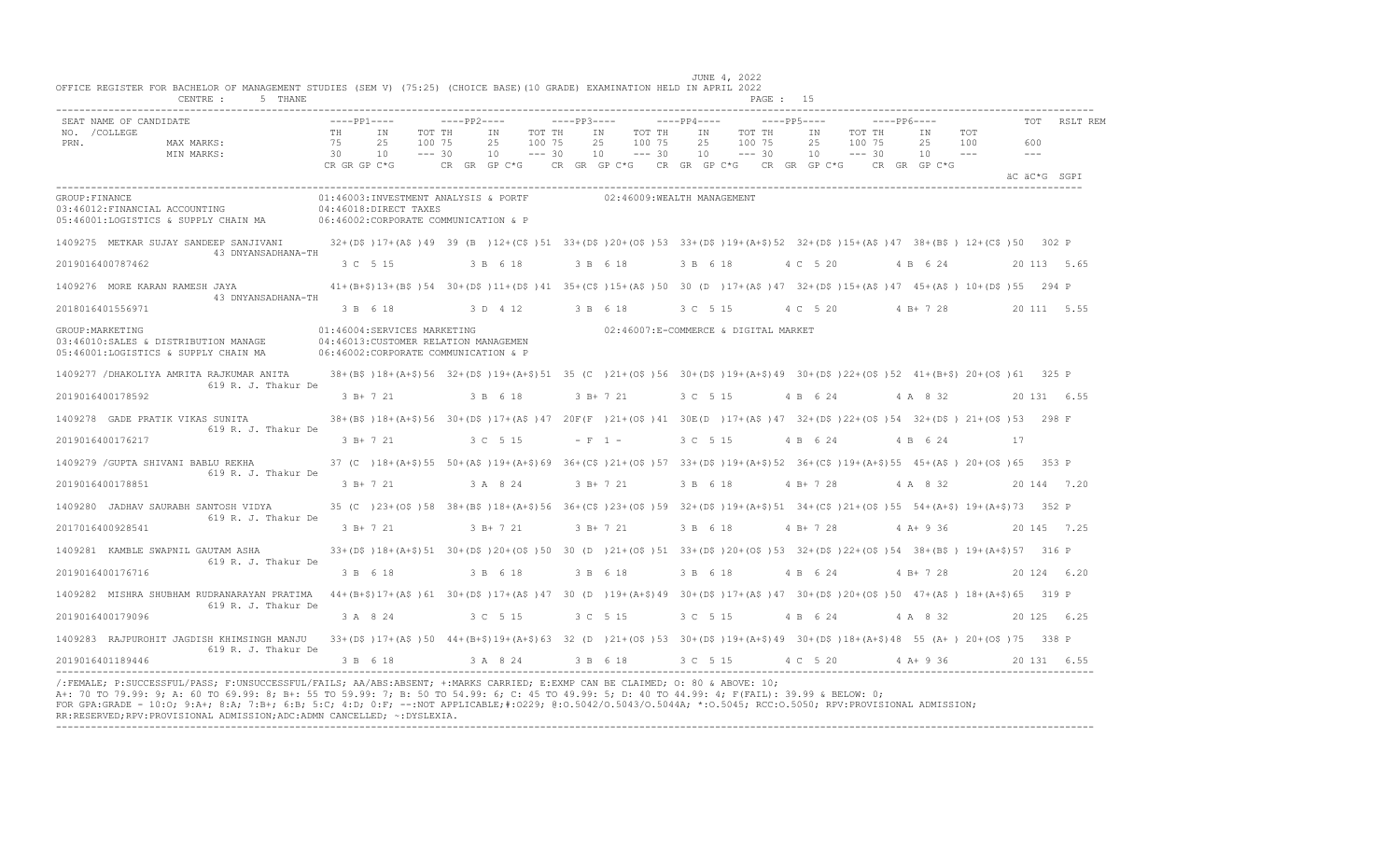| SEAT NAME OF CANDIDATE |                                                                                                                                                                                                                                                                                                                                                                                                                                                  | $---PP1---$  |                                                                                                                                                                                                          |          | ----PP2---- |                   |        | $---PP3---$  |    |             | $---PP4---$  |    |                   |  | $---PP5---$  |          | $---PP6---$  |     | TOT          | RSLT REM    |
|------------------------|--------------------------------------------------------------------------------------------------------------------------------------------------------------------------------------------------------------------------------------------------------------------------------------------------------------------------------------------------------------------------------------------------------------------------------------------------|--------------|----------------------------------------------------------------------------------------------------------------------------------------------------------------------------------------------------------|----------|-------------|-------------------|--------|--------------|----|-------------|--------------|----|-------------------|--|--------------|----------|--------------|-----|--------------|-------------|
| NO. / COLLEGE          |                                                                                                                                                                                                                                                                                                                                                                                                                                                  | TH           | IN                                                                                                                                                                                                       | TOT TH   |             | TN                | TOT TH |              | IN | TOT TH      |              | TN | TOT TH            |  | ΙN           | TOT TH   | TN           | TOT |              |             |
| PRN.                   | MAX MARKS:                                                                                                                                                                                                                                                                                                                                                                                                                                       | 75           | 25                                                                                                                                                                                                       | 100 75   |             | 25                | 100 75 |              |    | 25 100 75   |              |    | 25 100 75         |  | 25           | 100 75   | 25           | 100 | 600          |             |
|                        | MIN MARKS:                                                                                                                                                                                                                                                                                                                                                                                                                                       | 30           | 10                                                                                                                                                                                                       | $--- 30$ |             | 10                |        | $--- 30 10$  |    | $--- 30 10$ |              |    | $--- 30 10$       |  |              | $--- 30$ | 10           |     |              |             |
|                        |                                                                                                                                                                                                                                                                                                                                                                                                                                                  | CR GR GP C*G |                                                                                                                                                                                                          |          |             | CR GR GP C*G      |        | CR GR GP C*G |    |             | CR GR GP C*G |    |                   |  | CR GR GP C*G |          | CR GR GP C*G |     |              |             |
|                        |                                                                                                                                                                                                                                                                                                                                                                                                                                                  |              |                                                                                                                                                                                                          |          |             |                   |        |              |    |             |              |    |                   |  |              |          |              |     | äC äC*G SGPI |             |
|                        | 03:46010:SALES & DISTRIBUTION MANAGE<br>05:46001:LOGISTICS & SUPPLY CHAIN MA<br>1409284 SINGH SHUBHAM AMARSINGH SUNITA                                                                                                                                                                                                                                                                                                                           |              | 04:46013: CUSTOMER RELATION MANAGEMEN<br>06:46002:CORPORATE COMMUNICATION & P<br>35+(C\$)18+(A+\$)53 36+(C\$)17+(A\$)53 30 (D )21+(O\$)51 30 (D )17+(A\$)47 30+(D\$)22+(O\$)52 33+(D\$) 20+(O\$)53 309 P |          |             |                   |        |              |    |             |              |    |                   |  |              |          |              |     |              |             |
|                        | 619 R. J. Thakur De                                                                                                                                                                                                                                                                                                                                                                                                                              |              |                                                                                                                                                                                                          |          |             |                   |        |              |    |             |              |    |                   |  |              |          |              |     |              |             |
| 2019016400179676       |                                                                                                                                                                                                                                                                                                                                                                                                                                                  |              | 3 B 6 18                                                                                                                                                                                                 |          |             | 3 B 6 18 3 B 6 18 |        |              |    |             |              |    | 3 C 5 15 4 B 6 24 |  |              |          | 4 B 6 24     |     |              | 20 117 5.85 |
|                        | /:FEMALE; P:SUCCESSFUL/PASS; F:UNSUCCESSFUL/FAILS; AA/ABS:ABSENT; +:MARKS CARRIED; E:EXMP CAN BE CLAIMED; O: 80 & ABOVE: 10;<br>A+: 70 TO 79.99: 9; A: 60 TO 69.99: 8; B+: 55 TO 59.99: 7; B: 50 TO 54.99: 6; C: 45 TO 49.99: 5; D: 40 TO 44.99: 4; F(FAIL): 39.99 & BELOW: 0;<br>FOR GPA:GRADE - 10:0: 9:A+; 8:A; 7:B+; 6:B; 5:C; 4:D; 0:F; --:NOT APPLICABLE;#:0229; 0:0.5042/0.5043/0.5044A; *:0.5045; RCC:0.5050; RPV:PROVISIONAL ADMISSION; |              |                                                                                                                                                                                                          |          |             |                   |        |              |    |             |              |    |                   |  |              |          |              |     |              |             |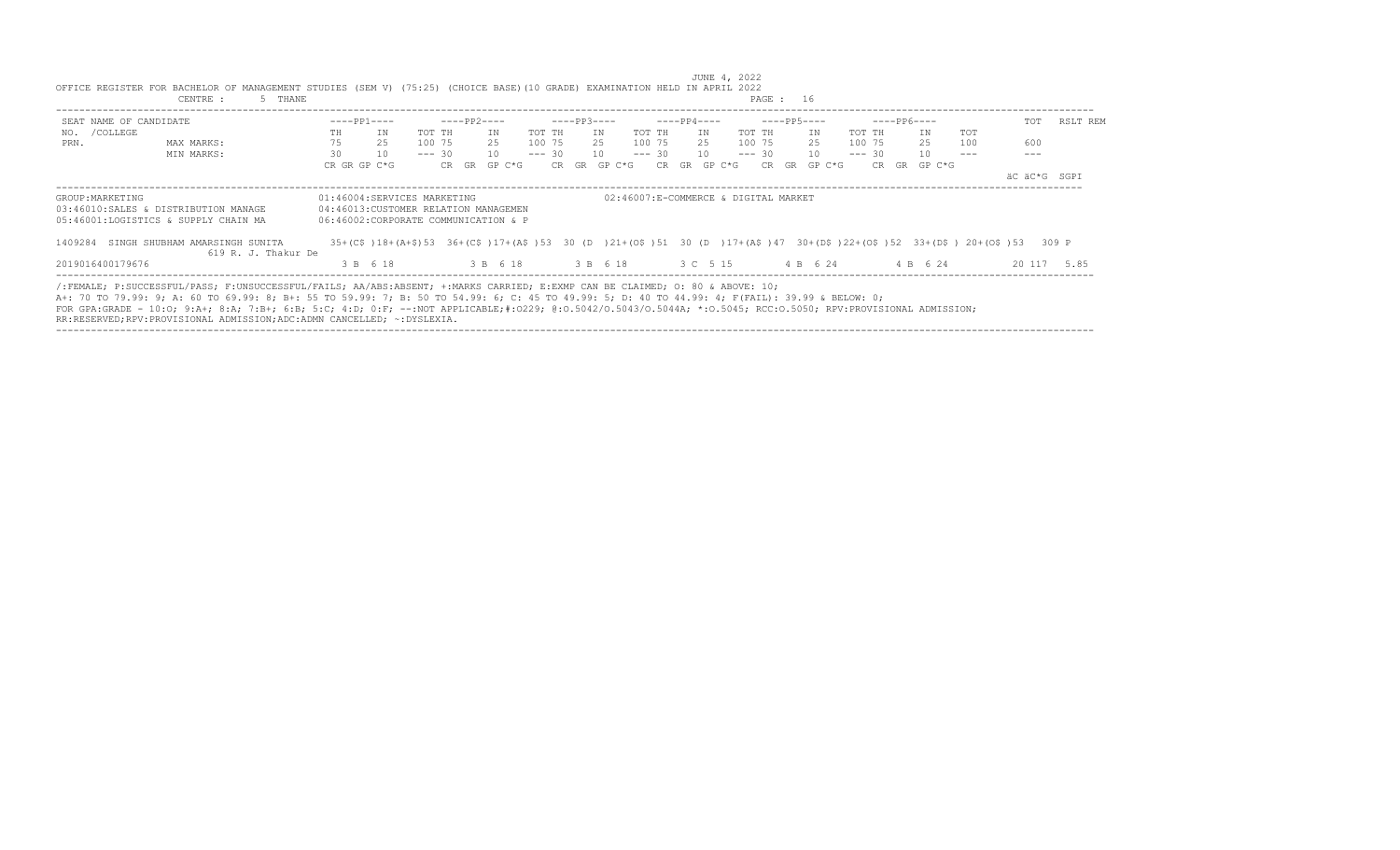| CENTRE :<br>25 DOMBIVLI                                                                                                                                                                                      |                                |                                                                                                                                                    |                              |               |                |                              |                       |                                      |                    |             |                         |        | PAGE: 17                                                                                                                  |        |                        |                            |     |              |             |
|--------------------------------------------------------------------------------------------------------------------------------------------------------------------------------------------------------------|--------------------------------|----------------------------------------------------------------------------------------------------------------------------------------------------|------------------------------|---------------|----------------|------------------------------|-----------------------|--------------------------------------|--------------------|-------------|-------------------------|--------|---------------------------------------------------------------------------------------------------------------------------|--------|------------------------|----------------------------|-----|--------------|-------------|
| SEAT NAME OF CANDIDATE                                                                                                                                                                                       |                                | $---PP1---$                                                                                                                                        |                              | ----- PP2---- |                |                              | $---PP3---$           |                                      |                    | $---PP4---$ |                         |        | $---PP5---$                                                                                                               |        | $---PP6---$            |                            |     |              | RSLT REM    |
| NO. / COLLEGE<br>PRN.<br>MAX MARKS:<br>MIN MARKS:                                                                                                                                                            | TH <sub>1</sub><br>75<br>30 10 | IN<br>25<br>CR GR GP C*G                                                                                                                           | TOT TH<br>100 75<br>$--- 30$ | CR GR GP C*G  | IN<br>25<br>10 | TOT TH<br>100 75<br>$--- 30$ | 10                    | IN<br>25 100 75                      | TOT TH<br>$--- 30$ | IN<br>25    | 100 75<br>$10 - - - 30$ | TOT TH | IN<br>25<br>$10 - - - 30$<br>CR GR GP C*G CR GR GP C*G CR GR GP C*G                                                       | 100 75 | TOT TH<br>CR GR GP C*G | IN<br>25 100<br>$10 - - -$ | TOT | 600<br>$- -$ |             |
|                                                                                                                                                                                                              |                                |                                                                                                                                                    |                              |               |                |                              |                       |                                      |                    |             |                         |        |                                                                                                                           |        |                        |                            |     | äC äC*G SGPI |             |
| GROUP: MARKETING<br>03:46010:SALES & DISTRIBUTION MANAGE<br>05:46001:LOGISTICS & SUPPLY CHAIN MA                                                                                                             |                                | 01:46004:SERVICES MARKETING<br>04:46013:CUSTOMER RELATION MANAGEMEN<br>06:46002:CORPORATE COMMUNICATION & P                                        |                              |               |                |                              |                       | 02:46007:E-COMMERCE & DIGITAL MARKET |                    |             |                         |        |                                                                                                                           |        |                        |                            |     |              |             |
| 1409285 MULTANI MANDEEPSINGH BALWANTSINGH M 53+(A+\$)15+(A\$)68 50+(A\$)19+(A+\$)69 39+(B\$)11+(D\$)50 30+(D\$)14+(B+\$)44 44+(B+\$)17+(A\$)61 68+(O\$) 18 (A+)86 378 P<br>102 MODEL- DOMBIVAL<br>ANJEETKAUR |                                |                                                                                                                                                    |                              |               |                |                              |                       |                                      |                    |             |                         |        |                                                                                                                           |        |                        |                            |     |              |             |
| 2019016401920814                                                                                                                                                                                             |                                | 3 A 8 24                                                                                                                                           |                              | 3 A 8 24      |                |                              | 3 B 6 18              |                                      |                    |             |                         |        | 3 D 4 12 4 A 8 32 4 0 10 40                                                                                               |        |                        |                            |     |              | 20 150 7.50 |
| GROUP: FINANCE<br>03:46015:RISK MANAGEMENT<br>05:46001:LOGISTICS & SUPPLY CHAIN MA                                                                                                                           |                                | 01:46003:INVESTMENT ANALYSIS & PORTF 02:46009:WEALTH MANAGEMENT<br>04:46018:DIRECT TAXES<br>06:46002:CORPORATE COMMUNICATION & P                   |                              |               |                |                              |                       |                                      |                    |             |                         |        |                                                                                                                           |        |                        |                            |     |              |             |
| 1409286 / GANGURDE SHWETA VINOD ARATI 42+(B+\$)10 (D )52 51+(A\$ )13+(B\$ )64 47+(A\$ )21+(O\$ )68 59+(A+\$)16+(A\$ )75 39+(B\$ )19+(A+\$)58 59+(A+\$) 23+(O\$ )82 399 P<br>102 MODEL- DOMBIVAL              |                                |                                                                                                                                                    |                              |               |                |                              |                       |                                      |                    |             |                         |        |                                                                                                                           |        |                        |                            |     |              |             |
| 2019016401923043                                                                                                                                                                                             |                                | 3 B 6 18                                                                                                                                           |                              | 3 A 8 24      |                |                              | 3 A 8 24              |                                      |                    | 3 A + 9 27  |                         |        | 4 B+ 7 28                                                                                                                 |        |                        | 4 0 10 40                  |     |              | 20 161 8.05 |
| GROUP: MARKETING<br>03:46010:SALES & DISTRIBUTION MANAGE<br>05:46001:LOGISTICS & SUPPLY CHAIN MA                                                                                                             |                                | 01:46004:SERVICES MARKETING<br>04:46013: CUSTOMER RELATION MANAGEMEN<br>06:46002:CORPORATE COMMUNICATION & P                                       |                              |               |                |                              |                       | 02:46007:E-COMMERCE & DIGITAL MARKET |                    |             |                         |        |                                                                                                                           |        |                        |                            |     |              |             |
| 1409287 BHERE NILESH BHAGVAN BHAGYASHREE<br>493 PRAGATI- DOMBIV                                                                                                                                              |                                |                                                                                                                                                    |                              |               |                |                              |                       |                                      |                    |             |                         |        | 35 (C) 13+(B\$)48 33+(D\$)17+(A\$)50 36+(C\$)15+(A\$)51 47+(A\$)17+(A\$)64 39+(B\$)16+(A\$)55 53+(A+\$)19+(A+\$)72 340 P  |        |                        |                            |     |              |             |
| 2019016400322516                                                                                                                                                                                             |                                | 3 C 5 15                                                                                                                                           |                              | 3 B 6 18      |                |                              | 3 B 6 18              |                                      |                    |             |                         |        | $3 A 8 24 4 B+ 7 28 4 A+ 9 36$                                                                                            |        |                        |                            |     |              | 20 139 6.95 |
| GROUP: HUMAN RESOURCE<br>03:46014:INDUSTRIAL RELATIONS<br>05:46001:LOGISTICS & SUPPLY CHAIN MA                                                                                                               |                                | 01:46008:STRATEGIC HUMAN RESOURCE MG<br>04:46020:STRESS MANAGEMENT<br>06:46002:CORPORATE COMMUNICATION & P                                         |                              |               |                |                              |                       | 02:46011:PERFORMANCE MANAGEMENT & CA |                    |             |                         |        |                                                                                                                           |        |                        |                            |     |              |             |
| 1409288 / BAGUL VARSHA DIWAKAR CHHAYA                                                                                                                                                                        |                                |                                                                                                                                                    |                              |               |                |                              |                       |                                      |                    |             |                         |        | 32 (D )16+(A\$)48 30+(D\$)18+(A+\$)48 32+(D\$)18+(A+\$)50 36+(C\$)23+(O\$)59 30+(D\$)12+(C\$)42 39+(B\$) 15+(A\$)54 301 P |        |                        |                            |     |              |             |
| 493 PRAGATI- DOMBIV<br>2019016400322451                                                                                                                                                                      |                                | 3 C 5 15 3 C 5 15 3 B 6 18                                                                                                                         |                              |               |                |                              |                       |                                      |                    |             |                         |        | 3 B + 7 21 4 D 4 16 4 B 6 24                                                                                              |        |                        |                            |     |              | 20 109 5.45 |
| GROUP: FINANCE<br>03:46012:FINANCIAL ACCOUNTING<br>05:46001:LOGISTICS & SUPPLY CHAIN MA                                                                                                                      |                                | 01:46003:INVESTMENT ANALYSIS & PORTF 02:46006:COMMODITY & DERIVATIVES MAR<br>04:46018:DIRECT TAXES<br>06:46002: CORPORATE COMMUNICATION & P        |                              |               |                |                              |                       |                                      |                    |             |                         |        |                                                                                                                           |        |                        |                            |     |              |             |
| 1409289 / PATIL SUKRUTA SUHAS ARATI                                                                                                                                                                          |                                |                                                                                                                                                    |                              |               |                |                              |                       |                                      |                    |             |                         |        | 39+(B\$)10+(D\$)49 45 (A)13 (B)58 47+(A\$)10+(D\$)57 33+(D\$)11+(D\$)44 45+(A\$)13+(B\$)58 59+(A+\$) 10+(D\$)69 335 P     |        |                        |                            |     |              |             |
| 521 S I A COLL.DOMB<br>2019016400253765                                                                                                                                                                      |                                | 3 C 5 15                                                                                                                                           |                              |               |                |                              | 3 B + 7 21 3 B + 7 21 |                                      |                    | 3 D 4 12    |                         |        | 4 B + 7 28 4 A 8 32                                                                                                       |        |                        |                            |     |              | 20 129 6.45 |
| GROUP: HUMAN RESOURCE<br>03:46011:PERFORMANCE MANAGEMENT & CA<br>05:46001:LOGISTICS & SUPPLY CHAIN MA                                                                                                        |                                | 01:46005:FINANCE FOR HR PROFESSIONAL 02:46008:STRATEGIC HUMAN RESOURCE MG<br>04:46014:INDUSTRIAL RELATIONS<br>06:46002:CORPORATE COMMUNICATION & P |                              |               |                |                              |                       |                                      |                    |             |                         |        |                                                                                                                           |        |                        |                            |     |              |             |

---------------------------------------------------------------------------------------------------------------------------------------------------------------------------------- /:FEMALE; P:SUCCESSFUL/PASS; F:UNSUCCESSFUL/FAILS; AA/ABS:ABSENT; +:MARKS CARRIED; E:EXMP CAN BE CLAIMED; O: 80 & ABOVE: 10; A+: 70 TO 79.99: 9; A: 60 TO 69.99: 8; B+: 55 TO 59.99: 7; B: 50 TO 54.99: 6; C: 45 TO 49.99: 5; D: 40 TO 44.99: 4; F(FAIL): 39.99 & BELOW: 0; FOR GPA:GRADE - 10:O; 9:A+; 8:A; 7:B+; 6:B; 5:C; 4:D; 0:F; --:NOT APPLICABLE;#:O229; @:O.5042/O.5043/O.5044A; \*:O.5045; RCC:O.5050; RPV:PROVISIONAL ADMISSION; RR:RESERVED;RPV:PROVISIONAL ADMISSION;ADC:ADMN CANCELLED; ~:DYSLEXIA. ----------------------------------------------------------------------------------------------------------------------------------------------------------------------------------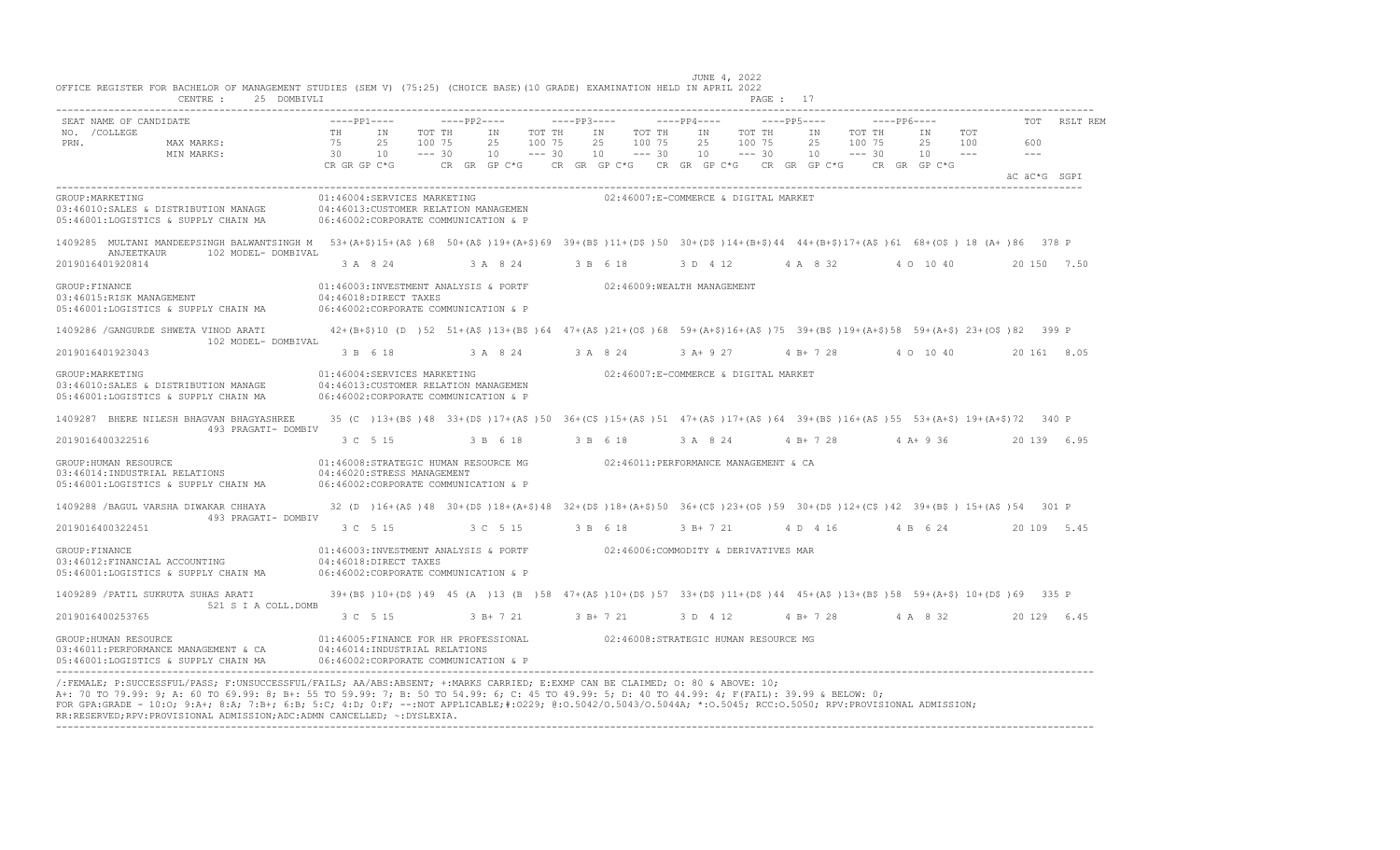| SEAT NAME OF CANDIDATE                                                                                |                | $---PP1---$                                                                                                   |                              | $---PP2---$    |                              | $---PP3---$ |                                                                                                                               | $---PP4---$ |                              | $---PP5---$                  |                |                              | $---PP6---$    |                                    | <b>TOT</b>           | RSLT REM     |
|-------------------------------------------------------------------------------------------------------|----------------|---------------------------------------------------------------------------------------------------------------|------------------------------|----------------|------------------------------|-------------|-------------------------------------------------------------------------------------------------------------------------------|-------------|------------------------------|------------------------------|----------------|------------------------------|----------------|------------------------------------|----------------------|--------------|
| NO. / COLLEGE<br>PRN.<br>MAX MARKS:<br>MIN MARKS:                                                     | TH<br>75<br>30 | IN<br>25<br>10                                                                                                | TOT TH<br>100 75<br>$--- 30$ | IN<br>25<br>10 | TOT TH<br>100 75<br>$--- 30$ |             | TOT TH<br>IN<br>25<br>100 75<br>10<br>$--- 30$                                                                                |             | IN<br>25<br>10               | TOT TH<br>100 75<br>$--- 30$ | IN<br>25<br>10 | TOT TH<br>100 75<br>$--- 30$ | ΙN<br>25<br>10 | TOT<br>100<br>$\sim$ $\sim$ $\sim$ | 600<br>$\frac{1}{2}$ |              |
|                                                                                                       |                | CR GR GP C*G                                                                                                  | CR GR GP C*G                 |                |                              |             | CR GR GP C*G CR GR GP C*G CR GR GP C*G                                                                                        |             |                              |                              |                |                              | CR GR GP C*G   |                                    |                      | äC äC*G SGPI |
| GROUP: HUMAN RESOURCE<br>03:46011:PERFORMANCE MANAGEMENT & CA<br>05:46001:LOGISTICS & SUPPLY CHAIN MA |                | 01:46005:FINANCE FOR HR PROFESSIONAL<br>04:46014:INDUSTRIAL RELATIONS<br>06:46002:CORPORATE COMMUNICATION & P |                              |                |                              |             | 02:46008:STRATEGIC HUMAN RESOURCE MG                                                                                          |             |                              |                              |                |                              |                |                                    |                      |              |
| 1409290 / NARKAR ADITI SATISH SAYLI<br>521 S I A COLL. DOMB                                           |                |                                                                                                               |                              |                |                              |             | 44+(B+\$)12+(C\$)56 51+(A\$)17+(A\$)68 45+(A\$)13+(B\$)58 50+(A\$)18+(A+\$)68 51+(A\$)10+(D\$)61 47+(A\$) 17 (A)64 375 P      |             |                              |                              |                |                              |                |                                    |                      |              |
| 2018016401787712                                                                                      |                | $3 B+ 7 21$                                                                                                   |                              | 3 A 8 24       |                              |             | $3 B+ 7 21$                                                                                                                   |             | 3 A 8 24                     |                              | 4 A 8 32       |                              | 4 A 8 32       |                                    |                      | 20 154 7.70  |
| 1409291 PATHAK SHIVAM PRABHAKANT GEETA PATH<br>AK<br>521 S I A COLL. DOMB                             |                |                                                                                                               |                              |                |                              |             | 42 (B+)14+(B+\$)56 51+(A\$)10+(D\$)61 39+(B\$)14+(B+\$)53 42+(B+\$)10+(D\$)52 44+(B+\$)16 (A )60 30+(D\$) 10+(D\$)40 322 P    |             |                              |                              |                |                              |                |                                    |                      |              |
| 2019016400255555                                                                                      |                | $3 B+721$                                                                                                     | 3 A 8 24                     |                |                              |             | 3 B 6 18                                                                                                                      |             | 3 B 6 18                     |                              | 4 A 8 32       |                              | 4 D 4 16       |                                    |                      | 20 129 6.45  |
| 1409292 / PATIL SANIYA JAGDISH ARCHANA                                                                |                |                                                                                                               |                              |                |                              |             | $41+(B+\$)$ 22+(0\$) 63 59+(A+\$)15+(A\$) 74 50+(A\$)12+(C\$) 62 54+(A+\$)21+(0\$) 75 50+(A\$) 10 (D) 60 45+(A\$) 13+(B\$) 58 |             |                              |                              |                |                              |                |                                    |                      | 392 P        |
| 521 S I A COLL.DOMB<br>2019016400253491                                                               |                | 3 A 8 24                                                                                                      | $3 \lambda + 9$ 27           |                |                              | 3 A 8 24    |                                                                                                                               |             | $3$ A+ 9 27                  |                              | 4 A 8 32       |                              | $4 B+728$      |                                    |                      | 20 162 8.10  |
| GROUP: HUMAN RESOURCE<br>03:46014:INDUSTRIAL RELATIONS<br>05:46001:LOGISTICS & SUPPLY CHAIN MA        |                | 01:46008:STRATEGIC HUMAN RESOURCE MG<br>04:46020:STRESS MANAGEMENT<br>06:46002:CORPORATE COMMUNICATION & P    |                              |                |                              |             | 02:46011:PERFORMANCE MANAGEMENT & CA                                                                                          |             |                              |                              |                |                              |                |                                    |                      |              |
| 1409293 /BHOSALE NISHA RAJENDRA SHUBHANGI                                                             |                |                                                                                                               |                              |                |                              |             | 53 (A+)18 (A+)71 50 (A)18 (A+)68 55 (A+)17 (A)72 60 (O)19 (A+)79 45 (A)17 (A)62 50 (A) 16 (A)66 418 P                         |             | 01                           |                              |                |                              |                |                                    | @ 1                  |              |
| 727 G.R PATIL AS&C-<br>2019016400514716                                                               |                | $3 A+ 9 27$                                                                                                   |                              | 3 A 8 24       |                              |             | $3 A+9 27$                                                                                                                    |             | 3 0 10 30                    |                              | 4 A 8 32       |                              | 4 A 8 32       |                                    |                      | 20 172 8.60  |
| GROUP: MARKETING<br>03:46013:CUSTOMER RELATION MANAGEMEN<br>05:46001:LOGISTICS & SUPPLY CHAIN MA      |                | 01:46004:SERVICES MARKETING<br>04:46016:INDUSTRIAL MARKETING<br>06:46002:CORPORATE COMMUNICATION & P          |                              |                |                              |             | 02:46010:SALES & DISTRIBUTION MANAGE                                                                                          |             |                              |                              |                |                              |                |                                    |                      |              |
| 1409294 / BHASKAR SITI OMKAR SUMITRA<br>923 ROYAL - DOMBIVL                                           |                |                                                                                                               |                              |                |                              |             | 38+(B\$)10+(D\$)48 33 (D)10+(D\$)43 32+(D\$)10+(D\$)42 30+(D\$)10+(D\$)40 51 (A)10+(D\$)61 51 (A) 10+(D\$)61 295 P            |             |                              |                              |                |                              |                |                                    |                      |              |
| 2018016400581535                                                                                      |                | 3 C 5 15                                                                                                      |                              | 3 D 4 12       |                              |             | 3 D 4 12                                                                                                                      |             | 3 D 4 12                     |                              | 4 A 8 32       |                              | 4 A 8 32       |                                    |                      | 20 115 5.75  |
| 1409295 KADAM SIDDHANT SACHIN SAYLE<br>923 ROYAL - DOMBIVL                                            |                |                                                                                                               |                              |                |                              |             | 51+(A\$)13+(B\$)64 60+(O\$)12+(C\$)72 62+(O\$)13+(B\$)75 56+(A+\$)12+(C\$)68 51 (A)11+(D\$)62 65+(O\$) 13+(B\$)78 419 P       |             |                              |                              |                |                              |                |                                    |                      |              |
| 2019016401140713                                                                                      |                | 3 A 8 24                                                                                                      |                              | $3 A+9 27$     |                              |             | $3 A+9 27$                                                                                                                    |             | 3 A 8 24 4 A 8 32 4 A + 9 36 |                              |                |                              |                |                                    |                      | 20 170 8.50  |

RR:RESERVED;RPV:PROVISIONAL ADMISSION;ADC:ADMN CANCELLED; ~:DYSLEXIA. ----------------------------------------------------------------------------------------------------------------------------------------------------------------------------------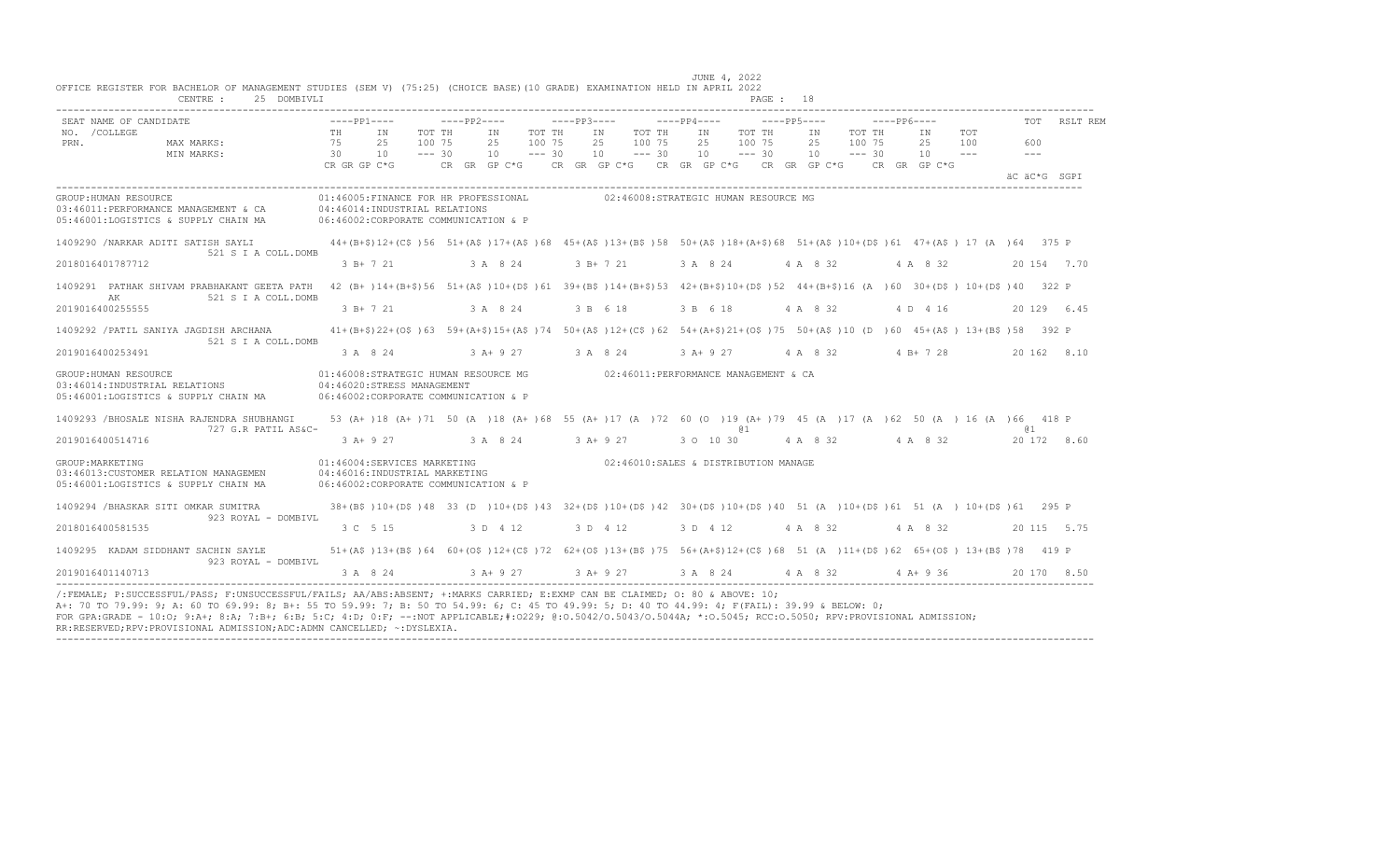|                  | SEAT NAME OF CANDIDATE                                                                                                                                                                                  | $---PP1---$                    |                                                                                                                                                     |                              | $---PP2---$                                                           |                              | $---PP3---$ |                |                              | $---PP4---$    |                                      | $---PP5---$    |                              | $---PP6---$                            |                     |                | TOT          | RSLT REM |
|------------------|---------------------------------------------------------------------------------------------------------------------------------------------------------------------------------------------------------|--------------------------------|-----------------------------------------------------------------------------------------------------------------------------------------------------|------------------------------|-----------------------------------------------------------------------|------------------------------|-------------|----------------|------------------------------|----------------|--------------------------------------|----------------|------------------------------|----------------------------------------|---------------------|----------------|--------------|----------|
| PRN.             | NO. / COLLEGE<br>MAX MARKS:<br>MIN MARKS:                                                                                                                                                               | TН<br>75<br>30<br>CR GR GP C*G | ΙN<br>25<br>10                                                                                                                                      | TOT TH<br>100 75<br>$--- 30$ | ΙN<br>25<br>10<br>CR GR GP C*G CR GR GP C*G CR GR GP C*G CR GR GP C*G | TOT TH<br>100 75<br>$--- 30$ |             | IN<br>25<br>10 | TOT TH<br>100 75<br>$--- 30$ | ΙN<br>25<br>10 | TOT TH<br>100 75<br>$--- 30$         | ΙN<br>25<br>10 | TOT TH<br>100 75<br>$--- 30$ | ΙN<br>25<br>10<br>$CR$ $GR$ $GP$ $C*G$ | TOT<br>100<br>$  -$ | 600<br>$- - -$ |              |          |
|                  |                                                                                                                                                                                                         |                                |                                                                                                                                                     |                              |                                                                       |                              |             |                |                              |                |                                      |                |                              |                                        |                     |                | äC äC*G SGPI |          |
|                  | GROUP: MARKETING<br>03:46010:SALES & DISTRIBUTION MANAGE<br>05:46001:LOGISTICS & SUPPLY CHAIN MA                                                                                                        |                                | 01:46004:SERVICES MARKETING<br>04:46013: CUSTOMER RELATION MANAGEMEN<br>06:46002:CORPORATE COMMUNICATION & P                                        |                              |                                                                       |                              |             |                |                              |                | 02:46007:E-COMMERCE & DIGITAL MARKET |                |                              |                                        |                     |                |              |          |
|                  | 1409296 PATIL KAVIN GURUNATH SEEMA<br>1032 BAHURAO CHAUGHU                                                                                                                                              |                                | 60 (0 ) 12 (C ) 72 45 (A ) 17 (A ) 62 36 (C ) 16 (A ) 52 47 (A ) 15 (A ) 62 45 (A ) 16 (A ) 61 44 (B+) 15 (A ) 59 368 P                             |                              |                                                                       |                              |             |                |                              |                |                                      |                |                              |                                        |                     |                |              |          |
|                  | 2018016400494256                                                                                                                                                                                        |                                | 3 A+ 9 27                                                                                                                                           |                              | 3 A 8 24                                                              |                              |             | 3 B 6 18       |                              | 3 A 8 24       |                                      | 4 A 8 32       |                              | $4 B+ 7 28$                            |                     |                | 20 153 7.65  |          |
| GROUP: FINANCE   | 03:46009:WEALTH MANAGEMENT<br>05:46001:LOGISTICS & SUPPLY CHAIN MA                                                                                                                                      |                                | 01:46003:INVESTMENT ANALYSIS & PORTF 02:46006:COMMODITY & DERIVATIVES MAR<br>04:46012: FINANCIAL ACCOUNTING<br>06:46002:CORPORATE COMMUNICATION & P |                              |                                                                       |                              |             |                |                              |                |                                      |                |                              |                                        |                     |                |              |          |
|                  | 1409297 JAIN PANKUSHKUMAR DILIP REKHA                                                                                                                                                                   |                                | 43+(B+\$)10+(D\$)53 41+(B+\$)11 (D) 52 30+(D\$)12 (C) 42 41+(B+\$)15 (A) 56 30+(D\$)14+(B+\$)44 33+(D\$) 12+(C\$)45 292 P                           |                              |                                                                       |                              |             |                |                              |                |                                      |                |                              |                                        |                     |                |              |          |
|                  | 22 B.N.N. - BHIWAND<br>2017016401118754                                                                                                                                                                 |                                | 3 B 6 18                                                                                                                                            |                              | 3 B 6 18                                                              |                              |             | 3 D 4 12       |                              | 3 B+ 7 21      |                                      |                |                              | 4 D 4 16 4 C 5 20                      |                     |                | 20 105 5.25  |          |
| GROUP: FINANCE   | 03:46012:FINANCIAL ACCOUNTING<br>05:46001:LOGISTICS & SUPPLY CHAIN MA                                                                                                                                   |                                | 01:46003:INVESTMENT ANALYSIS & PORTF 02:46006:COMMODITY & DERIVATIVES MAR<br>04:46018:DIRECT TAXES<br>06:46002:CORPORATE COMMUNICATION & P          |                              |                                                                       |                              |             |                |                              |                |                                      |                |                              |                                        |                     |                |              |          |
|                  | 1409298 ANSARI MERAJ MOHAMMAD IMTIYA RAISA 30+(D\$)14+(B+\$)44 33+(D\$)14+(B+\$)47 30+(D\$)14+(B+\$)44 39 (B )14+(B+\$)53 30+(D\$)13+(B\$)43 30+(D\$) 13+(B\$)43 274 P                                  |                                |                                                                                                                                                     |                              |                                                                       |                              |             |                |                              |                |                                      |                |                              |                                        |                     |                |              |          |
|                  | 933 SWAYAM SIDDHI -<br>KHATOON<br>2019016401097104                                                                                                                                                      |                                | 3 D 4 12                                                                                                                                            |                              | 3 C 5 15                                                              |                              |             | 3 D 4 12       |                              | 3 B 6 18       |                                      | 4 D 4 16       |                              | 4 D 4 16                               |                     |                | 20 89 4.45   |          |
|                  | 1409299 / DHONDAL URMILA BALIRAM MEENA<br>933 SWAYAM SIDDHI -                                                                                                                                           |                                | 36+(C\$)24+(O\$)60 30 (D)24+(O\$)54 39+(B\$)24+(O\$)63 42+(B+\$)24+(O\$)66 30+(D\$)24+(O\$)54 35+(C\$)24+(O\$)59 356 P                              |                              |                                                                       |                              |             |                |                              |                |                                      |                |                              |                                        |                     |                |              |          |
|                  | 2019016401098726                                                                                                                                                                                        |                                | 3 A 8 24                                                                                                                                            |                              | 3 B 6 18                                                              |                              |             | 3 A 8 24       |                              | 3 A 8 24       |                                      | 4 B 6 24       |                              | $4 B+ 7 28$                            |                     |                | 20 142 7.10  |          |
|                  | 1409300 HONFUDE FARZAN MOHD FAIZ TABASSUM                                                                                                                                                               |                                | 38+(B\$)12+(C\$)50 35+(C\$)14+(B+\$)49 33+(D\$)12+(C\$)45 45+(A\$)15+(A\$)60 33+(D\$)16 (A )49 39+(B\$) 16+(A\$)55 308 P                            |                              |                                                                       |                              |             |                |                              |                |                                      |                |                              |                                        |                     |                |              |          |
|                  | 933 SWAYAM SIDDHI -<br>2019016402653537                                                                                                                                                                 |                                | 3 B 6 18                                                                                                                                            |                              | 3 C 5 15                                                              |                              |             | 3 C 5 15       |                              | 3 A 8 24       |                                      |                |                              | 4 C 5 20 4 B + 7 28                    |                     |                | 20 120 6.00  |          |
| GROUP: MARKETING | 03:46010:SALES & DISTRIBUTION MANAGE<br>05:46001:LOGISTICS & SUPPLY CHAIN MA                                                                                                                            |                                | 01:46004:SERVICES MARKETING<br>04:46013:CUSTOMER RELATION MANAGEMEN<br>06:46002:CORPORATE COMMUNICATION & P                                         |                              |                                                                       |                              |             |                |                              |                | 02:46007:E-COMMERCE & DIGITAL MARKET |                |                              |                                        |                     |                |              |          |
|                  | 1409301 ANSARI HAMZA SAEED NIGAR<br>933 SWAYAM SIDDHI -                                                                                                                                                 |                                | 30+(D\$)15+(A\$)45 36+(C\$)15+(A\$)51 40 (B)15+(A\$)55 36+(C\$)15+(A\$)51 30+(D\$)14+(B+\$)44 30+(D\$)14+(B+\$)44 290 P                             |                              |                                                                       |                              |             |                |                              |                |                                      |                |                              |                                        |                     |                |              |          |
|                  | 2019016401099157                                                                                                                                                                                        |                                | 3 C 5 15                                                                                                                                            |                              | 3 B 6 18                                                              |                              |             | $3 B+721$      |                              | 3 B 6 18       |                                      | 4 D 4 16       |                              | 4 D 4 16                               |                     |                | 20 104 5.20  |          |
|                  | 1409302 ANSARI ZIAURRAHEMAN ATIQUE AHMAD FA 36 (C)14+(B+\$)50 56+(A+\$)14+(B+\$)70 44+(B+\$)14+(B+\$)58 56+(A+\$)14+(B+\$)70 44 (B+)14+(B+\$)58 52 (A) 14+(B+\$)66 372 P<br>933 SWAYAM SIDDHI -<br>RIDA |                                |                                                                                                                                                     |                              |                                                                       |                              |             |                |                              |                |                                      |                |                              |                                        |                     |                |              |          |
|                  | 2019016401099432                                                                                                                                                                                        |                                | 3 B 6 18                                                                                                                                            |                              | 3 A+ 9 27                                                             |                              |             | 3 B+ 7 21      |                              |                | 3 A+ 9 27                            | 4 B + 7 28     |                              | 4 A 8 32                               |                     |                | 20 153 7.65  |          |

 JUNE 4, 2022 OFFICE REGISTER FOR BACHELOR OF MANAGEMENT STUDIES (SEM V) (75:25) (CHOICE BASE)(10 GRADE) EXAMINATION HELD IN APRIL 2022

A+: 70 TO 79.99: 9; A: 60 TO 69.99: 8; B+: 55 TO 59.99: 7; B: 50 TO 54.99: 6; C: 45 TO 49.99: 5; D: 40 TO 44.99: 4; F(FAIL): 39.99 & BELOW: 0;<br>FOR GPA:GRADE - 10:O; 9:A+; 8:A; 7:B+; 6:B; 5:C; 4:D; 0:F; --:NOT APPLICABLE;#: RR:RESERVED;RPV:PROVISIONAL ADMISSION;ADC:ADMN CANCELLED; ~:DYSLEXIA. ----------------------------------------------------------------------------------------------------------------------------------------------------------------------------------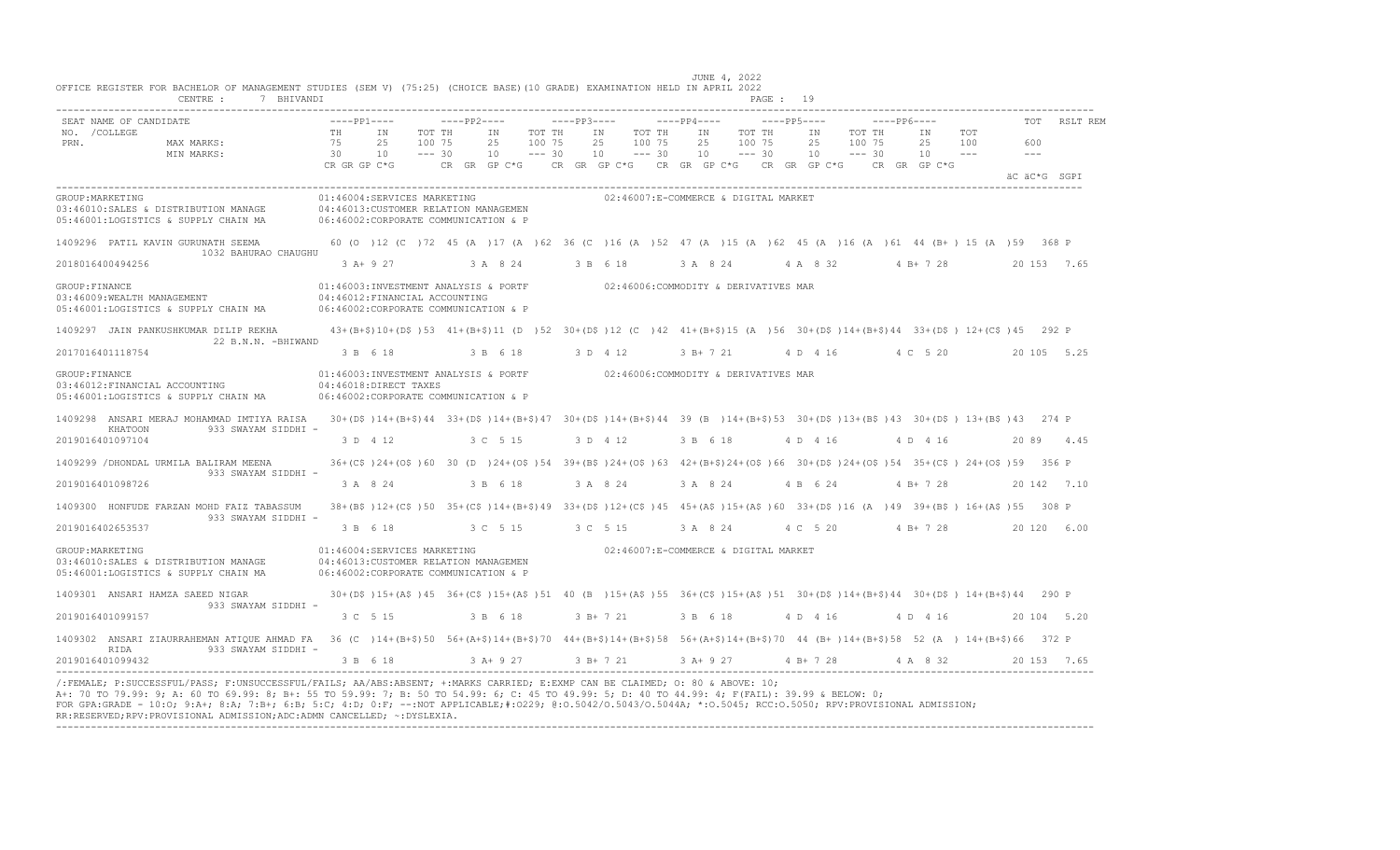|      | OFFICE REGISTER FOR BACHELOR OF MANAGEMENT STUDIES (SEM V) (75:25) (CHOICE BASE) (10 GRADE) EXAMINATION HELD IN APRIL 2022<br>CENTRE :<br>7 BHIVANDI                                                                                                                                                                                                                                                                                                                                                                       |              |                                                                                                                              |          |                                                                  |        |             |                                                     |        |             |             |        | PAGE: 20    |    |             |                            |         |              |              |
|------|----------------------------------------------------------------------------------------------------------------------------------------------------------------------------------------------------------------------------------------------------------------------------------------------------------------------------------------------------------------------------------------------------------------------------------------------------------------------------------------------------------------------------|--------------|------------------------------------------------------------------------------------------------------------------------------|----------|------------------------------------------------------------------|--------|-------------|-----------------------------------------------------|--------|-------------|-------------|--------|-------------|----|-------------|----------------------------|---------|--------------|--------------|
|      | SEAT NAME OF CANDIDATE                                                                                                                                                                                                                                                                                                                                                                                                                                                                                                     | $---PP1---$  |                                                                                                                              |          | $---PP2---$                                                      |        | $---PP3---$ |                                                     |        | $---PP4---$ |             |        | $---PP5---$ |    | $---PP6---$ |                            |         |              | TOT RSLT REM |
|      | NO. / COLLEGE                                                                                                                                                                                                                                                                                                                                                                                                                                                                                                              | TH           | IN                                                                                                                           | TOT TH   | IN                                                               | TOT TH | IN          |                                                     | TOT TH | IN          |             | TOT TH | IN          |    | TOT TH      | ΙN                         | TOT     |              |              |
| PRN. | MAX MARKS:                                                                                                                                                                                                                                                                                                                                                                                                                                                                                                                 | 75 25        |                                                                                                                              | 100 75   | 2.5                                                              | 100 75 | 2.5         |                                                     | 100 75 | 2.5         |             | 100 75 | 2.5         |    | 100 75      | 25                         | 100     | 600          |              |
|      | MIN MARKS:                                                                                                                                                                                                                                                                                                                                                                                                                                                                                                                 | 30 10        |                                                                                                                              | $--- 30$ | $10 - - - 30$                                                    |        |             | $10 - - - 30$                                       |        |             | $10 = -230$ |        |             | 10 | $--- 30$    | 10                         | $- - -$ | $---$        |              |
|      |                                                                                                                                                                                                                                                                                                                                                                                                                                                                                                                            | CR GR GP C*G |                                                                                                                              |          | CR GR GP C*G                                                     |        |             | CR GR GP C*G CR GR GP C*G CR GR GP C*G CR GR GP C*G |        |             |             |        |             |    |             |                            |         |              |              |
|      |                                                                                                                                                                                                                                                                                                                                                                                                                                                                                                                            |              |                                                                                                                              |          |                                                                  |        |             |                                                     |        |             |             |        |             |    |             |                            |         | AC AC*G SGPI |              |
|      | GROUP: MARKETING<br>03:46010:SALES & DISTRIBUTION MANAGE<br>05:46001:LOGISTICS & SUPPLY CHAIN MA                                                                                                                                                                                                                                                                                                                                                                                                                           |              | 01:46004:SERVICES MARKETING<br>04:46013: CUSTOMER RELATION MANAGEMEN<br>06:46002:CORPORATE COMMUNICATION & P                 |          |                                                                  |        |             | 02:46007:E-COMMERCE & DIGITAL MARKET                |        |             |             |        |             |    |             |                            |         |              |              |
|      | 1409303 / GULVI DEEPIKA BALARAM USHA                                                                                                                                                                                                                                                                                                                                                                                                                                                                                       |              | 36 (C) 14+(B+\$)50 56 (A+)14+(B+\$)70 43 (B+)14+(B+\$)57 56 (A+)14+(B+\$)70 56 (A+)14+(B+\$)70 62 (O) 14+(B+\$)76 393 P      |          |                                                                  |        |             |                                                     |        |             |             |        |             |    |             |                            |         |              |              |
|      | 933 SWAYAM SIDDHI -<br>2019016401097611                                                                                                                                                                                                                                                                                                                                                                                                                                                                                    |              | 3 B 6 18                                                                                                                     |          | $3 A + 9 27$ $3 B + 7 21$ $3 A + 9 27$ $4 A + 9 36$ $4 A + 9 36$ |        |             |                                                     |        |             |             |        |             |    |             |                            |         |              | 20 165 8.25  |
|      | 1409304 /KESARWANI SEJAL MANOJKUMAR RAJKUMAR<br>933 SWAYAM SIDDHI -                                                                                                                                                                                                                                                                                                                                                                                                                                                        |              | 36+(C\$)18+(A+\$)54 30+(D\$)18+(A+\$)48 30+(D\$)18+(A+\$)48 32 (D)18+(A+\$)50 30+(D\$)18+(A+\$)48 45+(A\$) 18+(A+\$)63 311 P |          |                                                                  |        |             |                                                     |        |             |             |        |             |    |             |                            |         |              |              |
|      | 2019016401099173                                                                                                                                                                                                                                                                                                                                                                                                                                                                                                           |              | 3 B 6 18                                                                                                                     |          | 3 C 5 15 3 C 5 15                                                |        |             |                                                     |        |             |             |        |             |    |             | 3 B 6 18 4 C 5 20 4 A 8 32 |         |              | 20 118 5.90  |
|      | 1409305 MOMIN REHAN AHMAD SAEED AHMAD ALIMU<br>933 SWAYAM SIDDHI -<br>NNTSA                                                                                                                                                                                                                                                                                                                                                                                                                                                |              | 38+(B\$)15+(A\$)53 30+(D\$)15+(A\$)45 35+(C\$)15+(A\$)50 30 (D )15+(A\$)45 30+(D\$)14+(B+\$)44 30+(D\$) 14+(B+\$)44 281 P    |          |                                                                  |        |             |                                                     |        |             |             |        |             |    |             |                            |         |              |              |
|      | 2019016401098332                                                                                                                                                                                                                                                                                                                                                                                                                                                                                                           |              | 3 B 6 18 3 C 5 15 3 B 6 18 3 C 5 15 4 D 4 16 4 D 4 16                                                                        |          |                                                                  |        |             |                                                     |        |             |             |        |             |    |             |                            |         |              | 20 98 4.90   |
|      | /:FEMALE: P:SUCCESSFUL/PASS: F:UNSUCCESSFUL/FAILS: AA/ABS:ABSENT: +:MARKS CARRIED: E:EXMP CAN BE CLAIMED: 0: 80 & ABOVE: 10:<br>A+: 70 TO 79.99: 9; A: 60 TO 69.99: 8; B+: 55 TO 59.99: 7; B: 50 TO 54.99: 6; C: 45 TO 49.99: 5; D: 40 TO 44.99: 4; F(FAIL): 39.99 & BELOW: 0;<br>FOR GPA:GRADE - 10:0; 9:A+; 8:A; 7:B+; 6:B; 5:C; 4:D; 0:F; --:NOT APPLICABLE;#:0229; 0:0.5042/0.5043/0.5044A; *:0.5045; RCC:0.5050; RPV:PROVISIONAL ADMISSION;<br>RR:RESERVED;RPV:PROVISIONAL ADMISSION;ADC:ADMN CANCELLED; ~: DYSLEXIA. |              |                                                                                                                              |          |                                                                  |        |             |                                                     |        |             |             |        |             |    |             |                            |         |              |              |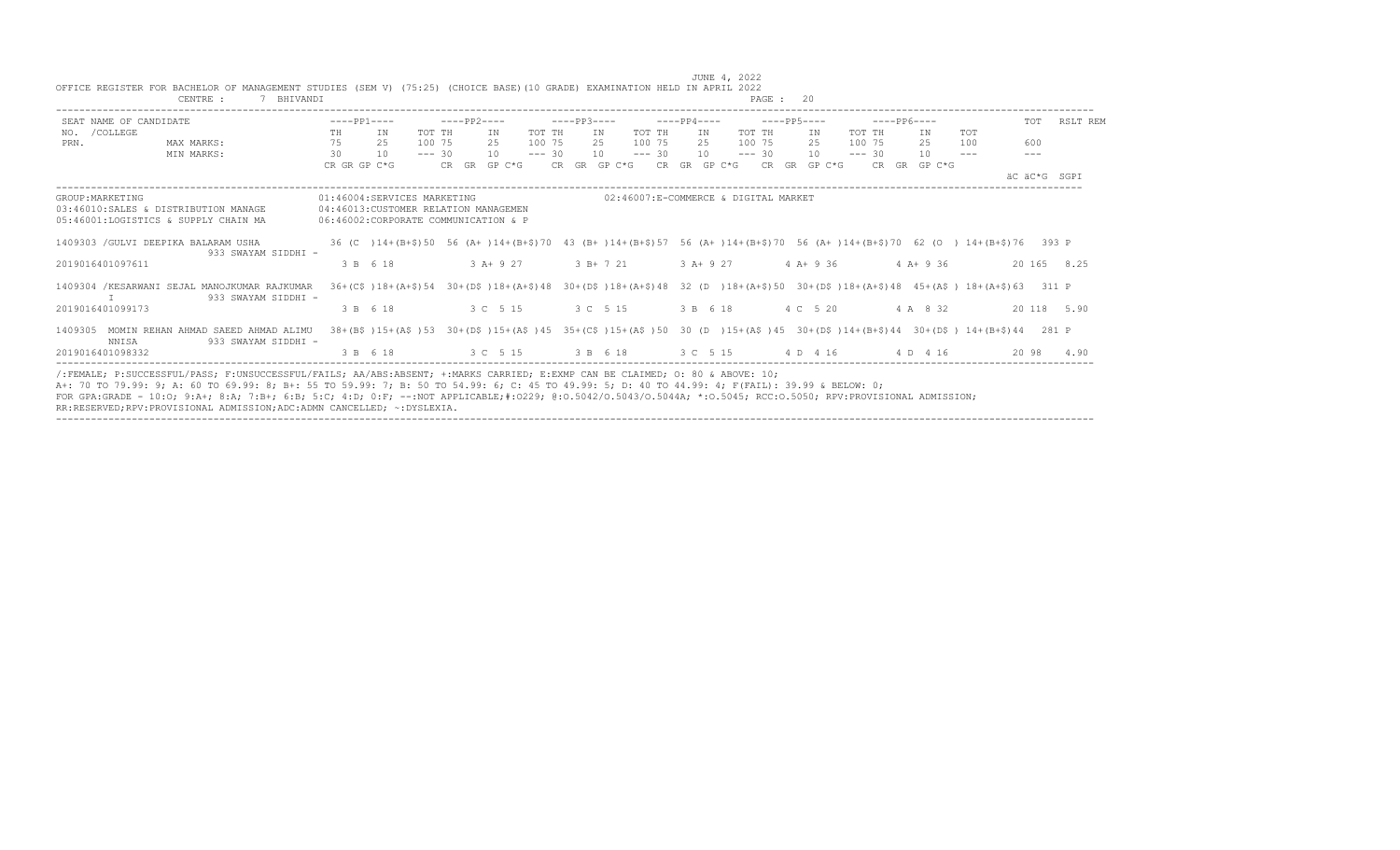| 8 KALYAN<br>CENTRE :                                                                                                                                                                                                                                                           |    |                                      |          |       |             |        |          |                   |        |                               |     |             |        | PAGE : 21 |    |             |          |             |             |        |            |                                                                                                      |             |
|--------------------------------------------------------------------------------------------------------------------------------------------------------------------------------------------------------------------------------------------------------------------------------|----|--------------------------------------|----------|-------|-------------|--------|----------|-------------------|--------|-------------------------------|-----|-------------|--------|-----------|----|-------------|----------|-------------|-------------|--------|------------|------------------------------------------------------------------------------------------------------|-------------|
| SEAT NAME OF CANDIDATE                                                                                                                                                                                                                                                         |    | $---PP1---$                          |          |       | $---PP2---$ |        |          | $---PP3---$       |        |                               |     | $---PP4---$ |        |           |    | $---PP5---$ |          | $---PP6---$ |             |        |            | TOT                                                                                                  | RSLT REM    |
| NO. / COLLEGE                                                                                                                                                                                                                                                                  | TH | ΙN                                   | TOT TH   |       | ΙN          |        | TOT TH   |                   | TN     | TOT TH                        |     | IN          |        | TOT TH    |    | IN          | TOT TH   |             |             | IN     | <b>TOT</b> |                                                                                                      |             |
| PRN.<br>MAX MARKS:                                                                                                                                                                                                                                                             | 75 | 25                                   | 100 75   |       | 25          |        | 100 75   |                   | 25     | 100 75                        |     | 25          |        | 100 75    |    | 25          | 100 75   |             |             | 25     | 100        | 600                                                                                                  |             |
| MIN MARKS:                                                                                                                                                                                                                                                                     | 30 | 10                                   | $--- 30$ |       | 10          |        | $--- 30$ |                   | 10     | $--- 30$                      |     | 10          |        | $--- 30$  |    | 10          | $--- 30$ |             |             | 10     |            |                                                                                                      |             |
|                                                                                                                                                                                                                                                                                |    | CR GR GP C*G                         |          | CR GR |             | GP C*G |          | CR GR             | GP C*G |                               | CR. | GR          | GP C*G | CR        | GR | GP C*G      |          | CR.         | GR          | GP C*G |            |                                                                                                      |             |
|                                                                                                                                                                                                                                                                                |    |                                      |          |       |             |        |          |                   |        |                               |     |             |        |           |    |             |          |             |             |        |            | äC äC*G SGPI                                                                                         |             |
| GROUP: FINANCE                                                                                                                                                                                                                                                                 |    | 01:46003:INVESTMENT ANALYSIS & PORTF |          |       |             |        |          |                   |        | 02:46012:FINANCIAL ACCOUNTING |     |             |        |           |    |             |          |             |             |        |            |                                                                                                      |             |
| 03:46015:RISK MANAGEMENT                                                                                                                                                                                                                                                       |    | 04:46018:DIRECT TAXES                |          |       |             |        |          |                   |        |                               |     |             |        |           |    |             |          |             |             |        |            |                                                                                                      |             |
| 05:46001:LOGISTICS & SUPPLY CHAIN MA                                                                                                                                                                                                                                           |    | 06:46002:CORPORATE COMMUNICATION & P |          |       |             |        |          |                   |        |                               |     |             |        |           |    |             |          |             |             |        |            |                                                                                                      |             |
| 1409306 YADAV GANESH VITTHAL NALINI                                                                                                                                                                                                                                            |    | 47 (A) 20+(OS) 67                    |          |       |             |        |          |                   |        |                               |     |             |        |           |    |             |          |             |             |        |            | 44 (B+)20+(O\$)64 30+(D\$)19+(A+\$)49 30+(D\$)20+(O\$)50 39 (B)22+(O\$)61 37+(C\$) 19+(A+\$)56 347 P |             |
| 435 K. M. AGRAWAL-K                                                                                                                                                                                                                                                            |    |                                      |          |       |             |        |          |                   |        |                               |     |             |        |           |    |             |          |             |             |        |            |                                                                                                      |             |
| 2017016400736027                                                                                                                                                                                                                                                               |    | 3 A 8 24                             |          |       |             |        |          | 3 A 8 24 3 C 5 15 |        |                               |     | 3 B 6 18    |        |           |    | 4 A 8 32    |          |             | $4 B+ 7 28$ |        |            |                                                                                                      | 20 141 7.05 |
| /:FEMALE; P:SUCCESSFUL/PASS; F:UNSUCCESSFUL/FAILS; AA/ABS:ABSENT; +:MARKS CARRIED; E:EXMP CAN BE CLAIMED; O: 80 & ABOVE: 10;<br>A+: 70 TO 79.99: 9; A: 60 TO 69.99: 8; B+: 55 TO 59.99: 7; B: 50 TO 54.99: 6; C: 45 TO 49.99: 5; D: 40 TO 44.99: 4; F(FAIL): 39.99 & BELOW: 0; |    |                                      |          |       |             |        |          |                   |        |                               |     |             |        |           |    |             |          |             |             |        |            |                                                                                                      |             |
| FOR GPA:GRADE - 10:0; 9:A+; 8:A; 7:B+; 6:B; 5:C; 4:D; 0:F; --:NOT APPLICABLE;#:0229; 0:0.5042/0.50440; *:0.5044A; *:0.5045; RCC:0.5050; RPV:PROVISIONAL ADMISSION;<br>RR:RESERVED;RPV:PROVISIONAL ADMISSION;ADC:ADMN CANCELLED; ~:DYSLEXIA.                                    |    |                                      |          |       |             |        |          |                   |        |                               |     |             |        |           |    |             |          |             |             |        |            |                                                                                                      |             |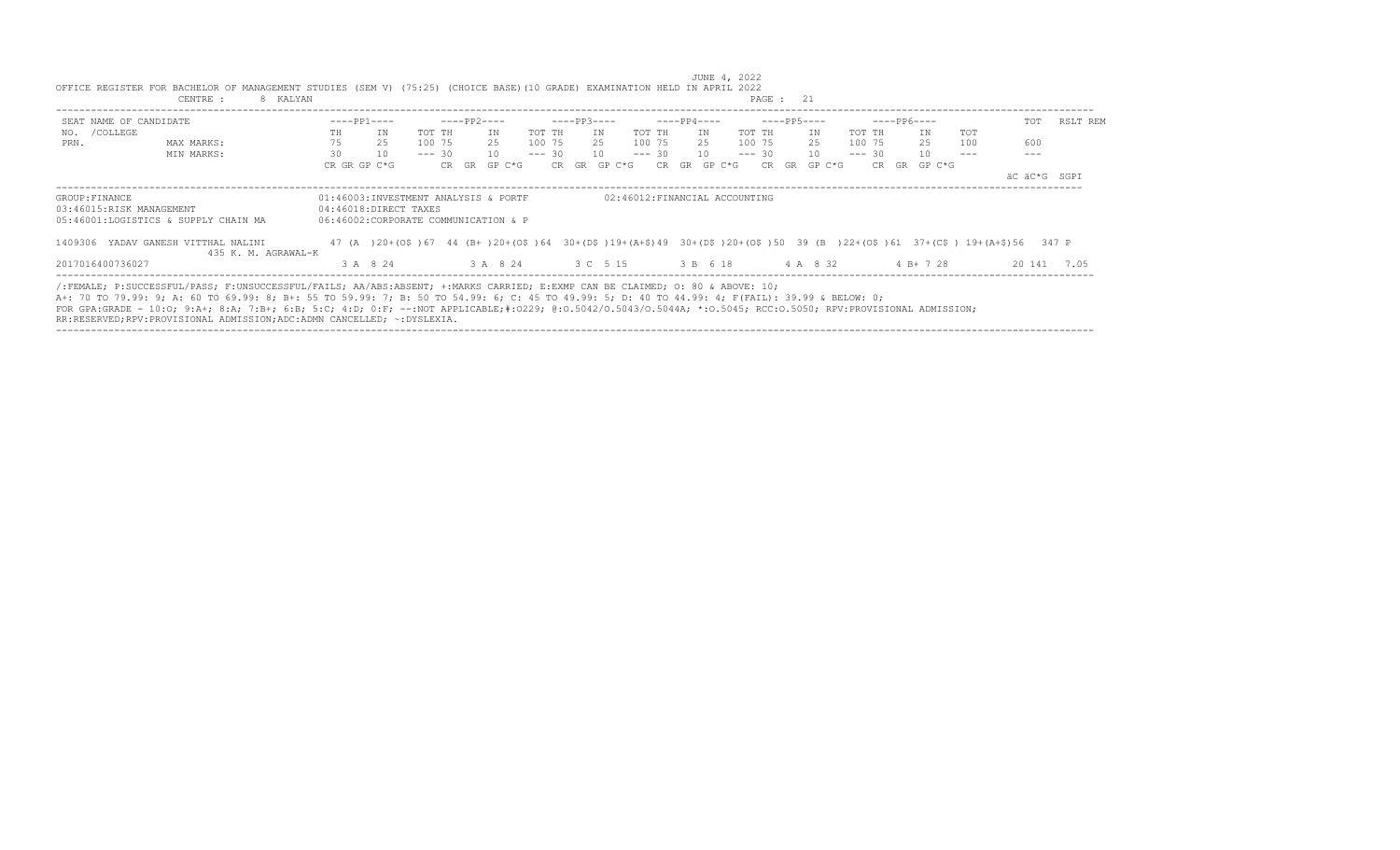|                                                                                         | 11 MAHAD<br>CENTRE :                                                                                                                                                                                                                                                                                                                                                                                                                                                                                                      |    |                                                                                                       |          |             |           |           |        |              |    |        |          |             |     |                            | PAGE : 22 |                 |          |             |              |            |              |          |
|-----------------------------------------------------------------------------------------|---------------------------------------------------------------------------------------------------------------------------------------------------------------------------------------------------------------------------------------------------------------------------------------------------------------------------------------------------------------------------------------------------------------------------------------------------------------------------------------------------------------------------|----|-------------------------------------------------------------------------------------------------------|----------|-------------|-----------|-----------|--------|--------------|----|--------|----------|-------------|-----|----------------------------|-----------|-----------------|----------|-------------|--------------|------------|--------------|----------|
| SEAT NAME OF CANDIDATE                                                                  |                                                                                                                                                                                                                                                                                                                                                                                                                                                                                                                           |    | $---PP1---$                                                                                           |          | $---PP2---$ |           |           |        | $---PP3---$  |    |        |          | $---PP4---$ |     |                            |           | $---PP5---$     |          | $---PP6---$ |              |            | TOT          | RSLT REM |
| NO. / COLLEGE                                                                           |                                                                                                                                                                                                                                                                                                                                                                                                                                                                                                                           | TH | IN                                                                                                    | TOT TH   |             | ΙN        | TOT TH    |        |              | ΙN | TOT TH |          |             | IN  |                            | TOT TH    | ΙN              | TOT TH   |             | ΙN           | <b>TOT</b> |              |          |
| PRN.                                                                                    | MAX MARKS:                                                                                                                                                                                                                                                                                                                                                                                                                                                                                                                | 75 | 25                                                                                                    | 100 75   |             | 2.5       |           | 100 75 |              | 25 | 100 75 |          |             | 2.5 |                            | 100 75    | 2.5             | 100 75   |             | 25           | 100        | 600          |          |
|                                                                                         | MIN MARKS:                                                                                                                                                                                                                                                                                                                                                                                                                                                                                                                | 30 | 10                                                                                                    | $--- 30$ |             | 10        | $--- 30$  |        |              | 10 |        | $--- 30$ |             | 10  |                            | $--- 30$  | 10 <sup>1</sup> | $--- 30$ |             | 10           |            |              |          |
|                                                                                         |                                                                                                                                                                                                                                                                                                                                                                                                                                                                                                                           |    | CR GR GP C*G                                                                                          |          | CR GR       | GP C*G    |           |        | CR GR GP C*G |    |        | CR.      | GR          |     | GP C*G                     |           | CR GR GP C*G    |          |             | CR GR GP C*G |            |              |          |
|                                                                                         |                                                                                                                                                                                                                                                                                                                                                                                                                                                                                                                           |    |                                                                                                       |          |             |           |           |        |              |    |        |          |             |     |                            |           |                 |          |             |              |            | äC äC*G SGPI |          |
| GROUP: FINANCE<br>03:46012:FINANCIAL ACCOUNTING<br>05:46001:LOGISTICS & SUPPLY CHAIN MA |                                                                                                                                                                                                                                                                                                                                                                                                                                                                                                                           |    | 01:46003:INVESTMENT ANALYSIS & PORTF<br>04:46018:DIRECT TAXES<br>06:46002:CORPORATE COMMUNICATION & P |          |             |           |           |        |              |    |        |          |             |     | 02:46009:WEALTH MANAGEMENT |           |                 |          |             |              |            |              |          |
| 1409307                                                                                 | PARTE YASH NANDKUMAR REENA<br>924 HIRWAL-MAHAD                                                                                                                                                                                                                                                                                                                                                                                                                                                                            |    | 44 (B+)18 (A+)62 62 (O)15 (A)77 51 (A)18 (A+)69 50 (A)20 (O)70 39 (B)20 (O)59 38 (B) 18 (A+)56 393 P  |          |             |           | <b>03</b> |        |              |    |        |          |             |     |                            |           |                 |          |             |              |            | <b>@3</b>    |          |
| 2019016401762216                                                                        |                                                                                                                                                                                                                                                                                                                                                                                                                                                                                                                           |    | 3 A 8 24                                                                                              |          |             | 3 0 10 30 |           |        | 3 A 8 24     |    |        |          |             |     | $3 A+9 27$                 |           | 4 B+ 7 28       |          |             | 4 B+ 7 28    |            | 20 161       | 8.05     |
|                                                                                         | /:FEMALE; P:SUCCESSFUL/PASS; F:UNSUCCESSFUL/FAILS; AA/ABS:ABSENT; +:MARKS CARRIED; E:EXMP CAN BE CLAIMED; 0: 80 & ABOVE: 10;<br>A+: 70 TO 79.99: 9; A: 60 TO 69.99: 8; B+: 55 TO 59.99: 7; B: 50 TO 54.99: 6; C: 45 TO 49.99: 5; D: 40 TO 44.99: 4; F(FAIL): 39.99 & BELOW: 0;<br>FOR GPA:GRADE - 10:0; 9:A+; 8:A; 7:B+; 6:B; 5:C; 4:D; 0:F; --:NOT APPLICABLE;#:0229; 0:0.5042/0.5043/0.5044A; *:0.5045; RCC:0.5050; RPV:PROVISIONAL ADMISSION;<br>RR:RESERVED;RPV:PROVISIONAL ADMISSION;ADC:ADMN CANCELLED; ~:DYSLEXIA. |    |                                                                                                       |          |             |           |           |        |              |    |        |          |             |     |                            |           |                 |          |             |              |            |              |          |

 JUNE 4, 2022 OFFICE REGISTER FOR BACHELOR OF MANAGEMENT STUDIES (SEM V) (75:25) (CHOICE BASE)(10 GRADE) EXAMINATION HELD IN APRIL 2022 CENTRE : 11 MAHAD **PAGE : 22**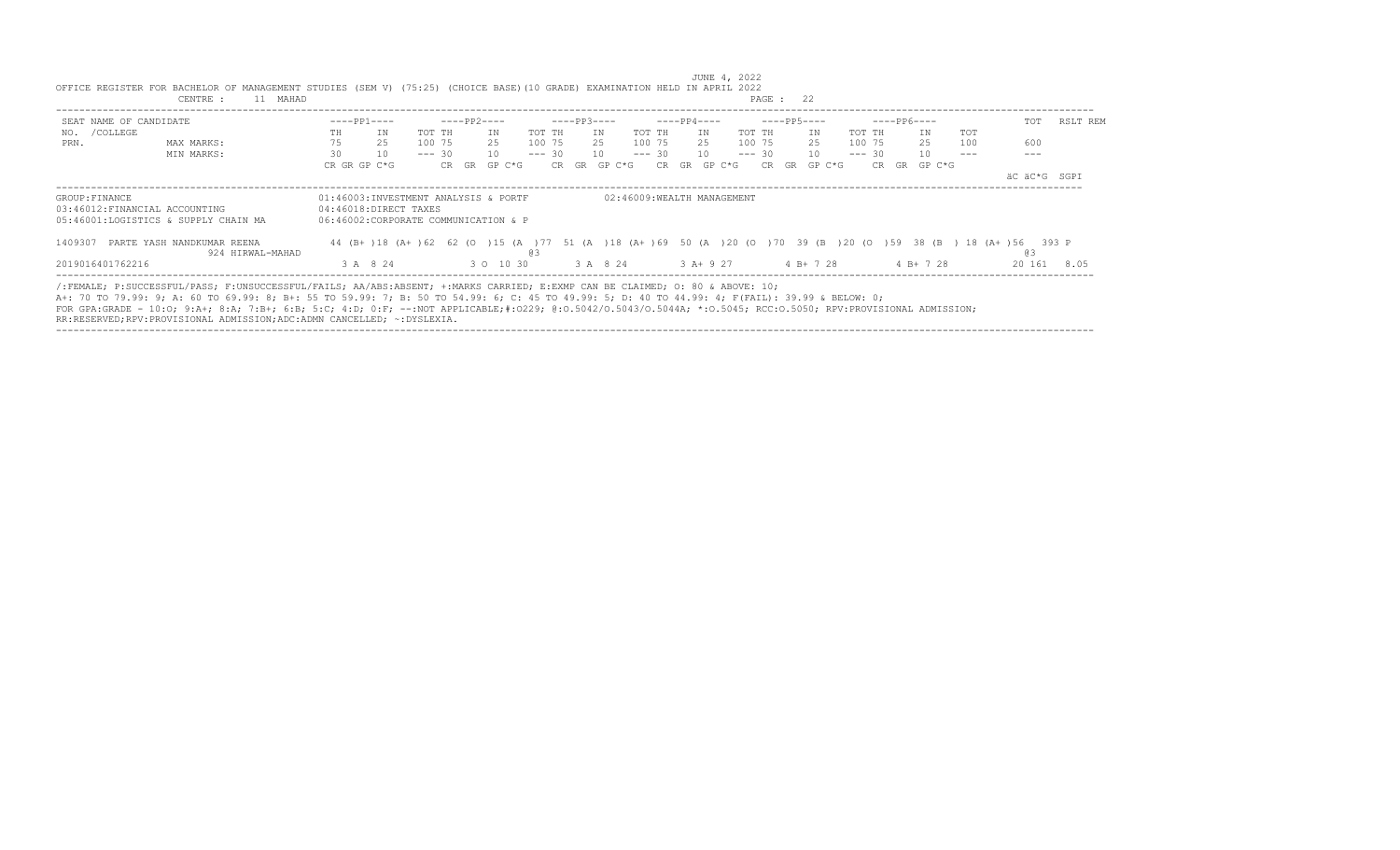| SEAT NAME OF CANDIDATE                                                                                                                                                            | $---PP1---$                    |                                                                                                                                                 |                              | $---PP2---$    |                              |            |                                      |                    |           |                                   | $---PP5---$ |                                                                                                        | $---PP6---$ |                |                     | TOT         | RSLT REM     |
|-----------------------------------------------------------------------------------------------------------------------------------------------------------------------------------|--------------------------------|-------------------------------------------------------------------------------------------------------------------------------------------------|------------------------------|----------------|------------------------------|------------|--------------------------------------|--------------------|-----------|-----------------------------------|-------------|--------------------------------------------------------------------------------------------------------|-------------|----------------|---------------------|-------------|--------------|
| NO. / COLLEGE<br>PRN.<br>MAX MARKS:<br>MIN MARKS:                                                                                                                                 | TH<br>75<br>30<br>CR GR GP C*G | ΙN<br>25<br>10                                                                                                                                  | TOT TH<br>100 75<br>$--- 30$ | IN<br>25<br>10 | TOT TH<br>100 75<br>$--- 30$ |            | IN<br>25<br>100 75<br>10             | TOT TH<br>$--- 30$ | IN<br>25  | TOT TH<br>100 75<br>$10 - - - 30$ | 25<br>10    | TOT TH<br>IN<br>100 75<br>$--- 30$<br>CR GR GP C*G CR GR GP C*G CR GR GP C*G CR GR GP C*G CR GR GP C*G |             | ΙN<br>25<br>10 | TOT<br>100<br>$  -$ | 600<br>$ -$ |              |
|                                                                                                                                                                                   |                                |                                                                                                                                                 |                              |                |                              |            |                                      |                    |           |                                   |             |                                                                                                        |             |                |                     |             | äC äC*G SGPI |
| GROUP: HUMAN RESOURCE<br>03:46011:PERFORMANCE MANAGEMENT & CA<br>05:46001:LOGISTICS & SUPPLY CHAIN MA                                                                             |                                | 01:46005:FINANCE FOR HR PROFESSIONAL<br>04:46020:STRESS MANAGEMENT<br>06:46002:CORPORATE COMMUNICATION & P                                      |                              |                |                              |            | 02:46008:STRATEGIC HUMAN RESOURCE MG |                    |           |                                   |             |                                                                                                        |             |                |                     |             |              |
| 1409308 MAKU SUCHETAN JAGDISH ANITA 53+(A+\$)22+(O\$)75 48+(A\$)22+(O\$)70 57+(A+\$)19+(A+\$)76 44+(B+\$)21+(O\$)65 53 (A+)17+(A\$)70 44+(B+\$)21+(O\$)65 44+(B+\$)21+(O\$)65 44+ |                                |                                                                                                                                                 |                              |                |                              |            |                                      |                    |           |                                   |             |                                                                                                        |             |                |                     |             |              |
| 673 D D VISPUTE-NEW<br>2019016402124084                                                                                                                                           |                                | $3 A+9 27$                                                                                                                                      |                              | $3 A+9 27$     |                              | $3 A+9 27$ |                                      |                    | 3 A 8 24  |                                   | $4 A+9 36$  |                                                                                                        |             | 4 A 8 32       |                     |             | 20 173 8.65  |
| 1409309 /NAKHWA BHAKTI SANTOSH VIVIDHA<br>673 D D VISPUTE-NEW                                                                                                                     |                                | 44+(B+\$)21+(O\$)65 26F(F)21+(O\$)47 57+(A+\$)17+(A\$)74 38+(B\$)20+(O\$)58 42E(B+)15+(A\$)57 38+(B\$) 20+(O\$)58 359 F                         |                              |                |                              |            |                                      |                    |           |                                   |             |                                                                                                        |             |                |                     |             |              |
| 2019016402123966                                                                                                                                                                  |                                | 3 A 8 24                                                                                                                                        |                              |                | $-F$ 1 - 3 A + 9 27          |            |                                      |                    |           | 3 B+ 7 21 4 B+ 7 28               |             |                                                                                                        |             | $4 B+ 7 28$    |                     | 17          |              |
| GROUP: FINANCE<br>03:46015:RISK MANAGEMENT<br>05:46001:LOGISTICS & SUPPLY CHAIN MA                                                                                                |                                | 01:46003:INVESTMENT ANALYSIS & PORTF 02:46009:WEALTH MANAGEMENT<br>04:46018:DIRECT TAXES<br>06:46002:CORPORATE COMMUNICATION & P                |                              |                |                              |            |                                      |                    |           |                                   |             |                                                                                                        |             |                |                     |             |              |
| 1409310 MANDAL SHANKAR JAGDISH SUNITADEVI<br>833 BARNS-PANVEL                                                                                                                     |                                | 45E(A) 12+(C\$)57 54+(A+\$)16+(A\$)70 42+(B+\$)15+(A\$)57 35+(C\$)19+(A+\$)54 24F(F)11+(D\$)35 38+(B\$) 11+(D\$)49 322 F                        |                              |                |                              |            |                                      |                    |           |                                   |             |                                                                                                        |             |                |                     |             |              |
| 2019016401637256                                                                                                                                                                  |                                | 3 B+ 7 21                                                                                                                                       |                              | $3 A+9 27$     |                              |            | 3 B+ 7 21                            |                    | 3 B 6 18  |                                   | $- F 1 -$   |                                                                                                        |             | 4 C 5 20       |                     | 16          |              |
| 1409311 / MORE SEJAL SANTOSH SANGEETA<br>833 BARNS-PANVEL                                                                                                                         |                                | 36 (C) 11+ (D\$) 47 41+ (B+\$) 18+ (A+\$) 59 65+ (O\$) 19+ (A+\$) 84 42 (B+) 16+ (A\$) 58 36+ (C\$) 13+ (B\$) 49 38+ (B\$) 11+ (D\$) 49 346 P   |                              |                |                              |            |                                      |                    |           |                                   |             |                                                                                                        |             |                |                     |             |              |
| 2019016401634602                                                                                                                                                                  |                                | 3 C 5 15                                                                                                                                        |                              | 3 B+ 7 21      |                              |            | 3 0 10 30                            |                    | 3 B+ 7 21 |                                   |             | 4 C 5 20 4 C 5 20                                                                                      |             |                |                     |             | 20 127 6.35  |
| GROUP: HUMAN RESOURCE<br>03:46011:PERFORMANCE MANAGEMENT & CA<br>05:46001:LOGISTICS & SUPPLY CHAIN MA                                                                             |                                | 01:46005:FINANCE FOR HR PROFESSIONAL 02:46008:STRATEGIC HUMAN RESOURCE MG<br>04:46020:STRESS MANAGEMENT<br>06:46002:CORPORATE COMMUNICATION & P |                              |                |                              |            |                                      |                    |           |                                   |             |                                                                                                        |             |                |                     |             |              |
| 1409312 DESHMUKH KISHOR SHRIKANT JAYASHREE<br>833 BARNS-PANVEL                                                                                                                    |                                | 41+(B+\$)20+(O\$)61 50 (A)14+(B+\$)64 39 (B)11+(D\$)50 45 (A)15+(A\$)60 33+(D\$)13+(B\$)46 36+(C\$)12+(C\$)48 329 P                             |                              |                |                              |            |                                      |                    |           |                                   |             |                                                                                                        |             |                |                     |             |              |
| 2019016401637264                                                                                                                                                                  |                                | 3 A 8 24                                                                                                                                        |                              | 3 A 8 24       |                              |            | 3 B 6 18                             |                    |           | 3 A 8 24 4 C 5 20                 |             |                                                                                                        |             | 4 C 5 20       |                     |             | 20 130 6.50  |
| 1409313 DHONGARE TEJAS SURESH VANDAN<br>833 BARNS-PANVEL                                                                                                                          |                                | 35+(C\$)19+(A+\$)54 50 (A)13+(B\$)63 39+(B\$)11+(D\$)50 36 (C)18+(A+\$)54 41+(B+\$)12+(C\$)53 50 (A) 11+(D\$)61 335 P                           |                              |                |                              |            |                                      |                    |           |                                   |             |                                                                                                        |             |                |                     |             |              |
| 2019016401636744                                                                                                                                                                  |                                | 3 B 6 18                                                                                                                                        |                              | 3 A 8 24       |                              |            | 3 B 6 18                             |                    | 3 B 6 18  |                                   | 4 B 6 24    |                                                                                                        |             | 4 A 8 32       |                     |             | 20 134 6.70  |
| 1409314 SHAIKH AYAN RAFIOUE ANISA<br>833 BARNS-PANVEL                                                                                                                             |                                | 35+(C\$)19+(A+\$)54 51 (A)18+(A+\$)69 33+(D\$)12+(C\$)45 36+(C\$)17+(A\$)53 42+(B+\$)15+(A\$)57 35+(C\$)11+(D\$)46 324 P                        |                              |                |                              |            |                                      |                    |           |                                   |             |                                                                                                        |             |                |                     |             |              |
| 2019016401634455                                                                                                                                                                  |                                | 3 B 6 18                                                                                                                                        |                              | 3 A 8 24       |                              |            |                                      |                    |           |                                   |             | 3 C 5 15 3 B 6 18 4 B + 7 28 4 C 5 20 20 123 6 15                                                      |             |                |                     |             |              |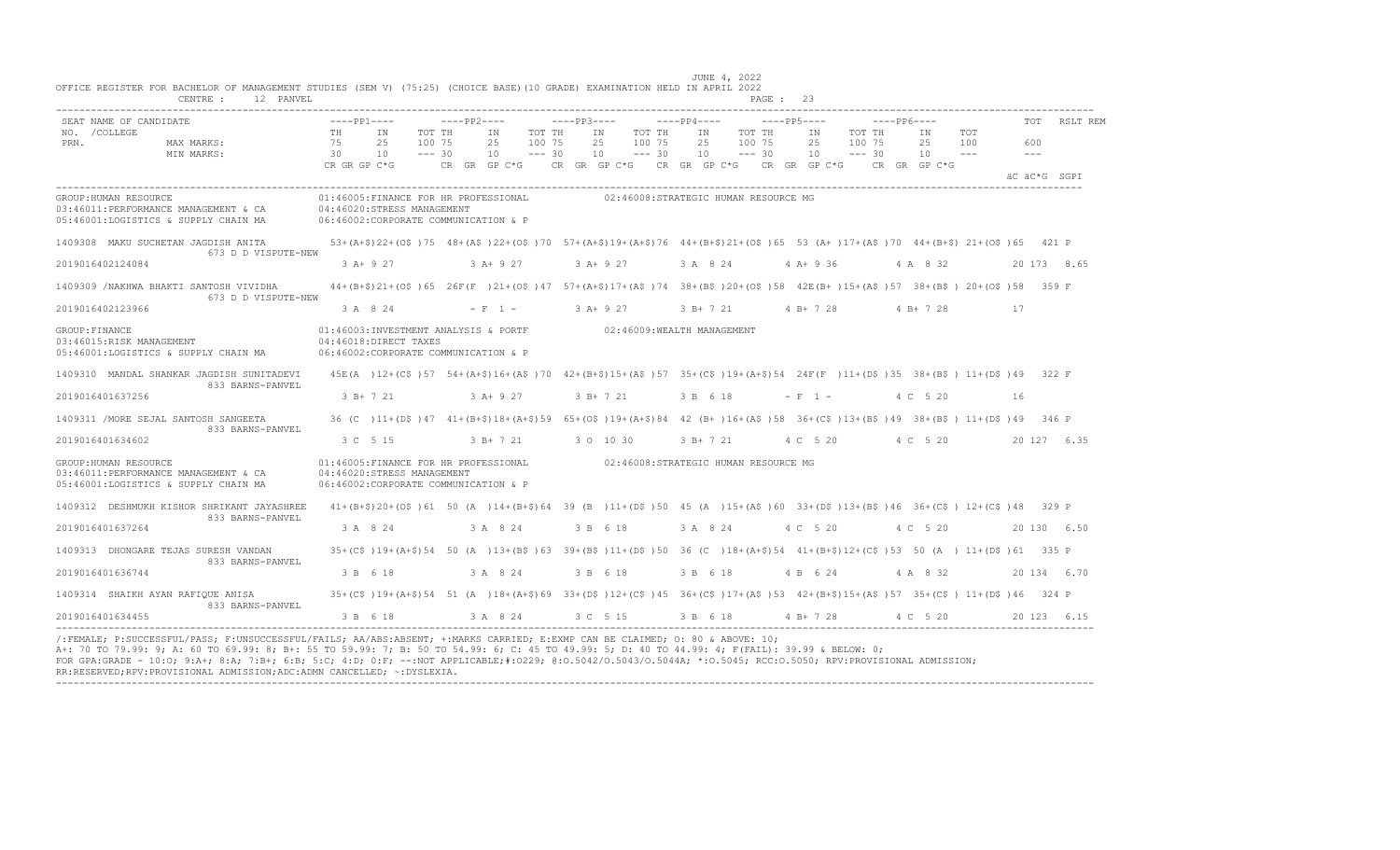|                  | SEAT NAME OF CANDIDATE                                                        | $---PP1---$  |                                                                                                                             |          | $---PP2---$  |          | $---PP3---$  |             |          | $---PP4---$ |                                                                                                       |          | $---PP5---$  |              |          | $---PP6---$  |               | TOT          | RSLT REM    |
|------------------|-------------------------------------------------------------------------------|--------------|-----------------------------------------------------------------------------------------------------------------------------|----------|--------------|----------|--------------|-------------|----------|-------------|-------------------------------------------------------------------------------------------------------|----------|--------------|--------------|----------|--------------|---------------|--------------|-------------|
| NO. / COLLEGE    |                                                                               | TH           | IN                                                                                                                          | TOT TH   | ΙN           | TOT TH   |              | IN          | TOT TH   |             | IN                                                                                                    | TOT TH   |              | IN           | TOT TH   | IN           | <b>TOT</b>    |              |             |
| PRN.             | MAX MARKS:                                                                    | 75           | 25                                                                                                                          | 100 75   | 25           | 100 75   |              | 25          | 100 75   |             | 25                                                                                                    | 100 75   |              | 25           | 100 75   | 25           | 100           | 600          |             |
|                  | MIN MARKS:                                                                    | 30           | 10                                                                                                                          | $--- 30$ | 10           | $--- 30$ |              | 10          | $--- 30$ |             | 10                                                                                                    | $--- 30$ |              | 10           | $--- 30$ | 10           | $\frac{1}{2}$ |              |             |
|                  |                                                                               | CR GR GP C*G |                                                                                                                             |          | CR GR GP C*G |          | CR GR GP C*G |             |          |             | CR GR GP C*G                                                                                          |          |              | CR GR GP C*G |          | CR GR GP C*G |               | äC äC*G SGPI |             |
| GROUP: MARKETING |                                                                               |              | 01:46007:E-COMMERCE & DIGITAL MARKET                                                                                        |          |              |          |              |             |          |             | 02:46010:SALES & DISTRIBUTION MANAGE                                                                  |          |              |              |          |              |               |              |             |
|                  | 03:46013: CUSTOMER RELATION MANAGEMEN<br>05:46001:LOGISTICS & SUPPLY CHAIN MA |              | 04:46019:STRATEGIC MARKETING MANAGEM<br>06:46002:CORPORATE COMMUNICATION & P                                                |          |              |          |              |             |          |             |                                                                                                       |          |              |              |          |              |               |              |             |
|                  | 1409315 DINWARE ZUHER HAMID SAYEEDA<br>136 VARADKAR-BELOSE                    |              | 53+(A+\$)22+(O\$)75                                                                                                         |          |              |          |              |             |          |             | 48+(A\$)22+(O\$)70 39+(B\$)20+(O\$)59 63 (O )24+(O\$)87 47+(A\$)22+(O\$)69 54+(A+\$) 20+(O\$)74 434 P |          |              |              |          |              |               |              |             |
| 2019016400352604 |                                                                               |              | $3 A+9 27$                                                                                                                  |          | $3 A+9 27$   |          |              | $3 B+ 7 21$ |          |             | 3 0 10 30                                                                                             |          | 4 A 8 32     |              |          | $4 A + 9 36$ |               |              | 20 173 8.65 |
|                  | 1409316 / KASARE SAMIKSHA MAHENDRA MEGHA<br>136 VARADKAR-BELOSE               |              | 60+(0\$)24+(0\$)84 48+(A\$)22+(0\$)70 42+(B+\$)20+(0\$)62 66 (0)24+(0\$)90 47+(A\$)22+(0\$)69 47 (A) 20+(0\$)67 442 P       |          |              |          |              |             |          |             |                                                                                                       |          |              |              |          |              |               |              |             |
| 2019016401336234 |                                                                               |              | 3 0 10 30                                                                                                                   |          | $3 A+9 27$   |          |              | 3 A 8 24    |          |             | 3 0 10 30                                                                                             |          | 4 A 8 32     |              |          | 4 A 8 32     |               |              | 20 175 8.75 |
|                  | 1409317 / SAWANT POONAM PANDURANG PRANALI<br>136 VARADKAR-BELOSE              |              | 59+(A+\$)24+(O\$)83 48+(A\$)22+(O\$)70 44+(B+\$)20+(O\$)64 69 (O )24+(O\$)93 47+(A\$)22+(O\$)69 39+(B\$) 20+(O\$)59 438 P   |          |              |          |              |             |          |             |                                                                                                       |          |              |              |          |              |               |              |             |
| 2018016400869603 |                                                                               |              | 3 0 10 30                                                                                                                   |          | $3 A+9 27$   |          |              | 3 A 8 24    |          |             | 3 0 10 30                                                                                             |          | 4 A 8 32     |              |          | $4 B+ 7 28$  |               |              | 20 171 8.55 |
|                  | 1409318 /TALGHARKAR AFIYA MAQSOOD ANISA<br>136 VARADKAR-BELOSE                |              | 59+(A+\$)23+(O\$)82 47+(A\$)22+(O\$)69 47+(A\$)19+(A+\$)66 69 (O )24+(O\$)93 53+(A+\$)22+(O\$)75 38+(B\$) 19+(A+\$)57 442 P |          |              |          |              |             |          |             |                                                                                                       |          |              |              |          |              |               |              |             |
| 2019016400873602 |                                                                               |              | 3 0 10 30                                                                                                                   |          | 3 A 8 24     |          |              | 3 A 8 24    |          |             | 3 0 10 30                                                                                             |          | $4 A + 9 36$ |              |          | $4 B+ 7 28$  |               | 20 172       | 8.60        |

FOR GPA:GRADE - 10:O; 9:A+; 8:A; 7:B+; 6:B; 5:C; 4:D; 0:F; --:NOT APPLICABLE;#:O229; @:O.5042/O.5043/O.5044A; \*:O.5045; RCC:O.5050; RPV:PROVISIONAL ADMISSION;

RR:RESERVED;RPV:PROVISIONAL ADMISSION;ADC:ADMN CANCELLED; ~:DYSLEXIA. ----------------------------------------------------------------------------------------------------------------------------------------------------------------------------------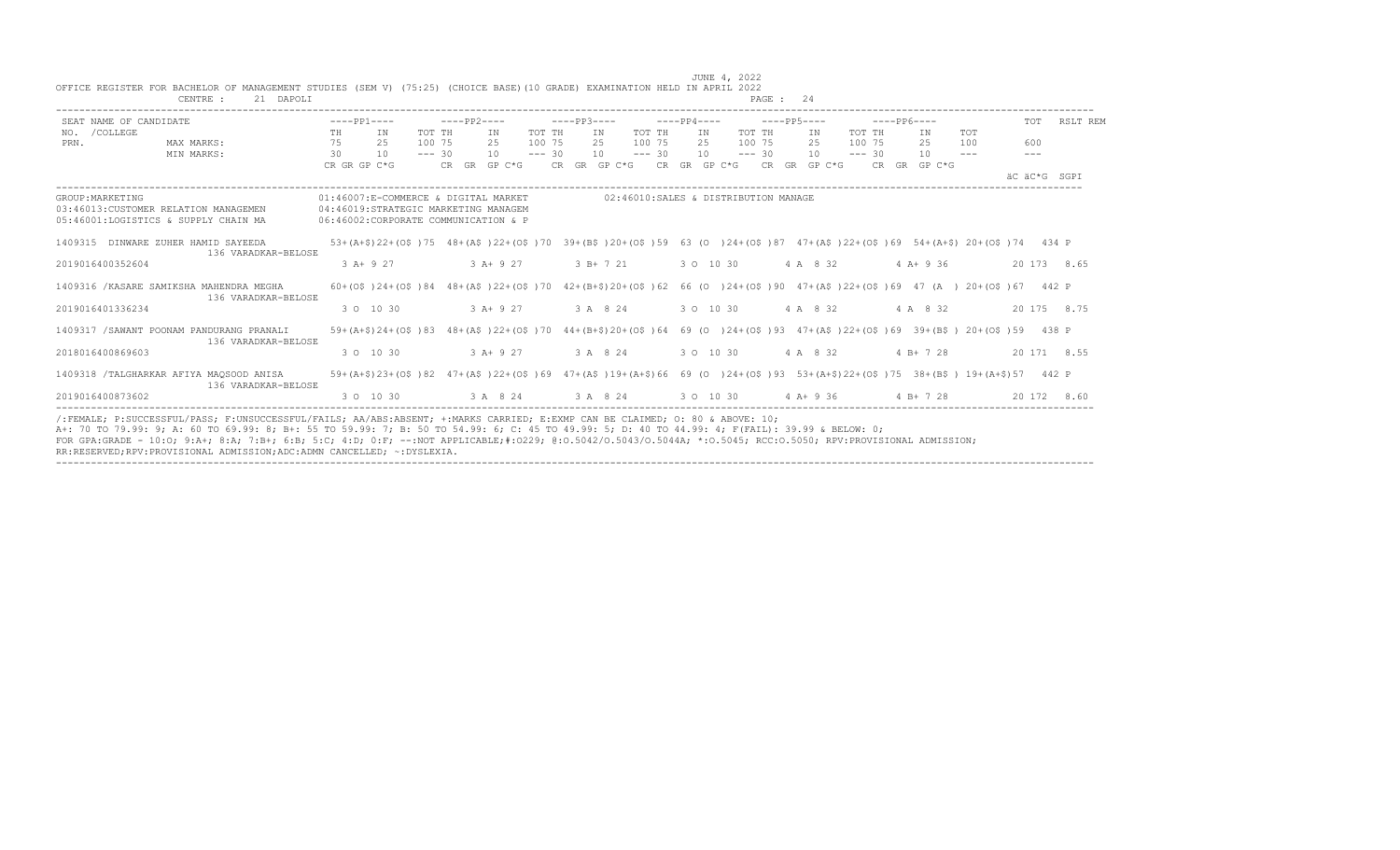| SEAT NAME OF CANDIDATE |                                                                                                                                                                                                                                                                                                                                                                                                                                                  | $---PP1---$  |                                                                                                                                                                |          | ----PP2---- |              |        | $---PP3---$  |    |           | $---PP4---$  |             | ----PP5---- |              |        |          | $---PP6---$                                                |     | TOT          | RSLT REM    |
|------------------------|--------------------------------------------------------------------------------------------------------------------------------------------------------------------------------------------------------------------------------------------------------------------------------------------------------------------------------------------------------------------------------------------------------------------------------------------------|--------------|----------------------------------------------------------------------------------------------------------------------------------------------------------------|----------|-------------|--------------|--------|--------------|----|-----------|--------------|-------------|-------------|--------------|--------|----------|------------------------------------------------------------|-----|--------------|-------------|
| NO. / COLLEGE          |                                                                                                                                                                                                                                                                                                                                                                                                                                                  | TH           | IN                                                                                                                                                             | TOT TH   |             | TN           | TOT TH |              | IN | TOT TH    | TN           | TOT TH      |             | ΙN           | TOT TH |          | TN                                                         | TOT |              |             |
| PRN.                   | MAX MARKS:                                                                                                                                                                                                                                                                                                                                                                                                                                       | 75           | 25                                                                                                                                                             | 100 75   |             | 25           | 100 75 |              |    | 25 100 75 |              | 25 100 75   |             | 25           |        | 100 75   | 25                                                         | 100 | 600          |             |
|                        | MIN MARKS:                                                                                                                                                                                                                                                                                                                                                                                                                                       | 30           | 10                                                                                                                                                             | $--- 30$ |             | 10           |        | $--- 30 10$  |    |           | $--- 30 10$  | $--- 30 10$ |             |              |        | $--- 30$ | 10                                                         |     |              |             |
|                        |                                                                                                                                                                                                                                                                                                                                                                                                                                                  | CR GR GP C*G |                                                                                                                                                                |          |             | CR GR GP C*G |        | CR GR GP C*G |    |           | CR GR GP C*G |             |             | CR GR GP C*G |        |          | CR GR GP C*G                                               |     |              |             |
|                        |                                                                                                                                                                                                                                                                                                                                                                                                                                                  |              |                                                                                                                                                                |          |             |              |        |              |    |           |              |             |             |              |        |          |                                                            |     | äC äC*G SGPI |             |
|                        | 05:46001:LOGISTICS & SUPPLY CHAIN MA<br>1409319 JAYSWAL RANJEET BASANTLAL NAGINA<br>625 SHURPARAKA NALL                                                                                                                                                                                                                                                                                                                                          |              | 06:46002:CORPORATE COMMUNICATION & P<br>33+(D\$)20+(O\$)53 30+(D\$)12+(C\$)42 30+(D\$)11+(D\$)41 30+(D\$)17+(A\$)47 44 (B+)21+(O\$)65 37+(C\$)21+(O\$)58 306 P |          |             |              |        |              |    |           |              |             |             |              |        |          |                                                            |     |              |             |
| 2016016400361252       |                                                                                                                                                                                                                                                                                                                                                                                                                                                  |              | 3 B 6 18                                                                                                                                                       |          |             |              |        |              |    |           |              |             |             |              |        |          | 3 D    4 12 3 D    4 12 3 C    5 15 4 A    8 32 4 B + 7 28 |     |              | 20 117 5.85 |
|                        | /:FEMALE; P:SUCCESSFUL/PASS; F:UNSUCCESSFUL/FAILS; AA/ABS:ABSENT; +:MARKS CARRIED; E:EXMP CAN BE CLAIMED; O: 80 & ABOVE: 10;<br>A+: 70 TO 79.99: 9; A: 60 TO 69.99: 8; B+: 55 TO 59.99: 7; B: 50 TO 54.99: 6; C: 45 TO 49.99: 5; D: 40 TO 44.99: 4; F(FAIL): 39.99 & BELOW: 0;<br>FOR GPA:GRADE - 10:0; 9:A+; 8:A; 7:B+; 6:B; 5:C; 4:D; 0:F; --:NOT APPLICABLE;#:0229; 0:0.5042/0.5043/0.5044A; *:0.5045; RCC:0.5050; RPV:PROVISIONAL ADMISSION; |              |                                                                                                                                                                |          |             |              |        |              |    |           |              |             |             |              |        |          |                                                            |     |              |             |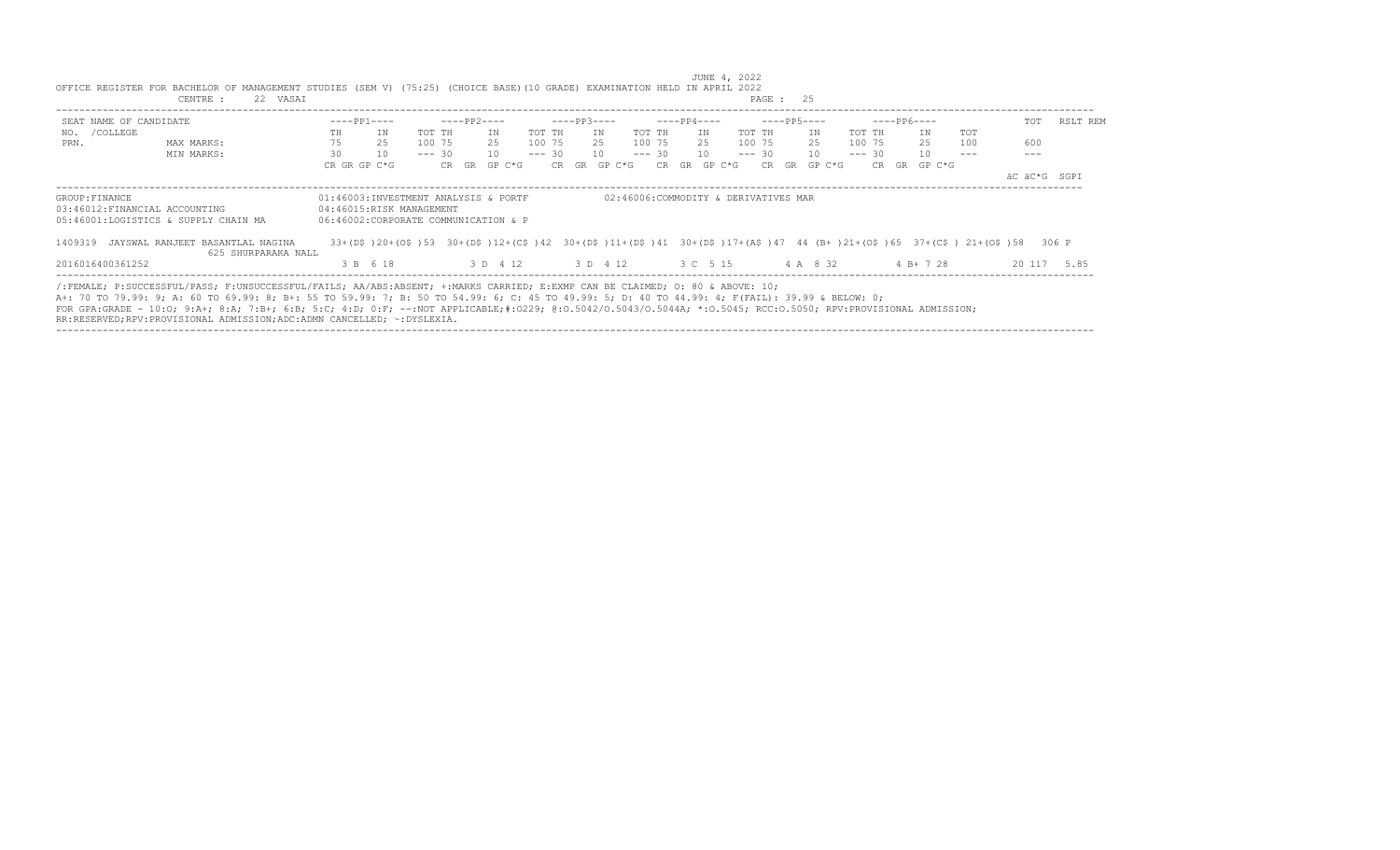|                                                   | OFFICE REGISTER FOR BACHELOR OF MANAGEMENT STUDIES (SEM V) (75:25) (CHOICE BASE) (10 GRADE) EXAMINATION HELD IN APRIL 2022<br>23 TALERE (KANKAVAL<br>CENTRE :                                                                                                                                                                                                                                                                                                                                                              |              |                                                                                                                            |          |             |              |          |             |    |              |          |                      |    | JUNE 4, 2022                         | PAGE : 26 |              |          |             |              |     |              |             |
|---------------------------------------------------|----------------------------------------------------------------------------------------------------------------------------------------------------------------------------------------------------------------------------------------------------------------------------------------------------------------------------------------------------------------------------------------------------------------------------------------------------------------------------------------------------------------------------|--------------|----------------------------------------------------------------------------------------------------------------------------|----------|-------------|--------------|----------|-------------|----|--------------|----------|----------------------|----|--------------------------------------|-----------|--------------|----------|-------------|--------------|-----|--------------|-------------|
| SEAT NAME OF CANDIDATE                            |                                                                                                                                                                                                                                                                                                                                                                                                                                                                                                                            | $---PP1---$  |                                                                                                                            |          | $---PP2---$ |              |          | $---PP3---$ |    |              |          | $---PP4---$          |    |                                      |           | -----PP5---- |          | $---PP6---$ |              |     | TOT          | RSLT REM    |
| NO. / COLLEGE                                     |                                                                                                                                                                                                                                                                                                                                                                                                                                                                                                                            | TH           | IN                                                                                                                         | TOT TH   |             | TN           | TOT TH   |             | IN |              | TOT TH   |                      | IN |                                      | TOT TH    | IN           | TOT TH   |             | ΙN           | TOT |              |             |
| PRN.                                              | MAX MARKS:                                                                                                                                                                                                                                                                                                                                                                                                                                                                                                                 | 75           | 25                                                                                                                         | 100 75   |             | 25           | 100 75   |             |    | 25           | 100 75   |                      |    | 25 100 75                            |           | 25           | 100 75   |             | 25           | 100 | 600          |             |
|                                                   | MIN MARKS:                                                                                                                                                                                                                                                                                                                                                                                                                                                                                                                 | 30           | 10                                                                                                                         | $--- 30$ |             | 10           | $--- 30$ |             |    | 10           | $--- 30$ |                      | 10 |                                      |           | $--- 30 10$  | $--- 30$ |             | 10           |     |              |             |
|                                                   |                                                                                                                                                                                                                                                                                                                                                                                                                                                                                                                            | CR GR GP C*G |                                                                                                                            |          |             | CR GR GP C*G |          |             |    | CR GR GP C*G |          | $CR$ $GR$ $GP$ $C*G$ |    |                                      | CR.       | GR GP C*G    |          |             | CR GR GP C*G |     | äC äC*G SGPI |             |
| GROUP: MARKETING<br>03:46016:INDUSTRIAL MARKETING | 05:46001:LOGISTICS & SUPPLY CHAIN MA                                                                                                                                                                                                                                                                                                                                                                                                                                                                                       |              | 01:46007:E-COMMERCE & DIGITAL MARKET<br>04:46019:STRATEGIC MARKETING MANAGEM<br>06:46002:CORPORATE COMMUNICATION & P       |          |             |              |          |             |    |              |          |                      |    | 02:46010:SALES & DISTRIBUTION MANAGE |           |              |          |             |              |     |              |             |
|                                                   | 1409320 /JATHAR DIVYA RAVINDRA DIPALI<br>983 VIJAYALAXMI VIS                                                                                                                                                                                                                                                                                                                                                                                                                                                               |              | 33+(D\$)10+(D\$)43 30+(D\$)17+(A\$)47 35+(C\$)19+(A+\$)54 33 (D)19+(A+\$)52 45+(A\$)18+(A+\$)63 56+(A+\$)19+(A+\$)75 334 P |          |             |              |          |             |    |              |          |                      |    |                                      |           |              |          |             |              |     |              |             |
| 2019016401995614                                  |                                                                                                                                                                                                                                                                                                                                                                                                                                                                                                                            |              | 3 D 4 12                                                                                                                   |          |             | 3 C 5 15     |          | 3 B 6 18    |    |              | 3 B 6 18 |                      |    |                                      |           | 4 A 8 32     |          |             | $4$ A + 9 36 |     |              | 20 131 6.55 |
|                                                   | /:FEMALE; P:SUCCESSFUL/PASS; F:UNSUCCESSFUL/FAILS; AA/ABS:ABSENT; +:MARKS CARRIED; E:EXMP CAN BE CLAIMED; O: 80 & ABOVE: 10;<br>A+: 70 TO 79.99: 9; A: 60 TO 69.99: 8; B+: 55 TO 59.99: 7; B: 50 TO 54.99: 6; C: 45 TO 49.99: 5; D: 40 TO 44.99: 4; F(FAIL): 39.99 & BELOW: 0;<br>FOR GPA:GRADE - 10:0; 9:A+; 8:A; 7:B+; 6:B; 5:C; 4:D; 0:F; --:NOT APPLICABLE;#:0229; 0:0.5042/0.5043/0.5044A; *:0.5045; RCC:0.5050; RPV:PROVISIONAL ADMISSION;<br>RR:RESERVED;RPV:PROVISIONAL ADMISSION;ADC:ADMN CANCELLED; ~: DYSLEXIA. |              |                                                                                                                            |          |             |              |          |             |    |              |          |                      |    |                                      |           |              |          |             |              |     |              |             |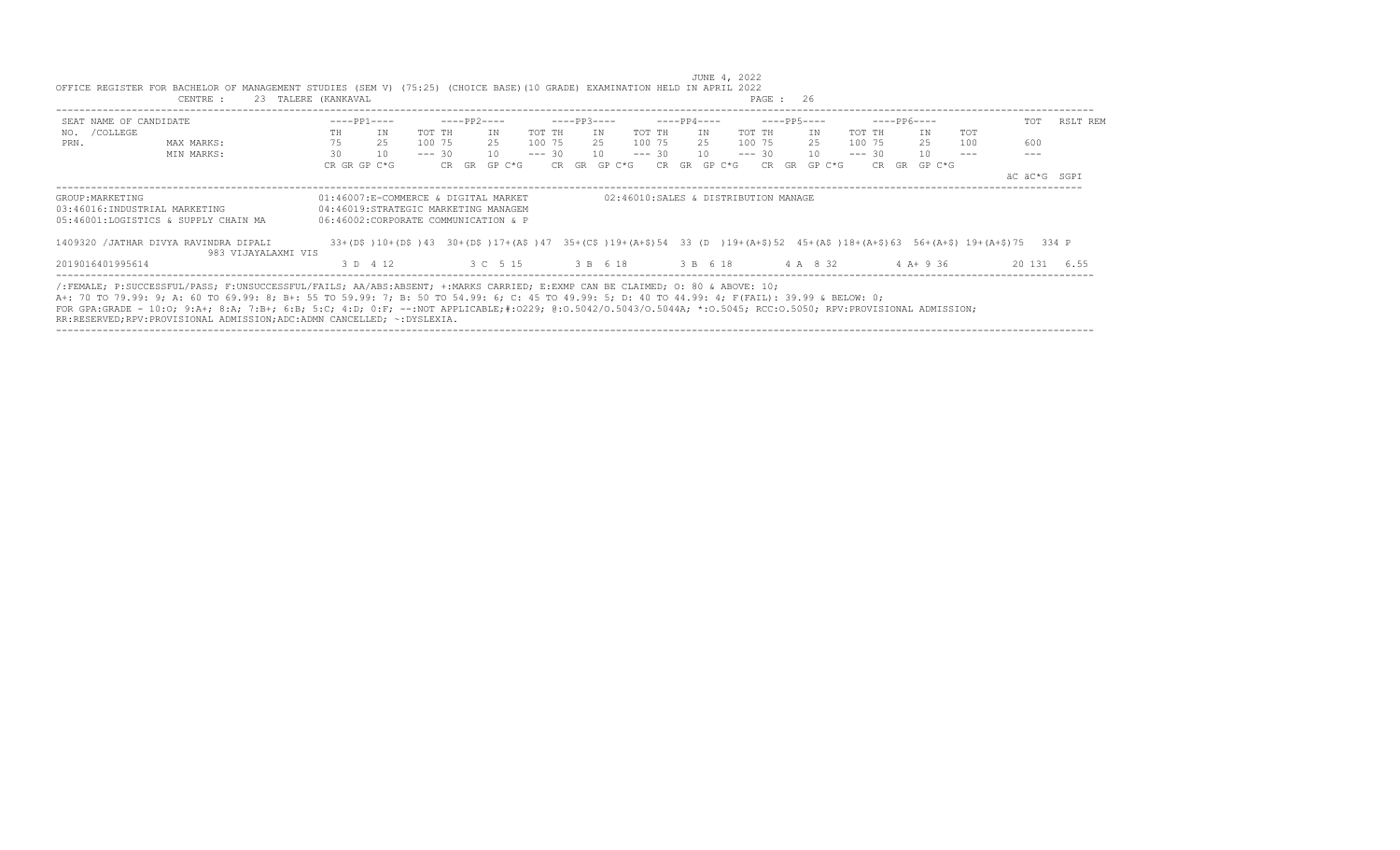| SEAT NAME OF CANDIDATE |                                                                                                                                                                                                                                                                                                                                                                                                                                                  |                                                                               | $---PP1---$ |          | ----PP2---- |                                         |        | $---PP3---$      |    |        | $---PP4---$  |           |        | ----PP5----  |        |          | $---PP6---$  |     | TOT                                                                                                                     | RSLT REM    |
|------------------------|--------------------------------------------------------------------------------------------------------------------------------------------------------------------------------------------------------------------------------------------------------------------------------------------------------------------------------------------------------------------------------------------------------------------------------------------------|-------------------------------------------------------------------------------|-------------|----------|-------------|-----------------------------------------|--------|------------------|----|--------|--------------|-----------|--------|--------------|--------|----------|--------------|-----|-------------------------------------------------------------------------------------------------------------------------|-------------|
| NO. / COLLEGE          |                                                                                                                                                                                                                                                                                                                                                                                                                                                  | TH                                                                            | ΙN          | TOT TH   |             | TN                                      | TOT TH |                  | IN | TOT TH | T N          |           | TOT TH | ΙN           | TOT TH |          | TN           | TOT |                                                                                                                         |             |
| PRN.                   | MAX MARKS:                                                                                                                                                                                                                                                                                                                                                                                                                                       | 75                                                                            | 25          | 100 75   |             | 25                                      |        | 100 75 25 100 75 |    |        |              | 25 100 75 |        | 25           |        | 100 75   | 25           | 100 | 600                                                                                                                     |             |
|                        | MIN MARKS:                                                                                                                                                                                                                                                                                                                                                                                                                                       | 30                                                                            | 10          | $--- 30$ |             | 10                                      |        | $--- 30 10$      |    |        | $--- 30 10$  |           |        | $--- 30 10$  |        | $--- 30$ | 10           |     |                                                                                                                         |             |
|                        |                                                                                                                                                                                                                                                                                                                                                                                                                                                  | CR GR GP C*G                                                                  |             |          |             | CR GR GP C*G                            |        | CR GR GP C*G     |    |        | CR GR GP C*G |           |        | CR GR GP C*G |        |          | CR GR GP C*G |     |                                                                                                                         |             |
|                        |                                                                                                                                                                                                                                                                                                                                                                                                                                                  |                                                                               |             |          |             |                                         |        |                  |    |        |              |           |        |              |        |          |              |     | äC äC*G SGPI                                                                                                            |             |
|                        | 03:46010:SALES & DISTRIBUTION MANAGE<br>05:46001:LOGISTICS & SUPPLY CHAIN MA<br>1409322 DSOUZA MELWYN ORNOLAS MARIA<br>97 SANT RAWOOL- KU                                                                                                                                                                                                                                                                                                        | 04:46013: CUSTOMER RELATION MANAGEMEN<br>06:46002:CORPORATE COMMUNICATION & P |             |          |             |                                         |        |                  |    |        |              |           |        |              |        |          |              |     | 32+(D\$)10 (D )42 36+(C\$)10+(D\$)46 30+(D\$)10+(D\$)40 60+(O\$)10 (D )70 48+(A\$)10+(D\$)58 53+(A+\$)14+(B+\$)67 323 P |             |
| 2019016401811192       |                                                                                                                                                                                                                                                                                                                                                                                                                                                  |                                                                               | 3 D 4 12    |          |             | 3 C 5 15 3 D 4 12 3 A + 9 27 4 B + 7 28 |        |                  |    |        |              |           |        |              |        |          | 4 A 8 32     |     |                                                                                                                         | 20 126 6.30 |
|                        | /:FEMALE; P:SUCCESSFUL/PASS; F:UNSUCCESSFUL/FAILS; AA/ABS:ABSENT; +:MARKS CARRIED; E:EXMP CAN BE CLAIMED; O: 80 & ABOVE: 10;<br>A+: 70 TO 79.99: 9; A: 60 TO 69.99: 8; B+: 55 TO 59.99: 7; B: 50 TO 54.99: 6; C: 45 TO 49.99: 5; D: 40 TO 44.99: 4; F(FAIL): 39.99 & BELOW: 0;<br>FOR GPA:GRADE - 10:0: 9:A+; 8:A; 7:B+; 6:B; 5:C; 4:D; 0:F; --:NOT APPLICABLE;#:0229; 0:0.5042/0.5043/0.5044A; *:0.5045; RCC:0.5050; RPV:PROVISIONAL ADMISSION; |                                                                               |             |          |             |                                         |        |                  |    |        |              |           |        |              |        |          |              |     |                                                                                                                         |             |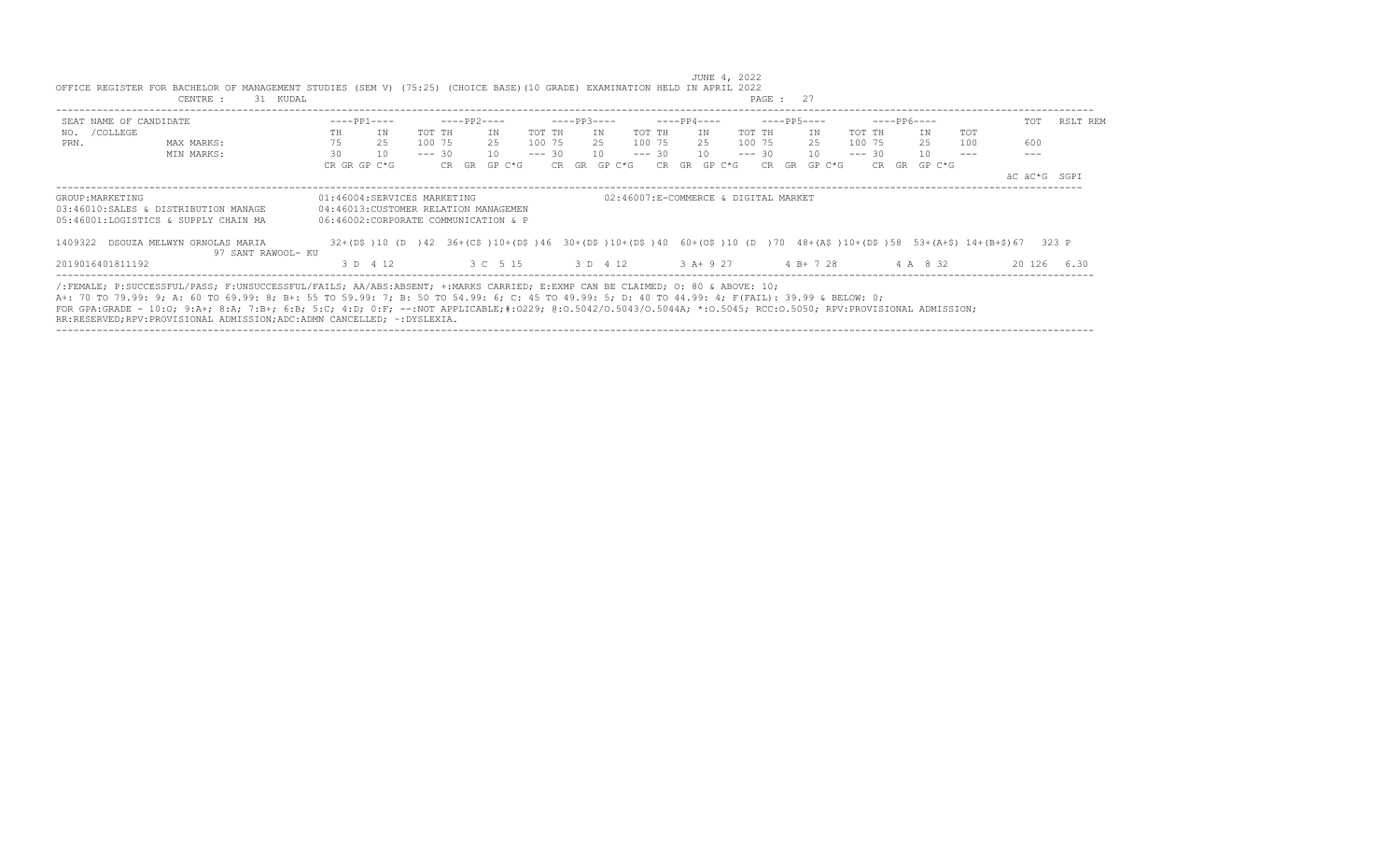|                       | SEAT NAME OF CANDIDATE                                                        |                |           | $---PP1---$                                                                                                          |                              | $---PP2---$          |                 |          |                              | $---PP3---$ |                  |                                        |                              | $---PP4---$ |                 |                              | $---PP5---$ |           |                 |                              | $---PP6---$ |                                 |                                                                                                                                       |              | <b>TOT</b> | RSLT REM     |
|-----------------------|-------------------------------------------------------------------------------|----------------|-----------|----------------------------------------------------------------------------------------------------------------------|------------------------------|----------------------|-----------------|----------|------------------------------|-------------|------------------|----------------------------------------|------------------------------|-------------|-----------------|------------------------------|-------------|-----------|-----------------|------------------------------|-------------|---------------------------------|---------------------------------------------------------------------------------------------------------------------------------------|--------------|------------|--------------|
| NO. / COLLEGE<br>PRN. | MAX MARKS:<br>MIN MARKS:                                                      | TH<br>75<br>30 |           | T N<br>2.5<br>10<br>CR GR GP C*G                                                                                     | TOT TH<br>100 75<br>$--- 30$ | $CR$ $GR$ $GP$ $C*G$ | TN<br>2.5<br>10 |          | TOT TH<br>100 75<br>$--- 30$ |             | T N<br>2.5<br>10 | CR GR GP C*G CR GR GP C*G CR GR GP C*G | TOT TH<br>100 75<br>$--- 30$ |             | IN<br>2.5<br>10 | TOT TH<br>100 75<br>$--- 30$ |             |           | IN<br>2.5<br>10 | TOT TH<br>100 75<br>$--- 30$ |             | TN<br>2.5<br>10<br>CR GR GP C*G | TOT<br>100<br>$\frac{1}{2}$                                                                                                           | $---$        | 600        |              |
|                       |                                                                               |                |           |                                                                                                                      |                              |                      |                 |          |                              |             |                  |                                        |                              |             |                 |                              |             |           |                 |                              |             |                                 |                                                                                                                                       | äC äC*G SGPI |            |              |
| GROUP: FINANCE        | 03:46009:WEALTH MANAGEMENT<br>05:46001:LOGISTICS & SUPPLY CHAIN MA            |                |           | 01:46003:INVESTMENT ANALYSIS & PORTF<br>04:46015:RISK MANAGEMENT<br>06:46002:CORPORATE COMMUNICATION & P             |                              |                      |                 |          |                              |             |                  | 02:46006:COMMODITY & DERIVATIVES MAR   |                              |             |                 |                              |             |           |                 |                              |             |                                 |                                                                                                                                       |              |            |              |
|                       | 1409323 MERYA NITESH RAJARAM MEENA<br>41 DNYAN BHARATI-S                      |                |           |                                                                                                                      |                              |                      |                 |          |                              |             |                  |                                        |                              |             |                 |                              |             |           |                 |                              |             |                                 | 30+(D\$)15+(A\$)45 30 (D )11+(D\$)41 37 (C )10+(D\$)47 36 (C )13+(B\$)49 30+(D\$)17+(A\$)47 30+(D\$) 13+(B\$)43 272 P                 |              |            |              |
| 2019016401239274      |                                                                               |                |           | 3 C 5 15                                                                                                             |                              |                      |                 | 3 D 4 12 |                              |             |                  | 3 C 5 15                               |                              | 3 C 5 15    |                 |                              |             |           | 4 C 5 20        |                              |             | 4 D 4 16                        |                                                                                                                                       |              |            | 20 93 4.65   |
|                       | 1409324 /NIKAM SAMRUDDHI SANJAY JYOTI<br>41 DNYAN BHARATI-S                   |                |           |                                                                                                                      |                              |                      |                 |          |                              |             |                  |                                        |                              |             |                 |                              |             |           |                 |                              |             |                                 | 37 (C) 12 (C) 49 31 (D) 11 (D) 42 41 (B+) 12 (C) 53 38 (B) 11 (D) 49 40 (B) 10 (D) 50 42 (B+) 11 (D) 53 296 P                         |              |            |              |
| 2019016401239057      |                                                                               |                |           | 3 C 5 15                                                                                                             |                              |                      |                 | 3 D 4 12 |                              |             |                  | 3 B 6 18                               |                              |             | 3 C 5 15        |                              |             |           | 4 B 6 24        |                              |             | 4 B 6 24                        |                                                                                                                                       |              |            | 20 108 5.40  |
| GROUP: MARKETING      | 03:46013: CUSTOMER RELATION MANAGEMEN<br>05:46001:LOGISTICS & SUPPLY CHAIN MA |                |           | 01:46007:E-COMMERCE & DIGITAL MARKET<br>04:46019:STRATEGIC MARKETING MANAGEM<br>06:46002:CORPORATE COMMUNICATION & P |                              |                      |                 |          |                              |             |                  | 02:46010:SALES & DISTRIBUTION MANAGE   |                              |             |                 |                              |             |           |                 |                              |             |                                 |                                                                                                                                       |              |            |              |
|                       | 1409325 BANIYA KANHAIYA SANTOSH ANITA<br>41 DNYAN BHARATI-S                   |                |           |                                                                                                                      |                              |                      |                 |          |                              |             |                  |                                        |                              |             |                 |                              |             |           |                 |                              |             |                                 | $42+(B+\$)11+(D\$)533+ (D\$)15+(A\$)4851(A)15+(A\$)6630(D)17+(A\$)4732+(D\$)19+(A+\$)514+(B+\$)11+(D\$)53318P$                        |              |            |              |
| 2019016401239235      |                                                                               |                |           | 3 B 6 18                                                                                                             |                              |                      |                 | 3 C 5 15 |                              |             |                  | 3 A 8 24                               |                              | 3 C 5 15    |                 |                              |             |           | 4 B 6 24        |                              |             | 4 B 6 24                        |                                                                                                                                       |              |            | 20 120 6.00  |
|                       | 1409326 / BARI AISHWARYA SAJAN PINKY<br>41 DNYAN BHARATI-S                    |                |           |                                                                                                                      |                              |                      |                 |          |                              |             |                  |                                        |                              |             |                 |                              |             |           |                 |                              |             |                                 | 42+(B+\$)15+(A\$)57 32+(D\$)17+(A\$)49 44 (B+)13+(B\$)57 30 (D )19+(A+\$)49 35 (C )17+(A\$)52 41+(B+\$) 11+(D\$)52 316 P              |              |            |              |
| 2019016401239297      |                                                                               |                |           | 3 B+ 7 21                                                                                                            |                              |                      |                 | 3 C 5 15 |                              |             |                  | 3 B+ 7 21                              |                              | 3 C 5 15    |                 |                              |             |           | 4 B 6 24        |                              |             | 4 B 6 24                        |                                                                                                                                       |              |            | 20 120 6.00  |
|                       | 1409327 DHODI TAPAS RAJESH SEJAL<br>41 DNYAN BHARATI-S                        |                |           |                                                                                                                      |                              |                      |                 |          |                              |             |                  |                                        |                              |             |                 |                              |             |           |                 |                              |             |                                 | 30 (D) 11+ (D\$) 41 30+ (D\$) 15+ (A\$) 45 30 (D) 10+ (D\$) 40 44 (B+) 11+ (D\$) 55 30+ (D\$) 15+ (A\$) 45 42 (B+) 11+ (D\$) 53 279 P |              |            |              |
| 2019016401239081      |                                                                               |                |           | 3 D 4 12                                                                                                             |                              |                      |                 | 3 C 5 15 |                              |             |                  | 3 D 4 12                               |                              |             | 3 B+ 7 21       |                              |             |           | 4 C 5 20        |                              |             | 4 B 6 24                        |                                                                                                                                       |              |            | 20 104 5.20  |
|                       | 1409328 GUPTA SHIVAM SANJAY POONAM<br>41 DNYAN BHARATI-S                      | AA             |           | AA                                                                                                                   |                              | AA AA                | AA              |          | AA AA                        |             |                  | AA                                     | AA AA                        |             |                 | AA                           |             | AA AA     |                 | AA                           |             | AA AA                           | AA                                                                                                                                    |              |            | AA 000 A ABS |
| 2019016401239115      |                                                                               |                | $- F 1 -$ |                                                                                                                      |                              |                      | $- F 1 -$       |          |                              |             | $- F 1 -$        |                                        |                              |             | $- F 1 -$       |                              |             | $- F 1 -$ |                 |                              |             | $- F 1 -$                       |                                                                                                                                       | $\Omega$     |            |              |
|                       | 1409329 KHAN AMAN MAINUDDIN AARIFA                                            |                |           |                                                                                                                      |                              |                      |                 |          |                              |             |                  |                                        |                              |             |                 |                              |             |           |                 |                              |             |                                 | 30+(D\$)15+(A\$)45 32+(D\$)19+(A+\$)51 42 (B+)13+(B\$)55 30 (D )13+(B\$)43 33+(D\$)19+(A+\$)52 30+(D\$) 11+(D\$)41                    |              | 287 P      |              |
| 2019016401239243      | 41 DNYAN BHARATI-S                                                            |                |           | 3 C 5 15                                                                                                             |                              |                      |                 | 3 B 6 18 |                              |             |                  | $3 B+ 7 21$                            |                              |             | 3 D 4 12        |                              |             |           | 4 B 6 24        |                              |             | 4 D 4 16                        |                                                                                                                                       |              |            | 20 106 5.30  |
|                       | 1409330 KHATRI HASSAN MODH KASAM NAZMA<br>41 DNYAN BHARATI-S                  |                |           |                                                                                                                      |                              |                      |                 |          |                              |             |                  |                                        |                              |             |                 |                              |             |           |                 |                              |             |                                 | 45+(A\$)21+(O\$)66 32+(D\$)19+(A+\$)51 30+(D\$)17+(A\$)47 38 (B)13+(B\$)51 30+(D\$)17+(A\$)47 38+(B\$)21+(O\$)59 321 P                |              |            |              |
| 2019016401239251      |                                                                               |                |           | 3 A 8 24                                                                                                             |                              |                      |                 | 3 B 6 18 |                              |             |                  | 3 C 5 15                               |                              | 3 B 6 18    |                 |                              |             |           | 4 C 5 20        |                              |             | $4 B+ 7 28$                     |                                                                                                                                       |              |            | 20 123 6.15  |
|                       | 1409331 LULANIYA ADIL RAFIK RAJIYA                                            |                |           |                                                                                                                      |                              |                      |                 |          |                              |             |                  |                                        |                              |             |                 |                              |             |           |                 |                              |             |                                 | 48+(A\$)17+(A\$)65 33+(D\$)19+(A+\$)52 48 (A)13+(B\$)61 42 (B+)15+(A\$)57 51 (A)21+(O\$)72 47+(A\$)15+(A\$)62 369 P                   |              |            |              |
|                       | 41 DNYAN BHARATI-S<br>2019016401239065                                        |                |           | 3 A 8 24                                                                                                             |                              |                      |                 | 3 B 6 18 |                              |             |                  | 3 A 8 24 3 B + 7 21                    |                              |             |                 |                              |             |           | $4 A+9 36$      |                              |             | 4 A 8 32                        |                                                                                                                                       |              |            | 20 155 7.75  |

/:FEMALE; P:SUCCESSFUL/PASS; F:UNSUCCESSFUL/FAILS; AA/ABS:ABSENT; +:MARKS CARRIED; E:EXMP CAN BE CLAIMED; O: 80 & ABOVE: 10;<br>A+: 70 TO 79.99: 9; A: 60 TO 69.99: 8; B+: 55 TO 59.99: 7; B: 50 TO 54.99: 6; C: 45 TO 49.99: 5; FOR GPA:GRADE - 10:O; 9:A+; 8:A; 7:B+; 6:B; 5:C; 4:D; 0:F; --:NOT APPLICABLE;#:O229; @:O.5042/O.5043/O.5044A; \*:O.5045; RCC:O.5050; RPV:PROVISIONAL ADMISSION; RR:RESERVED;RPV:PROVISIONAL ADMISSION;ADC:ADMN CANCELLED; ~:DYSLEXIA. ----------------------------------------------------------------------------------------------------------------------------------------------------------------------------------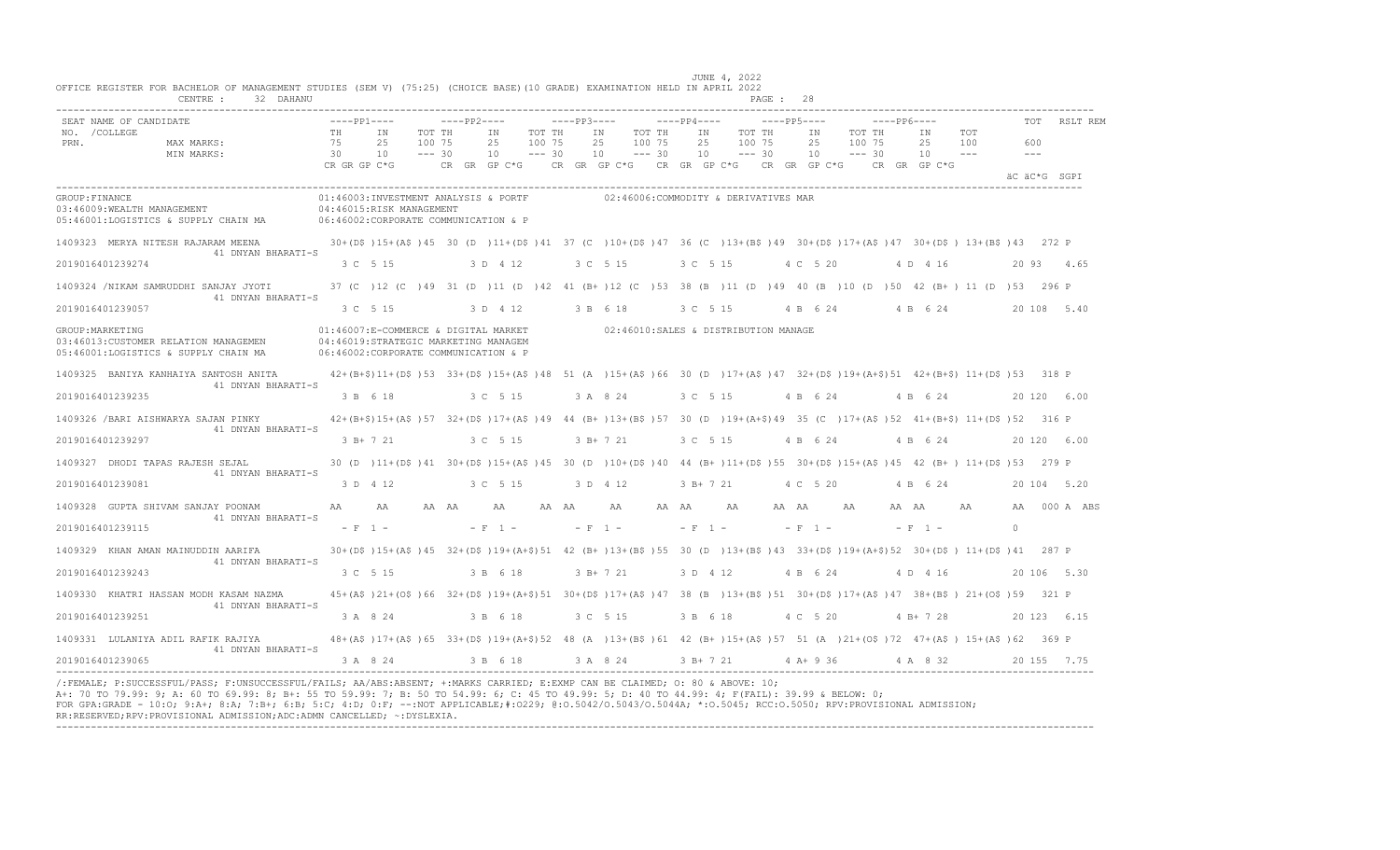| SEAT NAME OF CANDIDATE |                                                                                                                                                                                                                                                                                                                                                                                                                                                  | $---PP1---$  |                                                                                                                                                                 |          | ----PP2---- |                                     |        | $---PP3---$      |    |             | $---PP4---$ |              |        | $---PP5---$  |          | $---PP6---$  |     | TOT          | RSLT REM    |
|------------------------|--------------------------------------------------------------------------------------------------------------------------------------------------------------------------------------------------------------------------------------------------------------------------------------------------------------------------------------------------------------------------------------------------------------------------------------------------|--------------|-----------------------------------------------------------------------------------------------------------------------------------------------------------------|----------|-------------|-------------------------------------|--------|------------------|----|-------------|-------------|--------------|--------|--------------|----------|--------------|-----|--------------|-------------|
| NO. / COLLEGE          |                                                                                                                                                                                                                                                                                                                                                                                                                                                  | TH           | ΙN                                                                                                                                                              | TOT TH   |             | TN                                  | TOT TH |                  | IN | TOT TH      | T N         |              | TOT TH | ΙN           | TOT TH   | TN           | TOT |              |             |
| PRN.                   | MAX MARKS:                                                                                                                                                                                                                                                                                                                                                                                                                                       | 75           | 25                                                                                                                                                              | 100 75   | 25          |                                     |        | 100 75 25 100 75 |    |             |             | 25 100 75    |        | 25           | 100 75   | 25           | 100 | 600          |             |
|                        | MIN MARKS:                                                                                                                                                                                                                                                                                                                                                                                                                                       | 30           | 10                                                                                                                                                              | $--- 30$ |             | 10                                  |        | $--- 30 10$      |    | $--- 30 10$ |             |              |        | $--- 30 10$  | $--- 30$ | 10           |     |              |             |
|                        |                                                                                                                                                                                                                                                                                                                                                                                                                                                  | CR GR GP C*G |                                                                                                                                                                 |          |             | CR GR GP C*G                        |        | CR GR GP C*G     |    |             |             | CR GR GP C*G |        | CR GR GP C*G |          | CR GR GP C*G |     |              |             |
|                        |                                                                                                                                                                                                                                                                                                                                                                                                                                                  |              |                                                                                                                                                                 |          |             |                                     |        |                  |    |             |             |              |        |              |          |              |     | äC äC*G SGPI |             |
|                        | 05:46001:LOGISTICS & SUPPLY CHAIN MA<br>1409332 SHAIKH BARKAT ALI MOHAMMAD JINATBI<br>41 DNYAN BHARATI-S                                                                                                                                                                                                                                                                                                                                         |              | 06:46002:CORPORATE COMMUNICATION & P<br>38+(B\$)13+(B\$)51 30+(D\$)19+(A+\$)49 54 (A+)13+(B\$)67 48 (A)13+(B\$)61 32+(D\$)19+(A+\$)51 42+(B+\$)13+(B\$)55 334 P |          |             |                                     |        |                  |    |             |             |              |        |              |          |              |     |              |             |
| 2019016401239011       |                                                                                                                                                                                                                                                                                                                                                                                                                                                  |              | 3 B 6 18                                                                                                                                                        |          |             | 3 C 5 15 3 A 8 24 3 A 8 24 4 B 6 24 |        |                  |    |             |             |              |        |              |          | $4B+728$     |     |              | 20 133 6.65 |
|                        | /:FEMALE; P:SUCCESSFUL/PASS; F:UNSUCCESSFUL/FAILS; AA/ABS:ABSENT; +:MARKS CARRIED; E:EXMP CAN BE CLAIMED; O: 80 & ABOVE: 10;<br>A+: 70 TO 79.99: 9; A: 60 TO 69.99: 8; B+: 55 TO 59.99: 7; B: 50 TO 54.99: 6; C: 45 TO 49.99: 5; D: 40 TO 44.99: 4; F(FAIL): 39.99 & BELOW: 0;<br>FOR GPA:GRADE - 10:0: 9:A+; 8:A; 7:B+; 6:B; 5:C; 4:D; 0:F; --:NOT APPLICABLE;#:0229; 0:0.5042/0.5043/0.5044A; *:0.5045; RCC:0.5050; RPV:PROVISIONAL ADMISSION; |              |                                                                                                                                                                 |          |             |                                     |        |                  |    |             |             |              |        |              |          |              |     |              |             |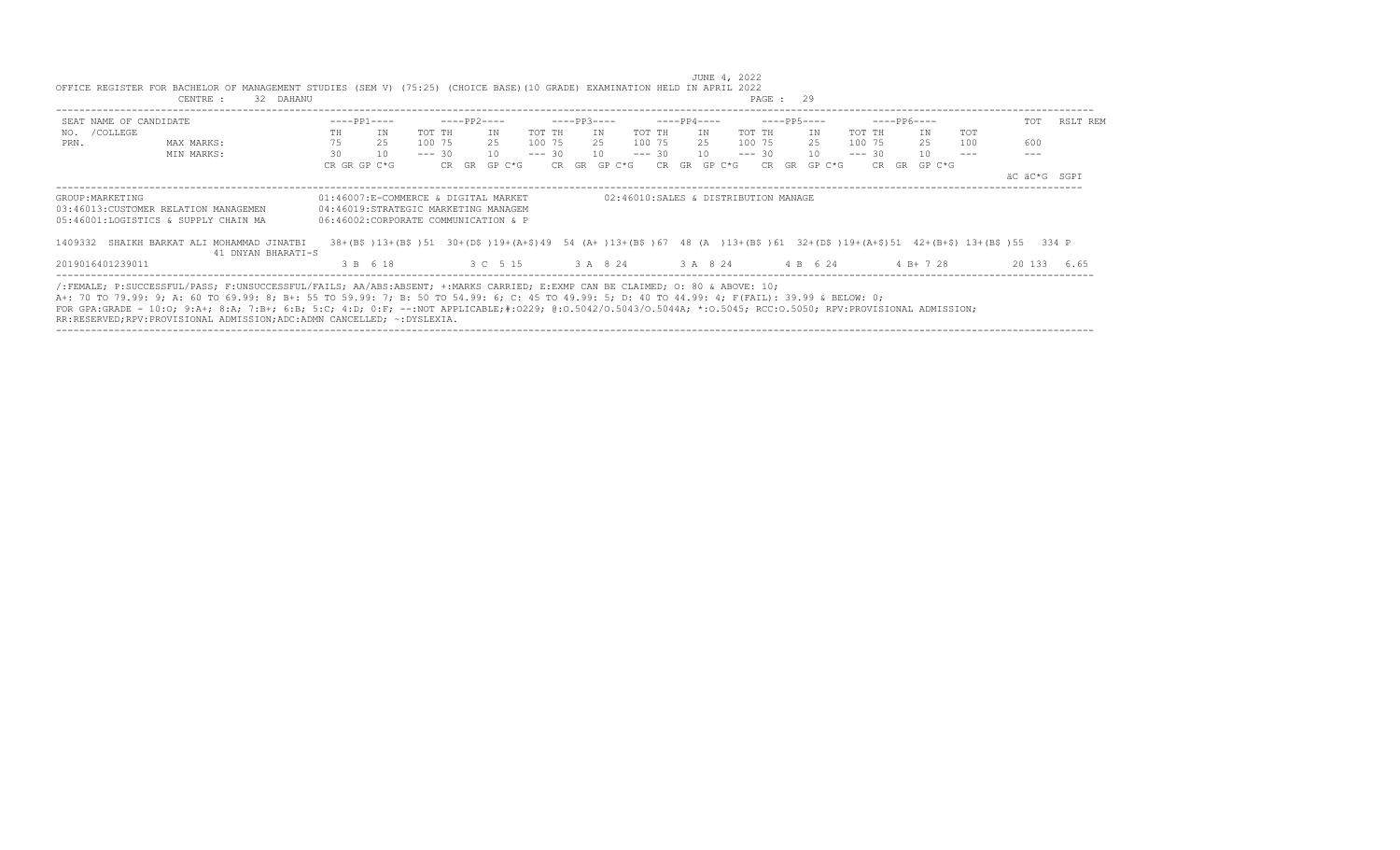|                |                        | CENTRE :<br>38 PHUNDE                                                                                                                                                                                                                                                                                                                                                                                                                                                                                                      |    |                                                                                                                                     |          |             |              |          |              |          |          |              | PAGE: 30                                     |               |          |              |            |     |              |
|----------------|------------------------|----------------------------------------------------------------------------------------------------------------------------------------------------------------------------------------------------------------------------------------------------------------------------------------------------------------------------------------------------------------------------------------------------------------------------------------------------------------------------------------------------------------------------|----|-------------------------------------------------------------------------------------------------------------------------------------|----------|-------------|--------------|----------|--------------|----------|----------|--------------|----------------------------------------------|---------------|----------|--------------|------------|-----|--------------|
|                | SEAT NAME OF CANDIDATE |                                                                                                                                                                                                                                                                                                                                                                                                                                                                                                                            |    | $---PP1---$                                                                                                                         |          | $---PP2---$ |              |          | $---PP3---$  |          |          | $---PP4---$  |                                              | ----- PP5---- |          | $---PP6---$  |            | TOT | RSLT REM     |
|                | NO. / COLLEGE          |                                                                                                                                                                                                                                                                                                                                                                                                                                                                                                                            | TH | IN                                                                                                                                  | TOT TH   |             | IN           | TOT TH   |              | IN       | TOT TH   | IN           | TOT TH                                       | IN            | TOT TH   | IN           | <b>TOT</b> |     |              |
| PRN.           |                        | MAX MARKS:                                                                                                                                                                                                                                                                                                                                                                                                                                                                                                                 | 75 | 25                                                                                                                                  | 100 75   |             | 2.5          | 100 75   |              | 2.5      | 100 75   | 2.5          | 100 75                                       | 25            | 100 75   | 25           | 100        | 600 |              |
|                |                        | MIN MARKS:                                                                                                                                                                                                                                                                                                                                                                                                                                                                                                                 | 30 | 10                                                                                                                                  | $--- 30$ |             | 10           | $--- 30$ |              | 10       | $--- 30$ | 10           | $--- 30$                                     | 10            | $--- 30$ | 10           |            |     |              |
|                |                        |                                                                                                                                                                                                                                                                                                                                                                                                                                                                                                                            |    | CR GR GP C*G                                                                                                                        |          |             | CR GR GP C*G |          | CR GR GP C*G |          |          | CR GR GP C*G |                                              | CR GR GP C*G  |          | CR GR GP C*G |            |     | äC äC*G SGPI |
| GROUP: FINANCE |                        | 03:46012:FINANCIAL ACCOUNTING<br>05:46001:LOGISTICS & SUPPLY CHAIN MA                                                                                                                                                                                                                                                                                                                                                                                                                                                      |    | 01:46003:INVESTMENT ANALYSIS & PORTF<br>04:46018:DIRECT TAXES<br>06:46002:CORPORATE COMMUNICATION & P                               |          |             |              |          |              |          |          |              | 02:46006:COMMODITY & DERIVATIVES MAR         |               |          |              |            |     |              |
|                |                        | 1409333 MALI JATIN DHARMENDRA CHHAYA<br>708 WAJEKAR- PHUNDE                                                                                                                                                                                                                                                                                                                                                                                                                                                                |    | 34 (C) 20+(0\$) 54 38+(B\$) 20+(0\$) 58 35+(C\$) 16+(A\$) 51 36+(C\$) 18+(A+\$) 54 30+(D\$) 19+(A+\$) 49 36+(C\$) 17+(A\$) 53 319 P |          |             |              |          |              |          |          |              |                                              |               |          |              |            |     |              |
|                | 2019016401261567       |                                                                                                                                                                                                                                                                                                                                                                                                                                                                                                                            |    | 3 B 6 18                                                                                                                            |          |             | 3 B+ 7 21    |          |              | 3 B 6 18 |          | 3 B 6 18     |                                              | 4 C 5 20      |          | 4 B 6 24     |            |     | 20 119 5.95  |
|                |                        | 1409334 SHUKLA ANIL SHYAMBIHARI SAVITRI<br>708 WAJEKAR- PHUNDE                                                                                                                                                                                                                                                                                                                                                                                                                                                             |    | 51+(A\$)16+(A\$)67 30+(D\$)16+(A\$)46 32 (D )17+(A\$)49 34 (C )14+(B+\$)48 32+(D\$)13+(B\$)45 46 (A ) 17+(A\$)63 318 P              |          |             |              |          |              |          |          |              |                                              |               |          |              |            |     |              |
|                | 2019016401262087       |                                                                                                                                                                                                                                                                                                                                                                                                                                                                                                                            |    | 3 A 8 24                                                                                                                            |          |             |              |          |              |          |          |              | 3 C 5 15 3 C 5 15 3 C 5 15 4 C 5 20 4 A 8 32 |               |          |              |            |     | 20 121 6.05  |
|                |                        | /:FEMALE; P:SUCCESSFUL/PASS; F:UNSUCCESSFUL/FAILS; AA/ABS:ABSENT; +:MARKS CARRIED; E:EXMP CAN BE CLAIMED; O: 80 & ABOVE: 10;<br>A+: 70 TO 79.99: 9; A: 60 TO 69.99: 8; B+: 55 TO 59.99: 7; B: 50 TO 54.99: 6; C: 45 TO 49.99: 5; D: 40 TO 44.99: 4; F(FAIL): 39.99 & BELOW: 0;<br>FOR GPA:GRADE - 10:0; 9:A+; 8:A; 7:B+; 6:B; 5:C; 4:D; 0:F; --:NOT APPLICABLE;#:0229; 0:0.5042/0.5043/0.5044A; *:0.5045; RCC:0.5050; RPV:PROVISIONAL ADMISSION;<br>RR:RESERVED;RPV:PROVISIONAL ADMISSION;ADC:ADMN CANCELLED; ~: DYSLEXIA. |    |                                                                                                                                     |          |             |              |          |              |          |          |              |                                              |               |          |              |            |     |              |

----------------------------------------------------------------------------------------------------------------------------------------------------------------------------------

 JUNE 4, 2022 OFFICE REGISTER FOR BACHELOR OF MANAGEMENT STUDIES (SEM V) (75:25) (CHOICE BASE)(10 GRADE) EXAMINATION HELD IN APRIL 2022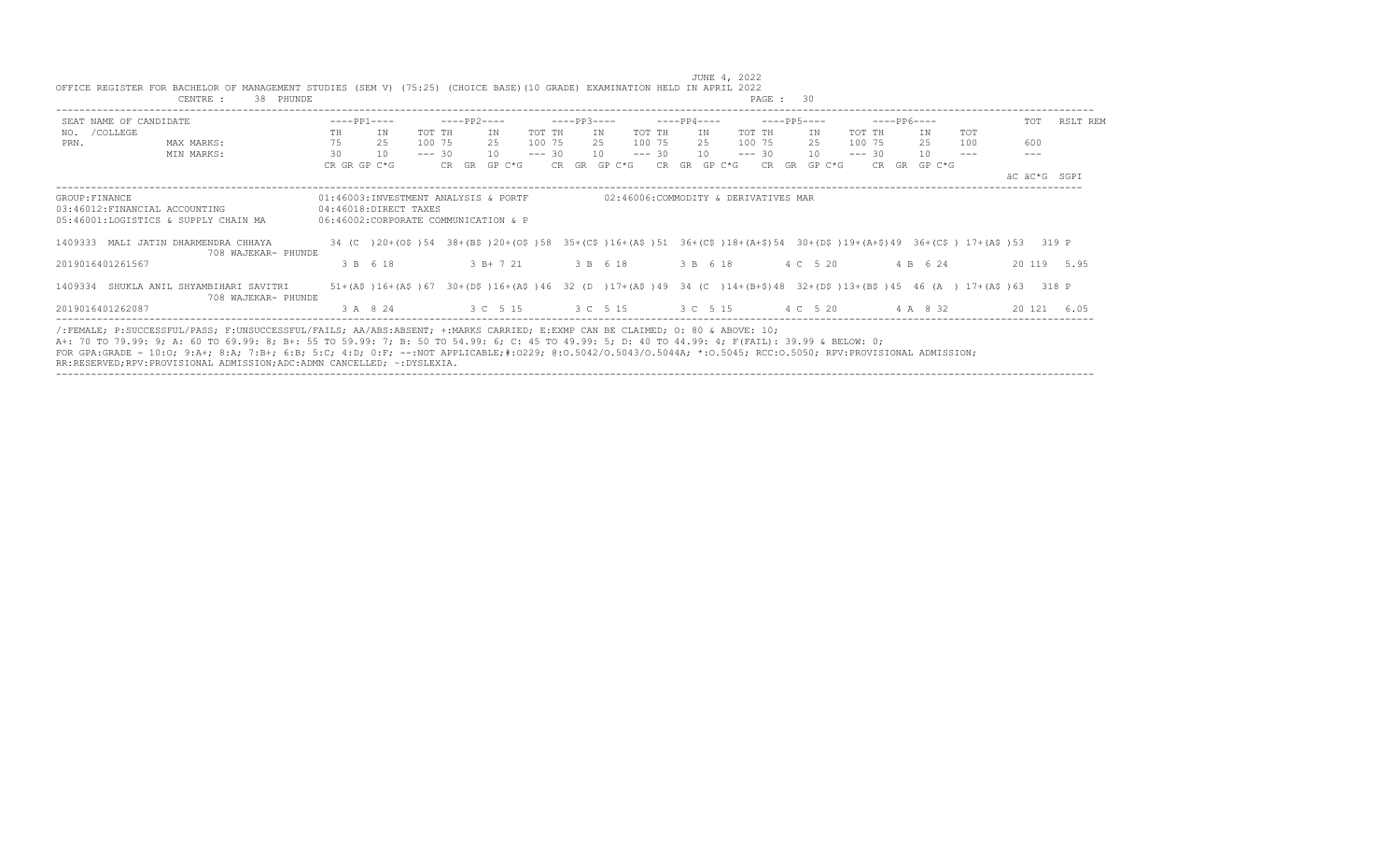|                       | SEAT NAME OF CANDIDATE                                                                                                                                                                                   | $---PP1---$                    |                                                                                                                                                | $---PP2---$                  |                                |                              | $---PP3---$ |                                          | $---PP4---$    |                                                                        | $---PP5---$    |                              | $---PP6---$                    |                     | TOT                        | RSLT REM     |
|-----------------------|----------------------------------------------------------------------------------------------------------------------------------------------------------------------------------------------------------|--------------------------------|------------------------------------------------------------------------------------------------------------------------------------------------|------------------------------|--------------------------------|------------------------------|-------------|------------------------------------------|----------------|------------------------------------------------------------------------|----------------|------------------------------|--------------------------------|---------------------|----------------------------|--------------|
| NO. / COLLEGE<br>PRN. | MAX MARKS:<br>MIN MARKS:                                                                                                                                                                                 | TH<br>75<br>30<br>CR GR GP C*G | IN<br>25<br>10                                                                                                                                 | TOT TH<br>100 75<br>$--- 30$ | IN<br>25<br>10<br>CR GR GP C*G | TOT TH<br>100 75<br>$--- 30$ | 10          | IN<br>TOT TH<br>25<br>100 75<br>$--- 30$ | IN<br>25<br>10 | TOT TH<br>100 75<br>$--- 30$<br>CR GR GP C*G CR GR GP C*G CR GR GP C*G | IN<br>25<br>10 | TOT TH<br>100 75<br>$--- 30$ | IN<br>25<br>10<br>CR GR GP C*G | TOT<br>100<br>$  -$ | 600<br>$\qquad \qquad - -$ |              |
|                       |                                                                                                                                                                                                          |                                |                                                                                                                                                |                              |                                |                              |             |                                          |                |                                                                        |                |                              |                                |                     |                            | äC äC*G SGPI |
| GROUP: MARKETING      | 03:46010:SALES & DISTRIBUTION MANAGE<br>05:46001:LOGISTICS & SUPPLY CHAIN MA                                                                                                                             |                                | 01:46004:SERVICES MARKETING<br>04:46013: CUSTOMER RELATION MANAGEMEN<br>06:46002:CORPORATE COMMUNICATION & P                                   |                              |                                |                              |             |                                          |                | 02:46007:E-COMMERCE & DIGITAL MARKET                                   |                |                              |                                |                     |                            |              |
|                       | 1409335 / KHAN RAHILA AZAM NAZMA<br>306 ROYAL- KASHIMIR                                                                                                                                                  |                                | 38+(B\$)15+(A\$)53 44+(B+\$)15+(A\$)59 45+(A\$)21+(O\$)66 47+(A\$)13+(B\$)60 47 (A)13+(B\$)60 51+(A\$) 15+(A\$)66 364 P                        |                              |                                |                              |             |                                          |                |                                                                        |                |                              |                                |                     |                            |              |
|                       | 2019016400481044                                                                                                                                                                                         |                                | 3 B 6 18                                                                                                                                       |                              | 3 B+ 7 21                      |                              |             | 3 A 8 24                                 | 3 A 8 24       |                                                                        | 4 A 8 32       |                              | 4 A 8 32                       |                     |                            | 20 151 7.55  |
|                       | 1409336 /SHAIKH MARIYAM MUSHTAQ RABBANI<br>306 ROYAL- KASHIMIR                                                                                                                                           |                                | 44 (B+ )14+ (B+\$)58 39+ (B\$ )16+ (A\$ )55 47+ (A\$ )18+ (A+\$)65 30+ (D\$ )18+ (A+\$)48 42+ (B+\$)10+ (D\$ )52 59+ (A+\$) 12+ (C\$ )71 349 P |                              |                                |                              |             |                                          |                |                                                                        |                |                              |                                |                     |                            |              |
|                       | 2019016400481872                                                                                                                                                                                         |                                | $3 B+ 7 21$                                                                                                                                    |                              | 3 B+ 7 21                      |                              |             | 3 A 8 24                                 | 3 C 5 15       |                                                                        | 4 B 6 24       |                              | $4 A+9 36$                     |                     |                            | 20 141 7.05  |
|                       | 1409337 SHAMSHI AAMIR SHAFIQ NASEEM<br>306 ROYAL- KASHIMIR                                                                                                                                               |                                | 48+(A\$)13+(B\$)61 53+(A+\$)10+(D\$)63 44+(B+\$)15 (A)59 50+(A\$)18 (A+)68 47+(A\$)10+(D\$)57 62+(O\$) 15+(A\$)77 385 P                        |                              |                                |                              |             |                                          |                |                                                                        |                |                              |                                |                     |                            |              |
|                       | 2019016400480242                                                                                                                                                                                         |                                | 3 A 8 24                                                                                                                                       |                              | 3 A 8 24                       |                              |             | 3 B+ 7 21                                | 3 A 8 24       |                                                                        | $4 B+ 7 28$    |                              | $4 A+9 36$                     |                     |                            | 20 157 7.85  |
| GROUP: FINANCE        | 03:46009:WEALTH MANAGEMENT<br>05:46001:LOGISTICS & SUPPLY CHAIN MA                                                                                                                                       |                                | 01:46003:INVESTMENT ANALYSIS & PORTF<br>04:46015:RISK MANAGEMENT<br>06:46002:CORPORATE COMMUNICATION & P                                       |                              |                                |                              |             |                                          |                | 02:46006:COMMODITY & DERIVATIVES MAR                                   |                |                              |                                |                     |                            |              |
|                       | 1409338 SHETTY SHASHWAT DIVAKAR SUPRIYA<br>462 SHANKAR NARAYAN                                                                                                                                           |                                | 33+(D\$)16+(A\$)49 30+(D\$)18+(A+\$)48 60 (O)19+(A+\$)79 36+(C\$)15+(A\$)51 43+(B+\$)19+(A+\$)62 50+(A\$) 20+(O\$)70 359 P                     |                              |                                |                              |             |                                          |                |                                                                        |                |                              |                                |                     |                            |              |
|                       | 2019016401028347                                                                                                                                                                                         |                                | 3 C 5 15                                                                                                                                       |                              | 3 C 5 15                       |                              |             | $3 A+ 9 27$                              | 3 B 6 18       |                                                                        | 4 A 8 32       |                              | $4 A+9 36$                     |                     |                            | 20 143 7.15  |
|                       | 1409340 YADAV VINAY RAMNARESH SAVITRI<br>462 SHANKAR NARAYAN                                                                                                                                             |                                | 30+(D\$)17+(A\$)47 32+(D\$)20+(O\$)52 54 (A+)20+(O\$)74 59 (A+)21+(O\$)80 39+(B\$)14+(B+\$)53 36+(C\$) 15+(A\$)51 357 P                        |                              |                                |                              |             |                                          |                |                                                                        |                |                              |                                |                     |                            |              |
|                       | 2019016401027151                                                                                                                                                                                         |                                | 3 C 5 15                                                                                                                                       |                              | 3 B 6 18                       |                              |             | $3 A+9 27$                               | 3 0 10 30      |                                                                        | 4 B 6 24       |                              | 4 B 6 24                       |                     |                            | 20 138 6.90  |
| GROUP: MARKETING      | 03:46010:SALES & DISTRIBUTION MANAGE<br>05:46001:LOGISTICS & SUPPLY CHAIN MA                                                                                                                             |                                | 01:46004:SERVICES MARKETING<br>04:46013: CUSTOMER RELATION MANAGEMEN<br>06:46002:CORPORATE COMMUNICATION & P                                   |                              |                                |                              |             |                                          |                | 02:46007:E-COMMERCE & DIGITAL MARKET                                   |                |                              |                                |                     |                            |              |
|                       | 1409341 GUPTA VIKAS MAHESH VIDYA<br>462 SHANKAR NARAYAN                                                                                                                                                  |                                | 42+(B+\$)18+(A+\$)60 45+(A\$)20+(O\$)65 38+(B\$)21+(O\$)59 51+(A\$)17+(A\$)68 35 (C)20+(O\$)55 45+(A\$) 18+(A+\$)63 370 P                      |                              |                                |                              |             |                                          |                |                                                                        |                |                              |                                |                     |                            |              |
|                       | 2019016401028951                                                                                                                                                                                         |                                | 3 A 8 24                                                                                                                                       |                              | 3 A 8 24                       |                              |             | 3 B+ 7 21                                | 3 A 8 24       |                                                                        | 4 B+ 7 28      |                              | 4 A 8 32                       |                     |                            | 20 153 7.65  |
|                       | GROUP: HUMAN RESOURCE<br>03:46011:PERFORMANCE MANAGEMENT & CA<br>05:46001:LOGISTICS & SUPPLY CHAIN MA                                                                                                    |                                | 01:46005:FINANCE FOR HR PROFESSIONAL<br>04:46014:INDUSTRIAL RELATIONS<br>06:46002:CORPORATE COMMUNICATION & P                                  |                              |                                |                              |             |                                          |                | 02:46008:STRATEGIC HUMAN RESOURCE MG                                   |                |                              |                                |                     |                            |              |
|                       | 1409342 PATHAN SAIF ALI JAMILBHAI SHAKILABE 30 (D) 19+(A+\$)49 30+(D\$)18+(A+\$)48 41+(B+\$)18+(A+\$)59 30+(D\$)18+(A+\$)48 30 (D) 15+(A\$)45 30+(D\$) 15+(A\$)45 294 P<br>$\,$ N<br>462 SHANKAR NARAYAN |                                |                                                                                                                                                |                              |                                |                              |             |                                          |                |                                                                        |                |                              |                                |                     |                            |              |
|                       | 2019016401032322                                                                                                                                                                                         |                                | 3 C 5 15                                                                                                                                       |                              | 3 C 5 15                       |                              |             |                                          |                | 3 B+ 7 21 3 C 5 15 4 C 5 20 4 C 5 20                                   |                |                              |                                |                     |                            | 20 106 5.30  |

RR:RESERVED;RPV:PROVISIONAL ADMISSION;ADC:ADMN CANCELLED; ~:DYSLEXIA. ----------------------------------------------------------------------------------------------------------------------------------------------------------------------------------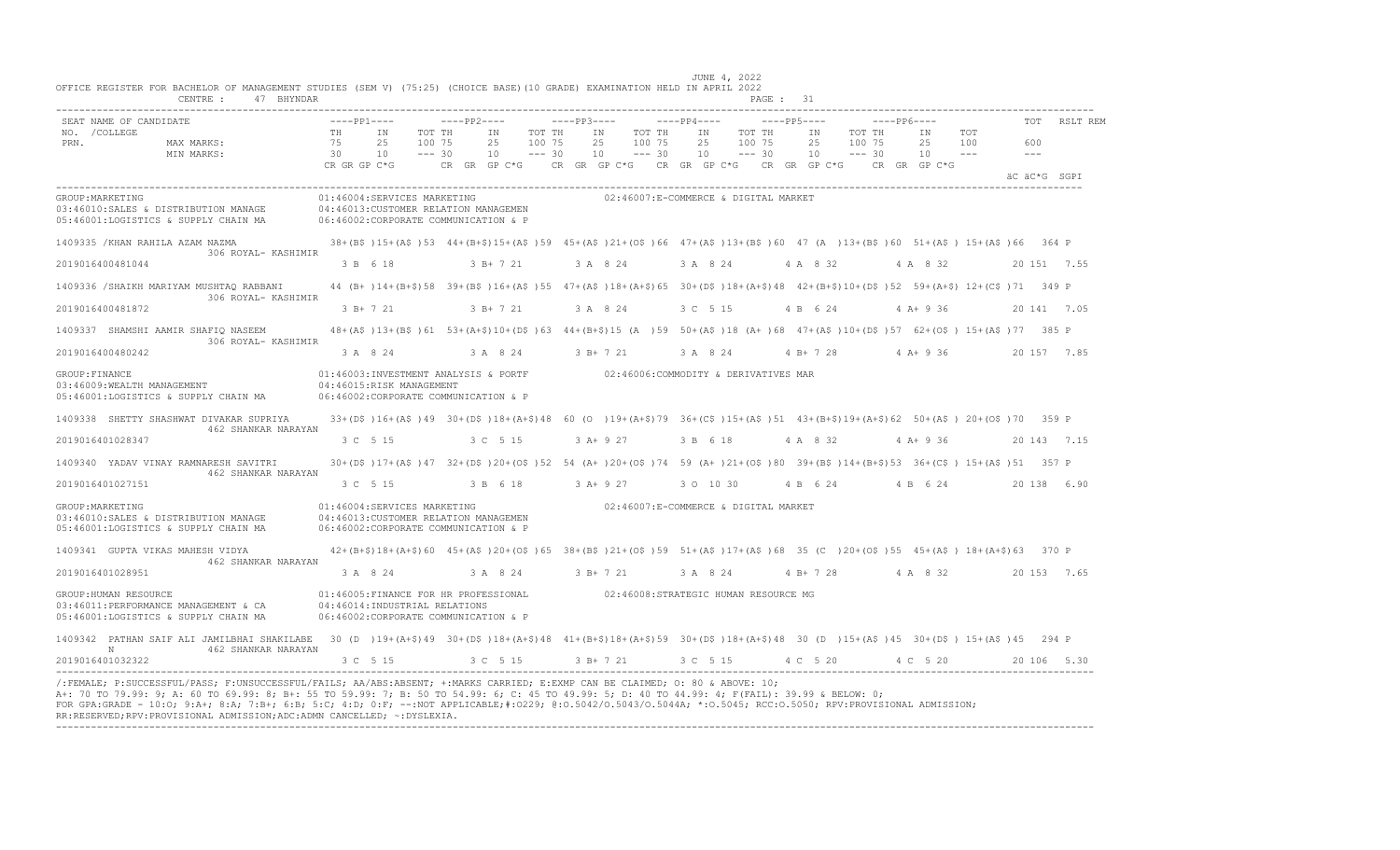| SEAT NAME OF CANDIDATE   |                                                                                                                                                                          | $---PP1---$                    |                                                                                                                         | $---PP2---$        |                                                                                    |                              |          | ----PP3---- ----PP4---- |                              |                |                                            | $---PP5---$ |                                   | $---PP6---$ |                          |     |                      | TOT RSLT REM |
|--------------------------|--------------------------------------------------------------------------------------------------------------------------------------------------------------------------|--------------------------------|-------------------------------------------------------------------------------------------------------------------------|--------------------|------------------------------------------------------------------------------------|------------------------------|----------|-------------------------|------------------------------|----------------|--------------------------------------------|-------------|-----------------------------------|-------------|--------------------------|-----|----------------------|--------------|
| NO. / COLLEGE<br>PRN.    | MAX MARKS:<br>MIN MARKS:                                                                                                                                                 | TH<br>75<br>30<br>CR GR GP C*G | IN<br>25<br>100 75<br>10                                                                                                | TOT TH<br>$--- 30$ | TN<br>25<br>10<br>CR GR GP C*G CR GR GP C*G CR GR GP C*G CR GR GP C*G CR GR GP C*G | TOT TH<br>100 75<br>$--- 30$ | 25<br>10 | IN                      | TOT TH<br>100 75<br>$--- 30$ | IN<br>25<br>10 | TOT TH<br>100 75<br>$---30$                | IN<br>25    | TOT TH<br>100 75<br>$10 - - - 30$ |             | TN<br>25 100<br>$10 - -$ | TOT | 600<br>$\frac{1}{2}$ |              |
|                          |                                                                                                                                                                          |                                |                                                                                                                         |                    |                                                                                    |                              |          |                         |                              |                |                                            |             |                                   |             |                          |     |                      | äC äC*G SGPI |
| GROUP: HUMAN RESOURCE    | 03:46011:PERFORMANCE MANAGEMENT & CA<br>05:46001:LOGISTICS & SUPPLY CHAIN MA 06:46002:CORPORATE COMMUNICATION & P                                                        |                                | 01:46005:FINANCE FOR HR PROFESSIONAL<br>04:46014:INDUSTRIAL RELATIONS                                                   |                    |                                                                                    |                              |          |                         |                              |                | 02:46008:STRATEGIC HUMAN RESOURCE MG       |             |                                   |             |                          |     |                      |              |
|                          | 1409343 SHARMA DIPESH MANOJ SHARMA DURGA SH 45 (A) 19+(A+\$)64 40+(B\$)18+(A+\$)58 38+(B\$)18+(A+\$)56 42+(B+\$)21+(O\$)63 41+(B+\$)17+(A\$)58 53+(A+\$)20+(O\$)73 372 P |                                |                                                                                                                         |                    |                                                                                    |                              |          |                         |                              |                |                                            |             |                                   |             |                          |     |                      |              |
| ARMA<br>2019016401032094 | 462 SHANKAR NARAYAN                                                                                                                                                      |                                | 3 A 8 24                                                                                                                |                    | 3 B + 7 21 3 B + 7 21 3 A 8 24                                                     |                              |          |                         |                              |                |                                            |             |                                   |             | 4 B + 7 28 4 A + 9 36    |     |                      | 20 154 7.70  |
| GROUP: FINANCE           | 03:46009: WEALTH MANAGEMENT<br>05:46001:LOGISTICS & SUPPLY CHAIN MA 06:46002:CORPORATE COMMUNICATION & P                                                                 |                                | 01:46003:INVESTMENT ANALYSIS & PORTF 62:46006:COMMODITY & DERIVATIVES MAR<br>04:46012:FINANCIAL ACCOUNTING              |                    |                                                                                    |                              |          |                         |                              |                |                                            |             |                                   |             |                          |     |                      |              |
|                          | 1409344 DARJI NISHANT VINODBHAI MANISHABEN 38+(B\$)20+(O\$)58 45 (A )25+(O\$)70 41+(B+\$)21+(O\$)62 33+(D\$)25+(O\$)58 53 (A+)24+(O\$)77 53+(A+\$) 24+(O\$)77 402 P      |                                |                                                                                                                         |                    |                                                                                    |                              |          |                         |                              |                |                                            |             |                                   |             |                          |     |                      |              |
| 2019016401275625         | 601 R.MEHTA AS&C BH                                                                                                                                                      |                                | 3 B + 7 21 3 A + 9 27 3 A 8 24                                                                                          |                    |                                                                                    |                              |          |                         |                              |                | 3 B + 7 21 4 A + 9 36 4 A + 9 36           |             |                                   |             |                          |     |                      | 20 165 8.25  |
|                          | 1409345 JADHAV URVESH NIKHIL NEELAM 41+(B+\$)21+(O\$)62 33+(D\$)21+(O\$)54 39+(B\$)21+(O\$)60 47 (A)20+(O\$)67 33+(D\$)17+(A\$)50 47+(A\$) 15+(A\$)62 355 P              |                                |                                                                                                                         |                    |                                                                                    |                              |          |                         |                              |                |                                            |             |                                   |             |                          |     |                      |              |
| 2019016401273897         | 601 R.MEHTA AS&C BH                                                                                                                                                      | 3 A 8 24                       |                                                                                                                         |                    | 3 B 6 18                                                                           |                              |          | 3 A 8 24                |                              |                | 3 A 8 24 4 B 6 24                          |             |                                   |             | 4 A 8 32                 |     |                      | 20 146 7.30  |
|                          | 1409346 /KANOJIYA SHALU RAMESH SUNITA 41+(B+\$)19+(A+\$)60 38 (B)21+(O\$)59 39 (B)19+(A+\$)58 38+(B\$)20+(O\$)58 38+(B\$)19+(A+\$)57 36+(C\$) 22+(O\$)58 350 P           |                                |                                                                                                                         |                    |                                                                                    |                              |          |                         |                              |                |                                            |             |                                   |             |                          |     |                      |              |
| 2019016401273425         | 601 R.MEHTA AS&C BH                                                                                                                                                      |                                | 3 A 8 24 3 B + 7 21                                                                                                     |                    |                                                                                    |                              | $3B+721$ |                         |                              |                | 3 B + 7 21 4 B + 7 28 4 B + 7 28           |             |                                   |             |                          |     |                      | 20 143 7.15  |
|                          | 1409347 KAZI AMAAN FAIYAZ SUAD                                                                                                                                           |                                | 45+(A\$)23+(O\$)68 42+(B+\$)16+(A\$)58 36+(C\$)20+(O\$)56 38+(B\$)12+(C\$)50 45 (A)16+(A\$)61 39+(B\$) 24+(O\$)63 356 P |                    |                                                                                    |                              |          |                         |                              |                |                                            |             |                                   |             |                          |     |                      |              |
| 2019016401271643         | 601 R.MEHTA AS&C BH                                                                                                                                                      |                                | 3 A 8 24 3 B + 7 21                                                                                                     |                    |                                                                                    |                              |          | 3 B+ 7 21               |                              | 3 B 6 18       |                                            |             |                                   |             | 4 A 8 32 4 A 8 32        |     |                      | 20 148 7.40  |
|                          | 1409348 /SHAIKH ZEENAT IMTIYAZ JAHIDA 44 (B+)23+(O\$)67 38+(B\$)24+(O\$)62 47+(A\$)21+(O\$)68 30+(D\$)21+(O\$)51 42 (B+)25+(O\$)67 42+(B+\$) 22+(O\$)64 379 P            |                                |                                                                                                                         |                    |                                                                                    |                              |          |                         |                              |                |                                            |             |                                   |             |                          |     |                      |              |
| 2019016401273417         | 601 R.MEHTA AS&C BH                                                                                                                                                      |                                | 3 A 8 24 3 A 8 24                                                                                                       |                    |                                                                                    |                              | 3 A 8 24 |                         |                              |                | 3 B 6 18 4 A 8 32 4 A 8 32                 |             |                                   |             |                          |     |                      | 20 154 7.70  |
|                          | 1409349 /WARSI FIZA KHALID ZEENAT 32+(D\$)18+(A+\$)51 38+(B\$)15+(A\$)53 35+(C\$)15+(A\$)50 42+(B+\$)15+(A\$)57 38 (B)18+(A+\$)56 50 (A) 15+(A\$)65 332 P                |                                |                                                                                                                         |                    |                                                                                    |                              |          |                         |                              |                |                                            |             |                                   |             |                          |     |                      |              |
| 2019016401272395         | 601 R.MEHTA AS&C BH                                                                                                                                                      |                                | 3 B 6 18 3 B 6 18 3 B 6 18                                                                                              |                    |                                                                                    |                              |          |                         |                              |                | 3 B + 7 21 4 B + 7 28 4 A 8 32 20 135 6.75 |             |                                   |             |                          |     |                      |              |
| GROUP: MARKETING         | 03:46010:SALES & DISTRIBUTION MANAGE<br>05:46001:LOGISTICS & SUPPLY CHAIN MA                                                                                             |                                | 01:46004:SERVICES MARKETING<br>04:46013:CUSTOMER RELATION MANAGEMEN<br>06:46002:CORPORATE COMMUNICATION & P             |                    |                                                                                    |                              |          |                         |                              |                | 02:46007:E-COMMERCE & DIGITAL MARKET       |             |                                   |             |                          |     |                      |              |
|                          | 1409350 NATEKAR AKASH MANIK KAMLA                                                                                                                                        |                                | 39 (B) 20+(O\$)59 44+(B+\$)19+(A+\$)63 32+(D\$)14+(B+\$)46 33+(D\$)20+(O\$)53 33 (D)22+(O\$)55 45+(A\$)15+(A\$)60 336 P |                    |                                                                                    |                              |          |                         |                              |                |                                            |             |                                   |             |                          |     |                      |              |
| 2019016401275567         | 601 R.MEHTA AS&C BH                                                                                                                                                      |                                | $3 B+721$                                                                                                               |                    | 3 A 8 24 3 C 5 15 3 B 6 18 4 B + 7 28 4 A 8 32                                     |                              |          |                         |                              |                |                                            |             |                                   |             |                          |     |                      | 20138 6.90   |

FOR GPA:GRADE - 10:O; 9:A+; 8:A; 7:B+; 6:B; 5:C; 4:D; 0:F; --:NOT APPLICABLE;#:O229; @:O.5042/O.5043/O.5044A; \*:O.5045; RCC:O.5050; RPV:PROVISIONAL ADMISSION; RR:RESERVED;RPV:PROVISIONAL ADMISSION;ADC:ADMN CANCELLED; ~:DYSLEXIA. ----------------------------------------------------------------------------------------------------------------------------------------------------------------------------------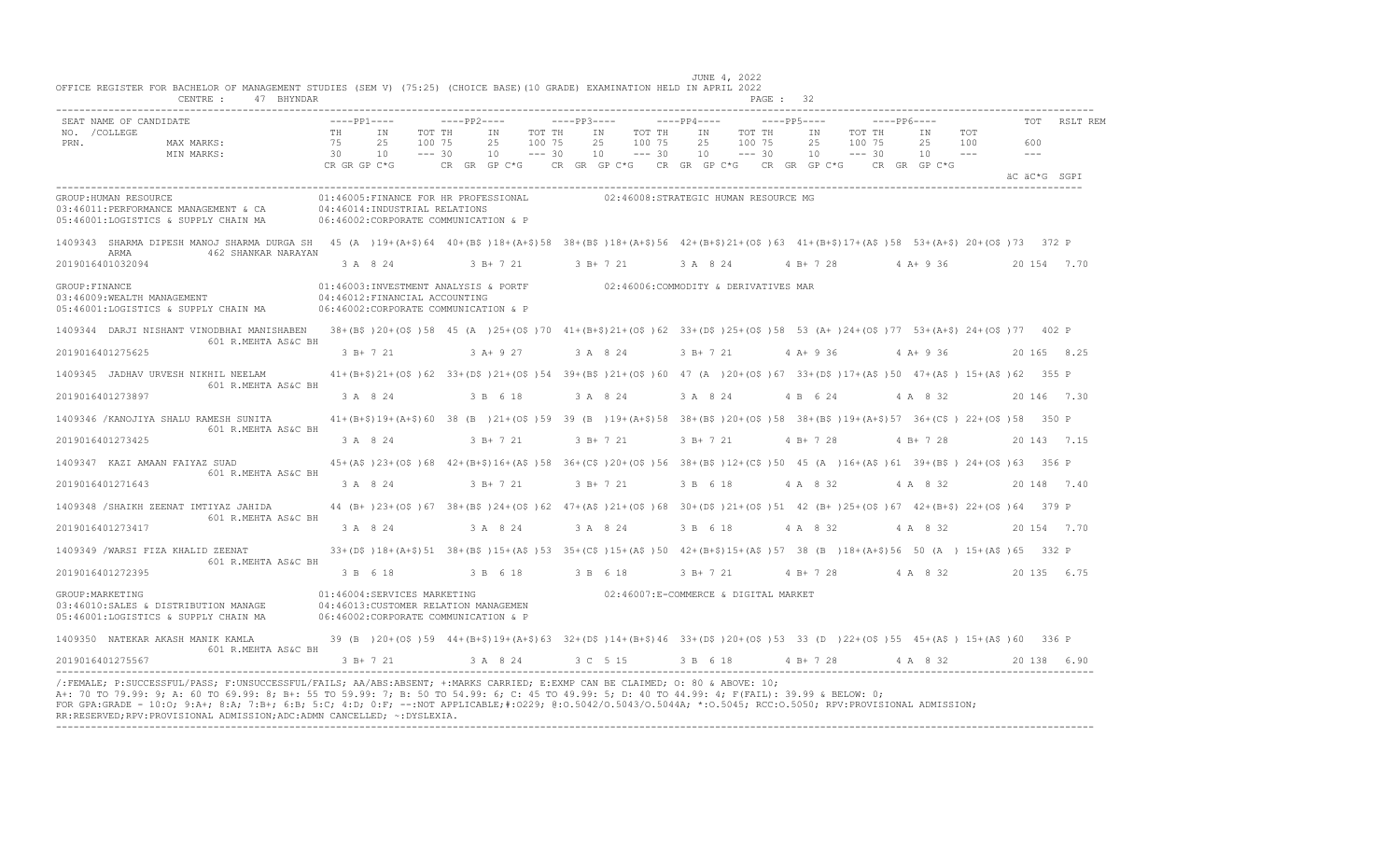| SEAT NAME OF CANDIDATE                                                                                |                | $---PP1---$                                                                                                                                        | $---PP2---$                  |                 |                              | $---PP3---$ |                                                     |                              | $---PP4---$     |                     |                              | $---PP5---$ |                              |                              | $---PP6---$ |                              |                                      |                             | RSLT REM     |
|-------------------------------------------------------------------------------------------------------|----------------|----------------------------------------------------------------------------------------------------------------------------------------------------|------------------------------|-----------------|------------------------------|-------------|-----------------------------------------------------|------------------------------|-----------------|---------------------|------------------------------|-------------|------------------------------|------------------------------|-------------|------------------------------|--------------------------------------|-----------------------------|--------------|
| NO. / COLLEGE<br>PRN.<br>MAX MARKS:<br>MIN MARKS:                                                     | TH<br>75<br>30 | IN<br>2.5<br>10                                                                                                                                    | TOT TH<br>100 75<br>$--- 30$ | IN<br>2.5<br>10 | TOT TH<br>100 75<br>$--- 30$ |             | IN<br>2.5<br>10                                     | TOT TH<br>100 75<br>$--- 30$ | IN<br>2.5<br>10 |                     | TOT TH<br>100 75<br>$--- 30$ |             | IN<br>2.5<br>10 <sup>1</sup> | TOT TH<br>100 75<br>$--- 30$ |             | IN<br>2.5<br>10              | TOT<br>100<br>$  -$                  | 600<br>$\sim$ $\sim$ $\sim$ |              |
|                                                                                                       | CR GR GP C*G   |                                                                                                                                                    |                              |                 |                              |             | CR GR GP C*G CR GR GP C*G CR GR GP C*G CR GR GP C*G |                              |                 |                     |                              |             |                              |                              |             | CR GR GP C*G                 |                                      |                             | äC äC*G SGPI |
| GROUP: MARKETING<br>03:46010:SALES & DISTRIBUTION MANAGE<br>05:46001:LOGISTICS & SUPPLY CHAIN MA      |                | 01:46004:SERVICES MARKETING<br>04:46013: CUSTOMER RELATION MANAGEMEN<br>06:46002:CORPORATE COMMUNICATION & P                                       |                              |                 |                              |             | 02:46007:E-COMMERCE & DIGITAL MARKET                |                              |                 |                     |                              |             |                              |                              |             |                              |                                      |                             |              |
| 1409351 /PARADKAR VINEETHA VINAYAK RANI<br>601 R.MEHTA AS&C BH                                        |                | 41+(B+\$)18+(A+\$)59 41+(B+\$)21+(O\$)62 53+(A+\$)15+(A\$)68 59 (A+)18+(A+\$)77 47+(A\$)19+(A+\$)66 66+(O\$) 19+(A+\$)85 417 P                     |                              |                 |                              |             |                                                     |                              |                 |                     |                              |             |                              |                              |             |                              |                                      |                             |              |
| 2019016401272751                                                                                      |                | 3 B+ 7 21                                                                                                                                          |                              | 3 A 8 24        |                              |             | 3 A 8 24                                            |                              |                 | 3 A+ 9 27           |                              | 4 A 8 32    |                              |                              |             | 4 0 10 40                    |                                      |                             | 20 168 8.40  |
| 1409352 /SAIFEE RUKHSAR AFTAB AHMED ISHRAT<br>601 R.MEHTA AS&C BH                                     |                | 42+(B+\$)20+(O\$)62 41 (B+)17+(A\$)58 35+(C\$)16+(A\$)51 44+(B+\$)17+(A\$)61 45+(A\$)25+(O\$)70 54+(A+\$) 11+(D\$)65 367 P                         |                              |                 |                              |             |                                                     |                              |                 |                     |                              |             |                              |                              |             |                              |                                      |                             |              |
| 2019016401271585                                                                                      |                | 3 A 8 24                                                                                                                                           |                              | $3 B+721$       |                              | 3 R 6 18    |                                                     |                              |                 | 3 A 8 24            |                              |             | 4 A+ 9 36                    |                              |             | 4 A 8 32                     |                                      |                             | 20 155 7.75  |
| GROUP: HUMAN RESOURCE<br>03:46011:PERFORMANCE MANAGEMENT & CA<br>05:46001:LOGISTICS & SUPPLY CHAIN MA |                | 01:46005:FINANCE FOR HR PROFESSIONAL 02:46008:STRATEGIC HUMAN RESOURCE MG<br>04:46014:INDUSTRIAL RELATIONS<br>06:46002:CORPORATE COMMUNICATION & P |                              |                 |                              |             |                                                     |                              |                 |                     |                              |             |                              |                              |             |                              |                                      |                             |              |
| 1409353 /BAIG TUBA AFZAL GULSHAN                                                                      |                | 53+(A+\$)21+(O\$)74 42+(B+\$)19+(A+\$)61 60+(O\$)23+(O\$)83 60+(O\$)21+(O\$)81 50 (A)25+(O\$)75 54+(A+\$) 25+(O\$)79 453 P                         |                              |                 |                              |             |                                                     |                              |                 |                     |                              |             |                              |                              |             |                              |                                      |                             |              |
| 601 R.MEHTA AS&C BH<br>2019016401888482                                                               |                | 3 A+ 9 27                                                                                                                                          |                              | 3 A 8 24        |                              |             | 3 0 10 30                                           |                              |                 | 3 0 10 30           |                              |             |                              |                              |             | $4 A + 9 36$ $4 A + 9 36$    |                                      |                             | 20 183 9.15  |
| 1409354 MOURYA SURAJ JAYPRAKASH MEERA<br>601 R.MEHTA AS&C BH                                          |                | 39+(B\$)14+(B+\$)53 44E(B+)16+(A\$)60 50E(A)18+(A+\$)68 41E(B+)15+(A\$)56 AA                                                                       |                              |                 |                              |             |                                                     |                              |                 |                     |                              |             |                              |                              |             |                              | 20+(OS) 20 41+(B+S) 16+(AS) 57 314 F |                             |              |
| 2019016401270914                                                                                      |                | 3 B 6 18                                                                                                                                           |                              | 3 A 8 24        |                              |             | 3 A 8 24                                            |                              |                 | 3 B+ 7 21           |                              | $- F 1 -$   |                              |                              |             | $4 B+ 7 28$                  |                                      | 16                          |              |
| 1409355 / SADAWARTE SHUBHADRA NAYBA SHOBHA<br>601 R.MEHTA AS&C BH                                     |                | 48+(A\$)21+(O\$)69 32+(D\$)20+(O\$)52 44+(B+\$)24+(O\$)68 44+(B+\$)16+(A\$)60 56 (A+)25+(O\$)81 54+(A+\$) 21+(O\$)75 405 P                         |                              |                 |                              |             |                                                     |                              |                 |                     |                              |             |                              |                              |             |                              |                                      |                             |              |
| 2019016401273603                                                                                      |                | 3 A 8 24                                                                                                                                           |                              | 3 B 6 18        |                              |             | 3 A 8 24                                            |                              | 3 A 8 24        |                     |                              |             | 4 0 10 40                    |                              |             | $4 A+9 36$                   |                                      |                             | 20 166 8.30  |
| 1409356 SHARMA KULDEEP MADANLAL VIMLA<br>601 R.MEHTA AS&C BH                                          |                | 50 (A )20+(OS )70 51 (A )17+(AS )68 41+(B+\$)23+(OS )64 53 (A+)17+(AS )70 36+(CS )24+(OS )60 38 (B ) 22+(OS )60 392 P                              |                              |                 |                              |             |                                                     |                              |                 |                     |                              |             |                              |                              |             |                              |                                      |                             |              |
| 2019016401273255                                                                                      |                | 3 A+ 9 27                                                                                                                                          | 3 A 8 24                     |                 |                              | 3 A 8 24    |                                                     |                              |                 | 3 A + 9 27 4 A 8 32 |                              |             |                              |                              |             | 4 A 8 32                     |                                      |                             | 20 166 8.30  |
| 1409357 THAKUR PRATHAM MUNESH POOJA                                                                   |                | 44+(B+\$)20+(O\$)64 50+(A\$)18+(A+\$)68 59 (A+)22+(O\$)81 50+(A\$)16+(A\$)66 50+(A\$)25+(O\$)75 60+(O\$)24+(O\$)84 438 P                           |                              |                 |                              |             |                                                     |                              |                 |                     |                              |             |                              |                              |             |                              |                                      |                             |              |
| 601 R.MEHTA AS&C BH<br>2019016401271875                                                               |                | 3 A 8 24                                                                                                                                           |                              | 3 A 8 24        |                              |             | 3 0 10 30                                           |                              | 3 A 8 24        |                     | $4A+936$                     |             |                              |                              |             | 4 0 10 40                    |                                      |                             | 20 178 8.90  |
| 1409358 /TRIPATHI ROSHNI BRIJSWAROOP NEELAM<br>601 R.MEHTA AS&C BH                                    |                | 30+(D\$)21+(O\$)51 45+(A\$)17+(A\$)62 51+(A\$)23+(O\$)74 47+(A\$)17+(A\$)64 48 (A )17+(A\$)65 62+(O\$) 11+(D\$)73 389 P                            |                              |                 |                              |             |                                                     |                              |                 |                     |                              |             |                              |                              |             |                              |                                      |                             |              |
| 2019016401275583                                                                                      |                | 3 B 6 18                                                                                                                                           |                              | 3 A 8 24        |                              |             | $3$ A + 9 27                                        |                              |                 |                     |                              |             |                              |                              |             | 3 A 8 24 4 A 8 32 4 A + 9 36 |                                      |                             | 20 161 8.05  |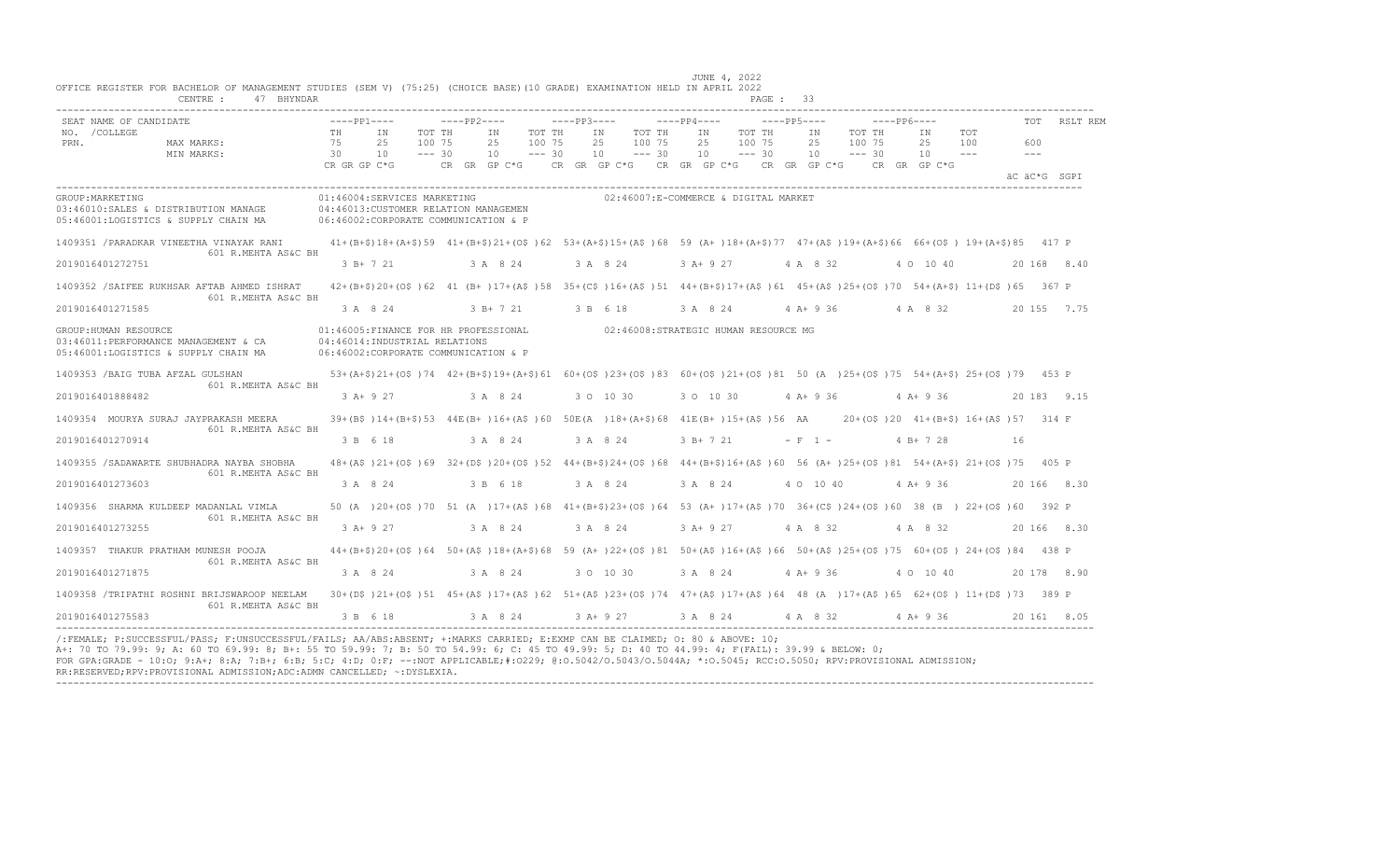|                  |                                                                                                                                                              |                   |                                                                                                                                                          |                       |                      |          |             |           |          |                   | JUNE 4, 2022                                 |                   |          |              |                     |       |               |              |
|------------------|--------------------------------------------------------------------------------------------------------------------------------------------------------------|-------------------|----------------------------------------------------------------------------------------------------------------------------------------------------------|-----------------------|----------------------|----------|-------------|-----------|----------|-------------------|----------------------------------------------|-------------------|----------|--------------|---------------------|-------|---------------|--------------|
|                  | OFFICE REGISTER FOR BACHELOR OF MANAGEMENT STUDIES (SEM V) (75:25) (CHOICE BASE)(10 GRADE) EXAMINATION HELD IN APRIL 2022<br>CENTRE :<br>50 KULGAON-BADLAPUR |                   |                                                                                                                                                          |                       |                      |          |             |           |          |                   |                                              | PAGE: 34          |          |              |                     |       |               |              |
|                  |                                                                                                                                                              |                   |                                                                                                                                                          |                       |                      |          |             |           |          |                   |                                              |                   |          |              |                     |       |               |              |
| NO. / COLLEGE    | SEAT NAME OF CANDIDATE                                                                                                                                       | $---PP1---$<br>TH | IN                                                                                                                                                       | $---PP2---$<br>TOT TH | IN                   | TOT TH   | $---PP3---$ | IN        | TOT TH   | $---PP4---$<br>IN | TOT TH                                       | $---PP5---$<br>IN | TOT TH   | -----PP6---- | IN                  | TOT   |               | TOT RSLT REM |
| PRN.             | MAX MARKS:                                                                                                                                                   | 75                | 100 75<br>2.5                                                                                                                                            |                       | 25                   | 100 75   | 2.5         |           | 100 75   | 25                | 100 75                                       | 2.5               | 100 75   |              | 25                  | 100   | 600           |              |
|                  | MIN MARKS:                                                                                                                                                   | 30                | 10                                                                                                                                                       | $--- 30$              | 10                   | $--- 30$ | 10          |           | $--- 30$ | 10                | $--- 30$                                     | 10                | $--- 30$ |              | 10                  | $  -$ | $\frac{1}{2}$ |              |
|                  |                                                                                                                                                              | CR GR GP C*G      |                                                                                                                                                          |                       | $CR$ $GR$ $GP$ $C*G$ |          |             |           |          |                   | CR GR GP $C*G$ CR GR GP $C*G$ CR GR GP $C*G$ |                   |          |              | CR GR GP C*G        |       | äC äC*G SGPI  |              |
|                  | GROUP: HUMAN RESOURCE                                                                                                                                        |                   | 01:46005:FINANCE FOR HR PROFESSIONAL                                                                                                                     |                       |                      |          |             |           |          |                   | 02:46008:STRATEGIC HUMAN RESOURCE MG         |                   |          |              |                     |       |               |              |
|                  | 03:46011:PERFORMANCE MANAGEMENT & CA                                                                                                                         |                   | 04:46014:INDUSTRIAL RELATIONS                                                                                                                            |                       |                      |          |             |           |          |                   |                                              |                   |          |              |                     |       |               |              |
|                  | 05:46001:LOGISTICS & SUPPLY CHAIN MA                                                                                                                         |                   | 06:46002: CORPORATE COMMUNICATION & P                                                                                                                    |                       |                      |          |             |           |          |                   |                                              |                   |          |              |                     |       |               |              |
|                  | 1409359 KADAM NISHANT RAJENDRA KIRAN<br>424 ADARSH- KULGAON                                                                                                  |                   | 30+(D\$)15+(A\$)45 35+(C\$)11+(D\$)46 38+(B\$)12+(C\$)50 38+(B\$)10+(D\$)48 32 (D )10+(D\$)42 32+(D\$) 10+(D\$)42 273 P                                  |                       |                      |          |             |           |          |                   |                                              |                   |          |              |                     |       |               |              |
| 2019016401846404 |                                                                                                                                                              |                   | 3 C 5 15                                                                                                                                                 |                       | 3 C 5 15             |          | 3 B 6 18    |           |          | 3 C 5 15          |                                              | 4 D 4 16          |          |              | 4 D 4 16            |       |               | 20 95 4.75   |
| GROUP: FINANCE   |                                                                                                                                                              |                   | 01:46003:INVESTMENT ANALYSIS & PORTF 02:46006:COMMODITY & DERIVATIVES MAR                                                                                |                       |                      |          |             |           |          |                   |                                              |                   |          |              |                     |       |               |              |
|                  | 03:46009:WEALTH MANAGEMENT                                                                                                                                   |                   | 04:46018:DIRECT TAXES                                                                                                                                    |                       |                      |          |             |           |          |                   |                                              |                   |          |              |                     |       |               |              |
|                  | 05:46001:LOGISTICS & SUPPLY CHAIN MA                                                                                                                         |                   | 06:46002: CORPORATE COMMUNICATION & P                                                                                                                    |                       |                      |          |             |           |          |                   |                                              |                   |          |              |                     |       |               |              |
|                  | 1409360 / KHARATE NAMRATA BALASO KUNDA<br>468 BHARAT- BADLAPU                                                                                                |                   | 30+(D\$)19+(A+\$)49 35 (C)20+(O\$)55 41+(B+\$)22+(O\$)63 53 (A+)20+(O\$)73 30+(D\$)21+(O\$)51 30+(D\$)20+(O\$)50 341 P                                   |                       |                      |          |             |           |          |                   |                                              |                   |          |              |                     |       |               |              |
| 2019016402372446 |                                                                                                                                                              |                   | 3 C 5 15 3 B + 7 21 3 A 8 24                                                                                                                             |                       |                      |          |             |           |          |                   | 3 A + 9 27 4 B 6 24 4 B 6 24                 |                   |          |              |                     |       | 20 135 6.75   |              |
| GROUP: MARKETING | 03:46010:SALES & DISTRIBUTION MANAGE<br>05:46001:LOGISTICS & SUPPLY CHAIN MA                                                                                 |                   | 01:46004:SERVICES MARKETING<br>04:46013: CUSTOMER RELATION MANAGEMEN<br>06:46002:CORPORATE COMMUNICATION & P                                             |                       |                      |          |             |           |          |                   | 02:46007:E-COMMERCE & DIGITAL MARKET         |                   |          |              |                     |       |               |              |
|                  | 1409361 GHARAT DINESH SHRIRAM PRAMILA<br>468 BHARAT- BADLAPU                                                                                                 |                   | 30+(D\$)20+(O\$)50 33+(D\$)15+(A\$)48 30 (D )20+(O\$)50 30+(D\$)19+(A+\$)49 36+(C\$)22+(O\$)58 36+(C\$) 19+(A+\$)55 310 P                                |                       |                      |          |             |           |          |                   |                                              |                   |          |              |                     |       |               |              |
| 2019016400793652 |                                                                                                                                                              |                   | 3 B 6 18                                                                                                                                                 |                       | 3 C 5 15             |          |             | 3 B 6 18  |          | 3 C 5 15          |                                              | $4 B+ 7 28$       |          |              | $4 B+ 7 28$         |       |               | 20 122 6.10  |
|                  | 1409362 GUDISE AVINASH CHANDRAPPA SAROJA<br>468 BHARAT- BADLAPU                                                                                              |                   | 30 (D) 20+(O\$)50 38+(B\$)16+(A\$)54 30+(D\$)20+(O\$)50 30+(D\$)20+(O\$)50 30+(D\$)21+(O\$)51 45+(A\$) 19+(A+\$)64 319 P                                 |                       |                      |          |             |           |          |                   |                                              |                   |          |              |                     |       |               |              |
| 2019016400793547 |                                                                                                                                                              |                   | 3 B 6 18                                                                                                                                                 |                       | 3 B 6 18             |          |             | 3 B 6 18  |          | 3 B 6 18          |                                              | 4 B 6 24          |          |              | 4 A 8 32            |       |               | 20 128 6.40  |
|                  | 1409363 / GUPTA RUPA SANJAY MEENU<br>468 BHARAT- BADLAPU                                                                                                     |                   | 30 (D ) 17+ (A\$ ) 47 39+ (B\$ ) 16+ (A\$ ) 55 30+ (D\$ ) 23+ (O\$ ) 53 30+ (D\$ ) 18+ (A+\$) 48 30+ (D\$ ) 23+ (O\$ ) 53 30+ (D\$ ) 19+ (A+\$) 49 305 P |                       |                      |          |             |           |          |                   |                                              |                   |          |              |                     |       |               |              |
| 2019016400793211 |                                                                                                                                                              | 3 C 5 15          |                                                                                                                                                          |                       | 3 B+ 7 21            |          | 3 B 6 18    |           |          | 3 C 5 15          |                                              | 4 B 6 24          |          |              | 4 C 5 20            |       |               | 20 113 5.65  |
|                  | 1409364 / PAWAR SADICHA MANGESH MINAL<br>468 BHARAT- BADLAPU                                                                                                 |                   | 30+(D\$)18+(A+\$)48 30+(D\$)15+(A\$)45 32+(D\$)23+(O\$)55 33+(D\$)18+(A+\$)51 32+(D\$)23+(O\$)55 30 (D) 17+(A\$)47 301 P                                 |                       |                      |          |             |           |          |                   |                                              |                   |          |              |                     |       |               |              |
| 2019016400793501 |                                                                                                                                                              |                   | 3 C 5 15                                                                                                                                                 |                       | 3 C 5 15             |          |             | $3 B+721$ |          | 3 B 6 18          |                                              | $4 B+ 7 28$       |          |              | 4 C 5 20            |       |               | 20 117 5.85  |
|                  | 1409365 SAXENA ABHINAV SHAILESH SANGEETA<br>468 BHARAT- BADLAPU                                                                                              |                   | 30 (D) 18+ (A+\$) 48 38+ (B\$) 15+ (A\$) 53 30+ (D\$) 20+ (O\$) 50 30+ (D\$) 20+ (O\$) 50 32+ (D\$) 22+ (O\$) 54 41+ (B+\$) 18+ (A+\$) 59 314 P          |                       |                      |          |             |           |          |                   |                                              |                   |          |              |                     |       |               |              |
| 2019016400794021 |                                                                                                                                                              | 3 C 5 15          |                                                                                                                                                          |                       | 3 B 6 18             |          | 3 B 6 18    |           |          | 3 B 6 18          |                                              |                   |          |              | 4 B 6 24 4 B + 7 28 |       |               | 20 121 6.05  |
|                  | GROUP: HUMAN RESOURCE<br>03:46014: INDUSTRIAL RELATIONS<br>05:46001:LOGISTICS & SUPPLY CHAIN MA                                                              |                   | 01:46008:STRATEGIC HUMAN RESOURCE MG<br>04:46017:TALENT & COMPETENCY MANAGEM<br>06:46002:CORPORATE COMMUNICATION & P                                     |                       |                      |          |             |           |          |                   | 02:46011: PERFORMANCE MANAGEMENT & CA        |                   |          |              |                     |       |               |              |

---------------------------------------------------------------------------------------------------------------------------------------------------------------------------------- /:FEMALE; P:SUCCESSFUL/PASS; F:UNSUCCESSFUL/FAILS; AA/ABS:ABSENT; +:MARKS CARRIED; E:EXMP CAN BE CLAIMED; O: 80 & ABOVE: 10; A+: 70 TO 79.99: 9; A: 60 TO 69.99: 8; B+: 55 TO 59.99: 7; B: 50 TO 54.99: 6; C: 45 TO 49.99: 5; D: 40 TO 44.99: 4; F(FAIL): 39.99 & BELOW: 0; FOR GPA:GRADE - 10:O; 9:A+; 8:A; 7:B+; 6:B; 5:C; 4:D; 0:F; --:NOT APPLICABLE;#:O229; @:O.5042/O.5043/O.5044A; \*:O.5045; RCC:O.5050; RPV:PROVISIONAL ADMISSION; RR:RESERVED;RPV:PROVISIONAL ADMISSION;ADC:ADMN CANCELLED; ~:DYSLEXIA. ----------------------------------------------------------------------------------------------------------------------------------------------------------------------------------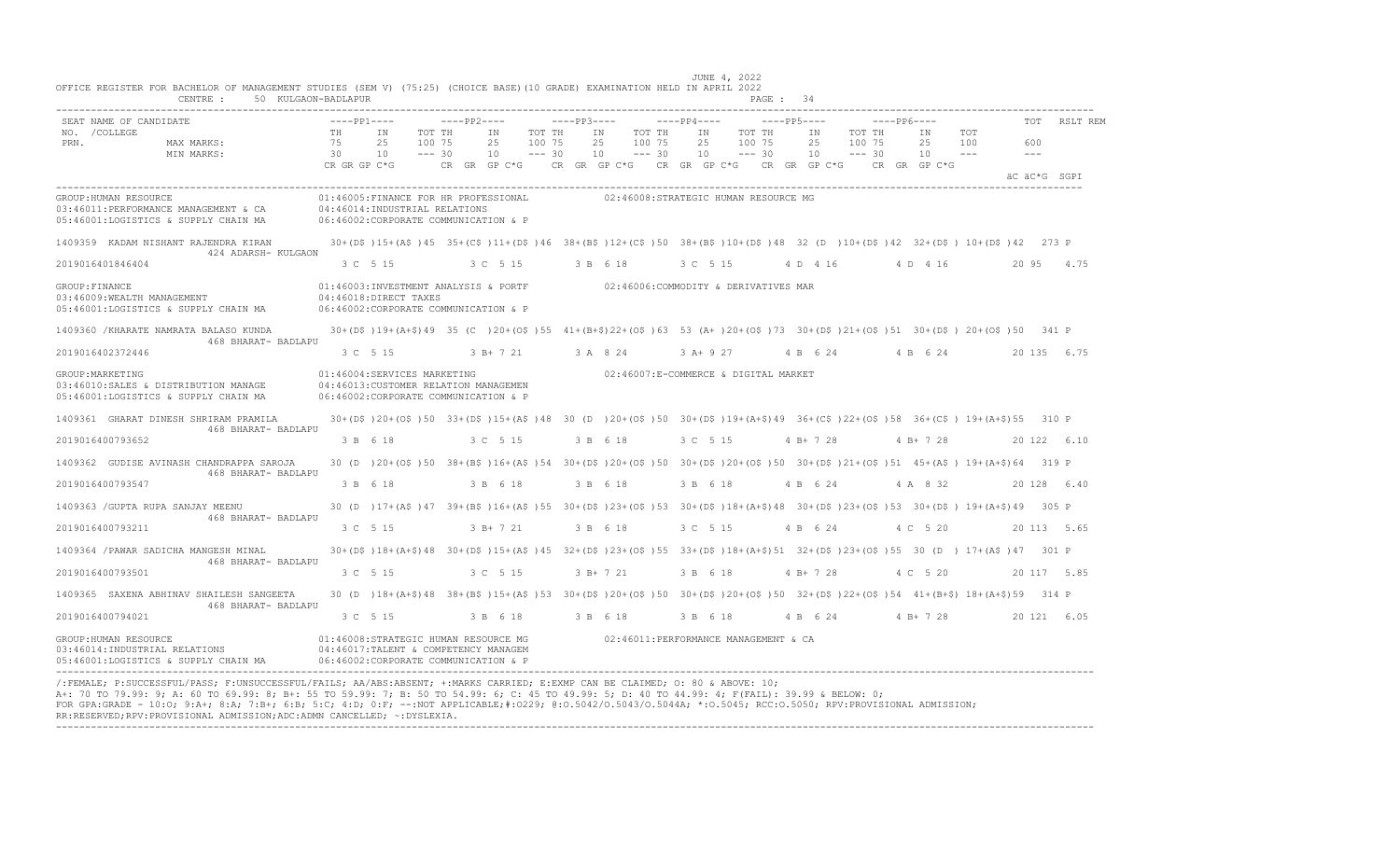|                                                                                                | CENTRE :<br>50 KULGAON-BADLAPUR |    |              |        |             |                                                                                                                      |          |             |                           |          |             |                                      | PAGE : 35                                                                                                                 |          |             |              |                     |              |              |
|------------------------------------------------------------------------------------------------|---------------------------------|----|--------------|--------|-------------|----------------------------------------------------------------------------------------------------------------------|----------|-------------|---------------------------|----------|-------------|--------------------------------------|---------------------------------------------------------------------------------------------------------------------------|----------|-------------|--------------|---------------------|--------------|--------------|
| SEAT NAME OF CANDIDATE                                                                         |                                 |    | $---PP1---$  |        | $---PP2---$ |                                                                                                                      |          | $---PP3---$ |                           |          | $---PP4---$ |                                      | $---PP5---$                                                                                                               |          | $---PP6---$ |              |                     |              | TOT RSLT REM |
| NO. / COLLEGE                                                                                  |                                 | TH | IN           | TOT TH |             | ΙN                                                                                                                   | TOT TH   |             | IN                        | TOT TH   | IN          | TOT TH                               | IN                                                                                                                        | TOT TH   |             | IN           | TOT                 |              |              |
| PRN.                                                                                           | MAX MARKS:                      | 75 | 25           | 100 75 |             | 2.5                                                                                                                  | 100 75   |             | 2.5                       | 100 75   | 2.5         | 100 75                               | 2.5                                                                                                                       | 100 75   |             | 25           | 100                 | 600          |              |
|                                                                                                | MIN MARKS:                      | 30 | 10           |        | $--- 30$    | 10                                                                                                                   | $--- 30$ |             | 10                        | $--- 30$ | 10          | $--- 30$                             | 10 <sup>1</sup>                                                                                                           | $--- 30$ |             | 10           | $\qquad \qquad - -$ | $- - -$      |              |
|                                                                                                |                                 |    | CR GR GP C*G |        |             | CR GR GP C*G                                                                                                         |          |             | CR GR GP C*G CR GR GP C*G |          |             |                                      | CR GR GP C*G                                                                                                              |          |             | CR GR GP C*G |                     |              |              |
|                                                                                                |                                 |    |              |        |             |                                                                                                                      |          |             |                           |          |             |                                      |                                                                                                                           |          |             |              |                     | äC äC*G SGPI |              |
| GROUP: HUMAN RESOURCE<br>03:46014:INDUSTRIAL RELATIONS<br>05:46001:LOGISTICS & SUPPLY CHAIN MA |                                 |    |              |        |             | 01:46008:STRATEGIC HUMAN RESOURCE MG<br>04:46017:TALENT & COMPETENCY MANAGEM<br>06:46002:CORPORATE COMMUNICATION & P |          |             |                           |          |             | 02:46011:PERFORMANCE MANAGEMENT & CA |                                                                                                                           |          |             |              |                     |              |              |
| 1409366 /RODRIGUES FLORINA POLLY FELICIA                                                       | 468 BHARAT- BADLAPU             |    |              |        |             |                                                                                                                      |          |             |                           |          |             |                                      | 30+(D\$)17+(A\$)47 33+(D\$)21+(O\$)54 48 (A)18+(A+\$)66 30+(D\$)20+(O\$)50 47+(A\$)21+(O\$)68 30+(D\$)20+(O\$)50 335 P    |          |             |              |                     |              |              |
| 2019016400793524                                                                               |                                 |    | 3 C 5 15     |        |             | 3 B 6 18                                                                                                             |          |             | 3 A 8 24                  |          | 3 B 6 18    |                                      | 4 A 8 32                                                                                                                  |          |             | 4 B 6 24     |                     |              | 20 131 6.55  |
| 1409367 / SAKPAL MANSI MAHENDRA SAVITA                                                         | 468 BHARAT- BADLAPU             |    |              |        |             |                                                                                                                      |          |             |                           |          |             |                                      | 30 (D) 18+(A+\$)48 38+(B\$)20+(O\$)58 35+(C\$)18+(A+\$)53 30+(D\$)22+(O\$)52 35+(C\$)21+(O\$)56 54+(A+\$)21+(O\$)75 342 P |          |             |              |                     |              |              |
| 2019016400793973                                                                               |                                 |    | 3 C 5 15     |        |             | 3 B + 7 21 3 B 6 18                                                                                                  |          |             |                           |          |             | 3 B 6 18                             | $4 B+ 7 28$                                                                                                               |          |             | $4A+936$     |                     |              | 20 136 6.80  |

----------------------------------------------------------------------------------------------------------------------------------------------------------------------------------

 JUNE 4, 2022 OFFICE REGISTER FOR BACHELOR OF MANAGEMENT STUDIES (SEM V) (75:25) (CHOICE BASE)(10 GRADE) EXAMINATION HELD IN APRIL 2022 CENTRE : 50 KULGAON-BADLAPUR PAGE : 35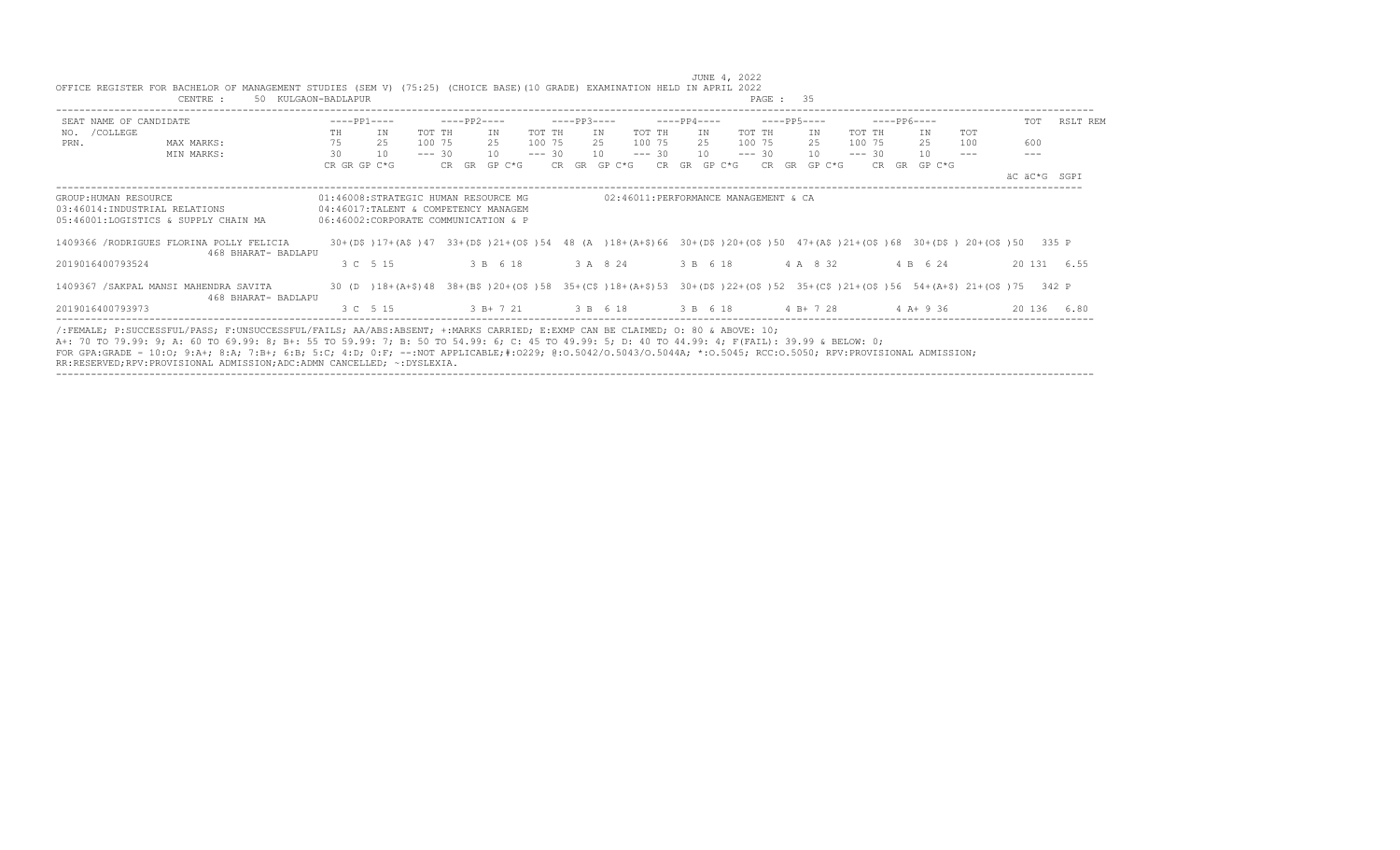|                        | CENTRE :<br>58 KALAMBOLI                                                                                                                                                                                                                                                                                                                                                                                                                                                                                                   |    |                                                                                                                          |          |                                                                         |          |             |                                      |          |             |          | PAGE: 36        |          |             |              |     |              |              |
|------------------------|----------------------------------------------------------------------------------------------------------------------------------------------------------------------------------------------------------------------------------------------------------------------------------------------------------------------------------------------------------------------------------------------------------------------------------------------------------------------------------------------------------------------------|----|--------------------------------------------------------------------------------------------------------------------------|----------|-------------------------------------------------------------------------|----------|-------------|--------------------------------------|----------|-------------|----------|-----------------|----------|-------------|--------------|-----|--------------|--------------|
| SEAT NAME OF CANDIDATE |                                                                                                                                                                                                                                                                                                                                                                                                                                                                                                                            |    | $---PP1---$                                                                                                              |          | $---PP2---$                                                             |          | $---PP3---$ |                                      |          | $---PP4---$ |          | ----- PP5----   |          | $---PP6---$ |              |     |              | TOT RSLT REM |
| NO. / COLLEGE          |                                                                                                                                                                                                                                                                                                                                                                                                                                                                                                                            | TH | IN                                                                                                                       | TOT TH   | IN                                                                      | TOT TH   |             | IN                                   | TOT TH   | IN          | TOT TH   | IN              | TOT TH   |             | ΙN           | TOT |              |              |
| PRN.                   | MAX MARKS:                                                                                                                                                                                                                                                                                                                                                                                                                                                                                                                 | 75 | 25                                                                                                                       | 100 75   | 25                                                                      | 100 75   |             | 25                                   | 100 75   | - 25        | 100 75   | 2.5             | 100 75   |             | 2.5          | 100 | 600          |              |
|                        | MIN MARKS:                                                                                                                                                                                                                                                                                                                                                                                                                                                                                                                 | 30 | 10                                                                                                                       | $--- 30$ | 10                                                                      | $--- 30$ |             | 10                                   | $--- 30$ | 10          | $--- 30$ | 10 <sup>1</sup> | $--- 30$ |             | 10           |     |              |              |
|                        |                                                                                                                                                                                                                                                                                                                                                                                                                                                                                                                            |    | CR GR GP C*G                                                                                                             |          | CR GR GP C*G                                                            |          |             | CR GR GP C*G CR GR GP C*G            |          |             |          | CR GR GP C*G    |          |             | CR GR GP C*G |     | AC AC*G SGPT |              |
| GROUP: HUMAN RESOURCE  | 03:46011:PERFORMANCE MANAGEMENT & CA<br>05:46001:LOGISTICS & SUPPLY CHAIN MA                                                                                                                                                                                                                                                                                                                                                                                                                                               |    | 01:46005:FINANCE FOR HR PROFESSIONAL<br>04:46014:INDUSTRIAL RELATIONS<br>06:46002:CORPORATE COMMUNICATION & P            |          |                                                                         |          |             | 02:46008:STRATEGIC HUMAN RESOURCE MG |          |             |          |                 |          |             |              |     |              |              |
|                        |                                                                                                                                                                                                                                                                                                                                                                                                                                                                                                                            |    |                                                                                                                          |          |                                                                         |          |             |                                      |          |             |          |                 |          |             |              |     |              |              |
|                        | 1409368 / KUMBHAR GAURI RAJARAM SUNITA<br>439 KLE COLLEGE-NAV                                                                                                                                                                                                                                                                                                                                                                                                                                                              |    | 35+(C\$)13+(B\$)48 72 (0) 14+(B+\$)86 32+(D\$)24+(O\$)56 47+(A\$)13+(B\$)60 35+(C\$)16+(A\$)51 48+(A\$) 20+(O\$)68 369 P |          |                                                                         |          |             |                                      |          |             |          |                 |          |             |              |     |              |              |
| 2019016400924336       |                                                                                                                                                                                                                                                                                                                                                                                                                                                                                                                            |    | 3 C 5 15                                                                                                                 |          | 3 0 10 30                                                               |          |             | $3B+721$                             |          | 3 A 8 24    |          | 4 B 6 24        |          |             | 4 A 8 32     |     |              | 20 146 7.30  |
|                        | 1409369 YADAV FALAK NAVIN PREMSHILA<br>439 KLE COLLEGE-NAV                                                                                                                                                                                                                                                                                                                                                                                                                                                                 |    | 30+(D\$)10+(D\$)40 32+(D\$)10+(D\$)42 33 (D )18+(A+\$)51 30+(D\$)10+(D\$)40 30+(D\$)10+(D\$)40 37+(C\$) 12+(C\$)49 262 P |          |                                                                         |          |             |                                      |          |             |          |                 |          |             |              |     |              |              |
| 2019016400922554       |                                                                                                                                                                                                                                                                                                                                                                                                                                                                                                                            |    | 3 D 4 12                                                                                                                 |          | 3 D    4 12    3 B    6 18    3 D    4 12    4 D    4 16    4 C    5 20 |          |             |                                      |          |             |          |                 |          |             |              |     |              | 20 90 4.50   |
|                        | /:FEMALE; P:SUCCESSFUL/PASS; F:UNSUCCESSFUL/FAILS; AA/ABS:ABSENT; +:MARKS CARRIED; E:EXMP CAN BE CLAIMED; O: 80 & ABOVE: 10;<br>A+: 70 TO 79.99: 9; A: 60 TO 69.99: 8; B+: 55 TO 59.99: 7; B: 50 TO 54.99: 6; C: 45 TO 49.99: 5; D: 40 TO 44.99: 4; F(FAIL): 39.99 & BELOW: 0;<br>FOR GPA:GRADE - 10:0; 9:A+; 8:A; 7:B+; 6:B; 5:C; 4:D; 0:F; --:NOT APPLICABLE;#:0229; 0:0.5042/0.5043/0.5044A; *:0.5045; RCC:0.5050; RPV:PROVISIONAL ADMISSION;<br>RR:RESERVED;RPV:PROVISIONAL ADMISSION;ADC:ADMN CANCELLED; ~: DYSLEXIA. |    |                                                                                                                          |          |                                                                         |          |             |                                      |          |             |          |                 |          |             |              |     |              |              |

----------------------------------------------------------------------------------------------------------------------------------------------------------------------------------

 JUNE 4, 2022 OFFICE REGISTER FOR BACHELOR OF MANAGEMENT STUDIES (SEM V) (75:25) (CHOICE BASE)(10 GRADE) EXAMINATION HELD IN APRIL 2022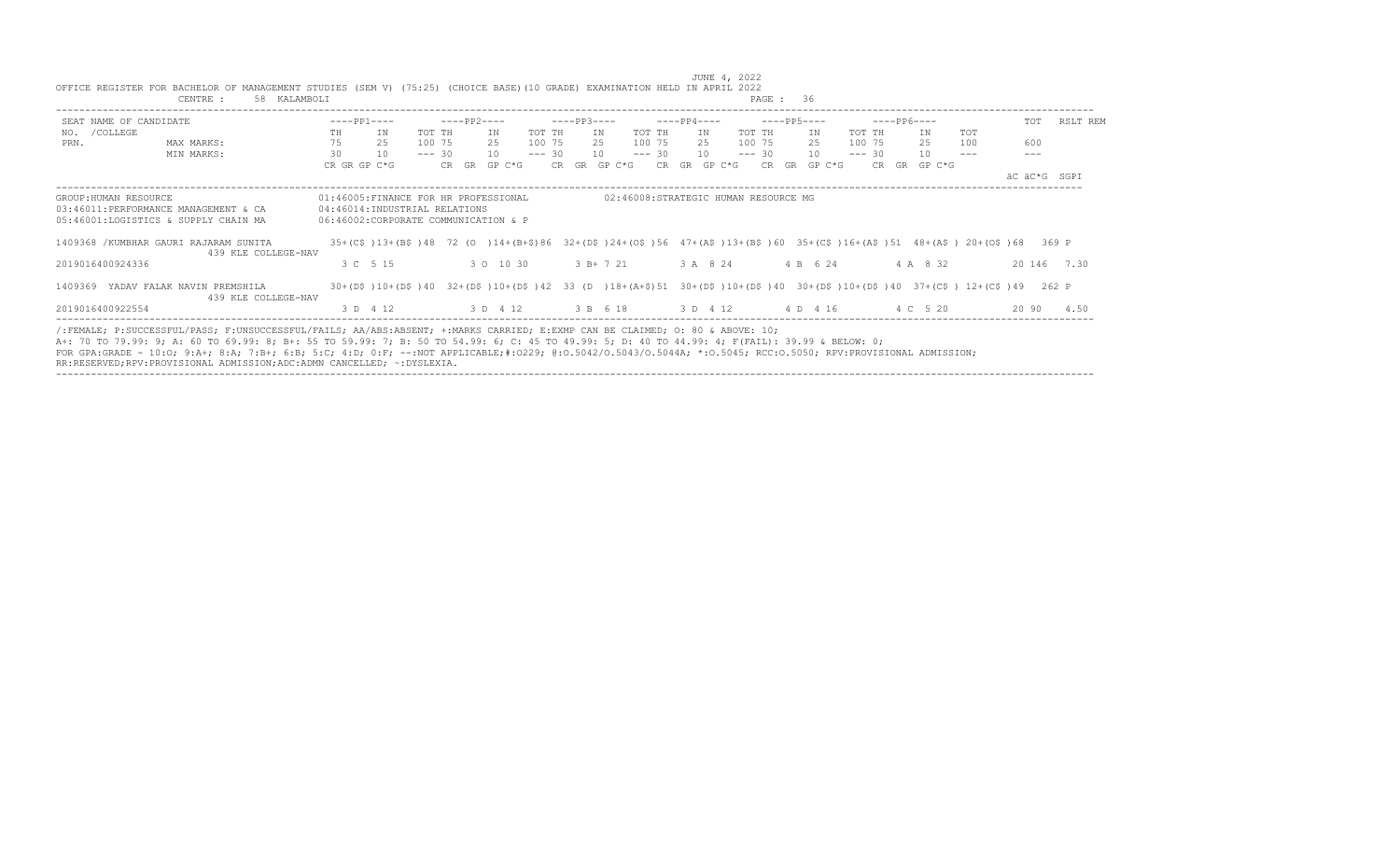|                                                                                                                                                                                                                                                                                |    | $---PP1---$                          |          |       | $---PP2---$ |          | $---PP3---$ |                    |          | $---PP4---$ |        |                                                                                                                           |    | $---PP5---$ |          | $---PP6---$ |              |            |              |          |
|--------------------------------------------------------------------------------------------------------------------------------------------------------------------------------------------------------------------------------------------------------------------------------|----|--------------------------------------|----------|-------|-------------|----------|-------------|--------------------|----------|-------------|--------|---------------------------------------------------------------------------------------------------------------------------|----|-------------|----------|-------------|--------------|------------|--------------|----------|
| SEAT NAME OF CANDIDATE                                                                                                                                                                                                                                                         |    |                                      |          |       |             |          |             |                    |          |             |        |                                                                                                                           |    |             |          |             |              |            | TOT          | RSLT REM |
| NO. / COLLEGE                                                                                                                                                                                                                                                                  | TH | IN                                   | TOT TH   |       | IN          | TOT TH   | TN          |                    | TOT TH   |             | IN     | TOT TH                                                                                                                    |    | IN          | TOT TH   |             | IN           | <b>TOT</b> |              |          |
| PRN.<br>MAX MARKS:                                                                                                                                                                                                                                                             | 75 | 25                                   | 100 75   |       | 25          | 100 75   | 25          |                    | 100 75   |             | 25     | 100 75                                                                                                                    |    | 25          | 100 75   |             | 25           | 100        | 600          |          |
| MIN MARKS:                                                                                                                                                                                                                                                                     | 30 | 10                                   | $--- 30$ |       | 10          | $--- 30$ |             | 10                 | $--- 30$ |             | 10     | $--- 30$                                                                                                                  |    | 10          | $--- 30$ |             | 10           |            |              |          |
|                                                                                                                                                                                                                                                                                |    | CR GR GP C*G                         |          | CR GR | GP C*G      | CR GR    |             | GP C*G             | CR.      | GR          | GP C*G | CR                                                                                                                        | GR | GP C*G      |          | CR.<br>GR   | GP C*G       |            |              |          |
|                                                                                                                                                                                                                                                                                |    |                                      |          |       |             |          |             |                    |          |             |        |                                                                                                                           |    |             |          |             |              |            | äC äC*G SGPI |          |
| GROUP: MARKETING                                                                                                                                                                                                                                                               |    | 01:46004:SERVICES MARKETING          |          |       |             |          |             |                    |          |             |        | 02:46007:E-COMMERCE & DIGITAL MARKET                                                                                      |    |             |          |             |              |            |              |          |
| 03:46010:SALES & DISTRIBUTION MANAGE                                                                                                                                                                                                                                           |    | 04:46013:CUSTOMER RELATION MANAGEMEN |          |       |             |          |             |                    |          |             |        |                                                                                                                           |    |             |          |             |              |            |              |          |
| 05:46001:LOGISTICS & SUPPLY CHAIN MA                                                                                                                                                                                                                                           |    | 06:46002:CORPORATE COMMUNICATION & P |          |       |             |          |             |                    |          |             |        |                                                                                                                           |    |             |          |             |              |            |              |          |
| 1409370 SHAH HARDIK RAKESH SONAL                                                                                                                                                                                                                                               |    |                                      |          |       |             |          |             |                    |          |             |        | 62 (0) 17+(A\$)79 30+(D\$) 17+(A\$)47 64 (0) 18+(A+\$)82 51 (A) 18+(A+\$)69 30+(D\$)18+(A+\$)48 58 (A+) 18+(A+\$)76 401 P |    |             |          |             |              |            |              |          |
| 605 JEEVANDEEP-GOVE                                                                                                                                                                                                                                                            |    |                                      |          |       |             |          |             |                    |          |             |        |                                                                                                                           |    |             |          |             |              |            |              |          |
| 2017016401294052                                                                                                                                                                                                                                                               |    | $3$ A+ 9 27                          |          |       | 3 C 5 15    |          |             | 3 0 10 30 3 A 8 24 |          |             |        |                                                                                                                           |    | 4 C 5 20    |          |             | $4$ A + 9 36 |            | 20 152       | 7.60     |
|                                                                                                                                                                                                                                                                                |    |                                      |          |       |             |          |             |                    |          |             |        |                                                                                                                           |    |             |          |             |              |            |              |          |
| /:FEMALE: P:SUCCESSFUL/PASS: F:UNSUCCESSFUL/FAILS: AA/ABS:ABSENT: +:MARKS CARRIED: E:EXMP CAN BE CLAIMED: 0: 80 & ABOVE: 10:<br>A+: 70 TO 79.99: 9; A: 60 TO 69.99: 8; B+: 55 TO 59.99: 7; B: 50 TO 54.99: 6; C: 45 TO 49.99: 5; D: 40 TO 44.99: 4; F(FAIL): 39.99 & BELOW: 0; |    |                                      |          |       |             |          |             |                    |          |             |        |                                                                                                                           |    |             |          |             |              |            |              |          |
|                                                                                                                                                                                                                                                                                |    |                                      |          |       |             |          |             |                    |          |             |        |                                                                                                                           |    |             |          |             |              |            |              |          |
| FOR GPA:GRADE - 10:0; 9:A+; 8:A; 7:B+; 6:B; 5:C; 4:D; 0:F; --:NOT APPLICABLE;#:0229; 0:0.5042/0.50440; *:0.5044A; *:0.5045; RCC:0.5050; RPV:PROVISIONAL ADMISSION;                                                                                                             |    |                                      |          |       |             |          |             |                    |          |             |        |                                                                                                                           |    |             |          |             |              |            |              |          |
| RR:RESERVED;RPV:PROVISIONAL ADMISSION;ADC:ADMN CANCELLED; ~:DYSLEXIA.                                                                                                                                                                                                          |    |                                      |          |       |             |          |             |                    |          |             |        |                                                                                                                           |    |             |          |             |              |            |              |          |

 JUNE 4, 2022 OFFICE REGISTER FOR BACHELOR OF MANAGEMENT STUDIES (SEM V) (75:25) (CHOICE BASE)(10 GRADE) EXAMINATION HELD IN APRIL 2022 CENTRE : 64 GOVELI (KALYAN) PAGE : 37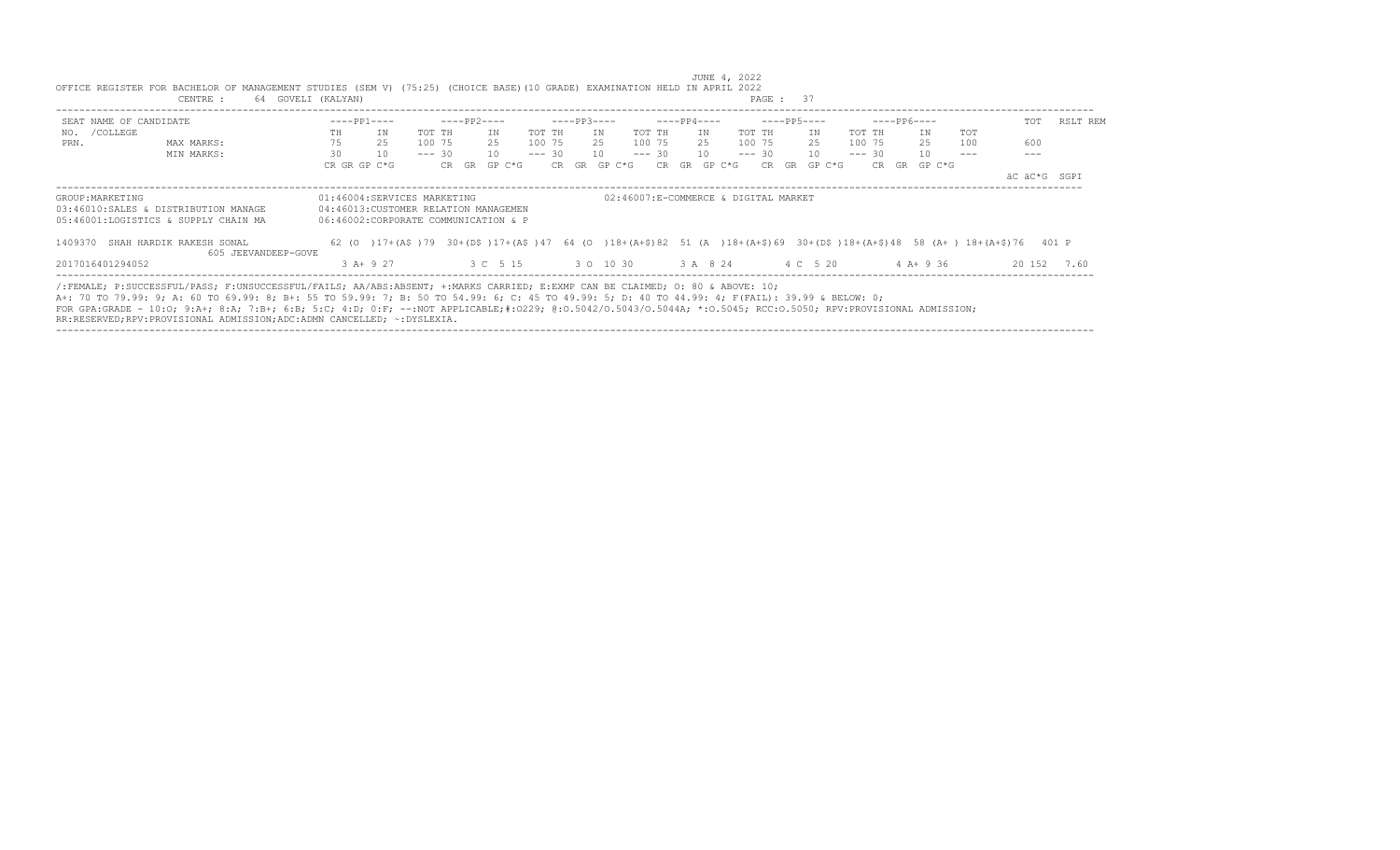| SEAT NAME OF CANDIDATE                                                                                                    | $---PP1---$                    |                                                                                                                                  | $---PP2---$ |                                                                                                                                | $---PP3---$ |                                                | $---PP4---$ |                | $---PP5---$                  |                 | $---PP6---$                  |                              |                            | TOT            | RSLT REM    |
|---------------------------------------------------------------------------------------------------------------------------|--------------------------------|----------------------------------------------------------------------------------------------------------------------------------|-------------|--------------------------------------------------------------------------------------------------------------------------------|-------------|------------------------------------------------|-------------|----------------|------------------------------|-----------------|------------------------------|------------------------------|----------------------------|----------------|-------------|
| NO. / COLLEGE<br>PRN.<br>MAX MARKS:<br>MIN MARKS:                                                                         | TH<br>75<br>30<br>CR GR GP C*G | TOT TH<br>IN<br>2.5<br>100 75<br>10<br>$--- 30$                                                                                  |             | TOT TH<br>IN<br>2.5<br>100 75<br>10<br>$--- 30$<br>CR GR GP C*G $CR$ GR GP C*G $CR$ GR GP C*G $CR$ GR GP C*G $CR$ GR GR GP C*G |             | TOT TH<br>IN<br>25<br>100 75<br>10<br>$--- 30$ |             | IN<br>25<br>10 | TOT TH<br>100 75<br>$--- 30$ | IN<br>2.5<br>10 | TOT TH<br>100 75<br>$--- 30$ | IN<br>2.5<br>10              | TOT<br>100<br>$\sim$ $  -$ | 600<br>$   \,$ |             |
|                                                                                                                           |                                |                                                                                                                                  |             |                                                                                                                                |             |                                                |             |                |                              |                 |                              |                              |                            | äC äC*G SGPI   |             |
| GROUP: FINANCE<br>03:46015:RISK MANAGEMENT<br>05:46001:LOGISTICS & SUPPLY CHAIN MA                                        |                                | 01:46003:INVESTMENT ANALYSIS & PORTF<br>04:46018:DIRECT TAXES<br>06:46002:CORPORATE COMMUNICATION & P                            |             |                                                                                                                                |             | 02:46009:WEALTH MANAGEMENT                     |             |                |                              |                 |                              |                              |                            |                |             |
| 1409371 DODEJA PANKAJ MURLIDHAR BHAVISHA<br>217 C.H.M. -ULHASNA                                                           |                                | 75+(0\$)22+(0\$)97 51+(A\$)21+(0\$)72 30+(D\$)21+(0\$)51 57+(A+\$)22+(0\$)79 50 (A)22+(0\$)72 54+(A+\$)13+(B\$)67 438 P          |             |                                                                                                                                |             |                                                |             |                |                              |                 |                              |                              |                            |                |             |
| 2019016400465231                                                                                                          |                                | 3 0 10 30                                                                                                                        |             | $3 A+9 27$                                                                                                                     |             | 3 B 6 18                                       |             | 3 A+ 9 27      |                              | $4 A+9 36$      |                              | 4 A 8 32                     |                            |                | 20 170 8.50 |
| 1409372 NAGDEV BITTU GOPAL BHARTI<br>217 C.H.M. - ULHASNA                                                                 |                                | 68+(0\$)22+(0\$)90 66+(0\$)21+(0\$)87 30+(D\$)21+(0\$)51 54+(A+\$)22+(0\$)76 50 (A)18+(A+\$)68 30+(D\$)21+(0\$)51 423 P          |             |                                                                                                                                |             |                                                |             |                |                              |                 |                              |                              |                            |                |             |
| 2019016402146412                                                                                                          |                                | 3 0 10 30                                                                                                                        |             | 3 0 10 30                                                                                                                      |             | 3 B 6 18                                       |             | 3 A+ 9 27      |                              | 4 A 8 32        |                              | 4 B 6 24                     |                            |                | 20 161 8.05 |
| GROUP: FINANCE<br>03:46009:WEALTH MANAGEMENT<br>05:46001:LOGISTICS & SUPPLY CHAIN MA 06:46002:CORPORATE COMMUNICATION & P |                                | 01:46003:INVESTMENT ANALYSIS & PORTF 02:46006:COMMODITY & DERIVATIVES MAR<br>04:46015:RISK MANAGEMENT                            |             |                                                                                                                                |             |                                                |             |                |                              |                 |                              |                              |                            |                |             |
| 1409373 PATIL BHAWESH ARUN SAVITA                                                                                         |                                | 50 (A )20+(O\$)70 30+(D\$)20+(O\$)50 52 (A )18+(A+\$)70 51 (A )20+(O\$)71 45 (A )19+(A+\$)64 30+(D\$) 19+(A+\$)49 374 P          |             |                                                                                                                                |             |                                                |             |                |                              |                 |                              |                              |                            |                |             |
| 362 ST PAUL COLLEGE<br>2016016400049576                                                                                   |                                | 3 A + 9 27 3 B 6 18 3 A + 9 27                                                                                                   |             |                                                                                                                                |             |                                                |             |                |                              |                 |                              | 3 A + 9 27 4 A 8 32 4 C 5 20 |                            |                | 20 151 7.55 |
| GROUP: MARKETING<br>03:46010:SALES & DISTRIBUTION MANAGE<br>05:46001:LOGISTICS & SUPPLY CHAIN MA                          |                                | 01:46004:SERVICES MARKETING<br>04:46013: CUSTOMER RELATION MANAGEMEN<br>06:46002:CORPORATE COMMUNICATION & P                     |             |                                                                                                                                |             | 02:46007:E-COMMERCE & DIGITAL MARKET           |             |                |                              |                 |                              |                              |                            |                |             |
| 1409374 GHOSH YASH SAMIRAN SHILPA<br>621 S.S.T, ULHASNAG                                                                  |                                | 47 (A )18+(A+\$)65 60 (O )18+(A+\$)78 42 (B+)19+(A+\$)61 48 (A )18+(A+\$)66 38 (B )19+(A+\$)57 69 (O )18+(A+\$)87 414 P          |             |                                                                                                                                |             |                                                |             |                |                              |                 |                              |                              |                            |                |             |
| 2019016402112261                                                                                                          |                                | 3 A 8 24                                                                                                                         |             | $3A+927$                                                                                                                       |             | 3 A 8 24                                       |             | 3 A 8 24       |                              | 4 B+ 7 28       |                              | 4 0 10 40                    |                            |                | 20 167 8.35 |
| 1409375 /SOLANKI SIMRAN MANOHAR BHARTI<br>621 S.S.T, ULHASNAG                                                             |                                | 53+(A+\$)19+(A+\$)72 54+(A+\$)18+(A+\$)72 41+(B+\$)20+(O\$)61 50+(A\$)18+(A+\$)68 48 (A)18+(A+\$)66 69 (O) 19+(A+\$)88 427 P     |             |                                                                                                                                |             |                                                |             |                |                              |                 |                              |                              |                            |                |             |
| 2019016402111903                                                                                                          | $3$ A+ 9 27                    |                                                                                                                                  |             | $3$ A+ 9 27                                                                                                                    |             | 3 A 8 24                                       |             | 3 A 8 24       |                              | 4 A 8 32        |                              | 4 0 10 40                    |                            |                | 20 174 8.70 |
| 1409376 SONAWANE ADARSH HARESH ANITA<br>621 S.S.T, ULHASNAG                                                               |                                | 50+(A\$)20+(O\$)70 47+(A\$)19+(A+\$)66 32+(D\$)17+(A\$)49 35+(C\$)19+(A+\$)54 42 (B+)18+(A+\$)60 48+(A\$) 18+(A+\$)66 365 P      |             |                                                                                                                                |             |                                                |             |                |                              |                 |                              |                              |                            |                |             |
| 2019016402112013                                                                                                          |                                | $3 A+9 27$                                                                                                                       |             | 3 A 8 24                                                                                                                       |             | 3 C 5 15                                       |             | 3 B 6 18       |                              | 4 A 8 32        |                              | 4 A 8 32                     |                            |                | 20 148 7.40 |
| 1409377 TEPPALA SAIVERMA KAMARAJU VIJAYALAX<br>621 S.S.T, ULHASNAG<br>МI                                                  |                                | 30+(D\$)17+(A\$)47 42+(B+\$)18+(A+\$)60 33+(D\$)19+(A+\$)52 30+(D\$)18+(A+\$)48 41 (B+)19+(A+\$)60 53+(A+\$)19+(A+\$)72 339 P    |             |                                                                                                                                |             |                                                |             |                |                              |                 |                              |                              |                            |                |             |
| 2019016402112817                                                                                                          |                                | 3 C 5 15                                                                                                                         |             | 3 A 8 24 3 B 6 18                                                                                                              |             |                                                |             |                |                              |                 |                              | 3 C 5 15 4 A 8 32 4 A + 9 36 |                            |                | 20 140 7.00 |
| GROUP: FINANCE<br>03:46015:RISK MANAGEMENT<br>05:46001:LOGISTICS & SUPPLY CHAIN MA                                        |                                | 01:46003:INVESTMENT ANALYSIS & PORTF 02:46009:WEALTH MANAGEMENT<br>04:46018:DIRECT TAXES<br>06:46002:CORPORATE COMMUNICATION & P |             |                                                                                                                                |             |                                                |             |                |                              |                 |                              |                              |                            |                |             |

---------------------------------------------------------------------------------------------------------------------------------------------------------------------------------- /:FEMALE; P:SUCCESSFUL/PASS; F:UNSUCCESSFUL/FAILS; AA/ABS:ABSENT; +:MARKS CARRIED; E:EXMP CAN BE CLAIMED; O: 80 & ABOVE: 10; A+: 70 TO 79.99: 9; A: 60 TO 69.99: 8; B+: 55 TO 59.99: 7; B: 50 TO 54.99: 6; C: 45 TO 49.99: 5; D: 40 TO 44.99: 4; F(FAIL): 39.99 & BELOW: 0; FOR GPA:GRADE - 10:O; 9:A+; 8:A; 7:B+; 6:B; 5:C; 4:D; 0:F; --:NOT APPLICABLE;#:O229; @:O.5042/O.5043/O.5044A; \*:O.5045; RCC:O.5050; RPV:PROVISIONAL ADMISSION; RR:RESERVED;RPV:PROVISIONAL ADMISSION;ADC:ADMN CANCELLED; ~:DYSLEXIA. ----------------------------------------------------------------------------------------------------------------------------------------------------------------------------------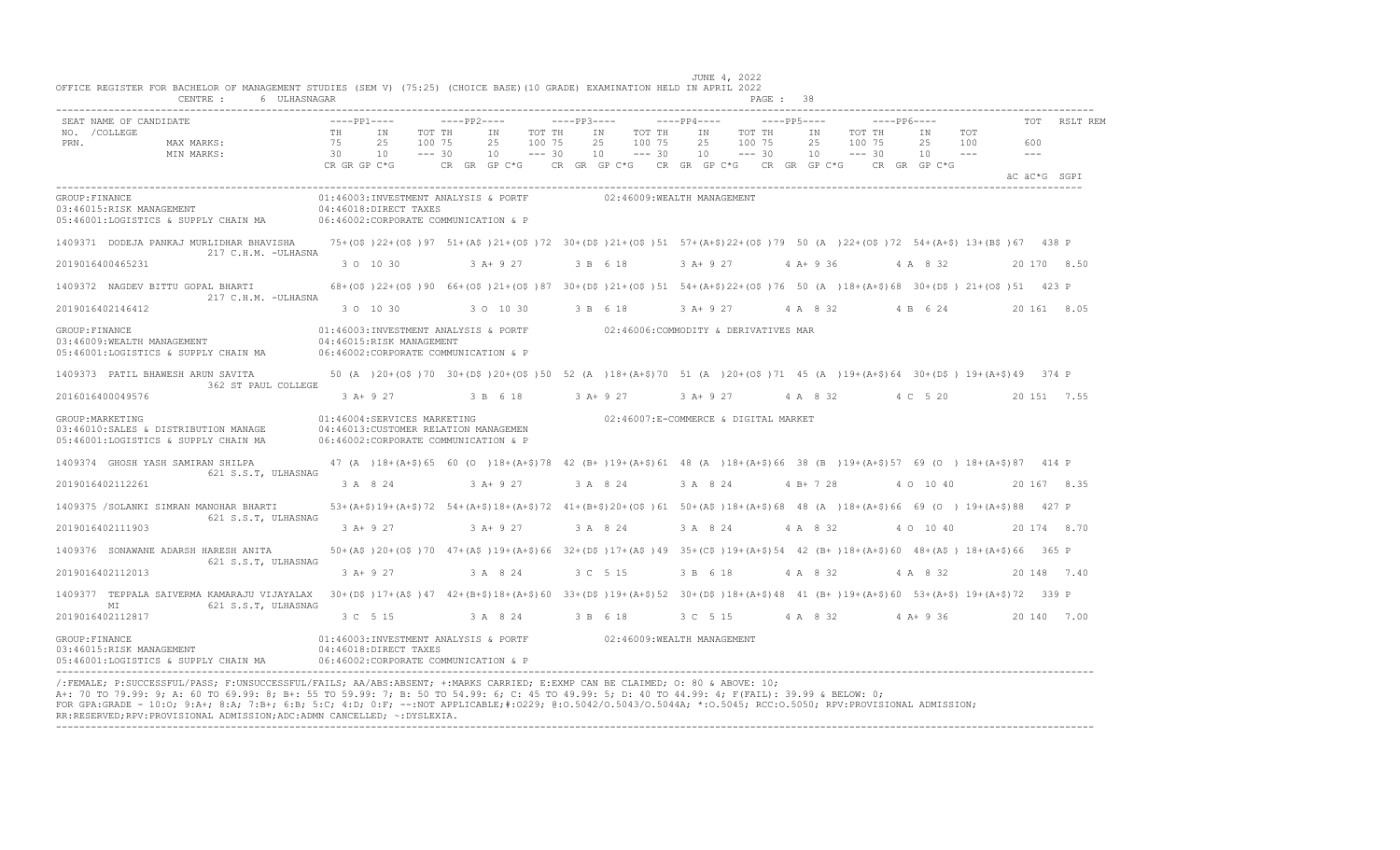| SEAT NAME OF CANDIDATE                     |                                                                                                                                                                   | $---PP1---$    |                                                                                                                                                    | $---pp2---$           |                              | $---PP3---$ |                                              |                              | $---PP4---$         |                              | $---PP5---$     |                              | $---PP6---$         |                              | TOT                        | RSLT REM    |
|--------------------------------------------|-------------------------------------------------------------------------------------------------------------------------------------------------------------------|----------------|----------------------------------------------------------------------------------------------------------------------------------------------------|-----------------------|------------------------------|-------------|----------------------------------------------|------------------------------|---------------------|------------------------------|-----------------|------------------------------|---------------------|------------------------------|----------------------------|-------------|
| NO. / COLLEGE<br>PRN.                      | MAX MARKS:<br>MIN MARKS:                                                                                                                                          | TH<br>75<br>30 | TN<br>TOT TH<br>25<br>100 75<br>10<br>$--- 30$                                                                                                     | TN<br>2.5<br>10       | TOT TH<br>100 75<br>$--- 30$ |             | TN<br>2.5<br>10                              | TOT TH<br>100 75<br>$--- 30$ | TN<br>25<br>10      | TOT TH<br>100 75<br>$--- 30$ | TN<br>2.5<br>10 | TOT TH<br>100 75<br>$--- 30$ | TN<br>2.5<br>10     | <b>TOT</b><br>100<br>$- - -$ | 600<br>$\qquad \qquad - -$ |             |
|                                            |                                                                                                                                                                   | CR GR GP C*G   |                                                                                                                                                    | $CR$ $GR$ $GP$ $C*G$  |                              |             | CR GR GP $C*G$ CR GR GP $C*G$ CR GR GP $C*G$ |                              |                     |                              |                 |                              | CR GR GP C*G        |                              | äC äC*G SGPI               |             |
| GROUP: FINANCE<br>03:46015:RISK MANAGEMENT | 05:46001:LOGISTICS & SUPPLY CHAIN MA 06:46002:CORPORATE COMMUNICATION & P                                                                                         |                | 01:46003:INVESTMENT ANALYSIS & PORTF<br>04:46018:DIRECT TAXES                                                                                      |                       |                              |             | 02:46009:WEALTH MANAGEMENT                   |                              |                     |                              |                 |                              |                     |                              |                            |             |
|                                            | 1409378 /DEORE PRITI KASHINATH CHANDRABHAGA 50 (A )19 (A+ )69 53 (A+ )18 (A+ )71 50 (A )18 (A+ )68 54 (A+ )19 (A+ )73 41 (B+ )19 (A+ )60 54 (A+ )18 (A+ )72 413 P |                |                                                                                                                                                    |                       |                              |             |                                              |                              |                     |                              |                 |                              |                     |                              |                            |             |
| 2018016402253571                           | 621 S.S.T, ULHASNAG                                                                                                                                               |                | 3 A 8 24                                                                                                                                           | 3 A+ 9 27             |                              |             | 3 A 8 24                                     |                              | 3 A+ 9 27           |                              |                 |                              | 4 A 8 32 4 A + 9 36 |                              |                            | 20 170 8.50 |
|                                            | 1409379 /JANYANI REETA DILEEPKUMAR DEEPA                                                                                                                          |                | 30+(D\$)20+(O\$)50 40 (B)19+(A+\$)59 36 (C)20+(O\$)56 42 (B+)20+(O\$)62 32+(D\$)21+(O\$)53 38+(B\$) 21+(O\$)59 339 P                               |                       |                              |             |                                              |                              |                     |                              |                 |                              |                     |                              |                            |             |
| 2018016402253772                           | 621 S.S.T, ULHASNAG                                                                                                                                               |                | 3 B 6 18                                                                                                                                           | $3 B+ 7 21$           |                              |             | 3 B+ 7 21                                    |                              | 3 A 8 24            |                              | 4 B 6 24        |                              | $4 B+ 7 28$         |                              |                            | 20 136 6.80 |
|                                            | 1409380 SHINDE MONAL ASHOK KARUNA                                                                                                                                 |                | 51+(A\$)21+(O\$)72 57+(A+\$)19+(A+\$)76 59+(A+\$)21+(O\$)80 51+(A\$)21+(O\$)72 48 (A)19+(A+\$)67 65+(O\$) 19+(A+\$)84 451 P                        |                       |                              |             |                                              |                              |                     |                              |                 |                              |                     |                              |                            |             |
| 2019016402112117                           | 621 S.S.T, ULHASNAG                                                                                                                                               |                | 3 A + 9 27 3 A + 9 27                                                                                                                              |                       |                              |             | 3 0 10 30                                    |                              | 3 A + 9 27 4 A 8 32 |                              |                 |                              | 4 0 10 40           |                              |                            | 20 183 9.15 |
|                                            | 1409382 WANKHADE VIVEK HIMMATRAO SHALINI                                                                                                                          |                | 48+(A\$)21+(O\$)69 54+(A+\$)20+(O\$)74 54+(A+\$)19+(A+\$)73 47+(A\$)19+(A+\$)66 47 (A)19+(A+\$)66 59+(A+\$)18+(A+\$)77 425 P                       |                       |                              |             |                                              |                              |                     |                              |                 |                              |                     |                              |                            |             |
| 2019016402112245                           | 621 S.S.T, ULHASNAG                                                                                                                                               |                | 3 A 8 24                                                                                                                                           | 3 A + 9 27 3 A + 9 27 |                              |             |                                              |                              | 3 A 8 24            |                              |                 |                              |                     | 4 A 8 32 4 A + 9 36          |                            | 20 170 8.50 |
| GROUP: HUMAN RESOURCE                      | 03:46017:TALENT & COMPETENCY MANAGEM<br>05:46001:LOGISTICS & SUPPLY CHAIN MA                                                                                      |                | 01:46008:STRATEGIC HUMAN RESOURCE MG    02:46011:PERFORMANCE MANAGEMENT & CA<br>04:46020:STRESS MANAGEMENT<br>06:46002:CORPORATE COMMUNICATION & P |                       |                              |             |                                              |                              |                     |                              |                 |                              |                     |                              |                            |             |
|                                            | 1409383 CHANDANE MANOJ DEEPAK YASHODA                                                                                                                             |                | 44+(B+\$)18+(A+\$)62 30+(D\$)19+(A+\$)49 56 (A+)19+(A+\$)75 42 (B+)18+(A+\$)60 33+(D\$)19+(A+\$)52 44+(B+\$)19+(A+\$)63 361 P                      |                       |                              |             |                                              |                              |                     |                              |                 |                              |                     |                              |                            |             |
| 2019016402112342                           | 621 S.S.T, ULHASNAG                                                                                                                                               |                | 3 A 8 24                                                                                                                                           | 3 C 5 15              |                              |             | $3 A+9 27$                                   |                              | 3 A 8 24            |                              | 4 B 6 24        |                              | 4 A 8 32            |                              |                            | 20 146 7.30 |
|                                            | 1409384 / CHIKANE SRUSHTI SUNIL SONALI                                                                                                                            |                | 48+(A\$)19+(A+\$)67 32+(D\$)19+(A+\$)51 33+(D\$)18+(A+\$)51 53+(A+\$)19+(A+\$)72 38 (B)19+(A+\$)57 69 (O) 19+(A+\$)88 386 P                        |                       |                              |             |                                              |                              |                     |                              |                 |                              |                     |                              |                            |             |
| 2019016402111772                           | 621 S.S.T, ULHASNAG                                                                                                                                               |                | 3 A 8 24                                                                                                                                           | 3 B 6 18              |                              |             | 3 B 6 18                                     |                              | $3 A+9 27$          |                              | $4 B+ 7 28$     |                              | 4 0 10 40           |                              |                            | 20 155 7.75 |
|                                            | 1409385 / GUPTA DEEPIKA ARUN KIRAN                                                                                                                                |                | 39+(B\$)18+(A+\$)57 41+(B+\$)18+(A+\$)59 62 (0)19+(A+\$)81 32+(D\$)18+(A+\$)50 45+(A\$)18+(A+\$)63 50+(A\$) 19+(A+\$)69 379 P                      |                       |                              |             |                                              |                              |                     |                              |                 |                              |                     |                              |                            |             |
| 2019016402112597                           | 621 S.S.T, ULHASNAG                                                                                                                                               |                | 3 B+ 7 21                                                                                                                                          | 3 B+ 7 21             |                              |             | 3 0 10 30                                    |                              | 3 B 6 18            |                              | 4 A 8 32        |                              | 4 A 8 32            |                              |                            | 20 154 7.70 |
|                                            | 1409386 MEVADA VEDANT HIREN AARTI                                                                                                                                 |                | 42 (B+)18 (A+)60 42 (B+)18 (A+)60 48 (A)20 (O)68 44 (B+)19 (A+)63 42 (B+)19 (A+)61 39 (B) 18 (A+)57 369 P                                          |                       |                              |             |                                              |                              |                     |                              |                 |                              |                     |                              |                            |             |
| 2019016402112647                           | 621 S.S.T. ULHASNAG                                                                                                                                               |                | 3 A 8 24                                                                                                                                           | 3 A 8 24              |                              |             | 3 A 8 24                                     |                              | 3 A 8 24 4 A 8 32   |                              |                 |                              | 4 B + 7 28          |                              |                            | 20 156 7.80 |
|                                            | 1409387 / PANDE VAISHNAVI MURLIDHAR VAISHALI                                                                                                                      |                | 30+(D\$)18+(A+\$)48 33+(D\$)19+(A+\$)52 42 (B+)19+(A+\$)61 36 (C)20+(O\$)56 30+(D\$)19+(A+\$)49 45+(A\$) 18+(A+\$)63 329 P                         |                       |                              |             |                                              |                              |                     |                              |                 |                              |                     |                              |                            |             |
| 2019016402112206                           | 621 S.S.T, ULHASNAG                                                                                                                                               |                | 3 C 5 15                                                                                                                                           | 3 B 6 18              |                              |             | 3 A 8 24                                     |                              | 3 B + 7 21 4 C 5 20 |                              |                 |                              | 4 A 8 32            |                              |                            | 20130 650   |

A+: 70 TO 79.99: 9; A: 60 TO 69.99: 8; B+: 55 TO 59.99: 7; B: 50 TO 54.99: 6; C: 45 TO 49.99: 5; D: 40 TO 44.99: 4; F(FAIL): 39.99 & BELOW: 0; FOR GPA:GRADE - 10:O; 9:A+; 8:A; 7:B+; 6:B; 5:C; 4:D; 0:F; --:NOT APPLICABLE;#:O229; @:O.5042/O.5043/O.5044A; \*:O.5045; RCC:O.5050; RPV:PROVISIONAL ADMISSION; RR:RESERVED;RPV:PROVISIONAL ADMISSION;ADC:ADMN CANCELLED; ~:DYSLEXIA. ----------------------------------------------------------------------------------------------------------------------------------------------------------------------------------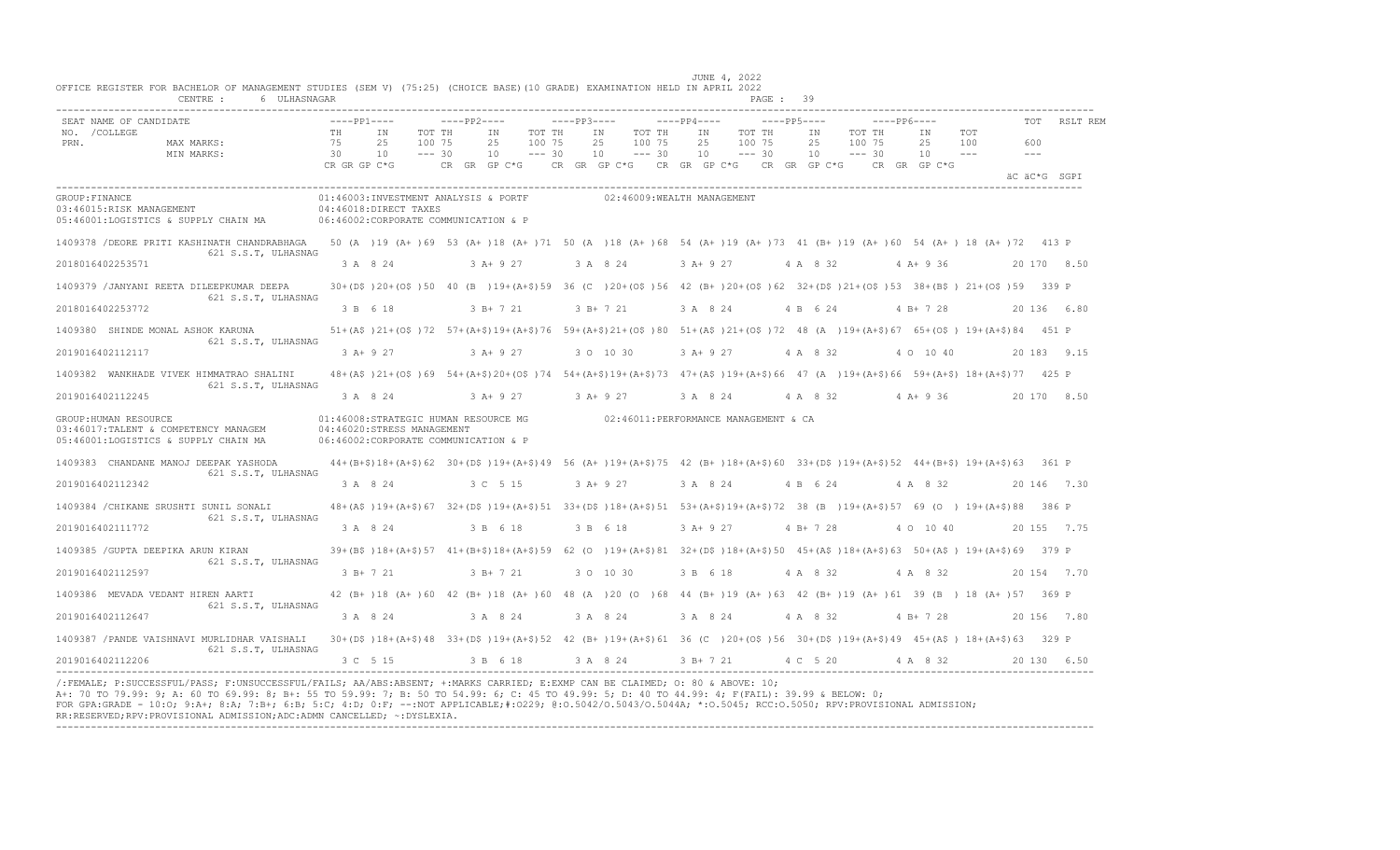| SEAT NAME OF CANDIDATE                                                                                | $---PP1---$                    |          |                                                                                                                                                          |                              | $---PP2---$ |                |                              | $---PP3---$ |                             |                                                                                   |                              | $---PP4---$    | $---PP5---$                  |                             |                              | $---PP6---$ |                |                       | TOT                          | RSLT REM    |
|-------------------------------------------------------------------------------------------------------|--------------------------------|----------|----------------------------------------------------------------------------------------------------------------------------------------------------------|------------------------------|-------------|----------------|------------------------------|-------------|-----------------------------|-----------------------------------------------------------------------------------|------------------------------|----------------|------------------------------|-----------------------------|------------------------------|-------------|----------------|-----------------------|------------------------------|-------------|
| NO. / COLLEGE<br>PRN.<br>MAX MARKS:<br>MIN MARKS:                                                     | TH<br>75<br>30<br>CR GR GP C*G |          | IN<br>25<br>10                                                                                                                                           | TOT TH<br>100 75<br>$--- 30$ |             | IN<br>25<br>10 | TOT TH<br>100 75<br>$--- 30$ |             | IN<br>25<br>10 <sup>1</sup> | CR GR GP C*G      CR GR GP C*G     CR GP C*G     CR GR GP C*G     CR   GR  GP C*G | TOT TH<br>100 75<br>$--- 30$ | IN<br>25<br>10 | TOT TH<br>100 75<br>$--- 30$ | IN<br>25<br>10 <sup>1</sup> | TOT TH<br>100 75<br>$--- 30$ |             | IN<br>25<br>10 | TOT<br>100<br>$- - -$ | 600<br>$---$<br>äC äC*G SGPI |             |
| GROUP: HUMAN RESOURCE<br>03:46017:TALENT & COMPETENCY MANAGEM<br>05:46001:LOGISTICS & SUPPLY CHAIN MA |                                |          | 01:46008:STRATEGIC HUMAN RESOURCE MG<br>04:46020:STRESS MANAGEMENT<br>06:46002:CORPORATE COMMUNICATION & P                                               |                              |             |                |                              |             |                             | 02:46011:PERFORMANCE MANAGEMENT & CA                                              |                              |                |                              |                             |                              |             |                |                       |                              |             |
| 1409388 / PATIL SAVITA KAILAS SANGITA<br>621 S.S.T. ULHASNAG                                          |                                |          | 41 (B+)19+(A+\$)60 44 (B+)20+(O\$)64 36 (C)19+(A+\$)55 38 (B)20+(O\$)58 30+(D\$)18+(A+\$)48 33+(D\$)19+(A+\$)52 337 P                                    |                              |             |                |                              |             |                             |                                                                                   |                              |                |                              |                             |                              |             |                |                       |                              |             |
| 2019016402112365                                                                                      |                                | 3 A 8 24 |                                                                                                                                                          |                              |             | 3 A 8 24       |                              |             |                             | $3 B+ 7 21$                                                                       |                              | 3 B+ 7 21      |                              | 4 C 5 20                    |                              |             | 4 B 6 24       |                       |                              | 20 134 6.70 |
| 1409389 SHAIKH MOHD SUFIYAN MOHD UMAR JANNA<br>TUNNISA<br>621 S.S.T, ULHASNAG                         |                                |          | 44 (B+)19+(A+\$)63 32+(D\$)18+(A+\$)50 60 (O )20+(O\$)80 41+(B+\$)18+(A+\$)59 40 (B )19+(A+\$)59 71 (O )18+(A+\$)89                                      |                              |             |                |                              |             |                             |                                                                                   |                              |                |                              |                             |                              |             |                |                       | 400 P                        |             |
| 2019016402111466                                                                                      |                                | 3 A 8 24 |                                                                                                                                                          |                              |             | 3 B 6 18       |                              |             |                             | 3 0 10 30                                                                         |                              | 3 B+ 7 21      |                              | $4 B+ 7 28$                 |                              |             | 4 0 10 40      |                       |                              | 20 161 8.05 |
| GROUP: FINANCE<br>03:46015:RISK MANAGEMENT<br>05:46001:LOGISTICS & SUPPLY CHAIN MA                    |                                |          | 01:46003:INVESTMENT ANALYSIS & PORTF<br>04:46018:DIRECT TAXES<br>06:46002:CORPORATE COMMUNICATION & P                                                    |                              |             |                |                              |             |                             | 02:46012:FINANCIAL ACCOUNTING                                                     |                              |                |                              |                             |                              |             |                |                       |                              |             |
| 1409390 / PANDEY VAIBHAVI SUNIL ARCHANA<br>974 VEDANTA COLL.-V                                        |                                |          | 50 (A ) 19+ (A+\$) 69 33+ (D\$ ) 19+ (A+\$) 52 30+ (D\$ ) 20+ (O\$ ) 50 43+ (B+\$) 20+ (O\$ ) 63 39+ (B\$ ) 20+ (O\$ ) 59 30+ (D\$ ) 19+ (A+\$) 49 342 P |                              |             |                |                              |             |                             |                                                                                   |                              |                |                              |                             |                              |             |                |                       |                              |             |
| 2017016400240291                                                                                      |                                | 3 A 8 24 |                                                                                                                                                          |                              |             | 3 B 6 18       |                              |             |                             | 3 B 6 18                                                                          |                              | 3 A 8 24       |                              | $4 B+ 7 28$                 |                              |             | 4 C 5 20       |                       |                              | 20 132 6.60 |
| GROUP: MARKETING<br>03:46010:SALES & DISTRIBUTION MANAGE<br>05:46001:LOGISTICS & SUPPLY CHAIN MA      |                                |          | 01:46004:SERVICES MARKETING<br>04:46019:STRATEGIC MARKETING MANAGEM<br>06:46002:CORPORATE COMMUNICATION & P                                              |                              |             |                |                              |             |                             | 02:46007:E-COMMERCE & DIGITAL MARKET                                              |                              |                |                              |                             |                              |             |                |                       |                              |             |
| 1409391 / SATPUTE KALYANI SANTOSH GEETA<br>974 VEDANTA COLL.-V                                        |                                |          | 36 (C) 17+(A\$) 53 53 (A+) 20+(O\$) 73 54 (A+) 17+(A\$) 71 30 (D) 11+(D\$) 41 38+(B\$) 16+(A\$) 54 50 (A) 18+(A+\$) 68 360 P                             |                              |             |                |                              |             |                             |                                                                                   |                              |                |                              |                             |                              |             |                |                       |                              |             |
| 2019016400211413                                                                                      |                                | 3 B 6 18 |                                                                                                                                                          |                              |             | $3 A+ 9 27$    |                              |             |                             | 3 A+ 9 27 3 D 4 12 4 B 6 24 4 A 8 32                                              |                              |                |                              |                             |                              |             |                |                       |                              | 20 140 7.00 |

----------------------------------------------------------------------------------------------------------------------------------------------------------------------------------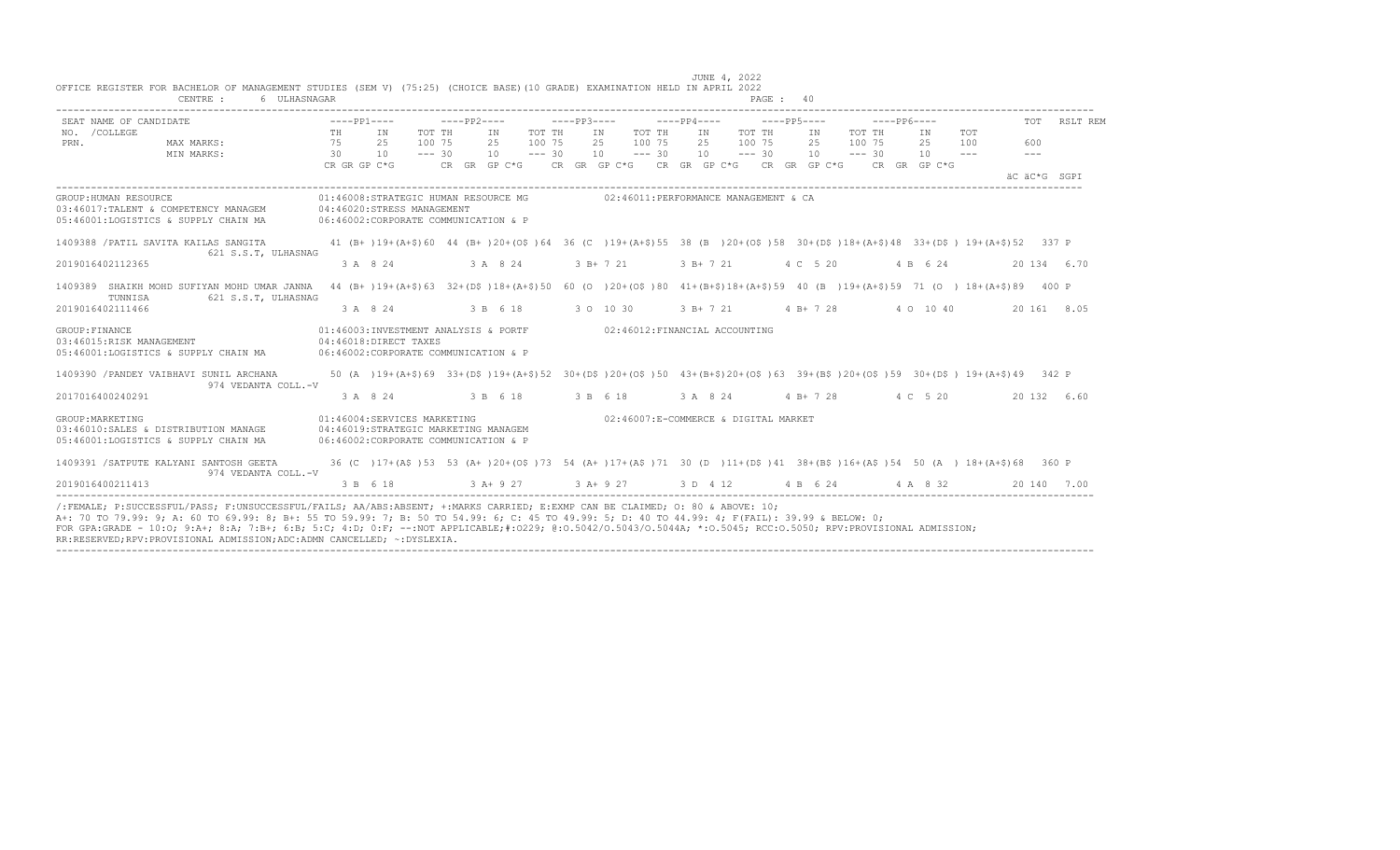|                                              | OFFICE REGISTER FOR BACHELOR OF MANAGEMENT STUDIES (SEM V) (75:25) (CHOICE BASE)(10 GRADE) EXAMINATION HELD IN APRIL 2022<br>CENTRE :                                                                                                                                                                                                                                                                                                                                                                                      | 71 NANDKHAL-AGASHI                                                                                            |          |                                                                                                                          |          |             |                           |             |                                      | PAGE : 41        |                 |          |             |              |               |              |          |
|----------------------------------------------|----------------------------------------------------------------------------------------------------------------------------------------------------------------------------------------------------------------------------------------------------------------------------------------------------------------------------------------------------------------------------------------------------------------------------------------------------------------------------------------------------------------------------|---------------------------------------------------------------------------------------------------------------|----------|--------------------------------------------------------------------------------------------------------------------------|----------|-------------|---------------------------|-------------|--------------------------------------|------------------|-----------------|----------|-------------|--------------|---------------|--------------|----------|
| SEAT NAME OF CANDIDATE                       |                                                                                                                                                                                                                                                                                                                                                                                                                                                                                                                            | $---PP1---$                                                                                                   |          | $---PP2---$                                                                                                              |          | $---PP3---$ |                           | $---PP4---$ | $---PP5---$                          |                  |                 |          | $---PP6---$ |              |               | TOT          | RSLT REM |
| NO. / COLLEGE                                |                                                                                                                                                                                                                                                                                                                                                                                                                                                                                                                            | TH<br>IN                                                                                                      | TOT TH   | IN                                                                                                                       | TOT TH   | IN          | TOT TH                    | IN          | TOT TH                               |                  | IN              | TOT TH   |             | ΙN           | TOT           |              |          |
| PRN.                                         | MAX MARKS:                                                                                                                                                                                                                                                                                                                                                                                                                                                                                                                 | 75<br>25                                                                                                      | 100 75   | 2.5                                                                                                                      | 100 75   | 2.5         | 100 75                    | 2.5         | 100 75                               |                  | 2.5             | 100 75   |             | 25           | 100           | 600          |          |
|                                              | MIN MARKS:                                                                                                                                                                                                                                                                                                                                                                                                                                                                                                                 | 30<br>10                                                                                                      | $--- 30$ | 10                                                                                                                       | $--- 30$ |             | 10<br>$--- 30$            | 10          | $--- 30$                             |                  | 10 <sup>1</sup> | $--- 30$ |             | 10           | $\frac{1}{2}$ | $---$        |          |
|                                              |                                                                                                                                                                                                                                                                                                                                                                                                                                                                                                                            | CR GR GP C*G                                                                                                  |          | CR GR GP C*G                                                                                                             |          |             | CR GR GP C*G CR GR GP C*G |             |                                      | $CR$ GR GP $C*G$ |                 |          |             | CR GR GP C*G |               |              |          |
|                                              |                                                                                                                                                                                                                                                                                                                                                                                                                                                                                                                            |                                                                                                               |          |                                                                                                                          |          |             |                           |             |                                      |                  |                 |          |             |              |               | AC AC*G SGPI |          |
| GROUP: FINANCE<br>03:46009:WEALTH MANAGEMENT | 05:46001:LOGISTICS & SUPPLY CHAIN MA                                                                                                                                                                                                                                                                                                                                                                                                                                                                                       | 01:46003:INVESTMENT ANALYSIS & PORTF<br>04:46012:FINANCIAL ACCOUNTING<br>06:46002:CORPORATE COMMUNICATION & P |          |                                                                                                                          |          |             |                           |             | 02:46006:COMMODITY & DERIVATIVES MAR |                  |                 |          |             |              |               |              |          |
|                                              | 1409392 YADAV VIKAS DINANATH ANITA<br>430 ST.JOSEPH                                                                                                                                                                                                                                                                                                                                                                                                                                                                        |                                                                                                               |          | 34+(C\$)20+(O\$)54 34+(C\$)20+(O\$)54 55+(A+\$)20+(O\$)75 37+(C\$)13+(B\$)50 31+(D\$)20+(O\$)51 70 (O )19+(A+\$)89 373 P |          |             |                           |             |                                      |                  |                 |          |             |              |               |              |          |
| 2019016400232146                             |                                                                                                                                                                                                                                                                                                                                                                                                                                                                                                                            | 3 B 6 18                                                                                                      |          | 3 B 6 18                                                                                                                 |          | $3 A+9 27$  |                           | 3 B 6 18    |                                      | 4 B 6 24         |                 |          |             | 4 0 10 40    |               | 20 145 7.25  |          |
| GROUP: MARKETING                             | 03:46010:SALES & DISTRIBUTION MANAGE<br>05:46001:LOGISTICS & SUPPLY CHAIN MA                                                                                                                                                                                                                                                                                                                                                                                                                                               | 01:46004:SERVICES MARKETING<br>04:46013: CUSTOMER RELATION MANAGEMEN<br>06:46002:CORPORATE COMMUNICATION & P  |          |                                                                                                                          |          |             |                           |             | 02:46007:E-COMMERCE & DIGITAL MARKET |                  |                 |          |             |              |               |              |          |
|                                              | 1409393 MISHRA ABHIJIT BAGISH MADHU<br>430 ST.JOSEPH                                                                                                                                                                                                                                                                                                                                                                                                                                                                       |                                                                                                               |          | 30+(D\$)10+(D\$)40 45+(A\$)20+(O\$)65 31 (D)12+(C\$)43 33 (D)10+(D\$)43 32 (D)10+(D\$)42 54 (A+) 19+(A+\$)73 306 P       |          |             |                           |             |                                      |                  |                 |          |             |              |               |              |          |
| 2019016400231561                             |                                                                                                                                                                                                                                                                                                                                                                                                                                                                                                                            |                                                                                                               |          | 3 D 4 12 3 A 8 24 3 D 4 12 3 D 4 12 4 D 4 16 4 A + 9 36                                                                  |          |             |                           |             |                                      |                  |                 |          |             |              |               | 20 112 5.60  |          |
|                                              | /:FEMALE: P:SUCCESSFUL/PASS: F:UNSUCCESSFUL/FAILS: AA/ABS:ABSENT: +:MARKS CARRIED: E:EXMP CAN BE CLAIMED: 0: 80 & ABOVE: 10:<br>A+: 70 TO 79.99: 9; A: 60 TO 69.99: 8; B+: 55 TO 59.99: 7; B: 50 TO 54.99: 6; C: 45 TO 49.99: 5; D: 40 TO 44.99: 4; F(FAIL): 39.99 & BELOW: 0;<br>FOR GPA:GRADE - 10:0; 9:A+; 8:A; 7:B+; 6:B; 5:C; 4:D; 0:F; --:NOT APPLICABLE;#:0229; 0:0.5042/0.5043/0.5044A; *:0.5045; RCC:0.5050; RPV:PROVISIONAL ADMISSION;<br>RR:RESERVED;RPV:PROVISIONAL ADMISSION;ADC:ADMN CANCELLED; ~: DYSLEXIA. |                                                                                                               |          |                                                                                                                          |          |             |                           |             |                                      |                  |                 |          |             |              |               |              |          |

JUNE 4, 2022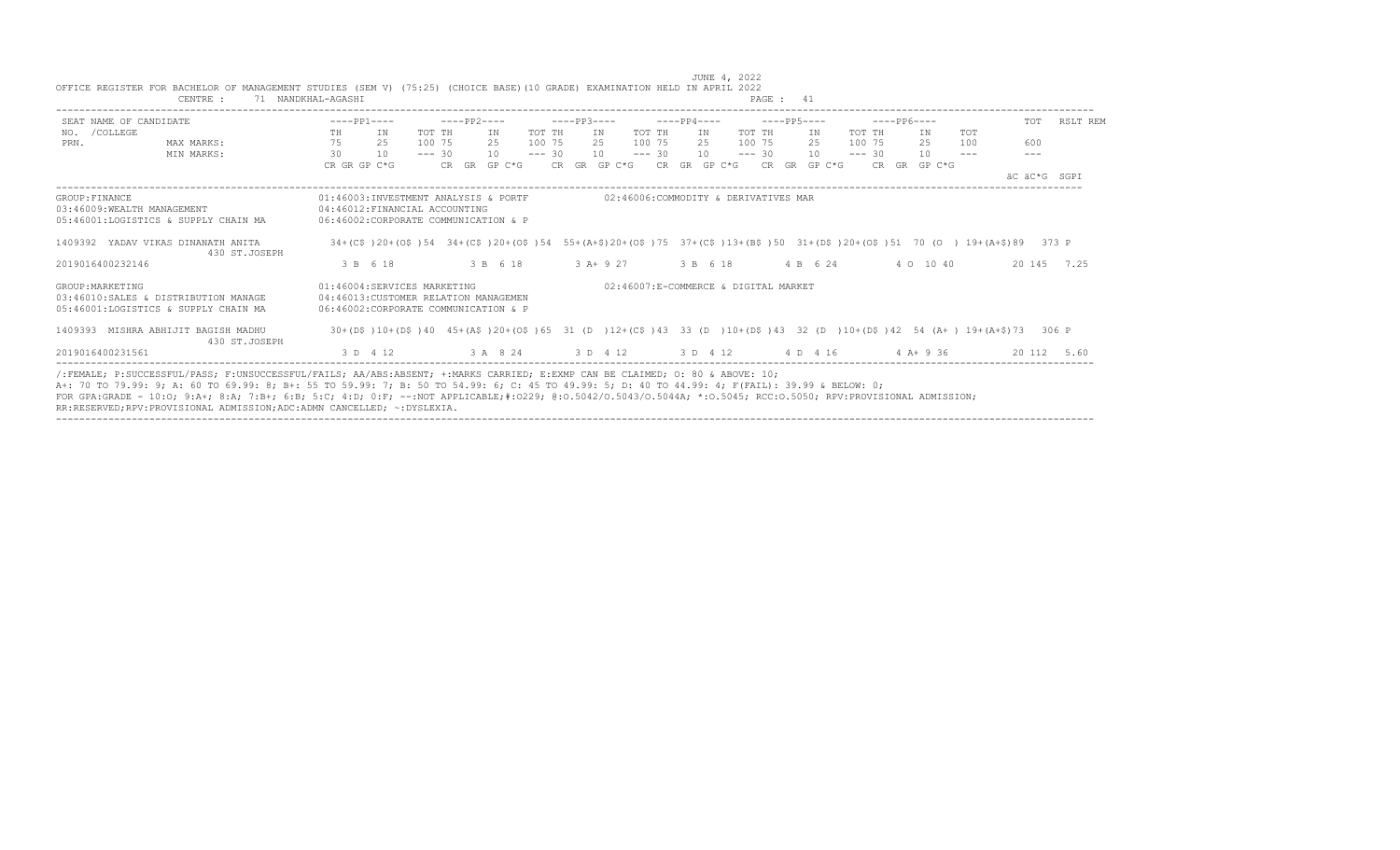| SEAT NAME OF CANDIDATE                                                                                                                                                 |              | $---PP1---$                                                                                                                                     | $---PP2---$ |            |                      | $---PP3---$ |          |                                      |                    | $---PP4---$ |                    | $---PP5---$ |           |                                              |                    | $---PP6---$  |                      |              | TOT | RSLT REM    |
|------------------------------------------------------------------------------------------------------------------------------------------------------------------------|--------------|-------------------------------------------------------------------------------------------------------------------------------------------------|-------------|------------|----------------------|-------------|----------|--------------------------------------|--------------------|-------------|--------------------|-------------|-----------|----------------------------------------------|--------------------|--------------|----------------------|--------------|-----|-------------|
| NO. / COLLEGE                                                                                                                                                          | TH           | IN                                                                                                                                              | TOT TH      | IN         | TOT TH               |             | IN       |                                      | TOT TH             | IN          | TOT TH             |             |           | IN                                           | TOT TH             | ΙN           | TOT                  |              |     |             |
| PRN.<br>MAX MARKS:<br>MIN MARKS:                                                                                                                                       | 75<br>30     | 25<br>100 75<br>10<br>$--- 30$                                                                                                                  |             | 25<br>10   | 100 75<br>$--- 30$   |             | 25<br>10 |                                      | 100 75<br>$--- 30$ | 25<br>10    | 100 75<br>$--- 30$ |             |           | 25<br>10                                     | 100 75<br>$--- 30$ | 25<br>10     | 100<br>$\frac{1}{2}$ | $---$        | 600 |             |
|                                                                                                                                                                        | CR GR GP C*G |                                                                                                                                                 |             |            | $CR$ $GR$ $GP$ $C*G$ |             |          |                                      |                    |             |                    |             |           | CR GR GP $C*G$ CR GR GP $C*G$ CR GR GP $C*G$ |                    | CR GR GP C*G |                      |              |     |             |
|                                                                                                                                                                        |              |                                                                                                                                                 |             |            |                      |             |          |                                      |                    |             |                    |             |           |                                              |                    |              |                      | äC äC*G SGPI |     |             |
| GROUP: FINANCE<br>03:46012: FINANCIAL ACCOUNTING<br>05:46001:LOGISTICS & SUPPLY CHAIN MA                                                                               |              | 01:46006:COMMODITY & DERIVATIVES MAR<br>04:46018:DIRECT TAXES<br>06:46002:CORPORATE COMMUNICATION & P                                           |             |            |                      |             |          | 02:46009:WEALTH MANAGEMENT           |                    |             |                    |             |           |                                              |                    |              |                      |              |     |             |
| 1409394 /BONKURI AVISHA ABRAHAM LINCOLN PAUL 35 (C) 19+(A+\$)54 33+(D\$)19+(A+\$)52 64+(O\$)16+(A\$)80 42 (B+)21+(O\$)63 65+(O\$)22+(O\$)87 45+(A\$) 19+(A+\$)64 400 P |              |                                                                                                                                                 |             |            |                      |             |          |                                      |                    |             |                    |             |           |                                              |                    |              |                      |              |     |             |
| <b>TNE</b><br>294 NEW HORIZON COL<br>2019016401947231                                                                                                                  |              | 3 B 6 18                                                                                                                                        |             | 3 B 6 18   |                      |             |          | 3 0 10 30                            |                    |             | 3 A 8 24           |             |           | 4 0 10 40                                    |                    | 4 A 8 32     |                      |              |     | 20 162 8.10 |
| GROUP: FINANCE<br>03:46015:RISK MANAGEMENT<br>05:46001:LOGISTICS & SUPPLY CHAIN MA                                                                                     |              | 01:46003:INVESTMENT ANALYSIS & PORTF 602:46006:COMMODITY & DERIVATIVES MAR<br>04:46018:DIRECT TAXES<br>06:46002:CORPORATE COMMUNICATION & P     |             |            |                      |             |          |                                      |                    |             |                    |             |           |                                              |                    |              |                      |              |     |             |
| 1409395 INAMDAR TEJAS SHRIKANT RIDDHEE                                                                                                                                 |              | 33 (D) 16 (A) 49 30 (D) 13 (B) 43 33 (D) 15 (A) 48 30 (D) 16 (A) 46 32 (D) 16 (A) 48 41 (B+) 17 (A) 58 292 P                                    |             |            |                      |             |          |                                      |                    |             |                    |             |           |                                              |                    |              |                      |              |     |             |
| 530 WESTERN - VASHI<br>2019016402054751                                                                                                                                |              | 3 C 5 15                                                                                                                                        |             | 3 D 4 12   |                      |             |          | 3 C 5 15                             |                    | 3 C 5 15    |                    |             |           | 4 C 5 20                                     |                    | $4 B+ 7 28$  |                      |              |     | 20 105 5.25 |
| 1409396 THAKUR SIDDHANT PRAKASH VIMLA                                                                                                                                  |              | 48+(A\$)22+(O\$)70 33+(D\$)13+(B\$)46 39 (B)20+(O\$)59 54 (A+)22+(O\$)76 30+(D\$)19+(A+\$)49 51+(A\$) 18+(A+\$)69 369 P                         |             |            |                      |             |          |                                      |                    |             |                    |             |           |                                              |                    |              |                      |              |     |             |
| 530 WESTERN - VASHI<br>2019016401196075                                                                                                                                |              | 3 A+ 9 27                                                                                                                                       | 3 C 5 15    |            |                      |             |          | 3 B+ 7 21                            |                    | $3 A+9 27$  |                    |             |           | 4 C 5 20 4 A 8 32                            |                    |              |                      |              |     | 20 142 7.10 |
| GROUP: MARKETING<br>03:46013: CUSTOMER RELATION MANAGEMEN<br>05:46001:LOGISTICS & SUPPLY CHAIN MA                                                                      |              | 01:46004:SERVICES MARKETING<br>04:46019:STRATEGIC MARKETING MANAGEM<br>06:46002:CORPORATE COMMUNICATION & P                                     |             |            |                      |             |          | 02:46007:E-COMMERCE & DIGITAL MARKET |                    |             |                    |             |           |                                              |                    |              |                      |              |     |             |
| 1409397 /RAGHU AISHWARYA RAGHU JOMOL                                                                                                                                   |              | 35+(C\$)18+(A+\$)53 32+(D\$)19+(A+\$)51 32+(D\$)19+(A+\$)51 32 (D)18+(A+\$)50 30+(D\$)10+(D\$)40 30+(D\$)18+(A+\$)48 293 P                      |             |            |                      |             |          |                                      |                    |             |                    |             |           |                                              |                    |              |                      |              |     |             |
| 530 WESTERN - VASHI<br>2019016401195122                                                                                                                                |              | 3 B 6 18                                                                                                                                        |             | 3 B 6 18   |                      |             |          | 3 B 6 18                             |                    | 3 B 6 18    |                    |             |           | 4 D 4 16                                     |                    | 4 C 5 20     |                      |              |     | 20 108 5.40 |
| GROUP: HUMAN RESOURCE<br>03:46014:INDUSTRIAL RELATIONS<br>05:46001:LOGISTICS & SUPPLY CHAIN MA                                                                         |              | 01:46005:FINANCE FOR HR PROFESSIONAL 02:46008:STRATEGIC HUMAN RESOURCE MG<br>04:46020:STRESS MANAGEMENT<br>06:46002:CORPORATE COMMUNICATION & P |             |            |                      |             |          |                                      |                    |             |                    |             |           |                                              |                    |              |                      |              |     |             |
| 1409398 / CHAVAN ROHINI SANJAY NIRMALA                                                                                                                                 |              | 30+(D\$)21+(O\$)51 59+(A+\$)18+(A+\$)77 30+(D\$)18+(A+\$)48 30+(D\$)10+(D\$)40 21F(F)10+(D\$)31 30+(D\$)18+(A+\$)48 295 F                       |             |            |                      |             |          |                                      |                    |             |                    |             |           |                                              |                    |              |                      |              |     |             |
| 530 WESTERN - VASHI<br>2019016401116436                                                                                                                                |              | 3 B 6 18                                                                                                                                        |             | $3 A+9 27$ |                      |             |          | 3 C 5 15                             |                    | 3 D 4 12    |                    |             | $- F 1 -$ |                                              |                    | 4 C 5 20     |                      | 16           |     |             |
| 1409399 / KAWARE ROHINI SATYAWAN SATYABHAMA<br>530 WESTERN - VASHI                                                                                                     |              | 30+(D\$)22+(O\$)52 30+(D\$)13+(B\$)43 54+(A+\$)19+(A+\$)73 30 (D)19+(A+\$)49 34+(C\$)18+(A+\$)52 30+(D\$)14+(B+\$)44 313 P                      |             |            |                      |             |          |                                      |                    |             |                    |             |           |                                              |                    |              |                      |              |     |             |
| 2016016401686172                                                                                                                                                       |              | 3 B 6 18                                                                                                                                        |             |            | 3 D 4 12             | $3 A+9 27$  |          |                                      |                    | 3 C 5 15    |                    |             |           | 4 B 6 24                                     |                    | 4 D 4 16     |                      |              |     | 20 112 5.60 |
| GROUP: FINANCE<br>03:46015:RISK MANAGEMENT<br>05:46001:LOGISTICS & SUPPLY CHAIN MA                                                                                     |              | 01:46003:INVESTMENT ANALYSIS & PORTF 602:46006:COMMODITY & DERIVATIVES MAR<br>04:46018:DIRECT TAXES<br>06:46002:CORPORATE COMMUNICATION & P     |             |            |                      |             |          |                                      |                    |             |                    |             |           |                                              |                    |              |                      |              |     |             |

/:FEMALE; P:SUCCESSFUL/PASS; F:UNSUCCESSFUL/FAILS; AA/ABS:ABSENT; +:MARKS CARRIED; E:EXMP CAN BE CLAIMED; O: 80 & ABOVE: 10;<br>A+: 70 TO 79.99: 9; A: 60 TO 69.99: 8; B+: 55 TO 59.99: 7; B: 50 TO 54.99: 6; C: 45 TO 49.99: 5; FOR GPA:GRADE - 10:O; 9:A+; 8:A; 7:B+; 6:B; 5:C; 4:D; 0:F; --:NOT APPLICABLE;#:O229; @:O.5042/O.5043/O.5044A; \*:O.5045; RCC:O.5050; RPV:PROVISIONAL ADMISSION; RR:RESERVED;RPV:PROVISIONAL ADMISSION;ADC:ADMN CANCELLED; ~:DYSLEXIA. ----------------------------------------------------------------------------------------------------------------------------------------------------------------------------------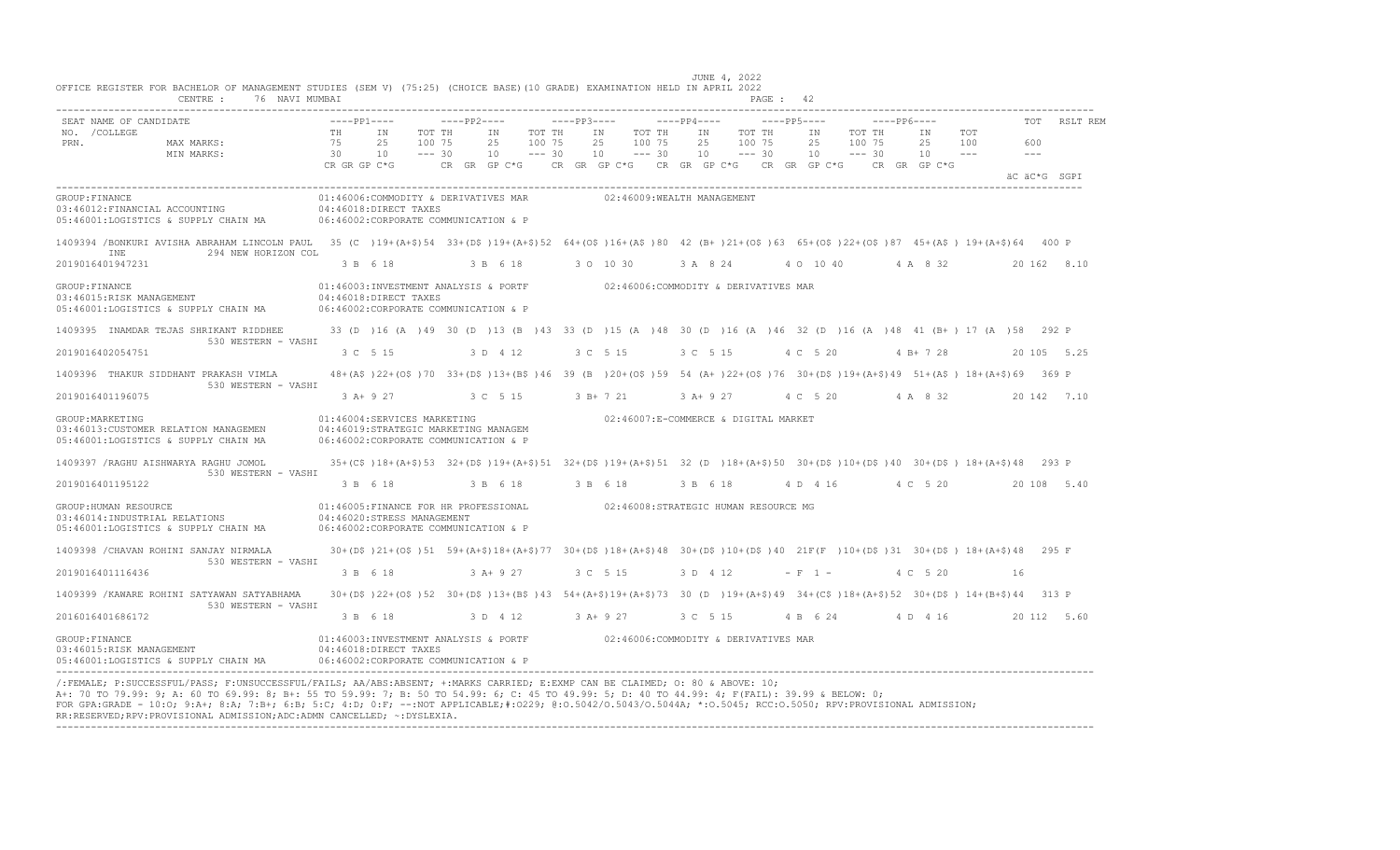|                       | OFFICE REGISTER FOR BACHELOR OF MANAGEMENT STUDIES (SEM V) (75:25) (CHOICE BASE) (10 GRADE) EXAMINATION HELD IN APRIL 2022<br>CENTRE :<br>76 NAVI MUMBAI |                                               |                                                 |                                                                                                                      |                              |                                                                                                                                                                                         | JUNE 4, 2022                                                  | PAGE: 43                      |                                                                                       |                                            |              |
|-----------------------|----------------------------------------------------------------------------------------------------------------------------------------------------------|-----------------------------------------------|-------------------------------------------------|----------------------------------------------------------------------------------------------------------------------|------------------------------|-----------------------------------------------------------------------------------------------------------------------------------------------------------------------------------------|---------------------------------------------------------------|-------------------------------|---------------------------------------------------------------------------------------|--------------------------------------------|--------------|
| NO. / COLLEGE<br>PRN. | SEAT NAME OF CANDIDATE<br>MAX MARKS:<br>MIN MARKS:                                                                                                       | $---PP1---$<br>TH<br>75<br>30<br>CR GR GP C*G | IN<br>TOT TH<br>2.5<br>100 75<br>$--- 30$<br>10 | $---PP2---$<br>IN<br>25<br>10                                                                                        | TOT TH<br>100 75<br>$--- 30$ | $---PP3---$<br>IN<br>TOT TH<br>25<br>100 75<br>10<br>$--- 30$<br>CR GR GP C*G CR GR GP C*G CR GR GP C*G CR GR GP C*G                                                                    | $---PP4---$<br>IN<br>TOT TH<br>25<br>100 75<br>10<br>$--- 30$ | $---PP5---$<br>IN<br>25<br>10 | $---PP6---$<br>TOT TH<br>IN<br>100 75<br>25<br>$--- 30$<br>$10 - - -$<br>CR GR GP C*G | TOT<br>100<br>600<br>$  -$<br>äC äC*G SGPI | TOT RSLT REM |
| GROUP: FINANCE        | 03:46015:RISK MANAGEMENT<br>05:46001:LOGISTICS & SUPPLY CHAIN MA                                                                                         |                                               | 04:46018:DIRECT TAXES                           | 06:46002:CORPORATE COMMUNICATION & P                                                                                 |                              | 01:46003:INVESTMENT ANALYSIS & PORTF 02:46006:COMMODITY & DERIVATIVES MAR                                                                                                               |                                                               |                               |                                                                                       |                                            |              |
| 2019016400577627      | 1409400 KHEDKAR SUMIT SANTOSH KAVITA<br>552 STERLING, NERUL                                                                                              |                                               |                                                 |                                                                                                                      |                              | 44+(B+\$)10+(D\$)54 44+(B+\$)13+(B\$)57 56+(A+\$)14 (B+)70 38+(B\$)10+(D\$)48 32+(D\$)10+(D\$)42 34+(C\$) 10+(D\$)44 315 P<br>3 B 6 18 3 B + 7 21 3 A + 9 27 3 C 5 15 4 D 4 16 4 D 4 16 |                                                               |                               |                                                                                       | 20 113 5.65                                |              |
| GROUP: MARKETING      | 03:46010:SALES & DISTRIBUTION MANAGE<br>05:46001:LOGISTICS & SUPPLY CHAIN MA                                                                             |                                               | 01:46004:SERVICES MARKETING                     | 04:46013: CUSTOMER RELATION MANAGEMEN<br>06:46002:CORPORATE COMMUNICATION & P                                        |                              |                                                                                                                                                                                         | 02:46007:E-COMMERCE & DIGITAL MARKET                          |                               |                                                                                       |                                            |              |
| 2019016400577507      | 1409401 KAMBLE PRATHMESH PRAKASH PRATIKSHA<br>552 STERLING, NERUL                                                                                        |                                               | 3 A 8 24                                        | $3$ $A+$ 9 27                                                                                                        |                              | 48+(A\$)13+(B\$)61 57+(A+\$)16+(A\$)73 35+(C\$)10+(D\$)45 62+(O\$)12+(C\$)74 48+(A\$)13 (B)61 41+(B+\$) 15+(A\$)56 370 P<br>3 C 5 15                                                    | $3$ A + 9 27                                                  | 4 A 8 32                      | $4 B+728$                                                                             | 20 153 7.65                                |              |
| 2019016400577314      | 1409402 KHANNA AYUSH MANOJ YASHITA<br>552 STERLING, NERUL                                                                                                |                                               | 3 A 8 24                                        | 3 B 6 18                                                                                                             |                              | 39+(B\$)22+(O\$)61 39+(B\$)15+(A\$)54 30+(D\$)15 (A)45 51+(A\$)21+(O\$)72 38+(B\$)10+(D\$)48 30+(D\$)10+(D\$)40 320 P<br>3 C 5 15                                                       | 3 A + 9 27 4 C 5 20                                           |                               | 4 D 4 16                                                                              | 20 120 6.00                                |              |
| 2019016400577585      | 1409403 SHAIKH ABDUR RAHMAN MOHAMMED ABUZER<br>SAFIA<br>552 STERLING, NERUL                                                                              |                                               |                                                 |                                                                                                                      |                              | 51+(A\$)11+(D\$)62 62 (0) 17+(A\$)79 41+(B+\$)15+(A\$)56 57+(A+\$)12+(C\$)69 45+(A\$)14+(B+\$)59 42+(B+\$) 13+(B\$)55 380 P<br>3 A 8 24 3 A + 9 27 3 B + 7 21                           | 3 A 8 24                                                      |                               | 4 B + 7 28 4 B + 7 28                                                                 | 20 152 7.60                                |              |
|                       | GROUP: HUMAN RESOURCE<br>03:46014: INDUSTRIAL RELATIONS<br>05:46001:LOGISTICS & SUPPLY CHAIN MA                                                          |                                               |                                                 | 01:46005:FINANCE FOR HR PROFESSIONAL<br>04:46017:TALENT & COMPETENCY MANAGEM<br>06:46002:CORPORATE COMMUNICATION & P |                              | 02:46011:PERFORMANCE MANAGEMENT & CA                                                                                                                                                    |                                                               |                               |                                                                                       |                                            |              |
|                       | 1409404 JADHAV PAVAN AMBARSING LAXMI<br>552 STERLING, NERUL                                                                                              |                                               |                                                 |                                                                                                                      |                              | 69+(0\$)25+(0\$)94 30+(D\$)12+(C\$)42 59+(A+\$)20+(O\$)79 51+(A\$)15+(A\$)66 48+(A\$)14 (B+)62 37+(C\$) 15+(A\$)52 395 P                                                                |                                                               |                               |                                                                                       |                                            |              |
| 2018016400148456      | 1409405 /TRIPATHI DEEPA DEEPAK SUNITA                                                                                                                    |                                               | 3 0 10 30                                       | 3 D 4 12                                                                                                             |                              | 3 A + 9 27 3 A 8 24 4 A 8 32 4 B 6 24<br>48+(A\$)24+(O\$)72 30+(D\$)12+(C\$)42 51+(A\$)13+(B\$)64 35+(C\$)14+(B+\$)49 38+(B\$)10+(D\$)48 57 (A+) 10+(D\$)67 342 P                       |                                                               |                               |                                                                                       | 20 149 7.45                                |              |
| 2019016400577682      | 552 STERLING, NERUL                                                                                                                                      |                                               |                                                 | 3 A + 9 27 3 D 4 12 3 A 8 24                                                                                         |                              |                                                                                                                                                                                         | 3 C 5 15                                                      |                               | 4 C 5 20 4 A 8 32                                                                     | 20 130 6.50                                |              |
| GROUP: MARKETING      | 03:46010:SALES & DISTRIBUTION MANAGE<br>05:46001:LOGISTICS & SUPPLY CHAIN MA                                                                             |                                               | 01:46004:SERVICES MARKETING                     | 04:46013:CUSTOMER RELATION MANAGEMEN<br>06:46002:CORPORATE COMMUNICATION & P                                         |                              | 02:46007:E-COMMERCE & DIGITAL MARKET                                                                                                                                                    |                                                               |                               |                                                                                       |                                            |              |
|                       | 1409406 / GUPTA NEHA PREMCHANDRA PRATIMA<br>591 RAJIV GANDHI                                                                                             |                                               |                                                 |                                                                                                                      |                              | 30+(D\$)18+(A+\$)48 38+(B\$)20+(O\$)58 38+(B\$)20+(O\$)58 30+(D\$)10+(D\$)40 30 (D )16+(A\$)46 30+(D\$) 18+(A+\$)48 298 P                                                               |                                                               |                               |                                                                                       |                                            |              |
| 2019016401852625      |                                                                                                                                                          |                                               | 3 C 5 15                                        | 3 B+ 7 21                                                                                                            |                              | 3 B+ 7 21 3 D 4 12 4 C 5 20 4 C 5 20                                                                                                                                                    |                                                               |                               |                                                                                       | 20 109 5.45                                |              |

A+: 70 TO 79.99: 9; A: 60 TO 69.99: 8; B+: 55 TO 59.99: 7; B: 50 TO 54.99: 6; C: 45 TO 49.99: 5; D: 40 TO 44.99: 4; F(FAIL): 39.99 & BELOW: 0;<br>FOR GPA:GRADE - 10:O; 9:A+; 8:A; 7:B+; 6:B; 5:C; 4:D; 0:F; --:NOT APPLICABLE;#: RR:RESERVED;RPV:PROVISIONAL ADMISSION;ADC:ADMN CANCELLED; ~:DYSLEXIA. ----------------------------------------------------------------------------------------------------------------------------------------------------------------------------------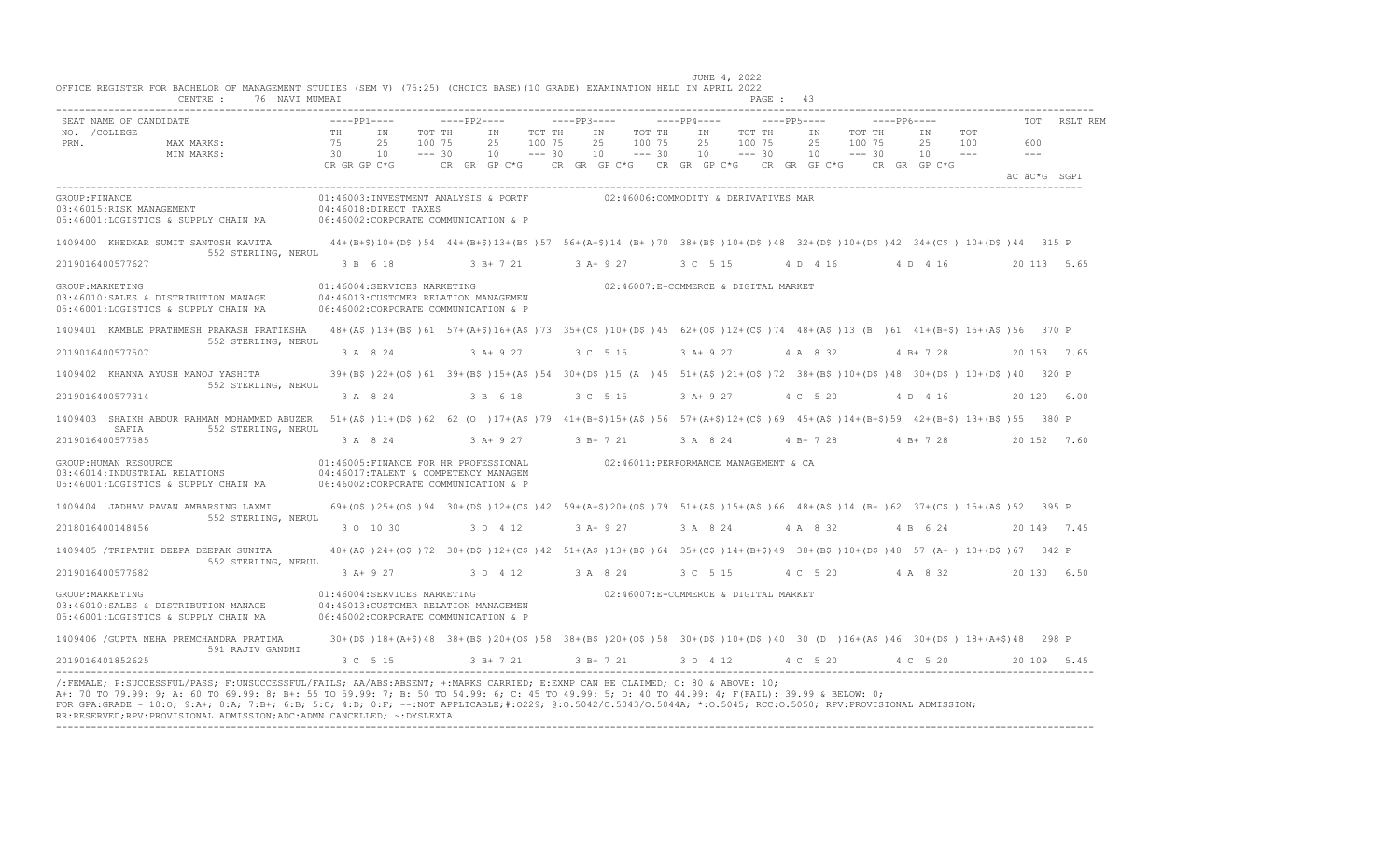| CENTRE :                                                                                         | 76 NAVI MUMBAI                                                   |                                                                                                |                                                               | PAGE: 44                                                                                                                                                             |                                                                                                       |                                          |          |
|--------------------------------------------------------------------------------------------------|------------------------------------------------------------------|------------------------------------------------------------------------------------------------|---------------------------------------------------------------|----------------------------------------------------------------------------------------------------------------------------------------------------------------------|-------------------------------------------------------------------------------------------------------|------------------------------------------|----------|
| SEAT NAME OF CANDIDATE<br>NO. / COLLEGE<br>PRN.<br>MAX MARKS:<br>MIN MARKS:                      | $---PP1---$<br>TH<br>IN<br>75<br>2.5<br>30<br>10<br>CR GR GP C*G | $---PP2---$<br>TOT TH<br>IN<br>TOT TH<br>100 75<br>2.5<br>100 75<br>$--- 30$<br>$--- 30$<br>10 | $---PP3---$<br>IN<br>TOT TH<br>25<br>100 75<br>10<br>$--- 30$ | $---PP4---$<br>$---PP5---$<br>IN<br>TOT TH<br>IN<br>100 75<br>2.5<br>2.5<br>10<br>$--- 30$<br>10 <sup>1</sup><br>CR GR GP C*G CR GR GP C*G CR GR GP C*G CR GR GP C*G | $---PP6---$<br>TOT TH<br>ΙN<br>TOT<br>100 75<br>2.5<br>100<br>$--- 30$<br>10<br>$  -$<br>CR GR GP C*G | <b>TOT</b><br>600<br>$\qquad \qquad - -$ | RSLT REM |
|                                                                                                  |                                                                  |                                                                                                |                                                               |                                                                                                                                                                      |                                                                                                       | äC äC*G SGPI                             |          |
| GROUP: MARKETING<br>03:46010:SALES & DISTRIBUTION MANAGE<br>05:46001:LOGISTICS & SUPPLY CHAIN MA | 01:46004:SERVICES MARKETING                                      | 04:46013:CUSTOMER RELATION MANAGEMEN<br>06:46002:CORPORATE COMMUNICATION & P                   |                                                               | 02:46007:E-COMMERCE & DIGITAL MARKET                                                                                                                                 |                                                                                                       |                                          |          |
| 1409407 KHARADE SHUBHAM ANIL RUPALI<br>591 RAJIV GANDHI                                          |                                                                  |                                                                                                |                                                               | 41+(B+\$)16+(A\$)57 36+(C\$)18+(A+\$)54 30 (D)22+(O\$)52 36+(C\$)11+(D\$)47 36+(C\$)11+(D\$)47 44+(B+\$)18+(A+\$)62 319 P                                            |                                                                                                       |                                          |          |
| 2019016401852327                                                                                 | $3 B+721$                                                        | 3 B 6 18                                                                                       | 3 B 6 18                                                      | 3 C 5 15<br>4 C 5 20                                                                                                                                                 | 4 A 8 32                                                                                              | 20 124 6.20                              |          |
| 1409408 RAUT SAGAR BHOLA SHARMILA<br>591 RAJIV GANDHI                                            |                                                                  |                                                                                                |                                                               | 33 (D) 12+(C\$)45 30+(D\$)17+(A\$)47 32 (D) 17+(A\$)49 43 (B+)12+(C\$)55 30 (D) 12+(C\$)42 53+(A+\$) 23+(O\$)76 314 P                                                |                                                                                                       |                                          |          |
| 2019016401852471                                                                                 | 3 C 5 15                                                         | 3 C 5 15                                                                                       | 3 C 5 15                                                      | 3 B+ 7 21<br>4 D 4 16                                                                                                                                                | $4 A+9 36$                                                                                            | 20 118 5.90                              |          |
| 1409409 SAHU SHRIKANT RAMESHWAR GEETA                                                            |                                                                  |                                                                                                |                                                               | 56 (A+ )20+(O\$ )76 41+(B+\$)15+(A\$ )56 30+(D\$ )14+(B+\$)44 39+(B\$ )10+(D\$ )49 39 (B )10+(D\$ )49 30+(D\$ )21+(O\$ )51 325 P                                     |                                                                                                       |                                          |          |
| 591 RAJIV GANDHI<br>2018016402021861                                                             | $3 A+9 27$                                                       | $3 B+721$                                                                                      | 3 D 4 12                                                      | 4 C 5 20<br>3 C 5 15                                                                                                                                                 | 4 B 6 24                                                                                              | 20 119 5.95                              |          |
| 1409410 /SAPKAL MADHURA HANMANT NEELAM                                                           |                                                                  |                                                                                                |                                                               | 32 (D) 13+(B\$)45 30+(D\$)13+(B\$)43 30+(D\$)10+(D\$)40 44 (B+)10+(D\$)54 30+(D\$)11+(D\$)41 33+(D\$) 13+(B\$)46 269 P                                               |                                                                                                       |                                          |          |
| 591 RAJIV GANDHI<br>2019016401851966                                                             | 3 C 5 15                                                         | 3 D 4 12                                                                                       | 3 D 4 12                                                      | 3 B 6 18<br>4 D 4 16                                                                                                                                                 | 4 C 5 20                                                                                              | 20 93 4.65                               |          |
| 1409411 SINGH KUNAL VIJAY MAYA                                                                   |                                                                  |                                                                                                |                                                               | 30+(D\$)23+(O\$)53 36+(C\$)19+(A+\$)55 33 (D)20+(O\$)53 42+(B+\$)14+(B+\$)56 30+(D\$)16+(A\$)46 42+(B+\$) 22+(O\$)64 327 P                                           |                                                                                                       |                                          |          |
| 591 RAJIV GANDHI<br>2019016401851421                                                             | 3 B 6 18                                                         | 3 B+ 7 21                                                                                      | 3 B 6 18                                                      | 3 B+ 7 21<br>4 C 5 20                                                                                                                                                | 4 A 8 32                                                                                              | 20 130 6.50                              |          |
| 1409412 YATI GOVIND HARIRAM SHAKUNTALA                                                           |                                                                  |                                                                                                |                                                               | 30+(D\$)22+(O\$)52 39+(B\$)22+(O\$)61 33 (D)17+(A\$)50 32+(D\$)14+(B+\$)46 41+(B+\$)14+(B+\$)55 30+(D\$) 19+(A+\$)49 313 P                                           |                                                                                                       |                                          |          |
| 591 RAJIV GANDHI<br>2019016401852126                                                             | 3 B 6 18                                                         | 3 A 8 24                                                                                       | 3 B 6 18                                                      | 3 C 5 15<br>$4 B+ 7 28$                                                                                                                                              | 4 C 5 20                                                                                              | 20 123 6.15                              |          |
| 1409413 /MISHRA POONAM ARUN LALITA                                                               |                                                                  |                                                                                                |                                                               | 30+(D\$)12+(C\$)42 45+(A\$)10+(D\$)55 36+(C\$)19+(A+\$)55 30 (D)17+(A\$)47 41+(B+\$)11+(D\$)52 33+(D\$)12+(C\$)45 296 P                                              |                                                                                                       |                                          |          |
| 873 YASHWANTRAO-KOP<br>2019016400210046                                                          | 3 D 4 12                                                         | $3 B+721$                                                                                      | $3 B+721$                                                     | 3 C 5 15<br>4 B 6 24                                                                                                                                                 | 4 C 5 20                                                                                              | 20 113 5.65                              |          |
| 1409414 GHODKE CHINMAY MANOJ BHANUMATI                                                           |                                                                  |                                                                                                |                                                               | 30+(D\$)11+(D\$)41 42+(B+\$)11 (D)53 32+(D\$)10 (D)42 30+(D\$)12 (C)42 32 (D)14+(B+\$)46 33+(D\$) 16+(A\$)49 273 P                                                   |                                                                                                       |                                          |          |
| 970 J K COLLEGE-GHA<br>2017016401158167                                                          | 3 D 4 12                                                         | 3 B 6 18                                                                                       | 3 D 4 12                                                      | 3 D 4 12<br>4 C 5 20                                                                                                                                                 | 4 C 5 20                                                                                              | 20 94 4.70                               |          |
| 1409415 /MANDAL SINTEEA SWAPAN RINA                                                              |                                                                  |                                                                                                |                                                               | 30+(D\$)11+(D\$)41 45+(A\$)15 (A)60 47+(A\$)11+(D\$)58 41+(B+\$)10+(D\$)51 30+(D\$)16+(A\$)46 38+(B\$) 18+(A+\$)56 312 P                                             |                                                                                                       |                                          |          |
| 970 J K COLLEGE-GHA<br>2018016401274242                                                          | 3 D 4 12                                                         | 3 A 8 24                                                                                       | 3 B+ 7 21                                                     | 3 B 6 18<br>4 C 5 20                                                                                                                                                 | 4 B + 7 28                                                                                            | 20 123 6.15                              |          |
| 1409416 MISHRA SUBHAM SHIVGOVIND ASHA                                                            |                                                                  |                                                                                                |                                                               | 30+(D\$)12+(C\$)42 57+(A+\$)14+(B+\$)71 41+(B+\$)14 (B+)55 30+(D\$)13+(B\$)43 36+(C\$)17+(A\$)53 35+(C\$) 19+(A+\$)54 318 P                                          |                                                                                                       |                                          |          |
| 970 J K COLLEGE-GHA<br>2019016400626862                                                          | 3 D 4 12                                                         | 3 A+ 9 27                                                                                      | 3 B+ 7 21 3 D 4 12                                            |                                                                                                                                                                      | 4 B 6 24 4 B 6 24                                                                                     | 20 120 6.00                              |          |

JUNE 4, 2022

/:FEMALE; P:SUCCESSFUL/PASS; F:UNSUCCESSFUL/FAILS; AA/ABS:ABSENT; +:MARKS CARRIED; E:EXMP CAN BE CLAIMED; O: 80 & ABOVE: 10;<br>A+: 70 TO 79.99: 9; A: 60 TO 69.99: 8; B+: 55 TO 59.99: 7; B: 50 TO 54.99: 6; C: 45 TO 49.99: 5; FOR GPA:GRADE - 10:O; 9:A+; 8:A; 7:B+; 6:B; 5:C; 4:D; 0:F; --:NOT APPLICABLE;#:O229; @:O.5042/O.5043/O.5044A; \*:O.5045; RCC:O.5050; RPV:PROVISIONAL ADMISSION; RR:RESERVED;RPV:PROVISIONAL ADMISSION;ADC:ADMN CANCELLED; ~:DYSLEXIA. ----------------------------------------------------------------------------------------------------------------------------------------------------------------------------------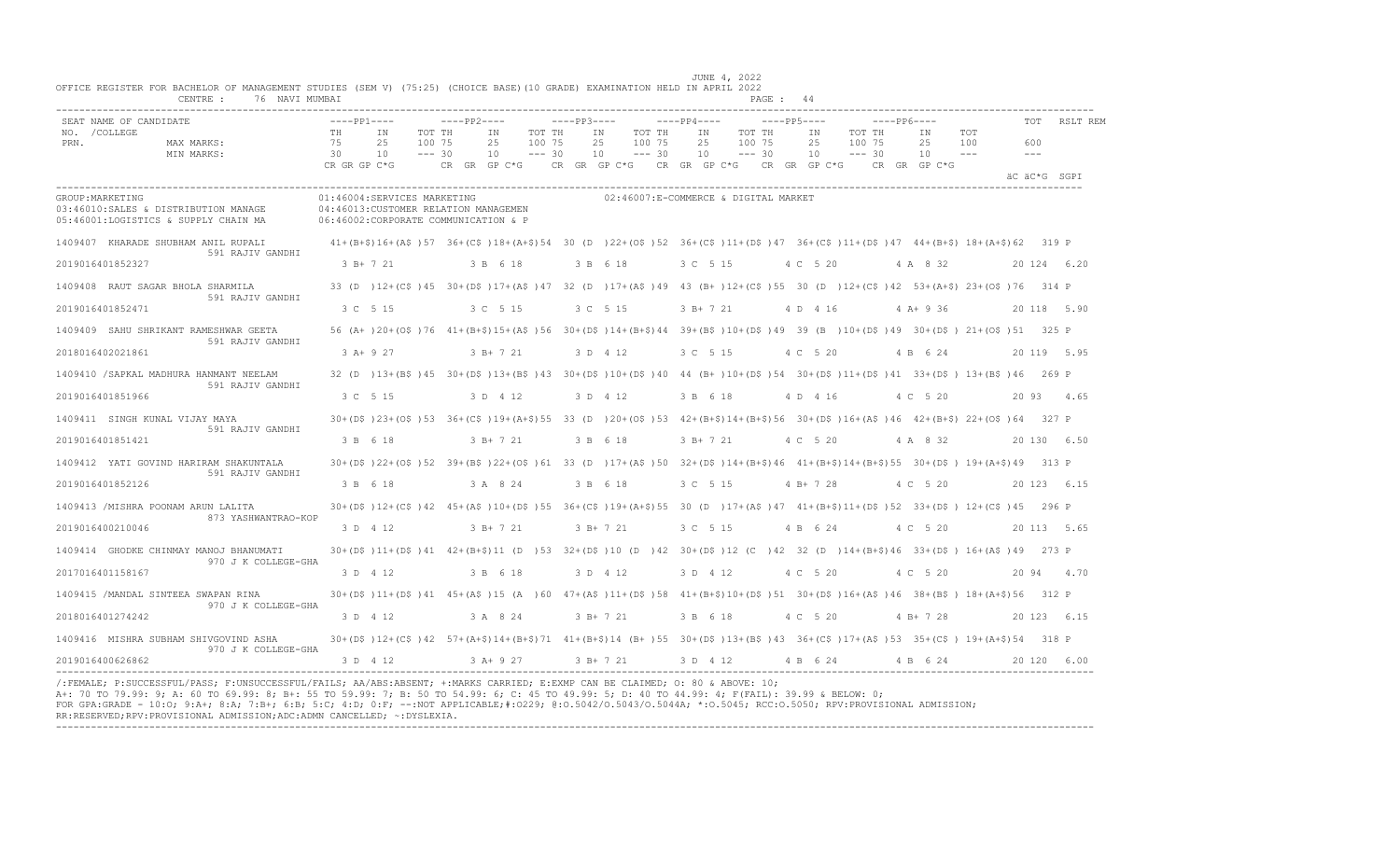|                  | OFFICE REGISTER FOR BACHELOR OF MANAGEMENT STUDIES (SEM V) (75:25) (CHOICE BASE)(10 GRADE) EXAMINATION HELD IN APRIL 2022<br>76 NAVI MUMBAI<br>CENTRE :                                                                                                                                                                                                                                                                                                                                                                    |                                      |                                                                      |          |             |              |          |             |                           |          |             |                                      | PAGE: 45    |                      |          |                                                                                                                           |               |              |              |
|------------------|----------------------------------------------------------------------------------------------------------------------------------------------------------------------------------------------------------------------------------------------------------------------------------------------------------------------------------------------------------------------------------------------------------------------------------------------------------------------------------------------------------------------------|--------------------------------------|----------------------------------------------------------------------|----------|-------------|--------------|----------|-------------|---------------------------|----------|-------------|--------------------------------------|-------------|----------------------|----------|---------------------------------------------------------------------------------------------------------------------------|---------------|--------------|--------------|
|                  | SEAT NAME OF CANDIDATE                                                                                                                                                                                                                                                                                                                                                                                                                                                                                                     | $---PP1---$                          |                                                                      |          | $---PP2---$ |              |          | $---PP3---$ |                           |          | $---PP4---$ |                                      | $---PP5---$ |                      |          | $---PP6---$                                                                                                               |               |              | TOT RSLT REM |
| NO. / COLLEGE    |                                                                                                                                                                                                                                                                                                                                                                                                                                                                                                                            | TH                                   | IN                                                                   | TOT TH   |             | IN           | TOT TH   |             | IN                        | TOT TH   | IN          |                                      | TOT TH      | IN                   | TOT TH   | ΙN                                                                                                                        | TOT           |              |              |
| PRN.             | MAX MARKS:                                                                                                                                                                                                                                                                                                                                                                                                                                                                                                                 | 75                                   | 25                                                                   | 100 75   |             | 2.5          | 100 75   |             | 2.5                       | 100 75   | 2.5         |                                      | 100 75      | 2.5                  | 100 75   | 25                                                                                                                        | 100           | 600          |              |
|                  | MIN MARKS:                                                                                                                                                                                                                                                                                                                                                                                                                                                                                                                 | 30                                   | 10                                                                   | $--- 30$ |             | 10           | $--- 30$ |             | 10                        | $--- 30$ | 10          |                                      | $--- 30$    | 10                   | $--- 30$ | 10                                                                                                                        | $\frac{1}{2}$ | $---$        |              |
|                  |                                                                                                                                                                                                                                                                                                                                                                                                                                                                                                                            | CR GR GP C*G                         |                                                                      |          |             | CR GR GP C*G |          |             | CR GR GP C*G CR GR GP C*G |          |             |                                      |             | $CR$ $GR$ $GP$ $C*G$ |          | CR GR GP C*G                                                                                                              |               |              |              |
|                  |                                                                                                                                                                                                                                                                                                                                                                                                                                                                                                                            |                                      |                                                                      |          |             |              |          |             |                           |          |             |                                      |             |                      |          |                                                                                                                           |               | AC AC*G SGPI |              |
| GROUP: MARKETING | 03:46010:SALES & DISTRIBUTION MANAGE<br>05:46001:LOGISTICS & SUPPLY CHAIN MA                                                                                                                                                                                                                                                                                                                                                                                                                                               | 06:46002:CORPORATE COMMUNICATION & P | 01:46004:SERVICES MARKETING<br>04:46013: CUSTOMER RELATION MANAGEMEN |          |             |              |          |             |                           |          |             | 02:46007:E-COMMERCE & DIGITAL MARKET |             |                      |          |                                                                                                                           |               |              |              |
|                  | 1409417 OURESHI MOHD AAZAM TAHIR MISREEN<br>970 J K COLLEGE-GHA                                                                                                                                                                                                                                                                                                                                                                                                                                                            |                                      |                                                                      |          |             |              |          |             |                           |          |             |                                      |             |                      |          | 37 (C) 11+(D\$)48 50+(A\$)19+(A+\$)69 48+(A\$)11 (D)59 30+(D\$)17+(A\$)47 42+(B+\$)14+(B+\$)56 53+(A+\$)18+(A+\$)71 350 P |               |              |              |
|                  | 2019016400625723                                                                                                                                                                                                                                                                                                                                                                                                                                                                                                           |                                      | 3 C 5 15                                                             |          |             | 3 A 8 24     |          |             | $3B+721$                  |          |             | 3 C 5 15                             |             | $4 B+ 7 28$          |          | $4 A+9 36$                                                                                                                |               |              | 20 139 6.95  |
|                  | 1409418 SAYED SAAD AHMED MAUZ AHMED TANBEER<br>970 J K COLLEGE-GHA                                                                                                                                                                                                                                                                                                                                                                                                                                                         |                                      |                                                                      |          |             |              |          |             |                           |          |             |                                      |             |                      |          | 32 (D) 13+(B\$)45 30+(D\$)11+(D\$)41 33+(D\$)12+(C\$)45 30+(D\$)10+(D\$)40 30+(D\$)13+(B\$)43 30+(D\$)19+(A+\$)49 263 P   |               |              |              |
|                  | 2019016400625626                                                                                                                                                                                                                                                                                                                                                                                                                                                                                                           |                                      | 3 C 5 15                                                             |          |             | 3 D 4 12     |          |             | 3 C 5 15                  |          |             | 3 D 4 12                             |             | 4 D 4 16             |          | 4 C 5 20                                                                                                                  |               |              | 20 90 4.50   |
|                  | 1409419 SHAIKH AVESH KALIM AHMED TABASSUM<br>970 J K COLLEGE-GHA                                                                                                                                                                                                                                                                                                                                                                                                                                                           |                                      |                                                                      |          |             |              |          |             |                           |          |             |                                      |             |                      |          | 30 (D) 12 (C) 42 42+(B+\$)16 (A) 58 30+(D\$)10 (D) 40 32+(D\$)14 (B+)46 32+(D\$)10 (D) 42 35+(C\$) 12 (C) 47 275 P        |               |              |              |
|                  | 2019016400624743                                                                                                                                                                                                                                                                                                                                                                                                                                                                                                           |                                      | 3 D 4 12                                                             |          |             |              |          |             |                           |          |             |                                      |             |                      |          | 3 B+7 21 3 D 4 12 3 C 5 15 4 D 4 16 4 C 5 20                                                                              |               |              | 20 96 4.80   |
|                  | /:FEMALE: P:SUCCESSFUL/PASS: F:UNSUCCESSFUL/FAILS: AA/ABS:ABSENT: +:MARKS CARRIED: E:EXMP CAN BE CLAIMED: 0: 80 & ABOVE: 10:<br>A+: 70 TO 79.99: 9; A: 60 TO 69.99: 8; B+: 55 TO 59.99: 7; B: 50 TO 54.99: 6; C: 45 TO 49.99: 5; D: 40 TO 44.99: 4; F(FAIL): 39.99 & BELOW: 0;<br>FOR GPA:GRADE - 10:0; 9:A+; 8:A; 7:B+; 6:B; 5:C; 4:D; 0:F; --:NOT APPLICABLE;#:0229; 0:0.5042/0.5043/0.5044A; *:0.5045; RCC:0.5050; RPV:PROVISIONAL ADMISSION;<br>RR:RESERVED;RPV:PROVISIONAL ADMISSION;ADC:ADMN CANCELLED; ~: DYSLEXIA. |                                      |                                                                      |          |             |              |          |             |                           |          |             |                                      |             |                      |          |                                                                                                                           |               |              |              |

JUNE 4, 2022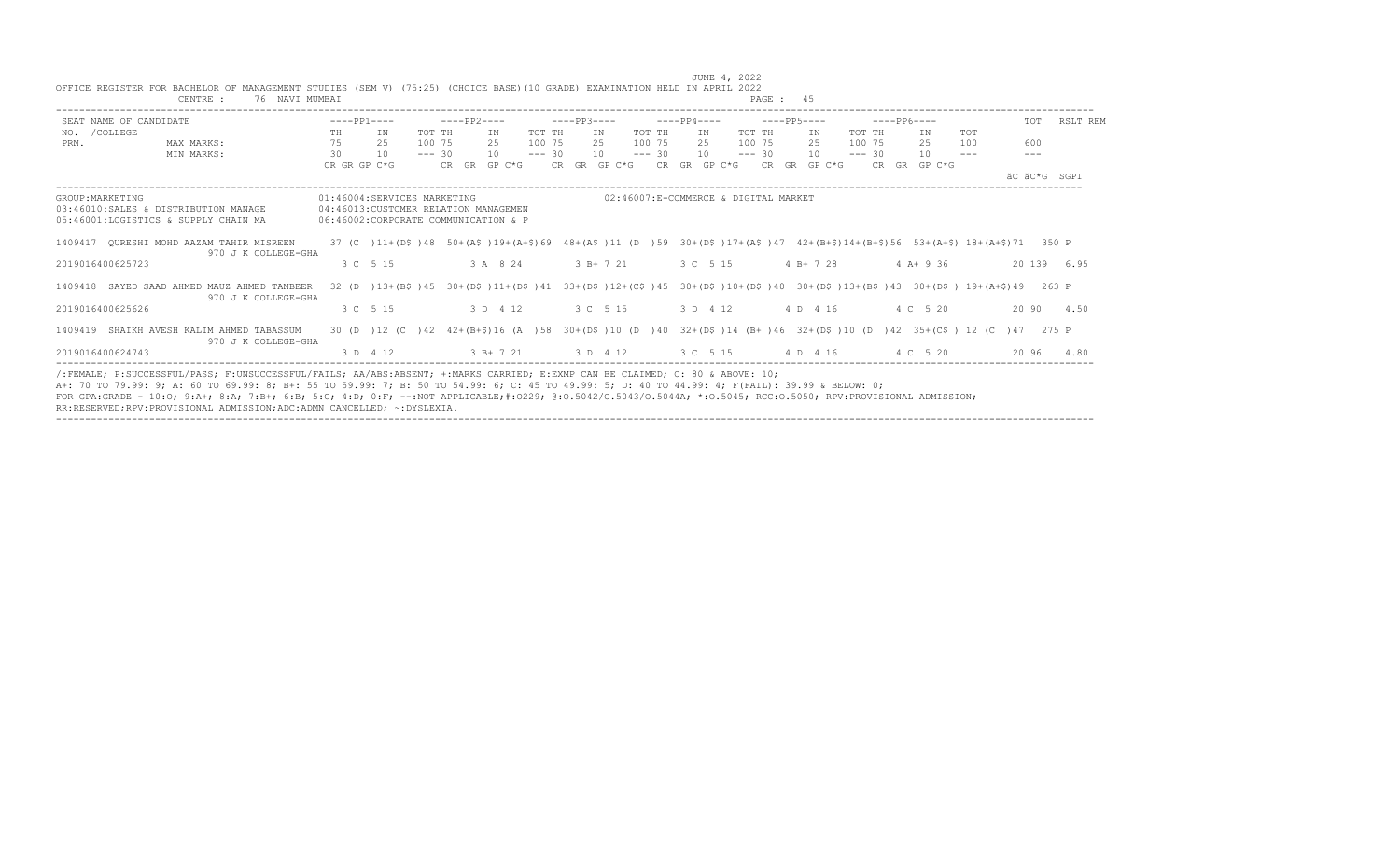| SEAT NAME OF CANDIDATE                                                                                                                                                                                        | $---PP1---$                    |                                                                                                                                                   |                              | $---PP2---$                    |                              | $---PP3---$ |                                                 |                              | $---PP4---$    |                                      | $---PP5---$                    |                              | $---PP6---$ |                                |                       | <b>TOT</b>     | RSLT REM    |
|---------------------------------------------------------------------------------------------------------------------------------------------------------------------------------------------------------------|--------------------------------|---------------------------------------------------------------------------------------------------------------------------------------------------|------------------------------|--------------------------------|------------------------------|-------------|-------------------------------------------------|------------------------------|----------------|--------------------------------------|--------------------------------|------------------------------|-------------|--------------------------------|-----------------------|----------------|-------------|
| NO. / COLLEGE<br>PRN.<br>MAX MARKS:<br>MIN MARKS:                                                                                                                                                             | TH<br>75<br>30<br>CR GR GP C*G | ΙN<br>25<br>10                                                                                                                                    | TOT TH<br>100 75<br>$--- 30$ | ΙN<br>25<br>10<br>CR GR GP C*G | TOT TH<br>100 75<br>$--- 30$ |             | ΙN<br>25<br>10<br>CR GR GP $C*G$ CR GR GP $C*G$ | TOT TH<br>100 75<br>$--- 30$ | IN<br>25<br>10 | TOT TH<br>100 75<br>$--- 30$         | ΙN<br>25<br>10<br>CR GR GP C*G | TOT TH<br>100 75<br>$--- 30$ |             | ΙN<br>25<br>10<br>CR GR GP C*G | TOT<br>100<br>$- - -$ | 600<br>$- - -$ |             |
|                                                                                                                                                                                                               |                                |                                                                                                                                                   |                              |                                |                              |             |                                                 |                              |                |                                      |                                |                              |             |                                |                       | äC äC*G SGPI   |             |
| GROUP: MARKETING<br>03:46010:SALES & DISTRIBUTION MANAGE<br>05:46001:LOGISTICS & SUPPLY CHAIN MA                                                                                                              |                                | 01:46004:SERVICES MARKETING<br>04:46013: CUSTOMER RELATION MANAGEMEN<br>06:46002:CORPORATE COMMUNICATION & P                                      |                              |                                |                              |             |                                                 |                              |                | 02:46007:E-COMMERCE & DIGITAL MARKET |                                |                              |             |                                |                       |                |             |
| 1409420 /SHARMA POOJA SHANKAR USHA<br>1019 Zagdu Singh Cha                                                                                                                                                    |                                | 54+(A+\$)24+(O\$)78 50+(A\$)19+(A+\$)69 38+(B\$)20+(O\$)58 57+(A+\$)22+(O\$)79 42 (B+)15+(A\$)57 53+(A+\$)18+(A+\$)71 412 P                       |                              |                                |                              |             |                                                 |                              |                |                                      |                                |                              |             |                                |                       |                |             |
| 2019016400139307                                                                                                                                                                                              |                                | $3 A+ 9 27$                                                                                                                                       |                              | 3 A 8 24                       |                              |             | $3 B+ 7 21$                                     |                              | $3 A+9 27$     |                                      | $4 B+ 7 28$                    |                              |             | $4 A + 9 36$                   |                       |                | 20 163 8.15 |
| 1409421 NAYAL NIRAJ BHOPAL SINGH DAMAYANTI<br>1073 THAKUR COLLEGE,                                                                                                                                            |                                | 39 (B) 17+ (A\$) 56 44+ (B+\$) 24+ (O\$) 68 32+ (D\$) 25+ (O\$) 57 35+ (C\$) 14+ (B+\$) 49 45+ (A\$) 18+ (A+\$) 63 42+ (B+\$) 18+ (A+\$) 60 353 P |                              |                                |                              |             |                                                 |                              |                |                                      |                                |                              |             |                                |                       |                |             |
| 2019016400216936                                                                                                                                                                                              |                                | 3 B+ 7 21                                                                                                                                         |                              | 3 A 8 24                       |                              |             | $3 B+ 7 21$                                     |                              | 3 C 5 15       |                                      | 4 A 8 32                       |                              |             | 4 A 8 32                       |                       |                | 20 145 7.25 |
| 1409422 / PAL KANCHAN UMASHANKAR SAINA                                                                                                                                                                        |                                | $41+(B+\$)13+(B+\$)54$ 53+ (A+\$) 22+ (O\$) 75 33+ (D\$) 22+ (O\$) 55 50+ (A\$) 10+ (D\$) 60 51 (A) 19+ (A+\$) 70 56+ (A+\$) 14+ (B+\$) 70        |                              |                                |                              |             |                                                 |                              |                |                                      |                                |                              |             |                                |                       |                | 384 P       |
| 1073 THAKUR COLLEGE,<br>2019016400216395                                                                                                                                                                      |                                | 3 B 6 18                                                                                                                                          |                              | 3 A+ 9 27                      |                              |             | 3 B+ 7 21                                       |                              | 3 A 8 24       |                                      | $4 A+9 36$                     |                              |             | $4 A+9 36$                     |                       |                | 20 162 8.10 |
| GROUP: FINANCE<br>03:46012: FINANCIAL ACCOUNTING<br>05:46001:LOGISTICS & SUPPLY CHAIN MA                                                                                                                      |                                | 01:46003:INVESTMENT ANALYSIS & PORTF<br>04:46018:DIRECT TAXES<br>06:46002:CORPORATE COMMUNICATION & P                                             |                              |                                |                              |             | 02:46009:WEALTH MANAGEMENT                      |                              |                |                                      |                                |                              |             |                                |                       |                |             |
| 1409423 /BHAYANI VIBHOOTIBEN SRUESH SHOBHANA 51+(A\$)24+(O\$)75 48+(A\$)24+(O\$)72 53+(A+\$)19+(A+\$)72 54+(A+\$)24+(O\$)78 53 (A+)24+(O\$)77 50+(A\$) 16+(A\$)66 440 P<br><b>BEN</b><br>1073 THAKUR COLLEGE, |                                |                                                                                                                                                   |                              |                                |                              |             |                                                 |                              |                |                                      |                                |                              |             |                                |                       |                |             |
| 2019016400215473                                                                                                                                                                                              |                                | $3 A+ 9 27$                                                                                                                                       |                              | $3 A+ 9 27$                    |                              |             | $3 A+9 27$                                      |                              | $3 A+9 27$     |                                      | $4 A+9 36$                     |                              |             | 4 A 8 32                       |                       |                | 20 176 8.80 |
| GROUP: FINANCE<br>03:46015:RISK MANAGEMENT<br>05:46001:LOGISTICS & SUPPLY CHAIN MA                                                                                                                            |                                | 01:46003:INVESTMENT ANALYSIS & PORTF 02:46009:WEALTH MANAGEMENT<br>04:46018:DIRECT TAXES<br>06:46002:CORPORATE COMMUNICATION & P                  |                              |                                |                              |             |                                                 |                              |                |                                      |                                |                              |             |                                |                       |                |             |
| 1409424 WAGHELA SARANSH KIRIT VARSHA                                                                                                                                                                          |                                | 68+(0\$)19+(A+\$)87 63+(0\$)19+(A+\$)82 66+(0\$)15+(A\$)81 62+(0\$)17+(A\$)79 30+(D\$)15 (A)45 54+(A+\$)17+(A\$)71 445 P                          |                              |                                |                              |             |                                                 |                              |                |                                      |                                |                              |             |                                |                       |                |             |
| 14 BALBHARATI<br>2019016400182504                                                                                                                                                                             |                                | 3 0 10 30                                                                                                                                         |                              | 3 0 10 30                      |                              |             | 3 0 10 30                                       |                              | 3 A+ 9 27      |                                      | 4 C 5 20                       |                              |             | $4 A+9 36$                     |                       |                | 20 173 8.65 |
| GROUP: MARKETING<br>03:46010:SALES & DISTRIBUTION MANAGE<br>05:46001:LOGISTICS & SUPPLY CHAIN MA                                                                                                              |                                | 01:46004:SERVICES MARKETING<br>04:46019:STRATEGIC MARKETING MANAGEM<br>06:46002:CORPORATE COMMUNICATION & P                                       |                              |                                |                              |             |                                                 |                              |                | 02:46007:E-COMMERCE & DIGITAL MARKET |                                |                              |             |                                |                       |                |             |
| 1409425 CHAVDA NEEL SHAMBHU LAXMI<br>14 BALBHARATI                                                                                                                                                            |                                | 38+(B\$)16+(A\$)54 53+(A+\$)10+(D\$)63 47+(A\$)15 (A)62 39+(B\$)12+(C\$)51 48+(A\$)14+(B+\$)62 56+(A+\$)12+(C\$)68 360 P                          |                              |                                |                              |             |                                                 |                              |                |                                      |                                |                              |             |                                |                       |                |             |
| 2019016400185553                                                                                                                                                                                              |                                | 3 B 6 18                                                                                                                                          |                              | 3 A 8 24                       |                              |             | 3 A 8 24                                        |                              | 3 B 6 18       |                                      | 4 A 8 32                       |                              |             | 4 A 8 32                       |                       |                | 20 148 7.40 |
| 1409426 TRIPATHI RAHUL RAMLAL YASHODA<br>14 BALBHARATI                                                                                                                                                        |                                | $42+(B+\$)12+(C\$)54$ 59+(A+\$)10+(D\$)69 44+(B+\$)16+(A\$)60 45+(A\$)12+(C\$)57 48 (A)10+(D\$)58 42+(B+\$) 18+(A+\$)60                           |                              |                                |                              |             |                                                 |                              |                |                                      |                                |                              |             |                                |                       |                | 358 P       |
| 2019016400187207                                                                                                                                                                                              |                                | 3 B 6 18                                                                                                                                          |                              | 3 A 8 24                       |                              |             | 3 A 8 24                                        |                              | 3 B+ 7 21      |                                      | 4 B+ 7 28                      |                              |             | 4 A 8 32                       |                       |                | 20 147 7.35 |
| GROUP: MARKETING<br>03:46010:SALES & DISTRIBUTION MANAGE<br>05:46001:LOGISTICS & SUPPLY CHAIN MA                                                                                                              |                                | 01:46004:SERVICES MARKETING<br>04:46013: CUSTOMER RELATION MANAGEMEN<br>06:46002:CORPORATE COMMUNICATION & P                                      |                              |                                |                              |             |                                                 |                              |                | 02:46007:E-COMMERCE & DIGITAL MARKET |                                |                              |             |                                |                       |                |             |

RR:RESERVED;RPV:PROVISIONAL ADMISSION;ADC:ADMN CANCELLED; ~:DYSLEXIA. ----------------------------------------------------------------------------------------------------------------------------------------------------------------------------------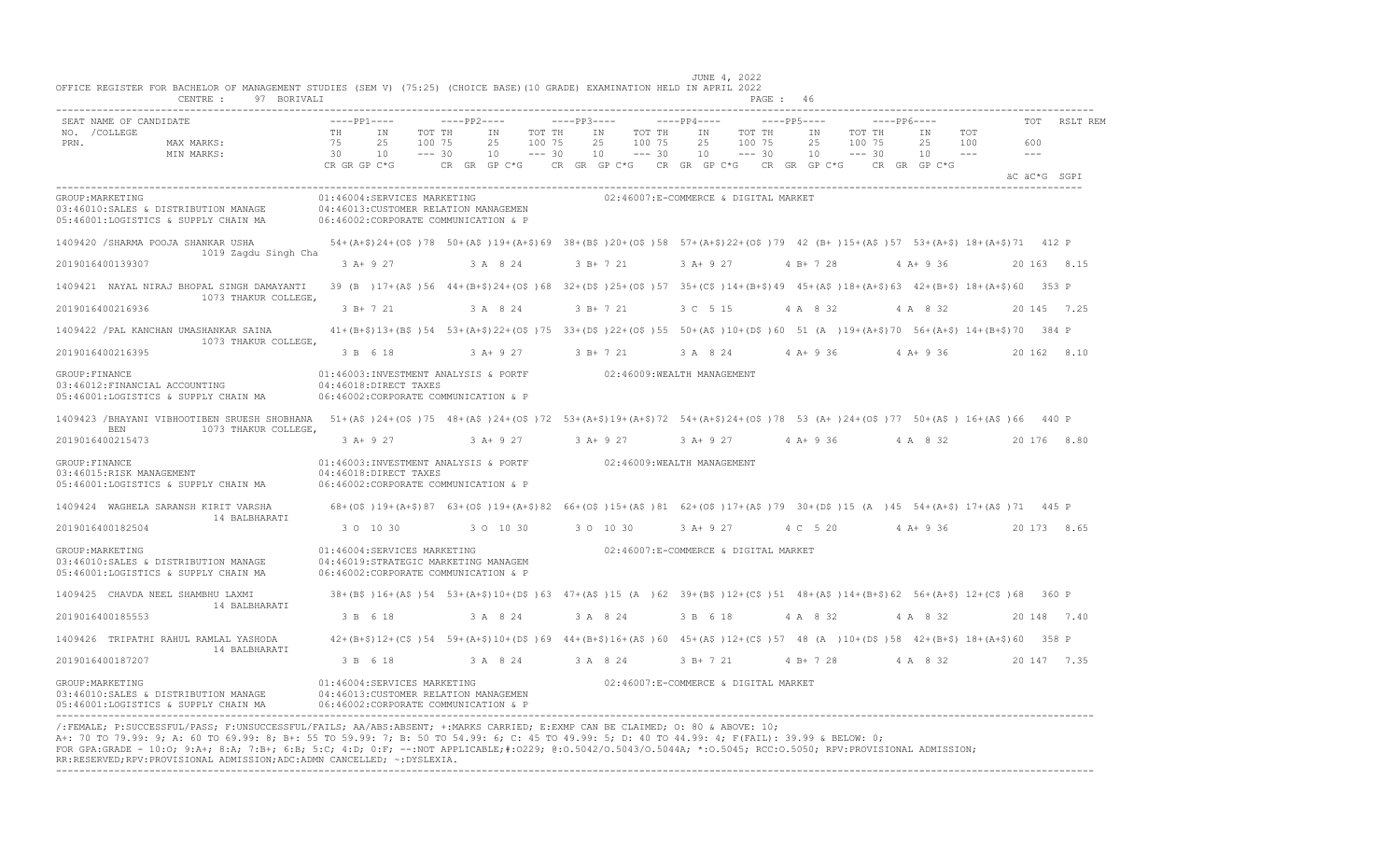|                                                                                                                                       |                                                                                                                 |                                        |                               | JUNE 4, 2022                                                                                                               |                 |
|---------------------------------------------------------------------------------------------------------------------------------------|-----------------------------------------------------------------------------------------------------------------|----------------------------------------|-------------------------------|----------------------------------------------------------------------------------------------------------------------------|-----------------|
| OFFICE REGISTER FOR BACHELOR OF MANAGEMENT STUDIES (SEM V) (75:25) (CHOICE BASE)(10 GRADE) EXAMINATION HELD IN APRIL 2022<br>CENTRE : | 97 BORIVALI                                                                                                     |                                        |                               | PAGE: 47                                                                                                                   |                 |
|                                                                                                                                       |                                                                                                                 |                                        |                               |                                                                                                                            |                 |
| SEAT NAME OF CANDIDATE<br>NO. / COLLEGE                                                                                               | $---PP1---$                                                                                                     | $---PP2---$                            | $---PP3---$                   | $---PP5---$<br>$---PP4---$<br>$---PP6---$                                                                                  | TOT<br>RSLT REM |
| PRN.<br>MAX MARKS:                                                                                                                    | TH<br>IN<br>75<br>2.5<br>100 75                                                                                 | TOT TH<br>IN<br>TOT TH<br>100 75<br>25 | IN<br>TOT TH<br>2.5<br>100 75 | IN<br>TOT TH<br>IN<br>TOT TH<br>IN<br>TOT<br>100 75<br>100 75<br>100<br>25<br>2.5<br>25                                    | 600             |
| MIN MARKS:                                                                                                                            | 30<br>10                                                                                                        | $--- 30$<br>$--- 30$<br>10             | 10<br>$--- 30$                | 10<br>$--- 30$<br>10<br>$--- 30$<br>10<br>$  -$                                                                            | $ -$            |
|                                                                                                                                       | CR GR GP C*G                                                                                                    | CR GR GP C*G                           |                               | CR GR GP C*G CR GR GP C*G CR GR GP C*G<br>CR GR GP C*G                                                                     | äC äC*G SGPI    |
|                                                                                                                                       |                                                                                                                 |                                        |                               |                                                                                                                            |                 |
| GROUP: MARKETING<br>03:46010:SALES & DISTRIBUTION MANAGE                                                                              | 01:46004:SERVICES MARKETING<br>04:46013: CUSTOMER RELATION MANAGEMEN                                            |                                        |                               | 02:46007:E-COMMERCE & DIGITAL MARKET                                                                                       |                 |
| 05:46001:LOGISTICS & SUPPLY CHAIN MA                                                                                                  | 06:46002:CORPORATE COMMUNICATION & P                                                                            |                                        |                               |                                                                                                                            |                 |
| 1409427 JAISWAR VISHAL INDRAJIT SHANTIDEVI<br>492 A DAMODAR KALE-                                                                     |                                                                                                                 |                                        |                               | 30+(D\$)13+(B\$)43 30+(D\$)16+(A\$)46 30+(D\$)18+(A+\$)48 41 (B+)21+(O\$)62 35+(C\$)10+(D\$)45 30+(D\$) 23+(O\$)53 297 P   |                 |
| 2019016400200833                                                                                                                      | 3 D 4 12                                                                                                        | 3 C 5 15                               | 3 C 5 15                      | 3 A 8 24<br>4 C 5 20<br>4 B 6 24                                                                                           | 20 110 5.50     |
| 1409428 VADKAR NITESH SHEKHAR SHAINALI<br>492 A DAMODAR KALE-                                                                         |                                                                                                                 |                                        |                               | 30+(D\$)10+(D\$)40 35+(C\$)10+(D\$)45 47 (A)15+(A\$)62 30+(D\$)10+(D\$)40 30+(D\$)10+(D\$)40 38+(B\$) 10+(D\$)48 275 P     |                 |
| 2019016400200342                                                                                                                      | 3 D 4 12                                                                                                        | 3 C 5 15                               | 3 A 8 24                      | 3 D 4 12<br>4 C 5 20<br>4 D 4 16                                                                                           | 20 99 4.95      |
| 1409429 BHAVSAR SHREYASH SHIVAM PRAMILA<br>631 NIRMALA MEMORIA                                                                        |                                                                                                                 |                                        |                               | 65+(0\$)20+(0\$)85 62 (0)19+(A+\$)81 62+(0\$)17+(A\$)79 62+(0\$)24+(0\$)86 45+(A\$)18+(A+\$)63 60+(0\$)20+(0\$)80 474 P    |                 |
| 2018016400307574                                                                                                                      | 3 0 10 30                                                                                                       | 3 0 10 30                              | $3 A+9 27$                    | 3 0 10 30<br>4 A 8 32<br>4 0 10 40                                                                                         | 20 189 9.45     |
| 1409430 GOVALKAR MIHIR NANDKISHOR NEELAM<br>631 NIRMALA MEMORIA                                                                       |                                                                                                                 |                                        |                               | 53+(A+\$)16+(A\$)69 63+(O\$)23+(O\$)86 56 (A+)17+(A\$)73 66+(O\$)23+(O\$)89 42+(B+\$)21+(O\$)63 54+(A+\$) 21+(O\$)75 455 P |                 |
| 2018016401233164                                                                                                                      | 3 A 8 24                                                                                                        | 3 0 10 30                              | 3 A+ 9 27                     | 3 0 10 30<br>4 A 8 32<br>$4$ A+ 9 36                                                                                       | 20 179 8.95     |
| 1409431 MAURYA GAURAV JOGENDRA RADHA<br>631 NIRMALA MEMORIA                                                                           |                                                                                                                 |                                        |                               | 56+(A+\$)21+(O\$)77 65+(O\$)25+(O\$)90 72 (O )21+(O\$)93 62+(O\$)22+(O\$)84 47+(A\$)17+(A\$)64 62+(O\$) 19+(A+\$)81 489 P  |                 |
| 2019016400002393                                                                                                                      | $3 A+9 27$                                                                                                      | 3 0 10 30                              | 3 0 10 30                     | 3 0 10 30<br>4 A 8 32<br>4 0 10 40                                                                                         | 20 189 9.45     |
| 1409432 /RATHOD SURBHI SUSHIL ALKA<br>631 NIRMALA MEMORIA                                                                             |                                                                                                                 |                                        |                               | 54+(A+\$)15+(A\$)69 62 (0 )20+(0\$)82 59+(A+\$)25+(0\$)84 53+(A+\$)21+(0\$)74 48+(A\$)17+(A\$)65 62+(0\$) 21+(0\$)83 457 P |                 |
| 2019016400002427                                                                                                                      | 3 A 8 24                                                                                                        | 3 0 10 30                              | 3 0 10 30                     | $3 A+9 27$<br>4 A 8 32<br>4 0 10 40                                                                                        | 20 183 9.15     |
| 1409433 SHAIKH ZARIF SHARIF NASREEN<br>631 NIRMALA MEMORIA                                                                            |                                                                                                                 |                                        |                               | 30+(D\$)24+(O\$)54 39+(B\$)25+(O\$)64 33+(D\$)25+(O\$)58 39+(B\$)25+(O\$)64 71 (O )21+(O\$)92 30+(D\$) 25+(O\$)55 387 P    |                 |
| 2019016401580587                                                                                                                      | 3 B 6 18                                                                                                        | 3 A 8 24                               | $3 B+ 7 21$                   | 3 A 8 24<br>4 0 10 40<br>$4 B+ 7 28$                                                                                       | 20 155 7.75     |
| 1409434 SHINDE SURAJ SUDHIR SUSHILA<br>631 NIRMALA MEMORIA                                                                            |                                                                                                                 |                                        |                               | 51+(A\$)15+(A\$)66 53+(A+\$)15+(A\$)68 51+(A\$)23+(O\$)74 62+(O\$)16+(A\$)78 69 (O )17+(A\$)86 57+(A+\$) 17+(A\$)74 446 P  |                 |
| 2019016401580684                                                                                                                      | 3 A 8 24                                                                                                        | 3 A 8 24                               | $3 A+ 9 27$                   | 3 A+ 9 27<br>$4 A+9 36$<br>4 0 10 40                                                                                       | 20 178 8.90     |
| 1409435 GUPTA VIKASKUMAR RAMAWADH ANITARAJ<br>631 NIRMALA MEMORIA                                                                     |                                                                                                                 |                                        | eз                            | 36 (C) 10 (D) 46 36 (C) 20 (O) 56 32 (D) 11 (D) 43 27 (D) 17 (A) 44 35 (C) 11 (D) 46 36 (C) 12 (C) 48 283 P<br>@3          | 03              |
| 2018016400300431                                                                                                                      | 3 C 5 15                                                                                                        | $3 R+721$                              | 3 D 4 12                      | 3 C 5 15<br>4 C 5 20 4 C 5 20                                                                                              | 20 103 5.15     |
| GROUP: HUMAN RESOURCE<br>03:46011:PERFORMANCE MANAGEMENT & CA<br>05:46001:LOGISTICS & SUPPLY CHAIN MA                                 | 01:46005: FINANCE FOR HR PROFESSIONAL<br>04:46014: INDUSTRIAL RELATIONS<br>06:46002:CORPORATE COMMUNICATION & P |                                        |                               | 02:46008:STRATEGIC HUMAN RESOURCE MG                                                                                       |                 |

/:FEMALE; P:SUCCESSFUL/PASS; F:UNSUCCESSFUL/FAILS; AA/ABS:ABSENT; +:MARKS CARRIED; E:EXMP CAN BE CLAIMED; O: 80 & ABOVE: 10; A+: 70 TO 79.99: 9; A: 60 TO 69.99: 8; B+: 55 TO 59.99: 7; B: 50 TO 54.99: 6; C: 45 TO 49.99: 5; D: 40 TO 44.99: 4; F(FAIL): 39.99 & BELOW: 0; FOR GPA:GRADE - 10:O; 9:A+; 8:A; 7:B+; 6:B; 5:C; 4:D; 0:F; --:NOT APPLICABLE;#:O229; @:O.5042/O.5043/O.5044A; \*:O.5045; RCC:O.5050; RPV:PROVISIONAL ADMISSION; RR:RESERVED;RPV:PROVISIONAL ADMISSION;ADC:ADMN CANCELLED; ~:DYSLEXIA. ----------------------------------------------------------------------------------------------------------------------------------------------------------------------------------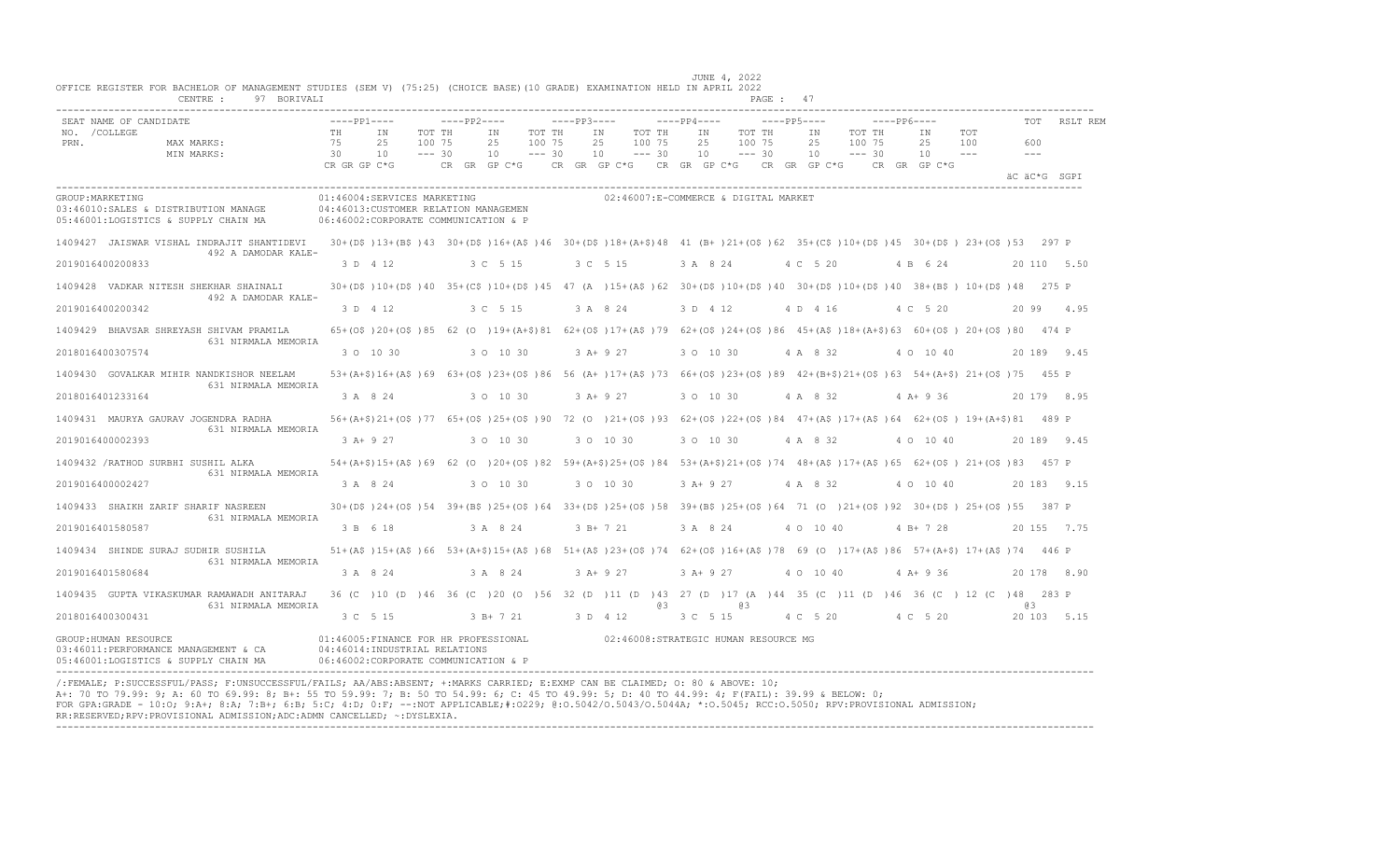|                  | SEAT NAME OF CANDIDATE                                           | $---PP1---$  |                                                                                                                            | $---PP2---$ |                                                                  |          | $---PP3---$ |                                      |          | $---PP4---$ |          | $---PP5---$ |           |          | $---PP6---$ |                                        |       |       | RSLT REM     |
|------------------|------------------------------------------------------------------|--------------|----------------------------------------------------------------------------------------------------------------------------|-------------|------------------------------------------------------------------|----------|-------------|--------------------------------------|----------|-------------|----------|-------------|-----------|----------|-------------|----------------------------------------|-------|-------|--------------|
| NO. / COLLEGE    |                                                                  | TH           | IN                                                                                                                         | TOT TH      | IN                                                               | TOT TH   |             | IN                                   | TOT TH   | IN          | TOT TH   |             | IN        | TOT TH   |             | ΙN                                     | TOT   |       |              |
| PRN.             | MAX MARKS:                                                       | 75           | 2.5                                                                                                                        | 100 75      | 2.5                                                              | 100 75   |             | 2.5                                  | 100 75   | 2.5         | 100 75   |             | 2.5       | 100 75   |             | 2.5                                    | 100   | 600   |              |
|                  | MIN MARKS:                                                       | 30           | 10                                                                                                                         | $--- 30$    | 10                                                               | $--- 30$ |             | 10                                   | $--- 30$ | 10          | $--- 30$ |             | 10        | $--- 30$ |             | 10                                     | $  -$ | $  -$ |              |
|                  |                                                                  | CR GR GP C*G |                                                                                                                            |             | CR GR GP C*G      CR GR GP C*G     CR GR GP C*G     CR GR GP C*G |          |             |                                      |          |             |          |             |           |          |             | CR GR GP C*G                           |       |       | äC äC*G SGPI |
|                  |                                                                  |              |                                                                                                                            |             |                                                                  |          |             |                                      |          |             |          |             |           |          |             |                                        |       |       |              |
|                  | GROUP: HUMAN RESOURCE                                            |              | 01:46005:FINANCE FOR HR PROFESSIONAL                                                                                       |             |                                                                  |          |             | 02:46008:STRATEGIC HUMAN RESOURCE MG |          |             |          |             |           |          |             |                                        |       |       |              |
|                  | 03:46011:PERFORMANCE MANAGEMENT & CA                             |              | 04:46014:INDUSTRIAL RELATIONS                                                                                              |             |                                                                  |          |             |                                      |          |             |          |             |           |          |             |                                        |       |       |              |
|                  | 05:46001:LOGISTICS & SUPPLY CHAIN MA                             |              | 06:46002:CORPORATE COMMUNICATION & P                                                                                       |             |                                                                  |          |             |                                      |          |             |          |             |           |          |             |                                        |       |       |              |
|                  | 1409436 / MESTRY RIYA HEMANT PRERANA                             |              | 56+(A+\$)24+(O\$)80 65+(O\$)21+(O\$)86 48+(A\$)25+(O\$)73 41 (B+)22+(O\$)63 47+(A\$)17+(A\$)64 62+(O\$)25+(O\$)87 453 P    |             |                                                                  |          |             |                                      |          |             |          |             |           |          |             |                                        |       |       |              |
|                  | 631 NIRMALA MEMORIA                                              |              |                                                                                                                            |             |                                                                  |          |             |                                      |          |             |          |             |           |          |             |                                        |       |       |              |
|                  | 2019016401511207                                                 |              | 3 0 10 30                                                                                                                  |             | 3 0 10 30                                                        |          |             |                                      |          |             |          |             |           |          |             | 3 A + 9 27 3 A 8 24 4 A 8 32 4 0 10 40 |       |       | 20 183 9.15  |
| GROUP: FINANCE   |                                                                  |              | 01:46003:INVESTMENT ANALYSIS & PORTF 02:46006:COMMODITY & DERIVATIVES MAR                                                  |             |                                                                  |          |             |                                      |          |             |          |             |           |          |             |                                        |       |       |              |
|                  | 03:46009:WEALTH MANAGEMENT                                       |              | 04:46015:RISK MANAGEMENT                                                                                                   |             |                                                                  |          |             |                                      |          |             |          |             |           |          |             |                                        |       |       |              |
|                  | 05:46001:LOGISTICS & SUPPLY CHAIN MA                             |              | 06:46002:CORPORATE COMMUNICATION & P                                                                                       |             |                                                                  |          |             |                                      |          |             |          |             |           |          |             |                                        |       |       |              |
|                  |                                                                  |              |                                                                                                                            |             |                                                                  |          |             |                                      |          |             |          |             |           |          |             |                                        |       |       |              |
|                  | 1409437 / KUDIYA SEJAL SHYAM ASHA<br>635 MAJITHIA COMM.K         |              | 48+(A\$)12+(C\$)60 47+(A\$)10+(D\$)57 60+(O\$)10+(D\$)70 57+(A+\$)19+(A+\$)76 69 (O )21+(O\$)90 71 (O )20+(O\$)91 444 P    |             |                                                                  |          |             |                                      |          |             |          |             |           |          |             |                                        |       |       |              |
|                  | 2019016400661502                                                 |              | 3 A 8 24                                                                                                                   |             | $3 R + 7 21$                                                     |          |             | $3 A+9 27$                           |          | 3 A+ 9 27   |          |             | 4 0 10 40 |          |             | 4 0 10 40                              |       |       | 20 179 8.95  |
|                  |                                                                  |              |                                                                                                                            |             |                                                                  |          |             |                                      |          |             |          |             |           |          |             |                                        |       |       |              |
| GROUP: FINANCE   |                                                                  |              | 01:46003:INVESTMENT ANALYSIS & PORTF 02:46006:COMMODITY & DERIVATIVES MAR                                                  |             |                                                                  |          |             |                                      |          |             |          |             |           |          |             |                                        |       |       |              |
|                  | 03:46015:RISK MANAGEMENT<br>05:46001:LOGISTICS & SUPPLY CHAIN MA |              | 04:46018:DIRECT TAXES<br>06:46002:CORPORATE COMMUNICATION & P                                                              |             |                                                                  |          |             |                                      |          |             |          |             |           |          |             |                                        |       |       |              |
|                  |                                                                  |              |                                                                                                                            |             |                                                                  |          |             |                                      |          |             |          |             |           |          |             |                                        |       |       |              |
|                  | 1409438 PAL SANDEEP SAPAN PUTUL                                  |              | 62+(0\$)17+(A\$)79 54+(A+\$)19+(A+\$)73 50+(A\$)17+(A\$)67 56+(A+\$)16+(A\$)72 AA 20+(0\$)20 63+(0\$) 17+(A\$)80 391 A ABS |             |                                                                  |          |             |                                      |          |             |          |             |           |          |             |                                        |       |       |              |
|                  | 647 LORD'S COLLEGE-                                              |              |                                                                                                                            |             |                                                                  |          |             |                                      |          |             |          |             |           |          |             |                                        |       |       |              |
|                  | 2018016400327636                                                 |              | 3 A + 9 27 3 A + 9 27                                                                                                      |             |                                                                  |          |             | 3 A 8 24                             |          | 3 A+ 9 27   |          | $- F 1 -$   |           |          |             | 4 0 10 40                              |       | 16    |              |
|                  | 1409439 / SHARMA PALLAVI RAMESH USHA                             |              | 30+(D\$)14+(B+\$)44 30+(D\$)15+(A\$)45 36+(C\$)16+(A\$)52 35+(C\$)18+(A+\$)53 39 (B)14+(B+\$)53 54 (A+) 18+(A+\$)72 319 P  |             |                                                                  |          |             |                                      |          |             |          |             |           |          |             |                                        |       |       |              |
|                  | 647 LORD'S COLLEGE-                                              |              |                                                                                                                            |             |                                                                  |          |             |                                      |          |             |          |             |           |          |             |                                        |       |       |              |
|                  | 2016016400066307                                                 |              | 3 D 4 12                                                                                                                   |             | 3 C 5 15                                                         |          |             | 3 B 6 18                             |          | 3 B 6 18    |          |             | 4 B 6 24  |          |             | $4 A+9 36$                             |       |       | 20 123 6.15  |
| GROUP: MARKETING |                                                                  |              | 01:46004:SERVICES MARKETING                                                                                                |             |                                                                  |          |             | 02:46007:E-COMMERCE & DIGITAL MARKET |          |             |          |             |           |          |             |                                        |       |       |              |
|                  | 03:46010:SALES & DISTRIBUTION MANAGE                             |              | 04:46013: CUSTOMER RELATION MANAGEMEN                                                                                      |             |                                                                  |          |             |                                      |          |             |          |             |           |          |             |                                        |       |       |              |
|                  | 05:46001:LOGISTICS & SUPPLY CHAIN MA                             |              | 06:46002:CORPORATE COMMUNICATION & P                                                                                       |             |                                                                  |          |             |                                      |          |             |          |             |           |          |             |                                        |       |       |              |
|                  |                                                                  |              |                                                                                                                            |             |                                                                  |          |             |                                      |          |             |          |             |           |          |             |                                        |       |       |              |
|                  | 1409440 DUBEY AJAYKANT MANOJ NISHA<br>647 LORD'S COLLEGE-        |              | 33+(DS)18+(A+\$)51 48+(AS)14+(B+\$)62 42+(B+\$)12+(CS)54 33+(DS)11+(DS)44 32 (D)10+(DS)42 47+(AS)16+(AS)63 316 P           |             |                                                                  |          |             |                                      |          |             |          |             |           |          |             |                                        |       |       |              |
|                  | 2017016400046672                                                 |              | 3 B 6 18                                                                                                                   |             | 3 A 8 24                                                         |          |             | 3 B 6 18                             |          | 3 D 4 12    |          |             | 4 D 4 16  |          |             | 4 A 8 32                               |       |       | 20 120 6.00  |
|                  |                                                                  |              |                                                                                                                            |             |                                                                  |          |             |                                      |          |             |          |             |           |          |             |                                        |       |       |              |
|                  | 1409441 THAKKAR RAHUL HARI SONAM                                 |              | 30+(D\$)19+(A+\$)49 41+(B+\$)13+(B\$)54 31+(D\$)17+(A\$)48 34+(C\$)13+(B\$)47 39 (B)15+(A\$)54 56 (A+)16+(A\$)72 324 P     |             |                                                                  |          |             |                                      |          |             |          |             |           |          |             |                                        |       |       |              |
|                  | 647 LORD'S COLLEGE-<br>2016016402436321                          |              | 3 C 5 15                                                                                                                   |             | 3 B 6 18                                                         |          | 3 C 5 15    |                                      |          | 3 C 5 15    |          |             |           |          |             | 4 B 6 24 4 A + 9 36                    |       |       | 20 123 6.15  |
|                  |                                                                  |              |                                                                                                                            |             |                                                                  |          |             |                                      |          |             |          |             |           |          |             |                                        |       |       |              |
|                  | GROUP: HUMAN RESOURCE                                            |              | 01:46008:STRATEGIC HUMAN RESOURCE MG                                                                                       |             |                                                                  |          |             | 02:46011:PERFORMANCE MANAGEMENT & CA |          |             |          |             |           |          |             |                                        |       |       |              |
|                  | 03:46017:TALENT & COMPETENCY MANAGEM                             |              | 04:46020:STRESS MANAGEMENT                                                                                                 |             |                                                                  |          |             |                                      |          |             |          |             |           |          |             |                                        |       |       |              |
|                  | 05:46001:LOGISTICS & SUPPLY CHAIN MA                             |              | 06:46002: CORPORATE COMMUNICATION & P                                                                                      |             |                                                                  |          |             |                                      |          |             |          |             |           |          |             |                                        |       |       |              |

---------------------------------------------------------------------------------------------------------------------------------------------------------------------------------- /:FEMALE; P:SUCCESSFUL/PASS; F:UNSUCCESSFUL/FAILS; AA/ABS:ABSENT; +:MARKS CARRIED; E:EXMP CAN BE CLAIMED; O: 80 & ABOVE: 10; A+: 70 TO 79.99: 9; A: 60 TO 69.99: 8; B+: 55 TO 59.99: 7; B: 50 TO 54.99: 6; C: 45 TO 49.99: 5; D: 40 TO 44.99: 4; F(FAIL): 39.99 & BELOW: 0; FOR GPA:GRADE - 10:O; 9:A+; 8:A; 7:B+; 6:B; 5:C; 4:D; 0:F; --:NOT APPLICABLE;#:O229; @:O.5042/O.5043/O.5044A; \*:O.5045; RCC:O.5050; RPV:PROVISIONAL ADMISSION; RR:RESERVED;RPV:PROVISIONAL ADMISSION;ADC:ADMN CANCELLED; ~:DYSLEXIA. ----------------------------------------------------------------------------------------------------------------------------------------------------------------------------------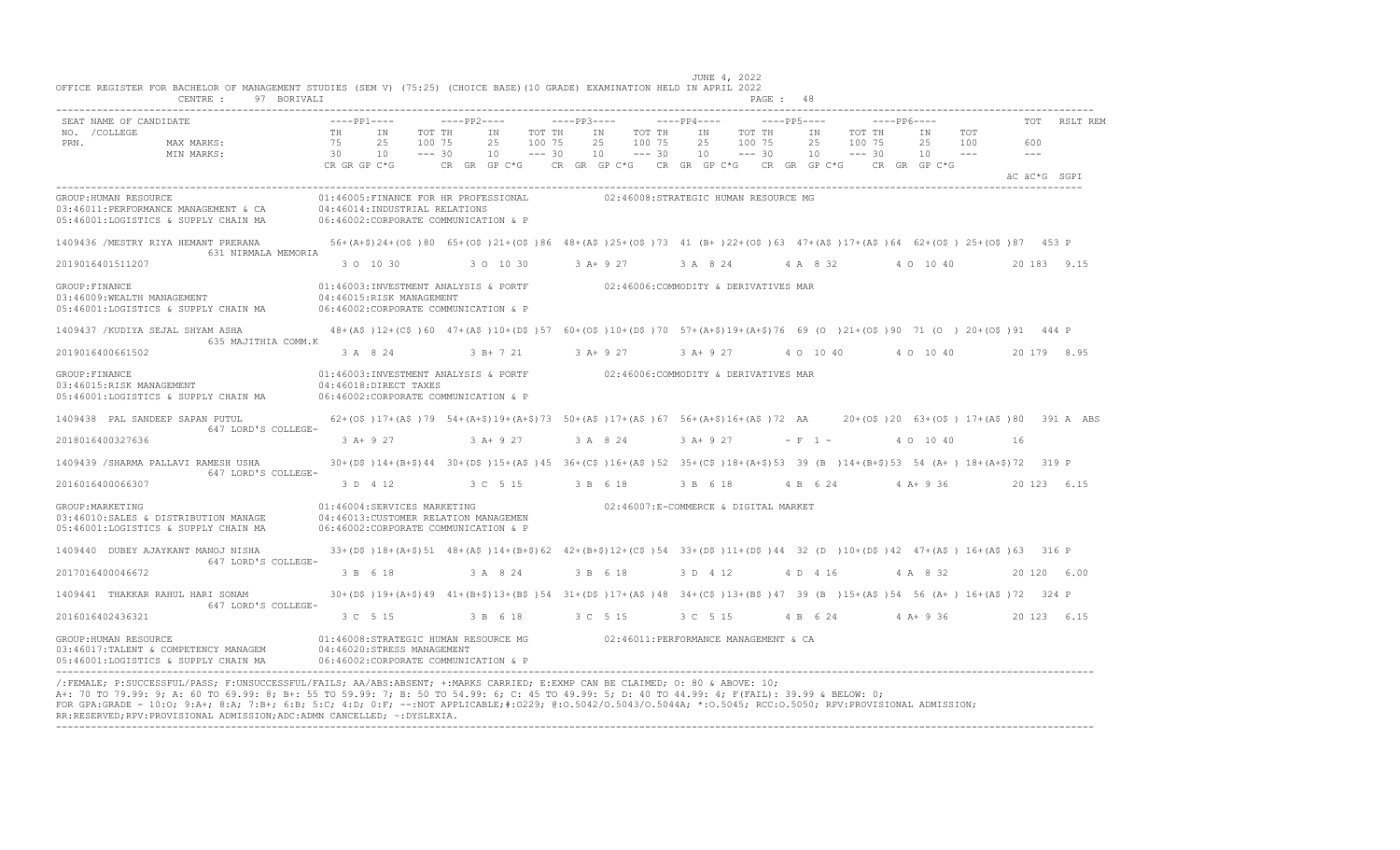| 97 BORIVALI<br>CENTRE :                                                                                                                                                                                                                                                                                                                                                                                                                                                                                                    |                             |                                                                               |                                 | PAGE: 49                                                                   |                                                                                                                                                                                                                                                                                                                                                                                                                                                   |                |
|----------------------------------------------------------------------------------------------------------------------------------------------------------------------------------------------------------------------------------------------------------------------------------------------------------------------------------------------------------------------------------------------------------------------------------------------------------------------------------------------------------------------------|-----------------------------|-------------------------------------------------------------------------------|---------------------------------|----------------------------------------------------------------------------|---------------------------------------------------------------------------------------------------------------------------------------------------------------------------------------------------------------------------------------------------------------------------------------------------------------------------------------------------------------------------------------------------------------------------------------------------|----------------|
| SEAT NAME OF CANDIDATE<br>NO. / COLLEGE                                                                                                                                                                                                                                                                                                                                                                                                                                                                                    | $---PP1---$<br>TH<br>IN     | -----PP2----<br>TOT TH<br>TOT TH<br>IN                                        | $---PP3---$<br>TOT TH<br>IN     | $---PP4-- ---PP5---$<br>TOT TH<br>IN                                       | $---PP6---$<br>TOT TH<br>TOT<br>IN<br>IN                                                                                                                                                                                                                                                                                                                                                                                                          | TOT RSLT REM   |
| MAX MARKS:<br>PRN.<br>MIN MARKS:                                                                                                                                                                                                                                                                                                                                                                                                                                                                                           | 75<br>2.5<br>30<br>10       | 100 75<br>2.5<br>100 75<br>$--- 30$<br>10<br>$--- 30$                         | 2.5<br>100 75<br>10<br>$--- 30$ | 2.5<br>100 75<br>10<br>$--- 30$                                            | 2.5<br>100 75<br>25<br>100<br>$10 - - - 30$<br>10<br>$\frac{1}{2} \frac{1}{2} \frac{1}{2} \frac{1}{2} \frac{1}{2} \frac{1}{2} \frac{1}{2} \frac{1}{2} \frac{1}{2} \frac{1}{2} \frac{1}{2} \frac{1}{2} \frac{1}{2} \frac{1}{2} \frac{1}{2} \frac{1}{2} \frac{1}{2} \frac{1}{2} \frac{1}{2} \frac{1}{2} \frac{1}{2} \frac{1}{2} \frac{1}{2} \frac{1}{2} \frac{1}{2} \frac{1}{2} \frac{1}{2} \frac{1}{2} \frac{1}{2} \frac{1}{2} \frac{1}{2} \frac{$ | 600<br>$- - -$ |
|                                                                                                                                                                                                                                                                                                                                                                                                                                                                                                                            | CR GR GP C*G                |                                                                               |                                 | CR GR GP C*G CR GR GP C*G CR GR GP C*G CR GR GP C*G CR GR GP C*G           |                                                                                                                                                                                                                                                                                                                                                                                                                                                   | äC äC*G SGPT   |
| GROUP: HUMAN RESOURCE<br>03:46017:TALENT & COMPETENCY MANAGEM<br>05:46001:LOGISTICS & SUPPLY CHAIN MA                                                                                                                                                                                                                                                                                                                                                                                                                      | 04:46020:STRESS MANAGEMENT  | 06:46002:CORPORATE COMMUNICATION & P                                          |                                 | 01:46008:STRATEGIC HUMAN RESOURCE MG 602:46011:PERFORMANCE MANAGEMENT & CA |                                                                                                                                                                                                                                                                                                                                                                                                                                                   |                |
| 1409442 SHAIKH ZAID ABDUL REHAMAN AKEELA<br>647 LORD'S COLLEGE-                                                                                                                                                                                                                                                                                                                                                                                                                                                            |                             |                                                                               |                                 |                                                                            | 33+(D\$)13+(B\$)46 30+(D\$)11+(D\$)41 30+(D\$)13+(B\$)43 39 (B )13+(B\$)52 39+(B\$)16+(A\$)55 57+(A+\$)16+(A\$)73 310 P                                                                                                                                                                                                                                                                                                                           |                |
| 2018016400330581                                                                                                                                                                                                                                                                                                                                                                                                                                                                                                           | 3 C 5 15                    | 3 D 4 12                                                                      | 3 D 4 12                        | 3 B 6 18                                                                   | 4 B + 7 28 4 A + 9 36                                                                                                                                                                                                                                                                                                                                                                                                                             | 20 121 6.05    |
| GROUP: FINANCE<br>03:46009: WEALTH MANAGEMENT<br>05:46001:LOGISTICS & SUPPLY CHAIN MA                                                                                                                                                                                                                                                                                                                                                                                                                                      | 04:46018:DIRECT TAXES       | 01:46003:INVESTMENT ANALYSIS & PORTF<br>06:46002:CORPORATE COMMUNICATION & P  |                                 | 02:46006:COMMODITY & DERIVATIVES MAR                                       |                                                                                                                                                                                                                                                                                                                                                                                                                                                   |                |
| 1409443 SHAH DHIRAJ KUMAR MANOJ ANITA<br>669 LN - BORIVALI                                                                                                                                                                                                                                                                                                                                                                                                                                                                 |                             |                                                                               |                                 |                                                                            | 30+(D\$)17+(A\$)47 30+(D\$)18+(A+\$)48 30+(D\$)18+(A+\$)48 35+(C\$)16+(A\$)51 48 (A)16+(A\$)64 33+(D\$) 18+(A+\$)51 309 P                                                                                                                                                                                                                                                                                                                         |                |
| 2018016401400722                                                                                                                                                                                                                                                                                                                                                                                                                                                                                                           | 3 C 5 15                    | 3 C 5 15 3 C 5 15                                                             |                                 | 3 B 6 18                                                                   | 4 A 8 32 4 B 6 24                                                                                                                                                                                                                                                                                                                                                                                                                                 | 20 119 5.95    |
| GROUP: MARKETING<br>03:46010:SALES & DISTRIBUTION MANAGE<br>05:46001:LOGISTICS & SUPPLY CHAIN MA                                                                                                                                                                                                                                                                                                                                                                                                                           | 01:46004:SERVICES MARKETING | 04:46013: CUSTOMER RELATION MANAGEMEN<br>06:46002:CORPORATE COMMUNICATION & P |                                 | 02:46007:E-COMMERCE & DIGITAL MARKET                                       |                                                                                                                                                                                                                                                                                                                                                                                                                                                   |                |
| 1409444 SINGH AKASH NAGINA MEENA<br>669 LN - BORIVALI                                                                                                                                                                                                                                                                                                                                                                                                                                                                      |                             |                                                                               |                                 |                                                                            | 30+(D\$)15+(A\$)45 39+(B\$)10+(D\$)49 30+(D\$)15+(A\$)45 51 (A )15+(A\$)66 33+(D\$)18+(A+\$)51 42+(B+\$)18+(A+\$)60 316 P                                                                                                                                                                                                                                                                                                                         |                |
| 2018016401399593                                                                                                                                                                                                                                                                                                                                                                                                                                                                                                           | 3 C 5 15                    |                                                                               |                                 | 3 C 5 15 3 C 5 15 3 A 8 24 4 B 6 24 4 A 8 32                               |                                                                                                                                                                                                                                                                                                                                                                                                                                                   | 20 125 6.25    |
| /:FEMALE; P:SUCCESSFUL/PASS; F:UNSUCCESSFUL/FAILS; AA/ABS:ABSENT; +:MARKS CARRIED; E:EXMP CAN BE CLAIMED; O: 80 & ABOVE: 10;<br>A+: 70 TO 79.99: 9; A: 60 TO 69.99: 8; B+: 55 TO 59.99: 7; B: 50 TO 54.99: 6; C: 45 TO 49.99: 5; D: 40 TO 44.99: 4; F(FAIL): 39.99 & BELOW: 0;<br>FOR GPA:GRADE - 10:0; 9:A+; 8:A; 7:B+; 6:B; 5:C; 4:D; 0:F; --:NOT APPLICABLE;#:0229; 0:0.5042/0.5043/0.5044A; *:0.5045; RCC:0.5050; RPV:PROVISIONAL ADMISSION;<br>RR:RESERVED:RPV:PROVISIONAL ADMISSION;ADC:ADMN CANCELLED; ~: DYSLEXIA. |                             |                                                                               |                                 |                                                                            |                                                                                                                                                                                                                                                                                                                                                                                                                                                   |                |

 JUNE 4, 2022 OFFICE REGISTER FOR BACHELOR OF MANAGEMENT STUDIES (SEM V) (75:25) (CHOICE BASE)(10 GRADE) EXAMINATION HELD IN APRIL 2022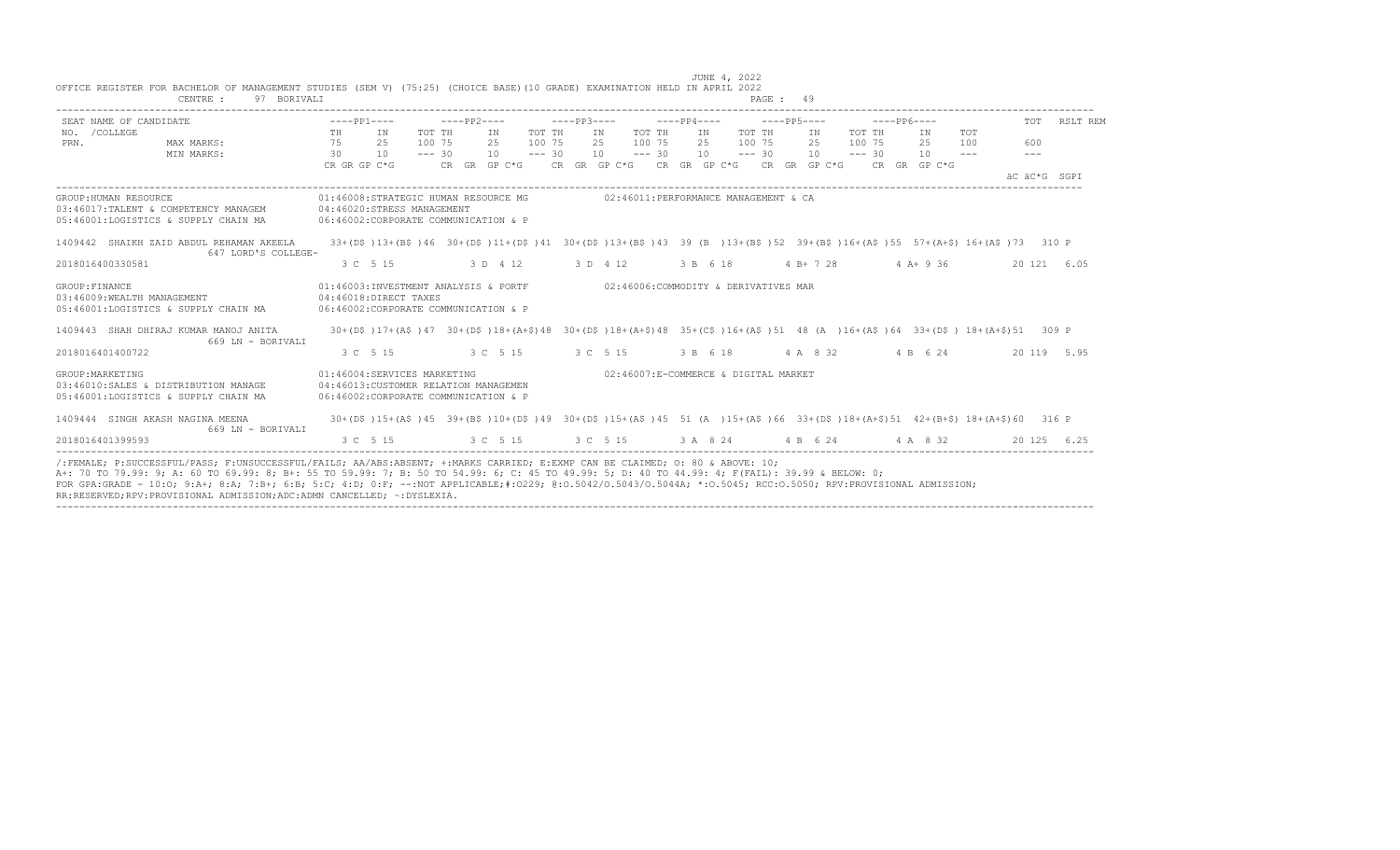|                       | SEAT NAME OF CANDIDATE                                                                                                                                                                                  | $---PP1---$        |                                                                                                                                             | $---PP2---$ |                            |                              | $---PP3---$ |                                      |                  | $---PP4---$ |           |                  | $---PP5---$ |                         |        | $---PP6---$                                         |             |              |             | TOT RSLT REM |
|-----------------------|---------------------------------------------------------------------------------------------------------------------------------------------------------------------------------------------------------|--------------------|---------------------------------------------------------------------------------------------------------------------------------------------|-------------|----------------------------|------------------------------|-------------|--------------------------------------|------------------|-------------|-----------|------------------|-------------|-------------------------|--------|-----------------------------------------------------|-------------|--------------|-------------|--------------|
| NO. / COLLEGE<br>PRN. | MAX MARKS:                                                                                                                                                                                              | TH<br>75           | IN<br>25<br>100 75<br>$--- 30$<br>10                                                                                                        | TOT TH      | ΙN<br>25                   | TOT TH<br>100 75<br>$--- 30$ |             | IN<br>25                             | TOT TH<br>100 75 | IN<br>25    |           | TOT TH<br>100 75 | IN<br>25    | TOT TH<br>$10 - - - 30$ | 100 75 | IN<br>25 100<br>$10 - - -$                          | TOT         | 600<br>$  -$ |             |              |
|                       | MIN MARKS:                                                                                                                                                                                              | 30<br>CR GR GP C*G |                                                                                                                                             |             | 10<br>$CR$ $GR$ $GP$ $C*G$ |                              |             | 10                                   | $--- 30$         | 10          |           | $--- 30$         |             |                         |        | CR GR GP C*G CR GR GP C*G CR GR GP C*G CR GR GP C*G |             | äC äC*G SGPI |             |              |
| GROUP: FINANCE        | 03:46012:FINANCIAL ACCOUNTING<br>05:46001:LOGISTICS & SUPPLY CHAIN MA 06:46002:CORPORATE COMMUNICATION & P                                                                                              |                    | 01:46003:INVESTMENT ANALYSIS & PORTF<br>04:46018:DIRECT TAXES                                                                               |             |                            |                              |             | 02:46006:COMMODITY & DERIVATIVES MAR |                  |             |           |                  |             |                         |        |                                                     |             |              |             |              |
|                       | 1409445 / MANE BHAVIKA ASHOK SUREKHA<br>34 CHINAI - ANDHER                                                                                                                                              |                    | 30+(D\$)10+(D\$)40 35 (C)11+(D\$)46 31+(D\$)14+(B+\$)45 39+(B\$)11+(D\$)50 30+(D\$)10+(D\$)40 33+(D\$) 13+(B\$)46 267 P                     |             |                            |                              |             |                                      |                  |             |           |                  |             |                         |        |                                                     |             |              |             |              |
|                       | 2019016400690842                                                                                                                                                                                        |                    | 3 D 4 12 3 C 5 15                                                                                                                           |             |                            |                              |             | 3 C 5 15                             |                  |             | 3 B 6 18  |                  |             |                         |        | 4 D 4 16 4 C 5 20                                   |             | 20 96 4.80   |             |              |
| GROUP: MARKETING      | 03:46010:SALES & DISTRIBUTION MANAGE<br>05:46001:LOGISTICS & SUPPLY CHAIN MA                                                                                                                            |                    | 01:46004:SERVICES MARKETING<br>04:46013: CUSTOMER RELATION MANAGEMEN<br>06:46002:CORPORATE COMMUNICATION & P                                |             |                            |                              |             | 02:46007:E-COMMERCE & DIGITAL MARKET |                  |             |           |                  |             |                         |        |                                                     |             |              |             |              |
|                       | 1409446 PATEL WASIM MUSTAKIM SULTANA                                                                                                                                                                    |                    | 33+(D\$)19+(A+\$)52 42+(B+\$)15+(A\$)57 32+(D\$)13+(B\$)45 45+(A\$)12+(C\$)57 42+(B+\$)20 (O)62 50+(A\$) 16+(A\$)66 339 P                   |             |                            |                              |             |                                      |                  |             |           |                  |             |                         |        |                                                     |             |              |             |              |
|                       | 34 CHINAI - ANDHER<br>2019016400689773                                                                                                                                                                  |                    | 3 B 6 18 3 B + 7 21                                                                                                                         |             |                            |                              | 3 C 5 15    |                                      |                  |             |           |                  |             |                         |        | 3 B + 7 21 4 A 8 32 4 A 8 32                        | 20 139 6.95 |              |             |              |
|                       | 1409447 PRAJAPATI SUMIT RAMBHAVAN LAXMI                                                                                                                                                                 |                    | 30+(D\$)20+(O\$)50 33+(D\$)17+(A\$)50 30+(D\$)12+(C\$)42 51+(A\$)10 (D)61 33+(D\$)10+(D\$)43 48+(A\$) 16+(A\$)64 310 P                      |             |                            |                              |             |                                      |                  |             |           |                  |             |                         |        |                                                     |             |              |             |              |
|                       | 34 CHINAI - ANDHER<br>2019016400690215                                                                                                                                                                  |                    | 3 B 6 18                                                                                                                                    |             | 3 B 6 18                   |                              |             | 3 D 4 12                             |                  |             | 3 A 8 24  |                  | 4 D 4 16    |                         |        | 4 A 8 32                                            |             |              | 20 120 6.00 |              |
|                       | 1409448 /SINGH MANSI SANTOSH SHEELA                                                                                                                                                                     |                    | 33+(D\$)18+(A+\$)51 39+(B\$)14+(B+\$)53 21F(F)11+(D\$)32 48+(A\$)10+(D\$)58 44+(B+\$)10+(D\$)54 39+(B\$) 13+(B\$)52 300 F                   |             |                            |                              |             |                                      |                  |             |           |                  |             |                         |        |                                                     |             |              |             |              |
|                       | 34 CHINAI - ANDHER<br>2019016400690053                                                                                                                                                                  |                    | 3 B 6 18                                                                                                                                    |             | 3 B 6 18                   |                              |             | $- F 1 -$                            |                  |             | 3 B+ 7 21 |                  | 4 B 6 24    |                         |        | 4 B 6 24                                            |             | 17           |             |              |
|                       | 1409449 SINGH VISHAL DIWAKAR AARTI<br>34 CHINAI - ANDHER                                                                                                                                                |                    | 47+(A\$)19+(A+\$)66 47+(A\$)15+(A\$)62 39+(B\$)15+(A\$)54 51+(A\$)10 (D)61 36+(C\$)21 (O)57 54+(A+\$)18+(A+\$)72 372 P                      |             |                            |                              |             |                                      |                  |             |           |                  |             |                         |        |                                                     |             |              |             |              |
|                       | 2019016400690656                                                                                                                                                                                        |                    | 3 A 8 24                                                                                                                                    |             | 3 A 8 24                   |                              |             | 3 B 6 18                             |                  |             | 3 A 8 24  |                  | 4 B + 7 28  |                         |        | $4 A+9 36$                                          |             |              | 20 154 7.70 |              |
|                       | 1409450 YADAV SURAJ RAMKISHAN VIJAYA<br>34 CHINAI - ANDHER                                                                                                                                              |                    | 36+(C\$)18+(A+\$)54 53 (A+)19+(A+\$)72 50+(A\$)11+(D\$)61 32+(D\$)13+(B\$)45 30+(D\$)10+(D\$)40 51+(A\$) 22+(O\$)73 345 P                   |             |                            |                              |             |                                      |                  |             |           |                  |             |                         |        |                                                     |             |              |             |              |
|                       | 2019016400689846                                                                                                                                                                                        |                    | 3 B 6 18                                                                                                                                    |             | $3A+927$                   |                              |             | 3 A 8 24                             |                  |             | 3 C 5 15  |                  |             | 4 D 4 16                |        | $4A+936$                                            |             | 20136 6.80   |             |              |
|                       | 1409451 SAYYED TABREZ ASGARALI NASEEMBANO<br>554 V.W.A. MEHTA                                                                                                                                           |                    | 51 (A) $15+(A)$ 66 47+ (A\$) 10+ (D\$) 57 42+ (B+\$) 10+ (D\$) 52 38+ (B\$) 24+ (O\$) 62 44+ (B+\$) 10+ (D\$) 54 44 (B+) 10+ (D\$) 54 345 P |             |                            |                              |             |                                      |                  |             |           |                  |             |                         |        |                                                     |             |              |             |              |
|                       | 2019016400206362                                                                                                                                                                                        |                    | 3 A 8 24                                                                                                                                    |             |                            |                              |             | 3 B + 7 21 3 B 6 18                  |                  |             |           |                  |             |                         |        | 3 A 8 24 4 B 6 24 4 B 6 24 20 135 6 75              |             |              |             |              |
| GROUP: FINANCE        | 03:46012:FINANCIAL ACCOUNTING<br>05:46001:LOGISTICS & SUPPLY CHAIN MA                                                                                                                                   |                    | 01:46003:INVESTMENT ANALYSIS & PORTF 02:46009:WEALTH MANAGEMENT<br>04:46018:DIRECT TAXES<br>06:46002:CORPORATE COMMUNICATION & P            |             |                            |                              |             |                                      |                  |             |           |                  |             |                         |        |                                                     |             |              |             |              |
|                       | 1409452 DEVENDRAN MADHAVAN PRITHVIRAJ AMUDH 42+(B+\$)12+(C\$)54 53+(A+\$)10+(D\$)63 41+(B+\$)12+(C\$)53 35+(C\$)10+(D\$)45 39 (B)10+(D\$)49 47 (A) 10+(D\$)57 321 P<br>554 V.W.A. MEHTA<br>$\mathbb{A}$ |                    |                                                                                                                                             |             |                            |                              |             |                                      |                  |             |           |                  |             |                         |        |                                                     |             |              |             |              |
|                       | 2019016400206683                                                                                                                                                                                        |                    | 3 B 6 18                                                                                                                                    |             | 3 A 8 24                   |                              | 3 B 6 18    |                                      |                  |             |           |                  |             |                         |        | 3 C 5 15 4 C 5 20 4 B + 7 28 20 123 6.15            |             |              |             |              |

FOR GPA:GRADE - 10:O; 9:A+; 8:A; 7:B+; 6:B; 5:C; 4:D; 0:F; --:NOT APPLICABLE;#:O229; @:O.5042/O.5043/O.5044A; \*:O.5045; RCC:O.5050; RPV:PROVISIONAL ADMISSION; RR:RESERVED;RPV:PROVISIONAL ADMISSION;ADC:ADMN CANCELLED; ~:DYSLEXIA. ----------------------------------------------------------------------------------------------------------------------------------------------------------------------------------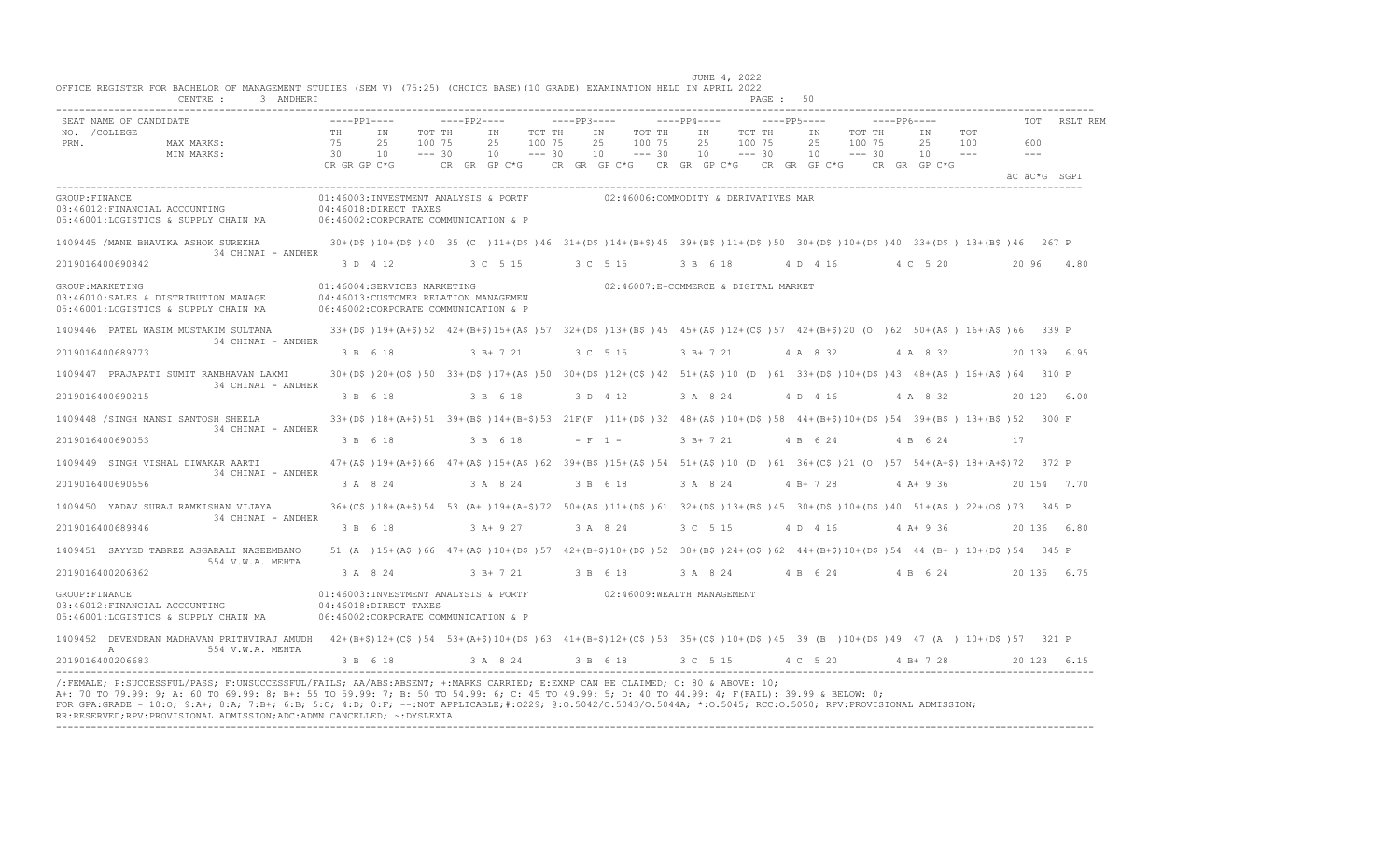| CENTRE :                                                                                                                                                                                                                                                                                                                                                                                                                                                                                                                   | 3 ANDHERI        |                                                                                                                |                    |          |                    |          |             |          |                                      |          |             |     |          | PAGE: 51 |                    |          |                            |                                                                                                                         |       |              |
|----------------------------------------------------------------------------------------------------------------------------------------------------------------------------------------------------------------------------------------------------------------------------------------------------------------------------------------------------------------------------------------------------------------------------------------------------------------------------------------------------------------------------|------------------|----------------------------------------------------------------------------------------------------------------|--------------------|----------|--------------------|----------|-------------|----------|--------------------------------------|----------|-------------|-----|----------|----------|--------------------|----------|----------------------------|-------------------------------------------------------------------------------------------------------------------------|-------|--------------|
| SEAT NAME OF CANDIDATE                                                                                                                                                                                                                                                                                                                                                                                                                                                                                                     |                  |                                                                                                                | $---PP1---$        |          | $---PP2---$        |          | $---PP3---$ |          |                                      |          | $---PP4---$ |     |          |          | $---PP5---$        |          | $---PP6---$                |                                                                                                                         | TOT   | RSLT REM     |
| NO. / COLLEGE                                                                                                                                                                                                                                                                                                                                                                                                                                                                                                              |                  | TH                                                                                                             | IN                 | TOT TH   | IN                 | TOT TH   |             | IN       |                                      | TOT TH   |             | IN  | TOT TH   |          | IN                 | TOT TH   | IN                         | TOT                                                                                                                     |       |              |
| PRN.<br>MAX MARKS:                                                                                                                                                                                                                                                                                                                                                                                                                                                                                                         |                  | 75                                                                                                             | 2.5                | 100 75   | 2.5                | 100 75   |             | 2.5      |                                      | 100 75   |             | 2.5 | 100 75   |          | 2.5                | 100 75   | 2.5                        | 100                                                                                                                     | 600   |              |
| MIN MARKS:                                                                                                                                                                                                                                                                                                                                                                                                                                                                                                                 |                  | 30                                                                                                             | 10<br>CR GR GP C*G | $--- 30$ | 10<br>CR GR GP C*G | $--- 30$ |             | 10       | CR GR GP C*G CR GR GP C*G            | $--- 30$ |             | 10  | $--- 30$ |          | 10<br>CR GR GP C*G | $--- 30$ | 10<br>$CR$ $GR$ $GP$ $C*G$ | $\frac{1}{2}$                                                                                                           | $---$ |              |
|                                                                                                                                                                                                                                                                                                                                                                                                                                                                                                                            |                  |                                                                                                                |                    |          |                    |          |             |          |                                      |          |             |     |          |          |                    |          |                            |                                                                                                                         |       | AC AC*G SGPI |
| GROUP: FINANCE<br>03:46012:FINANCIAL ACCOUNTING<br>05:46001:LOGISTICS & SUPPLY CHAIN MA                                                                                                                                                                                                                                                                                                                                                                                                                                    |                  | 01:46003:INVESTMENT ANALYSIS & PORTF<br>04:46018:DIRECT TAXES<br>06:46002:CORPORATE COMMUNICATION & P          |                    |          |                    |          |             |          | 02:46009:WEALTH MANAGEMENT           |          |             |     |          |          |                    |          |                            |                                                                                                                         |       |              |
| 1409453 / PATIL PURVI YASHWANT RAMAL                                                                                                                                                                                                                                                                                                                                                                                                                                                                                       | 554 V.W.A. MEHTA |                                                                                                                |                    |          |                    |          |             |          |                                      |          |             |     |          |          |                    |          |                            | 36+(C\$)23+(O\$)59 32+(D\$)24+(O\$)56 41 (B+)25+(O\$)66 30 (D)23+(O\$)53 30 (D)20+(O\$)50 41+(B+\$) 15+(A\$)56 340 P    |       |              |
| 2019016400203882                                                                                                                                                                                                                                                                                                                                                                                                                                                                                                           |                  |                                                                                                                | $3 B+ 7 21$        |          | $3 B+721$          |          |             | 3 A 8 24 |                                      |          | 3 B 6 18    |     |          |          | 4 B 6 24           |          | $4 B+ 7 28$                |                                                                                                                         |       | 20 136 6.80  |
| GROUP: HUMAN RESOURCE<br>03:46011:PERFORMANCE MANAGEMENT & CA<br>05:46001:LOGISTICS & SUPPLY CHAIN MA                                                                                                                                                                                                                                                                                                                                                                                                                      |                  | 01:46005:FINANCE FOR HR PROFESSIONAL<br>04:46014: INDUSTRIAL RELATIONS<br>06:46002:CORPORATE COMMUNICATION & P |                    |          |                    |          |             |          | 02:46008:STRATEGIC HUMAN RESOURCE MG |          |             |     |          |          |                    |          |                            |                                                                                                                         |       |              |
| 1409454 /YADAV ANJALI OMPRAKASH MEENA                                                                                                                                                                                                                                                                                                                                                                                                                                                                                      | 554 V.W.A. MEHTA |                                                                                                                |                    |          |                    |          |             |          |                                      |          |             |     |          |          |                    |          |                            | 30+(D\$)21+(O\$)51 30+(D\$)22+(O\$)52 47+(A\$)20+(O\$)67 38+(B\$)22+(O\$)60 30 (D)21+(O\$)51 41+(B+\$) 15+(A\$)56 337 P |       |              |
| 2019016400205142                                                                                                                                                                                                                                                                                                                                                                                                                                                                                                           |                  |                                                                                                                | 3 B 6 18           |          |                    |          |             |          | 3 B 6 18 3 A 8 24 3 A 8 24 4 B 6 24  |          |             |     |          |          |                    |          | $4 B+ 7 28$                |                                                                                                                         |       | 20 136 6.80  |
| /:FEMALE: P:SUCCESSFUL/PASS: F:UNSUCCESSFUL/FAILS: AA/ABS:ABSENT: +:MARKS CARRIED: E:EXMP CAN BE CLAIMED: 0: 80 & ABOVE: 10:<br>A+: 70 TO 79.99: 9; A: 60 TO 69.99: 8; B+: 55 TO 59.99: 7; B: 50 TO 54.99: 6; C: 45 TO 49.99: 5; D: 40 TO 44.99: 4; F(FAIL): 39.99 & BELOW: 0;<br>FOR GPA:GRADE - 10:0; 9:A+; 8:A; 7:B+; 6:B; 5:C; 4:D; 0:F; --:NOT APPLICABLE;#:0229; 0:0.5042/0.5043/0.5044A; *:0.5045; RCC:0.5050; RPV:PROVISIONAL ADMISSION;<br>RR:RESERVED;RPV:PROVISIONAL ADMISSION;ADC:ADMN CANCELLED; ~: DYSLEXIA. |                  |                                                                                                                |                    |          |                    |          |             |          |                                      |          |             |     |          |          |                    |          |                            |                                                                                                                         |       |              |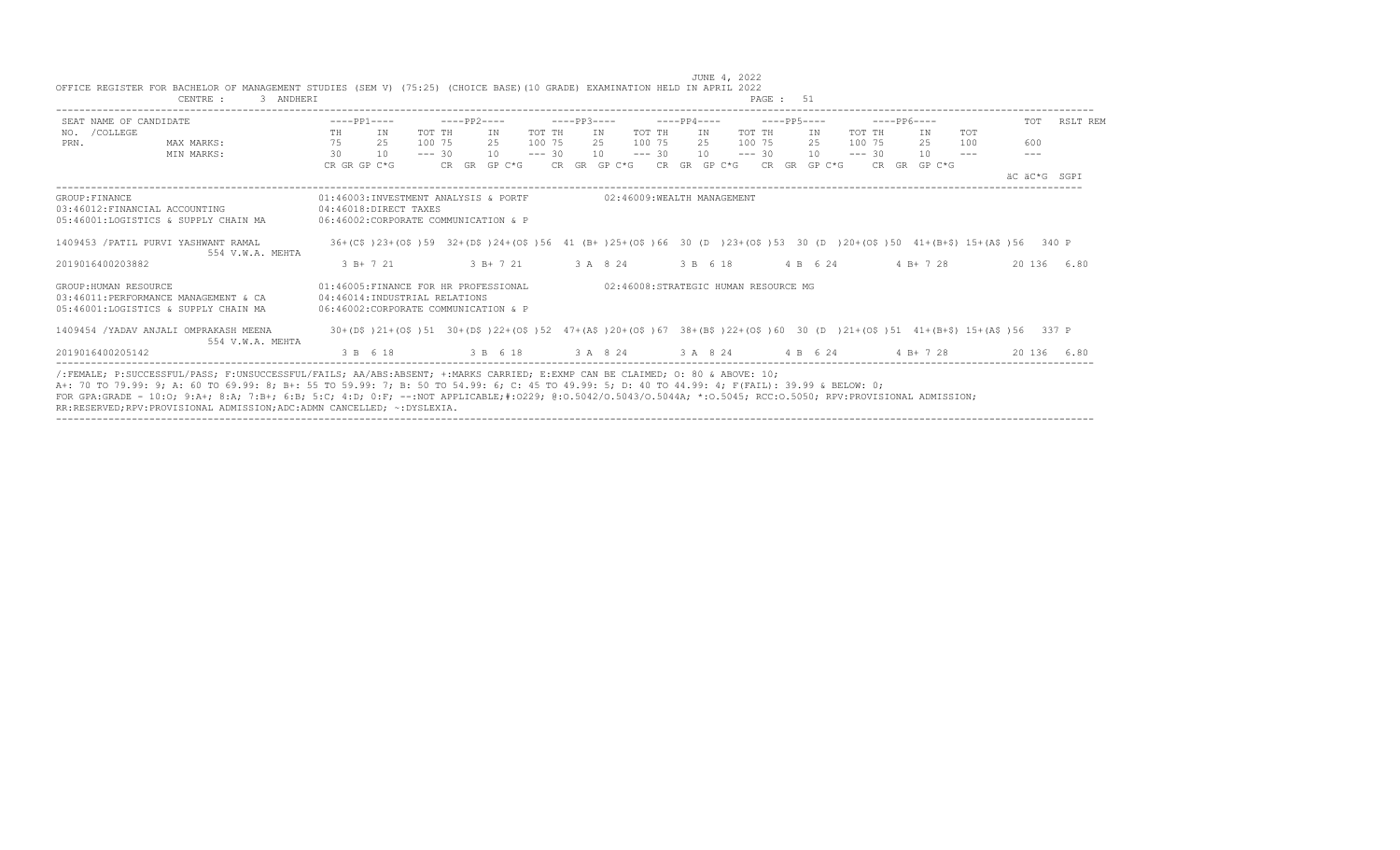| SEAT NAME OF CANDIDATE   |                                              | $---PP1---$  |                                                                                                                               | $---PP2---$ |              |          | $---PP3---$ |                                        |          | $---PP4---$ | $---PP5---$ |              |          | $---PP6---$ |              |               | <b>TOT</b>   | RSLT REM    |
|--------------------------|----------------------------------------------|--------------|-------------------------------------------------------------------------------------------------------------------------------|-------------|--------------|----------|-------------|----------------------------------------|----------|-------------|-------------|--------------|----------|-------------|--------------|---------------|--------------|-------------|
| NO. / COLLEGE            |                                              | TH           | TN                                                                                                                            | TOT TH      | TN           | TOT TH   |             | IN                                     | TOT TH   | TN          | TOT TH      | IN           | TOT TH   |             | ΙN           | TOT           |              |             |
| PRN.                     | MAX MARKS:                                   | 75           | 25                                                                                                                            | 100 75      | 2.5          | 100 75   |             | 2.5                                    | 100 75   | 2.5         | 100 75      | 2.5          | 100 75   |             | 2.5          | 100           | 600          |             |
|                          | MIN MARKS:                                   | 30           | 10                                                                                                                            | $--- 30$    | 10           | $--- 30$ |             | 10 <sup>1</sup>                        | $--- 30$ | 10          | $--- 30$    | 10           | $--- 30$ |             | 10           | $\frac{1}{2}$ | $---$        |             |
|                          |                                              | CR GR GP C*G |                                                                                                                               |             | CR GR GP C*G |          |             | CR GR GP C*G CR GR GP C*G CR GR GP C*G |          |             |             |              |          |             | CR GR GP C*G |               | AC AC*G SGPT |             |
| GROUP: MARKETING         |                                              |              | 01:46004:SERVICES MARKETING                                                                                                   |             |              |          |             | 02:46007:E-COMMERCE & DIGITAL MARKET   |          |             |             |              |          |             |              |               |              |             |
|                          | 03:46013:CUSTOMER RELATION MANAGEMEN         |              | 04:46019:STRATEGIC MARKETING MANAGEM                                                                                          |             |              |          |             |                                        |          |             |             |              |          |             |              |               |              |             |
|                          | 05:46001:LOGISTICS & SUPPLY CHAIN MA         |              | 06:46002:CORPORATE COMMUNICATION & P                                                                                          |             |              |          |             |                                        |          |             |             |              |          |             |              |               |              |             |
|                          |                                              |              |                                                                                                                               |             |              |          |             |                                        |          |             |             |              |          |             |              |               |              |             |
|                          | 1409455 BARDIYA MIHEER KIRAN PREETI          |              | 30+(D\$)24+(O\$)54 62+(O\$)21+(O\$)83 33+(D\$)22+(O\$)55 30 (D )23+(O\$)53 39+(B\$)19+(A+\$)58 39+(B\$) 23+(O\$)62 365 P      |             |              |          |             |                                        |          |             |             |              |          |             |              |               |              |             |
| 2019016401396723         | 551 Gurukul College                          |              | 3 B 6 18                                                                                                                      |             | 3 0 10 30    |          |             | $3 B+ 7 21$                            |          | 3 B 6 18    |             | $4 B+ 7 28$  |          |             | 4 A 8 32     |               |              | 20 147 7.35 |
|                          |                                              |              |                                                                                                                               |             |              |          |             |                                        |          |             |             |              |          |             |              |               |              |             |
|                          | 1409456 /VITKAR DHANASHREE MARUTI PADMA      |              | 39 (B) 24+(O\$) 63 42+(B+\$)18+(A+\$) 60 30+(D\$)19+(A+\$)49 30+(D\$)18+(A+\$)48 50+(A\$)20+(O\$)70 50+(A\$) 21+(O\$)71 361 P |             |              |          |             |                                        |          |             |             |              |          |             |              |               |              |             |
|                          | 551 Gurukul College                          |              |                                                                                                                               |             |              |          |             |                                        |          |             |             |              |          |             |              |               |              |             |
| 2019016400716211         |                                              |              | 3 A 8 24                                                                                                                      |             | 3 A 8 24     |          |             | 3 C 5 15                               |          | 3 C 5 15    |             | $4$ A + 9 36 |          |             | $4 A + 9 36$ |               |              | 20 150 7.50 |
| GROUP: FINANCE           |                                              |              | 01:46003:INVESTMENT ANALYSIS & PORTF                                                                                          |             |              |          |             | 02:46012:FINANCIAL ACCOUNTING          |          |             |             |              |          |             |              |               |              |             |
| 03:46015:RISK MANAGEMENT |                                              |              | 04:46018:DIRECT TAXES                                                                                                         |             |              |          |             |                                        |          |             |             |              |          |             |              |               |              |             |
|                          | 05:46001:LOGISTICS & SUPPLY CHAIN MA         |              | 06:46002: CORPORATE COMMUNICATION & P                                                                                         |             |              |          |             |                                        |          |             |             |              |          |             |              |               |              |             |
|                          | 1409457 /SHAIKH UMMAE FAUZIYA MOHAMMAD YAQOO |              | 30 (D) 22+(O\$)52 39+(B\$)22+(O\$)61 30+(D\$)23+(O\$)53 44+(B+\$)14+(B+\$)58 39+(B\$)20+(O\$)59 39+(B\$) 15+(A\$)54 337 P     |             |              |          |             |                                        |          |             |             |              |          |             |              |               |              |             |
|                          | B HAMIDA BANO<br>551 Gurukul College         |              |                                                                                                                               |             |              |          |             |                                        |          |             |             |              |          |             |              |               |              |             |
| 2019016400716265         |                                              |              | 3 B 6 18                                                                                                                      |             | 3 A 8 24     |          | 3 B 6 18    |                                        |          |             | $3 B+ 7 21$ | $4 B+ 7 28$  |          |             | 4 B 6 24     |               | 20 133       | 6.65        |

----------------------------------------------------------------------------------------------------------------------------------------------------------------------------------

JUNE 4, 2022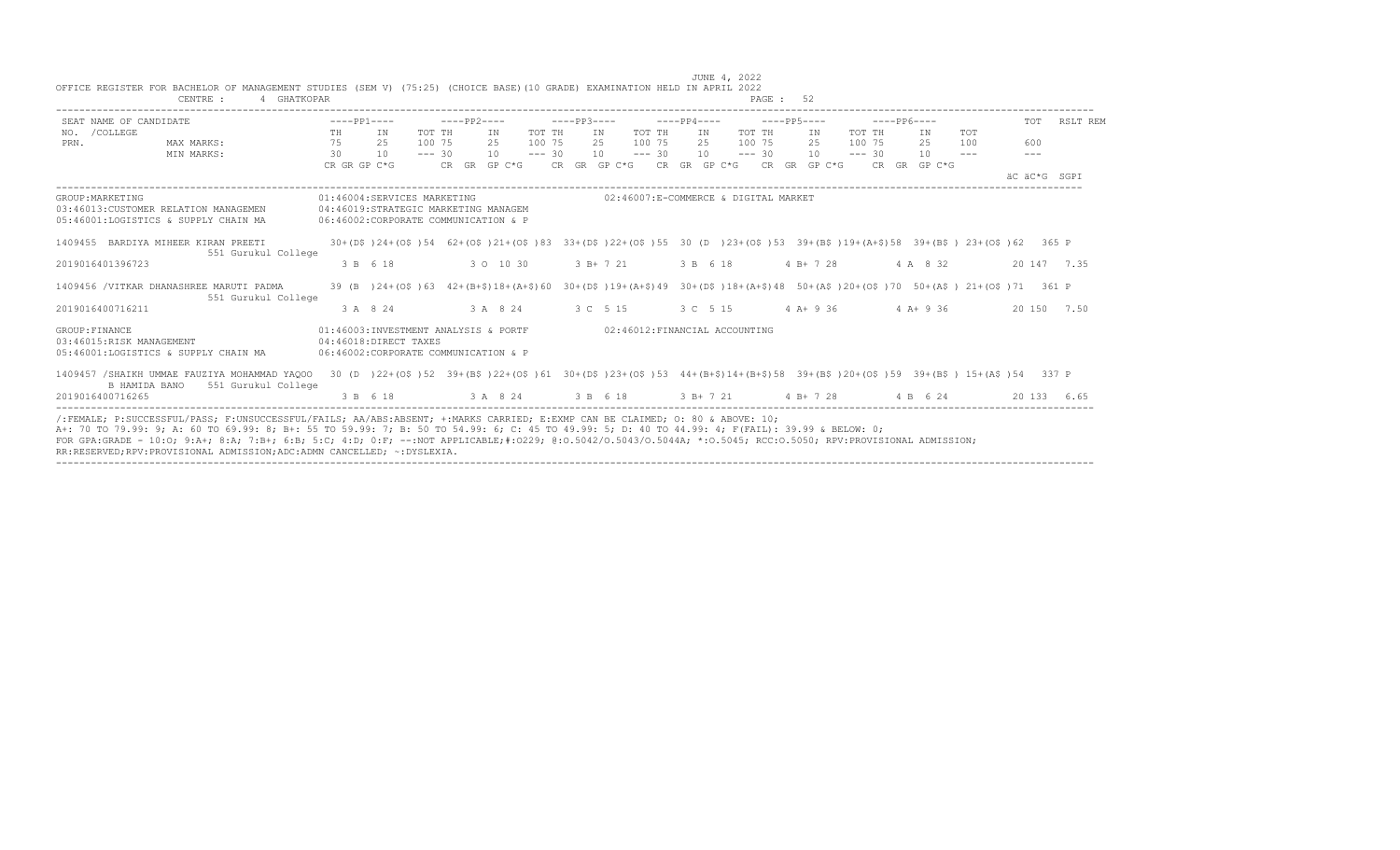|                                                                                                                                                                                                                                                                                                                                                                                                                                                                                                                           | CENTRE :   | 46 CHINCHANI        |    |                                                                                                                           |          |             |        |                   |          |             |        |          |     |             |    |                                      | PAGE: 53 |    |             |          |             |              |     |        |              |
|---------------------------------------------------------------------------------------------------------------------------------------------------------------------------------------------------------------------------------------------------------------------------------------------------------------------------------------------------------------------------------------------------------------------------------------------------------------------------------------------------------------------------|------------|---------------------|----|---------------------------------------------------------------------------------------------------------------------------|----------|-------------|--------|-------------------|----------|-------------|--------|----------|-----|-------------|----|--------------------------------------|----------|----|-------------|----------|-------------|--------------|-----|--------|--------------|
| SEAT NAME OF CANDIDATE                                                                                                                                                                                                                                                                                                                                                                                                                                                                                                    |            |                     |    | $---PP1---$                                                                                                               |          | ----PP2---- |        |                   |          | $---PP3---$ |        |          |     | ----PP4---- |    |                                      |          |    | $---PP5---$ |          | $---PP6---$ |              |     | TOT    | RSLT REM     |
| NO. / COLLEGE                                                                                                                                                                                                                                                                                                                                                                                                                                                                                                             |            |                     | TH | ΙN                                                                                                                        | TOT TH   |             | ΙN     | TOT TH            |          |             | ΙN     | TOT TH   |     |             | IN |                                      | TOT TH   |    | IN          | TOT TH   |             | IN           | TOT |        |              |
| PRN.                                                                                                                                                                                                                                                                                                                                                                                                                                                                                                                      | MAX MARKS: |                     | 75 | 25                                                                                                                        | 100 75   |             | 25     | 100 75            |          |             | 25     | 100 75   |     |             | 25 |                                      | 100 75   |    | 25          | 100 75   |             | 25           | 100 | 600    |              |
|                                                                                                                                                                                                                                                                                                                                                                                                                                                                                                                           | MIN MARKS: |                     | 30 | 10                                                                                                                        | $--- 30$ |             | 10     |                   | $--- 30$ |             | 10     | $--- 30$ |     |             | 10 |                                      | $--- 30$ |    | 10          | $--- 30$ |             | 10           |     |        |              |
|                                                                                                                                                                                                                                                                                                                                                                                                                                                                                                                           |            |                     |    | CR GR GP C*G                                                                                                              | CR GR    |             | GP C*G |                   |          | CR GR       | GP C*G |          | CR. | GR          |    | GP C*G                               | CR.      | GR | GP C*G      |          |             | CR GR GP C*G |     |        |              |
|                                                                                                                                                                                                                                                                                                                                                                                                                                                                                                                           |            |                     |    |                                                                                                                           |          |             |        |                   |          |             |        |          |     |             |    |                                      |          |    |             |          |             |              |     |        | äC äC*G SGPI |
| GROUP: HUMAN RESOURCE                                                                                                                                                                                                                                                                                                                                                                                                                                                                                                     |            |                     |    | 01:46005:FINANCE FOR HR PROFESSIONAL                                                                                      |          |             |        |                   |          |             |        |          |     |             |    | 02:46008:STRATEGIC HUMAN RESOURCE MG |          |    |             |          |             |              |     |        |              |
| 03:46011:PERFORMANCE MANAGEMENT & CA                                                                                                                                                                                                                                                                                                                                                                                                                                                                                      |            |                     |    | 04:46014:INDUSTRIAL RELATIONS                                                                                             |          |             |        |                   |          |             |        |          |     |             |    |                                      |          |    |             |          |             |              |     |        |              |
| 05:46001:LOGISTICS & SUPPLY CHAIN MA                                                                                                                                                                                                                                                                                                                                                                                                                                                                                      |            |                     |    | 06:46002:CORPORATE COMMUNICATION & P                                                                                      |          |             |        |                   |          |             |        |          |     |             |    |                                      |          |    |             |          |             |              |     |        |              |
| 1409458 PATHAK PRANSHU ASHOK KUSUM                                                                                                                                                                                                                                                                                                                                                                                                                                                                                        |            |                     |    | 36+(C\$)20+(O\$)56 46+(A\$)20+(O\$)66 45 (A)16+(A\$)61 39+(B\$)18+(A+\$)57 50+(A\$)18+(A+\$)68 45+(A\$) 19+(A+\$)64 372 P |          |             |        |                   |          |             |        |          |     |             |    |                                      |          |    |             |          |             |              |     |        |              |
|                                                                                                                                                                                                                                                                                                                                                                                                                                                                                                                           |            | 478 P.L.SHROFF- CHI |    |                                                                                                                           |          |             |        |                   |          |             |        |          |     |             |    |                                      |          |    |             |          |             |              |     |        |              |
| 2019016400811571                                                                                                                                                                                                                                                                                                                                                                                                                                                                                                          |            |                     |    | $3 B+721$                                                                                                                 |          |             |        | 3 A 8 24 3 A 8 24 |          |             |        |          |     | $3 B+7 21$  |    |                                      |          |    | 4 A 8 32    |          |             | 4 A 8 32     |     | 20 154 | 7.70         |
| /:FEMALE; P:SUCCESSFUL/PASS; F:UNSUCCESSFUL/FAILS; AA/ABS:ABSENT; +:MARKS CARRIED; E:EXMP CAN BE CLAIMED; 0: 80 & ABOVE: 10;<br>A+: 70 TO 79.99: 9; A: 60 TO 69.99: 8; B+: 55 TO 59.99: 7; B: 50 TO 54.99: 6; C: 45 TO 49.99: 5; D: 40 TO 44.99: 4; F(FAIL): 39.99 & BELOW: 0;<br>FOR GPA:GRADE - 10:0; 9:A+; 8:A; 7:B+; 6:B; 5:C; 4:D; 0:F; --:NOT APPLICABLE;#:0229; 0:0.5042/0.5043/0.5044A; *:0.5045; RCC:0.5050; RPV:PROVISIONAL ADMISSION;<br>RR:RESERVED;RPV:PROVISIONAL ADMISSION;ADC:ADMN CANCELLED; ~:DYSLEXIA. |            |                     |    |                                                                                                                           |          |             |        |                   |          |             |        |          |     |             |    |                                      |          |    |             |          |             |              |     |        |              |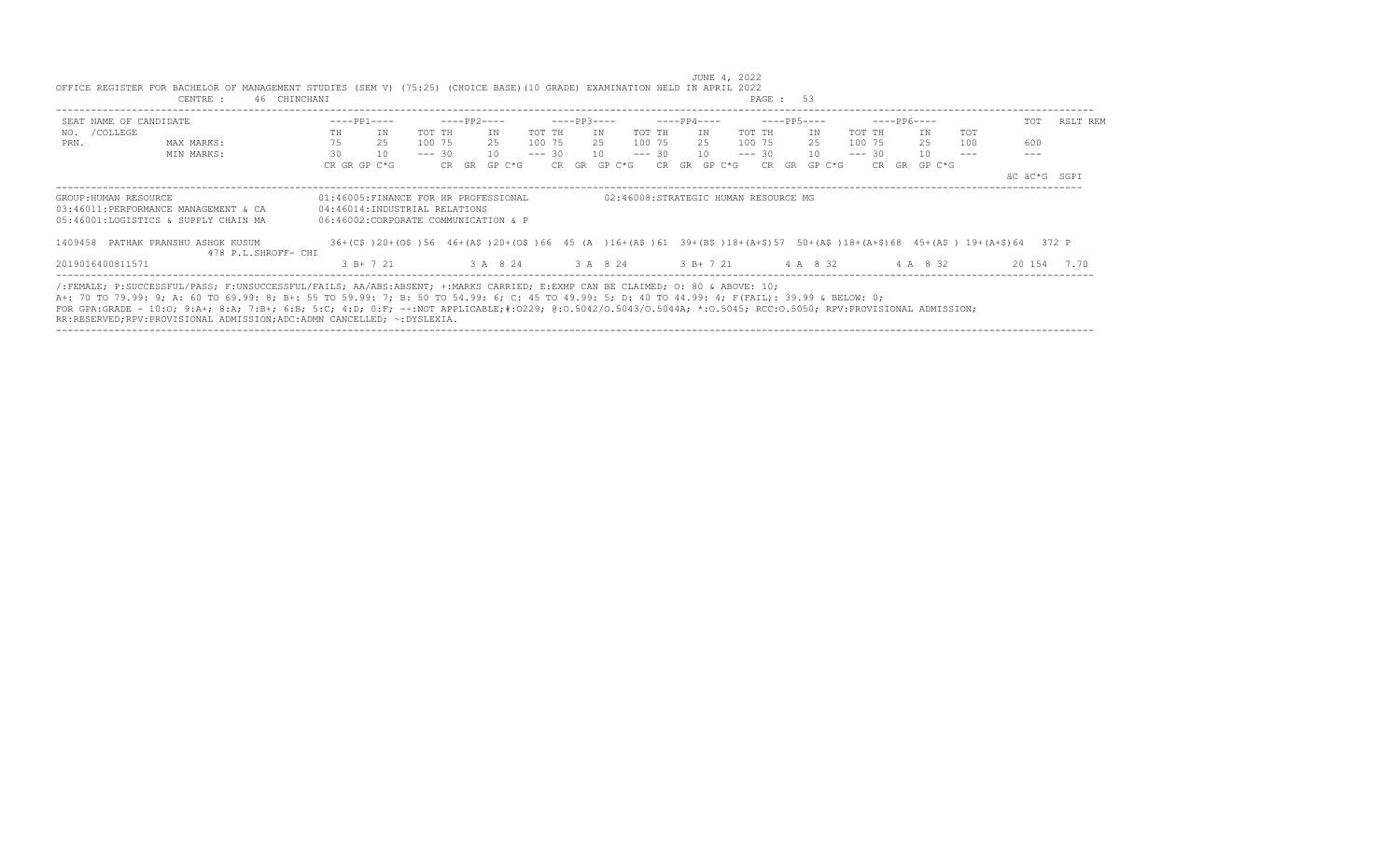|                        | 6 ULHASNAGAR<br>CENTRE :                                                                                                                                                                                                                                                                                                                                                                                                                         |              |                                                                                                                         |          |                                           |          |             |              |          |                                      | PAGE: 54    |                      |          |             |              |     |              |          |
|------------------------|--------------------------------------------------------------------------------------------------------------------------------------------------------------------------------------------------------------------------------------------------------------------------------------------------------------------------------------------------------------------------------------------------------------------------------------------------|--------------|-------------------------------------------------------------------------------------------------------------------------|----------|-------------------------------------------|----------|-------------|--------------|----------|--------------------------------------|-------------|----------------------|----------|-------------|--------------|-----|--------------|----------|
| SEAT NAME OF CANDIDATE |                                                                                                                                                                                                                                                                                                                                                                                                                                                  | $---PP1---$  |                                                                                                                         |          | $---PP2---$                               |          | $---PP3---$ |              |          | $---PP4---$                          | ----PP5---- |                      |          | $---PP6---$ |              |     | TOT          | RSLT REM |
| NO. / COLLEGE          |                                                                                                                                                                                                                                                                                                                                                                                                                                                  | TH           | ΙN                                                                                                                      | TOT TH   | IN                                        | TOT TH   |             | IN           | TOT TH   | IN                                   | TOT TH      | IN                   | TOT TH   |             | IN           | TOT |              |          |
| PRN.                   | MAX MARKS:                                                                                                                                                                                                                                                                                                                                                                                                                                       | 75           | 25                                                                                                                      | 100 75   | 25                                        | 100 75   |             | 25           | 100 75   | 25                                   | 100 75      | 25                   | 100 75   |             | 25           | 100 | 600          |          |
|                        | MIN MARKS:                                                                                                                                                                                                                                                                                                                                                                                                                                       | 30           | 10                                                                                                                      | $--- 30$ | 10                                        | $--- 30$ |             | 10           | $--- 30$ | 10                                   | $--- 30$    | 10                   | $--- 30$ |             | 10           |     |              |          |
|                        |                                                                                                                                                                                                                                                                                                                                                                                                                                                  | CR GR GP C*G |                                                                                                                         |          | CR GR GP C*G                              |          |             | CR GR GP C*G | CR.      | GR GP C*G                            |             | $CR$ $GR$ $GP$ $C*G$ |          |             | CR GR GP C*G |     |              |          |
|                        |                                                                                                                                                                                                                                                                                                                                                                                                                                                  |              |                                                                                                                         |          |                                           |          |             |              |          |                                      |             |                      |          |             |              |     | äC äC*G SGPI |          |
| GROUP: MARKETING       |                                                                                                                                                                                                                                                                                                                                                                                                                                                  |              | 01:46004:SERVICES MARKETING                                                                                             |          |                                           |          |             |              |          | 02:46007:E-COMMERCE & DIGITAL MARKET |             |                      |          |             |              |     |              |          |
|                        | 03:46010:SALES & DISTRIBUTION MANAGE                                                                                                                                                                                                                                                                                                                                                                                                             |              | 04:46013: CUSTOMER RELATION MANAGEMEN                                                                                   |          |                                           |          |             |              |          |                                      |             |                      |          |             |              |     |              |          |
|                        | 05:46001:LOGISTICS & SUPPLY CHAIN MA                                                                                                                                                                                                                                                                                                                                                                                                             |              | 06:46002:CORPORATE COMMUNICATION & P                                                                                    |          |                                           |          |             |              |          |                                      |             |                      |          |             |              |     |              |          |
|                        | 1409459 BIDAYE ROHAN BABAJI DYANADA<br>26 PRITI ACADEMY D                                                                                                                                                                                                                                                                                                                                                                                        |              | 57 (A+ )19 (A+ )76 48 (A )17 (A )65 60 (O )18 (A+ )78 55 (A+ )21 (O )76 45 (A )18 (A+ )63 50 (A ) 20 (O )70 428 P       |          |                                           |          |             |              | @ 2      |                                      |             |                      |          |             |              |     | 02           |          |
| 2019016401527091       |                                                                                                                                                                                                                                                                                                                                                                                                                                                  |              | $3 A+9 27$                                                                                                              |          | 3 A 8 24                                  |          |             | 3 0 10 30    |          | 3 A+ 9 27                            |             | 4 A 8 32             |          |             | $4 A+9 36$   |     | 20 176 8.80  |          |
|                        | 1409460 WAYALE RITESH SUNILI SHALINI<br>26 PRITI ACADEMY D                                                                                                                                                                                                                                                                                                                                                                                       |              | 60 (0 )18 (A+ )78 52 (A )18 (A+ )70 57 (A+ )17 (A )74 50 (A )21 (O )71 50 (A )19 (A+ )69 55 (A+ )20 (O )75 437 P<br>@ 2 |          |                                           |          |             |              |          |                                      |             |                      |          |             |              |     | @ 2          |          |
| 2019016401527172       |                                                                                                                                                                                                                                                                                                                                                                                                                                                  |              | 3 0 10 30                                                                                                               |          | 3 A + 9 27 3 A + 9 27 3 A + 9 27 4 A 8 32 |          |             |              |          |                                      |             |                      |          |             | 4 A+ 9 36    |     | 20 179 8.95  |          |
|                        | /:FEMALE; P:SUCCESSFUL/PASS; F:UNSUCCESSFUL/FAILS; AA/ABS:ABSENT; +:MARKS CARRIED; E:EXMP CAN BE CLAIMED; O: 80 & ABOVE: 10;<br>A+: 70 TO 79.99: 9; A: 60 TO 69.99: 8; B+: 55 TO 59.99: 7; B: 50 TO 54.99: 6; C: 45 TO 49.99: 5; D: 40 TO 44.99: 4; F(FAIL): 39.99 & BELOW: 0;<br>FOR GPA:GRADE - 10:0; 9:A+; 8:A; 7:B+; 6:B; 5:C; 4:D; 0:F; --:NOT APPLICABLE;#:0229; 0:0.5042/0.5043/0.5044A; *:0.5045; RCC:0.5050; RPV:PROVISIONAL ADMISSION; |              |                                                                                                                         |          |                                           |          |             |              |          |                                      |             |                      |          |             |              |     |              |          |

----------------------------------------------------------------------------------------------------------------------------------------------------------------------------------

 JUNE 4, 2022 OFFICE REGISTER FOR BACHELOR OF MANAGEMENT STUDIES (SEM V) (75:25) (CHOICE BASE)(10 GRADE) EXAMINATION HELD IN APRIL 2022

RR:RESERVED;RPV:PROVISIONAL ADMISSION;ADC:ADMN CANCELLED; ~:DYSLEXIA.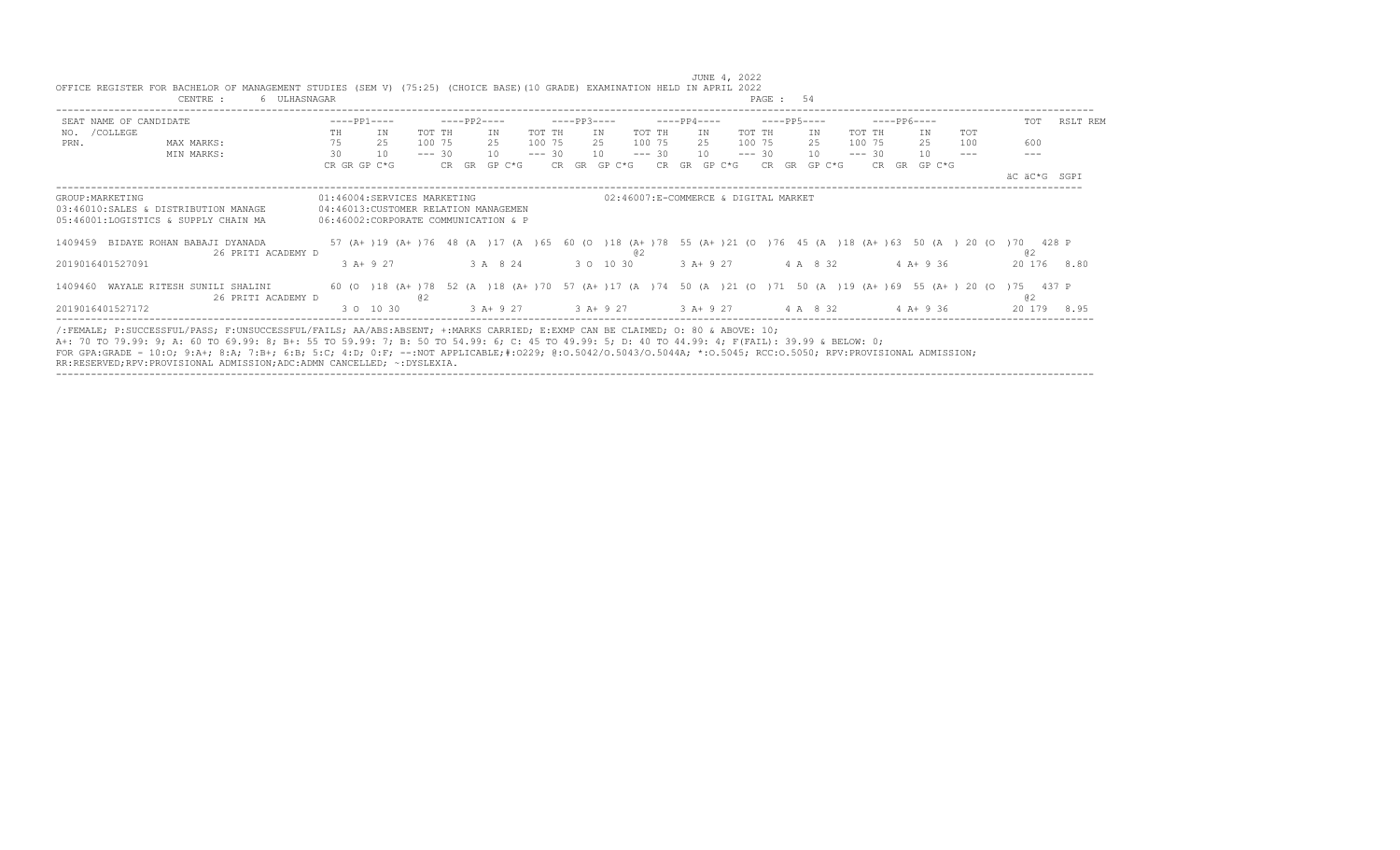| TOT<br>NO. / COLLEGE<br>TOT TH<br>TOT TH<br><b>TOT</b><br>IN<br>TOT TH<br>IN<br>TOT TH<br>TN<br>IN<br>TN<br>TOT TH<br>IN<br>TH<br>75<br>25<br>600<br>100 75<br>100 75<br>25<br>25<br>100 75<br>25<br>100 75<br>25<br>100 75<br>25<br>100<br>PRN.<br>MAX MARKS:<br>30<br>10<br>10<br>10<br>$--- 30$<br>$--- 30$<br>10<br>10<br>$--- 30$<br>10<br>MIN MARKS:<br>$--- 30$<br>$--- 30$<br>CR GR GP C*G<br>CR GR<br>GP C*G<br>CR GR<br>GP C*G<br>CR.<br>GR<br>GP C*G<br>CR<br>GR<br>GP C*G<br>CR.<br>GR<br>GP C*G<br>äC äC*G SGPI<br>02:46006:COMMODITY & DERIVATIVES MAR<br>01:46003:INVESTMENT ANALYSIS & PORTF<br>04:46018:DIRECT TAXES<br>05:46001:LOGISTICS & SUPPLY CHAIN MA<br>06:46002:CORPORATE COMMUNICATION & P<br>BELOSHE PRATIK ROHIDAS RASIKA<br>53+(A+\$)10+(D\$)63 30+(D\$)10+(D\$)40 33+(D\$)10+(D\$)43 41+(B+\$)10+(D\$)51 12F(F)12E(C)24 48+(A\$) 10+(D\$)58<br>1409461<br>279 F<br>612 TILAK COLL -VAS |                                                                       |             |             |             |             |             |             |          |
|-----------------------------------------------------------------------------------------------------------------------------------------------------------------------------------------------------------------------------------------------------------------------------------------------------------------------------------------------------------------------------------------------------------------------------------------------------------------------------------------------------------------------------------------------------------------------------------------------------------------------------------------------------------------------------------------------------------------------------------------------------------------------------------------------------------------------------------------------------------------------------------------------------------------------|-----------------------------------------------------------------------|-------------|-------------|-------------|-------------|-------------|-------------|----------|
|                                                                                                                                                                                                                                                                                                                                                                                                                                                                                                                                                                                                                                                                                                                                                                                                                                                                                                                       | SEAT NAME OF CANDIDATE                                                | $---PP1---$ | $---PP2---$ | $---PP3---$ | $---PP4---$ | $---PP5---$ | $---PP6---$ | RSLT REM |
|                                                                                                                                                                                                                                                                                                                                                                                                                                                                                                                                                                                                                                                                                                                                                                                                                                                                                                                       |                                                                       |             |             |             |             |             |             |          |
|                                                                                                                                                                                                                                                                                                                                                                                                                                                                                                                                                                                                                                                                                                                                                                                                                                                                                                                       |                                                                       |             |             |             |             |             |             |          |
|                                                                                                                                                                                                                                                                                                                                                                                                                                                                                                                                                                                                                                                                                                                                                                                                                                                                                                                       |                                                                       |             |             |             |             |             |             |          |
| GROUP: FINANCE<br>03:46012:FINANCIAL ACCOUNTING                                                                                                                                                                                                                                                                                                                                                                                                                                                                                                                                                                                                                                                                                                                                                                                                                                                                       |                                                                       |             |             |             |             |             |             |          |
|                                                                                                                                                                                                                                                                                                                                                                                                                                                                                                                                                                                                                                                                                                                                                                                                                                                                                                                       |                                                                       |             |             |             |             |             |             |          |
|                                                                                                                                                                                                                                                                                                                                                                                                                                                                                                                                                                                                                                                                                                                                                                                                                                                                                                                       |                                                                       |             |             |             |             |             |             |          |
|                                                                                                                                                                                                                                                                                                                                                                                                                                                                                                                                                                                                                                                                                                                                                                                                                                                                                                                       |                                                                       |             |             |             |             |             |             |          |
|                                                                                                                                                                                                                                                                                                                                                                                                                                                                                                                                                                                                                                                                                                                                                                                                                                                                                                                       |                                                                       |             |             |             |             |             |             |          |
|                                                                                                                                                                                                                                                                                                                                                                                                                                                                                                                                                                                                                                                                                                                                                                                                                                                                                                                       |                                                                       |             |             |             |             |             |             |          |
|                                                                                                                                                                                                                                                                                                                                                                                                                                                                                                                                                                                                                                                                                                                                                                                                                                                                                                                       |                                                                       |             |             |             |             |             |             |          |
| 3 D 4 12                                                                                                                                                                                                                                                                                                                                                                                                                                                                                                                                                                                                                                                                                                                                                                                                                                                                                                              | 2019016400803896                                                      | 3 A 8 24    |             | 3 D 4 12    | 3 B 6 18    | $- F 1 -$   | $4 B+ 7 28$ | 16       |
|                                                                                                                                                                                                                                                                                                                                                                                                                                                                                                                                                                                                                                                                                                                                                                                                                                                                                                                       |                                                                       |             |             |             |             |             |             |          |
| /:FEMALE; P:SUCCESSFUL/PASS; F:UNSUCCESSFUL/FAILS; AA/ABS:ABSENT; +:MARKS CARRIED; E:EXMP CAN BE CLAIMED; O: 80 & ABOVE: 10;                                                                                                                                                                                                                                                                                                                                                                                                                                                                                                                                                                                                                                                                                                                                                                                          |                                                                       |             |             |             |             |             |             |          |
| A+: 70 TO 79.99: 9; A: 60 TO 69.99: 8; B+: 55 TO 59.99: 7; B: 50 TO 54.99: 6; C: 45 TO 49.99: 5; D: 40 TO 44.99: 4; F(FAIL): 39.99 & BELOW: 0;<br>FOR GPA:GRADE - 10:0; 9:A+; 8:A; 7:B+; 6:B; 5:C; 4:D; 0:F; --:NOT APPLICABLE;#:0229; 0:0.5042/0.50440; *:0.5044A; *:0.5045; RCC:0.5050; RPV:PROVISIONAL ADMISSION;                                                                                                                                                                                                                                                                                                                                                                                                                                                                                                                                                                                                  | RR:RESERVED;RPV:PROVISIONAL ADMISSION;ADC:ADMN CANCELLED; ~:DYSLEXIA. |             |             |             |             |             |             |          |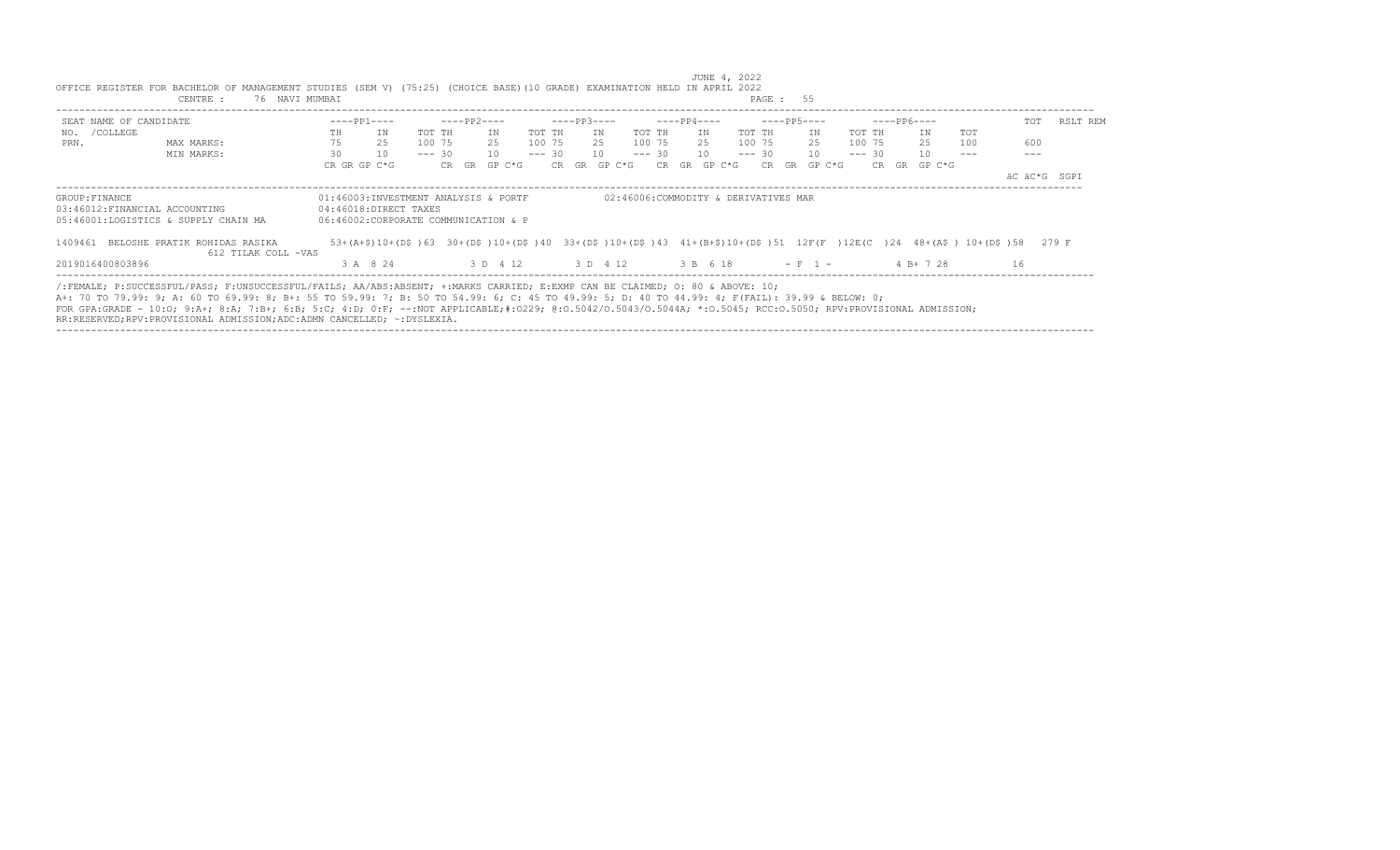| SEAT NAME OF CANDIDATE             |                                                                                                                                                                                              | $---PP1---$  |                                                                                                                                             | $---PP2---$      |            |                    | $---PP3---$ |                                                                         |                  | $---PP4---$ |                     |                    | $---PP5---$ |              |                  | $---PP6---$ |                            |            |                             | RSLT REM     |
|------------------------------------|----------------------------------------------------------------------------------------------------------------------------------------------------------------------------------------------|--------------|---------------------------------------------------------------------------------------------------------------------------------------------|------------------|------------|--------------------|-------------|-------------------------------------------------------------------------|------------------|-------------|---------------------|--------------------|-------------|--------------|------------------|-------------|----------------------------|------------|-----------------------------|--------------|
| NO. / COLLEGE                      |                                                                                                                                                                                              | TH<br>75     | IN                                                                                                                                          | TOT TH<br>100 75 | IN         | TOT TH             |             | IN<br>25                                                                | TOT TH<br>100 75 |             | IN<br>25            | TOT TH             |             | IN<br>25     | TOT TH<br>100 75 |             | ΙN                         | TOT<br>100 |                             |              |
| PRN.                               | MAX MARKS:<br>MIN MARKS:                                                                                                                                                                     | 30           | 25<br>10                                                                                                                                    | $--- 30$         | 25<br>10   | 100 75<br>$--- 30$ |             | 10                                                                      | $--- 30$         |             | 10                  | 100 75<br>$--- 30$ |             | 10           | $--- 30$         |             | 25<br>10                   | $  -$      | 600<br>$\sim$ $\sim$ $\sim$ |              |
|                                    |                                                                                                                                                                                              | CR GR GP C*G |                                                                                                                                             |                  |            |                    |             | CR GR GP C*G $\,$ CR GR GP C*G $\,$ CR GR GP C*G $\,$ CR GR GP C*G $\,$ |                  |             |                     |                    |             |              |                  |             | CR GR GP C*G               |            |                             | äC äC*G SGPI |
| GROUP: MARKETING                   | 03:46010:SALES & DISTRIBUTION MANAGE<br>05:46001:LOGISTICS & SUPPLY CHAIN MA                                                                                                                 |              | 01:46004:SERVICES MARKETING<br>04:46013:CUSTOMER RELATION MANAGEMEN<br>06:46002:CORPORATE COMMUNICATION & P                                 |                  |            |                    |             | 02:46007:E-COMMERCE & DIGITAL MARKET                                    |                  |             |                     |                    |             |              |                  |             |                            |            |                             |              |
|                                    | 1409462 /BARKALE BHAVNA DATTU ANITA 33+(D\$)23+(O\$)56 30+(D\$)20+(O\$)50 56 (A+)24+(O\$)80 60 (O )24+(O\$)84 30+(D\$)20+(O\$)50 39+(B\$) 21+(O\$)60 380 P<br>1017 DEEP EDU. SOCIE           |              |                                                                                                                                             |                  |            |                    |             |                                                                         |                  |             |                     |                    |             |              |                  |             |                            |            |                             |              |
| 2019016400668556                   |                                                                                                                                                                                              |              | 3 B+ 7 21                                                                                                                                   |                  | 3 B 6 18   |                    |             | 3 0 10 30                                                               |                  |             | 3 0 10 30           |                    |             | 4 B 6 24     |                  |             | 4 A 8 32                   |            |                             | 20 155 7.75  |
|                                    | 1409463 /BOKKA BHAVIKA TATERAO KACHAN<br>1017 DEEP EDU. SOCIE                                                                                                                                |              | 48 (A) 17+ (A\$) 65 30+ (D\$) 16+ (A\$) 46 33+ (D\$) 14+ (B+\$) 47 48 (A) 18+ (A+\$) 66 30+ (D\$) 22+ (O\$) 52 32+ (D\$) 15+ (A\$) 47 323 P |                  |            |                    |             |                                                                         |                  |             |                     |                    |             |              |                  |             |                            |            |                             |              |
| 2019016400668854                   |                                                                                                                                                                                              |              | 3 A 8 24                                                                                                                                    |                  | 3 C 5 15   |                    |             | 3 C 5 15                                                                |                  |             | 3 A 8 24            |                    |             | 4 B 6 24     |                  |             | 4 C 5 20                   |            |                             | 20 122 6.10  |
| $\mathbb{I}$                       | 1409464 DUBEY NITINKUMAR NANHELAL SUNITADEV 30+(D\$)21+(O\$)51 54+(A+\$)20+(O\$)74 30+(D\$)24+(O\$)54 45+(A\$)24+(O\$)69 53 (A+)16+(A\$)69 48+(A\$) 20+(O\$)68 385 P<br>1017 DEEP EDU. SOCIE |              |                                                                                                                                             |                  |            |                    |             |                                                                         |                  |             |                     |                    |             |              |                  |             |                            |            |                             |              |
| 2019016400669037                   |                                                                                                                                                                                              |              | 3 B 6 18                                                                                                                                    |                  | $3 A+9 27$ |                    | 3 B 6 18    |                                                                         |                  |             |                     |                    |             |              |                  |             | 3 A 8 24 4 A 8 32 4 A 8 32 |            |                             | 20 151 7.55  |
|                                    | 1409465 /GOWDA SUMA NAGRAJ LAXMI DEVI GOWD<br>1017 DEEP EDU. SOCIE                                                                                                                           |              | 57 (A+ )19+(A+\$)76 30+(D\$ )20+(O\$ )50 51 (A )13+(B\$ )64 30+(D\$ )15+(A\$ )45 56 (A+ )16+(A\$ )72 38+(B\$ )13+(B\$ )51 358 P             |                  |            |                    |             |                                                                         |                  |             |                     |                    |             |              |                  |             |                            |            |                             |              |
| 2019016400669544                   |                                                                                                                                                                                              | $3 A+9 27$   |                                                                                                                                             |                  | 3 B 6 18   |                    |             | 3 A 8 24                                                                |                  |             | 3 C 5 15            |                    |             | $4A+936$     |                  |             | 4 B 6 24                   |            |                             | 20 144 7.20  |
| 1409466 GUPTA DEEP RAMASHAY SHEELA | 1017 DEEP EDU. SOCIE                                                                                                                                                                         |              | 35 (C) 10+(D\$) 45 54 (A+) 20+(O\$) 74 30+(D\$) 20+(O\$) 50 30+(D\$) 25+(O\$) 55 53 (A+) 12+(C\$) 65 39 (B) 11+(D\$) 50 339 P               |                  |            |                    |             |                                                                         |                  |             |                     |                    |             |              |                  |             |                            |            |                             |              |
| 2019016400668332                   |                                                                                                                                                                                              |              | 3 C 5 15 3 A + 9 27                                                                                                                         |                  |            |                    |             | 3 B 6 18                                                                |                  |             | $3 B+7 21$          |                    |             | 4 A 8 32     |                  |             | 4 B 6 24                   |            |                             | 20 137 6.85  |
|                                    | 1409467 /PANDEY GOLDI KUMARI RAKESH NEELAM D 51 (A )24+(O\$)75 32+(D\$)20+(O\$)52 32+(D\$)23+(O\$)55 33+(D\$)22+(O\$)55 56 (A+)22+(O\$)78 33+(D\$) 21+(O\$)54 369 P<br>1017 DEEP EDU. SOCIE  |              |                                                                                                                                             |                  |            |                    |             |                                                                         |                  |             |                     |                    |             |              |                  |             |                            |            |                             |              |
| EVI<br>2019016400668347            |                                                                                                                                                                                              |              | $3 A+9 27$                                                                                                                                  |                  | 3 B 6 18   |                    |             | $3 B+ 7 21$                                                             |                  |             | $3 B+721$           |                    |             | $4$ A + 9 36 |                  |             | 4 B 6 24                   |            |                             | 20 147 7.35  |
|                                    | 1409468 /PANDEY NISHA NARENDRA GAYATRI DEVI 47+(A\$)23+(O\$)70 48+(A\$)20+(O\$)68 32+(D\$)24+(O\$)56 30+(D\$)25+(O\$)55 60 (O )21+(O\$)81 54+(A+\$) 21+(O\$)75 405 P                         |              |                                                                                                                                             |                  |            |                    |             |                                                                         |                  |             |                     |                    |             |              |                  |             |                            |            |                             |              |
| 2019016400668525                   | 1017 DEEP EDU. SOCIE                                                                                                                                                                         |              | 3 A+ 9 27                                                                                                                                   |                  | 3 A 8 24   |                    | 3 B + 7 21  |                                                                         |                  |             | 3 B+ 7 21           |                    |             | 4 0 10 40    |                  |             | $4$ A + 9 36               |            |                             | 20 169 8.45  |
| 1409469 / RANA LAXMI GANESH UMRILA |                                                                                                                                                                                              |              | 30+(D\$)21+(O\$)51 36+(C\$)20+(O\$)56 57 (A+)18+(A+\$)75 32+(D\$)25+(O\$)57 30+(D\$)20+(O\$)50 33+(D\$) 21+(O\$)54 343 P                    |                  |            |                    |             |                                                                         |                  |             |                     |                    |             |              |                  |             |                            |            |                             |              |
| 2019016400668692                   | 1017 DEEP EDU. SOCIE                                                                                                                                                                         | 3 B 6 18     |                                                                                                                                             |                  | $3B+721$   |                    |             | $3 A+9 27$                                                              |                  |             | 3 B + 7 21 4 B 6 24 |                    |             |              |                  |             | 4 B 6 24                   |            |                             | 20 135 6.75  |
|                                    | 1409470 / SHARMA KHUSHBOO KAMAL SANTOSH                                                                                                                                                      |              | 41+(B+\$)19+(A+\$)60 45+(A\$)20+(O\$)65 39+(B\$)24+(O\$)63 69 (O )24+(O\$)93 38+(B\$)21+(O\$)59 65+(O\$) 21+(O\$)86 426 P                   |                  |            |                    |             |                                                                         |                  |             |                     |                    |             |              |                  |             |                            |            |                             |              |
| 2019016400668436                   | 1017 DEEP EDU. SOCIE                                                                                                                                                                         |              | 3 A 8 24                                                                                                                                    |                  | 3 A 8 24   |                    | 3 A 8 24    |                                                                         |                  |             | 3 0 10 30           |                    |             | $4 B+ 7 28$  |                  |             | 4 0 10 40                  |            |                             | 20 170 8.50  |
| 1409471 SINGH ANKUR UMESH PUSHPA   |                                                                                                                                                                                              |              | 42 (B+)21+(O\$)63 30+(D\$)24+(O\$)54 30+(D\$)19+(A+\$)49 32+(D\$)24+(O\$)56 30 (D)12+(C\$)42 32+(D\$) 15+(A\$)47 311 P                      |                  |            |                    |             |                                                                         |                  |             |                     |                    |             |              |                  |             |                            |            |                             |              |
| 2019016400668943                   | 1017 DEEP EDU. SOCIE                                                                                                                                                                         |              | 3 A 8 24                                                                                                                                    |                  | 3 B 6 18   |                    |             | 3 C 5 15 3 B + 7 21 4 D 4 16 4 C 5 20                                   |                  |             |                     |                    |             |              |                  |             |                            |            |                             | 20 114 5.70  |

/:FEMALE; P:SUCCESSFUL/PASS; F:UNSUCCESSFUL/FAILS; AA/ABS:ABSENT; +:MARKS CARRIED; E:EXMP CAN BE CLAIMED; O: 80 & ABOVE: 10;<br>A+: 70 TO 79.99: 9; A: 60 TO 69.99: 8; B+: 55 TO 59.99: 7; B: 50 TO 54.99: 6; C: 45 TO 49.99: 5; FOR GPA:GRADE - 10:O; 9:A+; 8:A; 7:B+; 6:B; 5:C; 4:D; 0:F; --:NOT APPLICABLE;#:O229; @:O.5042/O.5043/O.5044A; \*:O.5045; RCC:O.5050; RPV:PROVISIONAL ADMISSION; RR:RESERVED;RPV:PROVISIONAL ADMISSION;ADC:ADMN CANCELLED; ~:DYSLEXIA. ----------------------------------------------------------------------------------------------------------------------------------------------------------------------------------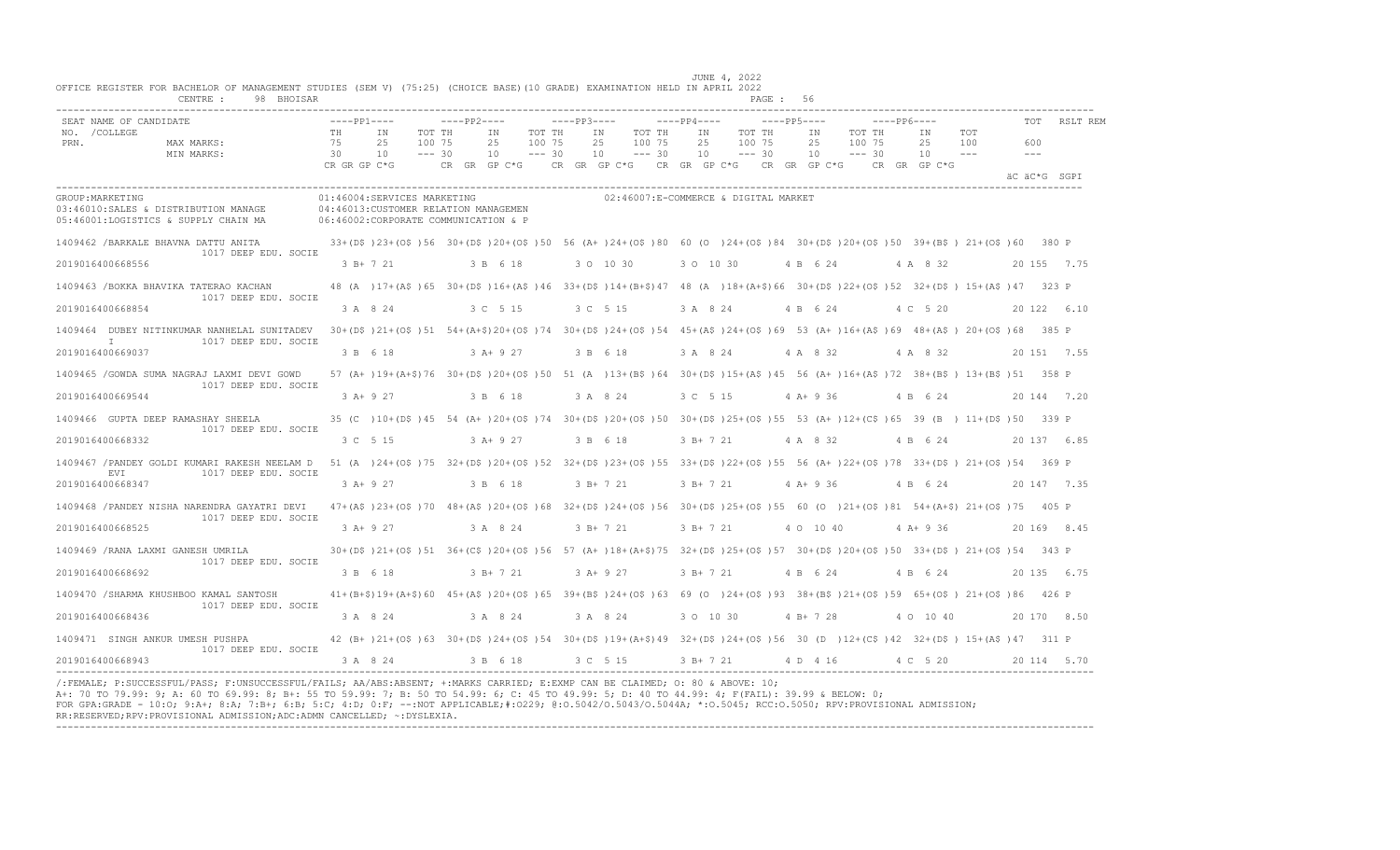|                       | SEAT NAME OF CANDIDATE                                                       | $---PP1---$                                  |                                                                                                                                      |                              | $---PP2---$                                                                                                 |                              | $---PP3---$ |                |                              | $---PP4---$ |                                      | $---PP5---$    |                              | $---PP6---$ |                |                   |                      | TOT RSLT REM |
|-----------------------|------------------------------------------------------------------------------|----------------------------------------------|--------------------------------------------------------------------------------------------------------------------------------------|------------------------------|-------------------------------------------------------------------------------------------------------------|------------------------------|-------------|----------------|------------------------------|-------------|--------------------------------------|----------------|------------------------------|-------------|----------------|-------------------|----------------------|--------------|
| NO. / COLLEGE<br>PRN. | MAX MARKS:<br>MIN MARKS:                                                     | TH.<br>75<br>$\overline{30}$<br>CR GR GP C*G | TN<br>25<br>10                                                                                                                       | TOT TH<br>100 75<br>$--- 30$ | TN<br>25<br>10<br>CR GR GP C*G $\,$ CR GR GP C*G $\,$ CR GR GP C*G $\,$ CR GR GP C*G $\,$ CR GR GP C*G $\,$ | TOT TH<br>100 75<br>$--- 30$ |             | IN<br>25<br>10 | TOT TH<br>100 75<br>$--- 30$ | IN<br>25    | TOT TH<br>100 75<br>$10 - - - 30$    | IN<br>25<br>10 | TOT TH<br>100 75<br>$--- 30$ |             | TN<br>25<br>10 | <b>TOT</b><br>100 | 600<br>$\frac{1}{2}$ |              |
|                       |                                                                              |                                              |                                                                                                                                      |                              |                                                                                                             |                              |             |                |                              |             |                                      |                |                              |             |                |                   | äC äC*G SGPI         |              |
| GROUP: MARKETING      | 03:46010:SALES & DISTRIBUTION MANAGE<br>05:46001:LOGISTICS & SUPPLY CHAIN MA |                                              | 01:46004:SERVICES MARKETING<br>04:46013: CUSTOMER RELATION MANAGEMEN<br>06:46002:CORPORATE COMMUNICATION & P                         |                              |                                                                                                             |                              |             |                |                              |             | 02:46007:E-COMMERCE & DIGITAL MARKET |                |                              |             |                |                   |                      |              |
|                       | 1409472 THAKUR AJAY JOGINDAR MUNNI                                           |                                              | 68 (0 )21+(0\$ )89 56 (A+ )13+(B\$ )69 51 (A )21+(0\$ )72 53 (A+ )23+(0\$ )76 48 (A )14+(B+\$)62 63 (O )22+(0\$ )85 453 P            |                              |                                                                                                             |                              |             |                |                              |             |                                      |                |                              |             |                |                   |                      |              |
|                       | 1017 DEEP EDU. SOCIE<br>2019016400668595                                     |                                              | 3 0 10 30                                                                                                                            |                              | 3 A 8 24                                                                                                    |                              |             | $3$ A+ 9 27    |                              |             | $3$ A + 9 27                         | 4 A 8 32       |                              |             | 4 0 10 40      |                   |                      | 20180 9.00   |
|                       | 1409473 BISHT HIMANSHU MADAN DIPA                                            |                                              | 53+(A+\$)10+(D\$)63 59+(A+\$)10+(D\$)69 35+(C\$)10+(D\$)45 48 (A )10+(D\$)58 45+(A\$)10+(D\$)55 66+(O\$) 13+(B\$)79 369 P            |                              |                                                                                                             |                              |             |                |                              |             |                                      |                |                              |             |                |                   |                      |              |
| 2019016402359941      | 266 DEEP EDUCATION                                                           | 3 A 8 24                                     |                                                                                                                                      |                              | 3 A 8 24                                                                                                    |                              |             | 3 C 5 15       |                              | 3 B+ 7 21   |                                      | 4 B + 7 28     |                              |             | $4A + 936$     |                   |                      | 20 148 7.40  |
|                       | 1409474 GOND RAJNEESH LALAN MEENA                                            |                                              | 35+(C\$)10+(D\$)45 30+(D\$)10+(D\$)40 32+(D\$)10+(D\$)42 48 (A)10+(D\$)58 54 (A+)10+(D\$)64 38+(B\$) 10+(D\$)48 297 P                |                              |                                                                                                             |                              |             |                |                              |             |                                      |                |                              |             |                |                   |                      |              |
|                       | 266 DEEP EDUCATION<br>2019016402359956                                       | 3 C 5 15                                     |                                                                                                                                      |                              | 3 D 4 12                                                                                                    |                              |             | 3 D 4 12       |                              |             | 3 B + 7 21                           | 4 A 8 32       |                              |             | 4 C 5 20       |                   |                      | 20 112 5.60  |
|                       | 1409475 KHAN HANIF AYUB SAFIYA<br>266 DEEP EDUCATION                         |                                              | 47 (A) 10+ (D\$) 57 30+ (D\$) 10+ (D\$) 40 30+ (D\$) 10+ (D\$) 40 48 (A) 10+ (D\$) 58 54 (A+) 10+ (D\$) 64 66 (O) 10+ (D\$) 76 335 P |                              |                                                                                                             |                              |             |                |                              |             |                                      |                |                              |             |                |                   |                      |              |
|                       | 2019016402359925                                                             |                                              | $3 R+721$                                                                                                                            |                              | 3 D 4 12                                                                                                    |                              |             | 3 D 4 12       |                              |             | 3 B + 7 21 4 A 8 32 4 A + 9 36       |                |                              |             |                |                   |                      | 20 134 6.70  |
|                       | 1409476 MANDAL SURAJ LAHANYA ANANDI<br>266 DEEP EDUCATION                    |                                              | 30+(D\$)23+(O\$)53 30+(D\$)24+(O\$)54 50 (A)20+(O\$)70 54 (A+)25+(O\$)79 53 (A+)20+(O\$)73 30+(D\$) 18+(A+\$)48 377 P                |                              |                                                                                                             |                              |             |                |                              |             |                                      |                |                              |             |                |                   |                      |              |
|                       | 2019016401101077                                                             | 3 B 6 18                                     |                                                                                                                                      |                              | 3 B 6 18                                                                                                    |                              |             | $3 A+9 27$     |                              |             | 3 A + 9 27 4 A + 9 36                |                |                              |             | 4 C 5 20       |                   |                      | 20 146 7.30  |
|                       | 1409477 PAWAR DISHANT BHARAT BHAVANA                                         |                                              | 38+(B\$)10+(D\$)48 AA 10+(D\$)10 30+(D\$)10+(D\$)40 AA 20+(O\$)20 30+(D\$)10+(D\$)40 30+(D\$) 10+(D\$)40 198 A ABS                   |                              |                                                                                                             |                              |             |                |                              |             |                                      |                |                              |             |                |                   |                      |              |
|                       | 266 DEEP EDUCATION<br>2019016401101224                                       | 3 C 5 15                                     |                                                                                                                                      |                              | $-F-1$ $-$                                                                                                  |                              |             | 3 D 4 12       |                              |             | $-$ F 1 $-$                          | 4 D 4 16       |                              |             | 4 D 4 16       |                   | 14                   |              |
|                       | 1409478 /RAI MAMTA RANJIT RIPA<br>266 DEEP EDUCATION                         |                                              | 30+(D\$)10+(D\$)40 30+(D\$)10+(D\$)40 57 (A+)10+(D\$)67 53 (A+)10+(D\$)63 35+(C\$)10+(D\$)45 41+(B+\$) 10+(D\$)51 306 P              |                              |                                                                                                             |                              |             |                |                              |             |                                      |                |                              |             |                |                   |                      |              |
|                       | 2016016400370065                                                             | 3 D 4 12                                     |                                                                                                                                      |                              | 3 D 4 12                                                                                                    |                              |             | 3 A 8 24       |                              |             | 3 A 8 24 4 C 5 20                    |                |                              |             | 4 B 6 24       |                   |                      | 20 116 5.80  |
|                       | 1409479 SINGH VISHAL JITENDRA SANGITA                                        |                                              | 59 (A+ )22+(OS )81 45 (A )20+(OS )65 42 (B+ )20+(OS )62 44 (B+ )21+(OS )65 54 (A+ )20+(OS )74 48 (A ) 20+(OS )68 415 P               |                              |                                                                                                             |                              |             |                |                              |             |                                      |                |                              |             |                |                   |                      |              |
|                       | 266 DEEP EDUCATION<br>2019016402359933                                       |                                              | 3 0 10 30                                                                                                                            |                              | 3 A 8 24 3 A 8 24 3 A 8 24 4 A + 9 36                                                                       |                              |             |                |                              |             |                                      |                |                              |             | 4 A 8 32       |                   |                      | 20 170 8.50  |

/:FEMALE; P:SUCCESSFUL/PASS; F:UNSUCCESSFUL/FAILS; AA/ABS:ABSENT; +:MARKS CARRIED; E:EXMP CAN BE CLAIMED; O: 80 & ABOVE: 10;<br>A+: 70 TO 79.99: 9; A: 60 TO 69.99: 8; B+: 55 TO 59.99: 7; B: 50 TO 54.99: 6; C: 45 TO 49.99: 5;

RR:RESERVED;RPV:PROVISIONAL ADMISSION;ADC:ADMN CANCELLED; ~:DYSLEXIA. ----------------------------------------------------------------------------------------------------------------------------------------------------------------------------------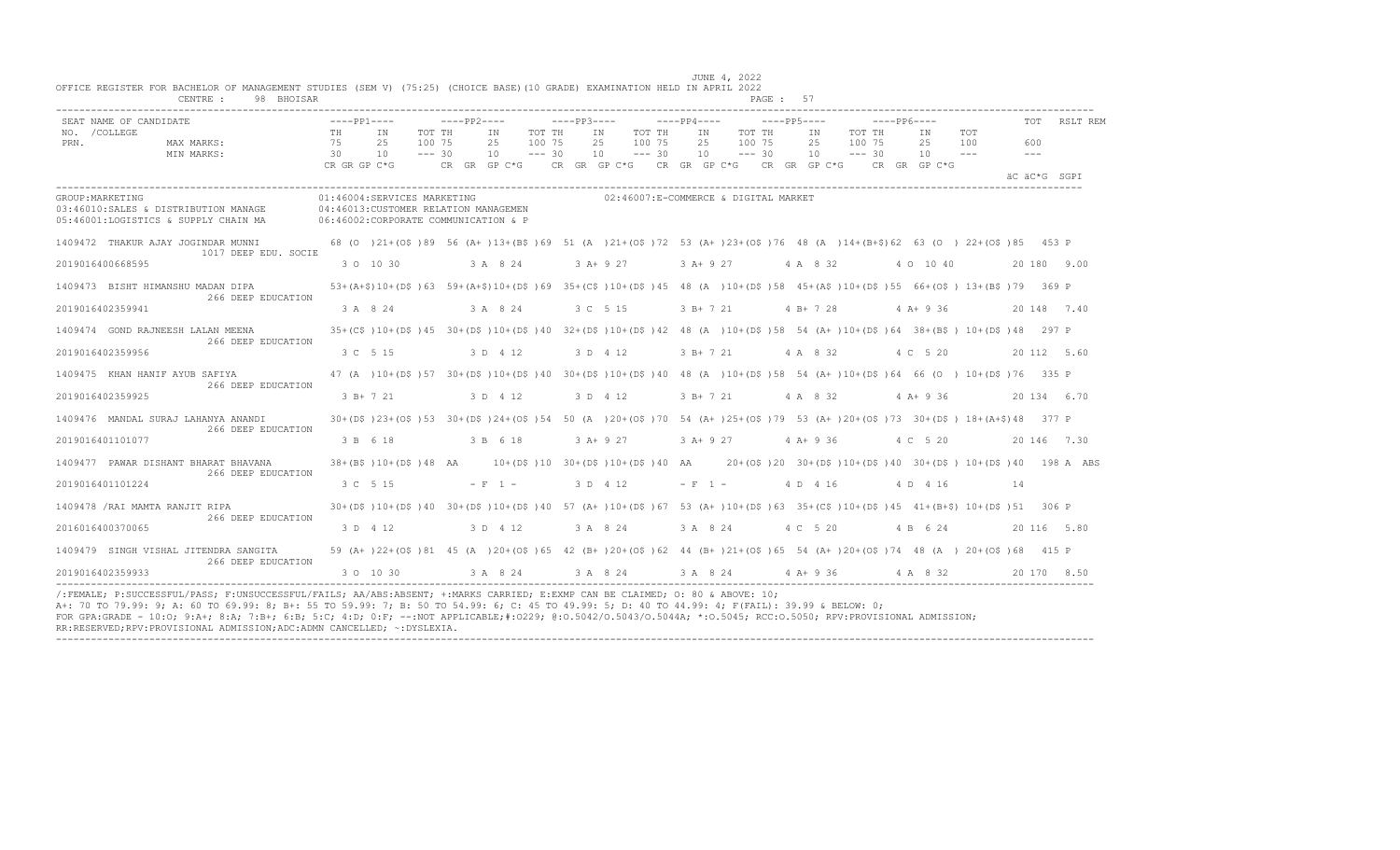| SEAT NAME OF CANDIDATE                                                                                                                                                                                                                                                         |    | $---PP1---$                                                                                                                  |          | $---PP2---$ |        |          | $---PP3---$       |        |          |     | $---PP4---$ |        |                                      |    | $---PP5---$ |          | $---PP6---$ |    |          |            | TOT          | RSLT REM |
|--------------------------------------------------------------------------------------------------------------------------------------------------------------------------------------------------------------------------------------------------------------------------------|----|------------------------------------------------------------------------------------------------------------------------------|----------|-------------|--------|----------|-------------------|--------|----------|-----|-------------|--------|--------------------------------------|----|-------------|----------|-------------|----|----------|------------|--------------|----------|
| NO. / COLLEGE                                                                                                                                                                                                                                                                  | TH | ΙN                                                                                                                           | TOT TH   |             | IN     | TOT TH   |                   | TN     | TOT TH   |     | IN          |        | TOT TH                               |    | IN          | TOT TH   |             |    | IN       | <b>TOT</b> |              |          |
| PRN.<br>MAX MARKS:                                                                                                                                                                                                                                                             | 75 | 25                                                                                                                           | 100 75   |             | 25     | 100 75   |                   | 25     | 100 75   |     | 25          |        | 100 75                               |    | 25          | 100 75   |             |    | 25       | 100        | 600          |          |
| MIN MARKS:                                                                                                                                                                                                                                                                     | 30 | 10                                                                                                                           | $--- 30$ |             | 10     | $--- 30$ |                   | 10     | $--- 30$ |     | 10          |        | $--- 30$                             |    | 10          | $--- 30$ |             |    | 10       |            |              |          |
|                                                                                                                                                                                                                                                                                |    | CR GR GP C*G                                                                                                                 |          | CR GR       | GP C*G |          | CR GR             | GP C*G |          | CR. | GR          | GP C*G | CR.                                  | GR | GP C*G      |          | CR.         | GR | GP C*G   |            |              |          |
|                                                                                                                                                                                                                                                                                |    |                                                                                                                              |          |             |        |          |                   |        |          |     |             |        |                                      |    |             |          |             |    |          |            | äC äC*G SGPI |          |
| GROUP: MARKETING                                                                                                                                                                                                                                                               |    | 01:46004:SERVICES MARKETING                                                                                                  |          |             |        |          |                   |        |          |     |             |        | 02:46007:E-COMMERCE & DIGITAL MARKET |    |             |          |             |    |          |            |              |          |
| 03:46010:SALES & DISTRIBUTION MANAGE                                                                                                                                                                                                                                           |    | 04:46013:CUSTOMER RELATION MANAGEMEN                                                                                         |          |             |        |          |                   |        |          |     |             |        |                                      |    |             |          |             |    |          |            |              |          |
| 05:46001:LOGISTICS & SUPPLY CHAIN MA                                                                                                                                                                                                                                           |    | 06:46002:CORPORATE COMMUNICATION & P                                                                                         |          |             |        |          |                   |        |          |     |             |        |                                      |    |             |          |             |    |          |            |              |          |
| 1409480 / SHAIKH AFSHA TARIO RUKSANA                                                                                                                                                                                                                                           |    | 30+(D\$)19+(A+\$)49 42 (B+)18+(A+\$)60 30+(D\$)18+(A+\$)48 30 (D )14+(B+\$)44 42 (B+)14+(B+\$)56 43+(B+\$) 19+(A+\$)62 319 P |          |             |        |          |                   |        |          |     |             |        |                                      |    |             |          |             |    |          |            |              |          |
| 168 RAJASTHANI- AND                                                                                                                                                                                                                                                            |    |                                                                                                                              |          |             |        |          |                   |        |          |     |             |        |                                      |    |             |          |             |    |          |            |              |          |
| 2019016401522766                                                                                                                                                                                                                                                               |    | 3 C 5 15                                                                                                                     |          |             |        |          | 3 A 8 24 3 C 5 15 |        |          |     | 3 D 4 12    |        |                                      |    | $4 B+ 7 28$ |          |             |    | 4 A 8 32 |            | 20 126       | 6.30     |
|                                                                                                                                                                                                                                                                                |    |                                                                                                                              |          |             |        |          |                   |        |          |     |             |        |                                      |    |             |          |             |    |          |            |              |          |
| /:FEMALE; P:SUCCESSFUL/PASS; F:UNSUCCESSFUL/FAILS; AA/ABS:ABSENT; +:MARKS CARRIED; E:EXMP CAN BE CLAIMED; O: 80 & ABOVE: 10;<br>A+: 70 TO 79.99: 9; A: 60 TO 69.99: 8; B+: 55 TO 59.99: 7; B: 50 TO 54.99: 6; C: 45 TO 49.99: 5; D: 40 TO 44.99: 4; F(FAIL): 39.99 & BELOW: 0; |    |                                                                                                                              |          |             |        |          |                   |        |          |     |             |        |                                      |    |             |          |             |    |          |            |              |          |
|                                                                                                                                                                                                                                                                                |    |                                                                                                                              |          |             |        |          |                   |        |          |     |             |        |                                      |    |             |          |             |    |          |            |              |          |
| FOR GPA:GRADE - 10:0; 9:A+; 8:A; 7:B+; 6:B; 5:C; 4:D; 0:F; --:NOT APPLICABLE;#:0229; 0:0.5042/0.50440; *:0.5044A; *:0.5045; RCC:0.5050; RPV:PROVISIONAL ADMISSION;                                                                                                             |    |                                                                                                                              |          |             |        |          |                   |        |          |     |             |        |                                      |    |             |          |             |    |          |            |              |          |
| RR:RESERVED;RPV:PROVISIONAL ADMISSION;ADC:ADMN CANCELLED; ~:DYSLEXIA.                                                                                                                                                                                                          |    |                                                                                                                              |          |             |        |          |                   |        |          |     |             |        |                                      |    |             |          |             |    |          |            |              |          |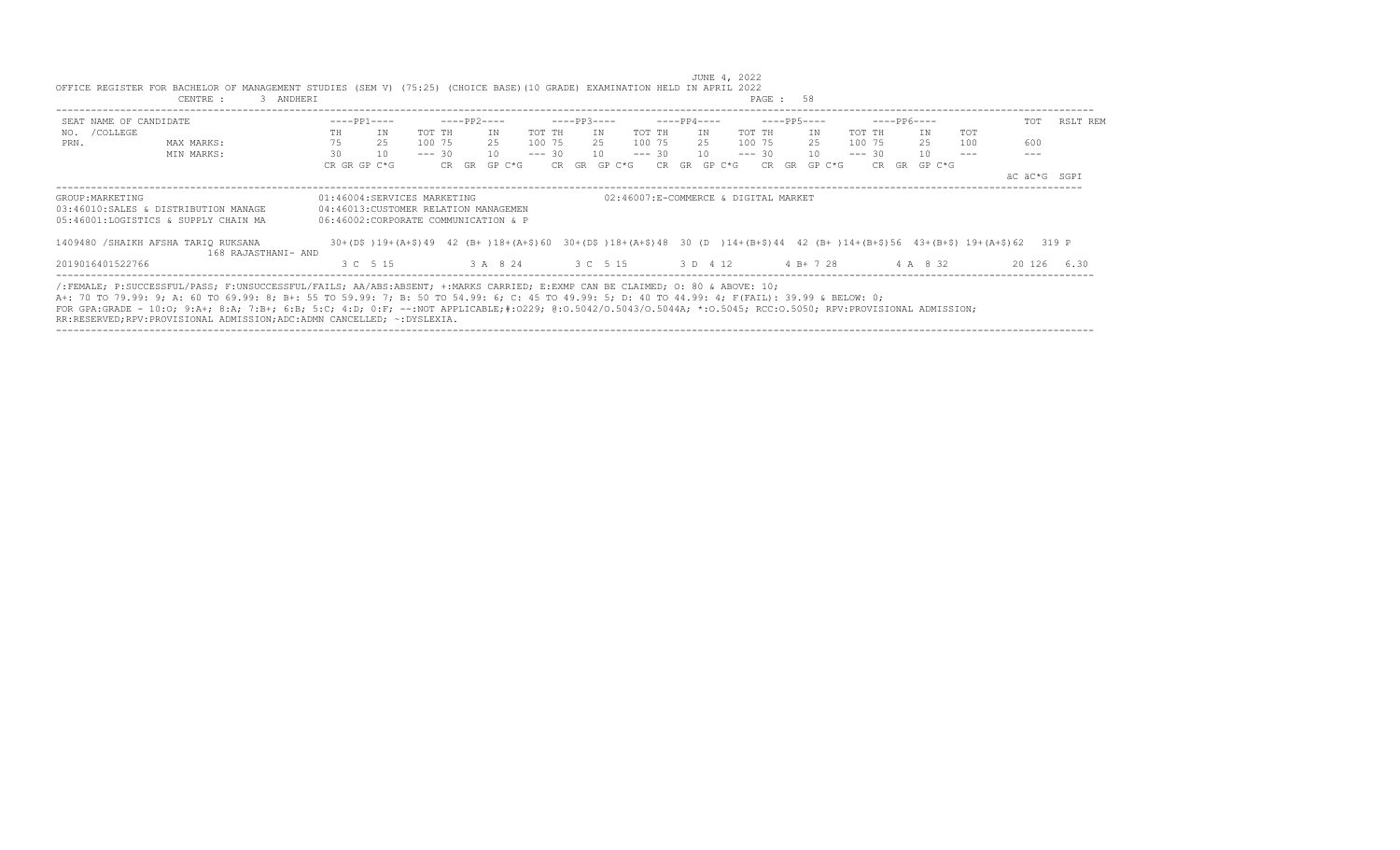| SEAT NAME OF CANDIDATE            |                                                                                                                                                                                                                                                                                                                                                                                                                                                  |    | $---PP1---$                                                                                                   |          | ----PP2---- |                                     |        | $---PP3---$  |    |                                      |        | $---PP4---$  |           |  | ----PP5----  |             | ----- PP6---- |     | TOT                                                                                                                        | RSLT REM    |
|-----------------------------------|--------------------------------------------------------------------------------------------------------------------------------------------------------------------------------------------------------------------------------------------------------------------------------------------------------------------------------------------------------------------------------------------------------------------------------------------------|----|---------------------------------------------------------------------------------------------------------------|----------|-------------|-------------------------------------|--------|--------------|----|--------------------------------------|--------|--------------|-----------|--|--------------|-------------|---------------|-----|----------------------------------------------------------------------------------------------------------------------------|-------------|
| NO. / COLLEGE                     |                                                                                                                                                                                                                                                                                                                                                                                                                                                  | TH | ΙN                                                                                                            | TOT TH   |             | TN                                  | TOT TH |              | IN |                                      | TOT TH | TN           | TOT TH    |  | IN           | TOT TH      | TN            | TOT |                                                                                                                            |             |
| PRN.                              | MAX MARKS:                                                                                                                                                                                                                                                                                                                                                                                                                                       | 75 | 25                                                                                                            | 100 75   |             | 25                                  |        |              |    | 100 75 25 100 75                     |        |              | 25 100 75 |  | 25           | 100 75      | 25            | 100 | 600                                                                                                                        |             |
|                                   | MIN MARKS:                                                                                                                                                                                                                                                                                                                                                                                                                                       | 30 | 10                                                                                                            | $--- 30$ |             | 10                                  |        | $--- 30 10$  |    |                                      |        | $--- 30 10$  |           |  | $--- 30 10$  | $--- 30 10$ |               |     |                                                                                                                            |             |
|                                   |                                                                                                                                                                                                                                                                                                                                                                                                                                                  |    | CR GR GP C*G                                                                                                  |          |             | CR GR GP C*G                        |        | CR GR GP C*G |    |                                      |        | CR GR GP C*G |           |  | CR GR GP C*G |             | CR GR GP C*G  |     | äC äC*G SGPI                                                                                                               |             |
| GROUP: HUMAN RESOURCE             | 03:46011:PERFORMANCE MANAGEMENT & CA<br>05:46001:LOGISTICS & SUPPLY CHAIN MA                                                                                                                                                                                                                                                                                                                                                                     |    | 01:46005:FINANCE FOR HR PROFESSIONAL<br>04:46014:INDUSTRIAL RELATIONS<br>06:46002:CORPORATE COMMUNICATION & P |          |             |                                     |        |              |    | 02:46008:STRATEGIC HUMAN RESOURCE MG |        |              |           |  |              |             |               |     |                                                                                                                            |             |
| 1409481 /MANIYAR FIZA ANIS SAMINA | 457 SADHUBELLA                                                                                                                                                                                                                                                                                                                                                                                                                                   |    |                                                                                                               |          |             |                                     |        |              |    |                                      |        |              |           |  |              |             |               |     | 38 (B) 11+(D\$)49 30+(D\$)16+(A\$)46 38+(B\$)13+(B\$)51 44+(B+\$)16+(A\$)60 30+(D\$)14+(B+\$)44 39+(B\$) 14+(B+\$)53 303 P |             |
| 2019016401033302                  |                                                                                                                                                                                                                                                                                                                                                                                                                                                  |    | 3 C 5 15                                                                                                      |          |             | 3 C 5 15 3 B 6 18 3 A 8 24 4 D 4 16 |        |              |    |                                      |        |              |           |  |              |             | 4 B 6 24      |     |                                                                                                                            | 20 112 5.60 |
|                                   | /:FEMALE; P:SUCCESSFUL/PASS; F:UNSUCCESSFUL/FAILS; AA/ABS:ABSENT; +:MARKS CARRIED; E:EXMP CAN BE CLAIMED; O: 80 & ABOVE: 10;<br>A+: 70 TO 79.99: 9; A: 60 TO 69.99: 8; B+: 55 TO 59.99: 7; B: 50 TO 54.99: 6; C: 45 TO 49.99: 5; D: 40 TO 44.99: 4; F(FAIL): 39.99 & BELOW: 0;<br>FOR GPA:GRADE - 10:0: 9:A+; 8:A; 7:B+; 6:B; 5:C; 4:D; 0:F; --:NOT APPLICABLE;#:0229; 0:0.5042/0.5043/0.5044A; *:0.5045; RCC:0.5050; RPV:PROVISIONAL ADMISSION; |    |                                                                                                               |          |             |                                     |        |              |    |                                      |        |              |           |  |              |             |               |     |                                                                                                                            |             |

JUNE 4, 2022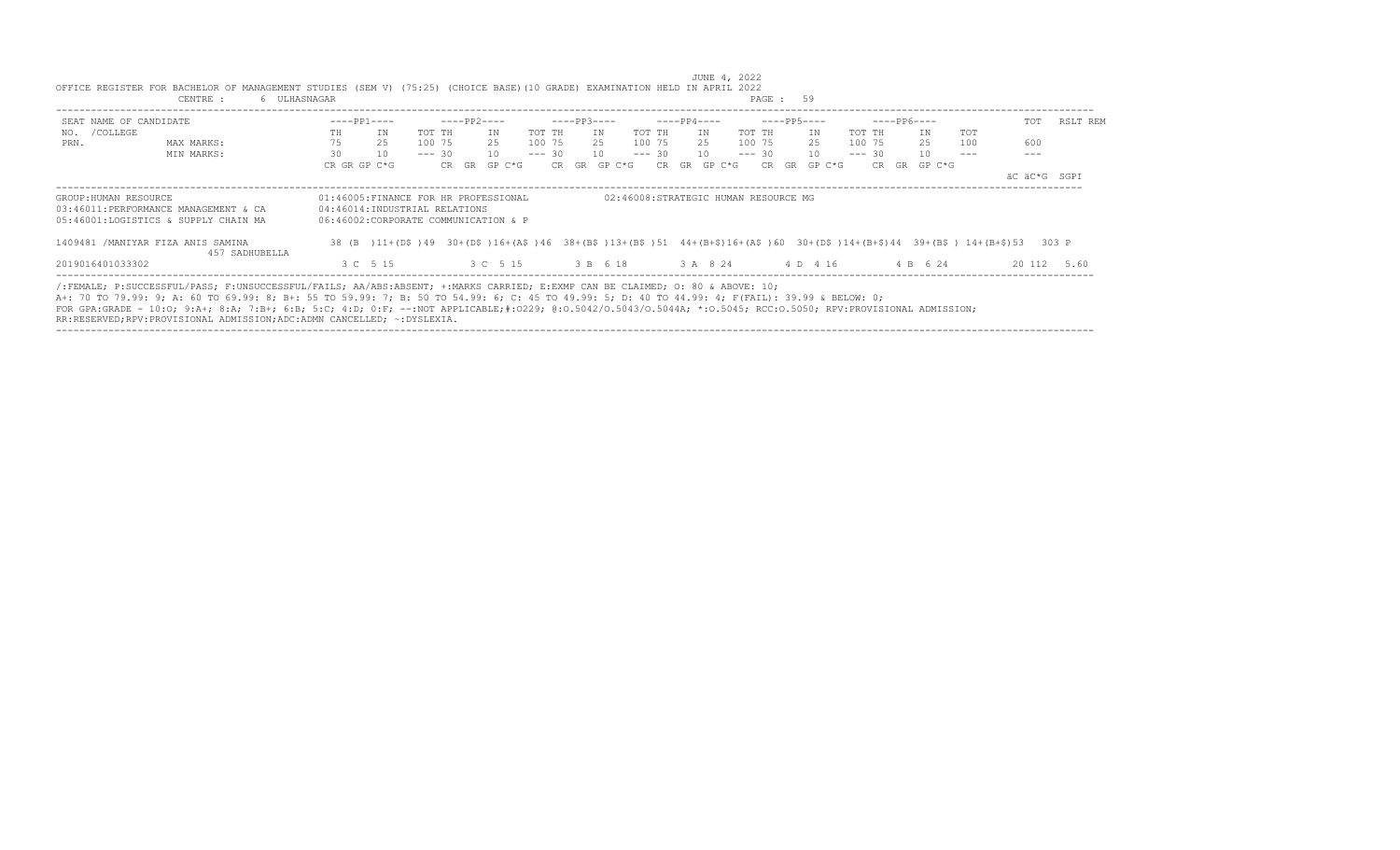| SEAT NAME OF CANDIDATE                                                                                                                                             |    | $---PP1---$                                                                    |          | $---PP2---$ |        |          |       | $---PP3---$ |                                      |          | $---PP4---$ |        |          |    | $---PP5---$ |          |           | $---PP6---$  |                                 | TOT | RSLT REM     |
|--------------------------------------------------------------------------------------------------------------------------------------------------------------------|----|--------------------------------------------------------------------------------|----------|-------------|--------|----------|-------|-------------|--------------------------------------|----------|-------------|--------|----------|----|-------------|----------|-----------|--------------|---------------------------------|-----|--------------|
| NO. / COLLEGE                                                                                                                                                      | TH | ΙN                                                                             | TOT TH   |             | IN     | TOT TH   |       | TN          |                                      | TOT TH   |             | IN     | TOT TH   |    | IN          | TOT TH   |           | IN           | <b>TOT</b>                      |     |              |
| PRN.<br>MAX MARKS:                                                                                                                                                 | 75 | 25                                                                             | 100 75   |             | 25     | 100 75   |       | 25          |                                      | 100 75   |             | 25     | 100 75   |    | 25          | 100 75   |           | 25           | 100                             | 600 |              |
| MIN MARKS:                                                                                                                                                         | 30 | 10                                                                             | $--- 30$ |             | 10     | $--- 30$ |       | 10          |                                      | $--- 30$ |             | 10     | $--- 30$ |    | 10          | $--- 30$ |           | 10           |                                 |     |              |
|                                                                                                                                                                    |    | CR GR GP C*G                                                                   |          | CR GR       | GP C*G |          | CR GR |             | GP C*G                               | CR.      | GR          | GP C*G | CR.      | GR | GP C*G      |          | CR.<br>GR | GP C*G       |                                 |     |              |
|                                                                                                                                                                    |    |                                                                                |          |             |        |          |       |             |                                      |          |             |        |          |    |             |          |           |              |                                 |     | äC äC*G SGPI |
| GROUP: FINANCE                                                                                                                                                     |    | 01:46003:INVESTMENT ANALYSIS & PORTF                                           |          |             |        |          |       |             | 02:46006:COMMODITY & DERIVATIVES MAR |          |             |        |          |    |             |          |           |              |                                 |     |              |
| 03:46009:WEALTH MANAGEMENT                                                                                                                                         |    | 04:46015:RISK MANAGEMENT                                                       |          |             |        |          |       |             |                                      |          |             |        |          |    |             |          |           |              |                                 |     |              |
| 05:46001:LOGISTICS & SUPPLY CHAIN MA                                                                                                                               |    | 06:46002:CORPORATE COMMUNICATION & P                                           |          |             |        |          |       |             |                                      |          |             |        |          |    |             |          |           |              |                                 |     |              |
| 1409482 YEOLE PRASHANT DEVENDRA BHARTI<br>801 DNYAN GANGA, TH                                                                                                      |    | 56E(A+)16+(A\$)72 47+(A\$)13+(B\$)60 42+(B+\$)20+(O\$)62 30+(D\$)16+(A\$)46 AA |          |             |        |          |       |             |                                      |          |             |        |          |    |             |          |           |              | 10+(D\$)10 54+(A+\$) 16+(A\$)70 |     | 320 F        |
| 2019016401982985                                                                                                                                                   |    | 3 A+ 9 27                                                                      |          |             |        |          |       |             | 3 A 8 24 3 A 8 24                    | 3 C 5 15 |             |        |          |    | $- F 1 -$   |          |           | $4$ A + 9 36 |                                 | 16  |              |
| /:FEMALE; P:SUCCESSFUL/PASS; F:UNSUCCESSFUL/FAILS; AA/ABS:ABSENT; +:MARKS CARRIED; E:EXMP CAN BE CLAIMED; O: 80 & ABOVE: 10;                                       |    |                                                                                |          |             |        |          |       |             |                                      |          |             |        |          |    |             |          |           |              |                                 |     |              |
| A+: 70 TO 79.99: 9; A: 60 TO 69.99: 8; B+: 55 TO 59.99: 7; B: 50 TO 54.99: 6; C: 45 TO 49.99: 5; D: 40 TO 44.99: 4; F(FAIL): 39.99 & BELOW: 0;                     |    |                                                                                |          |             |        |          |       |             |                                      |          |             |        |          |    |             |          |           |              |                                 |     |              |
| FOR GPA:GRADE - 10:0; 9:A+; 8:A; 7:B+; 6:B; 5:C; 4:D; 0:F; --:NOT APPLICABLE;#:0229; 0:0.5042/0.50440; *:0.5044A; *:0.5045; RCC:0.5050; RPV:PROVISIONAL ADMISSION; |    |                                                                                |          |             |        |          |       |             |                                      |          |             |        |          |    |             |          |           |              |                                 |     |              |
| RR:RESERVED;RPV:PROVISIONAL ADMISSION;ADC:ADMN CANCELLED; ~:DYSLEXIA.                                                                                              |    |                                                                                |          |             |        |          |       |             |                                      |          |             |        |          |    |             |          |           |              |                                 |     |              |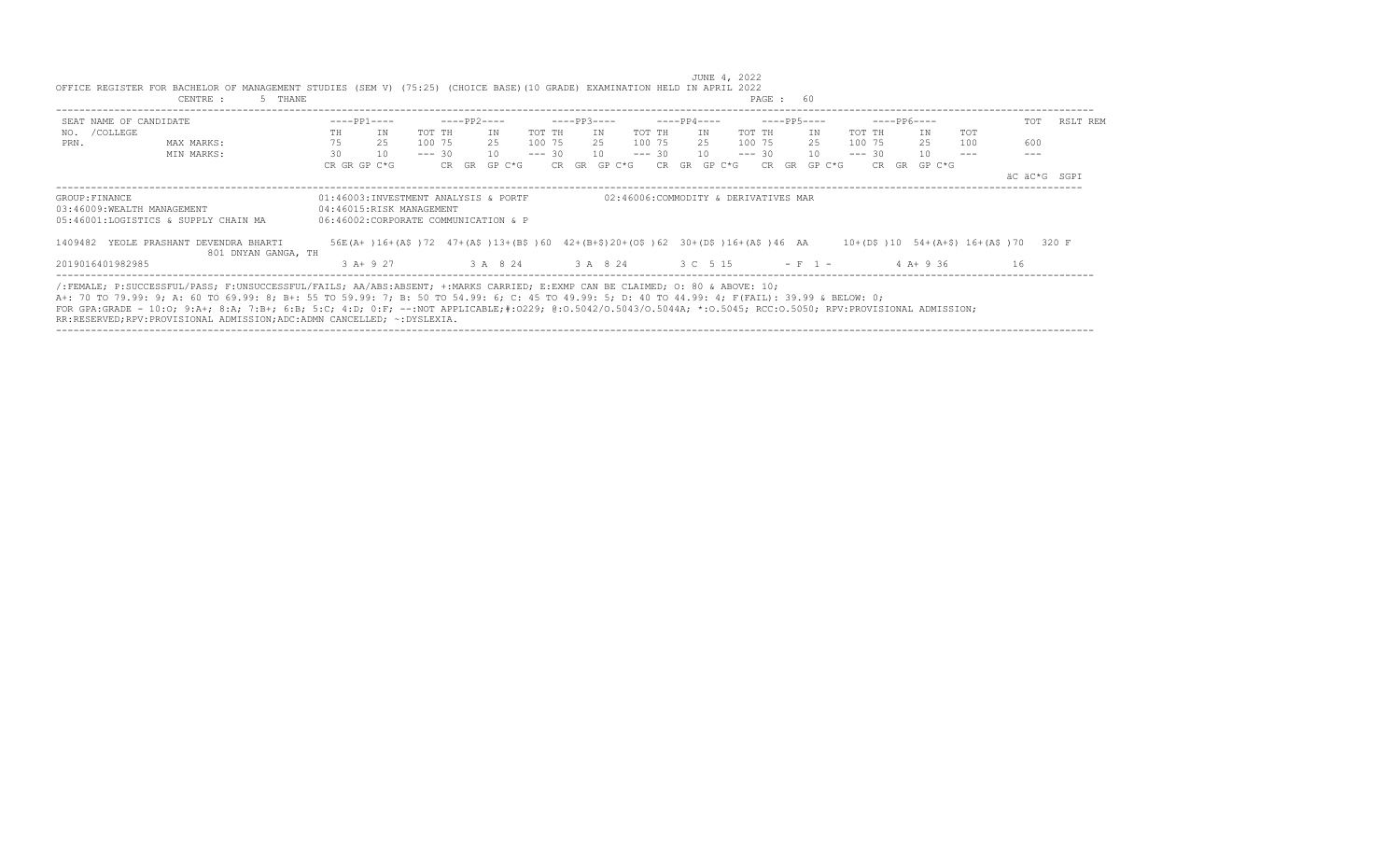|                                              | OFFICE REGISTER FOR BACHELOR OF MANAGEMENT STUDIES (SEM V) (75:25) (CHOICE BASE)(10 GRADE) EXAMINATION HELD IN APRIL 2022<br>CENTRE :<br>25 DOMBIVLI                                                                                                                                                                                                                                                                                                                                                                       |    |                                                                                                                             |          |             |                   |          |             |     |          |             |                                      | PAGE: 61    |                  |          |              |               |              |             |
|----------------------------------------------|----------------------------------------------------------------------------------------------------------------------------------------------------------------------------------------------------------------------------------------------------------------------------------------------------------------------------------------------------------------------------------------------------------------------------------------------------------------------------------------------------------------------------|----|-----------------------------------------------------------------------------------------------------------------------------|----------|-------------|-------------------|----------|-------------|-----|----------|-------------|--------------------------------------|-------------|------------------|----------|--------------|---------------|--------------|-------------|
| SEAT NAME OF CANDIDATE                       |                                                                                                                                                                                                                                                                                                                                                                                                                                                                                                                            |    | $---PP1---$                                                                                                                 |          | $---PP2---$ |                   |          | $---PP3---$ |     |          | $---PP4---$ |                                      | $---PP5---$ |                  |          | $---PP6---$  |               | <b>TOT</b>   | RSLT REM    |
| NO. / COLLEGE                                |                                                                                                                                                                                                                                                                                                                                                                                                                                                                                                                            | TH | IN                                                                                                                          | TOT TH   |             | IN                | TOT TH   |             | IN  | TOT TH   | IN          |                                      | TOT TH      | IN               | TOT TH   | ΙN           | TOT           |              |             |
| PRN.                                         | MAX MARKS:                                                                                                                                                                                                                                                                                                                                                                                                                                                                                                                 | 75 | 25                                                                                                                          | 100 75   |             | 2.5               | 100 75   |             | 2.5 | 100 75   | 2.5         |                                      | 100 75      | 2.5              | 100 75   | 25           | 100           | 600          |             |
|                                              | MIN MARKS:                                                                                                                                                                                                                                                                                                                                                                                                                                                                                                                 | 30 | 10                                                                                                                          | $--- 30$ |             | 10                | $--- 30$ |             | 10  | $--- 30$ | 10          |                                      | $--- 30$    | 10               | $--- 30$ | 10           | $\frac{1}{2}$ | $---$        |             |
|                                              |                                                                                                                                                                                                                                                                                                                                                                                                                                                                                                                            |    | CR GR GP C*G                                                                                                                |          |             | CR GR GP C*G      |          |             |     |          |             | CR GR GP C*G CR GR GP C*G            |             | $CR$ GR GP $C*G$ |          | CR GR GP C*G |               |              |             |
|                                              |                                                                                                                                                                                                                                                                                                                                                                                                                                                                                                                            |    |                                                                                                                             |          |             |                   |          |             |     |          |             |                                      |             |                  |          |              |               | AC AC*G SGPI |             |
| GROUP: FINANCE<br>03:46009:WEALTH MANAGEMENT | 05:46001:LOGISTICS & SUPPLY CHAIN MA                                                                                                                                                                                                                                                                                                                                                                                                                                                                                       |    | 01:46003:INVESTMENT ANALYSIS & PORTF<br>$04:46018:DTRECT$ TAXES<br>06:46002:CORPORATE COMMUNICATION & P                     |          |             |                   |          |             |     |          |             | 02:46006:COMMODITY & DERIVATIVES MAR |             |                  |          |              |               |              |             |
|                                              | 1409483 /NIMORE AARTI RAMRATAN VARSHA<br>862 MATRUSHRI-THAKU                                                                                                                                                                                                                                                                                                                                                                                                                                                               |    | 34+(C\$)17+(A\$)51 50+(A\$)12+(C\$)62 39+(B\$)13+(B\$)52 30+(D\$)13+(B\$)43 45 (A)13+(B\$)58 36+(C\$) 16+(A\$)52 318 P      |          |             |                   |          |             |     |          |             |                                      |             |                  |          |              |               |              |             |
| 2018016400403287                             |                                                                                                                                                                                                                                                                                                                                                                                                                                                                                                                            |    | 3 B 6 18                                                                                                                    |          |             | 3 A 8 24 3 B 6 18 |          |             |     |          | 3 D 4 12    |                                      |             | $4 B+ 7 28$      |          | 4 B 6 24     |               |              | 20 124 6.20 |
| GROUP: HUMAN RESOURCE                        | 03:46011:PERFORMANCE MANAGEMENT & CA<br>05:46001:LOGISTICS & SUPPLY CHAIN MA                                                                                                                                                                                                                                                                                                                                                                                                                                               |    | 01:46005:FINANCE FOR HR PROFESSIONAL<br>04:46014:INDUSTRIAL RELATIONS<br>06:46002:CORPORATE COMMUNICATION & P               |          |             |                   |          |             |     |          |             | 02:46008:STRATEGIC HUMAN RESOURCE MG |             |                  |          |              |               |              |             |
| 1409484 KADAM YASH MARUTI NILAM              | 862 MATRUSHRI-THAKU                                                                                                                                                                                                                                                                                                                                                                                                                                                                                                        |    | 42+(B+\$)16+(A\$)58 42+(B+\$)19+(A+\$)61 47+(A\$)13+(B\$)60 53 (A+)16+(A\$)69 57+(A+\$)13+(B\$)70 53+(A+\$)15+(A\$)68 386 P |          |             |                   |          |             |     |          |             |                                      |             |                  |          |              |               |              |             |
| 2019016400618955                             |                                                                                                                                                                                                                                                                                                                                                                                                                                                                                                                            |    | $3 B+7 21$ $3 A 8 24$ $3 A 8 24$ $3 A 8 24$ $4 A+9 36$ $4 A 8 32$                                                           |          |             |                   |          |             |     |          |             |                                      |             |                  |          |              |               |              | 20 161 8.05 |
|                                              | /:FEMALE: P:SUCCESSFUL/PASS: F:UNSUCCESSFUL/FAILS: AA/ABS:ABSENT: +:MARKS CARRIED: E:EXMP CAN BE CLAIMED: 0: 80 & ABOVE: 10:<br>A+: 70 TO 79.99: 9; A: 60 TO 69.99: 8; B+: 55 TO 59.99: 7; B: 50 TO 54.99: 6; C: 45 TO 49.99: 5; D: 40 TO 44.99: 4; F(FAIL): 39.99 & BELOW: 0;<br>FOR GPA:GRADE - 10:0; 9:A+; 8:A; 7:B+; 6:B; 5:C; 4:D; 0:F; --:NOT APPLICABLE;#:0229; 0:0.5042/0.5043/0.5044A; *:0.5045; RCC:0.5050; RPV:PROVISIONAL ADMISSION;<br>RR:RESERVED;RPV:PROVISIONAL ADMISSION;ADC:ADMN CANCELLED; ~: DYSLEXIA. |    |                                                                                                                             |          |             |                   |          |             |     |          |             |                                      |             |                  |          |              |               |              |             |

JUNE 4, 2022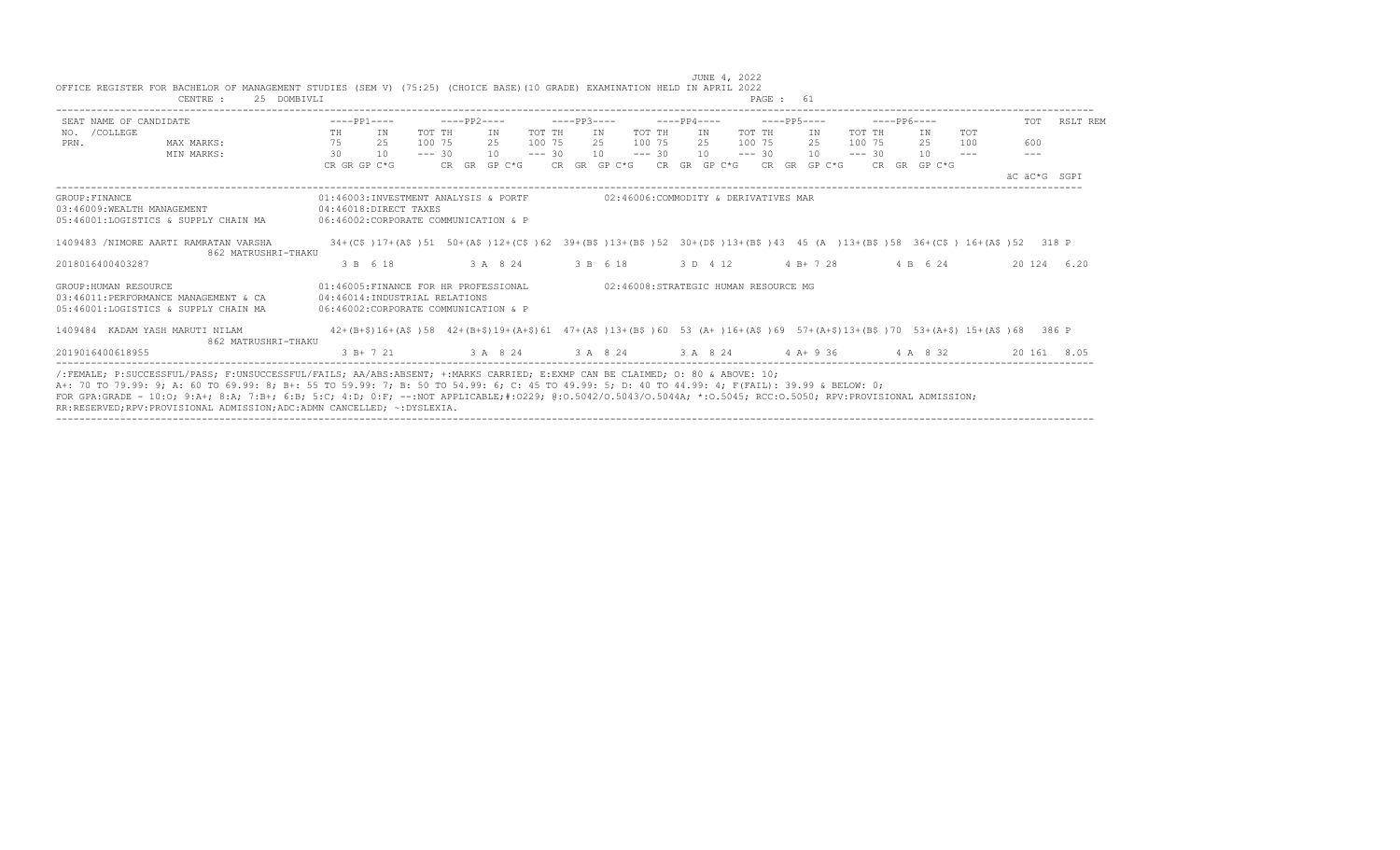|                                                                                                                                                                                                                                                                                                                                                                                            | CENTRE :                                                                                                                     | 12 PANVEL           |    |                                                               |          |                   |          |              |     |                            |               |          | PAGE: 62 |                                                                                                                                                        |          |              |                                                                                                                                                     |              |             |
|--------------------------------------------------------------------------------------------------------------------------------------------------------------------------------------------------------------------------------------------------------------------------------------------------------------------------------------------------------------------------------------------|------------------------------------------------------------------------------------------------------------------------------|---------------------|----|---------------------------------------------------------------|----------|-------------------|----------|--------------|-----|----------------------------|---------------|----------|----------|--------------------------------------------------------------------------------------------------------------------------------------------------------|----------|--------------|-----------------------------------------------------------------------------------------------------------------------------------------------------|--------------|-------------|
| SEAT NAME OF CANDIDATE                                                                                                                                                                                                                                                                                                                                                                     |                                                                                                                              |                     |    | $---PP1---$                                                   |          | -----PP2----      |          | $---PP3---$  |     |                            | ----- PP4---- |          |          | $---PP5---$                                                                                                                                            |          | -----PP6---- |                                                                                                                                                     | TOT          | RSLT REM    |
| NO. / COLLEGE                                                                                                                                                                                                                                                                                                                                                                              |                                                                                                                              |                     | TH | IN                                                            | TOT TH   | IN                | TOT TH   |              | IN  | TOT TH                     | IN            | TOT TH   |          | IN                                                                                                                                                     | TOT TH   | ΙN           | TOT                                                                                                                                                 |              |             |
| PRN.                                                                                                                                                                                                                                                                                                                                                                                       | MAX MARKS:                                                                                                                   |                     | 75 | 25                                                            | 100 75   | 2.5               | 100 75   |              | 2.5 | 100 75                     | 2.5           | 100 75   |          | 25                                                                                                                                                     | 100 75   | 25           | 100                                                                                                                                                 | 600          |             |
|                                                                                                                                                                                                                                                                                                                                                                                            | MIN MARKS:                                                                                                                   |                     | 30 | 10                                                            | $--- 30$ | 10                | $--- 30$ |              | 10  | $--- 30$                   | 10            | $--- 30$ |          | 10                                                                                                                                                     | $--- 30$ | 10           | $\frac{1}{2}$                                                                                                                                       |              |             |
|                                                                                                                                                                                                                                                                                                                                                                                            |                                                                                                                              |                     |    | CR GR GP C*G                                                  |          | CR GR GP C*G      |          | CR GR GP C*G |     |                            | CR GR GP C*G  |          |          | CR GR GP C*G                                                                                                                                           |          | CR GR GP C*G |                                                                                                                                                     | äC äC*G SGPI |             |
| GROUP: FINANCE                                                                                                                                                                                                                                                                                                                                                                             |                                                                                                                              |                     |    | 01:46003:INVESTMENT ANALYSIS & PORTF                          |          |                   |          |              |     | 02:46009:WEALTH MANAGEMENT |               |          |          |                                                                                                                                                        |          |              |                                                                                                                                                     |              |             |
| 03:46015:RISK MANAGEMENT<br>05:46001:LOGISTICS & SUPPLY CHAIN MA                                                                                                                                                                                                                                                                                                                           |                                                                                                                              |                     |    | 04:46018:DIRECT TAXES<br>06:46002:CORPORATE COMMUNICATION & P |          |                   |          |              |     |                            |               |          |          |                                                                                                                                                        |          |              |                                                                                                                                                     |              |             |
| 1409485 / CHAUGULE KALYANI MANOHAR POONAM                                                                                                                                                                                                                                                                                                                                                  |                                                                                                                              | 870 MES PILLAIS COL |    |                                                               |          |                   |          |              |     |                            |               |          |          |                                                                                                                                                        |          |              | $63+(0, 6)$ 10+(D\$) 73 51+(A\$) 11+(D\$) 62 47+(A\$) 20+(O\$) 67 51+(A\$) 10+(D\$) 61 30 (D ) 14+(B+\$) 44 56+(A+\$) 22+(O\$) 78 385 P             |              |             |
| 2019016401766423                                                                                                                                                                                                                                                                                                                                                                           |                                                                                                                              |                     |    | $3 A+ 9 27$                                                   |          | 3 A 8 24 3 A 8 24 |          |              |     |                            | 3 A 8 24      |          |          | 4 D 4 16                                                                                                                                               |          | $4 A+9 36$   |                                                                                                                                                     |              | 20 151 7.55 |
| 1409486 KHANE SURAJ BHIM SARIKA                                                                                                                                                                                                                                                                                                                                                            |                                                                                                                              | 870 MES PILLAIS COL |    |                                                               |          |                   |          |              |     |                            |               |          |          |                                                                                                                                                        |          |              | $65+(0, 6)$ 18+ (A+\$) 83 56+ (A+\$) 11+ (D\$) 67 45+ (A\$) 19+ (A+\$) 64 45+ (A\$) 18+ (A+\$) 63 48 (A) 16+ (A\$) 64 54+ (A+\$) 21+ (O\$) 75 416 P |              |             |
| 2019016401764792                                                                                                                                                                                                                                                                                                                                                                           |                                                                                                                              |                     |    | 3 0 10 30                                                     |          |                   |          |              |     |                            |               |          |          | $3 \text{ A} \quad 8 \quad 24$ $3 \text{ A} \quad 8 \quad 24$ $3 \text{ A} \quad 8 \quad 24$ $4 \text{ A} \quad 8 \quad 32$ $4 \text{ A} + 9 \quad 36$ |          |              |                                                                                                                                                     |              | 20 170 8.50 |
| A+: 70 TO 79.99: 9; A: 60 TO 69.99: 8; B+: 55 TO 59.99: 7; B: 50 TO 54.99: 6; C: 45 TO 49.99: 5; D: 40 TO 44.99: 4; F(FAIL): 39.99 & BELOW: 0;<br>FOR GPA:GRADE - 10:0; 9:A+; 8:A; 7:B+; 6:B; 5:C; 4:D; 0:F; --:NOT APPLICABLE;#:0229; 0:0.5042/0.5043/0.5044A; *:0.5045; RCC:0.5050; RPV:PROVISIONAL ADMISSION;<br>RR:RESERVED;RPV:PROVISIONAL ADMISSION;ADC:ADMN CANCELLED; ~: DYSLEXIA. | /:FEMALE; P:SUCCESSFUL/PASS; F:UNSUCCESSFUL/FAILS; AA/ABS:ABSENT; +:MARKS CARRIED; E:EXMP CAN BE CLAIMED; 0: 80 & ABOVE: 10; |                     |    |                                                               |          |                   |          |              |     |                            |               |          |          |                                                                                                                                                        |          |              |                                                                                                                                                     |              |             |

----------------------------------------------------------------------------------------------------------------------------------------------------------------------------------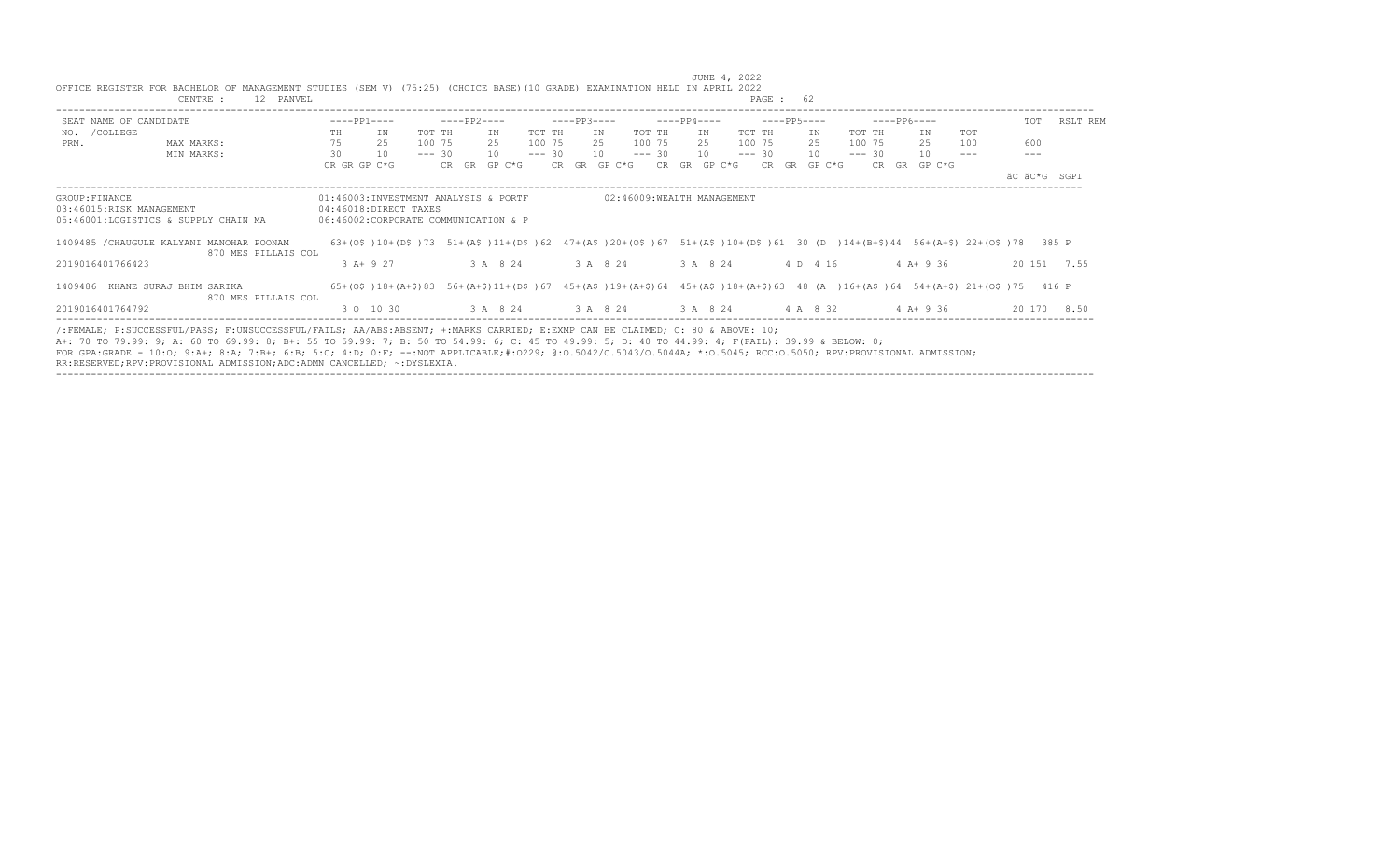| SEAT NAME OF CANDIDATE               |                             |    | $---PP1---$                          | $---PP2---$ |          |          |       | $---PP3---$ |                            |          |    | $---PP4---$ |          | $---PP5---$ |          |        |          |           | $---PP6---$ |                                                                                                                         | TOT          | RSLT REM    |
|--------------------------------------|-----------------------------|----|--------------------------------------|-------------|----------|----------|-------|-------------|----------------------------|----------|----|-------------|----------|-------------|----------|--------|----------|-----------|-------------|-------------------------------------------------------------------------------------------------------------------------|--------------|-------------|
| NO. / COLLEGE                        |                             | TH | ΙN                                   | TOT TH      | IN       | TOT TH   |       | TN          |                            | TOT TH   |    | IN          | TOT TH   |             |          | IN     | TOT TH   |           | IN          | <b>TOT</b>                                                                                                              |              |             |
| PRN.                                 | MAX MARKS:                  | 75 | 25                                   | 100 75      | 25       | 100 75   |       | 25          |                            | 100 75   |    | 25          | 100 75   |             | 25       |        | 100 75   |           | 25          | 100                                                                                                                     | 600          |             |
|                                      | MIN MARKS:                  | 30 | 10                                   | $--- 30$    | 10       | $--- 30$ |       | 10          |                            | $--- 30$ |    | 10          | $--- 30$ |             |          | 10     | $--- 30$ |           | 10          |                                                                                                                         |              |             |
|                                      |                             |    | CR GR GP C*G                         | CR GR       | GP C*G   |          | CR GR |             | GP C*G                     | CR.      | GR | GP C*G      |          | CR.         | GR       | GP C*G |          | CR.<br>GR | GP C*G      |                                                                                                                         |              |             |
|                                      |                             |    |                                      |             |          |          |       |             |                            |          |    |             |          |             |          |        |          |           |             |                                                                                                                         | äC äC*G SGPI |             |
| GROUP: FINANCE                       |                             |    | 01:46003:INVESTMENT ANALYSIS & PORTF |             |          |          |       |             | 02:46009:WEALTH MANAGEMENT |          |    |             |          |             |          |        |          |           |             |                                                                                                                         |              |             |
| 03:46015:RISK MANAGEMENT             |                             |    | 04:46018:DIRECT TAXES                |             |          |          |       |             |                            |          |    |             |          |             |          |        |          |           |             |                                                                                                                         |              |             |
| 05:46001:LOGISTICS & SUPPLY CHAIN MA |                             |    | 06:46002:CORPORATE COMMUNICATION & P |             |          |          |       |             |                            |          |    |             |          |             |          |        |          |           |             |                                                                                                                         |              |             |
| 1409487                              | VETKOLI CHIRAG SUDHIR MEENA |    |                                      |             |          |          |       |             |                            |          |    |             |          |             |          |        |          |           |             | 45+(A\$)10+(D\$)55 57 (A+)10+(D\$)67 48 (A )10+(D\$)58 36+(C\$)10+(D\$)46 33+(D\$)18+(A+\$)51 34+(C\$) 12+(C\$)46 323 P |              |             |
|                                      | 870 MES PILLAIS COL         |    |                                      |             |          |          |       |             |                            |          |    |             |          |             |          |        |          |           |             |                                                                                                                         |              |             |
| 2016016400203205                     |                             |    | $3 B+ 7 21$                          |             | 3 A 8 24 |          |       |             | 3 B+ 7 21                  | 3 C 5 15 |    |             |          |             | 4 B 6 24 |        |          |           | 4 C 5 20    |                                                                                                                         |              | 20 125 6.25 |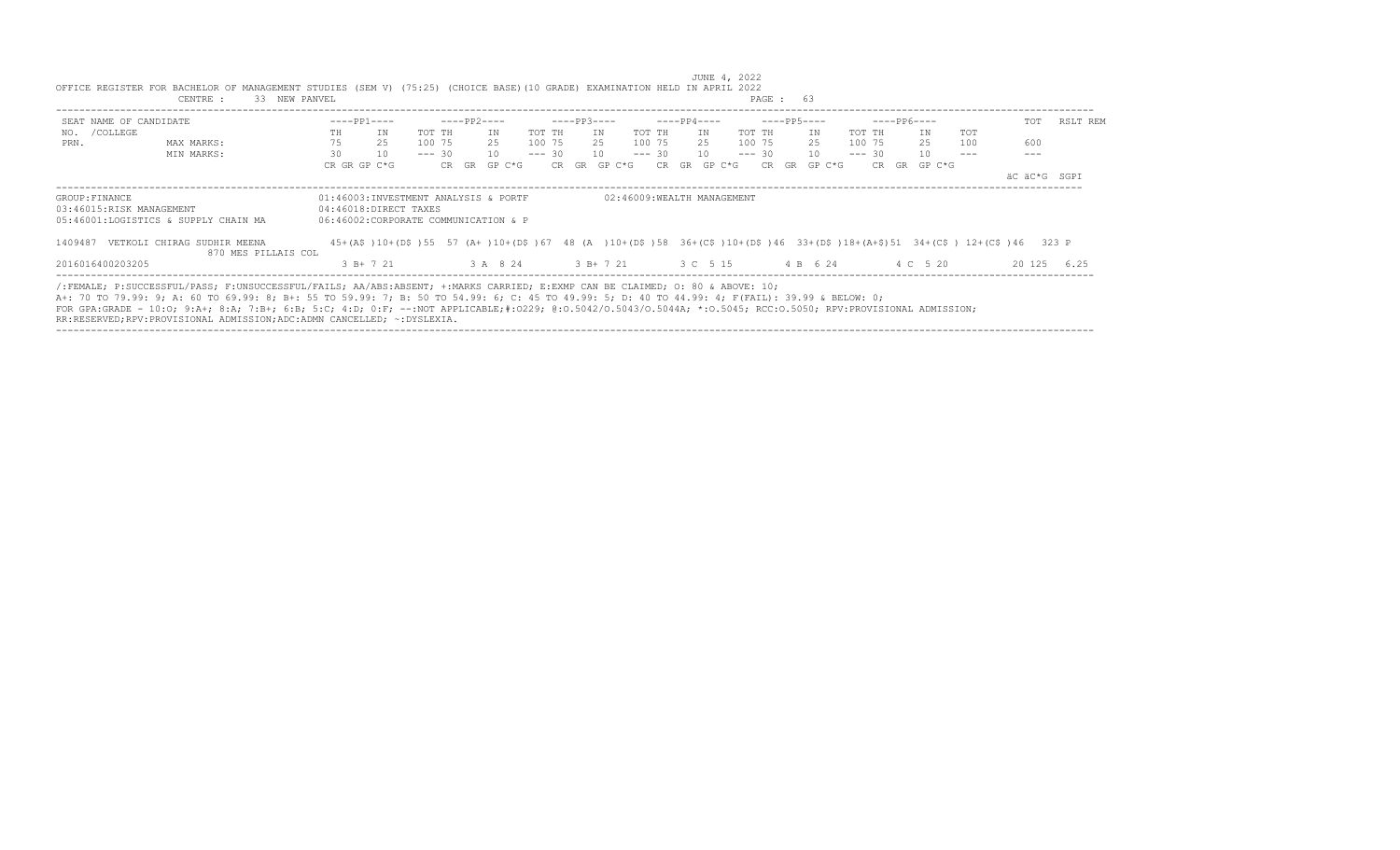|                                                        | OFFICE REGISTER FOR BACHELOR OF MANAGEMENT STUDIES (SEM V) (75:25) (CHOICE BASE) (10 GRADE) EXAMINATION HELD IN APRIL 2022<br>15 SAWAMTWADI<br>CENTRE :                                                                                                                                                                                                                                                                                                                                                                    |                   |                                                                                                            |          |             |              |          |              |    |          |                      | JUNE 4, 2022<br>PAGE: 64             |           |          |             |              |            |                                                                                                                           |          |
|--------------------------------------------------------|----------------------------------------------------------------------------------------------------------------------------------------------------------------------------------------------------------------------------------------------------------------------------------------------------------------------------------------------------------------------------------------------------------------------------------------------------------------------------------------------------------------------------|-------------------|------------------------------------------------------------------------------------------------------------|----------|-------------|--------------|----------|--------------|----|----------|----------------------|--------------------------------------|-----------|----------|-------------|--------------|------------|---------------------------------------------------------------------------------------------------------------------------|----------|
|                                                        |                                                                                                                                                                                                                                                                                                                                                                                                                                                                                                                            |                   |                                                                                                            |          |             |              |          |              |    |          |                      |                                      |           |          |             |              |            |                                                                                                                           |          |
| SEAT NAME OF CANDIDATE<br>NO. / COLLEGE                |                                                                                                                                                                                                                                                                                                                                                                                                                                                                                                                            | $---PP1---$<br>TH | IN                                                                                                         | TOT TH   | $---PP2---$ | TN           | TOT TH   | $---PP3---$  | IN | TOT TH   | $---PP4---$<br>IN    | $---PP5---$<br>TOT TH                | IN        | TOT TH   | $---PP6---$ | ΙN           | <b>TOT</b> | TOT                                                                                                                       | RSLT REM |
| PRN.                                                   | MAX MARKS:                                                                                                                                                                                                                                                                                                                                                                                                                                                                                                                 | 75                | 25                                                                                                         | 100 75   |             | 25           | 100 75   |              | 25 | 100 75   |                      | 25 100 75                            | 25        | 100 75   |             | 25           | 100        | 600                                                                                                                       |          |
|                                                        | MIN MARKS:                                                                                                                                                                                                                                                                                                                                                                                                                                                                                                                 | 30                | 10                                                                                                         | $--- 30$ |             | 10           | $--- 30$ |              | 10 | $--- 30$ | 10                   | $--- 30 10$                          |           | $--- 30$ |             | 10           |            |                                                                                                                           |          |
|                                                        |                                                                                                                                                                                                                                                                                                                                                                                                                                                                                                                            | CR GR GP C*G      |                                                                                                            |          |             | CR GR GP C*G |          | CR GR GP C*G |    |          | $CR$ $GR$ $GP$ $C*G$ | CR.                                  | GR GP C*G |          |             | CR GR GP C*G |            | äC äC*G SGPI                                                                                                              |          |
| GROUP: HUMAN RESOURCE<br>03:46014:INDUSTRIAL RELATIONS | 05:46001:LOGISTICS & SUPPLY CHAIN MA                                                                                                                                                                                                                                                                                                                                                                                                                                                                                       |                   | 01:46008:STRATEGIC HUMAN RESOURCE MG<br>04:46020:STRESS MANAGEMENT<br>06:46002:CORPORATE COMMUNICATION & P |          |             |              |          |              |    |          |                      | 02:46011:PERFORMANCE MANAGEMENT & CA |           |          |             |              |            |                                                                                                                           |          |
|                                                        | 1409488 TEMBALMANI ADARSH GANESH KASTURI<br>938 S GAVANKAR- SAW                                                                                                                                                                                                                                                                                                                                                                                                                                                            |                   |                                                                                                            |          |             |              |          |              |    |          |                      |                                      |           |          |             |              |            | 36+(C\$)15+(A\$)51 39+(B\$)14+(B+\$)53 35+(C\$)13+(B\$)48 45+(A\$)17+(A\$)62 48 (A)14+(B+\$)62 54+(A+\$)18+(A+\$)72 348 P |          |
| 2018016400456907                                       |                                                                                                                                                                                                                                                                                                                                                                                                                                                                                                                            |                   | 3 B 6 18                                                                                                   |          |             | 3 B 6 18     |          | 3 C 5 15     |    |          |                      | 3 A 8 24                             | 4 A 8 32  |          |             | $4$ A + 9 36 |            | 20 143 7.15                                                                                                               |          |
|                                                        | /:FEMALE; P:SUCCESSFUL/PASS; F:UNSUCCESSFUL/FAILS; AA/ABS:ABSENT; +:MARKS CARRIED; E:EXMP CAN BE CLAIMED; O: 80 & ABOVE: 10;<br>A+: 70 TO 79.99: 9; A: 60 TO 69.99: 8; B+: 55 TO 59.99: 7; B: 50 TO 54.99: 6; C: 45 TO 49.99: 5; D: 40 TO 44.99: 4; F(FAIL): 39.99 & BELOW: 0;<br>FOR GPA:GRADE - 10:0; 9:A+; 8:A; 7:B+; 6:B; 5:C; 4:D; 0:F; --:NOT APPLICABLE;#:0229; 0:0.5042/0.5043/0.5044A; *:0.5045; RCC:0.5050; RPV:PROVISIONAL ADMISSION;<br>RR:RESERVED;RPV:PROVISIONAL ADMISSION;ADC:ADMN CANCELLED; ~: DYSLEXIA. |                   |                                                                                                            |          |             |              |          |              |    |          |                      |                                      |           |          |             |              |            |                                                                                                                           |          |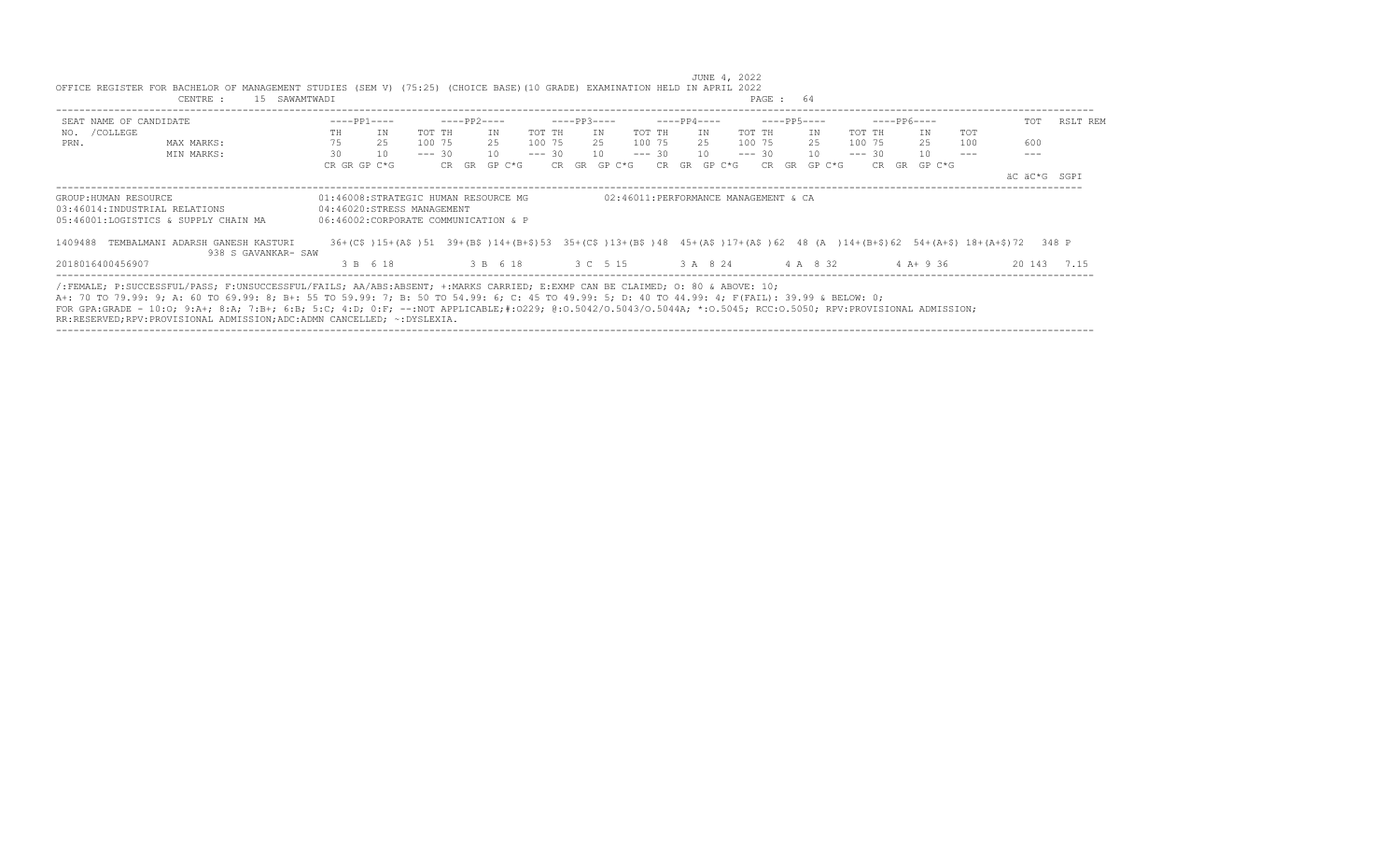|                        | CENTRE :<br>6 ULHASNAGAR                                                                                                                                                            |              |                                                                                                                        |             |               |        |                         |                                                                                   |        |                       |        | PAGE : 65 |           |          |             |          |            |              |              |
|------------------------|-------------------------------------------------------------------------------------------------------------------------------------------------------------------------------------|--------------|------------------------------------------------------------------------------------------------------------------------|-------------|---------------|--------|-------------------------|-----------------------------------------------------------------------------------|--------|-----------------------|--------|-----------|-----------|----------|-------------|----------|------------|--------------|--------------|
| SEAT NAME OF CANDIDATE |                                                                                                                                                                                     |              | $---PP1---$                                                                                                            | $---PP2---$ |               |        |                         | $---PP3---$                                                                       |        | $---PP4---$           |        |           |           |          | $---PP6---$ |          |            |              | TOT RSLT REM |
| NO. / COLLEGE          |                                                                                                                                                                                     | TH           | IN                                                                                                                     | TOT TH      | TN            | TOT TH |                         | IN                                                                                | TOT TH | IN                    | TOT TH |           | IN        | TOT TH   |             | TN       | <b>TOT</b> |              |              |
| PRN.                   | MAX MARKS:                                                                                                                                                                          | 75           | 2.5                                                                                                                    | 100 75      | 2.5           | 100 75 |                         | 2.5                                                                               | 100 75 | 2.5                   | 100 75 |           | 2.5       | 100 75   |             | 2.5      | 100        | 600          |              |
|                        | $\sim$ 30<br>MIN MARKS:                                                                                                                                                             |              | 10                                                                                                                     | $--- 30$    | $10 - - - 30$ |        |                         | 10                                                                                |        | $--- 30 10 --- 30 10$ |        |           |           | $--- 30$ |             | 10       | $- - -$    | $- - -$      |              |
|                        |                                                                                                                                                                                     | CR GR GP C*G |                                                                                                                        |             |               |        |                         | CR GR GP C*G      CR GR GP C*G     CR GP C*G     CR GR GP C*G     CR   GR  GP C*G |        |                       |        |           |           |          |             |          |            | AC AC*G SGPT |              |
| GROUP: FINANCE         | 03:46012:FINANCIAL ACCOUNTING<br>05:46001:LOGISTICS & SUPPLY CHAIN MA                                                                                                               |              | 01:46003:INVESTMENT ANALYSIS & PORTF<br>04:46018:DIRECT TAXES<br>06:46002:CORPORATE COMMUNICATION & P                  |             |               |        |                         | 02:46006:COMMODITY & DERIVATIVES MAR                                              |        |                       |        |           |           |          |             |          |            |              |              |
| URMIT                  | 1409489 KALSI RANVIR SINGH NARENDER SINGH G 50+(A\$)14+(B+\$)64 59 (A+)17+(A\$)76 30+(D\$)10+(D\$)40 52+(A\$)15+(A\$)67 30+(D\$)10+(D\$)40 32+(D\$) 14+(B+\$)46 333 P<br>586 KALANI |              |                                                                                                                        |             |               |        |                         |                                                                                   |        |                       |        |           |           |          |             |          |            |              |              |
| 2016016400685354       |                                                                                                                                                                                     |              | 3 A 8 24                                                                                                               |             |               |        | $3 A + 9 27$ $3 D 4 12$ |                                                                                   |        | 3 A 8 24 4 D 4 16     |        |           |           |          |             | 4 C 5 20 |            |              | 20 123 6.15  |
| GROUP: MARKETING       | 03:46010:SALES & DISTRIBUTION MANAGE<br>05:46001:LOGISTICS & SUPPLY CHAIN MA                                                                                                        |              | 01:46004:SERVICES MARKETING<br>04:46013: CUSTOMER RELATION MANAGEMEN<br>06:46002: CORPORATE COMMUNICATION & P          |             |               |        |                         | 02:46007:E-COMMERCE & DIGITAL MARKET                                              |        |                       |        |           |           |          |             |          |            |              |              |
| M                      | 1409490 KHAN TAUSEEFALAM TAUQEERALAM TABSSU<br>586 KALANI                                                                                                                           |              | 45+(AS)22+(OS)67 48+(AS)12+(CS)60 50+(AS)19+(A+\$)69 44+(B+\$)22+(OS)66 62 (O)21+(OS)83 51+(AS)18+(A+\$)69 414 P       |             |               |        |                         |                                                                                   |        |                       |        |           |           |          |             |          |            |              |              |
| 2019016400804772       |                                                                                                                                                                                     |              | 3 A 8 24                                                                                                               |             | 3 A 8 24      |        | 3 A 8 24                |                                                                                   |        | 3 A 8 24              |        |           | 4 0 10 40 |          |             | 4 A 8 32 |            |              | 20 168 8.40  |
|                        | 1409491 MISHRA SARVESH SANJEEV ANITA<br>586 KALANI                                                                                                                                  |              | 68 (0 )18+(A+\$)86 35+(C\$)23+(O\$)58 60 (0 )16+(A\$)76 65 (0 )17+(A\$)82 68 (0 )19+(A+\$)87 60+(O\$) 17+(A\$)77 466 P |             |               |        |                         |                                                                                   |        |                       |        |           |           |          |             |          |            |              |              |
| 2019016400804764       |                                                                                                                                                                                     |              | 3 0 10 30 $3 B + 7 21$ 3 A + 9 27 3 0 10 30 4 0 10 40 4 A + 9 36                                                       |             |               |        |                         |                                                                                   |        |                       |        |           |           |          |             |          |            |              | 20 184 9.20  |

----------------------------------------------------------------------------------------------------------------------------------------------------------------------------------

 JUNE 4, 2022 OFFICE REGISTER FOR BACHELOR OF MANAGEMENT STUDIES (SEM V) (75:25) (CHOICE BASE)(10 GRADE) EXAMINATION HELD IN APRIL 2022

RR:RESERVED;RPV:PROVISIONAL ADMISSION;ADC:ADMN CANCELLED; ~:DYSLEXIA.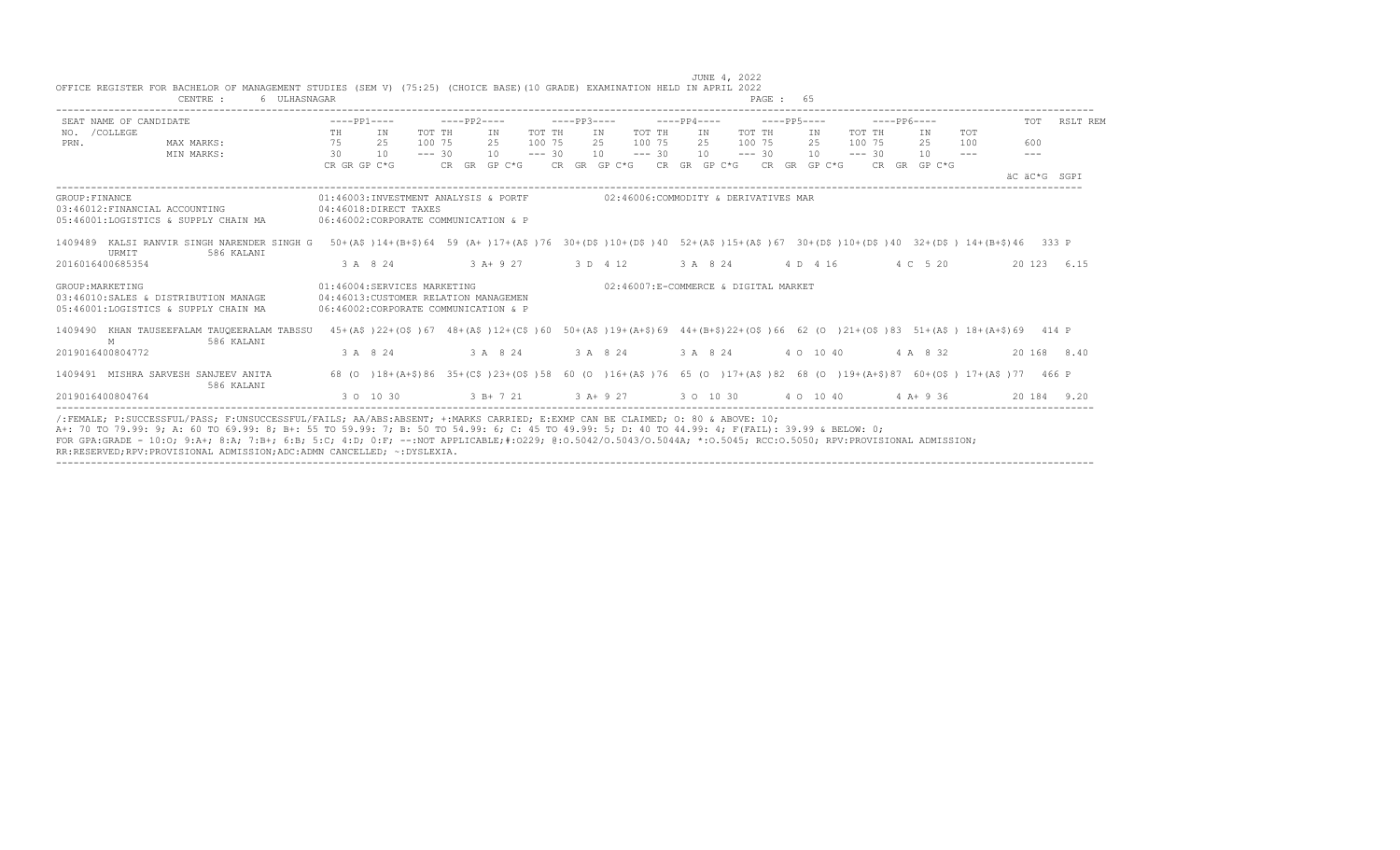|                        | CENTRE :<br>76 NAVI MUMBAI                                                                                                                                                                                                                                                                                                                                                                                                                                                                                                |                                                                                                              |                 |                      |          |              | PAGE: 66                             |                                                                                                                        |              |          |
|------------------------|---------------------------------------------------------------------------------------------------------------------------------------------------------------------------------------------------------------------------------------------------------------------------------------------------------------------------------------------------------------------------------------------------------------------------------------------------------------------------------------------------------------------------|--------------------------------------------------------------------------------------------------------------|-----------------|----------------------|----------|--------------|--------------------------------------|------------------------------------------------------------------------------------------------------------------------|--------------|----------|
| SEAT NAME OF CANDIDATE |                                                                                                                                                                                                                                                                                                                                                                                                                                                                                                                           | $---PP1---$                                                                                                  | ----PP2----     | $---PP3---$          |          | ----PP4----  | $---PP5---$                          | $---PP6---$                                                                                                            | TOT          | RSLT REM |
| NO. / COLLEGE          |                                                                                                                                                                                                                                                                                                                                                                                                                                                                                                                           | ΙN<br>TOT TH<br>TH                                                                                           | ΙN              | TOT TH<br>ΙN         | TOT TH   | IN           | TOT TH<br>ΙN                         | TOT TH<br>IN<br>TOT                                                                                                    |              |          |
| PRN.                   | MAX MARKS:                                                                                                                                                                                                                                                                                                                                                                                                                                                                                                                | 75<br>25<br>100 75                                                                                           | 25              | 100 75<br>25         | 100 75   | 25           | 100 75<br>25                         | 25<br>100 75<br>100                                                                                                    | 600          |          |
|                        | MIN MARKS:                                                                                                                                                                                                                                                                                                                                                                                                                                                                                                                | 30<br>10                                                                                                     | 10<br>$--- 30$  | $--- 30$<br>10       | $--- 30$ | 10           | $--- 30$<br>10                       | $--- 30$<br>10                                                                                                         |              |          |
|                        |                                                                                                                                                                                                                                                                                                                                                                                                                                                                                                                           | CR GR GP C*G                                                                                                 | GP C*G<br>CR GR | CR GR GP C*G         |          | CR GR GP C*G | CR GR GP C*G                         | CR GR GP C*G                                                                                                           |              |          |
|                        |                                                                                                                                                                                                                                                                                                                                                                                                                                                                                                                           |                                                                                                              |                 |                      |          |              |                                      |                                                                                                                        | äC äC*G SGPI |          |
| GROUP: MARKETING       | 03:46010:SALES & DISTRIBUTION MANAGE<br>05:46001:LOGISTICS & SUPPLY CHAIN MA                                                                                                                                                                                                                                                                                                                                                                                                                                              | 01:46004:SERVICES MARKETING<br>04:46013: CUSTOMER RELATION MANAGEMEN<br>06:46002:CORPORATE COMMUNICATION & P |                 |                      |          |              | 02:46007:E-COMMERCE & DIGITAL MARKET |                                                                                                                        |              |          |
|                        |                                                                                                                                                                                                                                                                                                                                                                                                                                                                                                                           |                                                                                                              |                 |                      |          |              |                                      |                                                                                                                        |              |          |
|                        | 1409492 / SHAURYA SAMEET KANI<br>710 SIES- NERUL                                                                                                                                                                                                                                                                                                                                                                                                                                                                          |                                                                                                              |                 |                      |          |              |                                      | 65+(0\$)22+(0\$)87 68+(0\$)25+(0\$)93 51 (A)20+(0\$)71 66+(0\$)22+(0\$)88 66+(0\$)21+(0\$)87 69+(0\$) 21+(0\$)90 516 P |              |          |
| 2019016402548527       |                                                                                                                                                                                                                                                                                                                                                                                                                                                                                                                           | 3 0 10 30                                                                                                    |                 | 3 0 10 30 3 A + 9 27 |          | 3 0 10 30    | 4 0 10 40                            | 4 0 10 40                                                                                                              | 20 197 9.85  |          |
|                        | /:FEMALE: P:SUCCESSFUL/PASS: F:UNSUCCESSFUL/FAILS: AA/ABS:ABSENT: +:MARKS CARRIED: E:EXMP CAN BE CLAIMED: 0: 80 & ABOVE: 10;<br>A+: 70 TO 79.99: 9; A: 60 TO 69.99: 8; B+: 55 TO 59.99: 7; B: 50 TO 54.99: 6; C: 45 TO 49.99: 5; D: 40 TO 44.99: 4; F(FAIL): 39.99 & BELOW: 0;<br>FOR GPA:GRADE - 10:0; 9:A+; 8:A; 7:B+; 6:B; 5:C; 4:D; 0:F; --:NOT APPLICABLE;#:0229; 0:0.5042/0.5043/0.5044A; *:0.5045; RCC:0.5050; RPV:PROVISIONAL ADMISSION;<br>RR:RESERVED;RPV:PROVISIONAL ADMISSION;ADC:ADMN CANCELLED; ~:DYSLEXIA. |                                                                                                              |                 |                      |          |              |                                      |                                                                                                                        |              |          |

----------------------------------------------------------------------------------------------------------------------------------------------------------------------------------

JUNE 4, 2022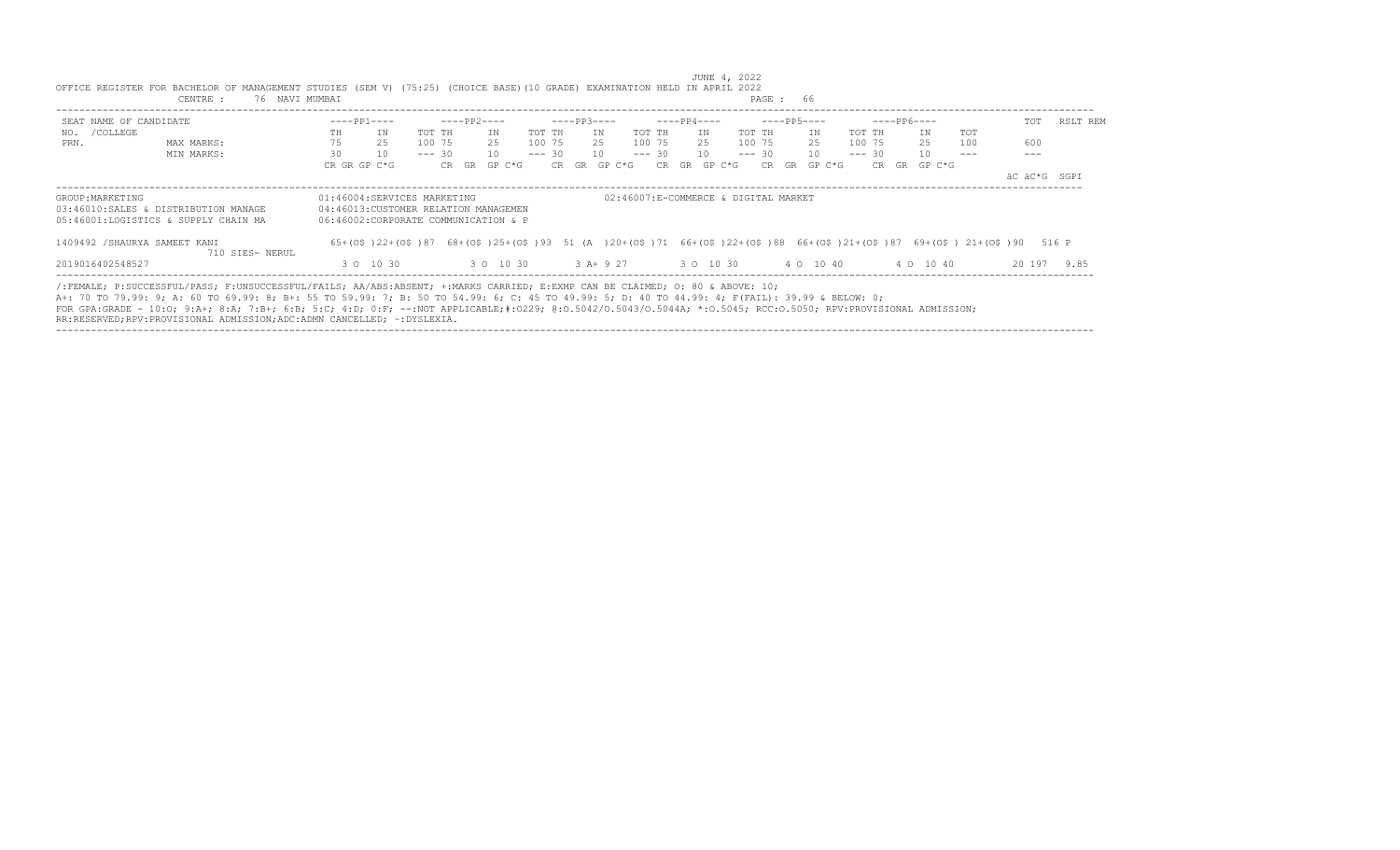|                        | CENTRE :<br>2 DADAR                                                                                                                                                                                                                                                                                                                                                                                                                                                                                                       |                                                                                                               |          |          |             |              |          |                   |        |          |             |                                      | PAGE: 67        |             |          |             |                                                                                                                        |              |             |
|------------------------|---------------------------------------------------------------------------------------------------------------------------------------------------------------------------------------------------------------------------------------------------------------------------------------------------------------------------------------------------------------------------------------------------------------------------------------------------------------------------------------------------------------------------|---------------------------------------------------------------------------------------------------------------|----------|----------|-------------|--------------|----------|-------------------|--------|----------|-------------|--------------------------------------|-----------------|-------------|----------|-------------|------------------------------------------------------------------------------------------------------------------------|--------------|-------------|
| SEAT NAME OF CANDIDATE |                                                                                                                                                                                                                                                                                                                                                                                                                                                                                                                           | $---PP1---$                                                                                                   |          |          | $---PP2---$ |              |          | $---PP3---$       |        |          | $---PP4---$ |                                      |                 | $---PP5---$ |          | $---PP6---$ |                                                                                                                        | TOT          | RSLT REM    |
| NO. / COLLEGE          |                                                                                                                                                                                                                                                                                                                                                                                                                                                                                                                           | TH                                                                                                            | TN       | TOT TH   |             | IN           | TOT TH   |                   | IN     | TOT TH   | IN          | TOT TH                               |                 | IN          | TOT TH   | IN          | <b>TOT</b>                                                                                                             |              |             |
| PRN.                   | MAX MARKS:                                                                                                                                                                                                                                                                                                                                                                                                                                                                                                                | 75                                                                                                            | 25       | 100 75   |             | 2.5          | 100 75   |                   | 25     | 100 75   | 2.5         | 100 75                               |                 | 25          | 100 75   | 25          | 100                                                                                                                    | 600          |             |
|                        | MIN MARKS:                                                                                                                                                                                                                                                                                                                                                                                                                                                                                                                | 30                                                                                                            | 10       | $--- 30$ |             | 10           | $--- 30$ |                   | 10     | $--- 30$ | 10          | $--- 30$                             |                 | 10          | $--- 30$ | 10          |                                                                                                                        |              |             |
|                        |                                                                                                                                                                                                                                                                                                                                                                                                                                                                                                                           | CR GR GP C*G                                                                                                  |          |          |             | CR GR GP C*G |          | CR GR             | GP C*G | CR.      | GR          | GP C*G                               | CR<br><b>GR</b> | GP C*G      | CR       | GR GP C*G   |                                                                                                                        |              |             |
|                        |                                                                                                                                                                                                                                                                                                                                                                                                                                                                                                                           |                                                                                                               |          |          |             |              |          |                   |        |          |             |                                      |                 |             |          |             |                                                                                                                        | äC äC*G SGPI |             |
| GROUP: HUMAN RESOURCE  | 03:46011:PERFORMANCE MANAGEMENT & CA<br>05:46001:LOGISTICS & SUPPLY CHAIN MA                                                                                                                                                                                                                                                                                                                                                                                                                                              | 01:46005:FINANCE FOR HR PROFESSIONAL<br>04:46014:INDUSTRIAL RELATIONS<br>06:46002:CORPORATE COMMUNICATION & P |          |          |             |              |          |                   |        |          |             | 02:46008:STRATEGIC HUMAN RESOURCE MG |                 |             |          |             |                                                                                                                        |              |             |
| 1409493<br>DEVI        | JHA ANKUSH KUMAR PREM NARAYAN SANJU<br>75 GURU NANAK                                                                                                                                                                                                                                                                                                                                                                                                                                                                      |                                                                                                               |          |          |             |              |          |                   |        |          |             |                                      |                 |             |          |             | 30+(D\$)22+(O\$)52 30+(D\$)23+(O\$)53 30+(D\$)22+(O\$)52 33+(D\$)23+(O\$)56 35 (C)21+(O\$)56 30+(D\$) 20+(O\$)50 319 P |              |             |
| 2019016400219424       |                                                                                                                                                                                                                                                                                                                                                                                                                                                                                                                           |                                                                                                               | 3 B 6 18 |          |             |              |          | 3 B 6 18 3 B 6 18 |        |          |             | 3 B + 7 21 4 B + 7 28                |                 |             |          | 4 B 6 24    |                                                                                                                        |              | 20 127 6.35 |
|                        | /:FEMALE; P:SUCCESSFUL/PASS; F:UNSUCCESSFUL/FAILS; AA/ABS:ABSENT; +:MARKS CARRIED; E:EXMP CAN BE CLAIMED; O: 80 & ABOVE: 10;<br>A+: 70 TO 79.99: 9; A: 60 TO 69.99: 8; B+: 55 TO 59.99: 7; B: 50 TO 54.99: 6; C: 45 TO 49.99: 5; D: 40 TO 44.99: 4; F(FAIL): 39.99 & BELOW: 0;<br>FOR GPA:GRADE - 10:0; 9:A+; 8:A; 7:B+; 6:B; 5:C; 4:D; 0:F; --:NOT APPLICABLE;#:0229; 0:0.5042/0.5043/0.5044A; *:0.5045; RCC:0.5050; RPV:PROVISIONAL ADMISSION;<br>RR:RESERVED;RPV:PROVISIONAL ADMISSION;ADC:ADMN CANCELLED; ~:DYSLEXIA. |                                                                                                               |          |          |             |              |          |                   |        |          |             |                                      |                 |             |          |             |                                                                                                                        |              |             |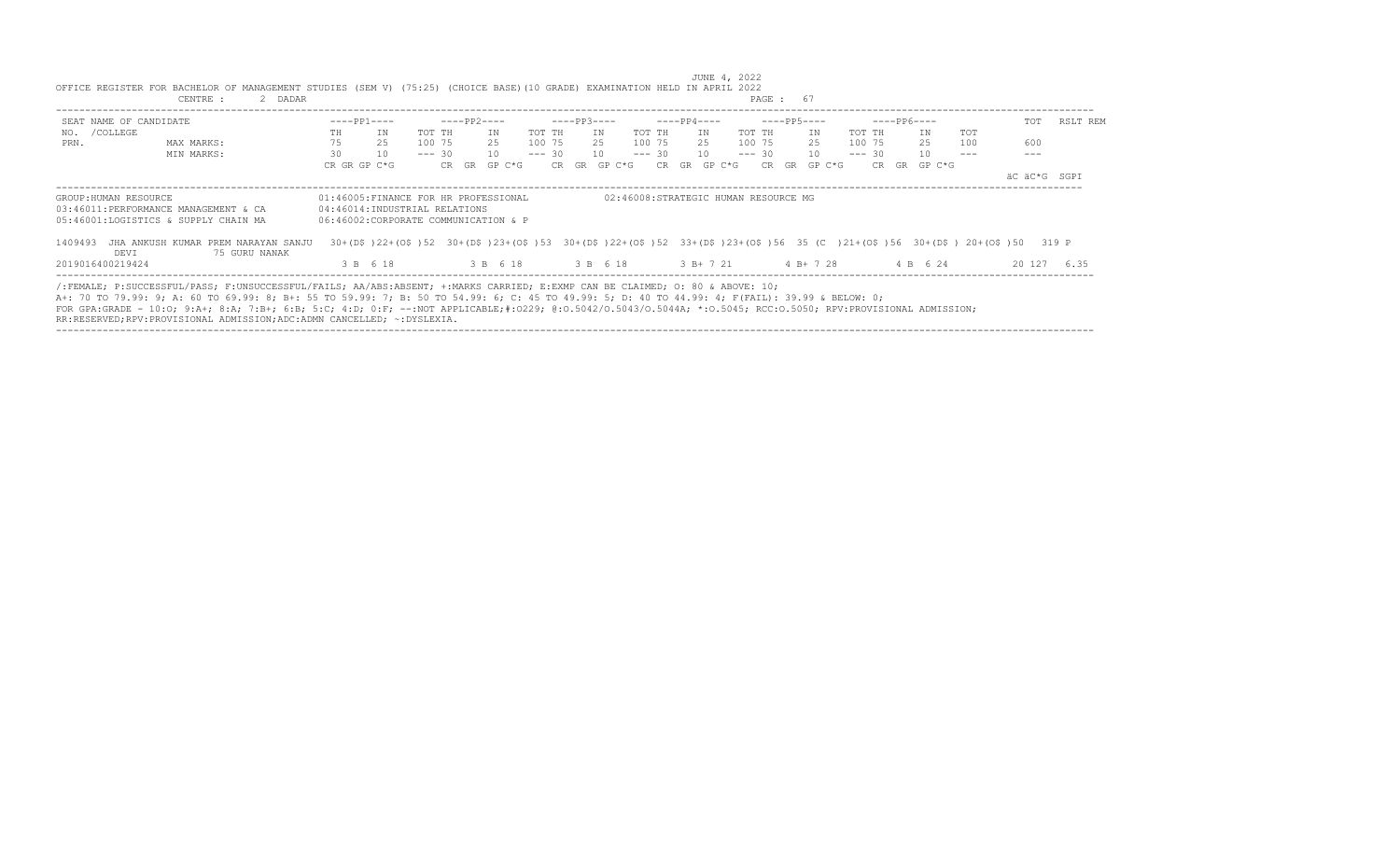| OFFICE REGISTER FOR BACHELOR OF MANAGEMENT STUDIES (SEM V) (75:25) (CHOICE BASE) (10 GRADE) EXAMINATION HELD IN APRIL 2022<br>CENTRE : 4 GHATKOPAR                                                                                                                                                                                                                                                                                                                                                                         |                                                                                                                |                                                 |                                                | JUNE 4, 2022<br>PAGE : 68                                                                                                                   |                                                               |              |
|----------------------------------------------------------------------------------------------------------------------------------------------------------------------------------------------------------------------------------------------------------------------------------------------------------------------------------------------------------------------------------------------------------------------------------------------------------------------------------------------------------------------------|----------------------------------------------------------------------------------------------------------------|-------------------------------------------------|------------------------------------------------|---------------------------------------------------------------------------------------------------------------------------------------------|---------------------------------------------------------------|--------------|
| SEAT NAME OF CANDIDATE                                                                                                                                                                                                                                                                                                                                                                                                                                                                                                     | $---PP1---$                                                                                                    | $---PP2---$                                     | $---PP3---$                                    | $---PP5---$<br>$---PP4---$                                                                                                                  | $---PP6---$                                                   | RSLT REM     |
| NO. / COLLEGE<br>PRN.<br>MAX MARKS:<br>MIN MARKS:                                                                                                                                                                                                                                                                                                                                                                                                                                                                          | TH<br>IN<br>TOT TH<br>75<br>2.5<br>100 75<br>30<br>10<br>$--- 30$                                              | ΙN<br>TOT TH<br>2.5<br>100 75<br>10<br>$--- 30$ | ΙN<br>TOT TH<br>25<br>100 75<br>10<br>$--- 30$ | TOT TH<br>IN<br>ΙN<br>25<br>100 75<br>25<br>$--- 30$<br>10<br>10                                                                            | TOT TH<br>ΙN<br>TOT<br>100 75<br>2.5<br>100<br>$--- 30$<br>10 | 600          |
|                                                                                                                                                                                                                                                                                                                                                                                                                                                                                                                            | CR GR GP C*G                                                                                                   |                                                 |                                                | CR GR GP C*G CR GR GP C*G CR GR GP C*G CR GR GP C*G CR GR GP C*G                                                                            |                                                               | äC äC*G SGPI |
| GROUP: FINANCE<br>03:46009: WEALTH MANAGEMENT<br>05:46001:LOGISTICS & SUPPLY CHAIN MA                                                                                                                                                                                                                                                                                                                                                                                                                                      | 01:46003:INVESTMENT ANALYSIS & PORTF<br>04:46018:DIRECT TAXES<br>06:46002:CORPORATE COMMUNICATION & P          |                                                 |                                                | 02:46006:COMMODITY & DERIVATIVES MAR                                                                                                        |                                                               |              |
| 1409494 / DMELLO SANTRIA JOHN PHILOMENA<br>135 ACHARYA / MARAT                                                                                                                                                                                                                                                                                                                                                                                                                                                             |                                                                                                                |                                                 |                                                | 42+(B+\$)15+(A\$)57 36+(C\$)13+(B\$)49 35 (C)16+(A\$)51 38+(B\$)12+(C\$)50 48+(A\$)18+(A+\$)66 51+(A\$) 18+(A+\$)69 342 P                   |                                                               |              |
| 2019016400113473                                                                                                                                                                                                                                                                                                                                                                                                                                                                                                           | 3 B+ 7 21                                                                                                      | 3 C 5 15                                        | 3 B 6 18                                       | 3 B 6 18<br>4 A 8 32                                                                                                                        | 4 A 8 32                                                      | 20 136 6.80  |
| 1409495 / GORAD SHRADDHA ARUN NIRMALA<br>135 ACHARYA / MARAT                                                                                                                                                                                                                                                                                                                                                                                                                                                               |                                                                                                                |                                                 |                                                | 53 (A+)18+(A+\$)71 41+(B+\$)14+(B+\$)55 41+(B+\$)13+(B\$)54 42+(B+\$)15+(A\$)57 45 (A)12+(C\$)57 35 (C) 13+(B\$)48 342 P                    |                                                               |              |
| 2018016400035265                                                                                                                                                                                                                                                                                                                                                                                                                                                                                                           | 3 A+ 9 27                                                                                                      | 3 B+ 7 21                                       | 3 B 6 18                                       | 3 B+ 7 21<br>4 B+ 7 28                                                                                                                      | 4 C 5 20                                                      | 20 135 6.75  |
| 1409496 MOHITE AKASH DHANAJI MINAKSHI<br>135 ACHARYA / MARAT                                                                                                                                                                                                                                                                                                                                                                                                                                                               |                                                                                                                |                                                 |                                                | 35+(C\$)15+(A\$)50 30+(D\$)10+(D\$)40 48+(A\$)18 (A+)66 47+(A\$)16+(A\$)63 36+(C\$)20+(O\$)56 32+(D\$) 15+(A\$)47 322 P                     |                                                               |              |
| 2018016400037852                                                                                                                                                                                                                                                                                                                                                                                                                                                                                                           | 3 B 6 18                                                                                                       | 3 D 4 12                                        | 3 A 8 24                                       | 3 A 8 24<br>$4 B+ 7 28$                                                                                                                     | 4 C 5 20                                                      | 20 126 6.30  |
| GROUP: MARKETING<br>03:46010:SALES & DISTRIBUTION MANAGE<br>05:46001:LOGISTICS & SUPPLY CHAIN MA                                                                                                                                                                                                                                                                                                                                                                                                                           | 01:46004:SERVICES MARKETING<br>04:46013: CUSTOMER RELATION MANAGEMEN<br>06:46002:CORPORATE COMMUNICATION & P   |                                                 |                                                | 02:46007:E-COMMERCE & DIGITAL MARKET                                                                                                        |                                                               |              |
| 1409497 / KARANDE DIPALI PRALHAD VAISHALI<br>135 ACHARYA / MARAT                                                                                                                                                                                                                                                                                                                                                                                                                                                           |                                                                                                                |                                                 |                                                | 39 (B) 18+ (A+\$) 57 47+ (A\$) 21+ (O\$) 68 45 (A) 15+ (A\$) 60 41+ (B+\$) 12+ (C\$) 53 30+ (D\$) 20+ (O\$) 50 35+ (C\$) 17+ (A\$) 52 340 P |                                                               |              |
| 2019016400111443                                                                                                                                                                                                                                                                                                                                                                                                                                                                                                           | 3 B+ 7 21                                                                                                      | 3 A 8 24                                        | 3 A 8 24                                       | 3 B 6 18<br>4 B 6 24                                                                                                                        | 4 B 6 24                                                      | 20 135 6.75  |
| 1409498 / MHASKAR SEJAL SUDHAKAR REKHA<br>135 ACHARYA / MARAT                                                                                                                                                                                                                                                                                                                                                                                                                                                              |                                                                                                                |                                                 | eз<br>eз                                       | 33 (D) 13+ (B\$) 46 33+ (D\$) 18+ (A+\$) 51 27 (D) 11+ (D\$) 38 63 (O) 19+ (A+\$) 82 41 (B+) 12+ (C\$) 53 32+ (D\$) 17+ (A\$) 49 319 P      |                                                               | 6.3          |
| 2019016400111211                                                                                                                                                                                                                                                                                                                                                                                                                                                                                                           | 3 C 5 15                                                                                                       | 3 B 6 18                                        | 3 D 4 12                                       | 3 0 10 30<br>4 B 6 24                                                                                                                       | 4 C 5 20                                                      | 20 119 5.95  |
| 1409499 SHAIKH MOHAMMED TAUSIF ABDUL MUNAF<br>RUKSANA<br>135 ACHARYA / MARAT                                                                                                                                                                                                                                                                                                                                                                                                                                               |                                                                                                                |                                                 |                                                | 36+(C\$)15+(A\$)51 30+(D\$)18+(A+\$)48 23F(F)10+(D\$)33 59+(A+\$)16+(A\$)75 33+(D\$)13+(B\$)46 35E(C) 12+(C\$)47 300 F                      |                                                               |              |
| 2019016400113747                                                                                                                                                                                                                                                                                                                                                                                                                                                                                                           | 3 B 6 18                                                                                                       | 3 C 5 15                                        | $- F 1 -$                                      | 3 A+ 9 27<br>4 C 5 20                                                                                                                       | 4 C 5 20                                                      | 17           |
| 1409500 SHAIKH ARBAZ YUSUF NAJMA<br>228 NARAYAN GURU                                                                                                                                                                                                                                                                                                                                                                                                                                                                       |                                                                                                                |                                                 |                                                | 33+(D\$)21+(O\$)54 57+(A+\$)18+(A+\$)75 30 (D)22+(O\$)52 30 (D)25+(O\$)55 39 (B)19+(A+\$)58 33 (D) 14+(B+\$)47 341 P                        |                                                               |              |
| 2019016400363946                                                                                                                                                                                                                                                                                                                                                                                                                                                                                                           | 3 B 6 18                                                                                                       | 3 A+ 9 27                                       | 3 B 6 18                                       | $3 B+ 7 21$<br>$4 B+ 7 28$                                                                                                                  | 4 C 5 20                                                      | 20 132 6.60  |
| GROUP: HUMAN RESOURCE<br>03:46011:PERFORMANCE MANAGEMENT & CA<br>05:46001:LOGISTICS & SUPPLY CHAIN MA                                                                                                                                                                                                                                                                                                                                                                                                                      | 01:46005:FINANCE FOR HR PROFESSIONAL<br>04:46014: INDUSTRIAL RELATIONS<br>06:46002:CORPORATE COMMUNICATION & P |                                                 |                                                | 02:46008:STRATEGIC HUMAN RESOURCE MG                                                                                                        |                                                               |              |
| 1409501 /ANSARI KULSUM BANU DILSHAD AHMED SH 47+(A\$)18+(A+\$)65 39+(B\$)17+(A\$)56 54+(A+\$)19+(A+\$)73 60+(O\$)22+(O\$)82 53 (A+)20+(O\$)73 57+(A+\$) 17+(A\$)74 423 P<br>228 NARAYAN GURU<br>ABNAM BANO                                                                                                                                                                                                                                                                                                                 |                                                                                                                |                                                 |                                                |                                                                                                                                             |                                                               |              |
| 2019016400363761                                                                                                                                                                                                                                                                                                                                                                                                                                                                                                           | 3 A 8 24                                                                                                       | 3 B+ 7 21                                       | 3 A+ 9 27                                      | 3 0 10 30<br>$4 A+9 36$                                                                                                                     | $4 A+9 36$                                                    | 20 174 8.70  |
| GROUP: FINANCE<br>03:46009:WEALTH MANAGEMENT<br>05:46001:LOGISTICS & SUPPLY CHAIN MA                                                                                                                                                                                                                                                                                                                                                                                                                                       | 01:46003:INVESTMENT ANALYSIS & PORTF<br>04:46015:RISK MANAGEMENT<br>06:46002:CORPORATE COMMUNICATION & P       |                                                 |                                                | 02:46006:COMMODITY & DERIVATIVES MAR                                                                                                        |                                                               |              |
| /:FEMALE; P:SUCCESSFUL/PASS; F:UNSUCCESSFUL/FAILS; AA/ABS:ABSENT; +:MARKS CARRIED; E:EXMP CAN BE CLAIMED; O: 80 & ABOVE: 10;<br>A+: 70 TO 79.99: 9; A: 60 TO 69.99: 8; B+: 55 TO 59.99: 7; B: 50 TO 54.99: 6; C: 45 TO 49.99: 5; D: 40 TO 44.99: 4; F(FAIL): 39.99 & BELOW: 0;<br>FOR GPA:GRADE - 10:0; 9:A+; 8:A; 7:B+; 6:B; 5:C; 4:D; 0:F; --:NOT APPLICABLE;#:0229; 0:0.5042/0.5043/0.5044A; *:0.5045; RCC:0.5050; RPV:PROVISIONAL ADMISSION;<br>RR:RESERVED;RPV:PROVISIONAL ADMISSION;ADC:ADMN CANCELLED; ~: DYSLEXIA. |                                                                                                                |                                                 |                                                |                                                                                                                                             |                                                               |              |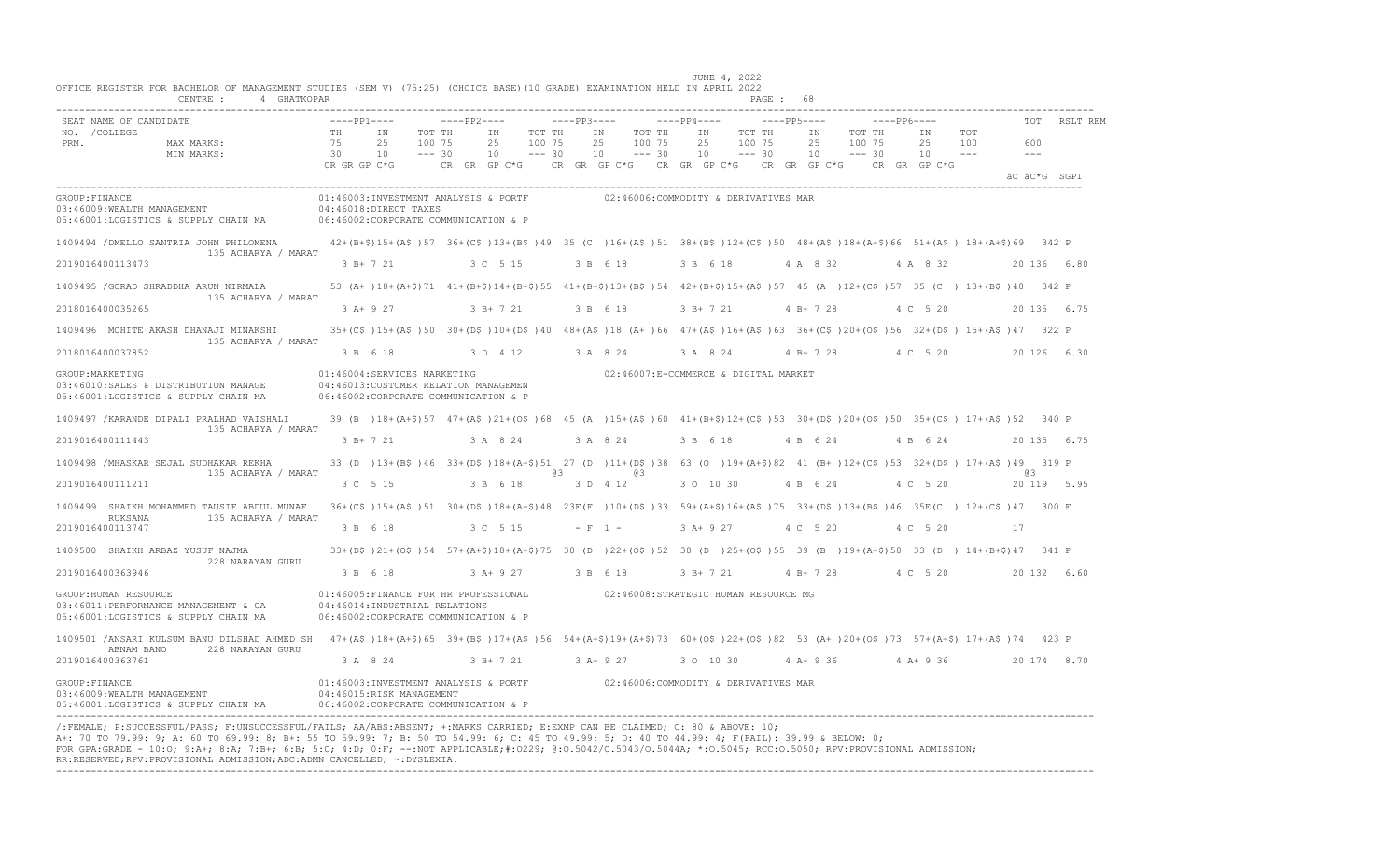|                       | SEAT NAME OF CANDIDATE                                                                                                                                                                    |             |          |                                                                                                             |                           |                  |          |                                         | ----pp1----     ----pp2----     ----pp3----    ----pp4----    ----pp5----                                                               |                           |                  | $---PP6---$ |                      |            |              | TOT RSLT REM |
|-----------------------|-------------------------------------------------------------------------------------------------------------------------------------------------------------------------------------------|-------------|----------|-------------------------------------------------------------------------------------------------------------|---------------------------|------------------|----------|-----------------------------------------|-----------------------------------------------------------------------------------------------------------------------------------------|---------------------------|------------------|-------------|----------------------|------------|--------------|--------------|
| NO. / COLLEGE<br>PRN. | MAX MARKS:<br>30<br>MIN MARKS:                                                                                                                                                            | TH IN<br>75 |          | TOT TH<br>100 75<br>25<br>10<br>$--- 30$                                                                    | IN<br>25<br>$10 - - - 30$ | TOT TH<br>100 75 |          | IN TOT TH<br>25 100 75<br>$10 - - - 30$ | IN TOT TH<br>25 100 75<br>$10 = -230$                                                                                                   | IN<br>25<br>$10 \t--- 30$ | TOT TH<br>100 75 |             | IN<br>25<br>$10 = -$ | TOT<br>100 | 600<br>$  -$ |              |
|                       |                                                                                                                                                                                           |             |          |                                                                                                             |                           |                  |          |                                         | CR GR GP C*G $CR$ GR GP C*G $CR$ GR GP C*G $CR$ GR GP C*G $CR$ GR GP C*G CR GP C*G CR GP C*G                                            |                           |                  |             |                      |            | äC äC*G SGPT |              |
| GROUP: FINANCE        | 03:46009: WEALTH MANAGEMENT 04:46015: RISK MANAGEMENT<br>05:46001:LOGISTICS & SUPPLY CHAIN MA 06:46002:CORPORATE COMMUNICATION & P                                                        |             |          | 01:46003:INVESTMENT ANALYSIS & PORTF                                                                        |                           |                  |          |                                         | 02:46006:COMMODITY & DERIVATIVES MAR                                                                                                    |                           |                  |             |                      |            |              |              |
|                       | 1409502 CHOUDHARY SHOAIB HANIF RUKSANA<br>562 VIKAS- VIKHROLI                                                                                                                             |             |          |                                                                                                             |                           |                  |          |                                         | 39+(B\$)23+(O\$)62 51 (A )25+(O\$)76 33+(D\$)23+(O\$)56 44+(B+\$)22+(O\$)66 30+(D\$)19+(A+\$)49 50+(A\$) 22+(O\$)72 381 P               |                           |                  |             |                      |            |              |              |
|                       | 2019016401466733                                                                                                                                                                          |             |          |                                                                                                             |                           |                  |          |                                         | 3 A 8 24 3 A + 9 27 3 B + 7 21 3 A 8 24 4 C 5 20 4 A + 9 36                                                                             |                           |                  |             |                      |            |              | 20 152 7.60  |
| GROUP: MARKETING      | 03:46013: CUSTOMER RELATION MANAGEMEN<br>05:46001:LOGISTICS & SUPPLY CHAIN MA                                                                                                             |             |          | 01:46004:SERVICES MARKETING<br>04:46019:STRATEGIC MARKETING MANAGEM<br>06:46002:CORPORATE COMMUNICATION & P |                           |                  |          |                                         | 02:46007:E-COMMERCE & DIGITAL MARKET                                                                                                    |                           |                  |             |                      |            |              |              |
|                       | 1409503 KALASKAR SHAILESH SIDDHARTH SAVITA 30 (D ) 17 (A ) 47 36 (C ) 14 (B+) 50 30 (D ) 16 (A ) 46 35 (C ) 18 (A+) 53 30 (D ) 15 (A ) 45 53 (A+) 16 (A ) 69 310 P<br>562 VIKAS- VIKHROLI |             |          |                                                                                                             |                           |                  |          |                                         |                                                                                                                                         |                           |                  |             |                      |            |              |              |
|                       | 2017016402216532                                                                                                                                                                          |             | 3 C 5 15 |                                                                                                             |                           |                  |          |                                         | 3 B 6 18 3 C 5 15 3 B 6 18 4 C 5 20 4 A 8 32                                                                                            |                           |                  |             |                      |            | 20 118 5.90  |              |
|                       | GROUP: HUMAN RESOURCE<br>03:46011:PERFORMANCE MANAGEMENT & CA<br>05:46001:LOGISTICS & SUPPLY CHAIN MA                                                                                     |             |          | 04:46014: INDUSTRIAL RELATIONS<br>06:46002:CORPORATE COMMUNICATION & P                                      |                           |                  |          |                                         | 01:46005:FINANCE FOR HR PROFESSIONAL 02:46008:STRATEGIC HUMAN RESOURCE MG                                                               |                           |                  |             |                      |            |              |              |
|                       | 1409504 /AWAGHADE VISHAKHA BHAUSHEB SAVITA<br>562 VIKAS- VIKHROLI                                                                                                                         |             |          |                                                                                                             |                           |                  |          |                                         | 36+(C\$)15+(A\$)51 30+(D\$)11+(D\$)41 30+(D\$)11+(D\$)41 30+(D\$)11+(D\$)41 30+(D\$)11+(D\$)41 30E(D)11+(D\$)41 02F(F) 10+(D\$)12 227 F |                           |                  |             |                      |            |              |              |
|                       | 2018016402295691                                                                                                                                                                          |             |          | 3 B 6 18 3 D 4 12                                                                                           |                           |                  | 3 D 4 12 |                                         | 3 D 4 12                                                                                                                                | $4 D 4 16$ $-F 1 -$       |                  |             |                      |            | 16           |              |
|                       | 1409505 DONGARE SHUBHAM GOTIRAM ARCHANA<br>562 VIKAS- VIKHROLI                                                                                                                            |             |          |                                                                                                             |                           |                  |          |                                         | 30+(D\$)24+(O\$)54 30 (D)24+(O\$)54 30+(D\$)23+(O\$)53 33+(D\$)20+(O\$)53 44+(B+\$)24+(O\$)68 30+(D\$)24+(O\$)54 336 P                  |                           |                  |             |                      |            |              |              |
|                       | 2019016401465343                                                                                                                                                                          |             | 3 B 6 18 |                                                                                                             | 3 B 6 18                  |                  |          | 3 B 6 18                                | 3 B 6 18                                                                                                                                | 4 A 8 32                  |                  |             | 4 B 6 24             |            |              | 20 128 6.40  |
|                       | 1409506 SANKPAL OMKAR RAMESH REKHA<br>562 VIKAS- VIKHROLI                                                                                                                                 |             |          |                                                                                                             |                           |                  |          |                                         | 30+(D\$)23+(O\$)53 38+(B\$)20+(O\$)58 30+(D\$)22+(O\$)52 38 (B )21+(O\$)59 30+(D\$)22+(O\$)52 62+(O\$) 23+(O\$)85 359 P                 |                           |                  |             |                      |            |              |              |
|                       | 2018016402292112                                                                                                                                                                          |             |          |                                                                                                             |                           |                  |          |                                         | 3 B 6 18 3 B + 7 21 3 B 6 18 3 B + 7 21 4 B 6 24 4 0 10 40 20 142 7.10                                                                  |                           |                  |             |                      |            |              |              |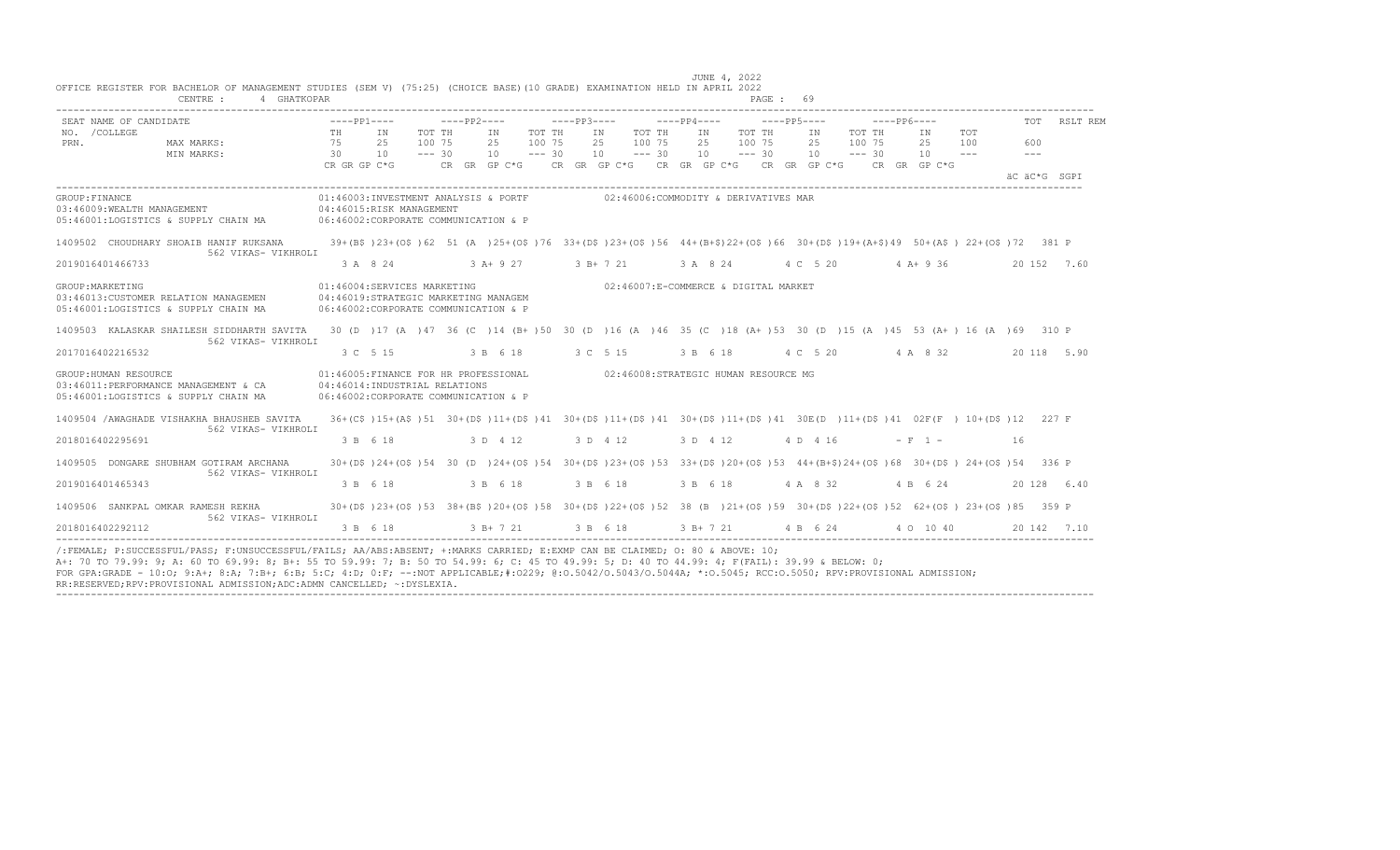|                        | CENTRE :                                                                                                                                                                                                                                                                                                                                                                                                                                                                                                                   | 22 VASAI |    |                                      |          |       |             |        |        |          |             |                   |          |    |             |                                      | PAGE: 70 |    |             |          |             |              |                                                                                                                           |        |              |  |
|------------------------|----------------------------------------------------------------------------------------------------------------------------------------------------------------------------------------------------------------------------------------------------------------------------------------------------------------------------------------------------------------------------------------------------------------------------------------------------------------------------------------------------------------------------|----------|----|--------------------------------------|----------|-------|-------------|--------|--------|----------|-------------|-------------------|----------|----|-------------|--------------------------------------|----------|----|-------------|----------|-------------|--------------|---------------------------------------------------------------------------------------------------------------------------|--------|--------------|--|
| SEAT NAME OF CANDIDATE |                                                                                                                                                                                                                                                                                                                                                                                                                                                                                                                            |          |    | $---PP1---$                          |          |       | $---PP2---$ |        |        |          | $---PP3---$ |                   |          |    | $---PP4---$ |                                      |          |    | $---PP5---$ |          | $---PP6---$ |              |                                                                                                                           | TOT    | RSLT REM     |  |
| NO. / COLLEGE          |                                                                                                                                                                                                                                                                                                                                                                                                                                                                                                                            |          | TH | IN                                   | TOT TH   |       |             | ΙN     | TOT TH |          |             | IN                | TOT TH   |    | IN          |                                      | TOT TH   |    | IN          | TOT TH   |             | IN           | TOT                                                                                                                       |        |              |  |
| PRN.                   | MAX MARKS:                                                                                                                                                                                                                                                                                                                                                                                                                                                                                                                 |          | 75 | 2.5                                  | 100 75   |       |             | 2.5    | 100 75 |          | 2.5         |                   | 100 75   |    | 2.5         |                                      | 100 75   |    | 2.5         | 100 75   |             | 25           | 100                                                                                                                       | 600    |              |  |
|                        | MIN MARKS:                                                                                                                                                                                                                                                                                                                                                                                                                                                                                                                 |          | 30 | 10                                   | $--- 30$ |       |             | 10     |        | $--- 30$ | 10          |                   | $--- 30$ |    | 10          |                                      | $--- 30$ |    | 10          | $--- 30$ |             | 10           | $---$                                                                                                                     | $---$  |              |  |
|                        |                                                                                                                                                                                                                                                                                                                                                                                                                                                                                                                            |          |    | CR GR GP C*G                         |          | CR GR |             | GP C*G |        |          | CR GR       | GP C*G            | CR.      | GR |             | GP C*G                               | CR.      | GR | GP C*G      |          |             | CR GR GP C*G |                                                                                                                           |        |              |  |
|                        |                                                                                                                                                                                                                                                                                                                                                                                                                                                                                                                            |          |    |                                      |          |       |             |        |        |          |             |                   |          |    |             |                                      |          |    |             |          |             |              |                                                                                                                           |        | äC äC*G SGPI |  |
| GROUP: MARKETING       |                                                                                                                                                                                                                                                                                                                                                                                                                                                                                                                            |          |    | 01:46004:SERVICES MARKETING          |          |       |             |        |        |          |             |                   |          |    |             | 02:46007:E-COMMERCE & DIGITAL MARKET |          |    |             |          |             |              |                                                                                                                           |        |              |  |
|                        | 03:46010:SALES & DISTRIBUTION MANAGE                                                                                                                                                                                                                                                                                                                                                                                                                                                                                       |          |    | 04:46019:STRATEGIC MARKETING MANAGEM |          |       |             |        |        |          |             |                   |          |    |             |                                      |          |    |             |          |             |              |                                                                                                                           |        |              |  |
|                        | 05:46001:LOGISTICS & SUPPLY CHAIN MA                                                                                                                                                                                                                                                                                                                                                                                                                                                                                       |          |    | 06:46002:CORPORATE COMMUNICATION & P |          |       |             |        |        |          |             |                   |          |    |             |                                      |          |    |             |          |             |              |                                                                                                                           |        |              |  |
| 1409507                | SHETTY MIHIR SANTOSH KAVITA                                                                                                                                                                                                                                                                                                                                                                                                                                                                                                |          |    |                                      |          |       |             |        |        |          |             |                   |          |    |             |                                      |          |    |             |          |             |              | 42 (B+)16+(A\$)58 42+(B+\$)18+(A+\$)60 36+(C\$)16+(A\$)52 30+(D\$)16+(A\$)46 30+(D\$)15+(A\$)45 48+(A\$) 15+(A\$)63 324 P |        |              |  |
|                        | 149 ST. GONSALO GAR                                                                                                                                                                                                                                                                                                                                                                                                                                                                                                        |          |    |                                      |          |       |             |        |        |          |             |                   |          |    |             |                                      |          |    |             |          |             |              |                                                                                                                           |        |              |  |
| 2019016400822793       |                                                                                                                                                                                                                                                                                                                                                                                                                                                                                                                            |          |    | $3 B+ 7 21$                          |          |       |             |        |        |          |             | 3 A 8 24 3 B 6 18 | 3 C 5 15 |    |             |                                      |          |    | 4 C 5 20    |          |             | 4 A 8 32     |                                                                                                                           | 20 130 | 6.50         |  |
|                        | /:FEMALE; P:SUCCESSFUL/PASS; F:UNSUCCESSFUL/FAILS; AA/ABS:ABSENT; +:MARKS CARRIED; E:EXMP CAN BE CLAIMED; O: 80 & ABOVE: 10;<br>A+: 70 TO 79.99: 9; A: 60 TO 69.99: 8; B+: 55 TO 59.99: 7; B: 50 TO 54.99: 6; C: 45 TO 49.99: 5; D: 40 TO 44.99: 4; F(FAIL): 39.99 & BELOW: 0;<br>FOR GPA:GRADE - 10:0; 9:A+; 8:A; 7:B+; 6:B; 5:C; 4:D; 0:F; --:NOT APPLICABLE;#:0229; 0:0.5042/0.5043/0.5044A; *:0.5045; RCC:0.5050; RPV:PROVISIONAL ADMISSION;<br>RR:RESERVED;RPV:PROVISIONAL ADMISSION;ADC:ADMN CANCELLED; ~: DYSLEXIA. |          |    |                                      |          |       |             |        |        |          |             |                   |          |    |             |                                      |          |    |             |          |             |              |                                                                                                                           |        |              |  |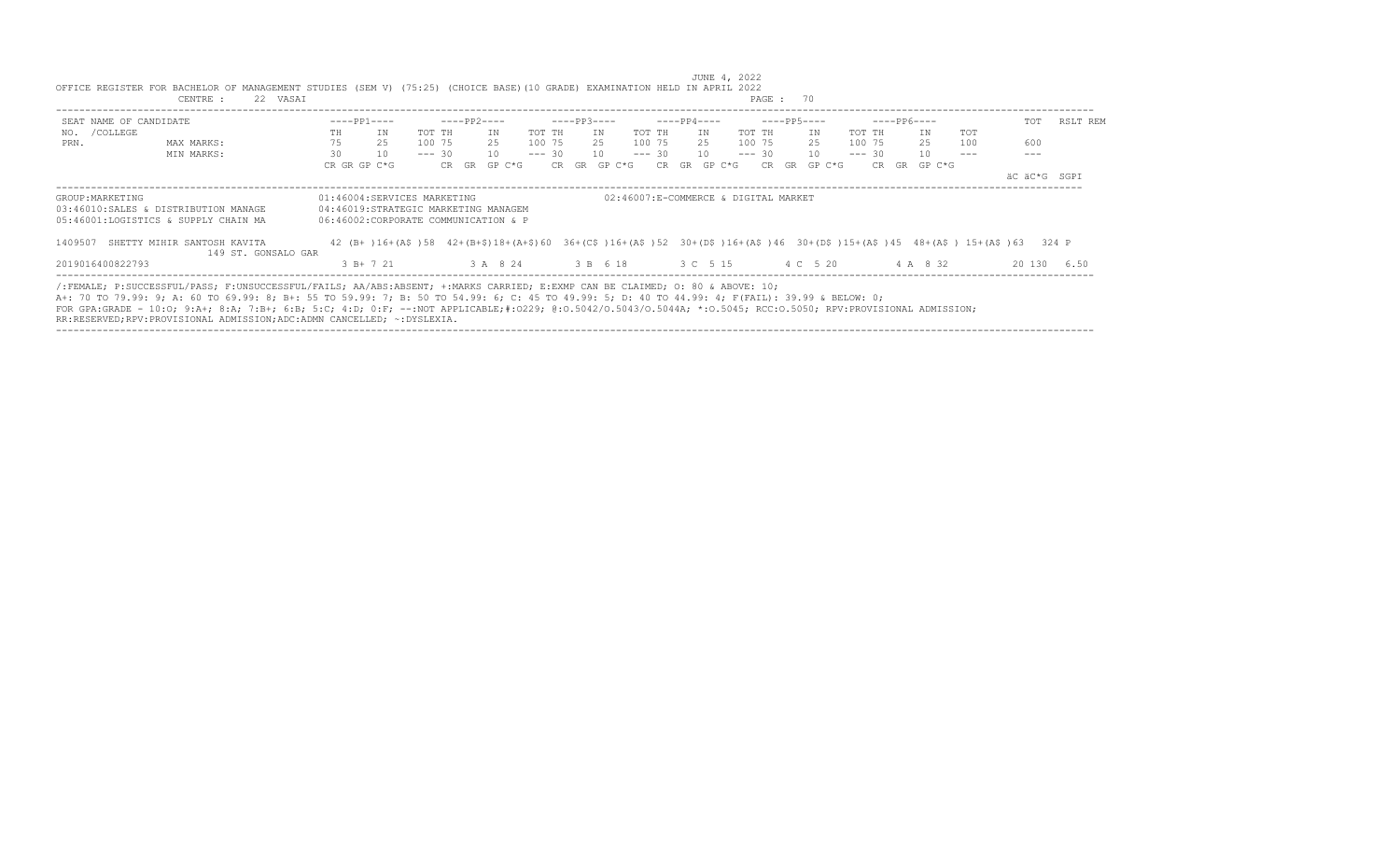| SEAT NAME OF CANDIDATE |                                                                                                                                                                                                                                                                                                                  | $---PP1---$  |                                                                                                                                 | $---PP2---$ |              |          | $---PP3---$ |                                       |          | $---PP4---$                          |          |     | ----PP5---- |          | $---PP6---$ |              |     | TOT          | RSLT REM    |
|------------------------|------------------------------------------------------------------------------------------------------------------------------------------------------------------------------------------------------------------------------------------------------------------------------------------------------------------|--------------|---------------------------------------------------------------------------------------------------------------------------------|-------------|--------------|----------|-------------|---------------------------------------|----------|--------------------------------------|----------|-----|-------------|----------|-------------|--------------|-----|--------------|-------------|
| /COLLEGE<br>NO.        |                                                                                                                                                                                                                                                                                                                  | TH           | TOT TH<br>ΙN                                                                                                                    |             | ΙN           | TOT TH   |             | IN                                    | TOT TH   | IN                                   | TOT TH   |     | IN          | TOT TH   |             | IN           | TOT |              |             |
| PRN.                   | MAX MARKS:                                                                                                                                                                                                                                                                                                       | 75           | 25<br>100 75                                                                                                                    |             | 25           | 100 75   |             | 25                                    | 100 75   | 2.5                                  | 100 75   |     | 25          | 100 75   |             | 25           | 100 | 600          |             |
|                        | MIN MARKS:                                                                                                                                                                                                                                                                                                       | 30           | 10<br>$--- 30$                                                                                                                  |             | 10           | $--- 30$ |             | 10                                    | $--- 30$ | 10                                   | $--- 30$ |     | 10          | $--- 30$ |             | 10           |     |              |             |
|                        |                                                                                                                                                                                                                                                                                                                  | CR GR GP C*G |                                                                                                                                 |             | CR GR GP C*G |          |             | CR GR GP C*G                          | CR.      | GP C*G<br>GR                         |          | CR. | GR GP C*G   |          |             | CR GR GP C*G |     |              |             |
|                        |                                                                                                                                                                                                                                                                                                                  |              |                                                                                                                                 |             |              |          |             |                                       |          |                                      |          |     |             |          |             |              |     | äC äC*G SGPI |             |
| GROUP: MARKETING       |                                                                                                                                                                                                                                                                                                                  |              | 01:46004:SERVICES MARKETING                                                                                                     |             |              |          |             |                                       |          | 02:46007:E-COMMERCE & DIGITAL MARKET |          |     |             |          |             |              |     |              |             |
|                        | 03:46010:SALES & DISTRIBUTION MANAGE                                                                                                                                                                                                                                                                             |              | 04:46019:STRATEGIC MARKETING MANAGEM                                                                                            |             |              |          |             |                                       |          |                                      |          |     |             |          |             |              |     |              |             |
|                        | 05:46001:LOGISTICS & SUPPLY CHAIN MA                                                                                                                                                                                                                                                                             |              | 06:46002:CORPORATE COMMUNICATION & P                                                                                            |             |              |          |             |                                       |          |                                      |          |     |             |          |             |              |     |              |             |
|                        | 1409508 / DHAVALE SAYALI SUDHIR SHEETAL                                                                                                                                                                                                                                                                          |              | 47 (A) 20+(O\$) 67 53+(A+\$)13+(B\$) 66 38+(B\$)16+(A\$) 54 41+(B+\$)10+(D\$) 51 48+(A\$)12+(C\$) 60 48+(A\$) 17+(A\$) 65 363 P |             |              |          |             |                                       |          |                                      |          |     |             |          |             |              |     |              |             |
|                        | 1152 Mahatma Gandhi-                                                                                                                                                                                                                                                                                             |              |                                                                                                                                 |             |              |          |             |                                       |          |                                      |          |     |             |          |             |              |     |              |             |
| 2019016400529116       |                                                                                                                                                                                                                                                                                                                  |              | 3 A 8 24                                                                                                                        |             | 3 A 8 24     |          |             | 3 B 6 18                              |          | 3 B 6 18                             |          |     | 4 A 8 32    |          |             | 4 A 8 32     |     |              | 20 148 7.40 |
|                        | 1409509 KAYASTH AKSH RAKESH MAMTA                                                                                                                                                                                                                                                                                |              | 14F(F)10+(D\$)24 57+(A+\$)13+(B\$)70 32+(D\$)10+(D\$)42 33+(D\$)10+(D\$)43 35E(C)13+(B\$)48 57+(A+\$)18+(A+\$)75 302 F          |             |              |          |             |                                       |          |                                      |          |     |             |          |             |              |     |              |             |
|                        | 1152 Mahatma Gandhi-                                                                                                                                                                                                                                                                                             |              |                                                                                                                                 |             |              |          |             |                                       |          |                                      |          |     |             |          |             |              |     |              |             |
| 2019016400529043       |                                                                                                                                                                                                                                                                                                                  |              | $- F 1 -$                                                                                                                       |             |              |          |             | 3 A + 9 27 3 D 4 12 3 D 4 12 4 C 5 20 |          |                                      |          |     |             |          |             | $4$ A + 9 36 |     | 17           |             |
|                        |                                                                                                                                                                                                                                                                                                                  |              |                                                                                                                                 |             |              |          |             |                                       |          |                                      |          |     |             |          |             |              |     |              |             |
|                        | /:FEMALE; P:SUCCESSFUL/PASS; F:UNSUCCESSFUL/FAILS; AA/ABS:ABSENT; +:MARKS CARRIED; E:EXMP CAN BE CLAIMED; O: 80 & ABOVE: 10;                                                                                                                                                                                     |              |                                                                                                                                 |             |              |          |             |                                       |          |                                      |          |     |             |          |             |              |     |              |             |
|                        | A+: 70 TO 79.99: 9; A: 60 TO 69.99: 8; B+: 55 TO 59.99: 7; B: 50 TO 54.99: 6; C: 45 TO 49.99: 5; D: 40 TO 44.99: 4; F(FAIL): 39.99 & BELOW: 0;<br>FOR GPA:GRADE - 10:0; 9:A+; 8:A; 7:B+; 6:B; 5:C; 4:D; 0:F; --:NOT APPLICABLE;#:0229; 0:0.5042/0.5043/0.5044A; *:0.5045; RCC:0.5050; RPV:PROVISIONAL ADMISSION; |              |                                                                                                                                 |             |              |          |             |                                       |          |                                      |          |     |             |          |             |              |     |              |             |

----------------------------------------------------------------------------------------------------------------------------------------------------------------------------------

 JUNE 4, 2022 OFFICE REGISTER FOR BACHELOR OF MANAGEMENT STUDIES (SEM V) (75:25) (CHOICE BASE)(10 GRADE) EXAMINATION HELD IN APRIL 2022

RR:RESERVED;RPV:PROVISIONAL ADMISSION;ADC:ADMN CANCELLED; ~:DYSLEXIA.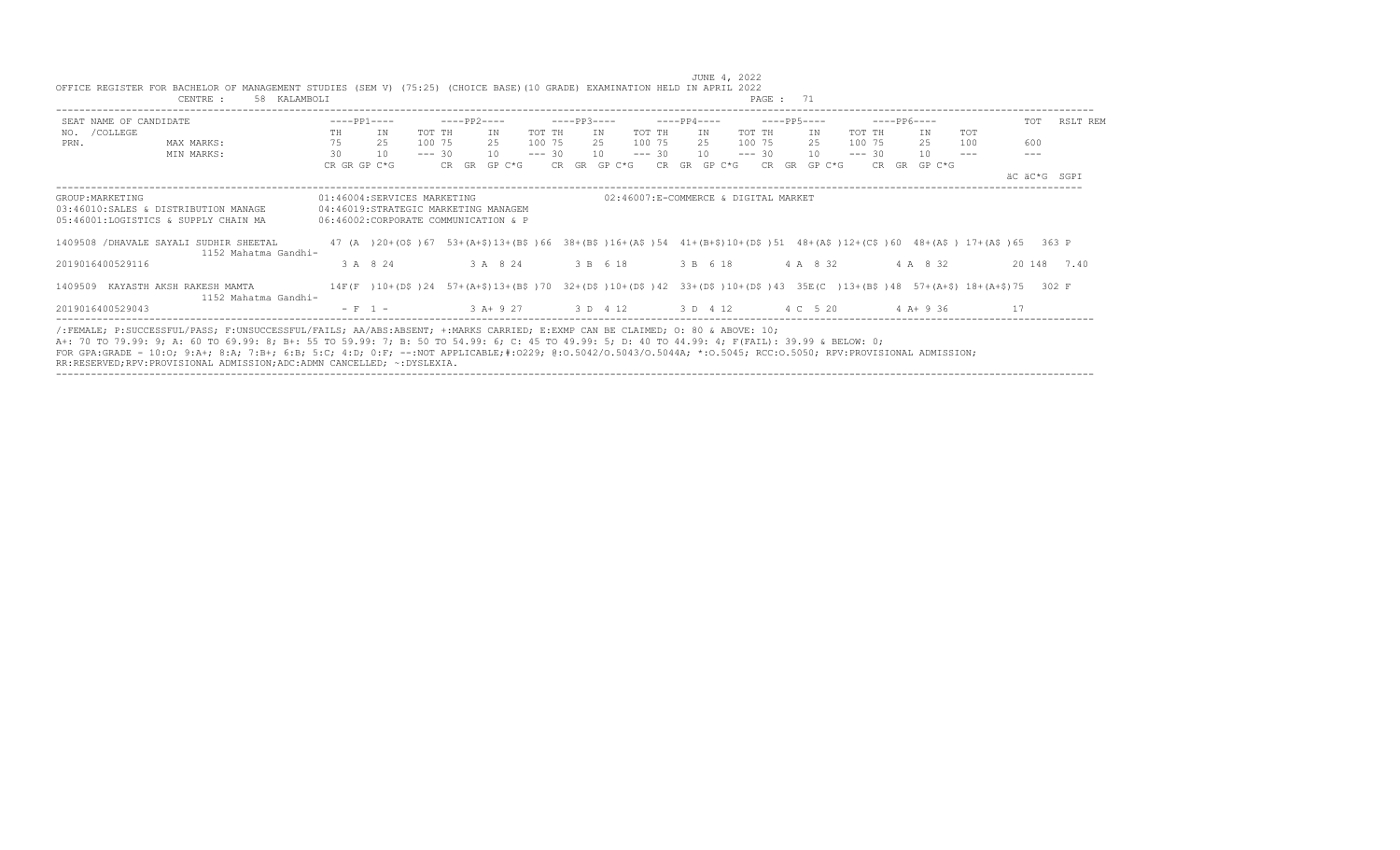|                | CENTRE :<br>BORIVALI                                                                                                                                                                                                                                                                                                                                                                                                                             |                                                               |                                                                                                                               |          |                                                                                                                               |          |              |            |                               |  |              |          | PAGE: 72 |                                                                                               |          |             |              |         |    |              |             |
|----------------|--------------------------------------------------------------------------------------------------------------------------------------------------------------------------------------------------------------------------------------------------------------------------------------------------------------------------------------------------------------------------------------------------------------------------------------------------|---------------------------------------------------------------|-------------------------------------------------------------------------------------------------------------------------------|----------|-------------------------------------------------------------------------------------------------------------------------------|----------|--------------|------------|-------------------------------|--|--------------|----------|----------|-----------------------------------------------------------------------------------------------|----------|-------------|--------------|---------|----|--------------|-------------|
|                | SEAT NAME OF CANDIDATE                                                                                                                                                                                                                                                                                                                                                                                                                           |                                                               | $---PP1---$                                                                                                                   |          | $---PP2---$                                                                                                                   |          | $---PP3---$  |            |                               |  | $---PP4---$  |          |          | $---PP5---$                                                                                   |          | $---PP6---$ |              |         |    | TOT          | RSLT REM    |
|                | NO. / COLLEGE                                                                                                                                                                                                                                                                                                                                                                                                                                    | TH.                                                           | TN                                                                                                                            | TOT TH   | T N                                                                                                                           | TOT TH   |              | TN         | TOT TH                        |  | TN           | TOT TH   |          | TN                                                                                            | TOT TH   |             | TN           | TOT     |    |              |             |
| PRN.           | MAX MARKS:                                                                                                                                                                                                                                                                                                                                                                                                                                       | 75                                                            | 25                                                                                                                            | 100 75   | 25                                                                                                                            | 100 75   |              | 2.5        | 100 75                        |  | 25           | 100 75   |          | 2.5                                                                                           | 100 75   |             | 25           | 100     |    | 600          |             |
|                | MIN MARKS:                                                                                                                                                                                                                                                                                                                                                                                                                                       | 30                                                            | 10                                                                                                                            | $--- 30$ | 10                                                                                                                            | $--- 30$ |              | 10         | $--- 30$                      |  | 10           | $--- 30$ |          | 10                                                                                            | $--- 30$ |             | 10           | $- - -$ |    |              |             |
|                |                                                                                                                                                                                                                                                                                                                                                                                                                                                  | CR GR GP C*G                                                  |                                                                                                                               |          | CR GR GP C*G                                                                                                                  |          | CR GR GP C*G |            |                               |  | CR GR GP C*G |          |          | CR GR GP C*G                                                                                  |          |             | CR GR GP C*G |         |    | äC äC*G SGPI |             |
| GROUP: FINANCE | 03:46015:RISK MANAGEMENT<br>05:46001:LOGISTICS & SUPPLY CHAIN MA                                                                                                                                                                                                                                                                                                                                                                                 | 04:46018:DIRECT TAXES<br>06:46002:CORPORATE COMMUNICATION & P | 01:46003:INVESTMENT ANALYSIS & PORTF                                                                                          |          |                                                                                                                               |          |              |            | 02:46012:FINANCIAL ACCOUNTING |  |              |          |          |                                                                                               |          |             |              |         |    |              |             |
|                | 1409510 POKHARNA YASH RAMESH KUSUM<br>151 DALMIA - MALAD                                                                                                                                                                                                                                                                                                                                                                                         |                                                               | 57+(A+\$)16+(A\$)73 54+(A+\$)18+(A+\$)72 48+(A\$)18+(A+\$)66 57+(A+\$)19+(A+\$)76 48 (A)10+(D\$)58 57+(A+\$) 15+(A\$)72 417 P |          |                                                                                                                               |          |              |            |                               |  |              |          |          |                                                                                               |          |             |              |         |    |              |             |
|                | 2019016401472312                                                                                                                                                                                                                                                                                                                                                                                                                                 |                                                               | $3 A+9 27$                                                                                                                    |          | $3 A+ 9 27$                                                                                                                   |          |              | 3 A 8 24   |                               |  | $3 A+9 27$   |          |          | $4 B+ 7 28$                                                                                   |          |             | $4 A+9 36$   |         |    |              | 20 169 8.45 |
|                | 1409511 SHARMA KUNAL TANOJ SEEMA<br>151 DALMIA - MALAD                                                                                                                                                                                                                                                                                                                                                                                           |                                                               | $63+ (05) 15+ (A5) 78 62+ (05) AA$                                                                                            |          |                                                                                                                               |          |              |            |                               |  |              |          |          | 62 56+(A+\$)18+(A+\$)74 57+(A+\$)12+(C\$)69 57+(A+\$)11+(D\$)68 65+(O\$) 12+(C\$)77 428 A ABS |          |             |              |         |    |              |             |
|                | 2019016401471301                                                                                                                                                                                                                                                                                                                                                                                                                                 |                                                               | $3 A + 9 27$                                                                                                                  |          | $- F 1 -$                                                                                                                     |          |              | $3 A+9 27$ |                               |  | 3 A 8 24     |          |          | 4 A 8 32                                                                                      |          |             | $4$ A+ 9 36  |         | 17 |              |             |
|                | 1409512 SHRIVASTAVA AMAN VIVEK SUNITA<br>151 DALMIA - MALAD                                                                                                                                                                                                                                                                                                                                                                                      |                                                               | 59+(A+\$)20+(O\$)79                                                                                                           |          | $63+(05)19+(A+5)82$ 63 (0 ) $21+(05)84$ 60+ (0\$) $21+(05)81$ 56+ ( $A+5$ ) 17+ ( $A+5$ ) 73 63+ (0\$) 16+ ( $A+5$ ) 79 478 P |          |              |            |                               |  |              |          |          |                                                                                               |          |             |              |         |    |              |             |
|                | 2019016401472134                                                                                                                                                                                                                                                                                                                                                                                                                                 |                                                               | $3 A+9 27$                                                                                                                    |          | 3 0 10 30                                                                                                                     |          |              | 3 0 10 30  |                               |  | 3 0 10 30    |          |          | $4 A+9 36$                                                                                    |          |             | $4 A+9 36$   |         |    |              | 20 189 9.45 |
|                | 1409513 / SONDAGAR SHWETA KALPESH DIVYA<br>151 DALMIA - MALAD                                                                                                                                                                                                                                                                                                                                                                                    |                                                               | 59+(A+\$)19+(A+\$)78 60+(O\$)18+(A+\$)78 59 (A+)20+(O\$)79 50+(A\$)20+(O\$)70 62+(O\$)17+(A\$)79 65+(O\$) 15+(A\$)80 464 P    |          |                                                                                                                               |          |              |            |                               |  |              |          |          |                                                                                               |          |             |              |         |    |              |             |
|                | 2019016401473822                                                                                                                                                                                                                                                                                                                                                                                                                                 |                                                               | $3$ A+ 9 27                                                                                                                   |          | $3 A+9 27$ $3 A+9 27$                                                                                                         |          |              |            |                               |  | $3 A+9 27$   |          |          | 4 A+ 9 36                                                                                     |          |             | 4 0 10 40    |         |    |              | 20 184 9.20 |
|                | /:FEMALE; P:SUCCESSFUL/PASS; F:UNSUCCESSFUL/FAILS; AA/ABS:ABSENT; +:MARKS CARRIED; E:EXMP CAN BE CLAIMED; O: 80 & ABOVE: 10;<br>A+: 70 TO 79.99: 9; A: 60 TO 69.99: 8; B+: 55 TO 59.99: 7; B: 50 TO 54.99: 6; C: 45 TO 49.99: 5; D: 40 TO 44.99: 4; F(FAIL): 39.99 & BELOW: 0;<br>FOR GPA:GRADE - 10:0; 9:A+; 8:A; 7:B+; 6:B; 5:C; 4:D; 0:F; --:NOT APPLICABLE:#:0229; 0:0.5042/0.5043/0.5044A; *:0.5045; RCC:0.5050; RPV:PROVISIONAL ADMISSION; |                                                               |                                                                                                                               |          |                                                                                                                               |          |              |            |                               |  |              |          |          |                                                                                               |          |             |              |         |    |              |             |

RR:RESERVED;RPV:PROVISIONAL ADMISSION;ADC:ADMN CANCELLED; ~:DYSLEXIA. ----------------------------------------------------------------------------------------------------------------------------------------------------------------------------------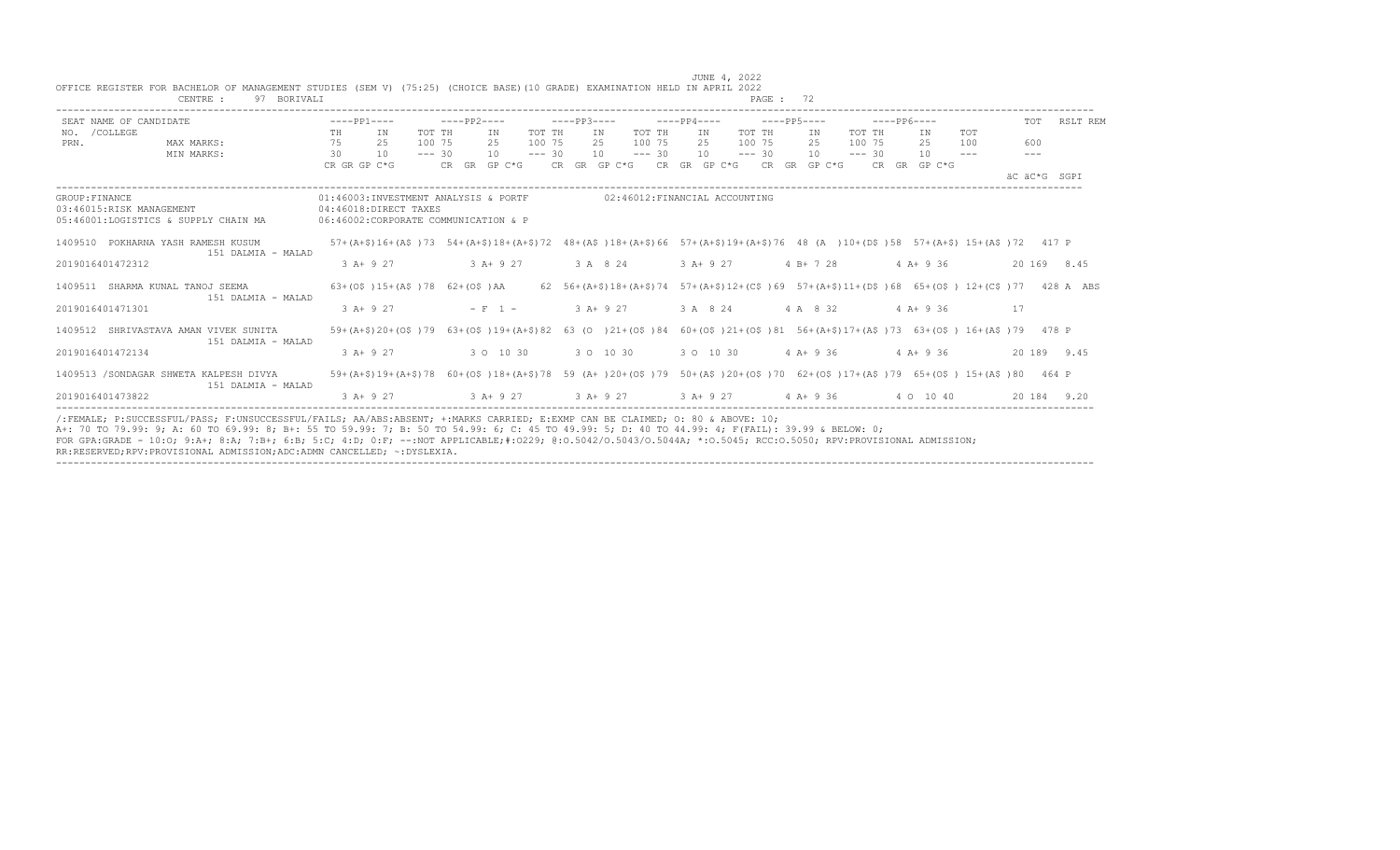| SEAT NAME OF CANDIDATE                                                                                                                                                                              | $---PP1---$        |                                                                                                                                                                  | $---PP2---$      |                            |                  | $---PP3---$ |                                                    |                                      | $---PP4---$ |           |                  | $---PP5---$ |          |                  | $---PP6---$               |            | TOT           | RSLT REM     |
|-----------------------------------------------------------------------------------------------------------------------------------------------------------------------------------------------------|--------------------|------------------------------------------------------------------------------------------------------------------------------------------------------------------|------------------|----------------------------|------------------|-------------|----------------------------------------------------|--------------------------------------|-------------|-----------|------------------|-------------|----------|------------------|---------------------------|------------|---------------|--------------|
| NO. / COLLEGE<br>PRN.<br>MAX MARKS:                                                                                                                                                                 | TH<br>75           | IN<br>25                                                                                                                                                         | TOT TH<br>100 75 | IN<br>25                   | TOT TH<br>100 75 |             | IN<br>25                                           | TOT TH<br>100 75                     |             | IN<br>25  | TOT TH<br>100 75 | IN<br>25    |          | TOT TH<br>100 75 | IN<br>25                  | TOT<br>100 | 600           |              |
| MIN MARKS:                                                                                                                                                                                          | 30<br>CR GR GP C*G | 10                                                                                                                                                               | $--- 30$         | 10<br>$CR$ $GR$ $GP$ $C*G$ | $--- 30$         |             | 10<br>CR GR GP $C*G$ CR GR GP $C*G$ CR GR GP $C*G$ | $--- 30$                             |             | 10        | $--- 30$         | 10          |          | $--- 30$         | 10<br>CR GR GP C*G        | $  -$      | $\frac{1}{2}$ | äC äC*G SGPI |
| GROUP: FINANCE<br>03:46012:FINANCIAL ACCOUNTING<br>05:46001:LOGISTICS & SUPPLY CHAIN MA                                                                                                             |                    | 01:46003:INVESTMENT ANALYSIS & PORTF<br>04:46018:DIRECT TAXES<br>06:46002:CORPORATE COMMUNICATION & P                                                            |                  |                            |                  |             | 02:46009:WEALTH MANAGEMENT                         |                                      |             |           |                  |             |          |                  |                           |            |               |              |
| 1409514 /SHAIKH SHAHNAJ NASIM SALIYA 67 10+ (A\$ )10+ (D\$ )60 53+ (A+\$)10+ (D\$ )63 51 (A )18+ (A+\$)69 47+ (A\$ )10+ (D\$ )57 48 (A )12+ (C\$ )60 60+ (O\$ )10+ (D\$ )70 379 P<br>209 SIDDHARTH  |                    |                                                                                                                                                                  |                  |                            |                  |             |                                                    |                                      |             |           |                  |             |          |                  |                           |            |               |              |
| 2019016400999844                                                                                                                                                                                    |                    | 3 A 8 24                                                                                                                                                         |                  | 3 A 8 24                   |                  |             | 3 A 8 24                                           |                                      |             | 3 B+ 7 21 |                  | 4 A 8 32    |          |                  | 4 A+ 9 36                 |            |               | 20 161 8.05  |
| 1409515 SYED HAMZAH HUSAIN ANWAR HUSAIN NAZ 38+(B\$)20+(O\$)58 51+(A\$)15+(A\$)66 56+(A+\$)22+(O\$)78 47+(A\$)15+(A\$)62 53+(A+\$)17+(A\$)70 56 (A+) 18+(A+\$)74 408 P<br>MA BEGUM<br>209 SIDDHARTH |                    |                                                                                                                                                                  |                  |                            |                  |             |                                                    |                                      |             |           |                  |             |          |                  |                           |            |               |              |
| 2019016400999593                                                                                                                                                                                    |                    | 3 B+ 7 21                                                                                                                                                        |                  | 3 A 8 24                   |                  |             | $3 A+9 27$                                         |                                      |             | 3 A 8 24  |                  | $4 A+9 36$  |          |                  | $4 A+9 36$                |            |               | 20 168 8.40  |
| GROUP: HUMAN RESOURCE<br>03:46014:INDUSTRIAL RELATIONS<br>05:46001:LOGISTICS & SUPPLY CHAIN MA                                                                                                      |                    | 01:46005:FINANCE FOR HR PROFESSIONAL 602:46008:STRATEGIC HUMAN RESOURCE MG<br>04:46020:STRESS MANAGEMENT<br>06:46002:CORPORATE COMMUNICATION & P                 |                  |                            |                  |             |                                                    |                                      |             |           |                  |             |          |                  |                           |            |               |              |
| 1409516 MAKWANA ANIKET HARISH SONAL<br>209 SIDDHARTH                                                                                                                                                |                    | 59 (A+ )20+(O\$ )79 36+(C\$ )20+(O\$ )56 53+(A+\$)18+(A+\$)71 54+(A+\$)16+(A\$ )70 51+(A\$ )20+(O\$ )71 57+(A+\$) 13+(B\$ )70 417 P                              |                  |                            |                  |             |                                                    |                                      |             |           |                  |             |          |                  |                           |            |               |              |
| 2019016400999917                                                                                                                                                                                    | $3 A+9 27$         |                                                                                                                                                                  |                  | $3 B+ 7 21$                |                  |             | $3 A+9 27$                                         |                                      |             | 3 A+ 9 27 |                  |             |          |                  | $4$ A + 9 36 $4$ A + 9 36 |            |               | 20 174 8.70  |
| GROUP: MARKETING<br>03:46010:SALES & DISTRIBUTION MANAGE<br>05:46001:LOGISTICS & SUPPLY CHAIN MA                                                                                                    |                    | 01:46004:SERVICES MARKETING<br>04:46013: CUSTOMER RELATION MANAGEMEN<br>06:46002:CORPORATE COMMUNICATION & P                                                     |                  |                            |                  |             |                                                    | 02:46007:E-COMMERCE & DIGITAL MARKET |             |           |                  |             |          |                  |                           |            |               |              |
| 1409517 SHAMSI FAIEZ AHMED SHAKEEL SHABANA 69 (0 )17 (A )86 68 (0 )18 (A+ )86 60 (0 )19 (A+ )79 63 (0 )20 (0 )83 51 (A )18 (A+ )69 60 (0 )18 (A+ )78 481 P<br>28 BURHANI                            |                    |                                                                                                                                                                  |                  |                            |                  |             |                                                    | @1                                   |             |           |                  |             |          |                  |                           | @ 2        | eз            |              |
| 2019016400861671                                                                                                                                                                                    |                    | 3 0 10 30                                                                                                                                                        |                  | 3 0 10 30                  |                  |             | 3 0 10 30                                          |                                      |             | 3 0 10 30 |                  |             | 4 A 8 32 |                  | 4 0 10 40                 |            |               | 20 192 9.60  |
| GROUP: MARKETING<br>03:46013:CUSTOMER RELATION MANAGEMEN<br>05:46001:LOGISTICS & SUPPLY CHAIN MA                                                                                                    |                    | 01:46007:E-COMMERCE & DIGITAL MARKET 02:46010:SALES & DISTRIBUTION MANAGE<br>04:46019:STRATEGIC MARKETING MANAGEM<br>06:46002:CORPORATE COMMUNICATION & P        |                  |                            |                  |             |                                                    |                                      |             |           |                  |             |          |                  |                           |            |               |              |
| 1409519 MONIS PATRICK MICHAEL JANET                                                                                                                                                                 |                    | 36+(C\$)23+(O\$)59 36 (C)25+(O\$)61 54+(A+\$)20+(O\$)74 56 (A+)18+(A+\$)74 31+(D\$)21+(O\$)52 30+(D\$)24+(O\$)54 374 P                                           |                  |                            |                  |             |                                                    |                                      |             |           |                  |             |          |                  |                           |            |               |              |
| 369 WILSON - CHOWPAT<br>2016016402170353                                                                                                                                                            |                    | 3 B+ 7 21                                                                                                                                                        |                  | 3 A 8 24                   |                  |             | 3 A+ 9 27                                          |                                      |             | 3 A+ 9 27 |                  | 4 B 6 24    |          |                  | 4 B 6 24                  |            |               | 20 147 7.35  |
| 1409520 SOMWANSHI ANGAD SHAHAJI ANITA<br>369 WILSON - CHOWPAT                                                                                                                                       |                    | $62+(05)$ $25+(05)$ $87$ $35+(C5)$ $23+(C5)$ $58$ $60+(05)$ $20+(05)$ $80$ $44+(B+5)$ $24+(O5)$ $68$ $51$ $(A)$ $20+(O5)$ $71$ $54+(A+5)$ $25+(O5)$ $79$ $443$ P |                  |                            |                  |             |                                                    |                                      |             |           |                  |             |          |                  |                           |            |               |              |
| 2019016400320115                                                                                                                                                                                    |                    | 3 0 10 30                                                                                                                                                        |                  | 3 B+ 7 21                  |                  |             | 3 0 10 30                                          |                                      |             | 3 A 8 24  |                  | 4 A + 9 36  |          |                  | $4A+936$                  |            |               | 20 177 8.85  |
| GROUP: FINANCE<br>03:46012: FINANCIAL ACCOUNTING<br>05:46001:LOGISTICS & SUPPLY CHAIN MA                                                                                                            |                    | 01:46003:INVESTMENT ANALYSIS & PORTF 02:46009:WEALTH MANAGEMENT<br>04:46018:DIRECT TAXES<br>06:46002:CORPORATE COMMUNICATION & P                                 |                  |                            |                  |             |                                                    |                                      |             |           |                  |             |          |                  |                           |            |               |              |

/:FEMALE; P:SUCCESSFUL/PASS; F:UNSUCCESSFUL/FAILS; AA/ABS:ABSENT; +:MARKS CARRIED; E:EXMP CAN BE CLAIMED; O: 80 & ABOVE: 10;<br>A+: 70 TO 79.99: 9; A: 60 TO 69.99: 8; B+: 55 TO 59.99: 7; B: 50 TO 54.99: 6; C: 45 TO 49.99: 5; FOR GPA:GRADE - 10:O; 9:A+; 8:A; 7:B+; 6:B; 5:C; 4:D; 0:F; --:NOT APPLICABLE;#:O229; @:O.5042/O.5043/O.5044A; \*:O.5045; RCC:O.5050; RPV:PROVISIONAL ADMISSION; RR:RESERVED;RPV:PROVISIONAL ADMISSION;ADC:ADMN CANCELLED; ~:DYSLEXIA. ----------------------------------------------------------------------------------------------------------------------------------------------------------------------------------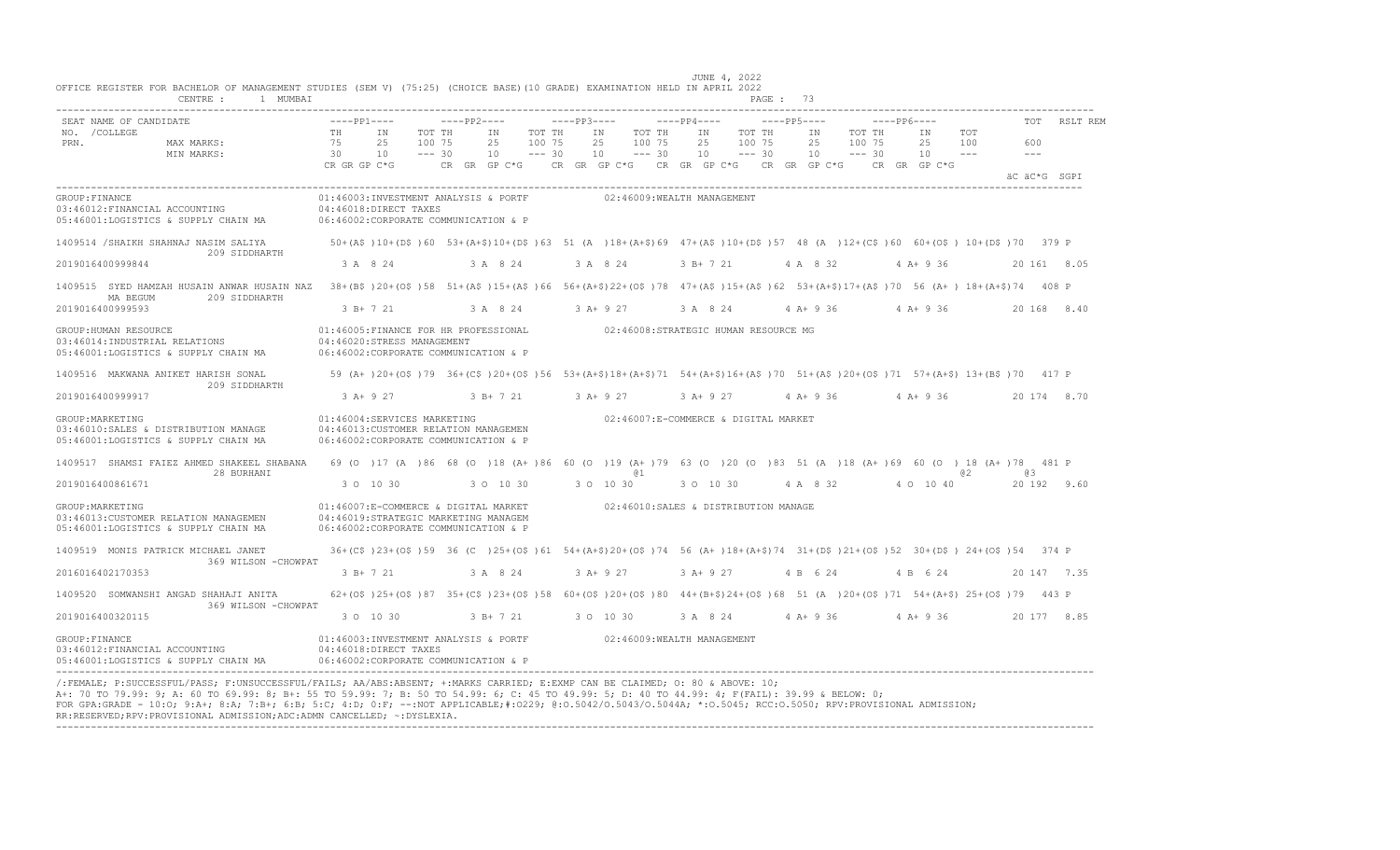| SEAT NAME OF CANDIDATE       |                                                                                                                                                                                                                                                                                                                                                                                                                                                  | $---PP1---$  |                                                                                                                                                                 |          | ----PP2---- |                                        |        | $---PP3---$ |    |              |             | $---PP4---$ |              |        | ----PP5---- |     |              |        | $---PP6---$ |              |     | TOT          | RSLT REM    |
|------------------------------|--------------------------------------------------------------------------------------------------------------------------------------------------------------------------------------------------------------------------------------------------------------------------------------------------------------------------------------------------------------------------------------------------------------------------------------------------|--------------|-----------------------------------------------------------------------------------------------------------------------------------------------------------------|----------|-------------|----------------------------------------|--------|-------------|----|--------------|-------------|-------------|--------------|--------|-------------|-----|--------------|--------|-------------|--------------|-----|--------------|-------------|
| NO. / COLLEGE                |                                                                                                                                                                                                                                                                                                                                                                                                                                                  | TH           | IN                                                                                                                                                              | TOT TH   |             | TN                                     | TOT TH |             | IN |              | TOT TH      | TN          |              | TOT TH |             | IN  |              | TOT TH |             | TN           | TOT |              |             |
| PRN.                         | MAX MARKS:                                                                                                                                                                                                                                                                                                                                                                                                                                       | 75           | 25                                                                                                                                                              | 100 75   |             | 25                                     | 100 75 |             |    |              | 25 100 75   |             | 25 100 75    |        |             | 2.5 |              | 100 75 |             | 25           | 100 | 600          |             |
|                              | MIN MARKS:                                                                                                                                                                                                                                                                                                                                                                                                                                       | 30           | 10                                                                                                                                                              | $--- 30$ |             | 10                                     |        | $--- 30 10$ |    |              | $--- 30 10$ |             |              |        | $--- 30 10$ |     |              |        | $--- 30$    | 10           |     |              |             |
|                              |                                                                                                                                                                                                                                                                                                                                                                                                                                                  | CR GR GP C*G |                                                                                                                                                                 |          |             | CR GR GP C*G                           |        |             |    | CR GR GP C*G |             |             | CR GR GP C*G |        |             |     | CR GR GP C*G |        |             | CR GR GP C*G |     |              |             |
|                              |                                                                                                                                                                                                                                                                                                                                                                                                                                                  |              |                                                                                                                                                                 |          |             |                                        |        |             |    |              |             |             |              |        |             |     |              |        |             |              |     | äC äC*G SGPI |             |
|                              | 05:46001:LOGISTICS & SUPPLY CHAIN MA<br>1409521 PANDEY RAVI DINESH KUMAR PA MANJU B                                                                                                                                                                                                                                                                                                                                                              |              | 06:46002:CORPORATE COMMUNICATION & P<br>65+(0\$)25+(0\$)90 65+(0\$)24+(0\$)89 51+(A\$)25+(0\$)76 66+(0\$)23+(0\$)89 41 (B+)23+(0\$)64 63+(0\$) 24+(0\$)87 495 P |          |             |                                        |        |             |    |              |             |             |              |        |             |     |              |        |             |              |     |              |             |
| HEN PAND<br>2019016400422444 | 369 WILSON - CHOWPAT                                                                                                                                                                                                                                                                                                                                                                                                                             |              | 3 0 10 30                                                                                                                                                       |          |             | 3 0 10 30 3 A+ 9 27 3 0 10 30 4 A 8 32 |        |             |    |              |             |             |              |        |             |     |              |        |             | 4 0 10 40    |     |              | 20 189 9.45 |
|                              | /:FEMALE; P:SUCCESSFUL/PASS; F:UNSUCCESSFUL/FAILS; AA/ABS:ABSENT; +:MARKS CARRIED; E:EXMP CAN BE CLAIMED; 0: 80 & ABOVE: 10;<br>A+: 70 TO 79.99: 9; A: 60 TO 69.99: 8; B+: 55 TO 59.99: 7; B: 50 TO 54.99: 6; C: 45 TO 49.99: 5; D: 40 TO 44.99: 4; F(FAIL): 39.99 & BELOW: 0;<br>FOR GPA:GRADE - 10:0: 9:A+; 8:A; 7:B+; 6:B; 5:C; 4:D; 0:F; --:NOT APPLICABLE;#:0229; 0:0.5042/0.5043/0.5044A; *:0.5045; RCC:0.5050; RPV:PROVISIONAL ADMISSION; |              |                                                                                                                                                                 |          |             |                                        |        |             |    |              |             |             |              |        |             |     |              |        |             |              |     |              |             |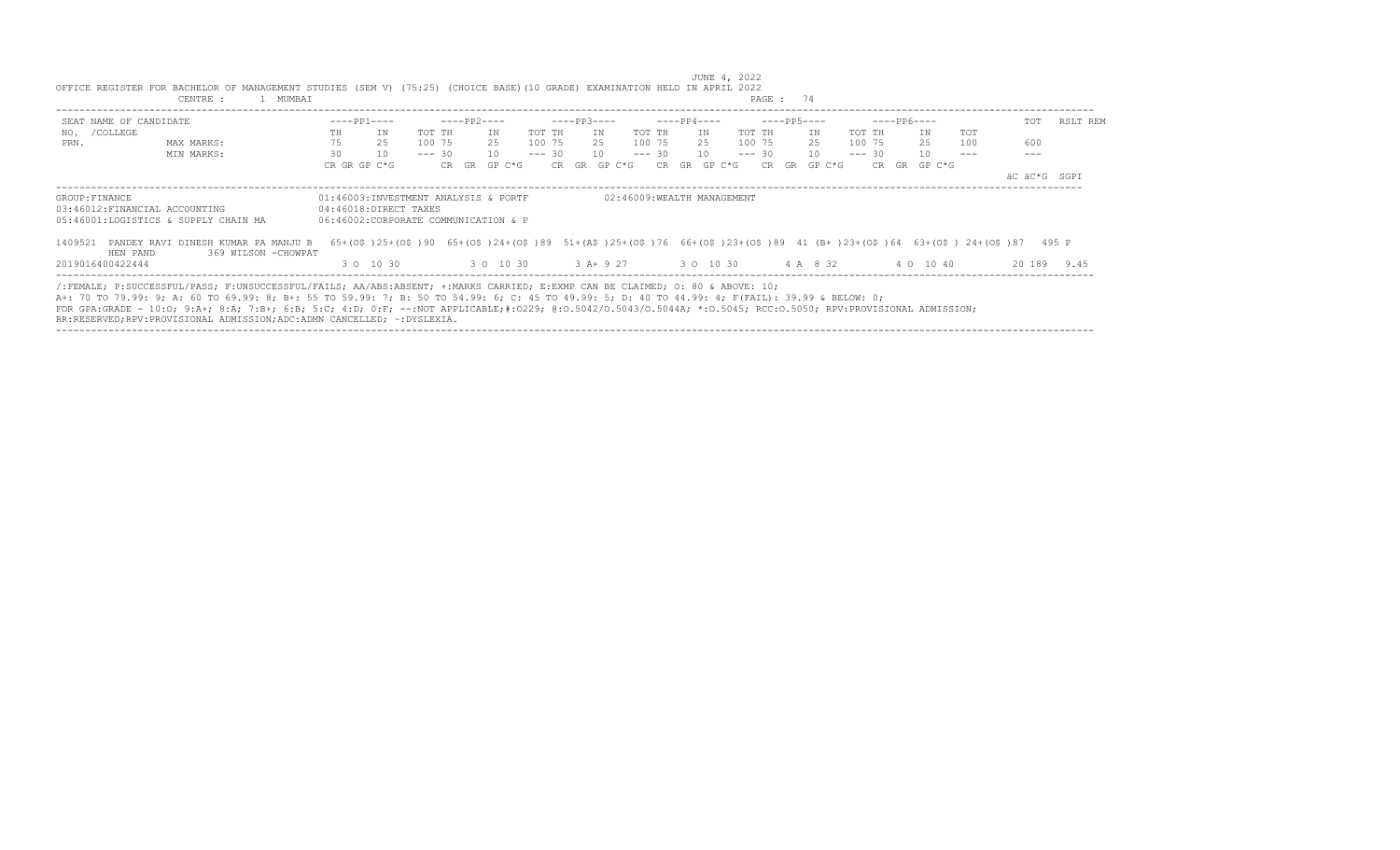|                       | SEAT NAME OF CANDIDATE                                                                                                                                                                               |    |                                                                                                                                                                               |          |                                                          |          |                                         |    |                                      |          |                                     | $---PP6---$ |                            |            |                             |              | TOT RSLT REM |
|-----------------------|------------------------------------------------------------------------------------------------------------------------------------------------------------------------------------------------------|----|-------------------------------------------------------------------------------------------------------------------------------------------------------------------------------|----------|----------------------------------------------------------|----------|-----------------------------------------|----|--------------------------------------|----------|-------------------------------------|-------------|----------------------------|------------|-----------------------------|--------------|--------------|
| NO. / COLLEGE<br>PRN. | MAX MARKS:<br>$\frac{75}{30}$<br>MIN MARKS:                                                                                                                                                          | TH | IN<br>TOT TH<br>100 75<br>25<br>10<br>$--- 30$                                                                                                                                |          | IN<br>100 75<br>25<br>$10 - - - 30$                      | TOT TH   | IN TOT TH<br>25 100 75<br>$10 - - - 30$ | IN | TOT TH<br>25 100 75<br>$10 - - - 30$ | IN<br>25 | TOT TH<br>100 75<br>$10 - - - - 30$ |             | IN<br>25<br>$10 - - -$     | TOT<br>100 | 600<br>$\sim$ $\sim$ $\sim$ |              |              |
|                       |                                                                                                                                                                                                      |    |                                                                                                                                                                               |          |                                                          |          |                                         |    |                                      |          |                                     |             |                            |            |                             | AC AC*G SGPT |              |
| GROUP: FINANCE        | 04:46009:WEALTH MANAGEMENT 04:46018:DIRECT TAXES<br>05:46001:LOGISTICS & SUPPLY CHAIN MA 06:46002:CORPORATE COMMUNICATION & P                                                                        |    | 01:46003:INVESTMENT ANALYSIS & PORTF                                                                                                                                          |          |                                                          |          | 02:46006:COMMODITY & DERIVATIVES MAR    |    |                                      |          |                                     |             |                            |            |                             |              |              |
|                       | 1409522 PANDEY ABHISHEK MANOJ MAMTA 44+(B+\$)12+(C\$)56 42+(B+\$)15+(A\$)57 54+(A+\$)13+(B\$)67 51+(A\$)20+(O\$)71 53 (A+)19+(A+\$)72 48 (A) 21+(O\$)69 392 P<br>384 G P M DEGREE CO                 |    |                                                                                                                                                                               |          |                                                          |          |                                         |    |                                      |          |                                     |             |                            |            |                             |              |              |
|                       | 2019016401523673                                                                                                                                                                                     |    | $3 \text{ B} + 7 \text{ 21}$ $3 \text{ B} + 7 \text{ 21}$ $3 \text{ A} + 8 \text{ 24}$ $3 \text{ A} + 9 \text{ 27}$ $4 \text{ A} + 9 \text{ 36}$ $4 \text{ A} + 8 \text{ 32}$ |          |                                                          |          |                                         |    |                                      |          |                                     |             |                            |            |                             | 20 161 8.05  |              |
|                       | 1409523 SAYYAD MOHAMMAD MUSTAK MOHAMMAD AKR<br>AM NASREEN BANO 384 G P M DEGREE CO                                                                                                                   |    | 35+(C\$)14+(B+\$)49 35+(C\$)10+(D\$)45 45+(A\$)10+(D\$)55 30+(D\$)12+(C\$)42 30 (D)10+(D\$)40 42+(B+\$) 11+(D\$)53 284 P                                                      |          |                                                          |          |                                         |    |                                      |          |                                     |             |                            |            |                             |              |              |
|                       | 2018016400988497                                                                                                                                                                                     |    | 3 C 5 15                                                                                                                                                                      |          | $3 \text{ C}$ 5 15 3 B + 7 21 3 D 4 12 4 D 4 16 4 B 6 24 |          |                                         |    |                                      |          |                                     |             |                            |            |                             | 20 103 5.15  |              |
| GROUP: MARKETING      | 03:46010:SALES & DISTRIBUTION MANAGE 04:46013:CUSTOMER RELATION MANAGEMEN<br>05:46001:LOGISTICS & SUPPLY CHAIN MA                                                                                    |    | 01:46004:SERVICES MARKETING<br>06:46002:CORPORATE COMMUNICATION & P                                                                                                           |          |                                                          |          | 02:46007:E-COMMERCE & DIGITAL MARKET    |    |                                      |          |                                     |             |                            |            |                             |              |              |
|                       | 1409524 /SINGH KAJAL KUMARI SAVINDRA KAVITA 30+(D\$)12+(C\$)42 41+(B+\$)12+(C\$)53 30 (D )18+(A+\$)48 30+(D\$)10+(D\$)10+(D\$)40 38+(B\$)11+(D\$)49 33+(D\$) 13+(B\$)46 278 P<br>384 G P M DEGREE CO |    |                                                                                                                                                                               |          |                                                          |          |                                         |    |                                      |          |                                     |             |                            |            |                             |              |              |
|                       | 2019016401522936                                                                                                                                                                                     |    | 3 D 4 12                                                                                                                                                                      | 3 B 6 18 |                                                          | 3 C 5 15 |                                         |    | 3 D 4 12 4 C 5 20                    |          |                                     |             | 4 C 5 20                   |            |                             | 20 97 4.85   |              |
|                       | 1409525 SHAIKH ZAFAR AKHTAR YASMEEN<br>384 G P M DEGREE CO                                                                                                                                           |    | 30 (D) 10+ (D\$) 40 30+ (D\$) 10+ (D\$) 40 38+ (B\$) 10+ (D\$) 48 30+ (D\$) 19+ (A+\$) 49 39 (B) 10+ (D\$) 49 45 (A) 19+ (A+\$) 64 290 P                                      |          |                                                          |          |                                         |    |                                      |          |                                     |             |                            |            |                             |              |              |
|                       | 2018016400989067                                                                                                                                                                                     |    | 3 D 4 12 3 D 4 12                                                                                                                                                             |          |                                                          |          | 3 C 5 15                                |    |                                      |          |                                     |             | 3 C 5 15 4 C 5 20 4 A 8 32 |            |                             | 20 106 5.30  |              |
|                       | 1409526 APANNA PRABHU PRASHANT SUGANDHA<br>476 NAVA SAMAJ MAND                                                                                                                                       |    | 66+(0\$)10 (D)76 43+(B+\$)10 (D)53 45+(A\$)10 (D)55 38+(B\$)10 (D)48 30 (D)10 (D)40 51+(A\$) 10 (D)61 333 P                                                                   |          |                                                          |          |                                         |    |                                      |          |                                     |             |                            |            |                             |              |              |
|                       | 2018016401074754                                                                                                                                                                                     |    | 3 A+ 9 27                                                                                                                                                                     | 3 B 6 18 |                                                          |          | $-3$ B + 7 21                           |    |                                      |          |                                     |             | 3 C 5 15 4 D 4 16 4 A 8 32 |            |                             | 20 129 6.45  |              |
|                       | 1409527 JAISWAL DINESH MAHADEV SHEELA<br>476 NAVA SAMAJ MAND                                                                                                                                         |    | 30+(D\$)20+(O\$)50 30+(D\$)14+(B+\$)44 30+(D\$)18+(A+\$)48 30+(D\$)20+(O\$)50 30+(D\$)18+(A+\$)48 30 (D) 18+(A+\$)48 288 P                                                    |          |                                                          |          |                                         |    |                                      |          |                                     |             |                            |            |                             |              |              |
|                       | 2018016401074576                                                                                                                                                                                     |    | 3 B 6 18 3 D 4 12 3 C 5 15 3 B 6 18 4 C 5 20 4 C 5 20                                                                                                                         |          |                                                          |          |                                         |    |                                      |          |                                     |             |                            |            |                             | 20 103 5.15  |              |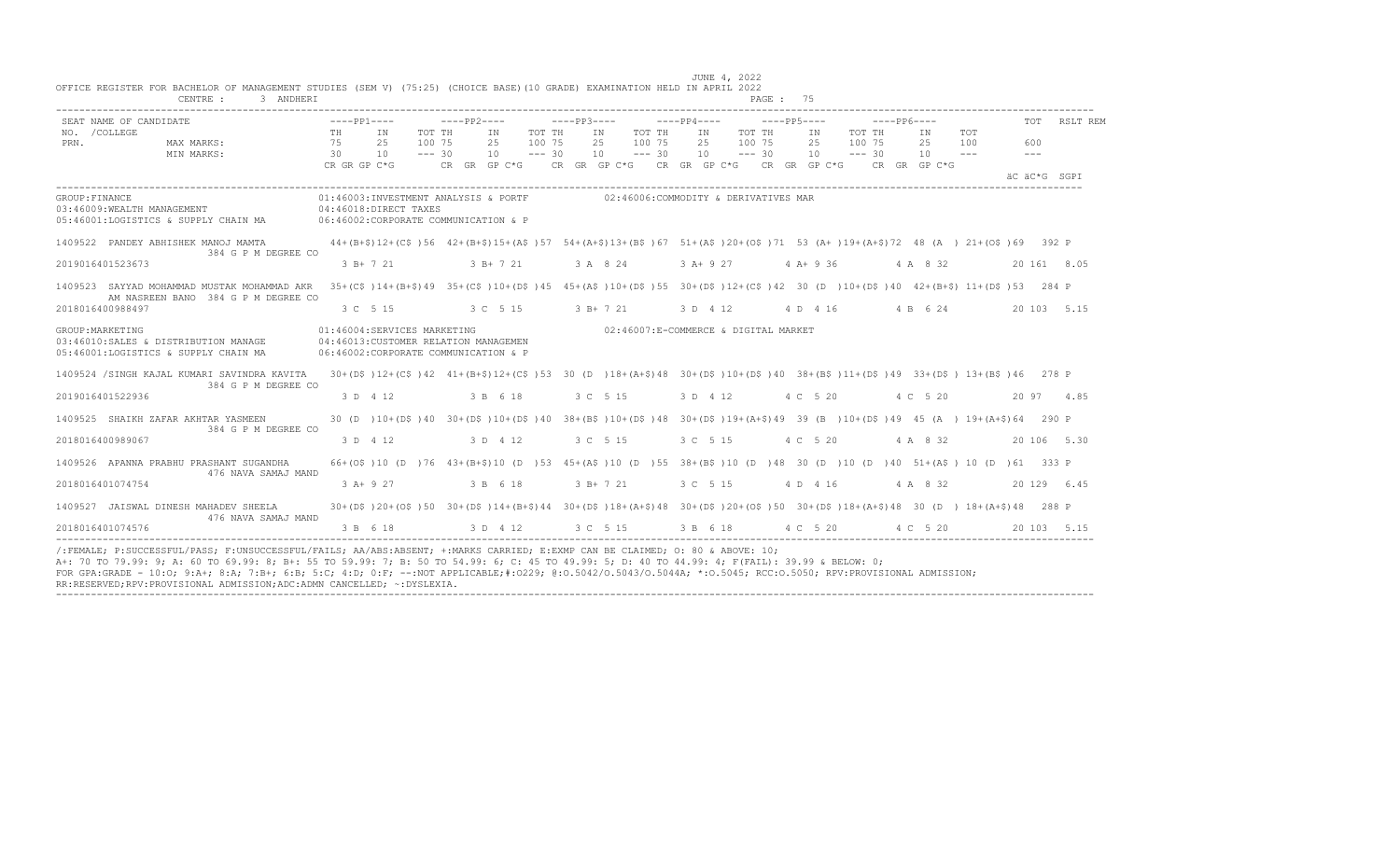| CENTRE :<br>BHIVANDI                                                                                                                                           |                             |                                       |                 |                                      | PAGE: 76                    |                                                                                                                                                         |          |
|----------------------------------------------------------------------------------------------------------------------------------------------------------------|-----------------------------|---------------------------------------|-----------------|--------------------------------------|-----------------------------|---------------------------------------------------------------------------------------------------------------------------------------------------------|----------|
| SEAT NAME OF CANDIDATE                                                                                                                                         | $---PP1---$                 | ----PP2----                           | $---PP3---$     | ----PP4----                          | $---PP5---$                 | $---PP6---$<br>TOT                                                                                                                                      | RSLT REM |
| NO. / COLLEGE                                                                                                                                                  | TH<br>ΙN                    | TOT TH<br>ΙN<br>TOT TH                | IN              | TOT TH<br>TOT TH<br>IN               | IN<br>TOT TH                | TOT<br>IN                                                                                                                                               |          |
| PRN.<br>MAX MARKS:                                                                                                                                             | 75<br>25                    | 25<br>100 75<br>100 75                | 25              | 100 75<br>100 75<br>25               | 25<br>100 75                | 25<br>600<br>100                                                                                                                                        |          |
| MIN MARKS:                                                                                                                                                     | 30<br>10                    | 10<br>$--- 30$<br>$--- 30$            | 10              | 10<br>$--- 30$<br>$--- 30$           | 10 <sup>1</sup><br>$--- 30$ | 10                                                                                                                                                      |          |
|                                                                                                                                                                | CR GR GP C*G                | GP C*G<br>CR GR                       | GP C*G<br>CR GR | GP C*G<br>CR.<br>GR<br>CR.           | GR<br>GP C*G<br>CR          | GR GP C*G                                                                                                                                               |          |
|                                                                                                                                                                |                             |                                       |                 |                                      |                             | äC äC*G SGPI                                                                                                                                            |          |
| GROUP: MARKETING                                                                                                                                               | 01:46004:SERVICES MARKETING |                                       |                 | 02:46007:E-COMMERCE & DIGITAL MARKET |                             |                                                                                                                                                         |          |
| 03:46010:SALES & DISTRIBUTION MANAGE                                                                                                                           |                             | 04:46013: CUSTOMER RELATION MANAGEMEN |                 |                                      |                             |                                                                                                                                                         |          |
| 05:46001:LOGISTICS & SUPPLY CHAIN MA                                                                                                                           |                             | 06:46002:CORPORATE COMMUNICATION & P  |                 |                                      |                             |                                                                                                                                                         |          |
| 1409529 GUPTA HIMANSHU VINOD LAXMI                                                                                                                             |                             |                                       |                 |                                      |                             | 30 + (D\$) 18 + (A+\$) 48 30 + (D\$) 18 + (A+\$) 48 30 (D) 18 + (A+\$) 48 30 + (D\$) 18 + (A+\$) 48 35 + (C\$) 18 + (A+\$) 53 33 + (D\$) 18 + (A+\$) 51 | 296 P    |
| 933 SWAYAM SIDDHI -                                                                                                                                            |                             |                                       |                 |                                      |                             |                                                                                                                                                         |          |
| 2019016402172115                                                                                                                                               | 3 C 5 15                    | 3 C 5 15 3 C 5 15                     |                 | 3 C 5 15                             | 4 B 6 24                    | 4 B 6 24<br>20 108                                                                                                                                      | 5.40     |
| /:FEMALE; P:SUCCESSFUL/PASS; F:UNSUCCESSFUL/FAILS; AA/ABS:ABSENT; +:MARKS CARRIED; E:EXMP CAN BE CLAIMED; 0: 80 & ABOVE: 10;                                   |                             |                                       |                 |                                      |                             |                                                                                                                                                         |          |
| A+: 70 TO 79.99: 9; A: 60 TO 69.99: 8; B+: 55 TO 59.99: 7; B: 50 TO 54.99: 6; C: 45 TO 49.99: 5; D: 40 TO 44.99: 4; F(FAIL): 39.99 & BELOW: 0;                 |                             |                                       |                 |                                      |                             |                                                                                                                                                         |          |
| FOR GPA:GRADE - 10:0; 9:A+; 8:A; 7:B+; 6:B; 5:C; 4:D; 0:F; --:NOT APPLICABLE;#:0229; 0:0.5042/0.5043/0.5044A; *:0.5045; RCC:0.5050; RPV:PROVISIONAL ADMISSION; |                             |                                       |                 |                                      |                             |                                                                                                                                                         |          |
| RR:RESERVED;RPV:PROVISIONAL ADMISSION;ADC:ADMN CANCELLED; ~:DYSLEXIA.                                                                                          |                             |                                       |                 |                                      |                             |                                                                                                                                                         |          |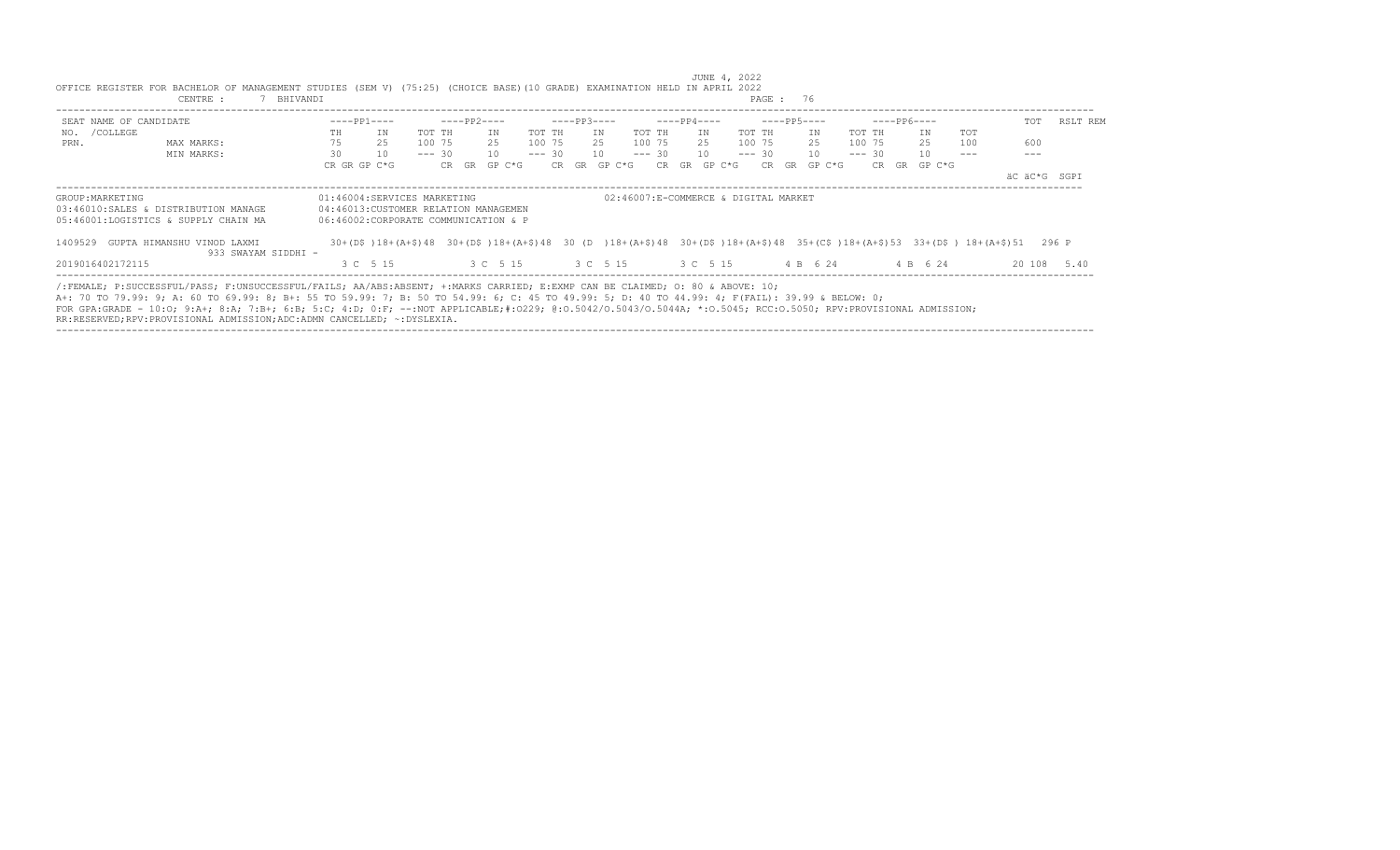|                                | 35 ALIBAUG<br>CENTRE :                                                                                                                                                                                                                                                                                                                                                                                                                                                                                                     |    |              |                                      |          |             |          |          |       |             |          |                            |     |             |        |          | PAGE: 77    |    |                 |        |          |             |                                                                                                                     |              |       |             |
|--------------------------------|----------------------------------------------------------------------------------------------------------------------------------------------------------------------------------------------------------------------------------------------------------------------------------------------------------------------------------------------------------------------------------------------------------------------------------------------------------------------------------------------------------------------------|----|--------------|--------------------------------------|----------|-------------|----------|----------|-------|-------------|----------|----------------------------|-----|-------------|--------|----------|-------------|----|-----------------|--------|----------|-------------|---------------------------------------------------------------------------------------------------------------------|--------------|-------|-------------|
| SEAT NAME OF CANDIDATE         |                                                                                                                                                                                                                                                                                                                                                                                                                                                                                                                            |    | $---PP1---$  |                                      |          | $---PP2---$ |          |          |       | $---PP3---$ |          |                            |     | $---PP4---$ |        |          | $---PP5---$ |    |                 |        |          | $---PP6---$ |                                                                                                                     |              | TOT   | RSLT REM    |
| NO. / COLLEGE                  |                                                                                                                                                                                                                                                                                                                                                                                                                                                                                                                            | TH | IN           |                                      | TOT TH   |             | IN       | TOT TH   |       |             | IN       | TOT TH                     |     | IN          |        | TOT TH   |             |    | IN              | TOT TH |          | IN          | <b>TOT</b>                                                                                                          |              |       |             |
| PRN.                           | MAX MARKS:                                                                                                                                                                                                                                                                                                                                                                                                                                                                                                                 | 75 | 25           |                                      | 100 75   |             | 25       | 100 75   |       |             | 25       | 100 75                     |     | 25          |        | 100 75   |             |    | 25              | 100 75 |          | 25          | 100                                                                                                                 | 600          |       |             |
|                                | MIN MARKS:                                                                                                                                                                                                                                                                                                                                                                                                                                                                                                                 | 30 | 10           |                                      | $--- 30$ |             | 10       | $--- 30$ |       | 10          |          | $--- 30$                   |     | 10          |        | $--- 30$ |             |    | 10 <sup>1</sup> |        | $--- 30$ | 10          |                                                                                                                     |              |       |             |
|                                |                                                                                                                                                                                                                                                                                                                                                                                                                                                                                                                            |    | CR GR GP C*G |                                      | CR GR    |             | $GP C*G$ |          | CR GR |             | GP C*G   |                            | CR. | GR          | GP C*G |          | CR.         | GR | GP C*G          |        | CR.      | GR GP C*G   |                                                                                                                     |              |       |             |
|                                |                                                                                                                                                                                                                                                                                                                                                                                                                                                                                                                            |    |              |                                      |          |             |          |          |       |             |          |                            |     |             |        |          |             |    |                 |        |          |             |                                                                                                                     | äC äC*G SGPI |       |             |
| GROUP: FINANCE                 |                                                                                                                                                                                                                                                                                                                                                                                                                                                                                                                            |    |              | 01:46003:INVESTMENT ANALYSIS & PORTF |          |             |          |          |       |             |          | 02:46009:WEALTH MANAGEMENT |     |             |        |          |             |    |                 |        |          |             |                                                                                                                     |              |       |             |
| 03:46012: FINANCIAL ACCOUNTING |                                                                                                                                                                                                                                                                                                                                                                                                                                                                                                                            |    |              | 04:46015:RISK MANAGEMENT             |          |             |          |          |       |             |          |                            |     |             |        |          |             |    |                 |        |          |             |                                                                                                                     |              |       |             |
|                                | 05:46001:LOGISTICS & SUPPLY CHAIN MA                                                                                                                                                                                                                                                                                                                                                                                                                                                                                       |    |              | 06:46002:CORPORATE COMMUNICATION & P |          |             |          |          |       |             |          |                            |     |             |        |          |             |    |                 |        |          |             |                                                                                                                     |              |       |             |
| 1409530                        | CHAUDHARI JAY KANTILAL KIRAN<br>707 J.S.M.-ALIBAG                                                                                                                                                                                                                                                                                                                                                                                                                                                                          |    |              |                                      |          |             |          |          |       |             |          |                            |     |             |        |          |             |    |                 |        |          |             | 30+(D\$)10+(D\$)40 43+(B+\$)10+(D\$)53 43+(B+\$)10+(D\$)53 51+(A\$)10+(D\$)61 58+(A+\$)10 (D)68 69+(O\$) 12+(C\$)81 |              | 356 P |             |
| 2016016400429642               |                                                                                                                                                                                                                                                                                                                                                                                                                                                                                                                            |    | 3 D 4 12     |                                      |          |             | 3 B 6 18 |          |       |             | 3 B 6 18 |                            |     | 3 A 8 24    |        |          |             |    | 4 A 8 32        |        |          | 4 0 10 40   |                                                                                                                     |              |       | 20 144 7.20 |
|                                | /:FEMALE; P:SUCCESSFUL/PASS; F:UNSUCCESSFUL/FAILS; AA/ABS:ABSENT; +:MARKS CARRIED; E:EXMP CAN BE CLAIMED; O: 80 & ABOVE: 10;<br>A+: 70 TO 79.99: 9; A: 60 TO 69.99: 8; B+: 55 TO 59.99: 7; B: 50 TO 54.99: 6; C: 45 TO 49.99: 5; D: 40 TO 44.99: 4; F(FAIL): 39.99 & BELOW: 0;<br>FOR GPA:GRADE - 10:0; 9:A+; 8:A; 7:B+; 6:B; 5:C; 4:D; 0:F; --:NOT APPLICABLE;#:0229; 0:0.5042/0.5043/0.5044A; *:0.5045; RCC:0.5050; RPV:PROVISIONAL ADMISSION;<br>RR:RESERVED;RPV:PROVISIONAL ADMISSION;ADC:ADMN CANCELLED; ~: DYSLEXIA. |    |              |                                      |          |             |          |          |       |             |          |                            |     |             |        |          |             |    |                 |        |          |             |                                                                                                                     |              |       |             |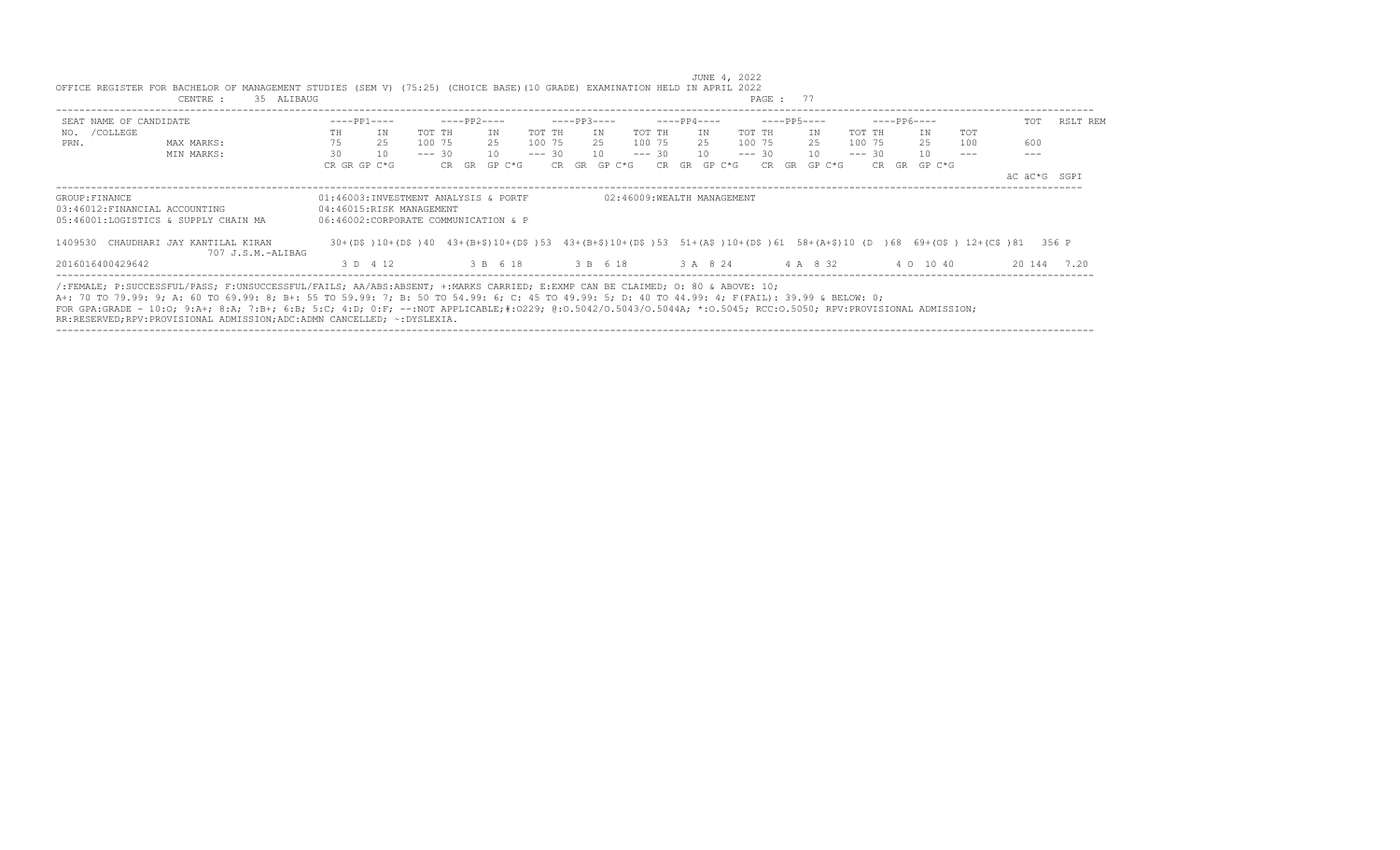| SEAT NAME OF CANDIDATE     |                                                                                                                                                |       | $---PP1---$ |                                                                                                                                 |          | $---PP2---$ |                   |          |     | $---PP3---$                                                  |          |     | $---PP4---$ |          |             | $---PP6---$ |  |             |         | TOT          | RSLT REM    |
|----------------------------|------------------------------------------------------------------------------------------------------------------------------------------------|-------|-------------|---------------------------------------------------------------------------------------------------------------------------------|----------|-------------|-------------------|----------|-----|--------------------------------------------------------------|----------|-----|-------------|----------|-------------|-------------|--|-------------|---------|--------------|-------------|
| NO. / COLLEGE              |                                                                                                                                                | TH IN |             |                                                                                                                                 | TOT TH   |             | IN                | TOT TH   | IN  |                                                              | TOT TH   | IN  |             | TOT TH   | IN          | TOT TH      |  | IN          | TOT     |              |             |
| PRN.                       | MAX MARKS:                                                                                                                                     | 75 25 |             |                                                                                                                                 | 100 75   |             | 25                | 100 75   | 2.5 |                                                              | 100 75   | 2.5 |             | 100 75   | 2.5         | 100 75      |  | 2.5         | 100     | 600          |             |
|                            | MIN MARKS:                                                                                                                                     | 30    | 10          |                                                                                                                                 | $--- 30$ |             | 10                | $--- 30$ |     | 10                                                           | $--- 30$ | 10  |             | $--- 30$ | 10          | $--- 30$    |  | 10          | $- - -$ | $---$        |             |
|                            |                                                                                                                                                |       |             | CRGRGPC*G CRGRGPC*G CRGRGPC*G CRGRGPC*G CRGRGPC*G CRGRGPC*G CRGRGPC*G                                                           |          |             |                   |          |     |                                                              |          |     |             |          |             |             |  |             |         |              |             |
|                            |                                                                                                                                                |       |             |                                                                                                                                 |          |             |                   |          |     |                                                              |          |     |             |          |             |             |  |             |         | AC AC*G SGPT |             |
| GROUP: FINANCE             |                                                                                                                                                |       |             | 01:46003:INVESTMENT ANALYSIS & PORTF 602:46006:COMMODITY & DERIVATIVES MAR                                                      |          |             |                   |          |     |                                                              |          |     |             |          |             |             |  |             |         |              |             |
| 03:46009:WEALTH MANAGEMENT |                                                                                                                                                |       |             | 04:46012: FINANCIAL ACCOUNTING                                                                                                  |          |             |                   |          |     |                                                              |          |     |             |          |             |             |  |             |         |              |             |
|                            | 05:46001:LOGISTICS & SUPPLY CHAIN MA                                                                                                           |       |             | 06:46002:CORPORATE COMMUNICATION & P                                                                                            |          |             |                   |          |     |                                                              |          |     |             |          |             |             |  |             |         |              |             |
|                            | 1409531 YADAV DHYANCHAND ACHCHHEYLAL KUSUM                                                                                                     |       |             | 30+(D\$)19+(A+\$)49 35+(C\$)15+(A\$)50 36+(C\$)15+(A\$)51 35+(C\$)16+(A\$)51 44 (B+)24+(O\$)68 41 (B+) 21+(O\$)62 331 P         |          |             |                   |          |     |                                                              |          |     |             |          |             |             |  |             |         |              |             |
|                            | 601 R.MEHTA AS&C BH                                                                                                                            |       |             |                                                                                                                                 |          |             |                   |          |     |                                                              |          |     |             |          |             |             |  |             |         |              |             |
| 2018016400327652           |                                                                                                                                                |       | 3 C 5 15    |                                                                                                                                 |          |             | 3 B 6 18 3 B 6 18 |          |     |                                                              | 3 B 6 18 |     |             |          | 4 A 8 32    |             |  | 4 A 8 32    |         |              | 20 133 6.65 |
| GROUP: MARKETING           |                                                                                                                                                |       |             | 01:46004:SERVICES MARKETING                                                                                                     |          |             |                   |          |     | 02:46007:E-COMMERCE & DIGITAL MARKET                         |          |     |             |          |             |             |  |             |         |              |             |
|                            | 03:46010:SALES & DISTRIBUTION MANAGE                                                                                                           |       |             | 04:46013: CUSTOMER RELATION MANAGEMEN                                                                                           |          |             |                   |          |     |                                                              |          |     |             |          |             |             |  |             |         |              |             |
|                            | 05:46001:LOGISTICS & SUPPLY CHAIN MA                                                                                                           |       |             | 06:46002:CORPORATE COMMUNICATION & P                                                                                            |          |             |                   |          |     |                                                              |          |     |             |          |             |             |  |             |         |              |             |
|                            | 1409532 MANSOORI TAUFIO HUSSAIN NASIR SAIRA                                                                                                    |       |             | 38 (B) 19+ (A+\$) 57 35 (C) 15+ (A\$) 50 33 (D) 15+ (A\$) 48 30 (D) 17+ (A\$) 47 35 (C) 20+ (O\$) 55 33 (D) 23+ (O\$) 56 313 P  |          |             |                   |          |     |                                                              |          |     |             |          |             |             |  |             |         |              |             |
|                            | 601 R.MEHTA AS&C BH                                                                                                                            |       |             |                                                                                                                                 |          |             |                   |          |     |                                                              |          |     |             |          |             |             |  |             |         |              |             |
| 2019016401273112           |                                                                                                                                                |       | $3 B+ 7 21$ |                                                                                                                                 |          |             | 3 B 6 18          |          |     | 3 C 5 15                                                     | 3 C 5 15 |     |             |          | $4 B+ 7 28$ |             |  | $4 B+ 7 28$ |         |              | 20 125 6.25 |
|                            | 1409533 OURESHI SUFIYAN TUFAIL AHMED SHABNA                                                                                                    |       |             | 53 (A+ )23+(O\$ )76 50+(A\$ )22+(O\$ )72 33 (D )14+(B+\$)47 51 (A )20+(O\$ )71 30+(D\$ )24+(O\$ )54 53+(A+\$) 22+(O\$ )75 395 P |          |             |                   |          |     |                                                              |          |     |             |          |             |             |  |             |         |              |             |
| M                          | 601 R.MEHTA AS&C BH                                                                                                                            |       |             |                                                                                                                                 |          |             |                   |          |     |                                                              |          |     |             |          |             |             |  |             |         |              |             |
| 2019016401274444           |                                                                                                                                                |       | $3 A+9 27$  |                                                                                                                                 |          |             |                   |          |     | $3$ A + 9 27 $3$ C 5 15 $3$ A + 9 27 $4$ B 6 24 $4$ A + 9 36 |          |     |             |          |             |             |  |             |         |              | 20 156 7.80 |
|                            | /:FEMALE: P:SUCCESSFUL/PASS: F:UNSUCCESSFUL/FAILS: AA/ABS:ABSENT: +:MARKS CARRIED: E:EXMP CAN BE CLAIMED: 0: 80 & ABOVE: 10:                   |       |             |                                                                                                                                 |          |             |                   |          |     |                                                              |          |     |             |          |             |             |  |             |         |              |             |
|                            | A+: 70 TO 79.99: 9; A: 60 TO 69.99: 8; B+: 55 TO 59.99: 7; B: 50 TO 54.99: 6; C: 45 TO 49.99: 5; D: 40 TO 44.99: 4; F(FAIL): 39.99 & BELOW: 0; |       |             |                                                                                                                                 |          |             |                   |          |     |                                                              |          |     |             |          |             |             |  |             |         |              |             |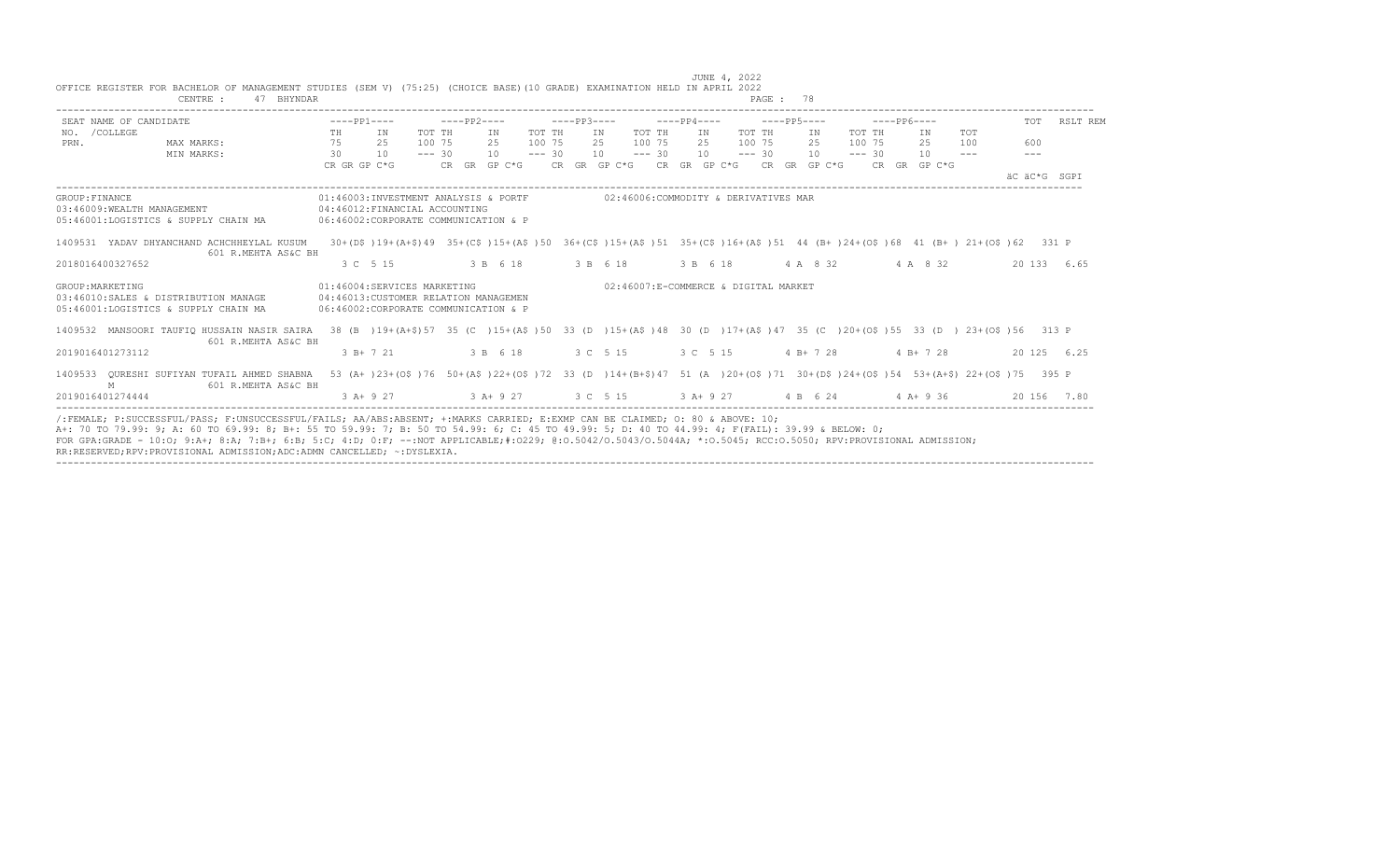| SEAT NAME OF CANDIDATE                                                                           | $---PP1---$                                                                                                                       | ----PP2----                  |                                                | $---PP3---$    |                              | ----PP4----    | $---PP5---$                              |                                    | $---PP6---$    |                       | TOT          | RSLT REM    |
|--------------------------------------------------------------------------------------------------|-----------------------------------------------------------------------------------------------------------------------------------|------------------------------|------------------------------------------------|----------------|------------------------------|----------------|------------------------------------------|------------------------------------|----------------|-----------------------|--------------|-------------|
| NO. / COLLEGE<br>PRN.<br>MAX MARKS:<br>MIN MARKS:                                                | TH<br>IN<br>75<br>25<br>10<br>30                                                                                                  | TOT TH<br>100 75<br>$--- 30$ | TOT TH<br>ΙN<br>25<br>100 75<br>10<br>$--- 30$ | IN<br>25<br>10 | TOT TH<br>100 75<br>$--- 30$ | IN<br>25<br>10 | TOT TH<br>100 75<br>25<br>10<br>$--- 30$ | TOT TH<br>ΙN<br>100 75<br>$--- 30$ | IN<br>25<br>10 | TOT<br>100<br>$- - -$ | 600<br>$---$ |             |
|                                                                                                  | CR GR GP C*G                                                                                                                      | CR GR GP C*G                 |                                                |                |                              |                | CR GR GP C*G CR GR GP C*G CR GR GP C*G   |                                    | CR GR GP C*G   |                       | äC äC*G SGPI |             |
| GROUP: FINANCE<br>03:46009:WEALTH MANAGEMENT<br>05:46001:LOGISTICS & SUPPLY CHAIN MA             | 01:46003:INVESTMENT ANALYSIS & PORTF<br>04:46015:RISK MANAGEMENT<br>06:46002:CORPORATE COMMUNICATION & P                          |                              |                                                |                |                              |                | 02:46006:COMMODITY & DERIVATIVES MAR     |                                    |                |                       |              |             |
| 1409534 / HAWALDAR IORA FIROZ NAFEESA<br>863 SHETTY-POWAI                                        | 39+(B\$)13+(B\$)52 30+(D\$)11+(D\$)41 41+(B+\$)13+(B\$)54 39+(B\$)12+(C\$)51 36 (C)20+(O\$)56 44+(B+\$)16+(A\$)60 314 P           |                              |                                                |                |                              |                |                                          |                                    |                |                       |              |             |
| 2019016401090135                                                                                 | 3 B 6 18                                                                                                                          | 3 D 4 12                     |                                                | 3 B 6 18       |                              | 3 B 6 18       |                                          | $4 B+728$                          | 4 A 8 32       |                       |              | 20 126 6.30 |
| GROUP: MARKETING<br>03:46010:SALES & DISTRIBUTION MANAGE<br>05:46001:LOGISTICS & SUPPLY CHAIN MA | 01:46004:SERVICES MARKETING<br>04:46013: CUSTOMER RELATION MANAGEMEN<br>06:46002:CORPORATE COMMUNICATION & P                      |                              |                                                |                |                              |                | 02:46007:E-COMMERCE & DIGITAL MARKET     |                                    |                |                       |              |             |
| 1409535 SAWANT SIDDHANT SANTOSH SIDDHI<br>863 SHETTY-POWAI                                       | 50+(A\$)19+(A+\$)69 53 (A+)13+(B\$)66 60+(O\$)21+(O\$)81 53+(A+\$)19+(A+\$)72 48+(A\$)21+(O\$)69 59+(A+\$) 22+(O\$)81 438 P       |                              |                                                |                |                              |                |                                          |                                    |                |                       |              |             |
| 2019016401089581                                                                                 | 3 A 8 24                                                                                                                          |                              | 3 A 8 24                                       | 3 0 10 30      |                              | $3 A+9 27$     | 4 A 8 32                                 |                                    | 4 0 10 40      |                       |              | 20 177 8.85 |
| 1409536 SINGH ESHAAN VIJAY SUCHETA<br>863 SHETTY-POWAI                                           | 41+(B+\$)12+(C\$)53 57+(A+\$)10+(D\$)67 36+(C\$)20+(O\$)56 51+(A\$)21+(O\$)72 51 (A )17+(A\$)68 62+(O\$) 19+(A+\$)81 397 P        |                              |                                                |                |                              |                |                                          |                                    |                |                       |              |             |
| 2019016401090754                                                                                 | 3 B 6 18                                                                                                                          |                              | 3 A 8 24                                       | 3 B+ 7 21      |                              | $3 A+9 27$     | 4 A 8 32                                 |                                    | 4 0 10 40      |                       |              | 20 162 8.10 |
| GROUP: HUMAN RESOURCE<br>03:46014: INDUSTRIAL RELATIONS<br>05:46001:LOGISTICS & SUPPLY CHAIN MA  | 01:46008:STRATEGIC HUMAN RESOURCE MG<br>04:46020:STRESS MANAGEMENT<br>06:46002:CORPORATE COMMUNICATION & P                        |                              |                                                |                |                              |                | 02:46011:PERFORMANCE MANAGEMENT & CA     |                                    |                |                       |              |             |
| 1409537 / KHAN HUDA AYUB NAZIMA<br>869 ANNA LEELA                                                | $41+(B+\$)18+(A+\$)59$ $47+(A+\$)10$ (D )57 50+(A\$)22+(O\$)72 56+(A+\$)14+(B+\$)70 30+(D\$)19+(A+\$)49 47+(A\$) 15+(A\$)62 369 P |                              |                                                |                |                              |                |                                          |                                    |                |                       |              |             |
| 2019016400622091                                                                                 | 3 B+ 7 21                                                                                                                         | $3 B+ 7 21$                  |                                                | $3 A+9 27$     |                              | 3 A+ 9 27      | 4 C 5 20                                 |                                    | 4 A 8 32       |                       |              | 20 148 7.40 |
| GROUP: MARKETING<br>03:46010:SALES & DISTRIBUTION MANAGE<br>05:46001:LOGISTICS & SUPPLY CHAIN MA | 01:46004:SERVICES MARKETING<br>04:46019:STRATEGIC MARKETING MANAGEM<br>06:46002:CORPORATE COMMUNICATION & P                       |                              |                                                |                |                              |                | 02:46007:E-COMMERCE & DIGITAL MARKET     |                                    |                |                       |              |             |
| 1409538 KHAN ASAD OAYYUM WASEEMA KHATOON<br>869 ANNA LEELA                                       | 30+(D\$)10+(D\$)40 47+(A\$)13+(B\$)60 32+(D\$)10 (D)42 44 (B+)10+(D\$)54 30+(D\$)17+(A\$)47 35+(C\$) 12+(C\$)47 290 P             |                              |                                                |                |                              |                |                                          |                                    |                |                       |              |             |
| 2019016400622102                                                                                 | 3 D 4 12                                                                                                                          | 3 A 8 24                     |                                                |                |                              |                |                                          |                                    |                |                       |              | 20 106 5.30 |

FOR GPA:GRADE - 10:O; 9:A+; 8:A; 7:B+; 6:B; 5:C; 4:D; 0:F; --:NOT APPLICABLE;#:O229; @:O.5042/O.5043/O.5044A; \*:O.5045; RCC:O.5050; RPV:PROVISIONAL ADMISSION;

RR:RESERVED;RPV:PROVISIONAL ADMISSION;ADC:ADMN CANCELLED; ~:DYSLEXIA. ----------------------------------------------------------------------------------------------------------------------------------------------------------------------------------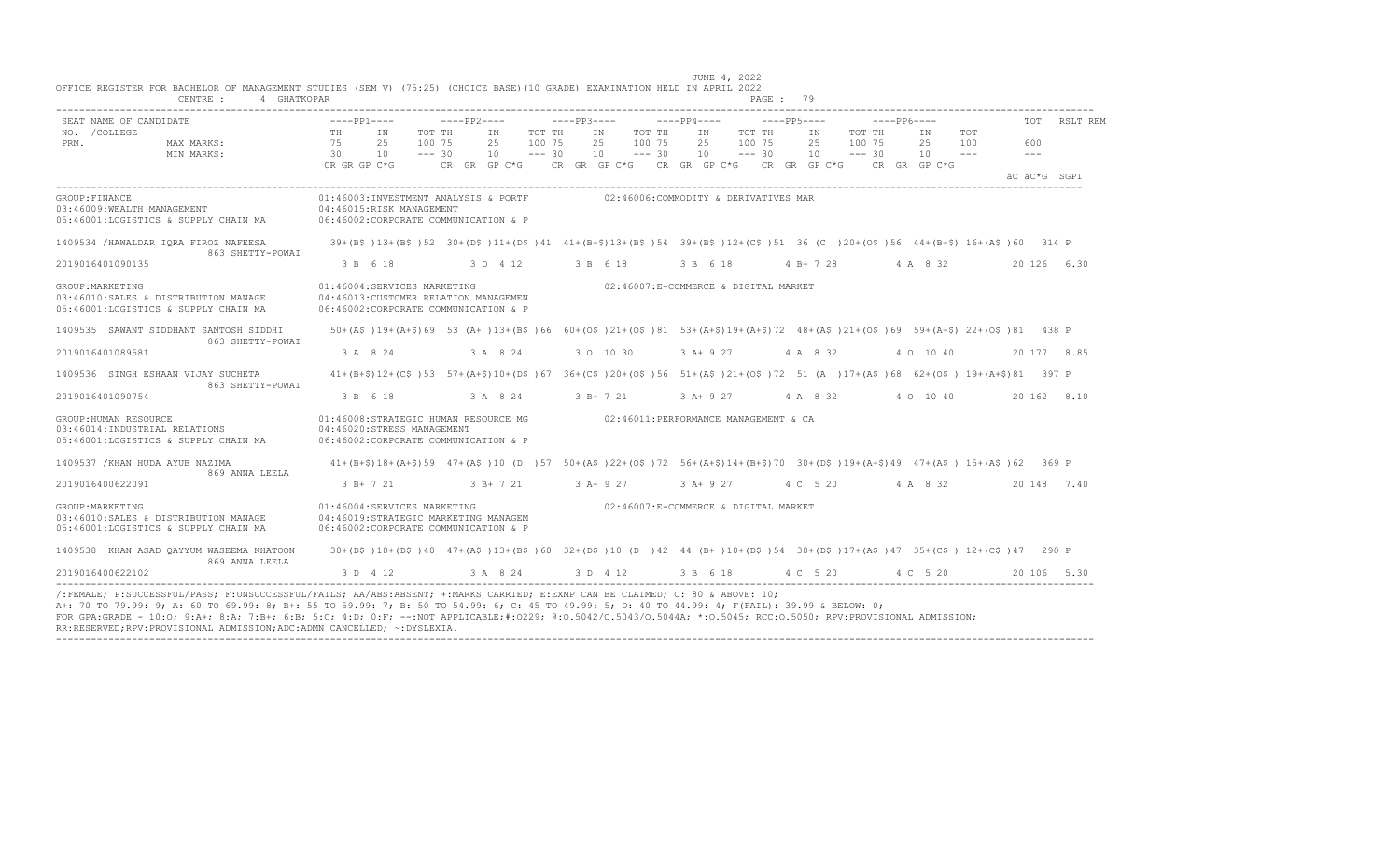| CENTRE :                                                                                                                                                                                                                                                                                                                                                                                                                                                                                                                   | 76 NAVI MUMBAI              |                                                                               |                           |                                                                                                           | PAGE: 80                |              |                 |
|----------------------------------------------------------------------------------------------------------------------------------------------------------------------------------------------------------------------------------------------------------------------------------------------------------------------------------------------------------------------------------------------------------------------------------------------------------------------------------------------------------------------------|-----------------------------|-------------------------------------------------------------------------------|---------------------------|-----------------------------------------------------------------------------------------------------------|-------------------------|--------------|-----------------|
| SEAT NAME OF CANDIDATE                                                                                                                                                                                                                                                                                                                                                                                                                                                                                                     | $---PP1---$                 | $---PP2---$                                                                   | $---PP3---$               | $---PP4---$                                                                                               | $---PP5---$             | $---PP6---$  | RSLT REM<br>TOT |
| NO. / COLLEGE                                                                                                                                                                                                                                                                                                                                                                                                                                                                                                              | TH<br>IN                    | TOT TH<br>IN                                                                  | TOT TH<br>IN              | TOT TH<br>TN                                                                                              | TOT TH<br>TOT TH<br>TN  | TOT<br>IN    |                 |
| PRN.<br>MAX MARKS:                                                                                                                                                                                                                                                                                                                                                                                                                                                                                                         | 75<br>25                    | 25<br>100 75                                                                  | 100 75                    | 25 100 75<br>25 100 75                                                                                    | 100 75<br>25            | 25<br>100    | 600             |
| MIN MARKS:                                                                                                                                                                                                                                                                                                                                                                                                                                                                                                                 | 30<br>10                    | 10<br>$--- 30$                                                                | $--- 30$<br>$10 - - - 30$ | 10                                                                                                        | $--- 30 10$<br>$--- 30$ | 10           |                 |
|                                                                                                                                                                                                                                                                                                                                                                                                                                                                                                                            | CR GR GP C*G                | CR GR GP C*G                                                                  | CR GR GP C*G              | CR GR GP C*G                                                                                              | CR GR GP C*G            | CR GR GP C*G |                 |
|                                                                                                                                                                                                                                                                                                                                                                                                                                                                                                                            |                             |                                                                               |                           |                                                                                                           |                         |              | äC äC*G SGPI    |
| GROUP: MARKETING<br>03:46010:SALES & DISTRIBUTION MANAGE<br>05:46001:LOGISTICS & SUPPLY CHAIN MA                                                                                                                                                                                                                                                                                                                                                                                                                           | 01:46004:SERVICES MARKETING | 04:46013: CUSTOMER RELATION MANAGEMEN<br>06:46002:CORPORATE COMMUNICATION & P |                           | 02:46007:E-COMMERCE & DIGITAL MARKET                                                                      |                         |              |                 |
| 1409539 VASKAR ROHAN MAHENDRA VASANTI<br>874 SK NERUL                                                                                                                                                                                                                                                                                                                                                                                                                                                                      |                             |                                                                               |                           | 42 (B+)10 (D) 52 53 (A+)10 (D) 63 45 (A)10 (D) 55 45 (A)10 (D) 55 48 (A)10 (D) 58 42 (B+) 10 (D) 52 335 P |                         |              |                 |
| 2016016400777232                                                                                                                                                                                                                                                                                                                                                                                                                                                                                                           | 3 B 6 18                    | 3 A 8 24                                                                      | 3 B+ 7 21                 | $3 R + 7 21$ 4 R + 7 28                                                                                   |                         | 4 B 6 24     | 20136<br>680    |
| /:FEMALE; P:SUCCESSFUL/PASS; F:UNSUCCESSFUL/FAILS; AA/ABS:ABSENT; +:MARKS CARRIED; E:EXMP CAN BE CLAIMED; O: 80 & ABOVE: 10;<br>A+: 70 TO 79.99: 9; A: 60 TO 69.99: 8; B+: 55 TO 59.99: 7; B: 50 TO 54.99: 6; C: 45 TO 49.99: 5; D: 40 TO 44.99: 4; F(FAIL): 39.99 & BELOW: 0;<br>FOR GPA:GRADE - 10:0; 9:A+; 8:A; 7:B+; 6:B; 5:C; 4:D; 0:F; --:NOT APPLICABLE;#:0229; 0:0.5042/0.5043/0.5044A; *:0.5045; RCC:0.5050; RPV:PROVISIONAL ADMISSION;<br>RR:RESERVED;RPV:PROVISIONAL ADMISSION;ADC:ADMN CANCELLED; ~: DYSLEXIA. |                             |                                                                               |                           |                                                                                                           |                         |              |                 |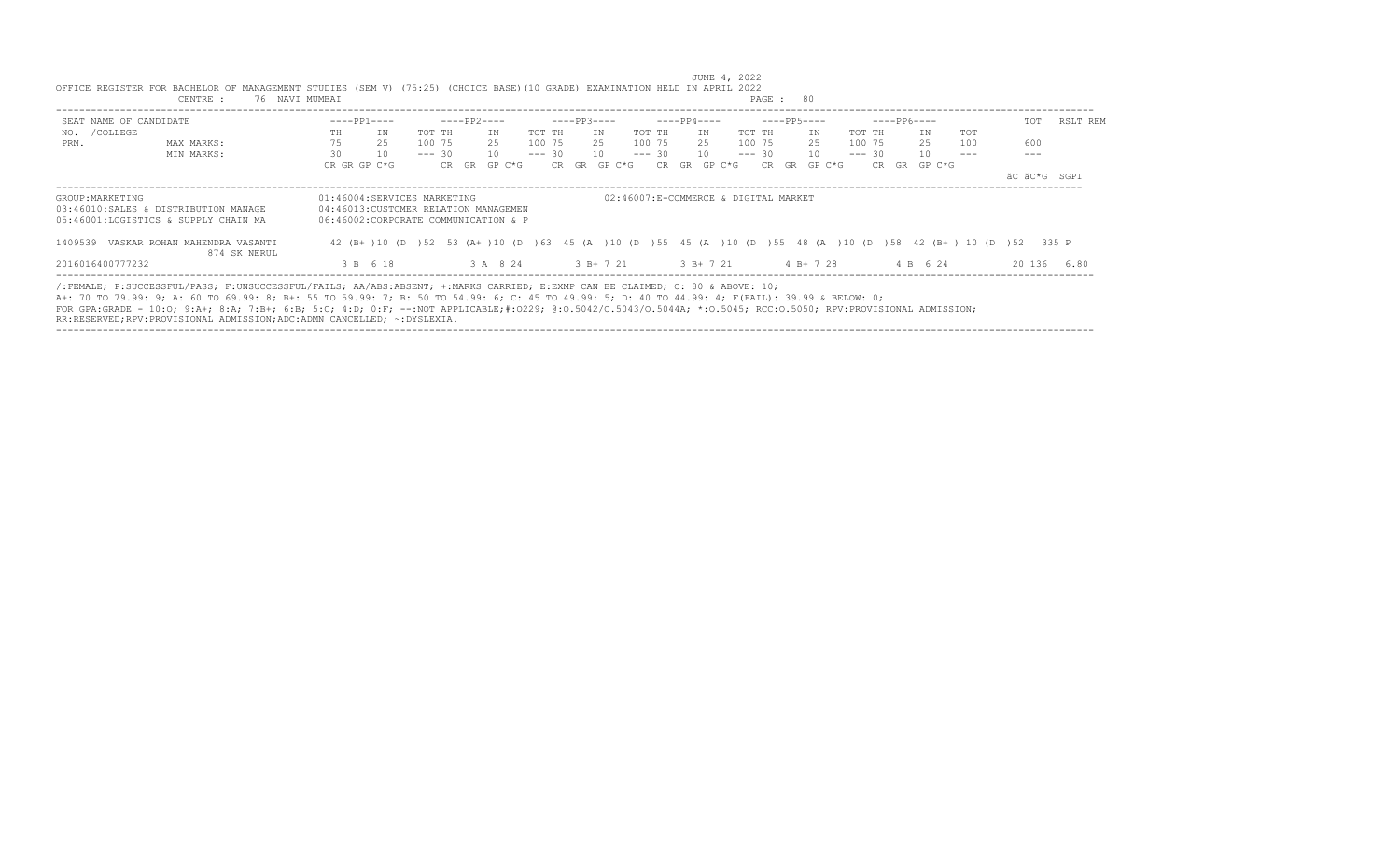|                        | 1 MUMBAI<br>CENTRE :                                                                                                                                                                                                                                                                                                                                                                                                                                                                                                          |                                                                                                                                    |          |              |          |             |    |              |          |             |              | PAGE : 81                            |              |          |              |            |              |          |
|------------------------|-------------------------------------------------------------------------------------------------------------------------------------------------------------------------------------------------------------------------------------------------------------------------------------------------------------------------------------------------------------------------------------------------------------------------------------------------------------------------------------------------------------------------------|------------------------------------------------------------------------------------------------------------------------------------|----------|--------------|----------|-------------|----|--------------|----------|-------------|--------------|--------------------------------------|--------------|----------|--------------|------------|--------------|----------|
| SEAT NAME OF CANDIDATE |                                                                                                                                                                                                                                                                                                                                                                                                                                                                                                                               | $---PP1---$                                                                                                                        |          | $---PP2---$  |          | $---PP3---$ |    |              |          | ----PP4---- |              |                                      | $---PP5---$  |          | $---PP6---$  |            | TOT          | RSLT REM |
| /COLLEGE<br>NO.        |                                                                                                                                                                                                                                                                                                                                                                                                                                                                                                                               | ΙN<br>TH                                                                                                                           | TOT TH   | TN           | TOT TH   |             | TN |              | TOT TH   |             | TN           | TOT TH                               | ΙN           | TOT TH   | IN           | <b>TOT</b> |              |          |
| PRN.                   | MAX MARKS:                                                                                                                                                                                                                                                                                                                                                                                                                                                                                                                    | 75<br>25                                                                                                                           | 100 75   | 25           | 100 75   |             | 25 |              | 100 75   |             | 25           | 100 75                               | 25           | 100 75   | 25           | 100        | 600          |          |
|                        | MIN MARKS:                                                                                                                                                                                                                                                                                                                                                                                                                                                                                                                    | 30<br>10                                                                                                                           | $--- 30$ | 10           | $--- 30$ |             | 10 |              | $--- 30$ |             | 10           | $--- 30$                             | 10           | $--- 30$ | 10           |            |              |          |
|                        |                                                                                                                                                                                                                                                                                                                                                                                                                                                                                                                               | CR GR GP C*G                                                                                                                       |          | CR GR GP C*G |          |             |    | CR GR GP C*G |          |             | CR GR GP C*G |                                      | CR GR GP C*G |          | CR GR GP C*G |            |              |          |
|                        |                                                                                                                                                                                                                                                                                                                                                                                                                                                                                                                               |                                                                                                                                    |          |              |          |             |    |              |          |             |              |                                      |              |          |              |            | äC äC*G SGPI |          |
| GROUP: MARKETING       | 03:46010:SALES & DISTRIBUTION MANAGE<br>05:46001:LOGISTICS & SUPPLY CHAIN MA                                                                                                                                                                                                                                                                                                                                                                                                                                                  | 01:46004:SERVICES MARKETING<br>04:46013: CUSTOMER RELATION MANAGEMEN<br>06:46002:CORPORATE COMMUNICATION & P                       |          |              |          |             |    |              |          |             |              | 02:46007:E-COMMERCE & DIGITAL MARKET |              |          |              |            |              |          |
|                        | 1409540 THAKUR VISHAL MAHESH RAJ KUMARI<br>234 SYDENHAM                                                                                                                                                                                                                                                                                                                                                                                                                                                                       | $41+(B+5)20+(S+6)$ 54 (A+ ) $16+(A5)70$ 30+(DS ) $10+(D5)40$ 41+(B+S) $19+(A+5)60$ 30+(DS ) $16+(A5)46$ 53 (A+ ) $16+(A5)69$ 346 P |          |              |          |             |    |              |          |             |              |                                      |              |          |              |            |              |          |
| 2016016401385447       |                                                                                                                                                                                                                                                                                                                                                                                                                                                                                                                               | 3 A 8 24                                                                                                                           |          | $3 A+9 27$   |          |             |    | 3 D 4 12     | 3 A 8 24 |             |              |                                      | 4 C 5 20     |          | 4 A 8 32     |            | 20 139       | 6.95     |
|                        | /:FEMALE: P:SUCCESSFUL/PASS: F:UNSUCCESSFUL/FAILS: AA/ABS:ABSENT: +:MARKS CARRIED: E:EXMP CAN BE CLAIMED: 0: 80 & ABOVE: 10:<br>A+: 70 TO 79.99: 9; A: 60 TO 69.99: 8; B+: 55 TO 59.99: 7; B: 50 TO 54.99: 6; C: 45 TO 49.99: 5; D: 40 TO 44.99: 4; F(FAIL): 39.99 & BELOW: 0;<br>FOR GPA:GRADE - 10:0; 9:A+; 8:A; 7:B+; 6:B; 5:C; 4:D; 0:F; --:NOT APPLICABLE;#:0229; 0:0.5042/0.50440; *:0.5044A; *:0.5045; RCC:0.5050; RPV:PROVISIONAL ADMISSION;<br>RR:RESERVED;RPV:PROVISIONAL ADMISSION;ADC:ADMN CANCELLED; ~:DYSLEXIA. |                                                                                                                                    |          |              |          |             |    |              |          |             |              |                                      |              |          |              |            |              |          |

----------------------------------------------------------------------------------------------------------------------------------------------------------------------------------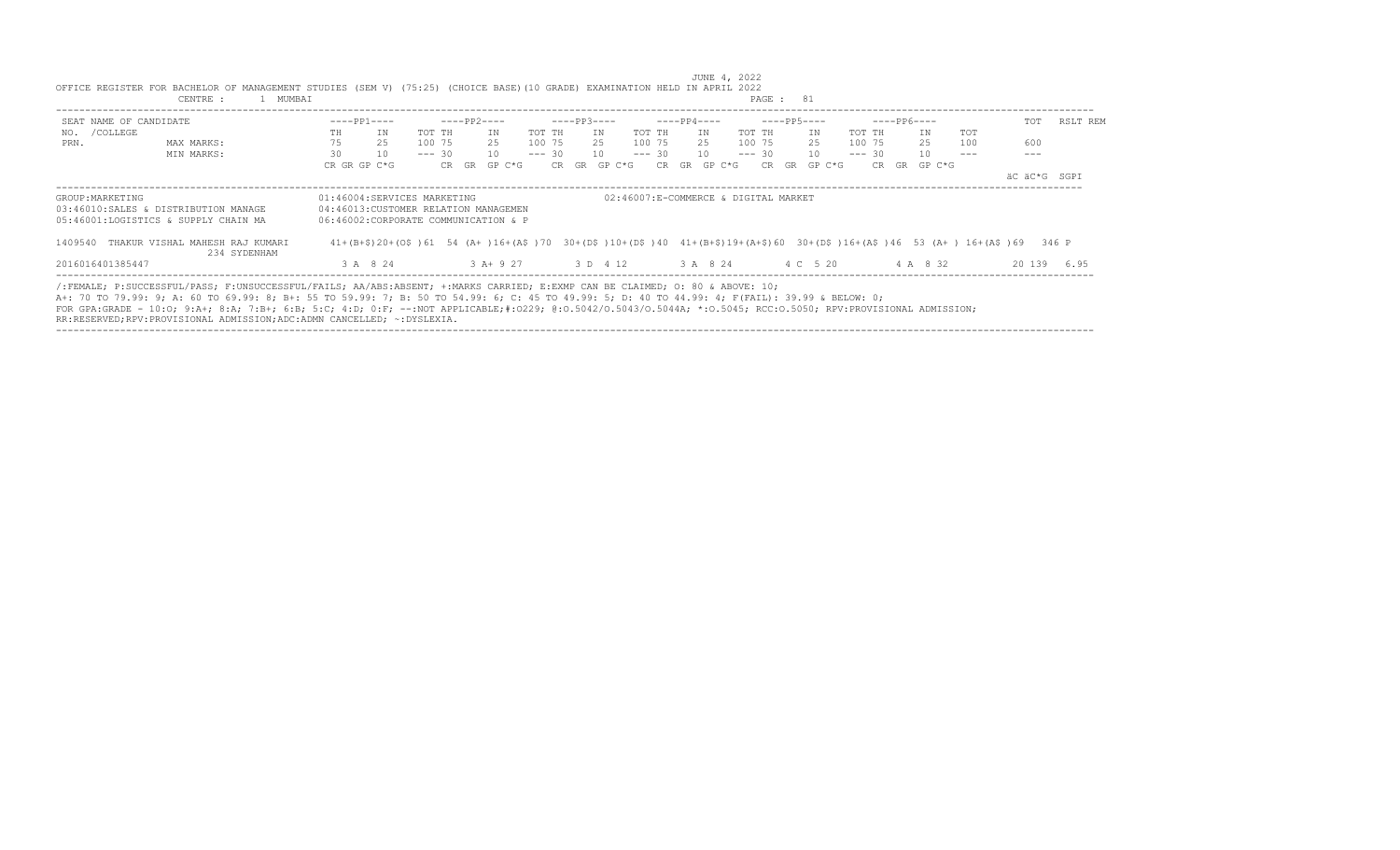| SEAT NAME OF CANDIDATE                                                                                |          | $---PP1---$                                                                                                                                      |                  | $---PP2---$ |                    |                  | $---PP3---$ |                                                    |                  | $---PP4---$ |            |                  | $---PP5---$ |           |                  | $---PP6---$        |            | <b>TOT</b> | RSLT REM     |
|-------------------------------------------------------------------------------------------------------|----------|--------------------------------------------------------------------------------------------------------------------------------------------------|------------------|-------------|--------------------|------------------|-------------|----------------------------------------------------|------------------|-------------|------------|------------------|-------------|-----------|------------------|--------------------|------------|------------|--------------|
| NO. / COLLEGE<br>PRN.<br>MAX MARKS:                                                                   | TH<br>75 | IN<br>25                                                                                                                                         | TOT TH<br>100 75 |             | IN<br>25           | TOT TH<br>100 75 |             | IN<br>2.5                                          | TOT TH<br>100 75 | IN<br>25    |            | TOT TH<br>100 75 | IN<br>2.5   |           | TOT TH<br>100 75 | IN<br>25           | TOT<br>100 | 600        |              |
| MIN MARKS:                                                                                            | 30       | 10<br>CR GR GP C*G                                                                                                                               | $--- 30$         |             | 10<br>CR GR GP C*G | $--- 30$         |             | 10<br>CR GR GP $C*G$ CR GR GP $C*G$ CR GR GP $C*G$ | $--- 30$         | 10          |            | $--- 30$         | 10          |           | $--- 30$         | 10<br>CR GR GP C*G | $- - -$    | $---$      | äC äC*G SGPI |
| GROUP: FINANCE<br>03:46009:WEALTH MANAGEMENT<br>05:46001:LOGISTICS & SUPPLY CHAIN MA                  |          | 01:46003:INVESTMENT ANALYSIS & PORTF<br>04:46012: FINANCIAL ACCOUNTING<br>06:46002:CORPORATE COMMUNICATION & P                                   |                  |             |                    |                  |             | 02:46006:COMMODITY & DERIVATIVES MAR               |                  |             |            |                  |             |           |                  |                    |            |            |              |
| 1409541 ANKUSH ROHIT ANIL SANGITA<br>828 AMBEDKAR-CHEMBU                                              |          | 36+(C\$)11+(D\$)47 32+(D\$)18+(A+\$)50 41+(B+\$)13+(B\$)54 30+(D\$)15+(A\$)45 34+(C\$)15+(A\$)49 34+(C\$) 16 (A)50 295 P                         |                  |             |                    |                  |             |                                                    |                  |             |            |                  |             |           |                  |                    |            |            |              |
| 2017016400067486                                                                                      |          | 3 C 5 15                                                                                                                                         |                  |             | 3 B 6 18           |                  |             | 3 B 6 18                                           |                  | 3 C 5 15    |            |                  | 4 C 5 20    |           |                  | 4 B 6 24           |            |            | 20 110 5.50  |
| 1409542 GUPTA PRAKASHRAM PANCHAMRAM NIRMALA<br>828 AMBEDKAR-CHEMBU                                    |          | 44+(B+\$)16+(A\$)60 59+(A+\$)10+(D\$)69 43+(B+\$)16 (A)59 42+(B+\$)16 (A)58 75+(O\$)13+(B\$)88 34+(C\$) 19+(A+\$)53 387 P                        |                  |             |                    |                  |             |                                                    |                  |             |            |                  |             |           |                  |                    |            |            |              |
| 2017016400065104                                                                                      |          | 3 A 8 24                                                                                                                                         |                  |             | 3 A 8 24           |                  |             | $3 B+721$                                          |                  | $3 B+ 7 21$ |            |                  | 4 0 10 40   |           |                  | 4 B 6 24           |            |            | 20 154 7.70  |
| 1409543 / GUPTA PRIYA KAMLESH MADHURI                                                                 |          | 63 (0 ) 11+ (D\$ ) 74 35 (C ) 13+ (B\$ ) 48 32 (D ) 14+ (B+\$) 46 45 (A ) 15+ (A\$ ) 60 40 (B ) 13+ (B\$ ) 53 40 (B ) 15+ (A\$ ) 55 336 P        |                  |             |                    |                  |             |                                                    |                  |             |            |                  |             |           |                  |                    |            |            |              |
| 828 AMBEDKAR-CHEMBU<br>2017016400066297                                                               |          | $3 A+9 27$                                                                                                                                       |                  |             | 3 C 5 15           |                  |             | 3 C 5 15                                           |                  | 3 A 8 24    |            |                  | 4 B 6 24    |           |                  | $4 B+ 7 28$        |            |            | 20 133 6.65  |
| 1409544 SHAIKH FAIJAL NAUSHAD SHAIKH SHAMIM                                                           |          | 42 (B+ )15 (A )57 36+(C\$ )15 (A )51 39 (B )14+(B+\$)53 44 (B+ )15+(A\$ )59 30+(D\$ )13+(B\$ )43 30+(D\$ )18+(A+\$)48 311 P                      |                  |             |                    |                  |             |                                                    |                  |             |            |                  |             |           |                  |                    |            |            |              |
| 828 AMBEDKAR-CHEMBU<br><b>BANO</b><br>2017016401482915                                                |          | 3 B+ 7 21                                                                                                                                        |                  |             | 3 B 6 18           |                  |             | 3 B 6 18                                           |                  |             | 3 B+ 7 21  |                  |             | 4 D 4 16  |                  | 4 C 5 20           |            |            | 20 114 5.70  |
| GROUP: HUMAN RESOURCE<br>03:46011:PERFORMANCE MANAGEMENT & CA<br>05:46001:LOGISTICS & SUPPLY CHAIN MA |          | 01:46005:FINANCE FOR HR PROFESSIONAL<br>04:46014:INDUSTRIAL RELATIONS<br>06:46002:CORPORATE COMMUNICATION & P                                    |                  |             |                    |                  |             | 02:46008:STRATEGIC HUMAN RESOURCE MG               |                  |             |            |                  |             |           |                  |                    |            |            |              |
| 1409545 /SHINDE JYOTSNA RAJARAM RAJSHREE                                                              |          | 36+(C\$)19+(A+\$)55 39 (B)13+(B\$)52 30+(D\$)18+(A+\$)48 39+(B\$)13+(B\$)52 30+(D\$)19+(A+\$)49 44+(B+\$)19+(A+\$)63 319 P                       |                  |             |                    |                  |             |                                                    |                  |             |            |                  |             |           |                  |                    |            |            |              |
| 828 AMBEDKAR-CHEMBU<br>2019016400057246                                                               |          | 3 B+ 7 21                                                                                                                                        |                  |             | 3 B 6 18           |                  |             | 3 C 5 15                                           |                  | 3 B 6 18    |            |                  | 4 C 5 20    |           |                  | 4 A 8 32           |            |            | 20 124 6.20  |
| GROUP: HUMAN RESOURCE<br>03:46011:PERFORMANCE MANAGEMENT & CA<br>05:46001:LOGISTICS & SUPPLY CHAIN MA |          | 01:46005:FINANCE FOR HR PROFESSIONAL 602:46008:STRATEGIC HUMAN RESOURCE MG<br>04:46020:STRESS MANAGEMENT<br>06:46002:CORPORATE COMMUNICATION & P |                  |             |                    |                  |             |                                                    |                  |             |            |                  |             |           |                  |                    |            |            |              |
| 1409546 / GOR YUKTA SURESH HARISHAN ANUSUYA                                                           |          | 59+(A+\$)23+(O\$)82 60+(O\$)16 (A )76 69+(O\$)18+(A+\$)87 60+(O\$)14 (B+)74 60+(O\$)20+(O\$)80 71+(O\$) 22+(O\$)93 492 P                         |                  |             |                    |                  |             |                                                    |                  |             |            |                  |             |           |                  |                    |            |            |              |
| 540 S.K.SOMAIYA<br>2019016401438443                                                                   |          | 3 0 10 30                                                                                                                                        |                  |             | 3 A+ 9 27          |                  |             | 3 0 10 30                                          |                  |             | 3 A + 9 27 |                  |             | 4 0 10 40 |                  | 4 0 10 40          |            |            | 20 194 9.70  |
| GROUP: HUMAN RESOURCE<br>03:46017:TALENT & COMPETENCY MANAGEM<br>05:46001:LOGISTICS & SUPPLY CHAIN MA |          | 01:46008:STRATEGIC HUMAN RESOURCE MG<br>04:46020:STRESS MANAGEMENT<br>06:46002:CORPORATE COMMUNICATION & P                                       |                  |             |                    |                  |             | 02:46011:PERFORMANCE MANAGEMENT & CA               |                  |             |            |                  |             |           |                  |                    |            |            |              |
| 1409547 KARIA JAY HITENDRA JYOTI                                                                      |          | 30+(D\$)15+(A\$)45 30+(D\$)10+(D\$)40 30+(D\$)15+(A\$)45 36 (C )10+(D\$)46 36+(C\$)13+(B\$)49 30+(D\$) 14+(B+\$)44 269 P                         |                  |             |                    |                  |             |                                                    |                  |             |            |                  |             |           |                  |                    |            |            |              |
| 540 S.K.SOMAIYA<br>2016016400895103                                                                   |          | 3 C 5 15                                                                                                                                         |                  |             | 3 D 4 12           |                  |             | 3 C 5 15                                           |                  |             | 3 C 5 15   |                  | 4 C 5 20    |           |                  | 4 D 4 16           |            | 20 93      | 465          |

/:FEMALE; P:SUCCESSFUL/PASS; F:UNSUCCESSFUL/FAILS; AA/ABS:ABSENT; +:MARKS CARRIED; E:EXMP CAN BE CLAIMED; O: 80 & ABOVE: 10;<br>A+: 70 TO 79.99: 9; A: 60 TO 69.99: 8; B+: 55 TO 59.99: 7; B: 50 TO 54.99: 6; C: 45 TO 49.99: 5; FOR GPA:GRADE - 10:O; 9:A+; 8:A; 7:B+; 6:B; 5:C; 4:D; 0:F; --:NOT APPLICABLE;#:O229; @:O.5042/O.5043/O.5044A; \*:O.5045; RCC:O.5050; RPV:PROVISIONAL ADMISSION; RR:RESERVED;RPV:PROVISIONAL ADMISSION;ADC:ADMN CANCELLED; ~:DYSLEXIA. ----------------------------------------------------------------------------------------------------------------------------------------------------------------------------------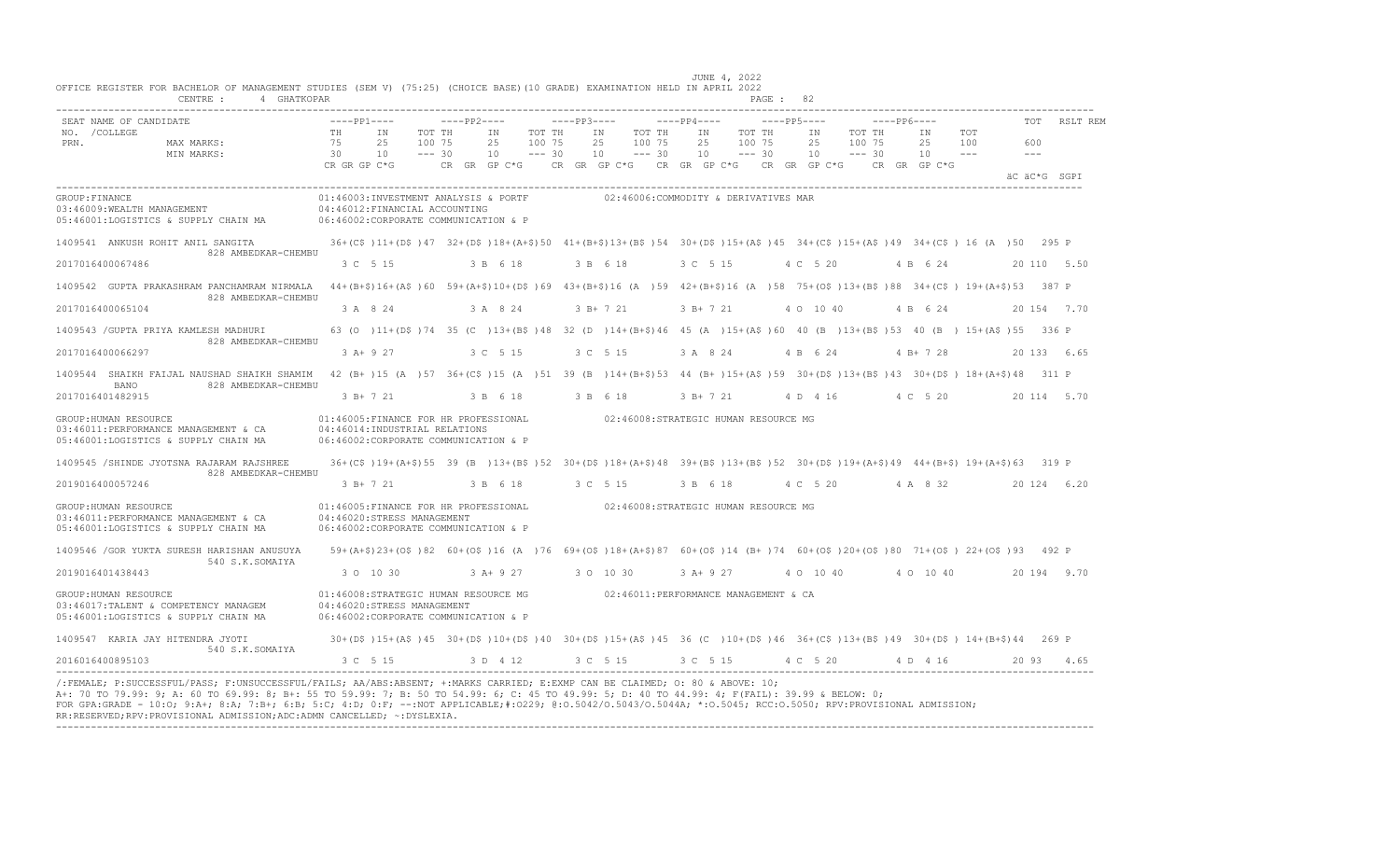| SEAT NAME OF CANDIDATE                                                                                                         | $---PP1---$                                                                                                                              |                              | $---PP2---$ |                |                              | $---PP3---$ |                |                              | $---PP4---$    | $---PP5---$                          |                |                              | $---PP6---$ |                                                                                                     |                       | TOT                            | RSLT REM    |
|--------------------------------------------------------------------------------------------------------------------------------|------------------------------------------------------------------------------------------------------------------------------------------|------------------------------|-------------|----------------|------------------------------|-------------|----------------|------------------------------|----------------|--------------------------------------|----------------|------------------------------|-------------|-----------------------------------------------------------------------------------------------------|-----------------------|--------------------------------|-------------|
| NO. / COLLEGE<br>MAX MARKS:<br>PRN.<br>MIN MARKS:                                                                              | TH<br>IN<br>75<br>25<br>30<br>10<br>CR GR GP C*G                                                                                         | TOT TH<br>100 75<br>$--- 30$ |             | IN<br>25<br>10 | TOT TH<br>100 75<br>$--- 30$ |             | IN<br>25<br>10 | TOT TH<br>100 75<br>$--- 30$ | IN<br>25<br>10 | TOT TH<br>100 75<br>$--- 30$         | IN<br>25<br>10 | TOT TH<br>100 75<br>$--- 30$ |             | IN<br>25<br>10<br>CR GR GP C*G      CR GR GP C*G     CR GP C*G     CR GR GP C*G     CR   GR  GP C*G | TOT<br>100<br>$- - -$ | 600<br>$- - -$<br>äC äC*G SGPI |             |
| GROUP: MARKETING<br>03:46016:INDUSTRIAL MARKETING<br>05:46001:LOGISTICS & SUPPLY CHAIN MA 06:46002:CORPORATE COMMUNICATION & P | 01:46007:E-COMMERCE & DIGITAL MARKET<br>04:46019:STRATEGIC MARKETING MANAGEM                                                             |                              |             |                |                              |             |                |                              |                | 02:46010:SALES & DISTRIBUTION MANAGE |                |                              |             |                                                                                                     |                       |                                |             |
| 1409548 / KADAM DIPALI SUNAND AKSHATA                                                                                          | 58+(A+\$)13+(B\$)71 64+(O\$)14+(B+\$)78 68+(O\$)17+(A\$)85 35 (C)16+(A\$)51 39 (B)16+(A\$)55 58+(A+\$)10+(D\$)68 408 P                   |                              |             |                |                              |             |                |                              |                |                                      |                |                              |             |                                                                                                     |                       |                                |             |
| 983 VIJAYALAXMI VIS<br>2018016402275504                                                                                        | $3 A+9 27$                                                                                                                               |                              |             | $3 A+9 27$     |                              |             | 3 0 10 30      |                              | 3 B 6 18       |                                      | $4 B+ 7 28$    |                              |             | 4 A 8 32                                                                                            |                       |                                | 20 162 8.10 |
| 1409549 PARKAR SAURABH PRAKASH PUJA                                                                                            | 42+(B+\$)16+(A\$)58 36+(C\$)17+(A\$)53 38 (B)18+(A+\$)56 32 (D)20+(O\$)52 45+(A\$)19+(A+\$)64 56+(A+\$)18+(A+\$)74 357 P                 |                              |             |                |                              |             |                |                              |                |                                      |                |                              |             |                                                                                                     |                       |                                |             |
| 983 VIJAYALAXMI VIS<br>2019016401995742                                                                                        | 3 B+ 7 21                                                                                                                                |                              |             | 3 B 6 18       |                              |             | $3 B+ 7 21$    |                              | 3 B 6 18       |                                      | 4 A 8 32       |                              |             | $4$ A+ 9 36                                                                                         |                       |                                | 20 146 7.30 |
| 1409550 / PASHTE PRAJAKTA SHRIRAM SHRAMIKA<br>983 VIJAYALAXMI VIS                                                              | 51+(A\$)16+(A\$)67 69+(O\$)16+(A\$)85 66+(O\$)21+(O\$)87 36 (C)17+(A\$)53 53+(A+\$)15+(A\$)68 62+(O\$) 19+(A+\$)81 441 P                 |                              |             |                |                              |             |                |                              |                |                                      |                |                              |             |                                                                                                     |                       |                                |             |
| 2018016402275566                                                                                                               | 3 A 8 24                                                                                                                                 |                              |             | 3 0 10 30      |                              |             | 3 0 10 30      |                              | 3 B 6 18       |                                      | 4 A 8 32       |                              |             | 4 0 10 40                                                                                           |                       |                                | 20 174 8.70 |
| 1409551 / RANE PRANALI MANGESH MADHURI<br>983 VIJAYALAXMI VIS                                                                  | 66 (0 )16+(A\$ )82 35 (C )18+(A+\$)53 32+(D\$ )19+(A+\$)51 41+(B+\$)19+(A+\$)60 66 (0 )18+(A+\$)84 48+(A\$ ) 21+(O\$ )69 399 P           |                              |             |                |                              |             |                |                              |                |                                      |                |                              |             |                                                                                                     |                       |                                |             |
| 2019016401995703                                                                                                               | 3 0 10 30                                                                                                                                |                              |             | 3 B 6 18       |                              |             | 3 B 6 18       |                              | 3 A 8 24       |                                      | 4 0 10 40      |                              |             | 4 A 8 32                                                                                            |                       |                                | 20 162 8.10 |
| 1409552 / SABALE SAYALI DATTATRAY DAMAYANTI                                                                                    | $41+(B+\$)14+(B+\$)55$ $35+(C\$)18+(A+\$)53$ $44+(B+\$)16+(A\$)060$ $34+(C\$)16+(A\$)50$ 66 (0 ) $16+(A\$)82$ $38+(B\$)15+(A\$)53$ 353 P |                              |             |                |                              |             |                |                              |                |                                      |                |                              |             |                                                                                                     |                       |                                |             |
| 983 VIJAYALAXMI VIS<br>2019016401995556                                                                                        | $3 B+ 7 21$                                                                                                                              |                              |             | 3 B 6 18       |                              |             | 3 A 8 24       |                              | 3 B 6 18       |                                      | 4 0 10 40      |                              |             | 4 B 6 24                                                                                            |                       |                                | 20 145 7.25 |
| 1409553 RATHOD TEJAS BALU KALAVATI                                                                                             | 69 (0 )13+(B\$)82 51 (A )18+(A+\$)69 36+(C\$)14+(B+\$)50 47+(A\$)15+(A\$)62 51 (A )18+(A+\$)69 32+(D\$) 19+(A+\$)51 383 P                |                              |             |                |                              |             |                |                              |                |                                      |                |                              |             |                                                                                                     |                       |                                |             |
| 983 VIJAYALAXMI VIS<br>2019016401995684                                                                                        | 3 0 10 30                                                                                                                                |                              |             | 3 A 8 24       |                              |             | 3 B 6 18       |                              |                | 3 A 8 24                             | 4 A 8 32       |                              |             | 4 B 6 24                                                                                            |                       |                                | 20 152 7.60 |

----------------------------------------------------------------------------------------------------------------------------------------------------------------------------------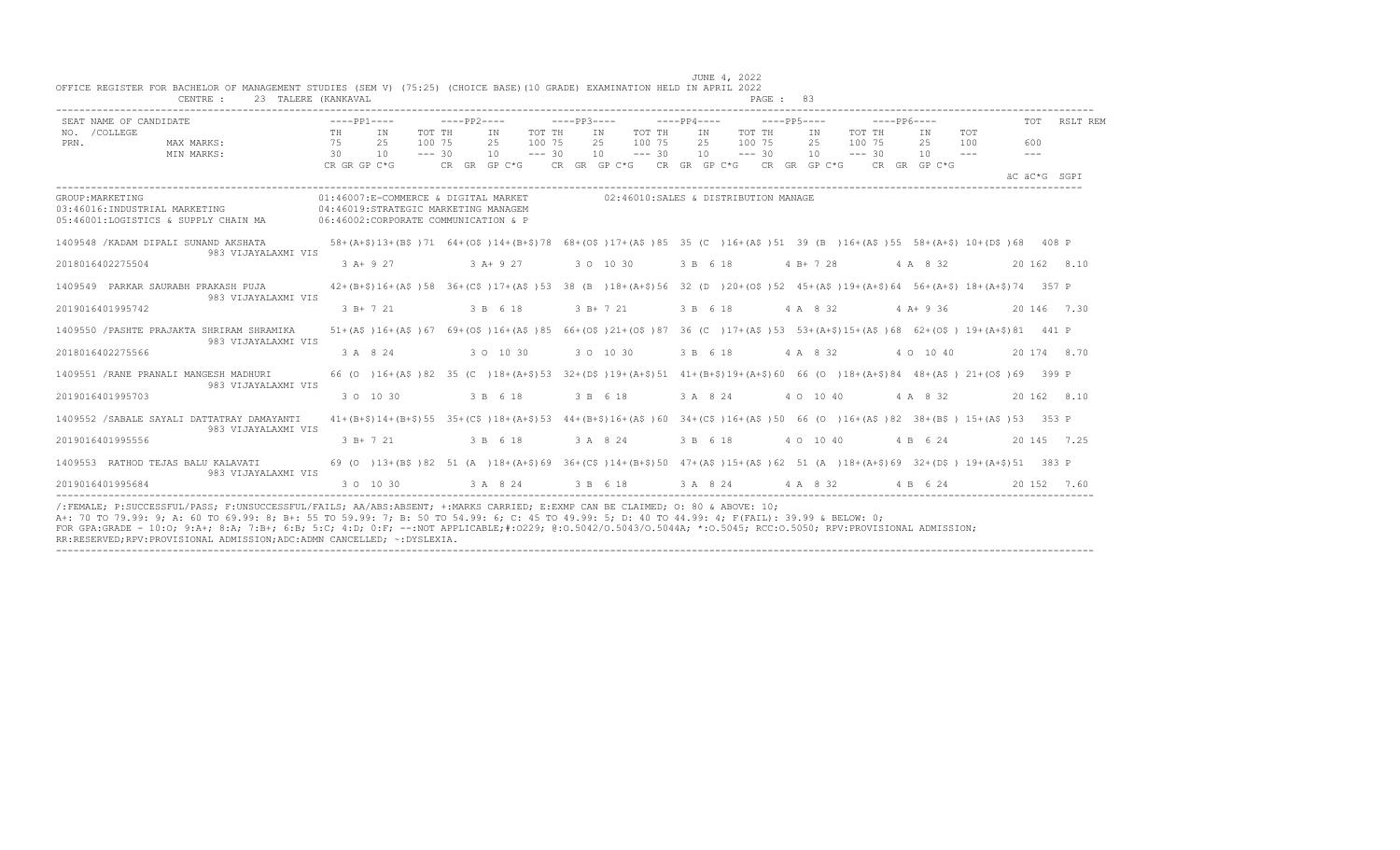|                                                                                                                                                                                                                                                                                |                |                                                                              |                                             |                                                                                                                                                                                                                        |             |                                                |                               | JUNE 4, 2022                 |                               |                              |               |                       |            |                |              |
|--------------------------------------------------------------------------------------------------------------------------------------------------------------------------------------------------------------------------------------------------------------------------------|----------------|------------------------------------------------------------------------------|---------------------------------------------|------------------------------------------------------------------------------------------------------------------------------------------------------------------------------------------------------------------------|-------------|------------------------------------------------|-------------------------------|------------------------------|-------------------------------|------------------------------|---------------|-----------------------|------------|----------------|--------------|
| OFFICE REGISTER FOR BACHELOR OF MANAGEMENT STUDIES (SEM V) (75:25) (CHOICE BASE)(10 GRADE) EXAMINATION HELD IN APRIL 2022<br>12 PANVEL<br>CENTRE :                                                                                                                             |                |                                                                              |                                             |                                                                                                                                                                                                                        |             |                                                |                               |                              | PAGE: 84                      |                              |               |                       |            |                |              |
| SEAT NAME OF CANDIDATE<br>NO. / COLLEGE<br>PRN.<br>MAX MARKS:<br>MIN MARKS:                                                                                                                                                                                                    | TH<br>75<br>30 | $---PP1---$<br>IN<br>25<br>10                                                | $---PP2---$<br>TOT TH<br>100 75<br>$--- 30$ | ΙN<br>TOT TH<br>2.5<br>100 75<br>10<br>$--- 30$                                                                                                                                                                        | $---PP3---$ | IN<br>TOT TH<br>25<br>100 75<br>10<br>$--- 30$ | $---PP4---$<br>IN<br>25<br>10 | TOT TH<br>100 75<br>$---30$  | $---PP5---$<br>IN<br>25<br>10 | TOT TH<br>100 75<br>$--- 30$ | ----- PP6---- | IN<br>2.5<br>$10 - -$ | TOT<br>100 | 600<br>$- - -$ | TOT RSLT REM |
|                                                                                                                                                                                                                                                                                |                | CR GR GP C*G                                                                 |                                             | CR GR GP C*G                                                                                                                                                                                                           |             | CR GR GP $C*G$ CR GR GP $C*G$ CR GR GP $C*G$   |                               |                              |                               |                              |               | CR GR GP C*G          |            | AC AC*G SGPT   |              |
| GROUP: MARKETING<br>03:46010:SALES & DISTRIBUTION MANAGE 04:46019:STRATEGIC MARKETING MANAGEM<br>05:46001:LOGISTICS & SUPPLY CHAIN MA                                                                                                                                          |                | 06:46002:CORPORATE COMMUNICATION & P                                         |                                             | 01:46004:SERVICES MARKETING                                                                                                                                                                                            |             | 02:46007:E-COMMERCE & DIGITAL MARKET           |                               |                              |                               |                              |               |                       |            |                |              |
| 1409554 CHOWDHARI SNEHDIP SANDIP SNEHA<br>1033 ST. WILFRED'S C                                                                                                                                                                                                                 |                |                                                                              |                                             | 42+(B+\$)20+(O\$)62 53+(A+\$)20+(O\$)73 65 (O )17+(A\$)82 36+(C\$)23+(O\$)59 30+(D\$)14+(B+\$)44 40+(B\$) 22+(O\$)62 382 P                                                                                             |             |                                                |                               |                              |                               |                              |               |                       |            |                |              |
| 2017016401944822                                                                                                                                                                                                                                                               |                |                                                                              |                                             | 3 A 8 24 3 A + 9 27 3 O 10 30                                                                                                                                                                                          |             |                                                |                               | 3 B + 7 21 4 D 4 16 4 A 8 32 |                               |                              |               |                       |            | 20 150 7.50    |              |
| 1409555 GANIGA MANISH JAYRAJ MAMTA<br>1033 ST. WILFRED'S C                                                                                                                                                                                                                     |                |                                                                              |                                             | 62 (0 )18+(A+\$)80 59+(A+\$)24+(O\$)83 45+(A\$)20+(O\$)65 48+(A\$)24+(O\$)72 45 (A )14+(B+\$)59 56 (A+) 20+(O\$)76 435 P                                                                                               |             |                                                |                               |                              |                               |                              |               |                       |            |                |              |
| 2019016402067426                                                                                                                                                                                                                                                               |                | 3 0 10 30                                                                    |                                             | 3 0 10 30                                                                                                                                                                                                              |             | 3 A 8 24                                       |                               | $3$ A + 9 27                 | 4 B + 7 28                    |                              |               | $4$ A + 9 36          |            |                | 20 175 8.75  |
| 1409556 KUMAR AAYUSH SHAILESH SARITA 53+(A+\$)18+(A+\$)71 69 (0 )22+(O\$)91 44+(B+\$)20+(O\$)64 47+(A\$)20+(O\$)67 33+(D\$)12+(C\$)45 46+(A\$) 22+(O\$)68 406 P                                                                                                                |                |                                                                              |                                             |                                                                                                                                                                                                                        |             |                                                |                               |                              |                               |                              |               |                       |            |                |              |
| 1033 ST. WILFRED'S C<br>2019016402067202                                                                                                                                                                                                                                       |                | 3 A+ 9 27                                                                    |                                             | 3 0 10 30                                                                                                                                                                                                              | 3 A 8 24    |                                                | 3 A 8 24                      |                              | 4 C 5 20                      |                              |               | 4 A 8 32              |            |                | 20 157 7.85  |
| 1409557 MUNOT SAHIL KISHOR MANISHA                                                                                                                                                                                                                                             |                |                                                                              |                                             | 54+(A+\$)20+(O\$)74 59+(A+\$)24+(O\$)83 47+(A\$)20+(O\$)67 39+(B\$)23+(O\$)62 42+(B+\$)14+(B+\$)56 31+(D\$) 11 (D)42 384 P                                                                                             |             |                                                |                               |                              |                               |                              |               |                       |            |                |              |
| 1033 ST. WILFRED'S C<br>2019016402067585                                                                                                                                                                                                                                       |                | $3 A+9 27$                                                                   |                                             | 3 0 10 30                                                                                                                                                                                                              |             | 3 A 8 24                                       | 3 A 8 24                      |                              | $4 B+728$                     |                              |               | 4 D 4 16              |            |                | 20 149 7.45  |
| 1409558 TENALI HARSHAL SHRINIVAS SRIDEVI                                                                                                                                                                                                                                       |                |                                                                              |                                             | 59+(A+\$)22+(O\$)81 66+(O\$)21+(O\$)87 44+(B+\$)19+(A+\$)63 42+(B+\$)23+(O\$)65 45+(A\$)12 (C)57 51+(A\$) 23+(O\$)74 427 P                                                                                             |             |                                                |                               |                              |                               |                              |               |                       |            |                |              |
| 1033 ST. WILFRED'S C<br>2019016402067674                                                                                                                                                                                                                                       |                | 3 0 10 30                                                                    |                                             | 3 0 10 30                                                                                                                                                                                                              |             | 3 A 8 24 3 A 8 24 4 B + 7 28 4 A + 9 36        |                               |                              |                               |                              |               |                       |            |                | 20 172 8.60  |
| 1409559 THOMPSON SOLOMON GEOFFERY HANNAH                                                                                                                                                                                                                                       |                |                                                                              |                                             | 50+(A\$)18+(A+\$)68 53+(A+\$)24+(O\$)77 39+(B\$)20+(O\$)59 50+(A\$)20+(O\$)70 44+(B+\$)10 (D)54 42+(B+\$) 22+(O\$)64 392 P                                                                                             |             |                                                |                               |                              |                               |                              |               |                       |            |                |              |
| 1033 ST. WILFRED'S C<br>2019016402067523                                                                                                                                                                                                                                       |                | 3 A 8 24                                                                     |                                             | 3 A + 9 27 3 B + 7 21                                                                                                                                                                                                  |             |                                                | 3 A+ 9 27                     |                              | 4 B 6 24 4 A 8 32             |                              |               |                       |            |                | 20 155 7.75  |
| GROUP: HUMAN RESOURCE<br>03:46011:PERFORMANCE MANAGEMENT & CA<br>05:46001:LOGISTICS & SUPPLY CHAIN MA                                                                                                                                                                          |                | 04:46017:TALENT & COMPETENCY MANAGEM<br>06:46002:CORPORATE COMMUNICATION & P |                                             | 01:46005:FINANCE FOR HR PROFESSIONAL                                                                                                                                                                                   |             | 02:46008:STRATEGIC HUMAN RESOURCE MG           |                               |                              |                               |                              |               |                       |            |                |              |
| 1409560 / DALVI DIVYA BHAGWAN CHANDRAKALA<br>1033 ST. WILFRED'S C                                                                                                                                                                                                              |                |                                                                              |                                             | 53+(A+\$)12 (C) 65 54+(A+\$)20+(O\$)74 63+(O\$)22+(O\$)85 44+(B+\$)22+(O\$)66 60+(O\$)11 (D)71 55+(A+\$) 24+(O\$)79 440 P                                                                                              |             |                                                |                               |                              |                               |                              |               |                       |            |                |              |
| 2018016400093295                                                                                                                                                                                                                                                               |                |                                                                              |                                             | $3 \text{ A}$ $8 \text{ A}$ $24$ $3 \text{ A}$ $4 \text{ B}$ $37$ $3 \text{ O}$ $10 \text{ 30}$ $3 \text{ A}$ $8 \text{ 24}$ $4 \text{ A}$ $4 \text{ B}$ $36$ $4 \text{ A}$ $4 \text{ B}$ $36$ $20 \text{ 177}$ $8.85$ |             |                                                |                               |                              |                               |                              |               |                       |            |                |              |
| 1409561 MHATRE CHAITANYA BALKRISHNA KANCHAN 47+(A\$)10 (D)57 36+(C\$)19+(A+\$)55 51+(A\$)20+(O\$)71 35+(C\$)21+(O\$)56 42+(B+\$)10 (D)52 42+(B+\$)22+(O\$)64 355 P                                                                                                             |                |                                                                              |                                             |                                                                                                                                                                                                                        |             |                                                |                               |                              |                               |                              |               |                       |            |                |              |
| 1033 ST. WILFRED'S C<br>2019016402067353                                                                                                                                                                                                                                       |                | 3 B+ 7 21                                                                    |                                             | $3B+721$                                                                                                                                                                                                               |             | $3 A+9 27$                                     |                               | 3 B + 7 21 4 B 6 24 4 A 8 32 |                               |                              |               |                       |            | 20 146 7.30    |              |
| 1409562 SURYAMANSHI ANISH CHANDRAKANT SUSHI 47+(A\$)21+(O\$)68 38+(B\$)10 (D)48 53+(A+\$)21+(O\$)74 36+(C\$)20+(O\$)56 53+(A+\$)21+(O\$)74 52+(A\$) 22+(O\$)74 394 P                                                                                                           |                |                                                                              |                                             |                                                                                                                                                                                                                        |             |                                                |                               |                              |                               |                              |               |                       |            |                |              |
| 1033 ST. WILFRED'S C<br>T.A<br>2019016402067241                                                                                                                                                                                                                                |                | 3 A 8 24                                                                     |                                             | 3 C 5 15                                                                                                                                                                                                               |             | 3 A + 9 27 3 B + 7 21 4 A + 9 36 4 A + 9 36    |                               |                              |                               |                              |               |                       |            |                | 20 159 7.95  |
| /:FEMALE: P:SUCCESSFUL/PASS: F:UNSUCCESSFUL/FAILS: AA/ABS:ABSENT: +:MARKS CARRIED: E:EXMP CAN BE CLAIMED: 0: 80 & ABOVE: 10:<br>A+: 70 TO 79.99: 9; A: 60 TO 69.99: 8; B+: 55 TO 59.99: 7; B: 50 TO 54.99: 6; C: 45 TO 49.99: 5; D: 40 TO 44.99: 4; F(FAIL): 39.99 & BELOW: 0; |                |                                                                              |                                             |                                                                                                                                                                                                                        |             |                                                |                               |                              |                               |                              |               |                       |            |                |              |

A+: 70 TO 79.99: 9; A: 60 TO 69.99: 8; B+: 55 TO 59.99: 7; B: 50 TO 54.99: 6; C: 45 TO 49.99: 5; D: 40 TO 44.99: 4; F(FAIL): 39.99 & BELOW: 0;<br>FOR GPA:GRADE - 10:O; 9:A+; 8:A; 7:B+; 6:B; 5:C; 4:D; 0:F; --:NOT APPLICABLE;#: RR:RESERVED;RPV:PROVISIONAL ADMISSION;ADC:ADMN CANCELLED; ~:DYSLEXIA. ----------------------------------------------------------------------------------------------------------------------------------------------------------------------------------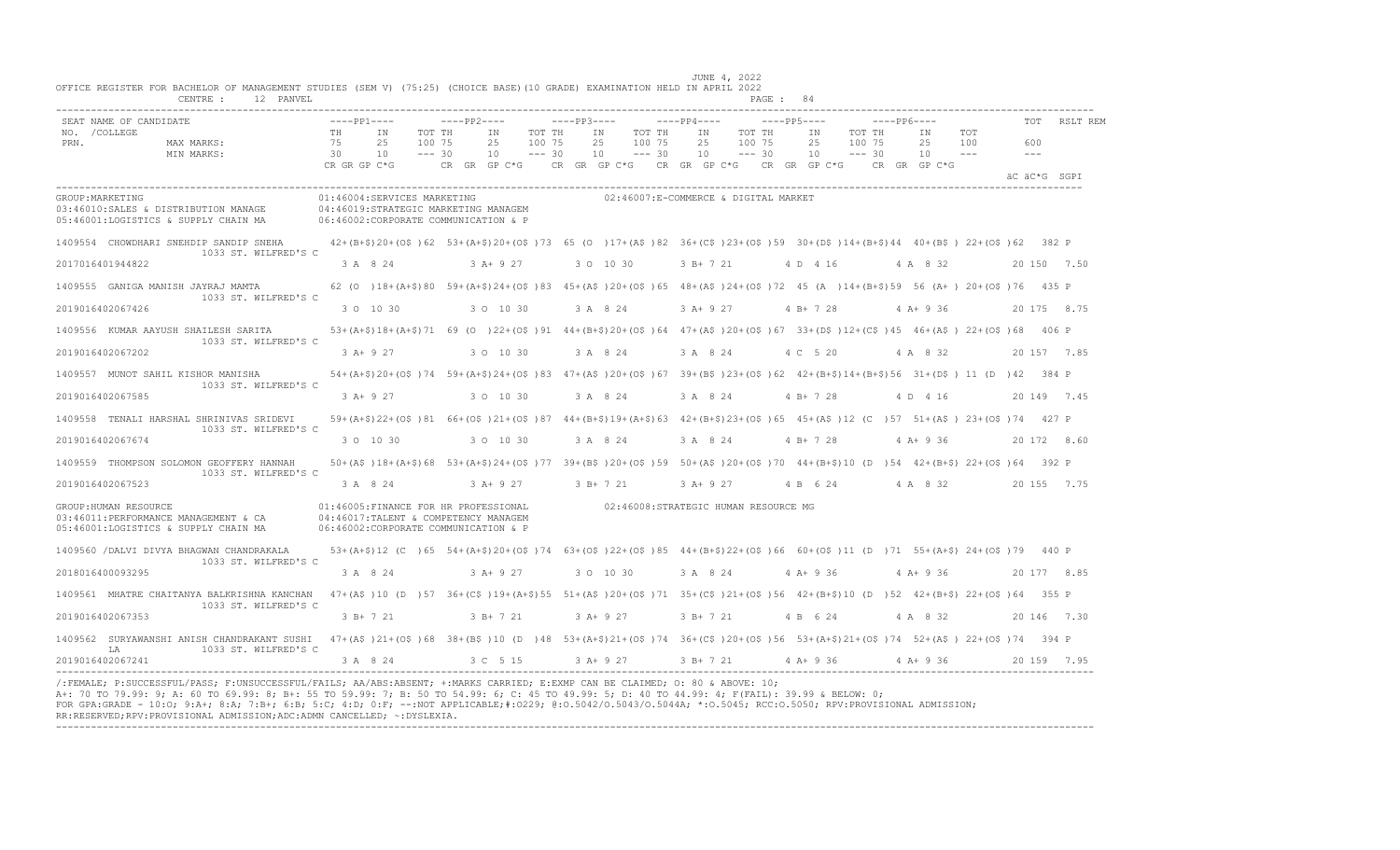| SEAT NAME OF CANDIDATE |                                                                                                                                                                                                                                                                                                                                                                                                                                                  |              | $---PP1---$                                                                                                                                                 |          | ----PP2---- |                                    |        | $---PP3---$ |    |                  |             | $---PP4---$  |     |           | ----PP5---- |              |        |        | ----- PP6---- |     | TOT | RSLT REM     |
|------------------------|--------------------------------------------------------------------------------------------------------------------------------------------------------------------------------------------------------------------------------------------------------------------------------------------------------------------------------------------------------------------------------------------------------------------------------------------------|--------------|-------------------------------------------------------------------------------------------------------------------------------------------------------------|----------|-------------|------------------------------------|--------|-------------|----|------------------|-------------|--------------|-----|-----------|-------------|--------------|--------|--------|---------------|-----|-----|--------------|
| NO. / COLLEGE          |                                                                                                                                                                                                                                                                                                                                                                                                                                                  | TH           | ΙN                                                                                                                                                          | TOT TH   |             | TN                                 | TOT TH |             | IN |                  | TOT TH      |              | T N | TOT TH    |             | IN           | TOT TH |        | TN            | TOT |     |              |
| PRN.                   | MAX MARKS:                                                                                                                                                                                                                                                                                                                                                                                                                                       | 75           | 25                                                                                                                                                          | 100 75   |             | 25                                 |        |             |    | 100 75 25 100 75 |             |              |     | 25 100 75 |             | 25           |        | 100 75 | 25            | 100 | 600 |              |
|                        | MIN MARKS:                                                                                                                                                                                                                                                                                                                                                                                                                                       | 30           | 10                                                                                                                                                          | $--- 30$ |             | 10                                 |        | $--- 30 10$ |    |                  | $--- 30 10$ |              |     |           |             | $--- 30 10$  |        |        | $--- 30 10$   |     |     |              |
|                        |                                                                                                                                                                                                                                                                                                                                                                                                                                                  | CR GR GP C*G |                                                                                                                                                             |          |             | CR GR GP C*G                       |        |             |    | CR GR GP C*G     |             | CR GR GP C*G |     |           |             | CR GR GP C*G |        |        | CR GR GP C*G  |     |     |              |
|                        |                                                                                                                                                                                                                                                                                                                                                                                                                                                  |              |                                                                                                                                                             |          |             |                                    |        |             |    |                  |             |              |     |           |             |              |        |        |               |     |     | äC äC*G SGPI |
|                        | 05:46001:LOGISTICS & SUPPLY CHAIN MA<br>1409563 VISHWAKARMA ADARSH BALGOVIND DURGAV                                                                                                                                                                                                                                                                                                                                                              |              | 06:46002:CORPORATE COMMUNICATION & P<br>30+(D\$)16+(A\$)46 30+(D\$)10+(D\$)40 30E(D)11+(D\$)41 17F(F)10+(D\$)27 35+(C\$)16+(A\$)51 36+(C\$)11+(D\$)47 252 F |          |             |                                    |        |             |    |                  |             |              |     |           |             |              |        |        |               |     |     |              |
| ATT                    | 1033 ST. WILFRED'S C                                                                                                                                                                                                                                                                                                                                                                                                                             |              |                                                                                                                                                             |          |             |                                    |        |             |    |                  |             |              |     |           |             |              |        |        |               |     |     |              |
| 2018016402195256       |                                                                                                                                                                                                                                                                                                                                                                                                                                                  |              | 3 C 5 15                                                                                                                                                    |          |             | 3 D 4 12 3 D 4 12 - F 1 - 4 B 6 24 |        |             |    |                  |             |              |     |           |             |              |        |        | 4 C 5 20      |     | 17  |              |
|                        | /:FEMALE; P:SUCCESSFUL/PASS; F:UNSUCCESSFUL/FAILS; AA/ABS:ABSENT; +:MARKS CARRIED; E:EXMP CAN BE CLAIMED; O: 80 & ABOVE: 10;<br>A+: 70 TO 79.99: 9; A: 60 TO 69.99: 8; B+: 55 TO 59.99: 7; B: 50 TO 54.99: 6; C: 45 TO 49.99: 5; D: 40 TO 44.99: 4; F(FAIL): 39.99 & BELOW: 0;<br>FOR GPA:GRADE - 10:0: 9:A+; 8:A; 7:B+; 6:B; 5:C; 4:D; 0:F; --:NOT APPLICABLE;#:0229; 0:0.5042/0.5043/0.5044A; *:0.5045; RCC:0.5050; RPV:PROVISIONAL ADMISSION; |              |                                                                                                                                                             |          |             |                                    |        |             |    |                  |             |              |     |           |             |              |        |        |               |     |     |              |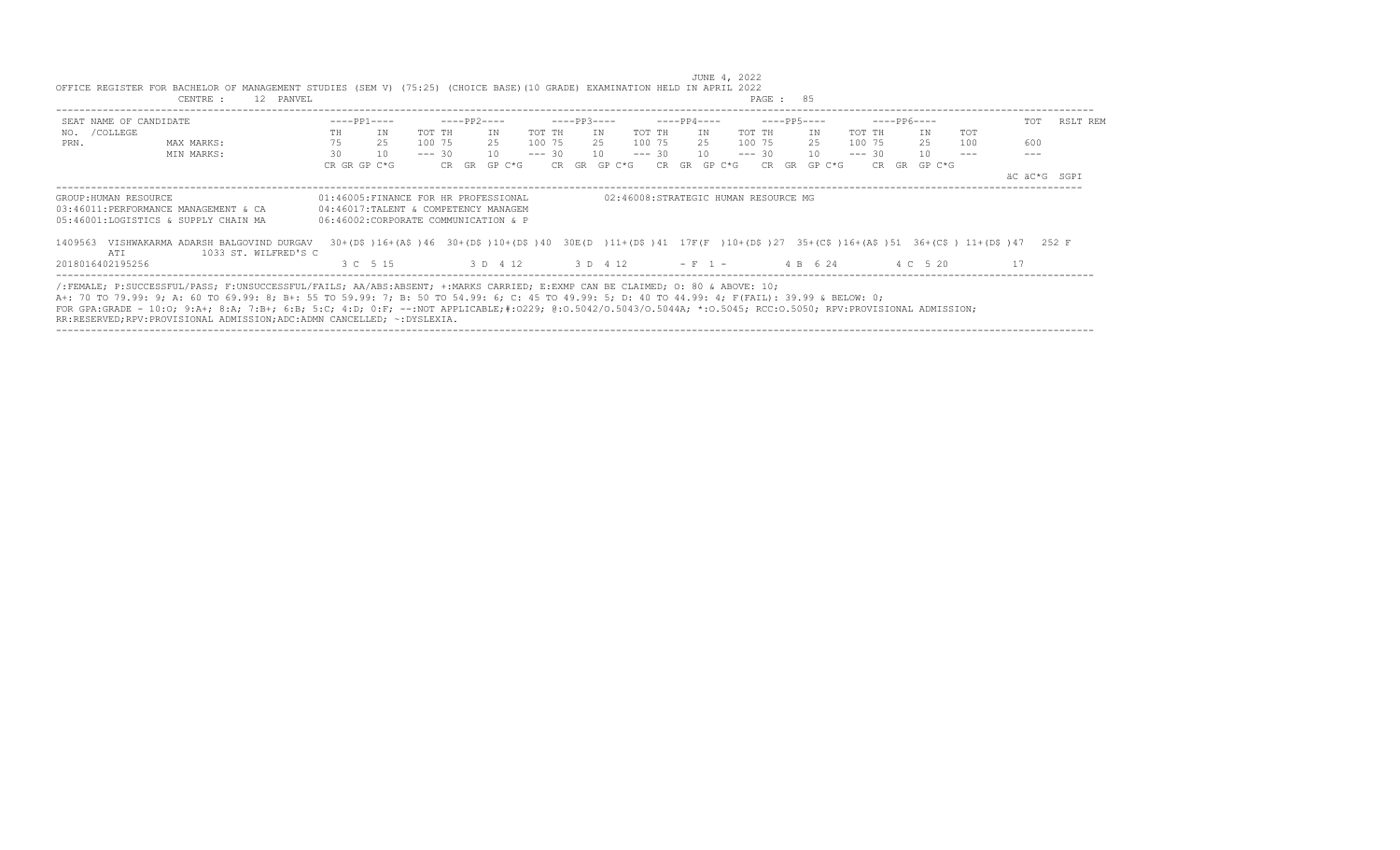|                  | OFFICE REGISTER FOR BACHELOR OF MANAGEMENT STUDIES (SEM V) (75:25) (CHOICE BASE)(10 GRADE) EXAMINATION HELD IN APRIL 2022<br>CENTRE :<br>36 KARJAT                                                                                                                                                                                                                                                                                                                                                                         |    |                                                                                                              |          |             |              |          |             |     |                           |          |             |     |                                      | PAGE : 86 |                  |        |          |              |                                                                                                                        |              |             |
|------------------|----------------------------------------------------------------------------------------------------------------------------------------------------------------------------------------------------------------------------------------------------------------------------------------------------------------------------------------------------------------------------------------------------------------------------------------------------------------------------------------------------------------------------|----|--------------------------------------------------------------------------------------------------------------|----------|-------------|--------------|----------|-------------|-----|---------------------------|----------|-------------|-----|--------------------------------------|-----------|------------------|--------|----------|--------------|------------------------------------------------------------------------------------------------------------------------|--------------|-------------|
|                  | SEAT NAME OF CANDIDATE                                                                                                                                                                                                                                                                                                                                                                                                                                                                                                     |    | $---PP1---$                                                                                                  |          | $---PP2---$ |              |          | $---PP3---$ |     |                           |          | $---PP4---$ |     | $---PP5---$                          |           |                  |        |          | $---PP6---$  |                                                                                                                        | TOT          | RSLT REM    |
| NO. / COLLEGE    |                                                                                                                                                                                                                                                                                                                                                                                                                                                                                                                            | TH | IN                                                                                                           | TOT TH   |             | IN           | TOT TH   |             | IN  |                           | TOT TH   |             | IN  | TOT TH                               |           | IN               |        | TOT TH   | ΙN           | TOT                                                                                                                    |              |             |
| PRN.             | MAX MARKS:                                                                                                                                                                                                                                                                                                                                                                                                                                                                                                                 | 75 | 25                                                                                                           | 100 75   |             | 2.5          | 100 75   |             | 2.5 |                           | 100 75   |             | 2.5 | 100 75                               |           | 2.5              | 100 75 |          | 25           | 100                                                                                                                    | 600          |             |
|                  | MIN MARKS:                                                                                                                                                                                                                                                                                                                                                                                                                                                                                                                 | 30 | 10                                                                                                           | $--- 30$ |             | 10           | $--- 30$ |             | 10  |                           | $--- 30$ |             | 10  | $--- 30$                             |           | 10               |        | $--- 30$ | 10           | $\frac{1}{2}$                                                                                                          | $---$        |             |
|                  |                                                                                                                                                                                                                                                                                                                                                                                                                                                                                                                            |    | CR GR GP C*G                                                                                                 |          |             | CR GR GP C*G |          |             |     | CR GR GP C*G CR GR GP C*G |          |             |     |                                      |           | $CR$ GR GP $C*G$ |        |          | CR GR GP C*G |                                                                                                                        |              |             |
|                  |                                                                                                                                                                                                                                                                                                                                                                                                                                                                                                                            |    |                                                                                                              |          |             |              |          |             |     |                           |          |             |     |                                      |           |                  |        |          |              |                                                                                                                        | AC AC*G SGPI |             |
| GROUP: FINANCE   | 03:46009:WEALTH MANAGEMENT<br>05:46001:LOGISTICS & SUPPLY CHAIN MA                                                                                                                                                                                                                                                                                                                                                                                                                                                         |    | 01:46003:INVESTMENT ANALYSIS & PORTF<br>04:46015:RISK MANAGEMENT<br>06:46002:CORPORATE COMMUNICATION & P     |          |             |              |          |             |     |                           |          |             |     | 02:46006:COMMODITY & DERIVATIVES MAR |           |                  |        |          |              |                                                                                                                        |              |             |
|                  | 1409564 MOHITE NIMISH SHASHIKANT MOHINI                                                                                                                                                                                                                                                                                                                                                                                                                                                                                    |    |                                                                                                              |          |             |              |          |             |     |                           |          |             |     |                                      |           |                  |        |          |              | 54 (A+)22+(O\$)76 47 (A)23+(O\$)70 51 (A)24+(O\$)75 45 (A)25+(O\$)70 51+(A\$)23+(O\$)74 62+(O\$)25+(O\$)87 452 P       |              |             |
|                  | 934 IBSAR - KARJAT                                                                                                                                                                                                                                                                                                                                                                                                                                                                                                         |    |                                                                                                              |          |             |              |          |             |     |                           |          |             |     |                                      |           |                  |        |          |              |                                                                                                                        |              |             |
| 2017016402618694 |                                                                                                                                                                                                                                                                                                                                                                                                                                                                                                                            |    | $3 A+9 27$                                                                                                   |          |             | $3 A+9 27$   |          | $3 A+9 27$  |     |                           | $3A+927$ |             |     |                                      |           | $4 A+9 36$       |        |          | 4 0 10 40    |                                                                                                                        |              | 20 184 9.20 |
| GROUP: MARKETING | 03:46010:SALES & DISTRIBUTION MANAGE<br>05:46001:LOGISTICS & SUPPLY CHAIN MA                                                                                                                                                                                                                                                                                                                                                                                                                                               |    | 01:46004:SERVICES MARKETING<br>04:46013: CUSTOMER RELATION MANAGEMEN<br>06:46002:CORPORATE COMMUNICATION & P |          |             |              |          |             |     |                           |          |             |     | 02:46007:E-COMMERCE & DIGITAL MARKET |           |                  |        |          |              |                                                                                                                        |              |             |
|                  | 1409565 CHAUHAN VISHAL RAMESH SHASHI<br>934 IBSAR - KARJAT                                                                                                                                                                                                                                                                                                                                                                                                                                                                 |    |                                                                                                              |          |             |              |          |             |     |                           |          |             |     |                                      |           |                  |        |          |              | 42+(B+\$)21+(O\$)63 45+(A\$)25+(O\$)70 39+(B\$)22+(O\$)61 45 (A )24+(O\$)69 45 (A )23+(O\$)68 53 (A+) 25+(O\$)78 409 P |              |             |
| 2016016400091986 |                                                                                                                                                                                                                                                                                                                                                                                                                                                                                                                            |    | 3 A 8 24 3 A + 9 27 3 A 8 24 3 A 8 24 4 A 8 32 4 A + 9 36                                                    |          |             |              |          |             |     |                           |          |             |     |                                      |           |                  |        |          |              |                                                                                                                        |              | 20 167 8.35 |
|                  | /:FEMALE: P:SUCCESSFUL/PASS: F:UNSUCCESSFUL/FAILS: AA/ABS:ABSENT: +:MARKS CARRIED: E:EXMP CAN BE CLAIMED: 0: 80 & ABOVE: 10:<br>A+: 70 TO 79.99: 9; A: 60 TO 69.99: 8; B+: 55 TO 59.99: 7; B: 50 TO 54.99: 6; C: 45 TO 49.99: 5; D: 40 TO 44.99: 4; F(FAIL): 39.99 & BELOW: 0;<br>FOR GPA:GRADE - 10:0; 9:A+; 8:A; 7:B+; 6:B; 5:C; 4:D; 0:F; --:NOT APPLICABLE;#:0229; 0:0.5042/0.5043/0.5044A; *:0.5045; RCC:0.5050; RPV:PROVISIONAL ADMISSION;<br>RR:RESERVED;RPV:PROVISIONAL ADMISSION;ADC:ADMN CANCELLED; ~: DYSLEXIA. |    |                                                                                                              |          |             |              |          |             |     |                           |          |             |     |                                      |           |                  |        |          |              |                                                                                                                        |              |             |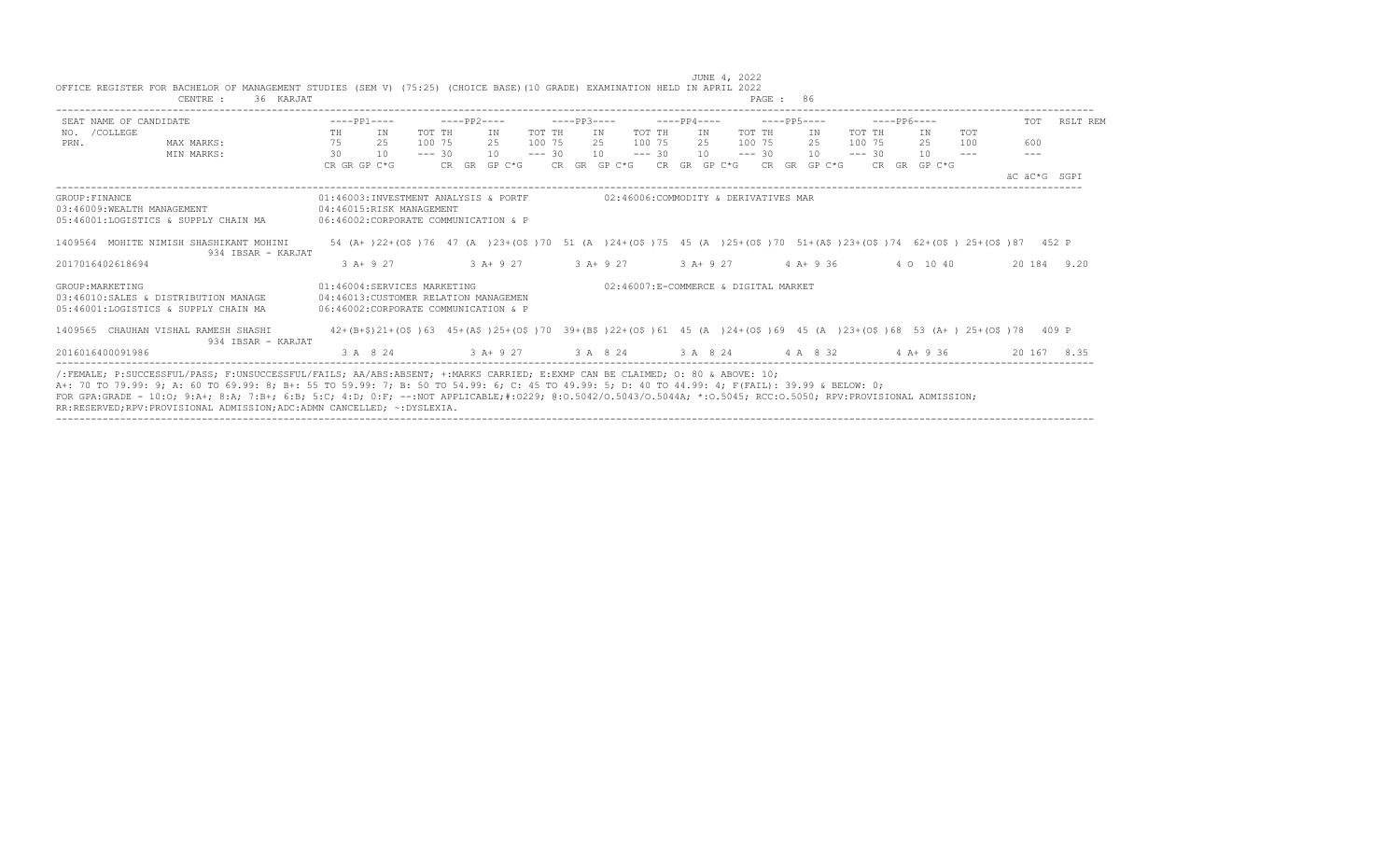|                  | OFFICE REGISTER FOR BACHELOR OF MANAGEMENT STUDIES (SEM V) (75:25) (CHOICE BASE)(10 GRADE) EXAMINATION HELD IN APRIL 2022<br>76 NAVI MUMBAI<br>CENTRE :                                                                                                                                                                                                                                                                                                                                                                    |              |                                                                                                                                                                                     |          |             |                   |          |             |                           |          |             |     |                                      | PAGE: 87             |          |              |                                                                                                                             |              |              |
|------------------|----------------------------------------------------------------------------------------------------------------------------------------------------------------------------------------------------------------------------------------------------------------------------------------------------------------------------------------------------------------------------------------------------------------------------------------------------------------------------------------------------------------------------|--------------|-------------------------------------------------------------------------------------------------------------------------------------------------------------------------------------|----------|-------------|-------------------|----------|-------------|---------------------------|----------|-------------|-----|--------------------------------------|----------------------|----------|--------------|-----------------------------------------------------------------------------------------------------------------------------|--------------|--------------|
|                  | SEAT NAME OF CANDIDATE                                                                                                                                                                                                                                                                                                                                                                                                                                                                                                     | $---PP1---$  |                                                                                                                                                                                     |          | $---PP2---$ |                   |          | $---PP3---$ |                           |          | $---PP4---$ |     |                                      | $---PP5---$          |          | $---PP6---$  |                                                                                                                             |              | TOT RSLT REM |
| NO. / COLLEGE    |                                                                                                                                                                                                                                                                                                                                                                                                                                                                                                                            | TH           | IN                                                                                                                                                                                  | TOT TH   |             | IN                | TOT TH   |             | IN                        | TOT TH   |             | IN  | TOT TH                               | IN                   | TOT TH   | ΙN           | TOT                                                                                                                         |              |              |
| PRN.             | MAX MARKS:                                                                                                                                                                                                                                                                                                                                                                                                                                                                                                                 | 75           | 25                                                                                                                                                                                  | 100 75   |             | 2.5               | 100 75   |             | 2.5                       | 100 75   |             | 2.5 | 100 75                               | 2.5                  | 100 75   | 25           | 100                                                                                                                         | 600          |              |
|                  | MIN MARKS:                                                                                                                                                                                                                                                                                                                                                                                                                                                                                                                 | 30           | 10                                                                                                                                                                                  | $--- 30$ |             | 10                | $--- 30$ |             | 10                        | $--- 30$ |             | 10  | $--- 30$                             | 10                   | $--- 30$ | 10           | $\frac{1}{2}$                                                                                                               | $- - -$      |              |
|                  |                                                                                                                                                                                                                                                                                                                                                                                                                                                                                                                            | CR GR GP C*G |                                                                                                                                                                                     |          |             | CR GR GP C*G      |          |             | CR GR GP C*G CR GR GP C*G |          |             |     |                                      | $CR$ $GR$ $GP$ $C*G$ |          | CR GR GP C*G |                                                                                                                             |              |              |
|                  |                                                                                                                                                                                                                                                                                                                                                                                                                                                                                                                            |              |                                                                                                                                                                                     |          |             |                   |          |             |                           |          |             |     |                                      |                      |          |              |                                                                                                                             | AC AC*G SGPI |              |
| GROUP: MARKETING | 03:46010:SALES & DISTRIBUTION MANAGE<br>05:46001:LOGISTICS & SUPPLY CHAIN MA                                                                                                                                                                                                                                                                                                                                                                                                                                               |              | 01:46004:SERVICES MARKETING<br>04:46013: CUSTOMER RELATION MANAGEMEN<br>06:46002:CORPORATE COMMUNICATION & P                                                                        |          |             |                   |          |             |                           |          |             |     | 02:46007:E-COMMERCE & DIGITAL MARKET |                      |          |              |                                                                                                                             |              |              |
|                  | 1409566 BHOSALE ANIKET ANAND LATA<br>711 RAMSHETH - KHAR                                                                                                                                                                                                                                                                                                                                                                                                                                                                   |              |                                                                                                                                                                                     |          |             |                   |          |             |                           |          |             |     |                                      |                      |          |              | $32+(DS)10+(DS)42$ $45+(AS)16$ (A ) 61 $33+(DS)16$ (A ) 49 $36+(CS)10+(DS)46$ $33+(DS)21+(OS)54$ $42+(B+S)14$ (B+) 56 308 P |              |              |
|                  | 2019016401208105                                                                                                                                                                                                                                                                                                                                                                                                                                                                                                           |              | 3 D 4 12                                                                                                                                                                            |          |             | 3 A 8 24 3 C 5 15 |          |             |                           |          |             |     | 3 C 5 15                             | 4 B 6 24             |          | $4 B+ 7 28$  |                                                                                                                             |              | 20 118 5.90  |
|                  | 1409567 JADHAV SIDDHARTH YASHWANT VANDANA<br>711 RAMSHETH - KHAR                                                                                                                                                                                                                                                                                                                                                                                                                                                           |              |                                                                                                                                                                                     |          |             |                   |          |             |                           |          |             |     |                                      |                      |          |              | 30 (D) 15 (A) 45 59+(A+\$)15 (A) 74 38+(B\$)12+(C\$)50 30+(D\$)10+(D\$)40 30+(D\$)11+(D\$)41 42+(B+\$)15+(A\$)57 307 P      |              |              |
|                  | 2019016401208716                                                                                                                                                                                                                                                                                                                                                                                                                                                                                                           |              | 3 C 5 15                                                                                                                                                                            |          |             | $3A+927$          |          |             | 3 B 6 18                  |          |             |     |                                      | 3 D 4 12 4 D 4 16    |          | $4 B+ 7 28$  |                                                                                                                             |              | 20 116 5.80  |
|                  | 1409568 MHATRE JAYDEEP JAYGUN SUGANDHA<br>711 RAMSHETH - KHAR                                                                                                                                                                                                                                                                                                                                                                                                                                                              |              |                                                                                                                                                                                     |          |             |                   |          |             |                           |          |             |     |                                      |                      |          |              | 30+(D\$)15 (A)45 57+(A+\$)13+(B\$)70 45+(A\$)13+(B\$)58 50+(A\$)13+(B\$)63 36+(C\$)18+(A+\$)54 45+(A\$) 13+(B\$)58 348 P    |              |              |
|                  | 2019016401209132                                                                                                                                                                                                                                                                                                                                                                                                                                                                                                           |              | $3 \text{ C}$ $5 \text{ } 15$ $3 \text{ A} + 9 \text{ } 27$ $3 \text{ B} + 7 \text{ } 21$ $3 \text{ A}$ $8 \text{ } 24$ $4 \text{ B}$ $6 \text{ } 24$ $4 \text{ B} + 7 \text{ } 28$ |          |             |                   |          |             |                           |          |             |     |                                      |                      |          |              |                                                                                                                             |              | 20 139 6.95  |
|                  | /:FEMALE: P:SUCCESSFUL/PASS: F:UNSUCCESSFUL/FAILS: AA/ABS:ABSENT: +:MARKS CARRIED: E:EXMP CAN BE CLAIMED: 0: 80 & ABOVE: 10:<br>A+: 70 TO 79.99: 9; A: 60 TO 69.99: 8; B+: 55 TO 59.99: 7; B: 50 TO 54.99: 6; C: 45 TO 49.99: 5; D: 40 TO 44.99: 4; F(FAIL): 39.99 & BELOW: 0;<br>FOR GPA:GRADE - 10:0; 9:A+; 8:A; 7:B+; 6:B; 5:C; 4:D; 0:F; --:NOT APPLICABLE;#:0229; 0:0.5042/0.5043/0.5044A; *:0.5045; RCC:0.5050; RPV:PROVISIONAL ADMISSION;<br>RR:RESERVED;RPV:PROVISIONAL ADMISSION;ADC:ADMN CANCELLED; ~: DYSLEXIA. |              |                                                                                                                                                                                     |          |             |                   |          |             |                           |          |             |     |                                      |                      |          |              |                                                                                                                             |              |              |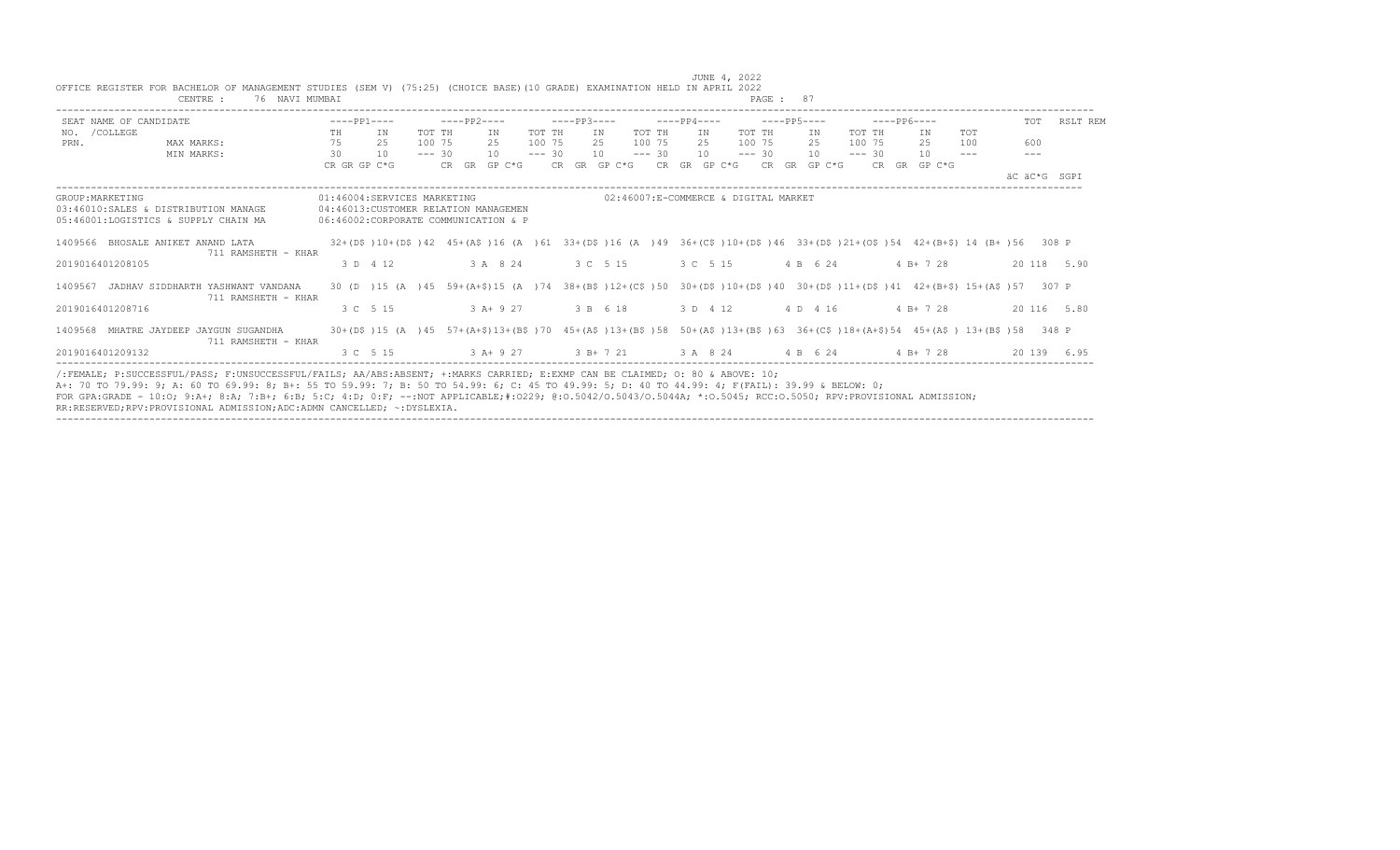|                  | CENTRE :<br>95 MUMBARA                                                                                                                                                                                                                                                                                                                                                                                                                                                                                                     |              |                                                                                                                        |          |             |                      |          |             |     |                                      |          |             |                    | PAGE : 88   |                                              |          |              |          |                                                                         |              |              |
|------------------|----------------------------------------------------------------------------------------------------------------------------------------------------------------------------------------------------------------------------------------------------------------------------------------------------------------------------------------------------------------------------------------------------------------------------------------------------------------------------------------------------------------------------|--------------|------------------------------------------------------------------------------------------------------------------------|----------|-------------|----------------------|----------|-------------|-----|--------------------------------------|----------|-------------|--------------------|-------------|----------------------------------------------|----------|--------------|----------|-------------------------------------------------------------------------|--------------|--------------|
|                  | SEAT NAME OF CANDIDATE                                                                                                                                                                                                                                                                                                                                                                                                                                                                                                     | $---PP1---$  |                                                                                                                        |          | ----PP2---- |                      |          | $---PP3---$ |     |                                      |          | $---PP4---$ |                    | $---PP5---$ |                                              |          | $---PP6---$  |          |                                                                         |              | TOT RSLT REM |
| NO. / COLLEGE    |                                                                                                                                                                                                                                                                                                                                                                                                                                                                                                                            | TH           | IN                                                                                                                     | TOT TH   |             | ΙN                   | TOT TH   |             | ΙN. | TOT TH                               |          | IN          |                    | TOT TH      | IN                                           | TOT TH   |              | ΙN       | TOT                                                                     |              |              |
| PRN.             | MAX MARKS:                                                                                                                                                                                                                                                                                                                                                                                                                                                                                                                 | 75           | 25                                                                                                                     | 100 75   |             | 25                   | 100 75   |             | 25  |                                      | 100 75   | 25          |                    | 100 75      | 2.5                                          | 100 75   |              | 2.5      | 100                                                                     | 600          |              |
|                  | MIN MARKS:                                                                                                                                                                                                                                                                                                                                                                                                                                                                                                                 | 30           | 10                                                                                                                     | $--- 30$ |             | 10                   | $--- 30$ |             | 10  |                                      | $--- 30$ | 10          |                    | $--- 30$    | 10                                           | $--- 30$ |              | 10       |                                                                         |              |              |
|                  |                                                                                                                                                                                                                                                                                                                                                                                                                                                                                                                            | CR GR GP C*G |                                                                                                                        |          |             | $CR$ $GR$ $GP$ $C*G$ |          |             |     | CR GR GP C*G CR GR GP C*G            |          |             |                    |             | CR GR GP C*G                                 |          | CR GR GP C*G |          |                                                                         | AC AC*G SGPT |              |
| GROUP: MARKETING | 03:46013:CUSTOMER RELATION MANAGEMEN<br>05:46001:LOGISTICS & SUPPLY CHAIN MA                                                                                                                                                                                                                                                                                                                                                                                                                                               |              | 01:46004:SERVICES MARKETING<br>04:46019:STRATEGIC MARKETING MANAGEM<br>06:46002:CORPORATE COMMUNICATION & P            |          |             |                      |          |             |     | 02:46007:E-COMMERCE & DIGITAL MARKET |          |             |                    |             |                                              |          |              |          |                                                                         |              |              |
| N                | 1409570 KHAN AZHARUDDIN AZMAT MARYMA KHATOO AA<br>555 A E KALSEKAR-KA                                                                                                                                                                                                                                                                                                                                                                                                                                                      |              | 17+(A\$)17 44+(B+\$)21+(O\$)65 30+(D\$)10+(D\$)40 33+(D\$)13+(B\$)46 AA                                                |          |             |                      |          |             |     |                                      |          |             |                    |             |                                              |          |              |          | $13+(B\frac{5}{9})13$ $44+(B+\frac{5}{9})17+(A\frac{5}{9})61$ 242 A ABS |              |              |
| 2019016401754743 |                                                                                                                                                                                                                                                                                                                                                                                                                                                                                                                            |              | $- F 1 -$                                                                                                              |          |             | 3 A 8 24             |          | 3 D 4 12    |     |                                      |          |             | $3 C 5 15$ - F 1 - |             |                                              |          |              | 4 A 8 32 |                                                                         | 1.3          |              |
| 1409571<br>ANA   | SHAIKH MASOOD ALAM MEHMOOD ALAM AFS<br>555 A E KALSEKAR-KA                                                                                                                                                                                                                                                                                                                                                                                                                                                                 |              | 30+(D\$)11+(D\$)41 30+(D\$)21+(O\$)51 44 (B+)18+(A+\$)62 33+(D\$)13+(B\$)46 36+(C\$)13+(B\$)49 30 (D) 16+(A\$)46 295 P |          |             |                      |          |             |     |                                      |          |             |                    |             |                                              |          |              |          |                                                                         |              |              |
| 2019016401752261 |                                                                                                                                                                                                                                                                                                                                                                                                                                                                                                                            |              | 3 D 4 12                                                                                                               |          |             |                      |          |             |     |                                      |          |             |                    |             | 3 B 6 18 3 A 8 24 3 C 5 15 4 C 5 20 4 C 5 20 |          |              |          |                                                                         |              | 20 109 5.45  |
|                  | /:FEMALE; P:SUCCESSFUL/PASS; F:UNSUCCESSFUL/FAILS; AA/ABS:ABSENT; +:MARKS CARRIED; E:EXMP CAN BE CLAIMED; O: 80 & ABOVE: 10;<br>A+: 70 TO 79.99: 9; A: 60 TO 69.99: 8; B+: 55 TO 59.99: 7; B: 50 TO 54.99: 6; C: 45 TO 49.99: 5; D: 40 TO 44.99: 4; F(FAIL): 39.99 & BELOW: 0;<br>FOR GPA:GRADE - 10:0; 9:A+; 8:A; 7:B+; 6:B; 5:C; 4:D; 0:F; --:NOT APPLICABLE;#:0229; 0:0.5042/0.5043/0.5044A; *:0.5045; RCC:0.5050; RPV:PROVISIONAL ADMISSION;<br>RR:RESERVED;RPV:PROVISIONAL ADMISSION;ADC:ADMN CANCELLED; ~: DYSLEXIA. |              |                                                                                                                        |          |             |                      |          |             |     |                                      |          |             |                    |             |                                              |          |              |          |                                                                         |              |              |

----------------------------------------------------------------------------------------------------------------------------------------------------------------------------------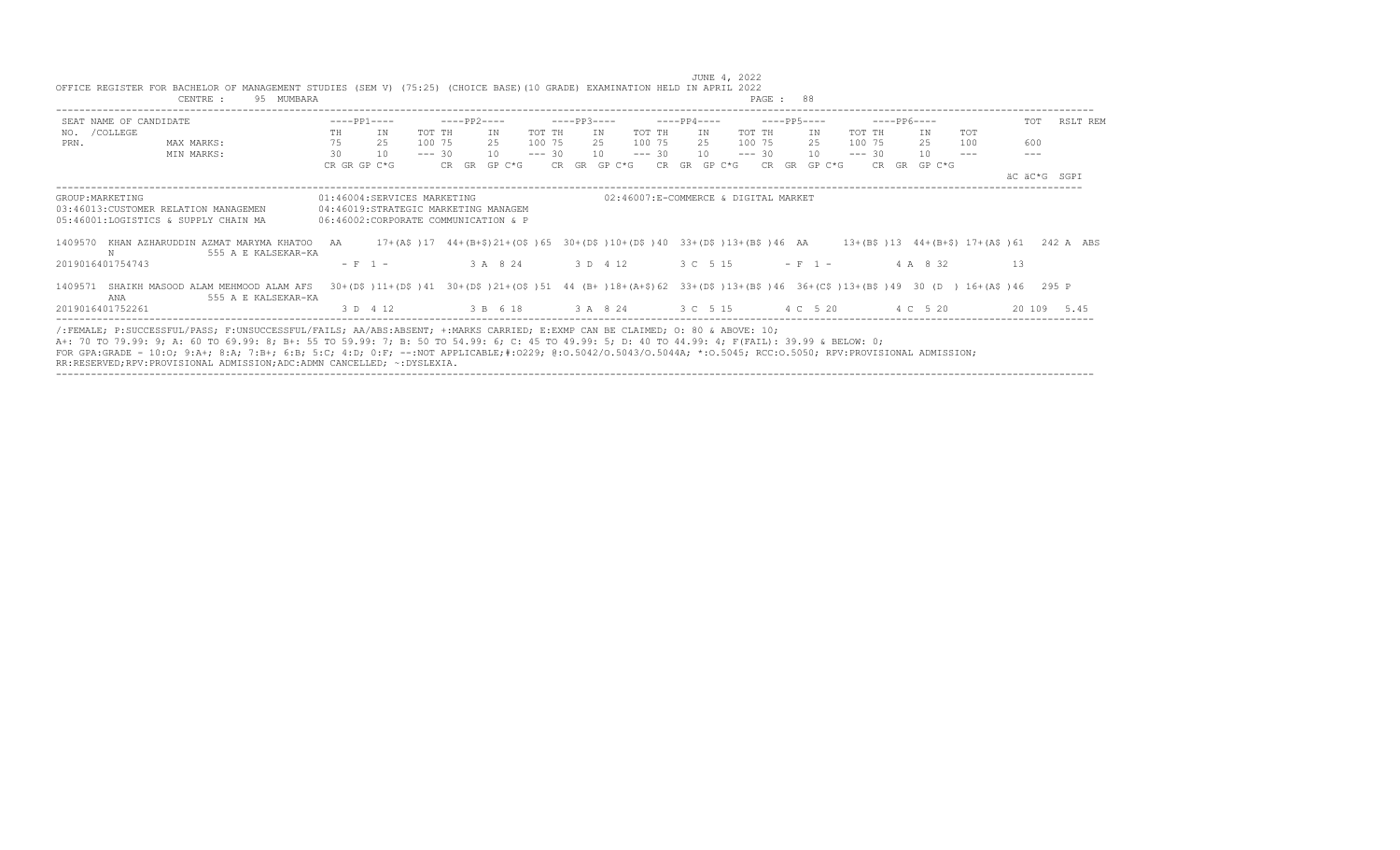|                        | OFFICE REGISTER FOR BACHELOR OF MANAGEMENT STUDIES (SEM V) (75:25) (CHOICE BASE)(10 GRADE) EXAMINATION HELD IN APRIL 2022<br>3 ANDHERI<br>CENTRE :                                                                                                                                                                                                                                                                                                                                                                         |              |                                                                                                                                                |                                     |             |              |        |                  |    |        |              |    |             | PAGE: 89    |              |        |             |              |     |              |          |
|------------------------|----------------------------------------------------------------------------------------------------------------------------------------------------------------------------------------------------------------------------------------------------------------------------------------------------------------------------------------------------------------------------------------------------------------------------------------------------------------------------------------------------------------------------|--------------|------------------------------------------------------------------------------------------------------------------------------------------------|-------------------------------------|-------------|--------------|--------|------------------|----|--------|--------------|----|-------------|-------------|--------------|--------|-------------|--------------|-----|--------------|----------|
| SEAT NAME OF CANDIDATE |                                                                                                                                                                                                                                                                                                                                                                                                                                                                                                                            |              | $---PP1---$                                                                                                                                    |                                     | ----PP2---- |              |        | $---PP3---$      |    |        | $---PP4---$  |    |             | $---PP5---$ |              |        | $---PP6---$ |              |     | TOT          | RSLT REM |
| NO. / COLLEGE          |                                                                                                                                                                                                                                                                                                                                                                                                                                                                                                                            | TH           | ΙN                                                                                                                                             | TOT TH                              |             | TN           | TOT TH |                  | IN | TOT TH |              | TN | TOT TH      |             | ΙN           | TOT TH |             | TN           | TOT |              |          |
| PRN.                   | MAX MARKS:                                                                                                                                                                                                                                                                                                                                                                                                                                                                                                                 | 75           | 25                                                                                                                                             | 100 75                              | 25          |              |        | 100 75 25 100 75 |    |        |              |    | 25 100 75   |             | 25           |        | 100 75      | 25           | 100 | 600          |          |
|                        | MIN MARKS:                                                                                                                                                                                                                                                                                                                                                                                                                                                                                                                 | 30           | 10                                                                                                                                             | $--- 30$                            |             | 10           |        | $--- 30 10$      |    |        | $--- 30 10$  |    | $--- 30 10$ |             |              |        | $--- 30$    | 10           |     |              |          |
|                        |                                                                                                                                                                                                                                                                                                                                                                                                                                                                                                                            | CR GR GP C*G |                                                                                                                                                |                                     |             | CR GR GP C*G |        | CR GR GP C*G     |    |        | CR GR GP C*G |    |             |             | CR GR GP C*G |        |             | CR GR GP C*G |     |              |          |
|                        |                                                                                                                                                                                                                                                                                                                                                                                                                                                                                                                            |              |                                                                                                                                                |                                     |             |              |        |                  |    |        |              |    |             |             |              |        |             |              |     | äC äC*G SGPI |          |
|                        | 03:46010:SALES & DISTRIBUTION MANAGE<br>05:46001:LOGISTICS & SUPPLY CHAIN MA                                                                                                                                                                                                                                                                                                                                                                                                                                               |              | 04:46013: CUSTOMER RELATION MANAGEMEN<br>06:46002:CORPORATE COMMUNICATION & P                                                                  |                                     |             |              |        |                  |    |        |              |    |             |             |              |        |             |              |     |              |          |
|                        | 1409572 SHAIKH FARIDUDDIN BADRUDDIN MEHAJEB                                                                                                                                                                                                                                                                                                                                                                                                                                                                                |              | 30 (D) 13+ (B\$) 43 30+ (D\$) 13+ (B\$) 43 30+ (D\$) 11+ (D\$) 41 39+ (B\$) 14+ (B+\$) 53 53+ (A+\$) 12+ (C\$) 65 30+ (D\$) 12+ (C\$) 42 287 P |                                     |             |              |        |                  |    |        |              |    |             |             |              |        |             |              |     |              |          |
| TN<br>2019016400373001 | 516 CLARA                                                                                                                                                                                                                                                                                                                                                                                                                                                                                                                  |              | 3 D 4 12                                                                                                                                       | 3 D 4 12 3 D 4 12 3 B 6 18 4 A 8 32 |             |              |        |                  |    |        |              |    |             |             |              |        |             | 4 D 4 16     |     | 20 102       | 5 1 0    |
|                        | /:FEMALE; P:SUCCESSFUL/PASS; F:UNSUCCESSFUL/FAILS; AA/ABS:ABSENT; +:MARKS CARRIED; E:EXMP CAN BE CLAIMED; O: 80 & ABOVE: 10;<br>A+: 70 TO 79.99: 9; A: 60 TO 69.99: 8; B+: 55 TO 59.99: 7; B: 50 TO 54.99: 6; C: 45 TO 49.99: 5; D: 40 TO 44.99: 4; F(FAIL): 39.99 & BELOW: 0;<br>FOR GPA:GRADE - 10:0: 9:A+; 8:A; 7:B+; 6:B; 5:C; 4:D; 0:F; --:NOT APPLICABLE;#:0229; 0:0.5042/0.5043/0.5044A; *:0.5045; RCC:0.5050; RPV:PROVISIONAL ADMISSION;<br>RR:RESERVED;RPV:PROVISIONAL ADMISSION;ADC:ADMN CANCELLED; ~: DYSLEXIA. |              |                                                                                                                                                |                                     |             |              |        |                  |    |        |              |    |             |             |              |        |             |              |     |              |          |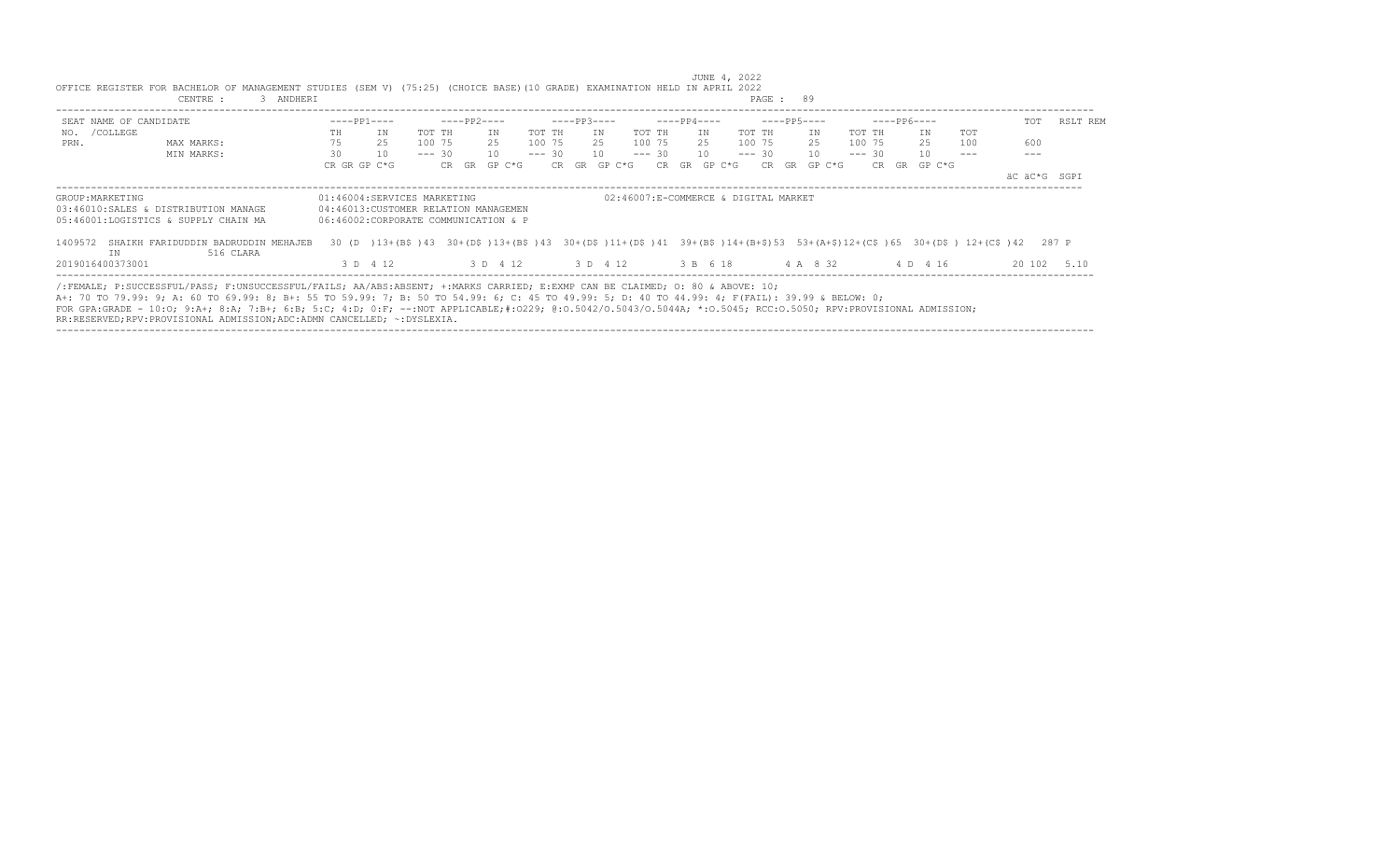|                  | SEAT NAME OF CANDIDATE                                                                                                                                                                      | $---PP1---$        |                                                                                                                                                                                                                                            | $---PP2---$       |           |                    | $---PP3---$ |            |          | $---PP4---$ |                                                                              | $---PP5---$ |             |          | -----PP6---- |                   |                | TOT                        | RSLT REM     |
|------------------|---------------------------------------------------------------------------------------------------------------------------------------------------------------------------------------------|--------------------|--------------------------------------------------------------------------------------------------------------------------------------------------------------------------------------------------------------------------------------------|-------------------|-----------|--------------------|-------------|------------|----------|-------------|------------------------------------------------------------------------------|-------------|-------------|----------|--------------|-------------------|----------------|----------------------------|--------------|
| NO. / COLLEGE    |                                                                                                                                                                                             | TH                 | IN                                                                                                                                                                                                                                         | TOT TH            | ΙN        | TOT TH             |             | IN         | TOT TH   | IN          | TOT TH                                                                       |             | IN          | TOT TH   |              | IN                | TOT            |                            |              |
| PRN.             | MAX MARKS:                                                                                                                                                                                  | 75                 | 25                                                                                                                                                                                                                                         | 100 75            | 25        | 100 75<br>$--- 30$ |             | 25         | 100 75   | 25          | 100 75                                                                       |             | 25          | 100 75   |              | 25                | 100<br>$- - -$ | 600<br>$\qquad \qquad - -$ |              |
|                  | MIN MARKS:                                                                                                                                                                                  | 30<br>CR GR GP C*G | 10                                                                                                                                                                                                                                         | $--- 30$          | 10        |                    |             | 10         | $--- 30$ | 10          | $--- 30$<br>CR GR GP C*G CR GR GP C*G CR GR GP C*G CR GR GP C*G CR GR GP C*G |             | 10          | $--- 30$ |              | 10                |                |                            |              |
|                  |                                                                                                                                                                                             |                    |                                                                                                                                                                                                                                            |                   |           |                    |             |            |          |             |                                                                              |             |             |          |              |                   |                |                            | äC äC*G SGPI |
| GROUP: MARKETING | 03:46010:SALES & DISTRIBUTION MANAGE<br>05:46001:LOGISTICS & SUPPLY CHAIN MA                                                                                                                |                    | 01:46004:SERVICES MARKETING<br>04:46013: CUSTOMER RELATION MANAGEMEN<br>06:46002:CORPORATE COMMUNICATION & P                                                                                                                               |                   |           |                    |             |            |          |             | 02:46007:E-COMMERCE & DIGITAL MARKET                                         |             |             |          |              |                   |                |                            |              |
|                  | 1409573 / CHAUDHARY NASHRA SHAMIM AASMA<br>661 IMCOST                                                                                                                                       |                    | 44+(B+\$)15+(A\$)59 38+(B\$)16+(A\$)54 32 (D )18+(A+\$)50 45+(A\$)15+(A\$)60 39+(B\$)17+(A\$)56 47+(A\$) 13+(B\$)60 339 P                                                                                                                  |                   |           |                    |             |            |          |             |                                                                              |             |             |          |              |                   |                |                            |              |
|                  | 2019016401373972                                                                                                                                                                            |                    | 3 B+ 7 21                                                                                                                                                                                                                                  |                   | 3 B 6 18  |                    |             | 3 B 6 18   |          | 3 A 8 24    |                                                                              |             | $4 B+ 7 28$ |          |              | 4 A 8 32          |                |                            | 20 141 7.05  |
|                  | 1409574 / KAROTRA PRANJAL BHAVESH SHARMILA<br>661 IMCOST                                                                                                                                    |                    | 45+(A\$)17+(A\$)62 44+(B+\$)18+(A+\$)62 42+(B+\$)20+(O\$)62 50+(A\$)19+(A+\$)69 48 (A)16+(A\$)64 47+(A\$) 20+(O\$)67 386 P                                                                                                                 |                   |           |                    |             |            |          |             |                                                                              |             |             |          |              |                   |                |                            |              |
| 2019016401375294 |                                                                                                                                                                                             |                    | 3 A 8 24                                                                                                                                                                                                                                   |                   | 3 A 8 24  |                    |             | 3 A 8 24   |          | 3 A 8 24    |                                                                              |             | 4 A 8 32    |          |              | 4 A 8 32          |                |                            | 20 160 8.00  |
|                  | 1409575 KUMAWAT RAHUL PAPPURAM INDIRA<br>661 IMCOST                                                                                                                                         |                    | 54+(A+\$)22+(O\$)76 59+(A+\$)22+(O\$)81 65+(O\$)22+(O\$)87 60+(O\$)21+(O\$)81 59 (A+)19+(A+\$)78 50+(A\$) 22+(O\$)72 475 P                                                                                                                 |                   |           |                    |             |            |          |             |                                                                              |             |             |          |              |                   |                |                            |              |
|                  | 2019016401374171                                                                                                                                                                            |                    | 3 A+ 9 27                                                                                                                                                                                                                                  |                   | 3 0 10 30 |                    |             | 3 0 10 30  |          | 3 0 10 30   |                                                                              |             | $4 A+9 36$  |          |              | $4 A+9 36$        |                |                            | 20 189 9.45  |
|                  | 1409576 MONIS PRINSTON VALERIAN CYNTHIA<br>661 IMCOST                                                                                                                                       |                    | 65+(0\$)19+(A+\$)84 64+(0\$)22+(0\$)86 65+(0\$)21+(0\$)86 57+(A+\$)20+(0\$)77 50 (A)15+(A\$)65 51+(A\$)24+(0\$)75 473 P                                                                                                                    |                   |           |                    |             |            |          |             |                                                                              |             |             |          |              |                   |                |                            |              |
|                  | 2019016401375062                                                                                                                                                                            |                    | 3 0 10 30                                                                                                                                                                                                                                  |                   | 3 0 10 30 |                    |             | 3 0 10 30  |          | $3 A+9 27$  |                                                                              |             | 4 A 8 32    |          |              | $4 A+9 36$        |                |                            | 20 185 9.25  |
|                  | 1409577 SOMASE SUSHANT RAJESH SUSHMA<br>661 IMCOST                                                                                                                                          |                    | $47+(A\frac{2}{3})19+(A+\frac{2}{3})66$ $48+(A\frac{2}{3})15+(A\frac{2}{3})63$ $42+(B+\frac{2}{3})10+(D\frac{2}{3})52$ 33 (D ) $16+(A\frac{2}{3})49$ $41+(B+\frac{2}{3})20+(O\frac{2}{3})61$ $44+(B+\frac{2}{3})16+(A\frac{2}{3})60$ 351 P |                   |           |                    |             |            |          |             |                                                                              |             |             |          |              |                   |                |                            |              |
|                  | 2019016401374735                                                                                                                                                                            |                    | 3 A 8 24                                                                                                                                                                                                                                   | 3 A 8 24 3 B 6 18 |           |                    |             |            |          |             | 3 C 5 15 4 A 8 32 4 A 8 32                                                   |             |             |          |              |                   |                |                            | 20 145 7.25  |
| GROUP: FINANCE   | 03:46015:RISK MANAGEMENT<br>05:46001:LOGISTICS & SUPPLY CHAIN MA                                                                                                                            |                    | 01:46003:INVESTMENT ANALYSIS & PORTF 02:46009:WEALTH MANAGEMENT<br>04:46018:DIRECT TAXES<br>06:46002:CORPORATE COMMUNICATION & P                                                                                                           |                   |           |                    |             |            |          |             |                                                                              |             |             |          |              |                   |                |                            |              |
|                  | 1409578 /PAL RINKY RAMASHANKAR PAL MEELADEVI 33+(D\$)14+(B+\$)47 33+(D\$)11+(D\$)44 41+(B+\$)10+(D\$)51 48+(A\$)12+(C\$)60 51 (A)10+(D\$)61 50+(A\$) 18+(A+\$)68 331 P<br>661 IMCOST<br>PAL |                    |                                                                                                                                                                                                                                            |                   |           |                    |             |            |          |             |                                                                              |             |             |          |              |                   |                |                            |              |
| 2019016401375224 |                                                                                                                                                                                             |                    | 3 C 5 15                                                                                                                                                                                                                                   |                   | 3 D 4 12  |                    |             | 3 B 6 18   |          | 3 A 8 24    |                                                                              |             |             |          |              | 4 A 8 32 4 A 8 32 |                |                            | 20 133 6.65  |
|                  | GROUP: HUMAN RESOURCE<br>03:46011:PERFORMANCE MANAGEMENT & CA<br>05:46001:LOGISTICS & SUPPLY CHAIN MA                                                                                       |                    | 01:46005:FINANCE FOR HR PROFESSIONAL<br>04:46020:STRESS MANAGEMENT<br>06:46002:CORPORATE COMMUNICATION & P                                                                                                                                 |                   |           |                    |             |            |          |             | 02:46008:STRATEGIC HUMAN RESOURCE MG                                         |             |             |          |              |                   |                |                            |              |
|                  | 1409579 SHAIKH ASAD SHUJAUDDIN NISBETH<br>661 IMCOST                                                                                                                                        |                    | 44+(B+\$)12+(C\$)56 33+(D\$)10+(D\$)43 54+(A+\$)17+(A\$)71 59+(A+\$)12+(C\$)71 42 (B+)18+(A+\$)60 47+(A\$) 10+(D\$)57 358 P                                                                                                                |                   |           |                    |             |            |          |             |                                                                              |             |             |          |              |                   |                |                            |              |
|                  | 2019016401375425                                                                                                                                                                            |                    | $3 B+721$                                                                                                                                                                                                                                  |                   | 3 D 4 12  |                    |             | $3 A+9 27$ |          |             | 3 A + 9 27 4 A 8 32                                                          |             |             |          |              | $4 B+ 7 28$       |                |                            | 20 147 7.35  |

RR:RESERVED;RPV:PROVISIONAL ADMISSION;ADC:ADMN CANCELLED; ~:DYSLEXIA. ----------------------------------------------------------------------------------------------------------------------------------------------------------------------------------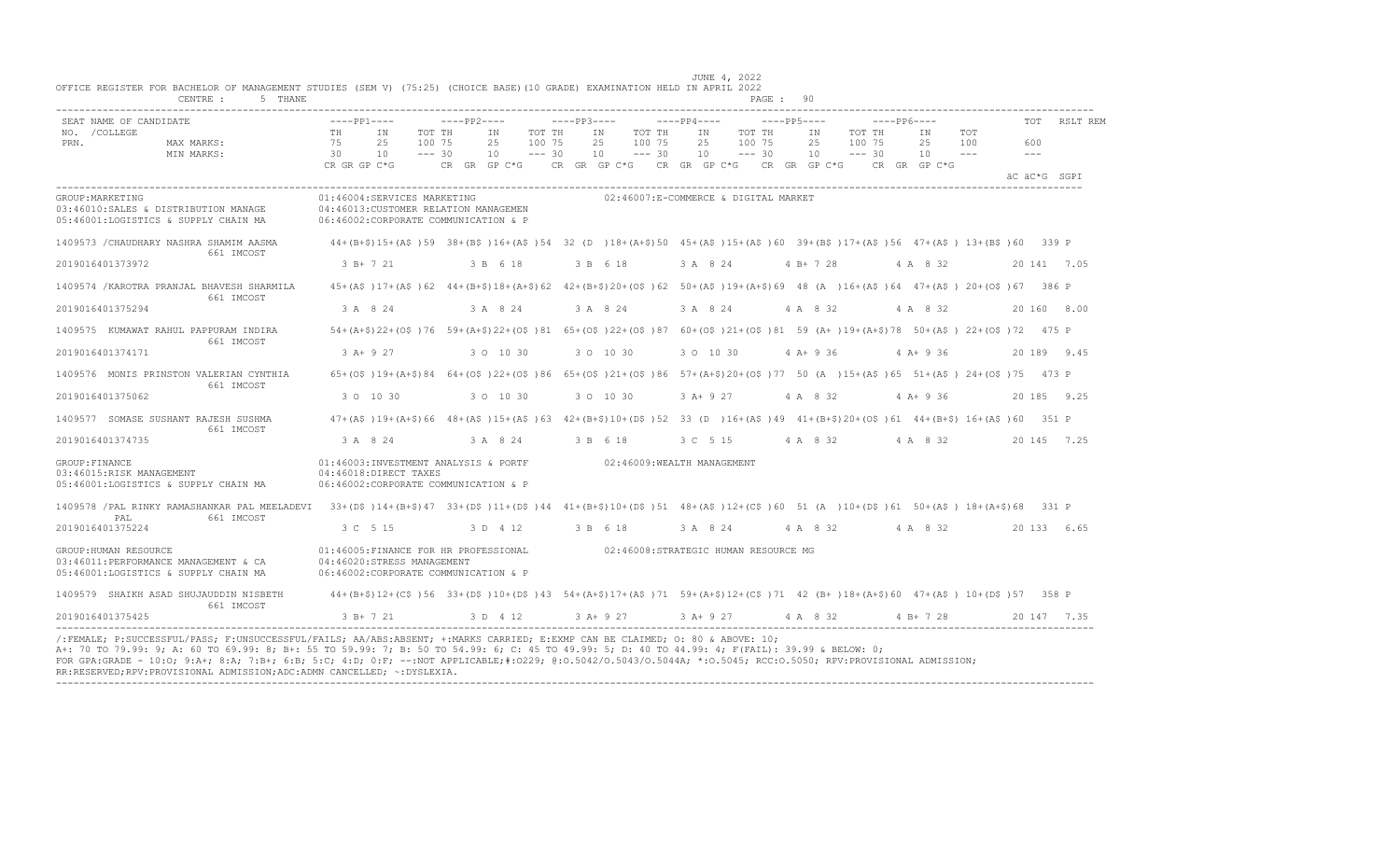| SEAT NAME OF CANDIDATE |                                                                                                                                                                                                                                                                                                                                                                                                                                                  |              | $---PP1---$                                                                                                                                                                                     |          | ----PP2---- |              |        | $---PP3---$ |    |              |             | $---PP4---$ |              |             | $---PP5---$  |          | $---PP6---$                                  |     | TOT          | RSLT REM |
|------------------------|--------------------------------------------------------------------------------------------------------------------------------------------------------------------------------------------------------------------------------------------------------------------------------------------------------------------------------------------------------------------------------------------------------------------------------------------------|--------------|-------------------------------------------------------------------------------------------------------------------------------------------------------------------------------------------------|----------|-------------|--------------|--------|-------------|----|--------------|-------------|-------------|--------------|-------------|--------------|----------|----------------------------------------------|-----|--------------|----------|
| NO. / COLLEGE          |                                                                                                                                                                                                                                                                                                                                                                                                                                                  | TH           | ΙN                                                                                                                                                                                              | TOT TH   |             | TN           | TOT TH |             | IN |              | TOT TH      | TN          |              | TOT TH      | IN           | TOT TH   | TN                                           | TOT |              |          |
| PRN.                   | MAX MARKS:                                                                                                                                                                                                                                                                                                                                                                                                                                       | 75           | 25                                                                                                                                                                                              | 100 75   |             | 25           | 100 75 |             |    |              | 25 100 75   |             | 25 100 75    |             | 25           | 100 75   | 25                                           | 100 | 600          |          |
|                        | MIN MARKS:                                                                                                                                                                                                                                                                                                                                                                                                                                       | 30           | 10                                                                                                                                                                                              | $--- 30$ |             | 10           |        | $--- 30 10$ |    |              | $--- 30 10$ |             |              | $--- 30 10$ |              | $--- 30$ | 10                                           |     |              |          |
|                        |                                                                                                                                                                                                                                                                                                                                                                                                                                                  | CR GR GP C*G |                                                                                                                                                                                                 |          |             | CR GR GP C*G |        |             |    | CR GR GP C*G |             |             | CR GR GP C*G |             | CR GR GP C*G |          | CR GR GP C*G                                 |     |              |          |
|                        |                                                                                                                                                                                                                                                                                                                                                                                                                                                  |              |                                                                                                                                                                                                 |          |             |              |        |             |    |              |             |             |              |             |              |          |                                              |     | äC äC*G SGPI |          |
|                        | 03:46010:SALES & DISTRIBUTION MANAGE<br>05:46001:LOGISTICS & SUPPLY CHAIN MA<br>1409580 KADAM SHUBHAM SHANTARAM SHARMILA                                                                                                                                                                                                                                                                                                                         |              | 04:46016:INDUSTRIAL MARKETING<br>06:46002:CORPORATE COMMUNICATION & P<br>30+(D\$)14+(B+\$)44 33+(D\$)15+(A\$)48 31+(D\$)13+(B\$)44 33+(D\$)14+(B+\$)47 36 (C)11+(D\$)47 32 (D) 15+(A\$)47 277 P |          |             |              |        |             |    |              |             |             |              |             |              |          |                                              |     |              |          |
|                        | 980 GURUKUL - CHIPL                                                                                                                                                                                                                                                                                                                                                                                                                              |              |                                                                                                                                                                                                 |          |             |              |        |             |    |              |             |             |              |             |              |          |                                              |     |              |          |
| 2019016402123622       |                                                                                                                                                                                                                                                                                                                                                                                                                                                  |              | 3 D 4 12                                                                                                                                                                                        |          |             |              |        |             |    |              |             |             |              |             |              |          | 3 C 5 15 3 D 4 12 3 C 5 15 4 C 5 20 4 C 5 20 |     | 2094         | 4.70     |
|                        | /:FEMALE; P:SUCCESSFUL/PASS; F:UNSUCCESSFUL/FAILS; AA/ABS:ABSENT; +:MARKS CARRIED; E:EXMP CAN BE CLAIMED; O: 80 & ABOVE: 10;<br>A+: 70 TO 79.99: 9; A: 60 TO 69.99: 8; B+: 55 TO 59.99: 7; B: 50 TO 54.99: 6; C: 45 TO 49.99: 5; D: 40 TO 44.99: 4; F(FAIL): 39.99 & BELOW: 0;<br>FOR GPA:GRADE - 10:0; 9:A+; 8:A; 7:B+; 6:B; 5:C; 4:D; 0:F; --:NOT APPLICABLE;#:0229; 0:0.5042/0.5043/0.5044A; *:0.5045; RCC:0.5050; RPV:PROVISIONAL ADMISSION; |              |                                                                                                                                                                                                 |          |             |              |        |             |    |              |             |             |              |             |              |          |                                              |     |              |          |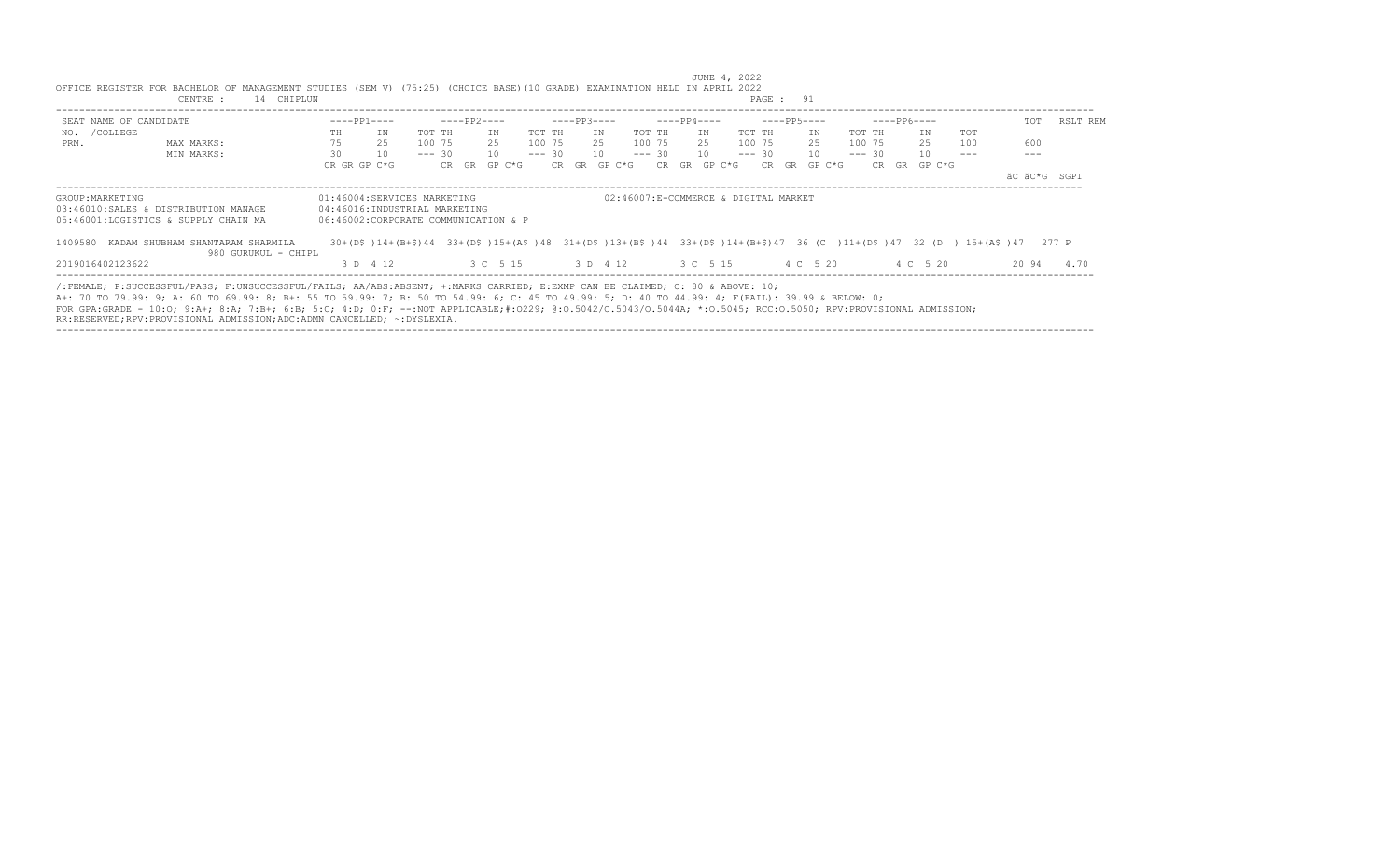| NO. / COLLEGE<br>TH<br>IN<br>TOT TH<br>ΙN<br>TOT TH<br>IN<br>TOT TH<br>TOT TH<br>IN<br>TOT TH<br>IN<br>TOT<br>IN<br>25<br>100 75<br>25<br>25<br>PRN.<br>MAX MARKS:<br>75<br>25<br>100 75<br>25<br>100 75<br>100 75<br>25<br>100 75<br>100<br>600<br>MIN MARKS:<br>$--- 30$<br>$--- 30$<br>$--- 30$<br>$--- 30$<br>$--- 30$<br>10<br>30<br>10<br>10<br>10<br>10<br>10<br>$- - -$<br>$\frac{1}{2}$<br>CR GR GP C*G<br>CR GR GP C*G $\,$ CR GR GP C*G $\,$ CR GR GP C*G $\,$ CR GR GP C*G $\,$<br>CR GR GP C*G<br>äC äC*G SGPI<br>01:46003:INVESTMENT ANALYSIS & PORTF 02:46006:COMMODITY & DERIVATIVES MAR<br>04:46018:DIRECT TAXES<br>06:46002:CORPORATE COMMUNICATION & P<br>44+(B+\$)18+(A+\$)62 48+(A\$)16+(A\$)64 45+(A\$)14+(B+\$)59 41+(B+\$)13+(B\$)54 35 (C)13+(B\$)48 30+(D\$)20+(O\$)50 337 P<br>941 SWAMI HANSMUNI<br>3 A 8 24<br>3 A 8 24<br>3 B+ 7 21<br>4 C 5 20<br>4 B 6 24<br>20 131 6.55<br>3 B 6 18<br>01:46008:STRATEGIC HUMAN RESOURCE MG<br>02:46011:PERFORMANCE MANAGEMENT & CA<br>04:46017:TALENT & COMPETENCY MANAGEM<br>06:46002:CORPORATE COMMUNICATION & P<br>30+(D\$)11+(D\$)41 32+(D\$)11+(D\$)43 39+(B\$)11+(D\$)50 30 (D )16+(A\$)46 30+(D\$)15+(A\$)45 41+(B+\$) 12+(C\$)53 278 P<br>941 SWAMI HANSMUNI<br>3 D 4 12<br>3 D 4 12<br>3 B 6 18<br>3 C 5 15<br>4 C 5 20<br>4 B 6 24<br>20 101 5.05<br>$41 + (B+\$)18 + (A+\$)59$ $41 + (B+\$)12 + (C\$)53$ $39 + (B\$)14 + (B+\$)53$ $30$ (D ) $20 + (O\$)50$ $30 + (D\$)10 + (D\$)40$ $41 + (B+\$)12 + (C\$)53$ $308$ P<br>941 SWAMI HANSMUNI<br>$3 B+ 7 21$<br>3 B 6 18<br>3 B 6 18<br>3 B 6 18<br>4 D 4 16<br>4 B 6 24<br>20 115 5.75<br>35+(C\$)15+(A\$)50 45+(A\$)13+(B\$)58 30+(D\$)11+(D\$)41 30 (D)16+(A\$)46 33+(D\$)12+(C\$)45 30+(D\$)17+(A\$)47 287 P<br>941 SWAMI HANSMUNI<br>3 B 6 18<br>3 B + 7 21 3 D 4 12<br>4 C 5 20 4 C 5 20<br>20 106 5.30<br>3 C 5 15<br>01:46004:SERVICES MARKETING<br>02:46007:E-COMMERCE & DIGITAL MARKET<br>04:46013:CUSTOMER RELATION MANAGEMEN<br>06:46002:CORPORATE COMMUNICATION & P<br>35+(C\$)17+(A\$)52 60 (O)18+(A+\$)78 41 (B+)13+(B\$)54 54 (A+)18+(A+\$)72 39 (B)13+(B\$)52 38+(B\$) 18+(A+\$)56 364 P<br>960 SEVA SADAN - UL<br>3 B 6 18<br>3 A+ 9 27<br>3 B 6 18<br>$3 A+9 27$<br>4 B 6 24<br>$4 B+ 7 28$<br>20 142 7.10<br>01:46003:INVESTMENT ANALYSIS & PORTF 02:46009:WEALTH MANAGEMENT<br>04:46018:DIRECT TAXES<br>06:46002:CORPORATE COMMUNICATION & P | SEAT NAME OF CANDIDATE                 | $---PP1---$ | $---PP2---$ |  | $---PP3---$ |  | $---PP4---$ |  | $---PP5---$ |  | $---PP6---$ |  | RSLT REM |
|-----------------------------------------------------------------------------------------------------------------------------------------------------------------------------------------------------------------------------------------------------------------------------------------------------------------------------------------------------------------------------------------------------------------------------------------------------------------------------------------------------------------------------------------------------------------------------------------------------------------------------------------------------------------------------------------------------------------------------------------------------------------------------------------------------------------------------------------------------------------------------------------------------------------------------------------------------------------------------------------------------------------------------------------------------------------------------------------------------------------------------------------------------------------------------------------------------------------------------------------------------------------------------------------------------------------------------------------------------------------------------------------------------------------------------------------------------------------------------------------------------------------------------------------------------------------------------------------------------------------------------------------------------------------------------------------------------------------------------------------------------------------------------------------------------------------------------------------------------------------------------------------------------------------------------------------------------------------------------------------------------------------------------------------------------------------------------------------------------------------------------------------------------------------------------------------------------------------------------------------------------------------------------------------------------------------------------------------------------------------------------------------------|----------------------------------------|-------------|-------------|--|-------------|--|-------------|--|-------------|--|-------------|--|----------|
| GROUP: FINANCE<br>03:46012: FINANCIAL ACCOUNTING<br>05:46001:LOGISTICS & SUPPLY CHAIN MA<br>2019016402069843<br>GROUP: HUMAN RESOURCE<br>03:46014: INDUSTRIAL RELATIONS<br>05:46001:LOGISTICS & SUPPLY CHAIN MA<br>1409582 / ARWAT KETAKI SANTOSH ASHWINI<br>2019016402070227<br>2019016402070042<br>1409584 /SHEDRACK FLOOREENA MICHEAL ALISHIBA<br>2019016402070251<br>GROUP: MARKETING<br>03:46010:SALES & DISTRIBUTION MANAGE<br>05:46001:LOGISTICS & SUPPLY CHAIN MA<br>1409585 / OJHA RUPALI DHARMENDRAKUMAR RITA<br>2019016400307625<br>GROUP: FINANCE<br>03:46012:FINANCIAL ACCOUNTING                                                                                                                                                                                                                                                                                                                                                                                                                                                                                                                                                                                                                                                                                                                                                                                                                                                                                                                                                                                                                                                                                                                                                                                                                                                                                                                                                                                                                                                                                                                                                                                                                                                                                                                                                                                                |                                        |             |             |  |             |  |             |  |             |  |             |  |          |
|                                                                                                                                                                                                                                                                                                                                                                                                                                                                                                                                                                                                                                                                                                                                                                                                                                                                                                                                                                                                                                                                                                                                                                                                                                                                                                                                                                                                                                                                                                                                                                                                                                                                                                                                                                                                                                                                                                                                                                                                                                                                                                                                                                                                                                                                                                                                                                                               |                                        |             |             |  |             |  |             |  |             |  |             |  |          |
| 1409583 /JAISWAR MANISHA RAMU SUSHILA                                                                                                                                                                                                                                                                                                                                                                                                                                                                                                                                                                                                                                                                                                                                                                                                                                                                                                                                                                                                                                                                                                                                                                                                                                                                                                                                                                                                                                                                                                                                                                                                                                                                                                                                                                                                                                                                                                                                                                                                                                                                                                                                                                                                                                                                                                                                                         | 1409581 SONAWANE ROHIT GAJANAN SANDHYA |             |             |  |             |  |             |  |             |  |             |  |          |
|                                                                                                                                                                                                                                                                                                                                                                                                                                                                                                                                                                                                                                                                                                                                                                                                                                                                                                                                                                                                                                                                                                                                                                                                                                                                                                                                                                                                                                                                                                                                                                                                                                                                                                                                                                                                                                                                                                                                                                                                                                                                                                                                                                                                                                                                                                                                                                                               |                                        |             |             |  |             |  |             |  |             |  |             |  |          |
|                                                                                                                                                                                                                                                                                                                                                                                                                                                                                                                                                                                                                                                                                                                                                                                                                                                                                                                                                                                                                                                                                                                                                                                                                                                                                                                                                                                                                                                                                                                                                                                                                                                                                                                                                                                                                                                                                                                                                                                                                                                                                                                                                                                                                                                                                                                                                                                               |                                        |             |             |  |             |  |             |  |             |  |             |  |          |
|                                                                                                                                                                                                                                                                                                                                                                                                                                                                                                                                                                                                                                                                                                                                                                                                                                                                                                                                                                                                                                                                                                                                                                                                                                                                                                                                                                                                                                                                                                                                                                                                                                                                                                                                                                                                                                                                                                                                                                                                                                                                                                                                                                                                                                                                                                                                                                                               |                                        |             |             |  |             |  |             |  |             |  |             |  |          |
|                                                                                                                                                                                                                                                                                                                                                                                                                                                                                                                                                                                                                                                                                                                                                                                                                                                                                                                                                                                                                                                                                                                                                                                                                                                                                                                                                                                                                                                                                                                                                                                                                                                                                                                                                                                                                                                                                                                                                                                                                                                                                                                                                                                                                                                                                                                                                                                               |                                        |             |             |  |             |  |             |  |             |  |             |  |          |
|                                                                                                                                                                                                                                                                                                                                                                                                                                                                                                                                                                                                                                                                                                                                                                                                                                                                                                                                                                                                                                                                                                                                                                                                                                                                                                                                                                                                                                                                                                                                                                                                                                                                                                                                                                                                                                                                                                                                                                                                                                                                                                                                                                                                                                                                                                                                                                                               |                                        |             |             |  |             |  |             |  |             |  |             |  |          |
|                                                                                                                                                                                                                                                                                                                                                                                                                                                                                                                                                                                                                                                                                                                                                                                                                                                                                                                                                                                                                                                                                                                                                                                                                                                                                                                                                                                                                                                                                                                                                                                                                                                                                                                                                                                                                                                                                                                                                                                                                                                                                                                                                                                                                                                                                                                                                                                               |                                        |             |             |  |             |  |             |  |             |  |             |  |          |
|                                                                                                                                                                                                                                                                                                                                                                                                                                                                                                                                                                                                                                                                                                                                                                                                                                                                                                                                                                                                                                                                                                                                                                                                                                                                                                                                                                                                                                                                                                                                                                                                                                                                                                                                                                                                                                                                                                                                                                                                                                                                                                                                                                                                                                                                                                                                                                                               |                                        |             |             |  |             |  |             |  |             |  |             |  |          |
|                                                                                                                                                                                                                                                                                                                                                                                                                                                                                                                                                                                                                                                                                                                                                                                                                                                                                                                                                                                                                                                                                                                                                                                                                                                                                                                                                                                                                                                                                                                                                                                                                                                                                                                                                                                                                                                                                                                                                                                                                                                                                                                                                                                                                                                                                                                                                                                               | 05:46001:LOGISTICS & SUPPLY CHAIN MA   |             |             |  |             |  |             |  |             |  |             |  |          |
| 48+(A\$)25+(O\$)73 57+(A+\$)22+(O\$)79 60+(O\$)23+(O\$)83 65+(O\$)22+(O\$)87 65+(O\$)22 (O )87 44+(B+\$)25+(O\$)69 478 P<br>1409586 MISHRA VISHAL ANIL GYANTI<br>960 SEVA SADAN - UL<br>2019016400309477<br>$3 A+9 27$<br>3 0 10 30<br>3 0 10 30 4 0 10 40 4 A 8 32<br>20 186 9.30<br>3 A+ 9 27                                                                                                                                                                                                                                                                                                                                                                                                                                                                                                                                                                                                                                                                                                                                                                                                                                                                                                                                                                                                                                                                                                                                                                                                                                                                                                                                                                                                                                                                                                                                                                                                                                                                                                                                                                                                                                                                                                                                                                                                                                                                                               |                                        |             |             |  |             |  |             |  |             |  |             |  |          |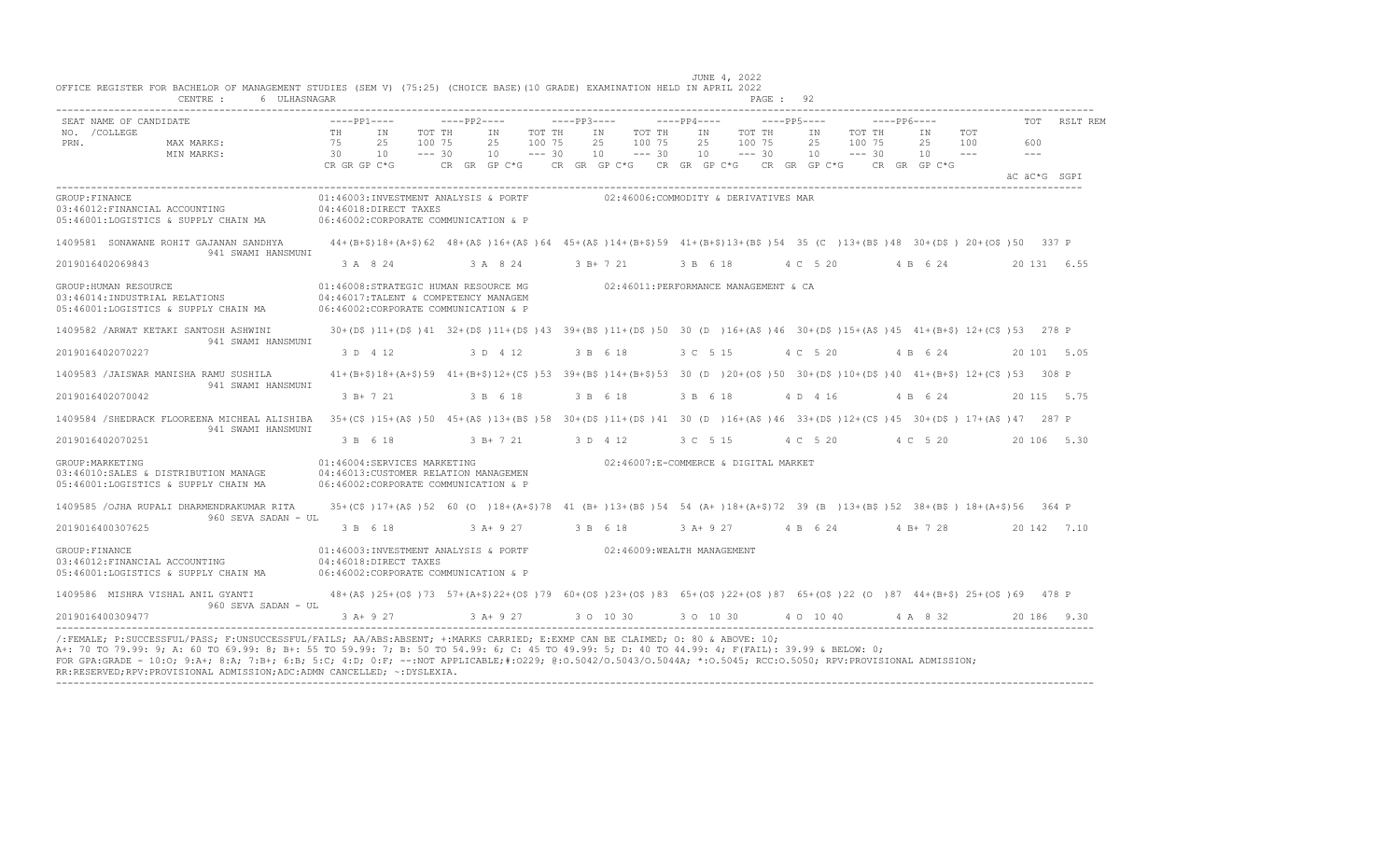| SEAT NAME OF CANDIDATE |                                                                                                                                                                                                                                                                                                                                                                                                                                                  |    | $---PP1---$                          |          | ----PP2---- |                                     |        | $---PP3---$      |    |             | $---PP4---$ |              |        | ----PP5----  |    |          | $---PP6---$  |     | TOT                                                                                                                    | RSLT REM    |
|------------------------|--------------------------------------------------------------------------------------------------------------------------------------------------------------------------------------------------------------------------------------------------------------------------------------------------------------------------------------------------------------------------------------------------------------------------------------------------|----|--------------------------------------|----------|-------------|-------------------------------------|--------|------------------|----|-------------|-------------|--------------|--------|--------------|----|----------|--------------|-----|------------------------------------------------------------------------------------------------------------------------|-------------|
| NO. / COLLEGE          |                                                                                                                                                                                                                                                                                                                                                                                                                                                  | TH | ΙN                                   | TOT TH   |             | TN                                  | TOT TH |                  | IN | TOT TH      | TN          |              | TOT TH |              | IN | TOT TH   | TN           | TOT |                                                                                                                        |             |
| PRN.                   | MAX MARKS:                                                                                                                                                                                                                                                                                                                                                                                                                                       | 75 | 25                                   | 100 75   |             | 25                                  |        | 100 75 25 100 75 |    |             |             | 25 100 75    |        |              | 25 | 100 75   | 25           | 100 | 600                                                                                                                    |             |
|                        | MIN MARKS:                                                                                                                                                                                                                                                                                                                                                                                                                                       | 30 | 10                                   | $--- 30$ |             | 10                                  |        | $--- 30 10$      |    | $--- 30 10$ |             |              |        | $--- 30 10$  |    | $--- 30$ | 10           |     |                                                                                                                        |             |
|                        |                                                                                                                                                                                                                                                                                                                                                                                                                                                  |    | CR GR GP C*G                         |          |             | CR GR GP C*G                        |        | CR GR GP C*G     |    |             |             | CR GR GP C*G |        | CR GR GP C*G |    |          | CR GR GP C*G |     |                                                                                                                        |             |
|                        |                                                                                                                                                                                                                                                                                                                                                                                                                                                  |    |                                      |          |             |                                     |        |                  |    |             |             |              |        |              |    |          |              |     | äC äC*G SGPI                                                                                                           |             |
|                        | 05:46001:LOGISTICS & SUPPLY CHAIN MA<br>1409587 /BHOSALE DEEPALI GANESH SUNITA<br>818 SHETKARI SANSTH                                                                                                                                                                                                                                                                                                                                            |    | 06:46002:CORPORATE COMMUNICATION & P |          |             |                                     |        |                  |    |             |             |              |        |              |    |          |              |     | 38+(B\$)10+(D\$)48 36+(C\$)16+(A\$)52 33+(D\$)15+(A\$)48 39+(B\$)10+(D\$)49 40 (B)10+(D\$)50 30+(D\$)14+(B+\$)44 291 P |             |
| 2018016401066581       |                                                                                                                                                                                                                                                                                                                                                                                                                                                  |    | 3 C 5 15                             |          |             | 3 B 6 18 3 C 5 15 3 C 5 15 4 B 6 24 |        |                  |    |             |             |              |        |              |    |          | 4 D 4 16     |     |                                                                                                                        | 20 103 5.15 |
|                        | /:FEMALE; P:SUCCESSFUL/PASS; F:UNSUCCESSFUL/FAILS; AA/ABS:ABSENT; +:MARKS CARRIED; E:EXMP CAN BE CLAIMED; O: 80 & ABOVE: 10;<br>A+: 70 TO 79.99: 9; A: 60 TO 69.99: 8; B+: 55 TO 59.99: 7; B: 50 TO 54.99: 6; C: 45 TO 49.99: 5; D: 40 TO 44.99: 4; F(FAIL): 39.99 & BELOW: 0;<br>FOR GPA:GRADE - 10:0; 9:A+; 8:A; 7:B+; 6:B; 5:C; 4:D; 0:F; --:NOT APPLICABLE;#:0229; 0:0.5042/0.5043/0.5044A; *:0.5045; RCC:0.5050; RPV:PROVISIONAL ADMISSION; |    |                                      |          |             |                                     |        |                  |    |             |             |              |        |              |    |          |              |     |                                                                                                                        |             |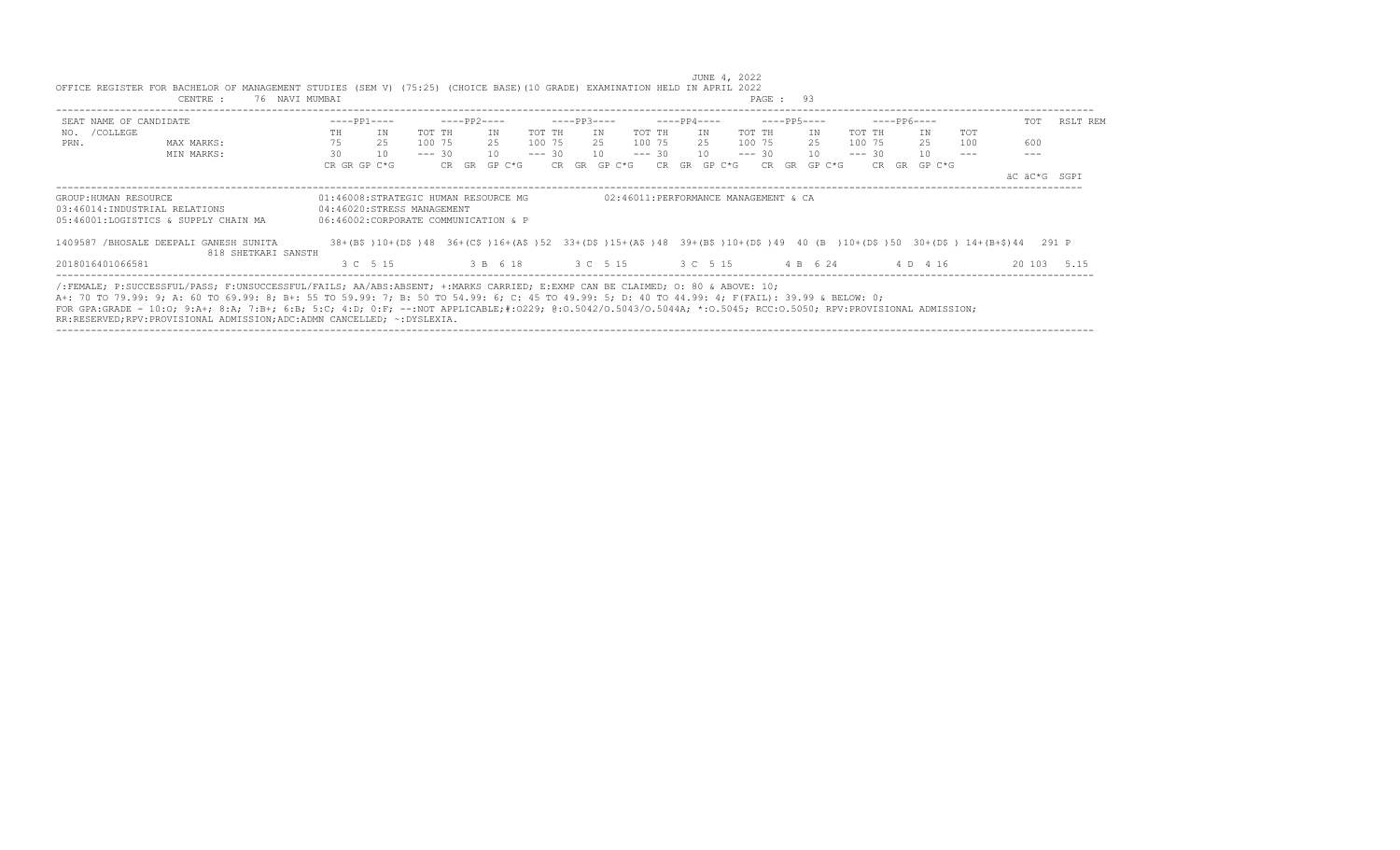|                  | OFFICE REGISTER FOR BACHELOR OF MANAGEMENT STUDIES (SEM V) (75:25) (CHOICE BASE)(10 GRADE) EXAMINATION HELD IN APRIL 2022<br>CENTRE :<br>2 DADAR                                                                                                                                                                                                                                                                                                                                                                           |                                      |                                                                                                                            |             |              |          |             |                            |          |             |                                      | PAGE: 94    |              |          |             |              |               |              |          |
|------------------|----------------------------------------------------------------------------------------------------------------------------------------------------------------------------------------------------------------------------------------------------------------------------------------------------------------------------------------------------------------------------------------------------------------------------------------------------------------------------------------------------------------------------|--------------------------------------|----------------------------------------------------------------------------------------------------------------------------|-------------|--------------|----------|-------------|----------------------------|----------|-------------|--------------------------------------|-------------|--------------|----------|-------------|--------------|---------------|--------------|----------|
|                  | SEAT NAME OF CANDIDATE                                                                                                                                                                                                                                                                                                                                                                                                                                                                                                     | $---PP1---$                          |                                                                                                                            | $---PP2---$ |              |          | $---PP3---$ |                            |          | $---PP4---$ |                                      | $---PP5---$ |              |          | $---PP6---$ |              |               | TOT          | RSLT REM |
| NO. / COLLEGE    |                                                                                                                                                                                                                                                                                                                                                                                                                                                                                                                            | TH                                   | IN                                                                                                                         | TOT TH      | IN           | TOT TH   |             | IN                         | TOT TH   | IN          |                                      | TOT TH      | IN           | TOT TH   |             | ΙN           | TOT           |              |          |
| PRN.             | MAX MARKS:                                                                                                                                                                                                                                                                                                                                                                                                                                                                                                                 | 75<br>25                             |                                                                                                                            | 100 75      | 2.5          | 100 75   |             | 2.5                        | 100 75   | 2.5         |                                      | 100 75      | 2.5          | 100 75   |             | 25           | 100           | 600          |          |
|                  | MIN MARKS:                                                                                                                                                                                                                                                                                                                                                                                                                                                                                                                 | 30                                   | 10                                                                                                                         | $--- 30$    | 10           | $--- 30$ |             | 10                         | $--- 30$ |             | 10                                   | $--- 30$    | 10           | $--- 30$ |             | 10           | $\frac{1}{2}$ | $---$        |          |
|                  |                                                                                                                                                                                                                                                                                                                                                                                                                                                                                                                            | CR GR GP C*G                         |                                                                                                                            |             | CR GR GP C*G |          |             | CR GR GP C*G CR GR GP C*G  |          |             |                                      |             | CR GR GP C*G |          |             | CR GR GP C*G |               |              |          |
|                  |                                                                                                                                                                                                                                                                                                                                                                                                                                                                                                                            |                                      |                                                                                                                            |             |              |          |             |                            |          |             |                                      |             |              |          |             |              |               | AC AC*G SGPI |          |
| GROUP: MARKETING | 03:46010:SALES & DISTRIBUTION MANAGE<br>05:46001:LOGISTICS & SUPPLY CHAIN MA                                                                                                                                                                                                                                                                                                                                                                                                                                               | 06:46002:CORPORATE COMMUNICATION & P | 01:46004:SERVICES MARKETING<br>04:46019:STRATEGIC MARKETING MANAGEM                                                        |             |              |          |             |                            |          |             | 02:46007:E-COMMERCE & DIGITAL MARKET |             |              |          |             |              |               |              |          |
|                  | 1409588 DAL VISHAL ASHOK KARISHMA<br>163 NATIONAL                                                                                                                                                                                                                                                                                                                                                                                                                                                                          |                                      | 51+(A\$)19 (A+)70 60+(O\$)19+(A+\$)79 43+(B+\$)10+(D\$)53 36+(C\$)10+(D\$)46 36+(C\$)22+(O\$)58 53+(A+\$) 13+(B\$)66 372 P |             |              |          |             |                            |          |             |                                      |             |              |          |             |              |               |              |          |
| 2018016401654594 |                                                                                                                                                                                                                                                                                                                                                                                                                                                                                                                            | $3 A+9 27$                           |                                                                                                                            |             | $3 A+9 27$   |          |             | 3 B 6 18                   |          |             | 3 C 5 15                             |             | $4 B+ 7 28$  |          |             | 4 A 8 32     |               | 20 147 7.35  |          |
| GROUP: FINANCE   | 03:46012: FINANCIAL ACCOUNTING<br>05:46001:LOGISTICS & SUPPLY CHAIN MA                                                                                                                                                                                                                                                                                                                                                                                                                                                     |                                      | 01:46003:INVESTMENT ANALYSIS & PORTF<br>04:46018:DIRECT TAXES<br>06:46002:CORPORATE COMMUNICATION & P                      |             |              |          |             | 02:46009:WEALTH MANAGEMENT |          |             |                                      |             |              |          |             |              |               |              |          |
|                  | 1409590 /KESARKAR TEJASVINI DEEPAK DIKSHITA<br>737 PHULE- PAREL DA                                                                                                                                                                                                                                                                                                                                                                                                                                                         |                                      | 30+(D\$)16+(A\$)46 31+(D\$)13+(B\$)44 48 (A)13+(B\$)61 30+(D\$)17+(A\$)47 32+(D\$)11+(D\$)43 34+(C\$) 10+(D\$)44 285 P     |             |              |          |             |                            |          |             |                                      |             |              |          |             |              |               |              |          |
| 2016016400206954 |                                                                                                                                                                                                                                                                                                                                                                                                                                                                                                                            |                                      | 3 C 5 15 3 D 4 12 3 A 8 24 3 C 5 15 4 D 4 16 4 D 4 16                                                                      |             |              |          |             |                            |          |             |                                      |             |              |          |             |              |               | 20 98        | 4.90     |
|                  | /:FEMALE: P:SUCCESSFUL/PASS: F:UNSUCCESSFUL/FAILS: AA/ABS:ABSENT: +:MARKS CARRIED: E:EXMP CAN BE CLAIMED: 0: 80 & ABOVE: 10:<br>A+: 70 TO 79.99: 9; A: 60 TO 69.99: 8; B+: 55 TO 59.99: 7; B: 50 TO 54.99: 6; C: 45 TO 49.99: 5; D: 40 TO 44.99: 4; F(FAIL): 39.99 & BELOW: 0;<br>FOR GPA:GRADE - 10:0; 9:A+; 8:A; 7:B+; 6:B; 5:C; 4:D; 0:F; --:NOT APPLICABLE;#:0229; 0:0.5042/0.5043/0.5044A; *:0.5045; RCC:0.5050; RPV:PROVISIONAL ADMISSION;<br>RR:RESERVED;RPV:PROVISIONAL ADMISSION;ADC:ADMN CANCELLED; ~: DYSLEXIA. |                                      |                                                                                                                            |             |              |          |             |                            |          |             |                                      |             |              |          |             |              |               |              |          |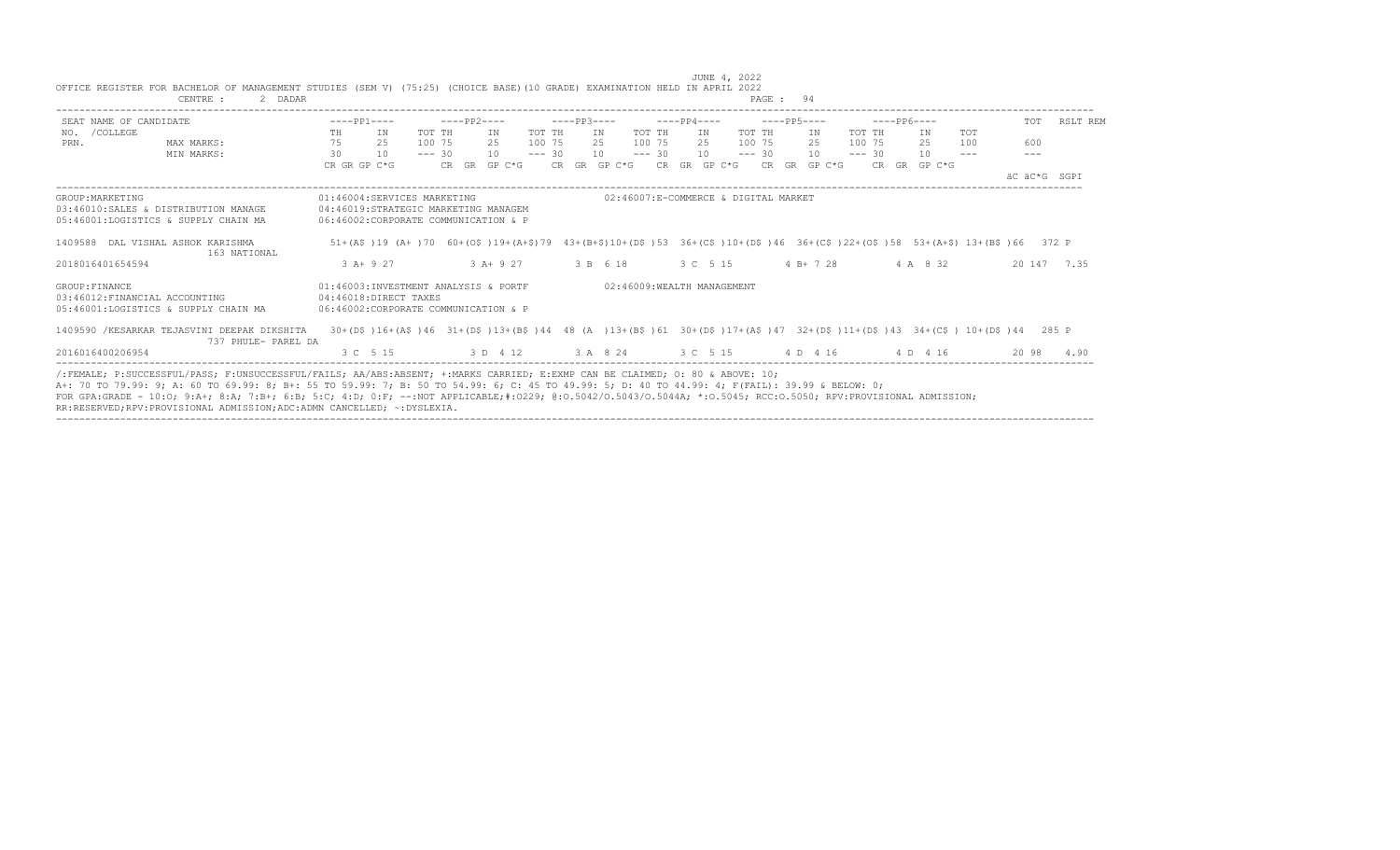|                                            | CENTRE :<br>97 BORIVALI                                                                                                                                                                                                                                                                                                                                                                                                                                                                                                   |                                                                                                       |                 |          |              |                               | PAGE: 95        |                                                                                                                       |              |          |
|--------------------------------------------|---------------------------------------------------------------------------------------------------------------------------------------------------------------------------------------------------------------------------------------------------------------------------------------------------------------------------------------------------------------------------------------------------------------------------------------------------------------------------------------------------------------------------|-------------------------------------------------------------------------------------------------------|-----------------|----------|--------------|-------------------------------|-----------------|-----------------------------------------------------------------------------------------------------------------------|--------------|----------|
| SEAT NAME OF CANDIDATE                     |                                                                                                                                                                                                                                                                                                                                                                                                                                                                                                                           | $---PP1---$                                                                                           | $---PP2---$     |          | $---PP3---$  | ----PP4----                   | $---PP5---$     | $---PP6---$                                                                                                           | TOT          | RSLT REM |
| NO. / COLLEGE                              |                                                                                                                                                                                                                                                                                                                                                                                                                                                                                                                           | IN<br>TH                                                                                              | TOT TH<br>IN    | TOT TH   | IN           | TOT TH<br>IN                  | TOT TH<br>IN    | TOT TH<br><b>TOT</b><br>IN                                                                                            |              |          |
| PRN.                                       | MAX MARKS:                                                                                                                                                                                                                                                                                                                                                                                                                                                                                                                | 75<br>25                                                                                              | 100 75<br>25    | 100 75   | 25           | 100 75<br>25                  | 100 75<br>25    | 25<br>100<br>100 75                                                                                                   | 600          |          |
|                                            | MIN MARKS:                                                                                                                                                                                                                                                                                                                                                                                                                                                                                                                | 30<br>10                                                                                              | $--- 30$<br>10  | $--- 30$ | 10           | $--- 30$<br>10                | $--- 30$<br>10  | $--- 30$<br>10<br>---                                                                                                 | ---          |          |
|                                            |                                                                                                                                                                                                                                                                                                                                                                                                                                                                                                                           | CR GR GP C*G                                                                                          | GP C*G<br>CR GR |          | CR GR GP C*G | CR GR GP C*G                  | CR GR<br>GP C*G | CR GR GP C*G                                                                                                          |              |          |
|                                            |                                                                                                                                                                                                                                                                                                                                                                                                                                                                                                                           |                                                                                                       |                 |          |              |                               |                 |                                                                                                                       | äC äC*G SGPI |          |
| GROUP: FINANCE<br>03:46015:RISK MANAGEMENT | 05:46001:LOGISTICS & SUPPLY CHAIN MA                                                                                                                                                                                                                                                                                                                                                                                                                                                                                      | 01:46003:INVESTMENT ANALYSIS & PORTF<br>04:46018:DIRECT TAXES<br>06:46002:CORPORATE COMMUNICATION & P |                 |          |              | 02:46012:FINANCIAL ACCOUNTING |                 |                                                                                                                       |              |          |
| 1409591                                    | AMAGE AKASH ABHANGARAO MANGAL<br>40 DHIRAJ                                                                                                                                                                                                                                                                                                                                                                                                                                                                                |                                                                                                       |                 |          |              |                               |                 | 35+(C\$)20+(O\$)55 41+(B+\$)10+(D\$)51 36 (C)16+(A\$)52 38+(B\$)10+(D\$)48 47+(A\$)13+(B\$)60 30 (D) 11+(D\$)41 307 P |              |          |
| 2017016400611334                           |                                                                                                                                                                                                                                                                                                                                                                                                                                                                                                                           | 3 B+ 7 21                                                                                             | 3 B 6 18        |          | 3 B 6 18     | 3 C 5 15                      | 4 A 8 32        | 4 D 4 16                                                                                                              | 20 120       | 6.00     |
|                                            | /:FEMALE; P:SUCCESSFUL/PASS; F:UNSUCCESSFUL/FAILS; AA/ABS:ABSENT; +:MARKS CARRIED; E:EXMP CAN BE CLAIMED; 0: 80 & ABOVE: 10;<br>A+: 70 TO 79.99: 9; A: 60 TO 69.99: 8; B+: 55 TO 59.99: 7; B: 50 TO 54.99: 6; C: 45 TO 49.99: 5; D: 40 TO 44.99: 4; F(FAIL): 39.99 & BELOW: 0;<br>FOR GPA:GRADE - 10:0; 9:A+; 8:A; 7:B+; 6:B; 5:C; 4:D; 0:F; --:NOT APPLICABLE;#:0229; 0:0.5042/0.5043/0.5044A; *:0.5045; RCC:0.5050; RPV:PROVISIONAL ADMISSION;<br>RR:RESERVED;RPV:PROVISIONAL ADMISSION;ADC:ADMN CANCELLED; ~:DYSLEXIA. |                                                                                                       |                 |          |              |                               |                 |                                                                                                                       |              |          |

----------------------------------------------------------------------------------------------------------------------------------------------------------------------------------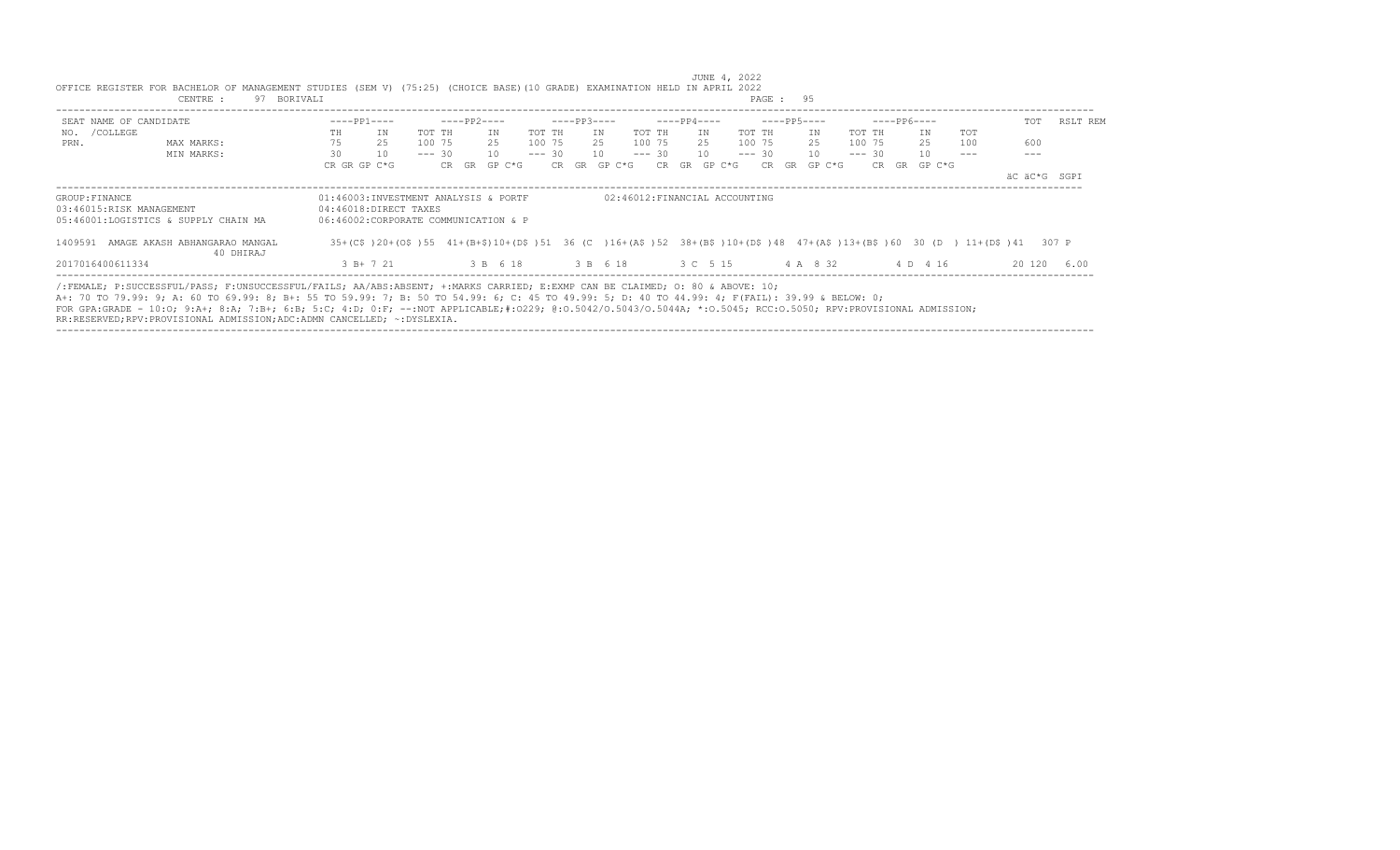|                        | 47 BHYNDAR<br>CENTRE :                                              |    |                                                                                                                                                 |          |             |              |          |             |                           |          |             |                                      |          | PAGE: 96                                |          |               |     |              |     |             |
|------------------------|---------------------------------------------------------------------|----|-------------------------------------------------------------------------------------------------------------------------------------------------|----------|-------------|--------------|----------|-------------|---------------------------|----------|-------------|--------------------------------------|----------|-----------------------------------------|----------|---------------|-----|--------------|-----|-------------|
| SEAT NAME OF CANDIDATE |                                                                     |    | $---PP1---$                                                                                                                                     |          | ----PP2---- |              |          | $---PP3---$ |                           |          | $---PP4---$ |                                      |          | $---PP5---$                             |          | ----- PP6---- |     |              | TOT | RSLT REM    |
| NO. / COLLEGE          |                                                                     | TH | IN                                                                                                                                              | TOT TH   |             | TN           | TOT TH   |             | IN                        | TOT TH   | IN          |                                      | TOT TH   | IN                                      | TOT TH   | IN            | TOT |              |     |             |
| PRN.                   | MAX MARKS:                                                          | 75 | 25                                                                                                                                              | 100 75   |             | 2.5          | 100 75   |             | - 25                      | 100 75   | 2.5         |                                      | 100 75   | 25                                      | 100 75   | 25            | 100 |              | 600 |             |
|                        | MIN MARKS:                                                          | 30 | 10                                                                                                                                              | $--- 30$ |             | 10           | $--- 30$ |             | 10                        | $--- 30$ | 10          |                                      | $--- 30$ | 10                                      | $--- 30$ | 10            |     |              |     |             |
|                        |                                                                     |    | CR GR GP C*G                                                                                                                                    |          |             | CR GR GP C*G |          |             | CR GR GP C*G CR GR GP C*G |          |             |                                      |          | CR GR GP C*G                            |          | CR GR GP C*G  |     | äC äC*G SGPI |     |             |
| GROUP: MARKETING       | 03:46013: CUSTOMER RELATION MANAGEMEN                               |    | 01:46004:SERVICES MARKETING<br>04:46019:STRATEGIC MARKETING MANAGEM                                                                             |          |             |              |          |             |                           |          |             | 02:46007:E-COMMERCE & DIGITAL MARKET |          |                                         |          |               |     |              |     |             |
|                        | 05:46001:LOGISTICS & SUPPLY CHAIN MA                                |    | 06:46002:CORPORATE COMMUNICATION & P                                                                                                            |          |             |              |          |             |                           |          |             |                                      |          |                                         |          |               |     |              |     |             |
|                        | 1409592 GUPTA KRISHNA RAVINDRA LAXMI<br>1064 SHREE L R COLLE        |    | 41 (B+)13+(B\$)54 66+(O\$)13+(B\$)79 59+(A+\$)13+(B\$)72 53+(A+\$)13+(B\$)66 38+(B\$)13+(B\$)51 59+(A+\$) 13+(B\$)72 394 P                      |          |             |              |          |             |                           |          |             |                                      |          |                                         |          |               |     |              |     |             |
| 2019016401215902       |                                                                     |    | 3 B 6 18                                                                                                                                        |          |             | 3 A+ 9 27    |          |             | 3 A+ 9 27                 |          | 3 A 8 24    |                                      |          | 4 B 6 24                                |          | $4$ A + 9 36  |     |              |     | 20 156 7.80 |
| T SAYYED               | 1409593 SAYYED MUSTAFA MAZHAR JAMIL MUSSARA<br>1064 SHREE L R COLLE |    | 39 (B) 13+ (B\$) 52 42+ (B+\$) 13+ (B\$) 55 56+ (A+\$) 13+ (B\$) 69 50+ (A\$) 13+ (B\$) 63 45+ (A\$) 13+ (B\$) 58 56+ (A+\$) 13+ (B\$) 69 366 P |          |             |              |          |             |                           |          |             |                                      |          |                                         |          |               |     |              |     |             |
| 2019016401215867       |                                                                     |    | 3 B 6 18                                                                                                                                        |          |             |              |          |             |                           |          |             |                                      |          | 3 B + 7 21 3 A 8 24 3 A 8 24 4 B + 7 28 |          | 4 A 8 32      |     |              |     | 20 147 7.35 |

----------------------------------------------------------------------------------------------------------------------------------------------------------------------------------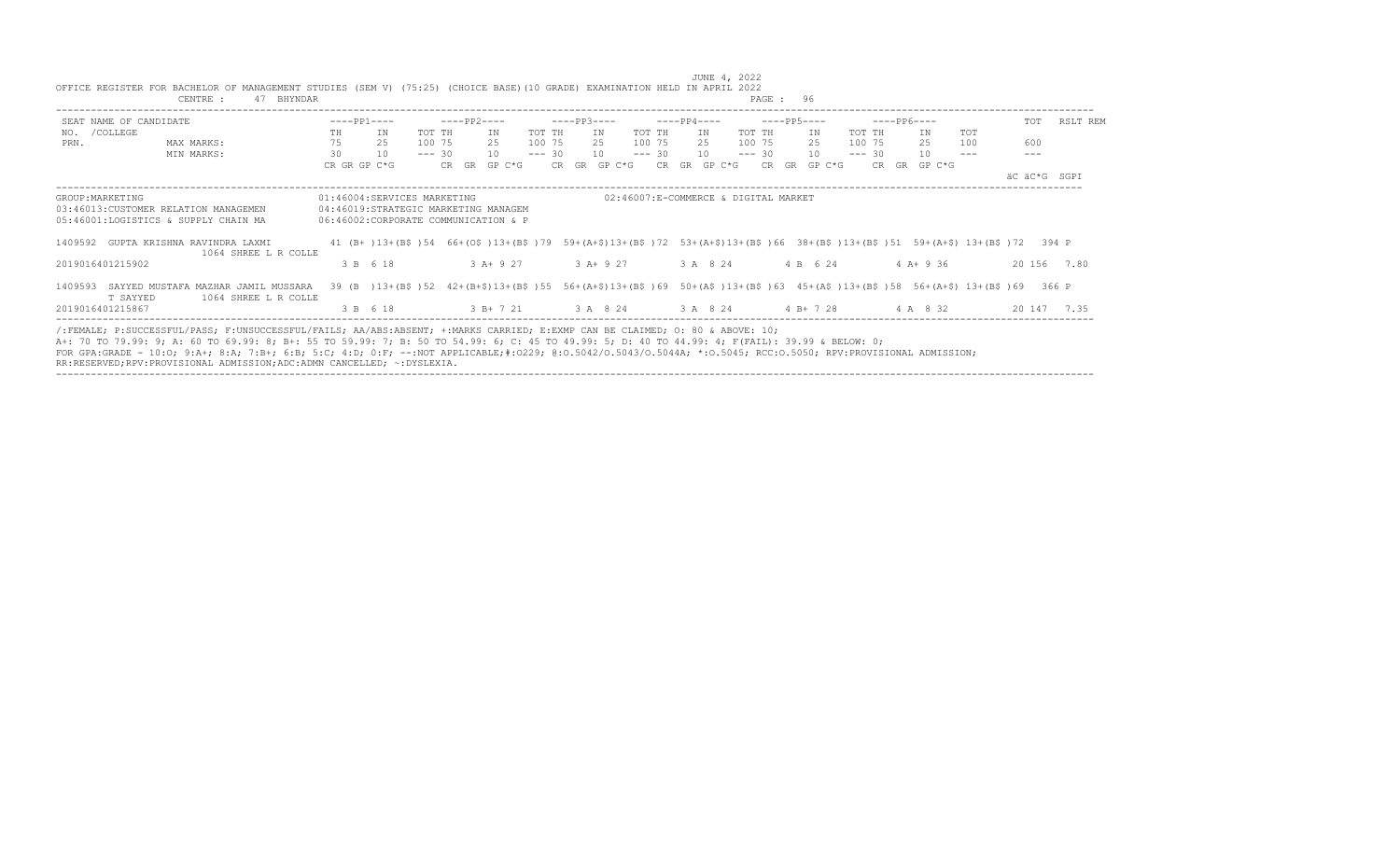|                        | CENTRE :<br>95 MUMBARA                                                                                                                                                                                                                                                                                                                                                                                                                                                                                                     |    |                                                                                                                         |          |             |     |          |          |             |     |          |            |    |             |                                      | PAGE: 97 |    |             |          |              |     |              |          |
|------------------------|----------------------------------------------------------------------------------------------------------------------------------------------------------------------------------------------------------------------------------------------------------------------------------------------------------------------------------------------------------------------------------------------------------------------------------------------------------------------------------------------------------------------------|----|-------------------------------------------------------------------------------------------------------------------------|----------|-------------|-----|----------|----------|-------------|-----|----------|------------|----|-------------|--------------------------------------|----------|----|-------------|----------|--------------|-----|--------------|----------|
| SEAT NAME OF CANDIDATE |                                                                                                                                                                                                                                                                                                                                                                                                                                                                                                                            |    | $---PP1---$                                                                                                             |          | $---PP2---$ |     |          |          | $---PP3---$ |     |          |            |    | $---PP4---$ |                                      |          |    | $---PP5---$ |          | $---PP6---$  |     | TOT          | RSLT REM |
| NO. / COLLEGE          |                                                                                                                                                                                                                                                                                                                                                                                                                                                                                                                            | TH | IN                                                                                                                      | TOT TH   |             | ΙN  |          | TOT TH   |             | IN  |          | TOT TH     |    | IN          |                                      | TOT TH   |    | IN          | TOT TH   | IN           | TOT |              |          |
| PRN.                   | MAX MARKS:                                                                                                                                                                                                                                                                                                                                                                                                                                                                                                                 | 75 | 2.5                                                                                                                     | 100 75   |             | 2.5 |          | 100 75   |             | 2.5 |          | 100 75     |    | 2.5         |                                      | 100 75   |    | 2.5         | 100 75   | 25           | 100 | 600          |          |
|                        | MIN MARKS:                                                                                                                                                                                                                                                                                                                                                                                                                                                                                                                 | 30 | 10                                                                                                                      | $--- 30$ |             | 10  |          | $--- 30$ |             | 10  |          | $--- 30$   |    | 10          |                                      | $--- 30$ |    | 10          | $--- 30$ | 10           |     | ---          |          |
|                        |                                                                                                                                                                                                                                                                                                                                                                                                                                                                                                                            |    | CR GR GP C*G                                                                                                            |          | CR GR       |     | GP C*G   |          | CR GR       |     | GP C*G   | CR.        | GR |             | GP C*G                               | CR.      | GR | GP C*G      |          | CR GR GP C*G |     |              |          |
|                        |                                                                                                                                                                                                                                                                                                                                                                                                                                                                                                                            |    |                                                                                                                         |          |             |     |          |          |             |     |          |            |    |             |                                      |          |    |             |          |              |     | äC äC*G SGPI |          |
| GROUP: MARKETING       |                                                                                                                                                                                                                                                                                                                                                                                                                                                                                                                            |    | 01:46004:SERVICES MARKETING                                                                                             |          |             |     |          |          |             |     |          |            |    |             | 02:46007:E-COMMERCE & DIGITAL MARKET |          |    |             |          |              |     |              |          |
|                        | 03:46010:SALES & DISTRIBUTION MANAGE                                                                                                                                                                                                                                                                                                                                                                                                                                                                                       |    | 04:46013: CUSTOMER RELATION MANAGEMEN                                                                                   |          |             |     |          |          |             |     |          |            |    |             |                                      |          |    |             |          |              |     |              |          |
|                        | 05:46001:LOGISTICS & SUPPLY CHAIN MA                                                                                                                                                                                                                                                                                                                                                                                                                                                                                       |    | 06:46002:CORPORATE COMMUNICATION & P                                                                                    |          |             |     |          |          |             |     |          |            |    |             |                                      |          |    |             |          |              |     |              |          |
|                        | 1409594 SK MOHD HUSSAIN NOORUDDIN TABASSUM<br>603 G.R.PATIL AS&C                                                                                                                                                                                                                                                                                                                                                                                                                                                           |    | 30+(D\$)21+(O\$)51 32+(D\$)20+(O\$)52 31+(D\$)21+(O\$)52 36+(C\$)20+(O\$)56 60 (O )23+(O\$)83 30+(D\$) 22+(O\$)52 346 P |          |             |     |          |          |             |     |          |            |    |             |                                      |          |    |             |          |              |     |              |          |
| 2016016400895181       |                                                                                                                                                                                                                                                                                                                                                                                                                                                                                                                            |    | 3 B 6 18                                                                                                                |          |             |     | 3 B 6 18 |          |             |     | 3 B 6 18 | $3 B+7 21$ |    |             |                                      |          |    | 4 0 10 40   |          | 4 B 6 24     |     | 20 139       | 6.95     |
|                        | /:FEMALE; P:SUCCESSFUL/PASS; F:UNSUCCESSFUL/FAILS; AA/ABS:ABSENT; +:MARKS CARRIED; E:EXMP CAN BE CLAIMED; O: 80 & ABOVE: 10;<br>A+: 70 TO 79.99: 9; A: 60 TO 69.99: 8; B+: 55 TO 59.99: 7; B: 50 TO 54.99: 6; C: 45 TO 49.99: 5; D: 40 TO 44.99: 4; F(FAIL): 39.99 & BELOW: 0;<br>FOR GPA:GRADE - 10:0; 9:A+; 8:A; 7:B+; 6:B; 5:C; 4:D; 0:F; --:NOT APPLICABLE;#:0229; 0:0.5042/0.5043/0.5044A; *:0.5045; RCC:0.5050; RPV:PROVISIONAL ADMISSION;<br>RR:RESERVED;RPV:PROVISIONAL ADMISSION;ADC:ADMN CANCELLED; ~: DYSLEXIA. |    |                                                                                                                         |          |             |     |          |          |             |     |          |            |    |             |                                      |          |    |             |          |              |     |              |          |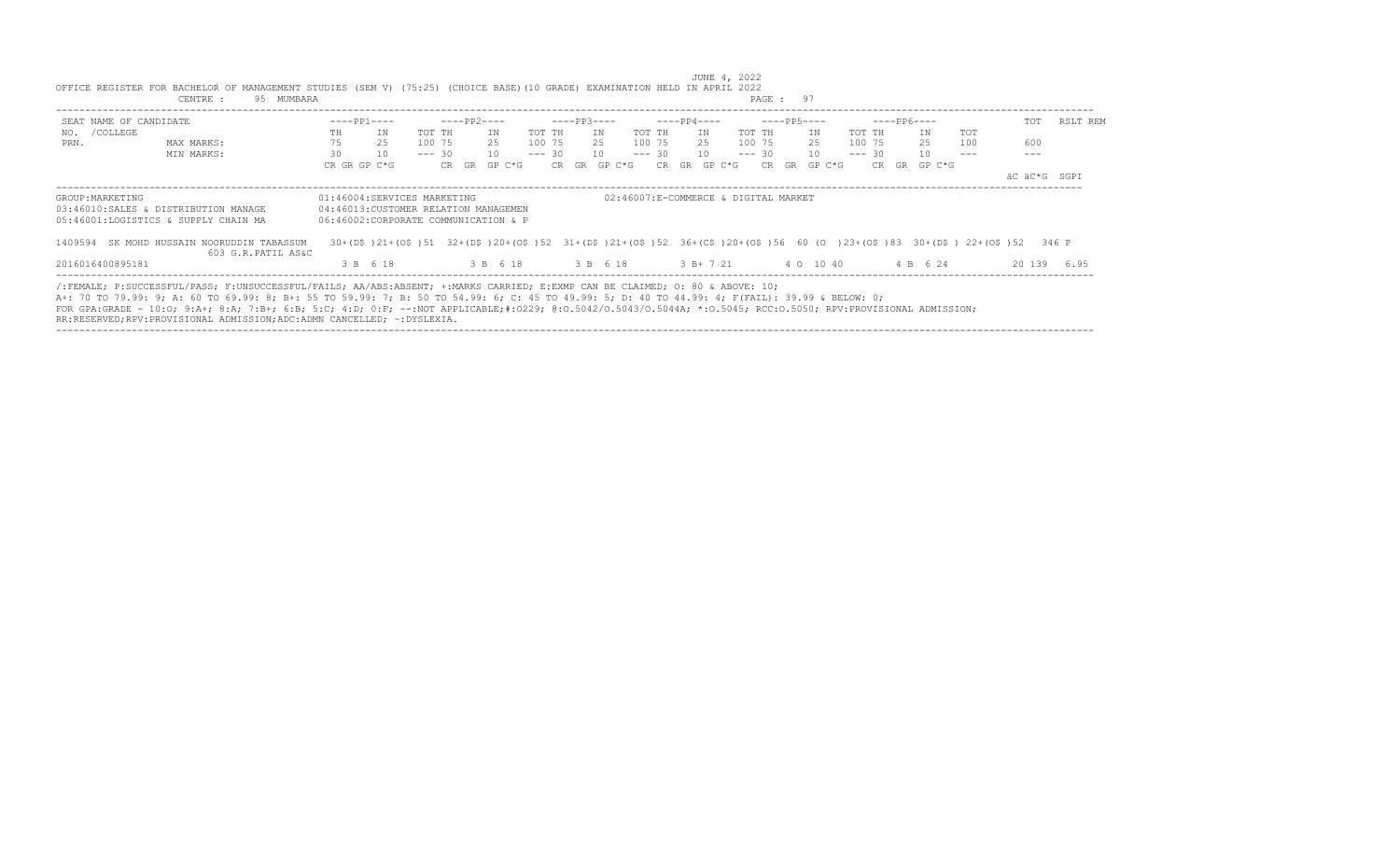| SEAT NAME OF CANDIDATE                                                                                                                                             |    | $---PP1---$                          |        | $---PP2---$ |          |          |       | $---PP3---$ |          |          |     | $---PP4---$                          |        |          |    | $---PP5---$ |          |    | $---PP6---$ |                                                                                                                  | TOT    | RSLT REM     |
|--------------------------------------------------------------------------------------------------------------------------------------------------------------------|----|--------------------------------------|--------|-------------|----------|----------|-------|-------------|----------|----------|-----|--------------------------------------|--------|----------|----|-------------|----------|----|-------------|------------------------------------------------------------------------------------------------------------------|--------|--------------|
| NO. / COLLEGE                                                                                                                                                      | TH | ΙN                                   | TOT TH |             | IN       | TOT TH   |       | TN          |          | TOT TH   |     | IN                                   |        | TOT TH   |    | TN          | TOT TH   |    | IN          | <b>TOT</b>                                                                                                       |        |              |
| PRN.<br>MAX MARKS:                                                                                                                                                 | 75 | 25                                   | 100 75 |             | 25       | 100 75   |       | 25          |          | 100 75   |     | 25                                   |        | 100 75   |    | 25          | 100 75   |    | 25          | 100                                                                                                              | 600    |              |
| MIN MARKS:                                                                                                                                                         | 30 | 10                                   |        | $--- 30$    | 10       | $--- 30$ |       |             | 10       | $--- 30$ |     | 10                                   |        | $--- 30$ |    | 10          | $--- 30$ |    | 10          |                                                                                                                  |        |              |
|                                                                                                                                                                    |    | CR GR GP C*G                         |        | CR GR       | GP C*G   |          | CR GR |             | GP C*G   |          | CR. | GR                                   | GP C*G | CR.      | GR | GP C*G      | CR.      | GR | GP C*G      |                                                                                                                  |        |              |
|                                                                                                                                                                    |    |                                      |        |             |          |          |       |             |          |          |     |                                      |        |          |    |             |          |    |             |                                                                                                                  |        | äC äC*G SGPI |
| GROUP: MARKETING                                                                                                                                                   |    | 01:46004:SERVICES MARKETING          |        |             |          |          |       |             |          |          |     | 02:46007:E-COMMERCE & DIGITAL MARKET |        |          |    |             |          |    |             |                                                                                                                  |        |              |
| 03:46010:SALES & DISTRIBUTION MANAGE                                                                                                                               |    | 04:46013:CUSTOMER RELATION MANAGEMEN |        |             |          |          |       |             |          |          |     |                                      |        |          |    |             |          |    |             |                                                                                                                  |        |              |
| 05:46001:LOGISTICS & SUPPLY CHAIN MA                                                                                                                               |    | 06:46002:CORPORATE COMMUNICATION & P |        |             |          |          |       |             |          |          |     |                                      |        |          |    |             |          |    |             |                                                                                                                  |        |              |
| 1409595 DAS ROCKY JUGENDRA SUDHA                                                                                                                                   |    |                                      |        |             |          |          |       |             |          |          |     |                                      |        |          |    |             |          |    |             | 30+(D\$)13+(B\$)43 32+(D\$)19+(A+\$)51 36+(C\$)14+(B+\$)50 32+(D\$)12+(C\$)44 47 (A)13+(B\$)60 65 (O) 17+(A\$)82 |        | 330 P        |
| 979 NAVNEET COLL.CO                                                                                                                                                |    |                                      |        |             |          |          |       |             |          |          |     |                                      |        |          |    |             |          |    |             |                                                                                                                  |        |              |
| 2016016402163651                                                                                                                                                   |    | 3 D 4 12                             |        |             | 3 B 6 18 |          |       |             | 3 B 6 18 |          |     | 3 D 4 12                             |        |          |    | 4 A 8 32    |          |    | 4 0 10 40   |                                                                                                                  | 20 132 | 6.60         |
|                                                                                                                                                                    |    |                                      |        |             |          |          |       |             |          |          |     |                                      |        |          |    |             |          |    |             |                                                                                                                  |        |              |
| /:FEMALE: P:SUCCESSFUL/PASS: F:UNSUCCESSFUL/FAILS: AA/ABS:ABSENT: +:MARKS CARRIED: E:EXMP CAN BE CLAIMED: 0: 80 & ABOVE: 10;                                       |    |                                      |        |             |          |          |       |             |          |          |     |                                      |        |          |    |             |          |    |             |                                                                                                                  |        |              |
| A+: 70 TO 79.99: 9; A: 60 TO 69.99: 8; B+: 55 TO 59.99: 7; B: 50 TO 54.99: 6; C: 45 TO 49.99: 5; D: 40 TO 44.99: 4; F(FAIL): 39.99 & BELOW: 0;                     |    |                                      |        |             |          |          |       |             |          |          |     |                                      |        |          |    |             |          |    |             |                                                                                                                  |        |              |
| FOR GPA:GRADE - 10:0; 9:A+; 8:A; 7:B+; 6:B; 5:C; 4:D; 0:F; --:NOT APPLICABLE;#:0229; 0:0.5042/0.50440; *:0.5044A; *:0.5045; RCC:0.5050; RPV:PROVISIONAL ADMISSION; |    |                                      |        |             |          |          |       |             |          |          |     |                                      |        |          |    |             |          |    |             |                                                                                                                  |        |              |
| RR:RESERVED;RPV:PROVISIONAL ADMISSION;ADC:ADMN CANCELLED; ~: DYSLEXIA.                                                                                             |    |                                      |        |             |          |          |       |             |          |          |     |                                      |        |          |    |             |          |    |             |                                                                                                                  |        |              |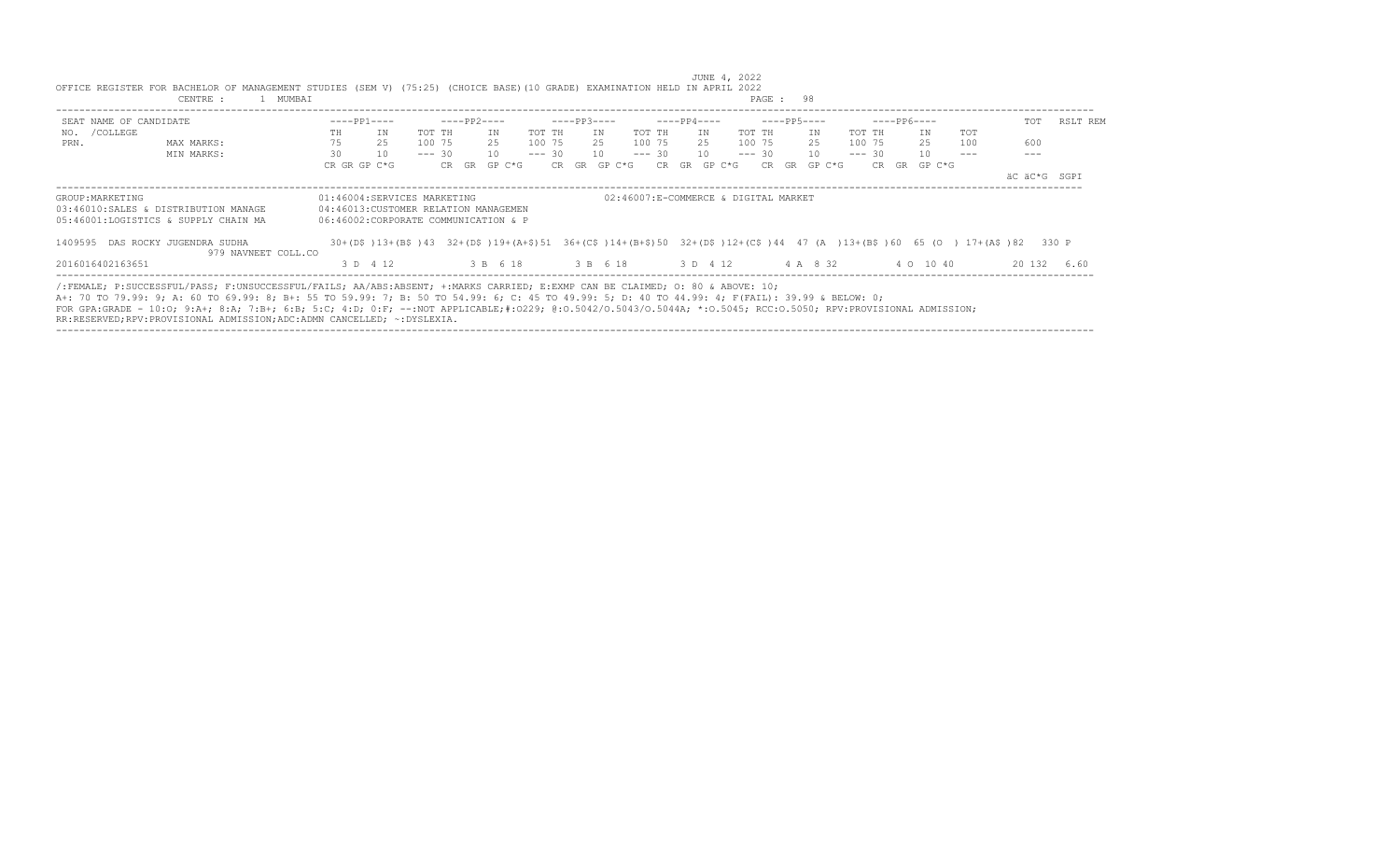|                  | SEAT NAME OF CANDIDATE                                                       |    | $---PP1---$                                                                                                 |          | $---PP2---$   |        | $---PP3---$ |            |                                                          |           |    |    | $---PP4---$ |  |             |          | $---PP6---$                                                                                                                                           |                                                                                                                                 | TOT                 | RSLT REM    |
|------------------|------------------------------------------------------------------------------|----|-------------------------------------------------------------------------------------------------------------|----------|---------------|--------|-------------|------------|----------------------------------------------------------|-----------|----|----|-------------|--|-------------|----------|-------------------------------------------------------------------------------------------------------------------------------------------------------|---------------------------------------------------------------------------------------------------------------------------------|---------------------|-------------|
| NO. / COLLEGE    |                                                                              | TH | IN                                                                                                          | TOT TH   | IN            | TOT TH |             | IN         | TOT TH                                                   |           |    | IN | TOT TH      |  | IN          | TOT TH   | IN                                                                                                                                                    | TOT                                                                                                                             |                     |             |
| PRN.             | MAX MARKS:                                                                   | 75 | 25                                                                                                          | 100 75   | 2.5           | 100 75 |             | 2.5        | 100 75                                                   |           | 25 |    | 100 75      |  | 25          | 100 75   | 2.5                                                                                                                                                   | 100                                                                                                                             | 600                 |             |
|                  | MIN MARKS:                                                                   | 30 | 10                                                                                                          | $--- 30$ | $10 = - - 30$ |        |             |            | $10 \qquad \qquad \text{---} \qquad 30 \qquad \qquad 10$ |           |    |    | $--- 30$    |  | 10          | $--- 30$ | 10                                                                                                                                                    | $- - -$                                                                                                                         | $\qquad \qquad - -$ |             |
|                  |                                                                              |    | CR GR GP C*G                                                                                                |          |               |        |             |            |                                                          |           |    |    |             |  |             |          | CR GR GP C*G $CR$ GR GP C*G $CR$ GR GP C*G $CR$ GR GP C*G $CR$ GR GP C*G                                                                              |                                                                                                                                 | AC AC*G SGPT        |             |
| GROUP: MARKETING | 03:46010:SALES & DISTRIBUTION MANAGE<br>05:46001:LOGISTICS & SUPPLY CHAIN MA |    | 01:46004:SERVICES MARKETING<br>04:46013:CUSTOMER RELATION MANAGEMEN<br>06:46002:CORPORATE COMMUNICATION & P |          |               |        |             |            | 02:46007:E-COMMERCE & DIGITAL MARKET                     |           |    |    |             |  |             |          |                                                                                                                                                       |                                                                                                                                 |                     |             |
|                  |                                                                              |    |                                                                                                             |          |               |        |             |            |                                                          |           |    |    |             |  |             |          |                                                                                                                                                       |                                                                                                                                 |                     |             |
|                  | 1409596 BONAVATE ARYAN ANIL ARCHANA<br>640 VIDYALANKAR - W                   |    |                                                                                                             |          |               |        |             |            |                                                          |           |    |    |             |  |             |          |                                                                                                                                                       | 39 (B) 19+(A+\$)58 60 (O) 22+(O\$)82 59 (A+)18+(A+\$)77 62 (O) 21+(O\$)83 38 (B) 20+(O\$)58 57 (A+) 21+(O\$)78 436 P            |                     |             |
| 2019016401441975 |                                                                              |    | $3 B+ 7 21$                                                                                                 |          | 3 0 10 30     |        |             | $3 A+9 27$ |                                                          | 3 0 10 30 |    |    |             |  | $4 B+ 7 28$ |          |                                                                                                                                                       | $4$ A + 9 36                                                                                                                    |                     | 20 172 8.60 |
| GROUP: FINANCE   | 03:46015:RISK MANAGEMENT<br>05:46001:LOGISTICS & SUPPLY CHAIN MA             |    | 01:46003:INVESTMENT ANALYSIS & PORTF<br>04:46018:DIRECT TAXES<br>06:46002:CORPORATE COMMUNICATION & P       |          |               |        |             |            | 02:46009: WEALTH MANAGEMENT                              |           |    |    |             |  |             |          |                                                                                                                                                       |                                                                                                                                 |                     |             |
|                  | 1409597 SHAIKH FARHAN SHAMIR AISHA<br>640 VIDYALANKAR - W                    |    |                                                                                                             |          |               |        |             |            |                                                          |           |    |    |             |  |             |          |                                                                                                                                                       | 40+(B\$)16 (A)56 30+(D\$)14 (B+)44 33+(D\$)12 (C)45 47 (A)15 (A)62 43+(B+\$)15 (A)58 48 (A) 15 (A)63 328 P                      |                     |             |
| 2016016402218707 |                                                                              |    | $3 B+ 7 21$                                                                                                 |          | 3 D 4 12      |        |             | 3 C 5 15   |                                                          |           |    |    | 3 A 8 24    |  | $4 B+ 7 28$ |          | 4 A 8 32                                                                                                                                              |                                                                                                                                 |                     | 20 132 6.60 |
|                  | 1409598 /SINKAR SAMIKSHA SANDEEP SONALI<br>640 VIDYALANKAR - W               |    |                                                                                                             |          |               |        |             |            |                                                          |           |    |    |             |  |             |          |                                                                                                                                                       | 45 (A) 13+ (B\$) 58 44 (B+) 11+ (D\$) 55 42 (B+) 12+ (C\$) 54 45 (A) 10+ (D\$) 55 30 (D) 10+ (D\$) 40 30 (D) 12+ (C\$) 42 304 P |                     |             |
| 2019016401249415 |                                                                              |    | $3 B+ 7 21$                                                                                                 |          |               |        |             |            |                                                          |           |    |    |             |  |             |          | $3 \text{ B} + 7 \text{ } 21$ $3 \text{ B}$ $6 \text{ } 18$ $3 \text{ B} + 7 \text{ } 21$ $4 \text{ D}$ $4 \text{ } 16$ $4 \text{ D}$ $4 \text{ } 16$ |                                                                                                                                 |                     | 20 113 5.65 |

----------------------------------------------------------------------------------------------------------------------------------------------------------------------------------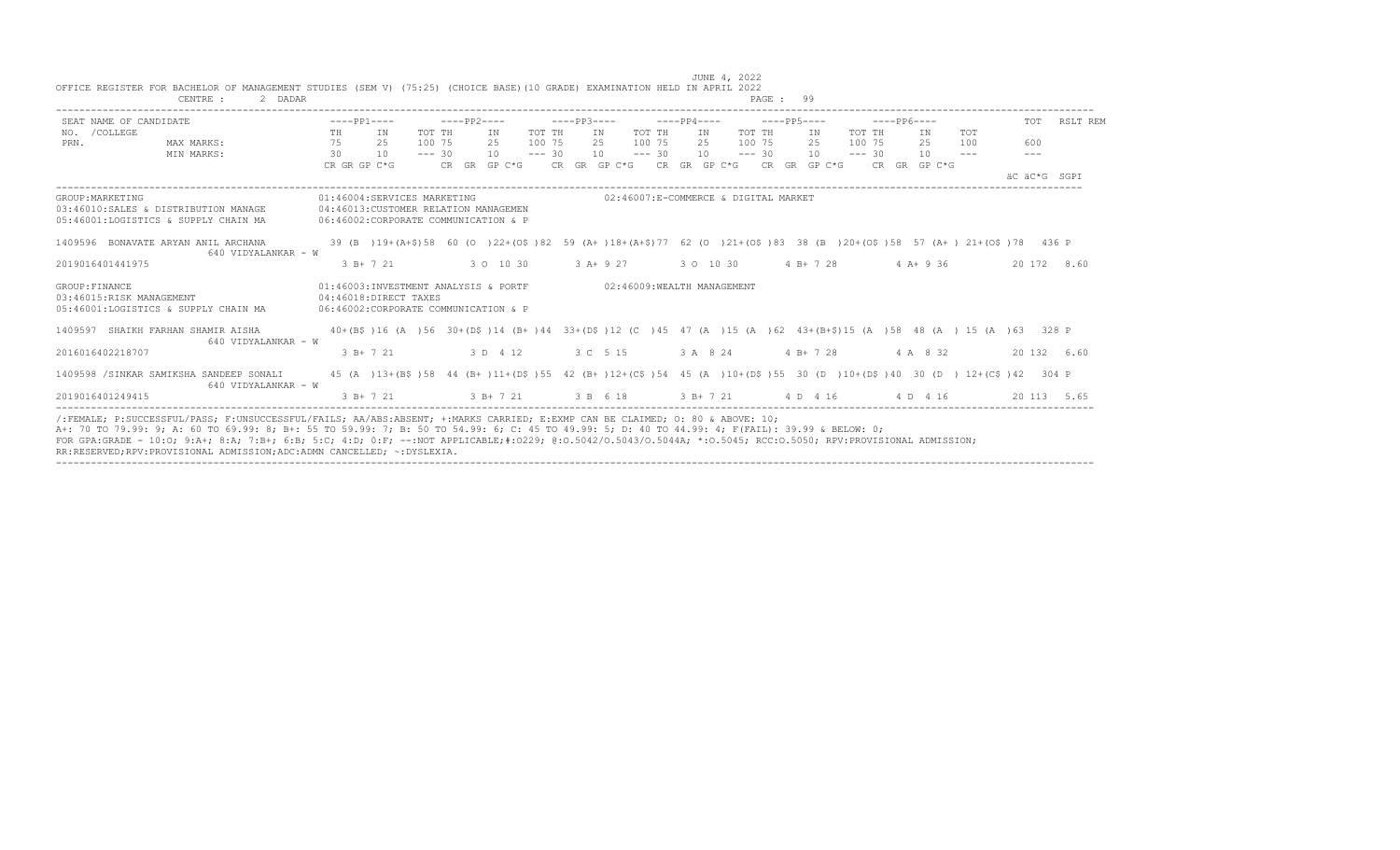| SEAT NAME OF CANDIDATE                                                                                                                         | $---PP1---$                     |                                                                                                                       |          | ————— PP2————                                                                             |        | $---PP3-- ---PP4---$                                                                                                           |        |     | $---PP5---$ |  |    |        | -----PP6---- |                               |                                                |         | TOT RSLT REM |
|------------------------------------------------------------------------------------------------------------------------------------------------|---------------------------------|-----------------------------------------------------------------------------------------------------------------------|----------|-------------------------------------------------------------------------------------------|--------|--------------------------------------------------------------------------------------------------------------------------------|--------|-----|-------------|--|----|--------|--------------|-------------------------------|------------------------------------------------|---------|--------------|
| NO. / COLLEGE                                                                                                                                  | TH <sub>1</sub>                 | TN                                                                                                                    | TOT TH   | TN                                                                                        | TOT TH | IN                                                                                                                             | TOT TH | IN  | TOT TH      |  | IN | TOT TH |              | IN                            | <b>TOT</b>                                     |         |              |
| MAX MARKS:<br>PRN.                                                                                                                             | 75 25                           |                                                                                                                       | 100 75   | 2.5                                                                                       | 100 75 | 2.5                                                                                                                            | 100 75 | 2.5 | 100 75      |  | 25 | 100 75 |              | 2.5                           | 100                                            | 600     |              |
| MIN MARKS:                                                                                                                                     | $\overline{30}$<br>CR GR GP C*G | 10                                                                                                                    | $--- 30$ | $10 - - - 30$<br>CR GR GP C*G $CR$ GR GP C*G $CR$ GR GP C*G $CR$ GR GP C*G $CR$ GR GP C*G |        | $10 \qquad \qquad \text{---} \quad 30 \qquad 10 \qquad \qquad \text{---} \quad 30 \qquad 10 \qquad \qquad \text{---} \quad 30$ |        |     |             |  |    |        |              | $10 - - -$                    |                                                | $- - -$ |              |
|                                                                                                                                                |                                 |                                                                                                                       |          |                                                                                           |        |                                                                                                                                |        |     |             |  |    |        |              |                               |                                                |         | AC AC*G SGPT |
| GROUP: FINANCE                                                                                                                                 |                                 | 01:46003:INVESTMENT ANALYSIS & PORTF 602:46006:COMMODITY & DERIVATIVES MAR                                            |          |                                                                                           |        |                                                                                                                                |        |     |             |  |    |        |              |                               |                                                |         |              |
| 03:46009:WEALTH MANAGEMENT 04:46015:RISK MANAGEMENT<br>05:46001:LOGISTICS & SUPPLY CHAIN MA 06:46002:CORPORATE COMMUNICATION & P               |                                 |                                                                                                                       |          |                                                                                           |        |                                                                                                                                |        |     |             |  |    |        |              |                               |                                                |         |              |
| 1409599 SHAIKH FAHAD AZAM SHAHEEN                                                                                                              |                                 | 43 (B+)18+(A+\$)61 63 (O)14+(B+\$)77 30+(D\$)12+(C\$)42 53 (A+)15+(A\$)68 68 (O)18+(A+\$)86 38+(B\$) 17+(A\$)55 389 P |          |                                                                                           |        |                                                                                                                                |        |     |             |  |    |        |              |                               |                                                |         |              |
| 567 M L MHATRE-BHIW<br>2016016400613243                                                                                                        |                                 | 3 A 8 24                                                                                                              |          | 3 A + 9 27 3 D 4 12                                                                       |        |                                                                                                                                |        |     |             |  |    |        |              | 3 A 8 24 4 0 10 40 4 B + 7 28 |                                                |         | 20 155 7.75  |
|                                                                                                                                                |                                 |                                                                                                                       |          |                                                                                           |        |                                                                                                                                |        |     |             |  |    |        |              |                               |                                                |         |              |
| GROUP: MARKETING<br>03:46010:SALES & DISTRIBUTION MANAGE 04:46013:CUSTOMER RELATION MANAGEMEN                                                  |                                 | 01:46004:SERVICES MARKETING                                                                                           |          |                                                                                           |        | 02:46007:E-COMMERCE & DIGITAL MARKET                                                                                           |        |     |             |  |    |        |              |                               |                                                |         |              |
| 05:46001:LOGISTICS & SUPPLY CHAIN MA                                                                                                           |                                 | 06:46002: CORPORATE COMMUNICATION & P                                                                                 |          |                                                                                           |        |                                                                                                                                |        |     |             |  |    |        |              |                               |                                                |         |              |
| 1409600 / AARGONDA BHAVNA GOPI UMA                                                                                                             |                                 | 69 (0) 15 (A) 84 62 (0) 15 (A) 77 51 (A) 16 (A) 67 72 (0) 16 (A) 88 67 (0) 12 (C) 79 72 (0) 12 (C) 84 479 P           |          |                                                                                           |        |                                                                                                                                |        |     |             |  |    |        |              |                               |                                                |         |              |
| 567 M L MHATRE-BHIW<br>2016016401325175                                                                                                        |                                 | $30 \t10 \t30$ $30 \t10 \t30$ $3 \tA$ $8 \t24$ $3 \t0 \t10 \t30$ $4 \t0 \t10 \t40$ $4 \t0 \t10 \t40$                  |          |                                                                                           | a3     |                                                                                                                                |        |     |             |  |    | @ 1    |              |                               |                                                | @ 4     | 20 194 9.70  |
|                                                                                                                                                |                                 |                                                                                                                       |          |                                                                                           |        |                                                                                                                                |        |     |             |  |    |        |              |                               |                                                |         |              |
| GROUP: MARKETING<br>03:46013: CUSTOMER RELATION MANAGEMEN                                                                                      |                                 | 01:46004:SERVICES MARKETING<br>04:46016:INDUSTRIAL MARKETING                                                          |          |                                                                                           |        | 02:46010:SALES & DISTRIBUTION MANAGE                                                                                           |        |     |             |  |    |        |              |                               |                                                |         |              |
| 05:46001:LOGISTICS & SUPPLY CHAIN MA                                                                                                           |                                 | 06:46002:CORPORATE COMMUNICATION & P                                                                                  |          |                                                                                           |        |                                                                                                                                |        |     |             |  |    |        |              |                               |                                                |         |              |
| 1409602 / NADGIRI KAJAL SIRSAL BHAGYASHRI<br>567 M L MHATRE-BHIW                                                                               |                                 | 56 (A+)14 (B+)70 53 (A+)15 (A)68 53 (A+)16 (A)69 53 (A+)16 (A)69 60 (O)15 (A)75 54 (A+)14 (B+)68 419 P                |          |                                                                                           |        |                                                                                                                                |        |     |             |  |    |        |              |                               |                                                |         |              |
| 2018016402701303                                                                                                                               |                                 | $3$ A+ 9 27                                                                                                           |          |                                                                                           |        |                                                                                                                                |        |     |             |  |    |        |              |                               | 3 A 8 24 3 A 8 24 3 A 8 24 4 A + 9 36 4 A 8 32 |         | 20 167 8.35  |
| /:FEMALE: P:SUCCESSFUL/PASS: F:UNSUCCESSFUL/FAILS: AA/ABS:ABSENT: +:MARKS CARRIED: E:EXMP CAN BE CLAIMED: 0: 80 & ABOVE: 10:                   |                                 |                                                                                                                       |          |                                                                                           |        |                                                                                                                                |        |     |             |  |    |        |              |                               |                                                |         |              |
| A+: 70 TO 79.99: 9; A: 60 TO 69.99: 8; B+: 55 TO 59.99: 7; B: 50 TO 54.99: 6; C: 45 TO 49.99: 5; D: 40 TO 44.99: 4; F(FAIL): 39.99 & BELOW: 0; |                                 |                                                                                                                       |          |                                                                                           |        |                                                                                                                                |        |     |             |  |    |        |              |                               |                                                |         |              |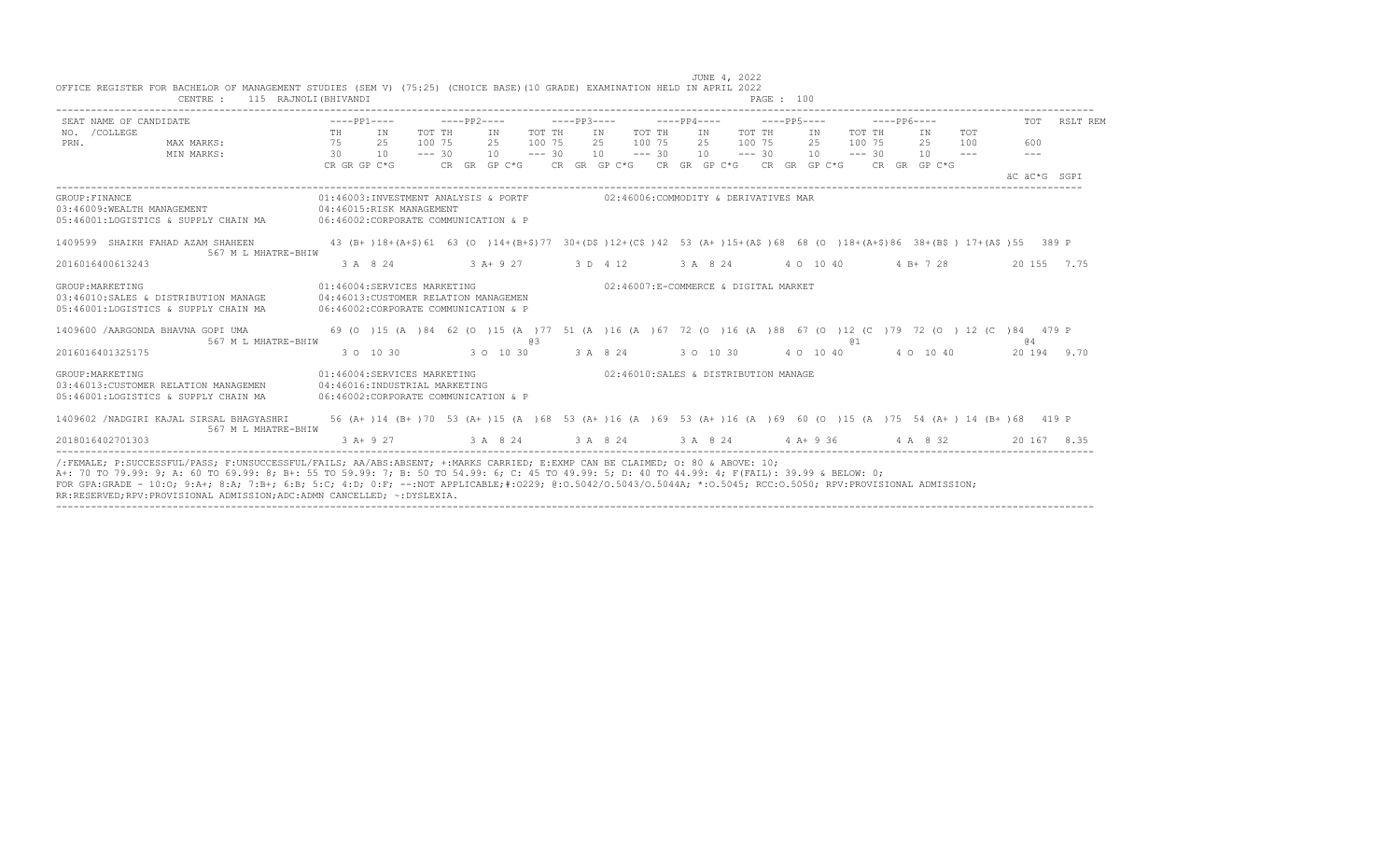|                  | MUMBAI<br>CENTRE :                                                                                                                      |                                      |                 |                       |                                      | PAGE : 101                 |                                                                                                                   |                 |
|------------------|-----------------------------------------------------------------------------------------------------------------------------------------|--------------------------------------|-----------------|-----------------------|--------------------------------------|----------------------------|-------------------------------------------------------------------------------------------------------------------|-----------------|
|                  | SEAT NAME OF CANDIDATE                                                                                                                  | $---PP1---$                          | $---PP2---$     | $---PP3---$           | $---PP4---$                          | $---PP5---$                | $---PP6---$                                                                                                       | TOT<br>RSLT REM |
| NO. / COLLEGE    |                                                                                                                                         | TH<br>IN                             | TOT TH<br>ΙN    | TOT TH<br>IN          | TOT TH<br>IN                         | TOT TH<br>IN<br>TOT TH     | TOT<br>IN                                                                                                         |                 |
| PRN.             | MAX MARKS:                                                                                                                              | 75<br>25                             | 100 75<br>2.5   | 100 75<br>25          | 100 75<br>2.5                        | 100 75<br>100 75<br>25     | 25<br>100                                                                                                         | 600             |
|                  | MIN MARKS:                                                                                                                              | 30<br>10                             | $--- 30$<br>10  | $--- 30$<br><b>10</b> | 10<br>$--- 30$                       | 10<br>$--- 30$<br>$--- 30$ | 10                                                                                                                |                 |
|                  |                                                                                                                                         | CR GR GP C*G                         | CR GR<br>GP C*G | GP C*G<br>CR GR       | GR<br>GP C*G<br>CR.                  | CR.<br>GR<br>GP C*G        | CR.<br>GR<br>GP C*G                                                                                               |                 |
|                  |                                                                                                                                         |                                      |                 |                       |                                      |                            |                                                                                                                   | äC äC*G SGPI    |
| GROUP: FINANCE   |                                                                                                                                         | 01:46003:INVESTMENT ANALYSIS & PORTF |                 |                       | 02:46006:COMMODITY & DERIVATIVES MAR |                            |                                                                                                                   |                 |
|                  | 03:46009:WEALTH MANAGEMENT                                                                                                              | 04:46015:RISK MANAGEMENT             |                 |                       |                                      |                            |                                                                                                                   |                 |
|                  | 05:46001:LOGISTICS & SUPPLY CHAIN MA                                                                                                    | 06:46002:CORPORATE COMMUNICATION & P |                 |                       |                                      |                            |                                                                                                                   |                 |
|                  | 1409603 / SHELAR JANHAVI CHARAN CHAITALI<br>210 SIDDHARTH                                                                               |                                      |                 |                       |                                      |                            | 32+(D\$)12+(C\$)44 47+(A\$)12+(C\$)59 36+(C\$)12+(C\$)48 36+(C\$)13+(B\$)49 42 (B+)15+(A\$)57 30+(D\$) 10+(D\$)40 | 297 P           |
| 2019016400866993 |                                                                                                                                         | 3 D 4 12                             | $3 B+ 7 21$     | 3 C 5 15              | 3 C 5 15                             | $4 B+ 7 28$                | 4 D 4 16                                                                                                          | 20 107 5.35     |
| 1409604          | WAZARE SUSHANT JAYARAM ANJALI<br>210 SIDDHARTH                                                                                          | $56+ (A+S)$ AA                       |                 |                       |                                      |                            | 56 50+(A\$)16+(A\$)66 53+(A+\$)16+(A\$)69 53+(A+\$)16+(A\$)69 44+(B+\$)15+(A\$)59 60+(O\$) 15+(A\$)75             | 394 A ABS       |
| 2018016402084957 |                                                                                                                                         | $- F 1 -$                            | 3 A 8 24        | 3 A 8 24              | 3 A 8 24                             | $4 B+ 7 28$                | 4 A+ 9 36                                                                                                         | 17              |
|                  | $\ell$ . FEMALE: D.SHOCESSEHI (DASS: E.HNSHOCESSEHI (FAILS: AA (ARS: ARSENT: + MADKS CAPPIED: F.FYMP CAN RE CLAIMED: O: 80 £ AROVE: 10; |                                      |                 |                       |                                      |                            |                                                                                                                   |                 |

/:FEMALE; P:SUCCESSFUL/PASS; F:UNSUCCESSFUL/FAILS; AA/ABS:ABSENT; +:MARKS CARRIED; E:EXMP CAN BE CLAIMED; O: 80 & ABOVE: 10;<br>A+: 70 TO 79.99: 9; A: 60 TO 69.99: 8; B+: 55 TO 59.99: 7; B: 50 TO 54.99: 6; C: 45 TO 49.99: 5; FOR GPA:GRADE - 10:0; 9:A+; 8:A; 7:B+; 6:B; 5:C; 4:D; 0:F; --:NOT APPLICABLE;#:O229; @:O.5042/O.5043/O.5044A; \*:O.5045; RCC:O.5050; RPV:PROVISIONAL ADMISSION;<br>RR:RESERVED;RPV:PROVISIONAL ADMISSION;ADC:ADMN CANCELLED; ~:DYS

----------------------------------------------------------------------------------------------------------------------------------------------------------------------------------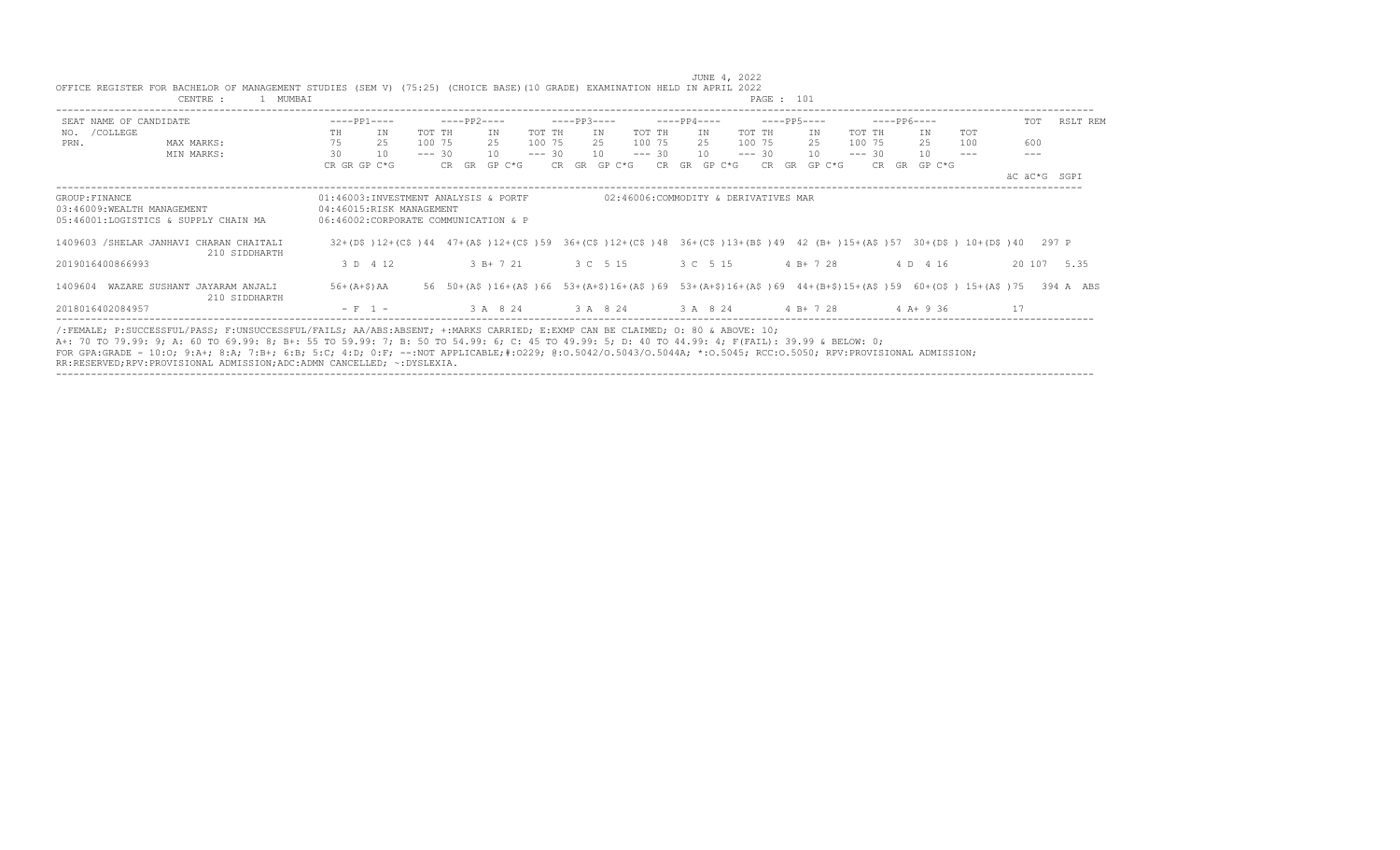|                        | CENTRE :<br>25 DOMBIVLI                                                                                                                                                                                                                                                                                                                                                                                                                                                                                                   |                                                              |                                      |                |                                                                                                              | PAGE : 102         |             |                |          |
|------------------------|---------------------------------------------------------------------------------------------------------------------------------------------------------------------------------------------------------------------------------------------------------------------------------------------------------------------------------------------------------------------------------------------------------------------------------------------------------------------------------------------------------------------------|--------------------------------------------------------------|--------------------------------------|----------------|--------------------------------------------------------------------------------------------------------------|--------------------|-------------|----------------|----------|
| SEAT NAME OF CANDIDATE |                                                                                                                                                                                                                                                                                                                                                                                                                                                                                                                           | $---PP1---$                                                  | ----PP2----                          | $---PP3---$    | ----PP4----                                                                                                  | $---PP5---$        | $---PP6---$ | TOT            | RSLT REM |
| NO. / COLLEGE          |                                                                                                                                                                                                                                                                                                                                                                                                                                                                                                                           | ΙN<br>TH                                                     | TOT TH<br>ΙN                         | TOT TH<br>ΙN   | TOT TH<br>TOT TH<br>IN                                                                                       | TOT TH<br>ΙN       | TOT<br>IN   |                |          |
| PRN.                   | MAX MARKS:                                                                                                                                                                                                                                                                                                                                                                                                                                                                                                                | 75<br>25                                                     | 2.5<br>100 75                        | 100 75<br>25   | 100 75<br>25<br>100 75                                                                                       | 25<br>100 75       | 25<br>100   | 600            |          |
|                        | MIN MARKS:                                                                                                                                                                                                                                                                                                                                                                                                                                                                                                                | 30<br>10                                                     | $--- 30$<br>10                       | $--- 30$<br>10 | $--- 30$<br>$--- 30$<br>10                                                                                   | 10<br>$--- 30$     | 10          | ---            |          |
|                        |                                                                                                                                                                                                                                                                                                                                                                                                                                                                                                                           | CR GR GP C*G                                                 | CR GR<br>GP C*G                      | CR GR GP C*G   | CR GR GP C*G                                                                                                 | CR GR GP C*G<br>CR | GR GP C*G   |                |          |
|                        |                                                                                                                                                                                                                                                                                                                                                                                                                                                                                                                           |                                                              |                                      |                |                                                                                                              |                    |             | äC äC*G SGPI   |          |
| GROUP: MARKETING       | 03:46013:CUSTOMER RELATION MANAGEMEN                                                                                                                                                                                                                                                                                                                                                                                                                                                                                      | 01:46004:SERVICES MARKETING<br>04:46016:INDUSTRIAL MARKETING |                                      |                | 02:46007:E-COMMERCE & DIGITAL MARKET                                                                         |                    |             |                |          |
|                        | 05:46001:LOGISTICS & SUPPLY CHAIN MA                                                                                                                                                                                                                                                                                                                                                                                                                                                                                      |                                                              | 06:46002:CORPORATE COMMUNICATION & P |                |                                                                                                              |                    |             |                |          |
|                        | 1409605 / SHAH PRIYANKA PRASHANT SAPNA<br>925 JMF'S VANDE MAT                                                                                                                                                                                                                                                                                                                                                                                                                                                             |                                                              |                                      |                | 49 (A) 15 (A) 64 49 (A) 15 (A) 64 48 (A) 16 (A) 64 47 (A) 17 (A) 64 53 (A+) 16 (A) 69 51 (A) 15 (A) 66 391 P |                    |             |                |          |
| 2019016400832145       |                                                                                                                                                                                                                                                                                                                                                                                                                                                                                                                           | 3 A 8 24                                                     | 3 A 8 24                             | 3 A 8 24       | 3 A 8 24                                                                                                     | 4 A 8 32           | 4 A 8 32    | 20 160<br>8.00 |          |
|                        | /:FEMALE; P:SUCCESSFUL/PASS; F:UNSUCCESSFUL/FAILS; AA/ABS:ABSENT; +:MARKS CARRIED; E:EXMP CAN BE CLAIMED; O: 80 & ABOVE: 10;<br>A+: 70 TO 79.99: 9; A: 60 TO 69.99: 8; B+: 55 TO 59.99: 7; B: 50 TO 54.99: 6; C: 45 TO 49.99: 5; D: 40 TO 44.99: 4; F(FAIL): 39.99 & BELOW: 0;<br>FOR GPA:GRADE - 10:0; 9:A+; 8:A; 7:B+; 6:B; 5:C; 4:D; 0:F; --:NOT APPLICABLE;#:0229; 0:0.5042/0.5043/0.5044A; *:0.5045; RCC:0.5050; RPV:PROVISIONAL ADMISSION;<br>RR:RESERVED;RPV:PROVISIONAL ADMISSION;ADC:ADMN CANCELLED; ~:DYSLEXIA. |                                                              |                                      |                |                                                                                                              |                    |             |                |          |

----------------------------------------------------------------------------------------------------------------------------------------------------------------------------------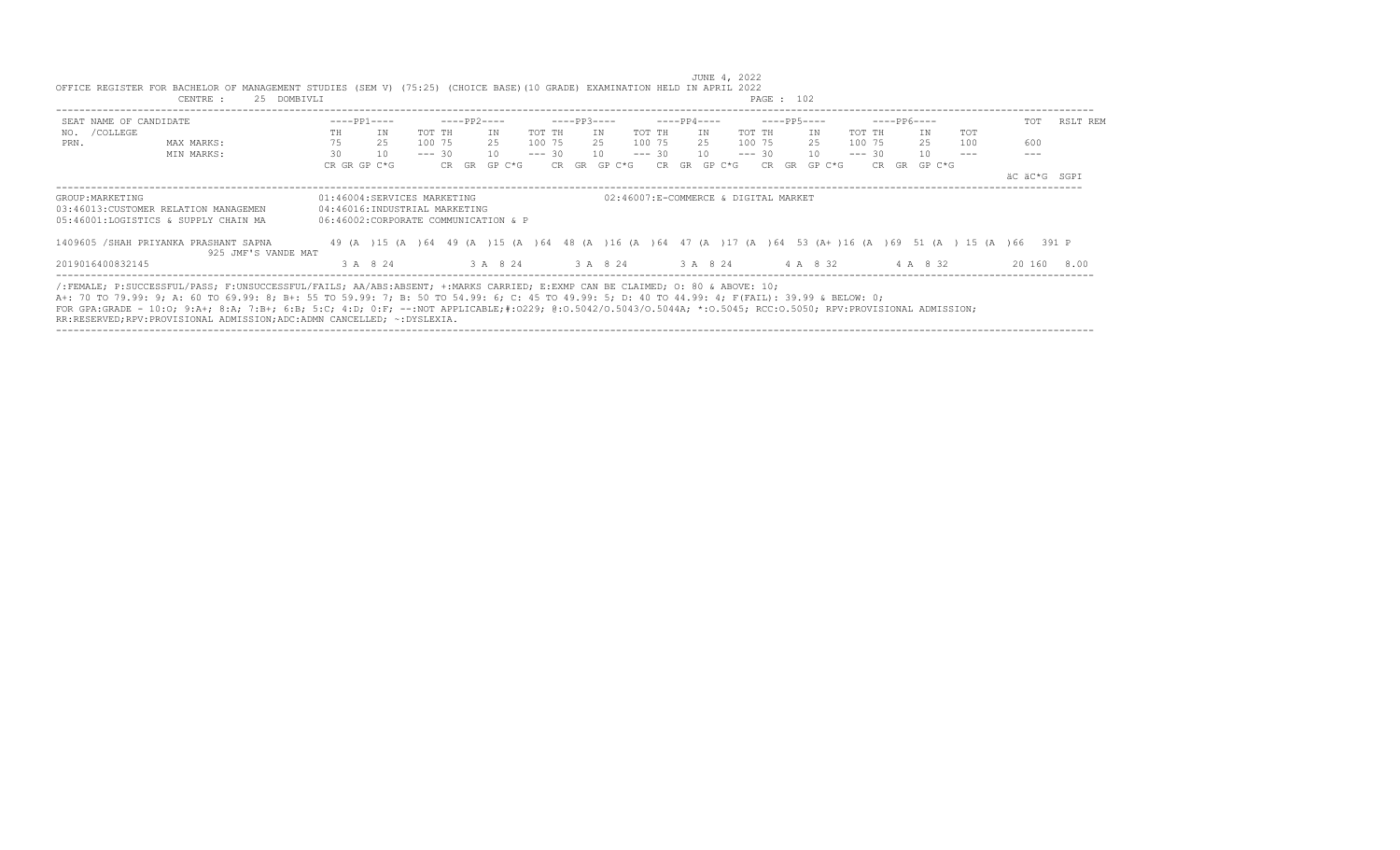| $---PP1---$<br>SEAT NAME OF CANDIDATE<br>NO. / COLLEGE<br>IN<br>TOT TH<br>TH<br>75<br>25<br>100 75<br>PRN.<br>MAX MARKS:<br>30<br>10<br>$--- 30$<br>MIN MARKS:<br>CR GR GP C*G<br>CR GR | $---PP2---$<br>$---PP3---$<br>IN<br>TOT TH<br>IN<br>25<br>100 75<br>25<br>$--- 30$<br>10<br>10 | ----PP4----<br>TOT TH<br>TOT TH<br>IN<br>100 75<br>100 75<br>25<br>$--- 30$<br>$--- 30$<br>10                                    | $---PP5---$<br>$---PP6---$<br>IN<br>TOT TH<br>IN<br>25<br>25<br>100 75 | RSLT REM<br>TOT<br>TOT |
|-----------------------------------------------------------------------------------------------------------------------------------------------------------------------------------------|------------------------------------------------------------------------------------------------|----------------------------------------------------------------------------------------------------------------------------------|------------------------------------------------------------------------|------------------------|
|                                                                                                                                                                                         |                                                                                                |                                                                                                                                  |                                                                        |                        |
|                                                                                                                                                                                         |                                                                                                |                                                                                                                                  |                                                                        |                        |
|                                                                                                                                                                                         |                                                                                                |                                                                                                                                  |                                                                        | 600<br>100             |
|                                                                                                                                                                                         |                                                                                                |                                                                                                                                  | 1 O<br>$--- 30$<br>10                                                  |                        |
|                                                                                                                                                                                         | CR GR GP C*G<br>GP C*G                                                                         | CR GR GP C*G                                                                                                                     | $CR$ GR GP $C*G$<br>CR GR GP C*G                                       |                        |
|                                                                                                                                                                                         |                                                                                                |                                                                                                                                  |                                                                        | äC äC*G SGPI           |
| 01:46004:SERVICES MARKETING<br>GROUP: MARKETING                                                                                                                                         |                                                                                                | 02:46007:E-COMMERCE & DIGITAL MARKET                                                                                             |                                                                        |                        |
| 03:46010:SALES & DISTRIBUTION MANAGE<br>04:46013: CUSTOMER RELATION MANAGEMEN                                                                                                           |                                                                                                |                                                                                                                                  |                                                                        |                        |
| 05:46001:LOGISTICS & SUPPLY CHAIN MA<br>06:46002:CORPORATE COMMUNICATION & P                                                                                                            |                                                                                                |                                                                                                                                  |                                                                        |                        |
| SONAWANE RUPESH PRABHAKAR TULSA<br>1409606                                                                                                                                              |                                                                                                | 48 (A ) 18 (A+ ) 66 56 (A+ ) 20 (O ) 76 56 (A+ ) 19 (A+ ) 75 56 (A+ ) 19 (A+ ) 75 56 (A+ ) 20 (O ) 76 44 (B+ ) 19 (A+ ) 63 431 P |                                                                        |                        |
| 363 Y C COLLEGE PAL                                                                                                                                                                     |                                                                                                |                                                                                                                                  |                                                                        |                        |
| 2016016400897802<br>3 A 8 24                                                                                                                                                            | 3 A + 9 27 3 A + 9 27                                                                          | $3 A + 9 27$ 4 A + 9 36                                                                                                          | 4 A 8 32                                                               | 20 173<br>8.65         |

----------------------------------------------------------------------------------------------------------------------------------------------------------------------------------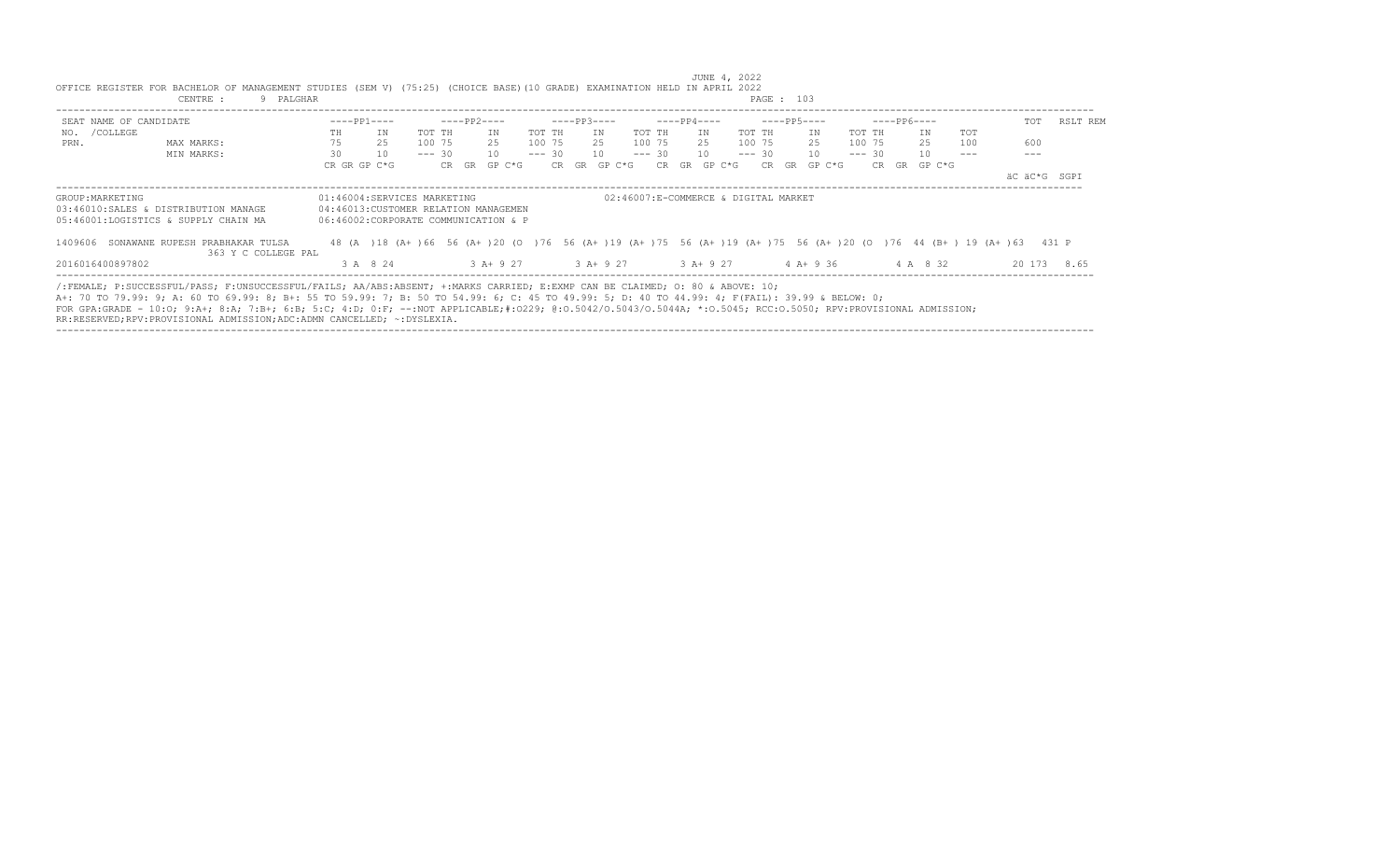| IN<br>2.5<br>10<br>CR GR GP C*G<br>01:46004:SERVICES MARKETING<br>04:46013:CUSTOMER RELATION MANAGEMEN<br>06:46002:CORPORATE COMMUNICATION & P<br>56+(A+\$)21+(O\$)77 62+(O\$)21+(O\$)83 50+(A\$)24+(O\$)74 62+(O\$)19+(A+\$)81 57+(A+\$)20+(O\$)77 54 (A+) 20+(O\$)74 466 P<br>3 A+ 9 27<br>01:46008:STRATEGIC HUMAN RESOURCE MG $02:46011:$ PERFORMANCE MANAGEMENT & CA<br>04:46020:STRESS MANAGEMENT | TOT TH<br>100 75<br>$--- 30$                       | IN<br>2.5<br>10                                                                     | TOT TH<br>100 75<br>$--- 30$                                                                                                                                                                                                                                                                                                                                          | 2.5       | IN<br>TOT TH<br>100 75<br>10<br>$--- 30$<br>CR GR GP C*G      CR GR GP C*G     CR GR GP C*G     CR GR GP C*G     CR GR GP C*G<br>02:46007:E-COMMERCE & DIGITAL MARKET |                                                                                                                                                                                       | IN<br>2.5<br>100 75<br>10 | TOT TH<br>$--- 30$ | IN<br>2.5<br>10                                                               | TOT TH<br>100 75<br>$--- 30$                                                 | IN<br>2.5<br>10 | TOT<br>100                                                       | 600<br>$  -$<br>äC äC*G SGPI |                                                                                                                                                                                                                                                                                                                                                                                                                                    |
|---------------------------------------------------------------------------------------------------------------------------------------------------------------------------------------------------------------------------------------------------------------------------------------------------------------------------------------------------------------------------------------------------------|----------------------------------------------------|-------------------------------------------------------------------------------------|-----------------------------------------------------------------------------------------------------------------------------------------------------------------------------------------------------------------------------------------------------------------------------------------------------------------------------------------------------------------------|-----------|-----------------------------------------------------------------------------------------------------------------------------------------------------------------------|---------------------------------------------------------------------------------------------------------------------------------------------------------------------------------------|---------------------------|--------------------|-------------------------------------------------------------------------------|------------------------------------------------------------------------------|-----------------|------------------------------------------------------------------|------------------------------|------------------------------------------------------------------------------------------------------------------------------------------------------------------------------------------------------------------------------------------------------------------------------------------------------------------------------------------------------------------------------------------------------------------------------------|
|                                                                                                                                                                                                                                                                                                                                                                                                         |                                                    |                                                                                     |                                                                                                                                                                                                                                                                                                                                                                       |           |                                                                                                                                                                       |                                                                                                                                                                                       |                           |                    |                                                                               |                                                                              |                 |                                                                  |                              |                                                                                                                                                                                                                                                                                                                                                                                                                                    |
|                                                                                                                                                                                                                                                                                                                                                                                                         |                                                    |                                                                                     |                                                                                                                                                                                                                                                                                                                                                                       |           |                                                                                                                                                                       |                                                                                                                                                                                       |                           |                    |                                                                               |                                                                              |                 |                                                                  |                              |                                                                                                                                                                                                                                                                                                                                                                                                                                    |
|                                                                                                                                                                                                                                                                                                                                                                                                         |                                                    |                                                                                     |                                                                                                                                                                                                                                                                                                                                                                       |           |                                                                                                                                                                       |                                                                                                                                                                                       |                           |                    |                                                                               |                                                                              |                 |                                                                  |                              |                                                                                                                                                                                                                                                                                                                                                                                                                                    |
|                                                                                                                                                                                                                                                                                                                                                                                                         |                                                    |                                                                                     |                                                                                                                                                                                                                                                                                                                                                                       |           |                                                                                                                                                                       |                                                                                                                                                                                       |                           |                    |                                                                               |                                                                              |                 |                                                                  |                              |                                                                                                                                                                                                                                                                                                                                                                                                                                    |
|                                                                                                                                                                                                                                                                                                                                                                                                         |                                                    | 3 0 10 30                                                                           |                                                                                                                                                                                                                                                                                                                                                                       |           | $3 A+9 27$                                                                                                                                                            |                                                                                                                                                                                       | 3 0 10 30                 |                    | 4 A+ 9 36                                                                     |                                                                              | 4 A + 9 36      |                                                                  |                              | 20 186 9.30                                                                                                                                                                                                                                                                                                                                                                                                                        |
| 06:46002:CORPORATE COMMUNICATION & P                                                                                                                                                                                                                                                                                                                                                                    |                                                    |                                                                                     |                                                                                                                                                                                                                                                                                                                                                                       |           |                                                                                                                                                                       |                                                                                                                                                                                       |                           |                    |                                                                               |                                                                              |                 |                                                                  |                              |                                                                                                                                                                                                                                                                                                                                                                                                                                    |
| 50+(A\$)17+(A\$)67 60+(O\$)17+(A\$)77 50+(A\$)18+(A+\$)68 57+(A+\$)19+(A+\$)76 65+(O\$)18+(A+\$)83 54 (A+)18+(A+\$)72 443 P                                                                                                                                                                                                                                                                             |                                                    |                                                                                     |                                                                                                                                                                                                                                                                                                                                                                       |           |                                                                                                                                                                       |                                                                                                                                                                                       |                           |                    |                                                                               |                                                                              |                 |                                                                  |                              |                                                                                                                                                                                                                                                                                                                                                                                                                                    |
|                                                                                                                                                                                                                                                                                                                                                                                                         |                                                    |                                                                                     |                                                                                                                                                                                                                                                                                                                                                                       |           |                                                                                                                                                                       |                                                                                                                                                                                       |                           |                    |                                                                               |                                                                              |                 |                                                                  |                              | 20 178 8.90                                                                                                                                                                                                                                                                                                                                                                                                                        |
|                                                                                                                                                                                                                                                                                                                                                                                                         |                                                    |                                                                                     |                                                                                                                                                                                                                                                                                                                                                                       |           |                                                                                                                                                                       |                                                                                                                                                                                       |                           |                    |                                                                               |                                                                              |                 |                                                                  |                              |                                                                                                                                                                                                                                                                                                                                                                                                                                    |
|                                                                                                                                                                                                                                                                                                                                                                                                         |                                                    |                                                                                     |                                                                                                                                                                                                                                                                                                                                                                       |           |                                                                                                                                                                       |                                                                                                                                                                                       |                           |                    |                                                                               |                                                                              |                 |                                                                  |                              |                                                                                                                                                                                                                                                                                                                                                                                                                                    |
|                                                                                                                                                                                                                                                                                                                                                                                                         |                                                    |                                                                                     |                                                                                                                                                                                                                                                                                                                                                                       |           |                                                                                                                                                                       |                                                                                                                                                                                       |                           |                    |                                                                               |                                                                              |                 |                                                                  |                              | 20 160 8.00                                                                                                                                                                                                                                                                                                                                                                                                                        |
|                                                                                                                                                                                                                                                                                                                                                                                                         |                                                    |                                                                                     |                                                                                                                                                                                                                                                                                                                                                                       |           |                                                                                                                                                                       |                                                                                                                                                                                       |                           |                    |                                                                               |                                                                              |                 |                                                                  |                              |                                                                                                                                                                                                                                                                                                                                                                                                                                    |
|                                                                                                                                                                                                                                                                                                                                                                                                         |                                                    |                                                                                     |                                                                                                                                                                                                                                                                                                                                                                       |           |                                                                                                                                                                       |                                                                                                                                                                                       |                           |                    |                                                                               |                                                                              |                 |                                                                  |                              |                                                                                                                                                                                                                                                                                                                                                                                                                                    |
|                                                                                                                                                                                                                                                                                                                                                                                                         |                                                    |                                                                                     |                                                                                                                                                                                                                                                                                                                                                                       |           |                                                                                                                                                                       |                                                                                                                                                                                       |                           |                    |                                                                               |                                                                              |                 |                                                                  |                              | 20 171 8.55                                                                                                                                                                                                                                                                                                                                                                                                                        |
|                                                                                                                                                                                                                                                                                                                                                                                                         |                                                    |                                                                                     |                                                                                                                                                                                                                                                                                                                                                                       |           |                                                                                                                                                                       |                                                                                                                                                                                       |                           |                    |                                                                               |                                                                              |                 |                                                                  |                              |                                                                                                                                                                                                                                                                                                                                                                                                                                    |
|                                                                                                                                                                                                                                                                                                                                                                                                         |                                                    |                                                                                     |                                                                                                                                                                                                                                                                                                                                                                       |           |                                                                                                                                                                       |                                                                                                                                                                                       |                           |                    |                                                                               |                                                                              |                 |                                                                  |                              |                                                                                                                                                                                                                                                                                                                                                                                                                                    |
|                                                                                                                                                                                                                                                                                                                                                                                                         |                                                    |                                                                                     |                                                                                                                                                                                                                                                                                                                                                                       |           |                                                                                                                                                                       |                                                                                                                                                                                       |                           |                    |                                                                               |                                                                              |                 |                                                                  |                              |                                                                                                                                                                                                                                                                                                                                                                                                                                    |
|                                                                                                                                                                                                                                                                                                                                                                                                         | 3 A 8 24<br>3 B+ 7 21<br>$3 A+9 27$<br>$3 A+ 9 27$ | 01:46004:SERVICES MARKETING<br>04:46018:DIRECT TAXES<br>01:46004:SERVICES MARKETING | 04:46013: CUSTOMER RELATION MANAGEMEN<br>06:46002:CORPORATE COMMUNICATION & P<br>3 0 10 30<br>06:46002:CORPORATE COMMUNICATION & P<br>04:46013: CUSTOMER RELATION MANAGEMEN<br>06:46002:CORPORATE COMMUNICATION & P<br>A+: 70 TO 79.99: 9; A: 60 TO 69.99: 8; B+: 55 TO 59.99: 7; B: 50 TO 54.99: 6; C: 45 TO 49.99: 5; D: 40 TO 44.99: 4; F(FAIL): 39.99 & BELOW: 0; | 3 0 10 30 |                                                                                                                                                                       | 3 A + 9 27 3 A 8 24<br>3 A 8 24 3 A 8 24<br>3 0 10 30<br>/:FEMALE; P:SUCCESSFUL/PASS; F:UNSUCCESSFUL/FAILS; AA/ABS:ABSENT; +:MARKS CARRIED; E:EXMP CAN BE CLAIMED; O: 80 & ABOVE: 10; | 3 B+ 7 21                 |                    | 3 A + 9 27<br>01:46003:INVESTMENT ANALYSIS & PORTF 02:46009:WEALTH MANAGEMENT | 02:46007:E-COMMERCE & DIGITAL MARKET<br>02:46007:E-COMMERCE & DIGITAL MARKET |                 | 3 A 8 24 4 A + 9 36 4 B + 7 28<br>3 A 8 24 4 A + 9 36 4 A + 9 36 | 4 0 10 40 4 A + 9 36         | 42+(B+\$)17+(A\$)59 62+(O\$)20+(O\$)82 42+(B+\$)17+(A\$)59 53+(A+\$)16+(A\$)69 51+(A\$)20+(O\$)71 41 (B+) 18+(A+\$)59 399 P<br>57+(A+\$)17+(A\$)74 48 (A)16+(A\$)64 44 (B+)16+(A\$)60 43 (B+)18+(A+\$)61 50 (A)20+(O\$)70 54 (A+)20+(O\$)74 403 P<br>54 (A+)21+(O\$)75 66+(O\$)18+(A+\$)84 66+(O\$)20+(O\$)86 57+(A+\$)18+(A+\$)75 57+(A+\$)19+(A+\$)76 54+(A+\$)19+(A+\$)73 469 P<br>3 A + 9 27 4 A + 9 36 4 A + 9 36 20 186 9.30 |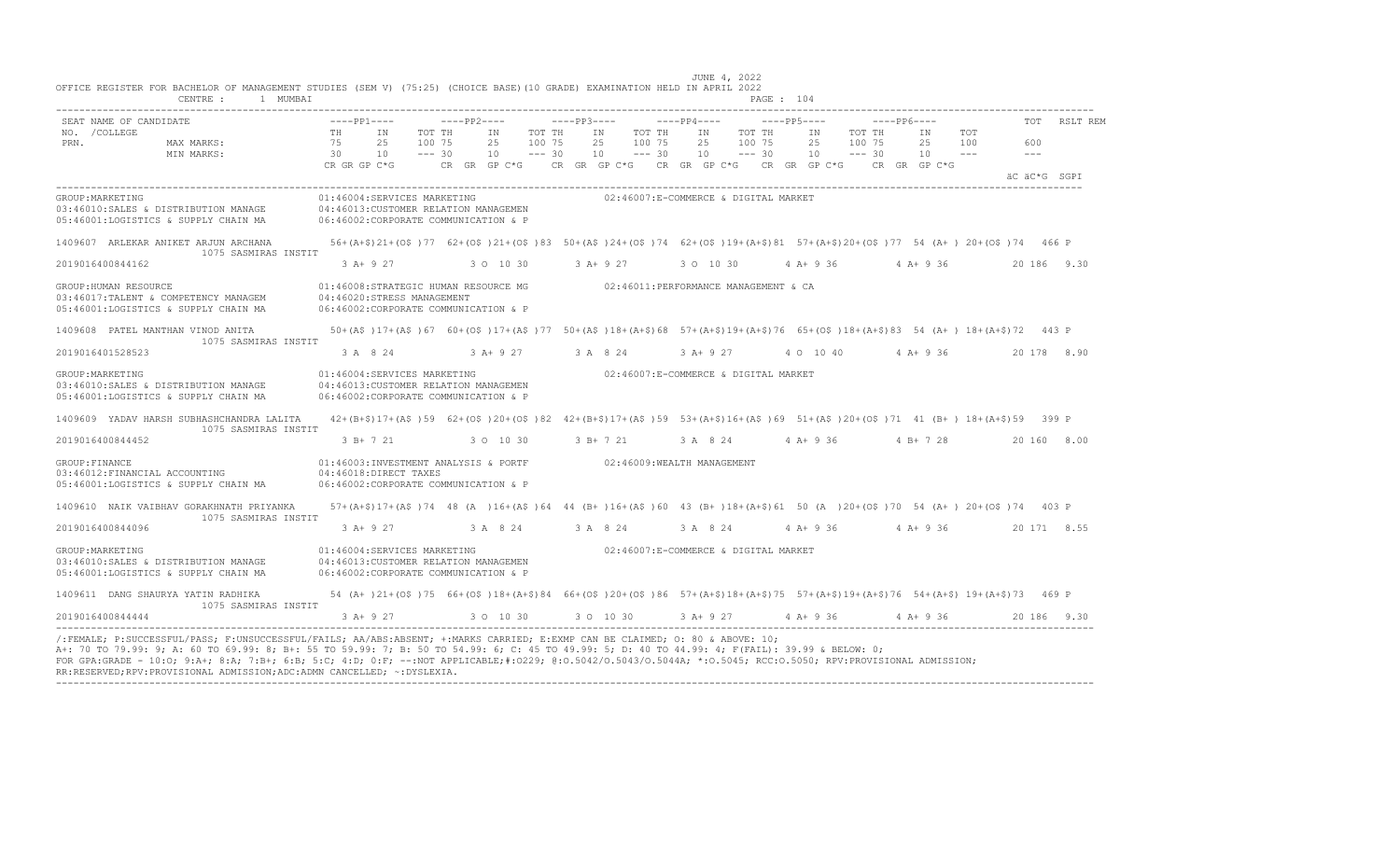|                       | SEAT NAME OF CANDIDATE                                                                                                                                                                                                                                                         | $---PP1---$  |    |                                                                                                                                                          |  | $---PP2---$ |        |          |     | $---PP3---$                          |        |             |     | $---PP4---$ |           |          | $---PP6---$                                                                               |         | <b>TOT</b> | RSLT REM     |
|-----------------------|--------------------------------------------------------------------------------------------------------------------------------------------------------------------------------------------------------------------------------------------------------------------------------|--------------|----|----------------------------------------------------------------------------------------------------------------------------------------------------------|--|-------------|--------|----------|-----|--------------------------------------|--------|-------------|-----|-------------|-----------|----------|-------------------------------------------------------------------------------------------|---------|------------|--------------|
| NO. / COLLEGE         |                                                                                                                                                                                                                                                                                | TH           |    | TOT TH<br>IN                                                                                                                                             |  | IN          | TOT TH |          | IN  |                                      | TOT TH |             | IN  | TOT TH      | IN        | TOT TH   | IN                                                                                        | TOT     |            |              |
| PRN.                  | MAX MARKS:                                                                                                                                                                                                                                                                     | 75           |    | 25<br>100 75                                                                                                                                             |  | 2.5         | 100 75 |          | 2.5 |                                      | 100 75 |             | 2.5 | 100 75      | 2.5       | 100 75   | 2.5                                                                                       | 100     | 600        |              |
|                       | MIN MARKS:                                                                                                                                                                                                                                                                     | 30           | 10 | $--- 30$                                                                                                                                                 |  | $10 = -230$ |        |          |     | $10 = -230$                          |        |             |     | $10 = -230$ | 10        | $--- 30$ | 10                                                                                        | $- - -$ | $---$      |              |
|                       |                                                                                                                                                                                                                                                                                | CR GR GP C*G |    |                                                                                                                                                          |  |             |        |          |     |                                      |        |             |     |             |           |          | CR GR GP C*G $\,$ CR GR GP C*G $\,$ CR GR GP C*G $\,$ CR GR GP C*G $\,$ CR GR GP C*G $\,$ |         |            |              |
|                       |                                                                                                                                                                                                                                                                                |              |    |                                                                                                                                                          |  |             |        |          |     |                                      |        |             |     |             |           |          |                                                                                           |         |            | AC AC*G SGPT |
| GROUP: MARKETING      |                                                                                                                                                                                                                                                                                |              |    | 01:46004:SERVICES MARKETING                                                                                                                              |  |             |        |          |     | 02:46007:E-COMMERCE & DIGITAL MARKET |        |             |     |             |           |          |                                                                                           |         |            |              |
|                       | 03:46010:SALES & DISTRIBUTION MANAGE                                                                                                                                                                                                                                           |              |    | 04:46013: CUSTOMER RELATION MANAGEMEN                                                                                                                    |  |             |        |          |     |                                      |        |             |     |             |           |          |                                                                                           |         |            |              |
|                       | 05:46001:LOGISTICS & SUPPLY CHAIN MA                                                                                                                                                                                                                                           |              |    | 06:46002:CORPORATE COMMUNICATION & P                                                                                                                     |  |             |        |          |     |                                      |        |             |     |             |           |          |                                                                                           |         |            |              |
|                       | 1409612 PATEL AADIL ABDUL WAHAB AMINA                                                                                                                                                                                                                                          |              |    | 61 (0 ) 19+ (A+\$) 80 39+ (B\$ ) 19+ (A+\$) 58 30+ (D\$ ) 20+ (O\$ ) 50 36+ (C\$ ) 20+ (O\$ ) 56 33+ (D\$ ) 19+ (A+\$) 52 30+ (D\$ ) 18+ (A+\$) 48 344 P |  |             |        |          |     |                                      |        |             |     |             |           |          |                                                                                           |         |            |              |
|                       | 603 G.R. PATIL AS&C                                                                                                                                                                                                                                                            |              |    |                                                                                                                                                          |  |             |        |          |     |                                      |        |             |     |             |           |          |                                                                                           |         |            |              |
| 2019016400752872      |                                                                                                                                                                                                                                                                                |              |    | 3 0 10 30                                                                                                                                                |  | 3 B+ 7 21   |        | 3 B 6 18 |     |                                      |        | $3 B+ 7 21$ |     |             | 4 B 6 24  |          | 4 C 5 20                                                                                  |         |            | 20 134 6.70  |
|                       |                                                                                                                                                                                                                                                                                |              |    |                                                                                                                                                          |  |             |        |          |     |                                      |        |             |     |             |           |          |                                                                                           |         |            |              |
| IRA                   | 1409613 SAYYED MOHD IMTIYAZ ABDUL RAZZAK SA<br>603 G.R. PATIL AS&C                                                                                                                                                                                                             |              |    | 60 (0 )21+(0\$)81 30+(D\$)22+(O\$)52 30+(D\$)22+(O\$)52 30+(D\$)21+(O\$)51 62 (0 )23+(O\$)85 62 (0 )21+(O\$)83 404 P                                     |  |             |        |          |     |                                      |        |             |     |             |           |          |                                                                                           |         |            |              |
| 2017016401984757      |                                                                                                                                                                                                                                                                                |              |    | 3 0 10 30                                                                                                                                                |  | 3 B 6 18    |        | 3 B 6 18 |     |                                      |        | 3 B 6 18    |     |             | 4 0 10 40 |          | 4 0 10 40                                                                                 |         |            | 20 164 8.20  |
|                       |                                                                                                                                                                                                                                                                                |              |    |                                                                                                                                                          |  |             |        |          |     |                                      |        |             |     |             |           |          |                                                                                           |         |            |              |
| GROUP: HUMAN RESOURCE |                                                                                                                                                                                                                                                                                |              |    | 01:46005:FINANCE FOR HR PROFESSIONAL                                                                                                                     |  |             |        |          |     | 02:46008:STRATEGIC HUMAN RESOURCE MG |        |             |     |             |           |          |                                                                                           |         |            |              |
|                       | 03:46011:PERFORMANCE MANAGEMENT & CA                                                                                                                                                                                                                                           |              |    | 04:46014:INDUSTRIAL RELATIONS                                                                                                                            |  |             |        |          |     |                                      |        |             |     |             |           |          |                                                                                           |         |            |              |
|                       | 05:46001:LOGISTICS & SUPPLY CHAIN MA                                                                                                                                                                                                                                           |              |    | 06:46002: CORPORATE COMMUNICATION & P                                                                                                                    |  |             |        |          |     |                                      |        |             |     |             |           |          |                                                                                           |         |            |              |
|                       | 1409614 /SHAIKH HUDA NAAZ MD MUJAHID HAFIZA                                                                                                                                                                                                                                    |              |    | 31+(D\$)21+(O\$)52 32+(D\$)21+(O\$)53 30+(D\$)23+(O\$)53 43+(B+\$)20+(O\$)63 60 (O )22+(O\$)82 62 (O )22+(O\$)84 387 P                                   |  |             |        |          |     |                                      |        |             |     |             |           |          |                                                                                           |         |            |              |
|                       | 603 G.R.PATIL AS&C                                                                                                                                                                                                                                                             |              |    |                                                                                                                                                          |  |             |        |          |     |                                      |        |             |     |             |           |          |                                                                                           |         |            |              |
| 2016016400859363      |                                                                                                                                                                                                                                                                                |              |    | 3 B 6 18                                                                                                                                                 |  |             |        |          |     |                                      |        |             |     |             |           |          | 3 B 6 18 3 B 6 18 3 A 8 24 4 0 10 40 4 0 10 40                                            |         |            | 20 158 7.90  |
|                       |                                                                                                                                                                                                                                                                                |              |    |                                                                                                                                                          |  |             |        |          |     |                                      |        |             |     |             |           |          |                                                                                           |         |            |              |
|                       | /:FEMALE: P:SUCCESSFUL/PASS: F:UNSUCCESSFUL/FAILS: AA/ABS:ABSENT: +:MARKS CARRIED: E:EXMP CAN BE CLAIMED: 0: 80 & ABOVE: 10:<br>A+: 70 TO 79.99: 9; A: 60 TO 69.99: 8; B+: 55 TO 59.99: 7; B: 50 TO 54.99: 6; C: 45 TO 49.99: 5; D: 40 TO 44.99: 4; F(FAIL): 39.99 & BELOW: 0; |              |    |                                                                                                                                                          |  |             |        |          |     |                                      |        |             |     |             |           |          |                                                                                           |         |            |              |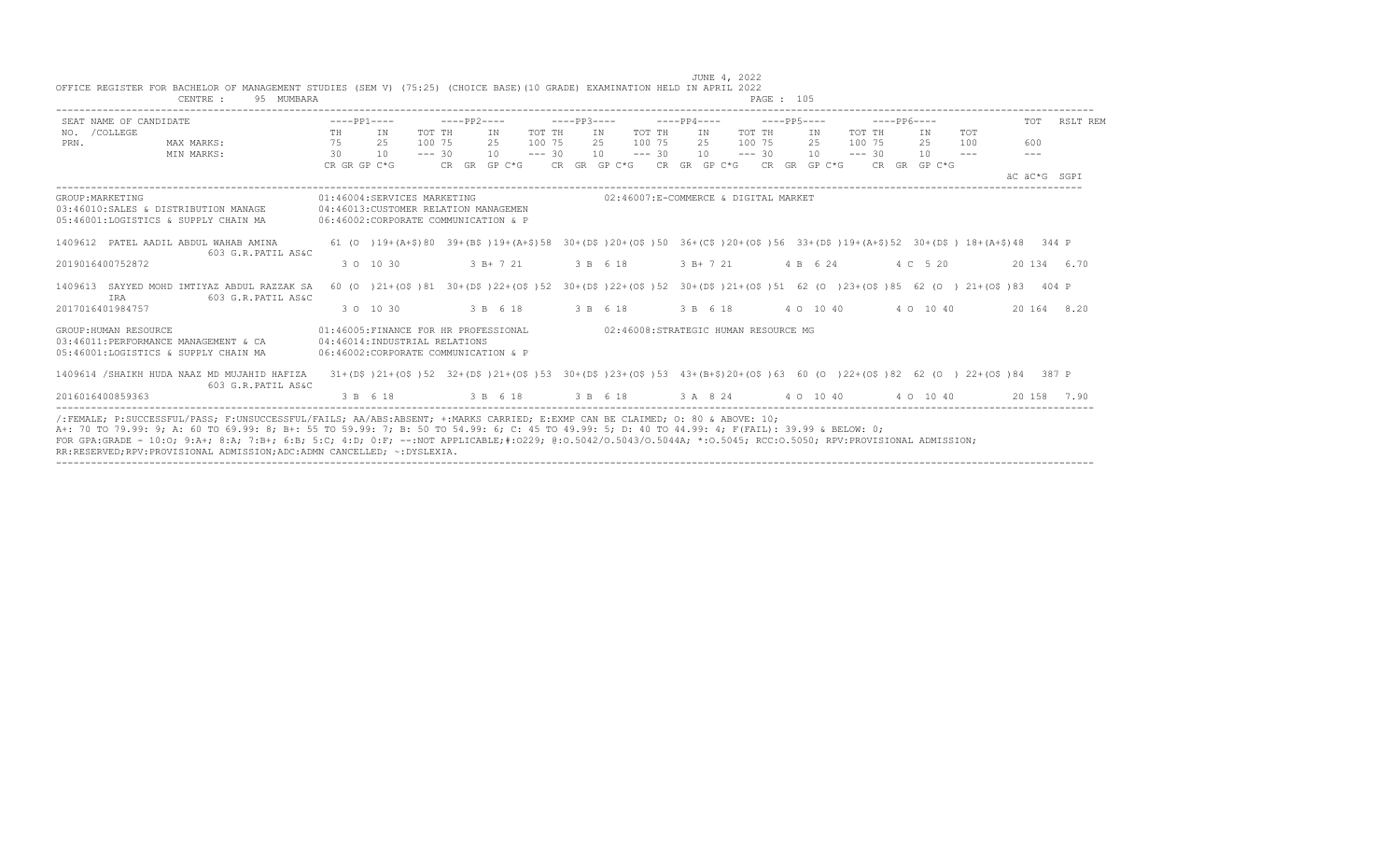|                        | CENTRE :<br>3 ANDHERI                                                                                                                                                                                                                                                                                                                                                                                                                                                                                                         |                                                                                                              |                            |              |                                      | PAGE : 106          |                                                                                                                               |                 |
|------------------------|-------------------------------------------------------------------------------------------------------------------------------------------------------------------------------------------------------------------------------------------------------------------------------------------------------------------------------------------------------------------------------------------------------------------------------------------------------------------------------------------------------------------------------|--------------------------------------------------------------------------------------------------------------|----------------------------|--------------|--------------------------------------|---------------------|-------------------------------------------------------------------------------------------------------------------------------|-----------------|
| SEAT NAME OF CANDIDATE |                                                                                                                                                                                                                                                                                                                                                                                                                                                                                                                               | $---PP1---$                                                                                                  | $---PP2---$                | $---PP3---$  | ----PP4----                          | $---PP5---$         | $---PP6---$                                                                                                                   | RSLT REM<br>TOT |
| NO. / COLLEGE          |                                                                                                                                                                                                                                                                                                                                                                                                                                                                                                                               | IN<br>TH                                                                                                     | TOT TH<br>TOT TH<br>ΙN     | ΙN           | TOT TH<br>IN                         | TOT TH<br>IN        | <b>TOT</b><br>TOT TH<br>IN                                                                                                    |                 |
| PRN.                   | MAX MARKS:                                                                                                                                                                                                                                                                                                                                                                                                                                                                                                                    | 75<br>25                                                                                                     | 100 75<br>100 75<br>25     | 25           | 100 75<br>25                         | 100 75<br>25        | 25<br>100 75<br>100                                                                                                           | 600             |
|                        | MIN MARKS:                                                                                                                                                                                                                                                                                                                                                                                                                                                                                                                    | 30<br>10                                                                                                     | $--- 30$<br>$--- 30$<br>10 | 10           | $--- 30$<br>10                       | $--- 30$<br>10      | $--- 30$<br>10                                                                                                                |                 |
|                        |                                                                                                                                                                                                                                                                                                                                                                                                                                                                                                                               | CR GR GP C*G                                                                                                 | CR GR GP C*G               | CR GR GP C*G | CR GR GP C*G                         | CR GR GP C*G        | CR GR GP C*G                                                                                                                  |                 |
|                        |                                                                                                                                                                                                                                                                                                                                                                                                                                                                                                                               |                                                                                                              |                            |              |                                      |                     |                                                                                                                               | äC äC*G SGPI    |
| GROUP: MARKETING       | 03:46010:SALES & DISTRIBUTION MANAGE<br>05:46001:LOGISTICS & SUPPLY CHAIN MA                                                                                                                                                                                                                                                                                                                                                                                                                                                  | 01:46004:SERVICES MARKETING<br>04:46013: CUSTOMER RELATION MANAGEMEN<br>06:46002:CORPORATE COMMUNICATION & P |                            |              | 02:46007:E-COMMERCE & DIGITAL MARKET |                     |                                                                                                                               |                 |
|                        | 1409615 / JADHAV VIBHA MUTHU KUMAR ANITA<br>307 RAHEJA - SANTAC                                                                                                                                                                                                                                                                                                                                                                                                                                                               |                                                                                                              |                            |              |                                      |                     | 60+(0\$)19+(A+\$)79 56+(A+\$)23+(0\$)79 53+(A+\$)13+(B\$)66 53+(A+\$)23+(0\$)76 44+(B+\$)20+(0\$)64 56 (A+) 18+(A+\$)74 438 P |                 |
| 2019016401442785       |                                                                                                                                                                                                                                                                                                                                                                                                                                                                                                                               | 3 A+ 9 27                                                                                                    | 3 A + 9 27 3 A 8 24        |              |                                      | 3 A + 9 27 4 A 8 32 | 4 A+ 9 36                                                                                                                     | 20 173 8.65     |
|                        | /:FEMALE: P:SUCCESSFUL/PASS: F:UNSUCCESSFUL/FAILS: AA/ABS:ABSENT: +:MARKS CARRIED: E:EXMP CAN BE CLAIMED: 0: 80 & ABOVE: 10:<br>A+: 70 TO 79.99: 9; A: 60 TO 69.99: 8; B+: 55 TO 59.99: 7; B: 50 TO 54.99: 6; C: 45 TO 49.99: 5; D: 40 TO 44.99: 4; F(FAIL): 39.99 & BELOW: 0;<br>FOR GPA:GRADE - 10:0; 9:A+; 8:A; 7:B+; 6:B; 5:C; 4:D; 0:F; --:NOT APPLICABLE;#:0229; 0:0.5042/0.50440; *:0.5044A; *:0.5045; RCC:0.5050; RPV:PROVISIONAL ADMISSION;<br>RR:RESERVED;RPV:PROVISIONAL ADMISSION;ADC:ADMN CANCELLED; ~:DYSLEXIA. |                                                                                                              |                            |              |                                      |                     |                                                                                                                               |                 |

----------------------------------------------------------------------------------------------------------------------------------------------------------------------------------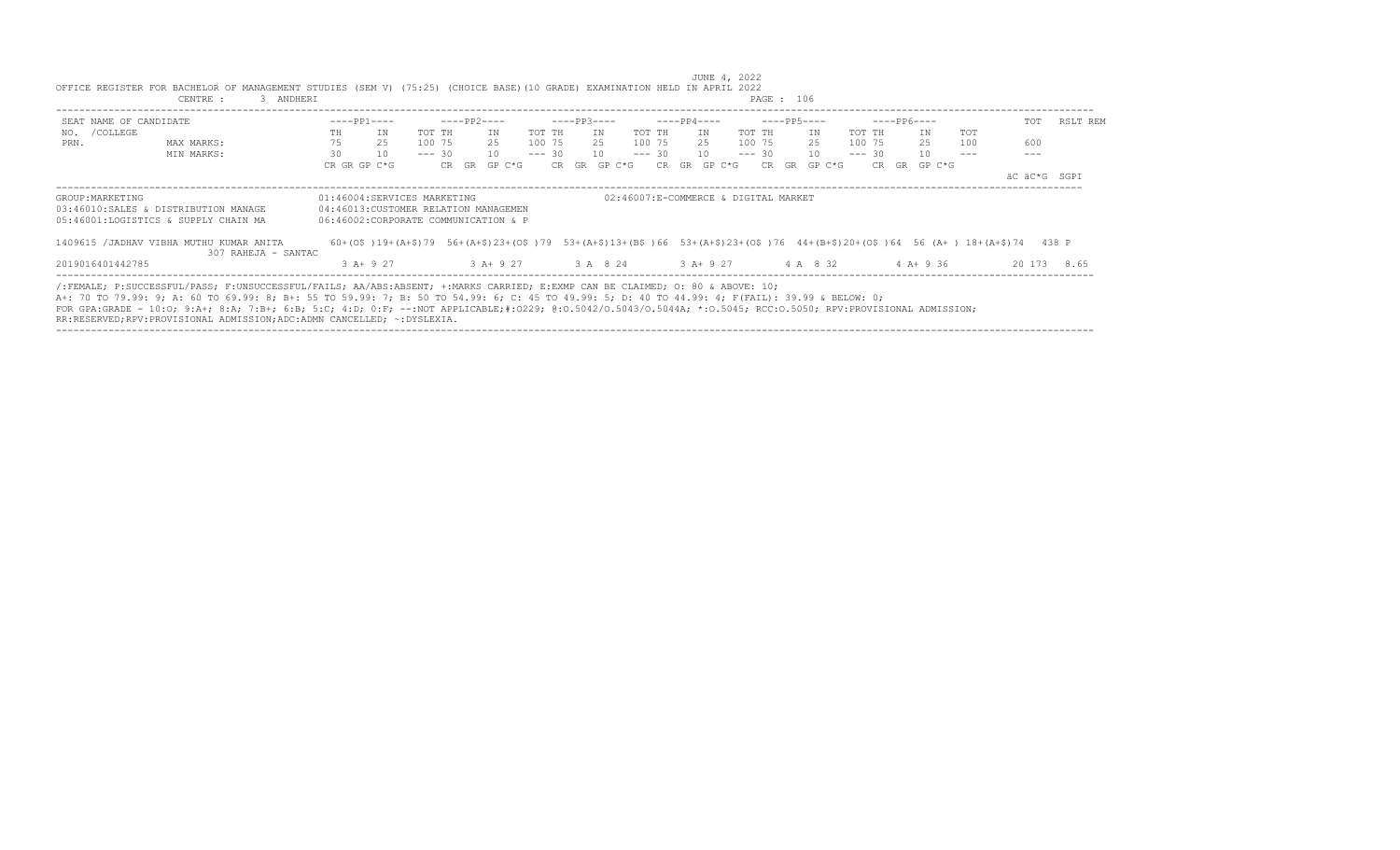| $---PP1---$<br>$---PP2---$<br>$---PP3---$<br>$---PP4---$<br>$---PP5---$<br>$---PP6---$<br>SEAT NAME OF CANDIDATE<br>NO. / COLLEGE<br>TOT TH<br>IN<br>TOT TH<br>IN<br>TOT TH<br>IN<br>IN<br>TOT TH<br>IN<br>TH<br>TOT TH<br>ΙN<br>75<br>25<br>100 75<br>25<br>100 75<br>100 75<br>25<br>100 75<br>25<br>25<br>100 75<br>25<br>PRN.<br>MAX MARKS:<br>30<br>10<br>10<br>$--- 30$<br>10<br>$--- 30$<br>10<br>$--- 30$<br>$--- 30$<br>10<br>10<br>$--- 30$<br>MIN MARKS:<br>CR GR GP C*G<br>CR GR GP C*G<br>CR GR GP C*G<br>CR GR GP C*G<br>CR GR GP C*G<br>CR GR<br>GP C*G | TOT<br>TOT<br>600<br>100 | RSLT REM     |
|------------------------------------------------------------------------------------------------------------------------------------------------------------------------------------------------------------------------------------------------------------------------------------------------------------------------------------------------------------------------------------------------------------------------------------------------------------------------------------------------------------------------------------------------------------------------|--------------------------|--------------|
|                                                                                                                                                                                                                                                                                                                                                                                                                                                                                                                                                                        |                          |              |
|                                                                                                                                                                                                                                                                                                                                                                                                                                                                                                                                                                        |                          |              |
|                                                                                                                                                                                                                                                                                                                                                                                                                                                                                                                                                                        |                          |              |
|                                                                                                                                                                                                                                                                                                                                                                                                                                                                                                                                                                        |                          |              |
|                                                                                                                                                                                                                                                                                                                                                                                                                                                                                                                                                                        |                          |              |
|                                                                                                                                                                                                                                                                                                                                                                                                                                                                                                                                                                        |                          | äC äC*G SGPI |
| 01:46004:SERVICES MARKETING<br>02:46007:E-COMMERCE & DIGITAL MARKET<br>GROUP: MARKETING                                                                                                                                                                                                                                                                                                                                                                                                                                                                                |                          |              |
| 03:46010:SALES & DISTRIBUTION MANAGE<br>04:46013: CUSTOMER RELATION MANAGEMEN                                                                                                                                                                                                                                                                                                                                                                                                                                                                                          |                          |              |
| 05:46001:LOGISTICS & SUPPLY CHAIN MA<br>06:46002:CORPORATE COMMUNICATION & P                                                                                                                                                                                                                                                                                                                                                                                                                                                                                           |                          |              |
| 38+(B\$)22+(O\$)60 42+(B+\$)21+(O\$)63 60 (O )20+(O\$)80 62 (O )21+(O\$)83 60 (O )22+(O\$)82 30+(D\$) 21+(O\$)51 419 P<br>1409616 DALAL IDRIS ZUZER SUGRA                                                                                                                                                                                                                                                                                                                                                                                                              |                          |              |
| 603 G.R.PATIL AS&C                                                                                                                                                                                                                                                                                                                                                                                                                                                                                                                                                     |                          |              |
| 3 A 8 24<br>3 0 10 30 30 10 30<br>4 0 10 40<br>4 B 6 24<br>2016016401059957<br>3 A 8 24                                                                                                                                                                                                                                                                                                                                                                                                                                                                                |                          | 20 172 8.60  |

----------------------------------------------------------------------------------------------------------------------------------------------------------------------------------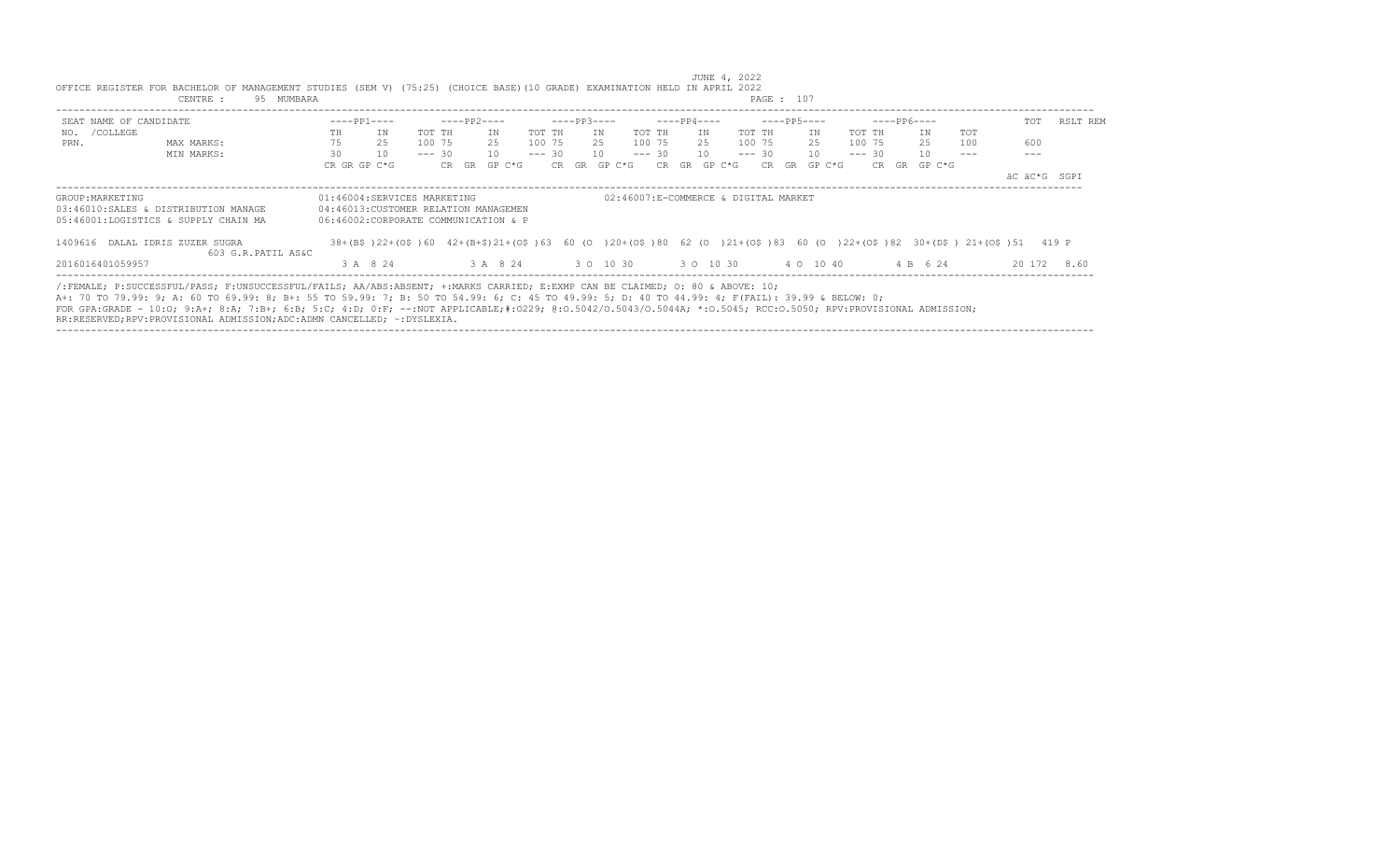|                                                 | 2 DADAR<br>CENTRE :                                                          |                                                               |              |                                                                      |          |             |              |          |             |     |                                       |          |             | PAGE : 108 |              |          |             |              |                                                                                                                            |     |              |
|-------------------------------------------------|------------------------------------------------------------------------------|---------------------------------------------------------------|--------------|----------------------------------------------------------------------|----------|-------------|--------------|----------|-------------|-----|---------------------------------------|----------|-------------|------------|--------------|----------|-------------|--------------|----------------------------------------------------------------------------------------------------------------------------|-----|--------------|
| SEAT NAME OF CANDIDATE                          |                                                                              |                                                               | $---PP1---$  |                                                                      |          | $---PP2---$ |              |          | $---PP3---$ |     |                                       |          | $---PP4---$ |            | $---PP5---$  |          | $---PP6---$ |              |                                                                                                                            | TOT | RSLT REM     |
| NO. / COLLEGE                                   |                                                                              | TH                                                            | IN           |                                                                      | TOT TH   |             | ΙN           | TOT TH   |             | IN  |                                       | TOT TH   | TN          | TOT TH     | IN           | TOT TH   |             | IN           | TOT                                                                                                                        |     |              |
| PRN.                                            | MAX MARKS:                                                                   | 75                                                            | 25           |                                                                      | 100 75   |             | 2.5          | 100 75   |             | 2.5 |                                       | 100 75   | 2.5         | 100 75     | 2.5          | 100 75   |             | 2.5          | 100                                                                                                                        | 600 |              |
|                                                 | MIN MARKS:                                                                   | 30                                                            | 10           |                                                                      | $--- 30$ |             | 10           | $--- 30$ |             | 10  |                                       | $--- 30$ | 10          | $--- 30$   | 10           | $--- 30$ |             | 10           | $\frac{1}{2}$                                                                                                              |     |              |
|                                                 |                                                                              |                                                               | CR GR GP C*G |                                                                      |          |             | CR GR GP C*G |          |             |     | CR GR GP C*G CR GR GP C*G             |          |             |            | CR GR GP C*G |          |             | CR GR GP C*G |                                                                                                                            |     | äC äC*G SGPI |
| GROUP: FINANCE<br>03:46012:FINANCIAL ACCOUNTING | 05:46001:LOGISTICS & SUPPLY CHAIN MA                                         | 04:46018:DIRECT TAXES<br>06:46002:CORPORATE COMMUNICATION & P |              | 01:46003:INVESTMENT ANALYSIS & PORTF                                 |          |             |              |          |             |     | 02:46009:WEALTH MANAGEMENT            |          |             |            |              |          |             |              |                                                                                                                            |     |              |
|                                                 | 1409617 / JADHAV SHITAL ASHOK AVITA<br>104 D.E. SOCIETY KI                   |                                                               |              |                                                                      |          |             |              | @ 2      |             |     |                                       |          |             |            |              |          |             |              | 50 (A) 14 (B+) 64 59 (O) 19 (A+) 78 33 (D) 19 (A+) 52 50 (A) 17 (A) 67 47 (A) 23 (O) 70 63 (O) 16 (A) 79 410 P<br>@ 1      | G 3 |              |
| 2019016401947103                                |                                                                              |                                                               | 3 A 8 24     |                                                                      |          |             | 3 0 10 30    |          |             |     | 3 B 6 18                              |          | 3 A 8 24    |            | 4 A+ 9 36    |          |             | 4 0 10 40    |                                                                                                                            |     | 20 172 8.60  |
|                                                 | 1409618 / LAD SHREYA SHRIDHAR SHRADDHA<br>104 D.E. SOCIETY KI                |                                                               |              |                                                                      |          |             |              |          |             |     |                                       |          |             |            |              |          |             |              | 63 (0 ) 19 (A+ ) 82 45 (A ) 20 (0 ) 65 50 (A ) 18 (A+ ) 68 50 (A ) 23 (0 ) 73 56 (A+ ) 20 (0 ) 76 60 (0 ) 21 (0 ) 81 445 P |     |              |
| 2019016402317337                                |                                                                              |                                                               | 3 0 10 30    |                                                                      |          |             | 3 A 8 24     |          |             |     | 3 A 8 24                              |          | $3 A+9 27$  |            | $4 A+9 36$   |          |             | 4 0 10 40    |                                                                                                                            |     | 20 181 9.05  |
| GROUP: MARKETING                                | 03:46010:SALES & DISTRIBUTION MANAGE<br>05:46001:LOGISTICS & SUPPLY CHAIN MA | 06:46002:CORPORATE COMMUNICATION & P                          |              | 01:46004:SERVICES MARKETING<br>04:46013: CUSTOMER RELATION MANAGEMEN |          |             |              |          |             |     | 02:46007:E-COMMERCE & DIGITAL MARKET  |          |             |            |              |          |             |              |                                                                                                                            |     |              |
|                                                 | 1409619 TIWARI GAURAV SANJAY ANTIMA<br>75 GURU NANAK                         |                                                               |              |                                                                      |          |             |              |          |             |     |                                       |          |             |            |              |          |             |              | 42+(B+\$)22+(O\$)64 42+(B+\$)21+(O\$)63 44+(B+\$)22+(O\$)66 48 (A)22+(O\$)70 47+(A\$)22+(O\$)69 50+(A\$)20+(O\$)70 402 P   |     |              |
| 2019016400217955                                |                                                                              |                                                               | 3 A 8 24     |                                                                      |          |             |              |          |             |     | 3 A 8 24 3 A 8 24 3 A + 9 27 4 A 8 32 |          |             |            |              |          |             | $4$ A + 9 36 |                                                                                                                            |     | 20 167 8.35  |

----------------------------------------------------------------------------------------------------------------------------------------------------------------------------------

OFFICE REGISTER FOR BACHELOR OF MANAGEMENT STUDIES (SEM V) (75:25) (CHOICE BASE)(10 GRADE) EXAMINATION HELD IN APRIL 2022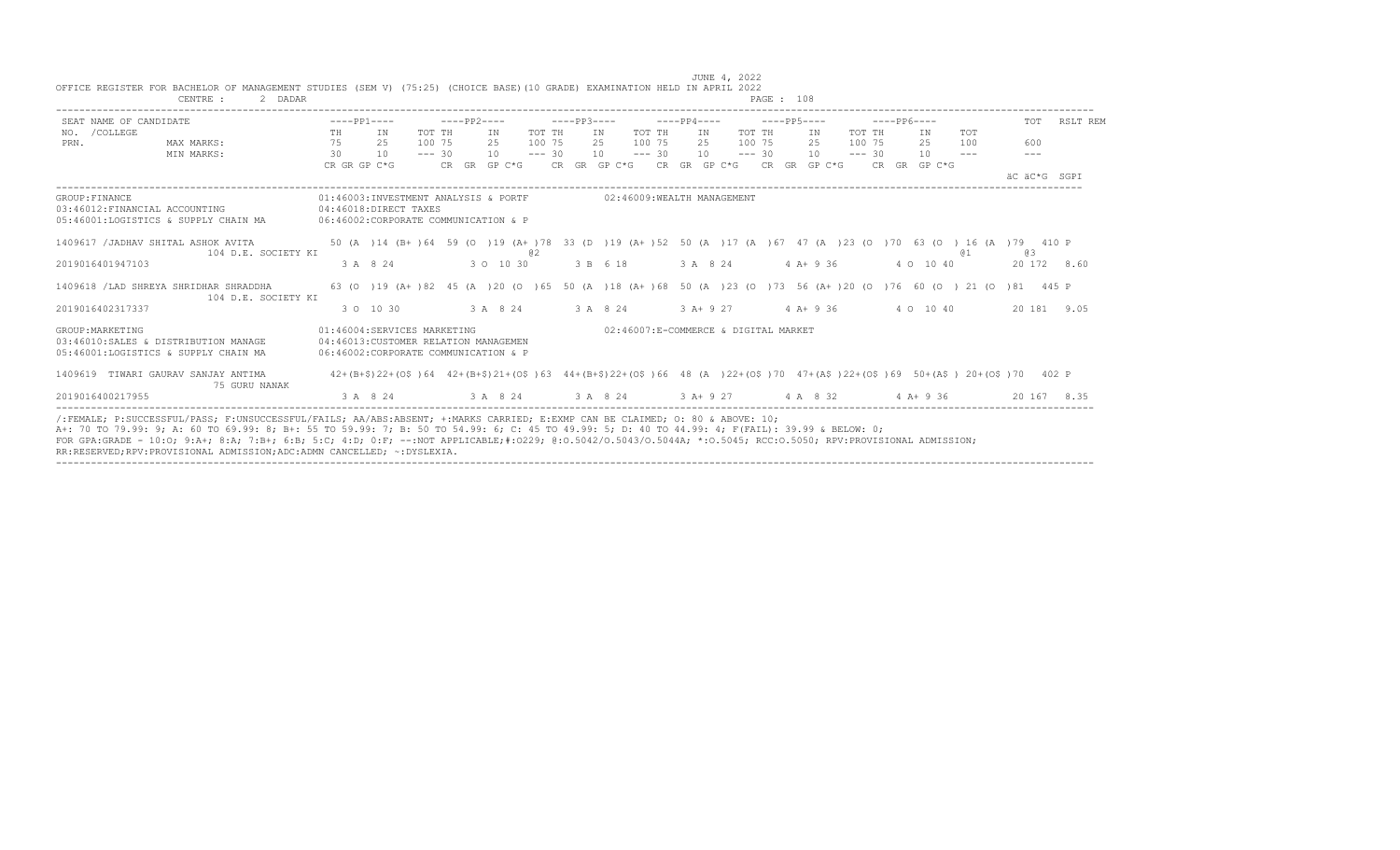| SEAT NAME OF CANDIDATE |                                                                                                                                                                                                                                                                                                                                                                                                                                                  |    | $---PP1---$                          |          | ----PP2---- |                                           |        | $---PP3---$  |    |           |  | $---PP4---$  |             |  | $---PP5---$  |          | $---PP6---$  |                                                                                                                  | TOT          | RSLT REM     |
|------------------------|--------------------------------------------------------------------------------------------------------------------------------------------------------------------------------------------------------------------------------------------------------------------------------------------------------------------------------------------------------------------------------------------------------------------------------------------------|----|--------------------------------------|----------|-------------|-------------------------------------------|--------|--------------|----|-----------|--|--------------|-------------|--|--------------|----------|--------------|------------------------------------------------------------------------------------------------------------------|--------------|--------------|
| NO. / COLLEGE          |                                                                                                                                                                                                                                                                                                                                                                                                                                                  | TH | IN                                   | TOT TH   |             | TN                                        | TOT TH |              | IN | TOT TH    |  | TN           | TOT TH      |  | IN           | TOT TH   | TN           | TOT                                                                                                              |              |              |
| PRN.                   | MAX MARKS:                                                                                                                                                                                                                                                                                                                                                                                                                                       | 75 | 25                                   | 100 75   |             | 25                                        | 100 75 |              |    | 25 100 75 |  |              | 25 100 75   |  | 2.5          | 100 75   | 2.5          | 100                                                                                                              | 600          |              |
|                        | MIN MARKS:                                                                                                                                                                                                                                                                                                                                                                                                                                       | 30 | 10                                   | $--- 30$ |             | 10                                        |        | $--- 30 10$  |    |           |  | $--- 30 10$  | $--- 30 10$ |  |              | $--- 30$ | 10           |                                                                                                                  |              |              |
|                        |                                                                                                                                                                                                                                                                                                                                                                                                                                                  |    | CR GR GP C*G                         |          |             | CR GR GP C*G                              |        | CR GR GP C*G |    |           |  | CR GR GP C*G |             |  | CR GR GP C*G |          | CR GR GP C*G |                                                                                                                  |              |              |
|                        |                                                                                                                                                                                                                                                                                                                                                                                                                                                  |    |                                      |          |             |                                           |        |              |    |           |  |              |             |  |              |          |              |                                                                                                                  | äC äC*G SGPI |              |
|                        | 05:46001:LOGISTICS & SUPPLY CHAIN MA<br>1409620 SONAWANE AMIT JAGANNATH MANGALA<br>925 JMF'S VANDE MAT                                                                                                                                                                                                                                                                                                                                           |    | 06:46002:CORPORATE COMMUNICATION & P |          |             |                                           |        |              |    |           |  |              |             |  |              |          |              | 65 (0 )18 (A+ )83 65 (0 )17 (A )82 63 (0 )18 (A+ )81 67 (0 )18 (A+ )85 65 (0 )19 (A+ )84 65 (0 )18 (A+ )83 498 P |              |              |
| 2017016400132545       |                                                                                                                                                                                                                                                                                                                                                                                                                                                  |    | 3 0 10 30                            |          |             | 3 0 10 30 3 0 10 30 30 30 10 30 4 0 10 40 |        |              |    |           |  |              |             |  |              |          | 4 0 10 40    |                                                                                                                  |              | 20 200 10.00 |
|                        | /:FEMALE; P:SUCCESSFUL/PASS; F:UNSUCCESSFUL/FAILS; AA/ABS:ABSENT; +:MARKS CARRIED; E:EXMP CAN BE CLAIMED; 0: 80 & ABOVE: 10;<br>A+: 70 TO 79.99: 9; A: 60 TO 69.99: 8; B+: 55 TO 59.99: 7; B: 50 TO 54.99: 6; C: 45 TO 49.99: 5; D: 40 TO 44.99: 4; F(FAIL): 39.99 & BELOW: 0;<br>FOR GPA:GRADE - 10:0; 9:A+; 8:A; 7:B+; 6:B; 5:C; 4:D; 0:F; --:NOT APPLICABLE;#:0229; 0:0.5042/0.5043/0.5044A; *:0.5045; RCC:0.5050; RPV:PROVISIONAL ADMISSION; |    |                                      |          |             |                                           |        |              |    |           |  |              |             |  |              |          |              |                                                                                                                  |              |              |

JUNE 4, 2022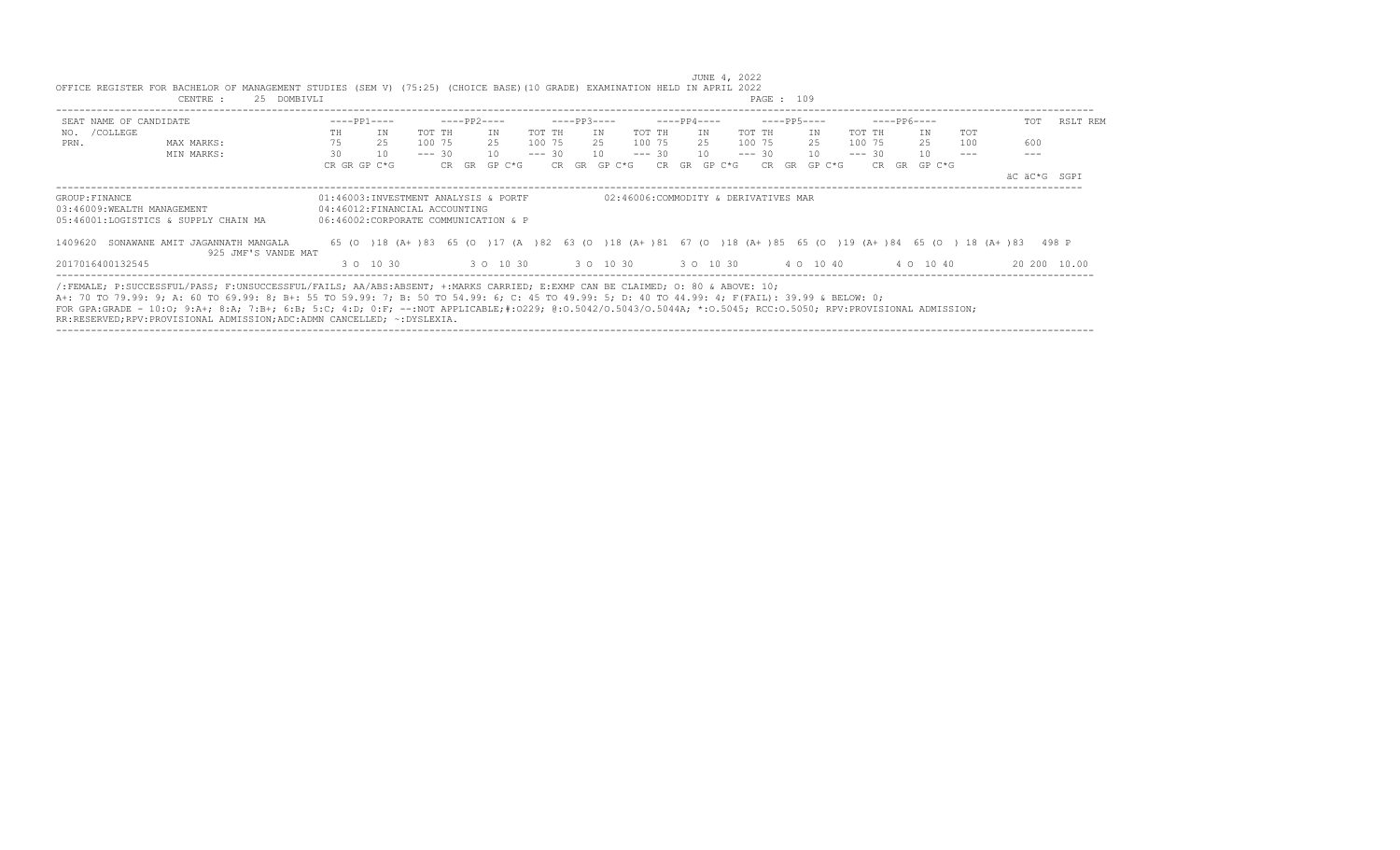|                  | SEAT NAME OF CANDIDATE                                                                          |              | $---PP1---$                                                                                                                                        | $---PP2---$                                                      |            |          | $---PP3---$ |                                      |          | $---PP4---$ |          | $---PP5---$     |          | $---PP6---$ |                                 |       | TOT                 | RSLT REM     |
|------------------|-------------------------------------------------------------------------------------------------|--------------|----------------------------------------------------------------------------------------------------------------------------------------------------|------------------------------------------------------------------|------------|----------|-------------|--------------------------------------|----------|-------------|----------|-----------------|----------|-------------|---------------------------------|-------|---------------------|--------------|
| NO. / COLLEGE    |                                                                                                 | TH           | IN                                                                                                                                                 | TOT TH                                                           | ΙN         | TOT TH   |             | ΙN                                   | TOT TH   | IN          | TOT TH   | ΙN              | TOT TH   |             | IN                              | TOT   |                     |              |
| PRN.             | MAX MARKS:                                                                                      | 75           | 25                                                                                                                                                 | 100 75                                                           | 25         | 100 75   |             | 25                                   | 100 75   | 25          | 100 75   | 25              | 100 75   |             | 25                              | 100   | 600                 |              |
|                  | MIN MARKS:                                                                                      | 30           | 10                                                                                                                                                 | $--- 30$                                                         | 10         | $--- 30$ |             | 10                                   | $--- 30$ | 10          | $--- 30$ | 10 <sup>1</sup> | $--- 30$ |             | 10                              | $---$ | $\qquad \qquad - -$ |              |
|                  |                                                                                                 | CR GR GP C*G |                                                                                                                                                    | CR GR GP C*G CR GR GP C*G CR GR GP C*G CR GR GP C*G CR GR GP C*G |            |          |             |                                      |          |             |          |                 |          |             |                                 |       |                     | AC AC*G SGPT |
| GROUP: FINANCE   | 03:46009:WEALTH MANAGEMENT<br>05:46001:LOGISTICS & SUPPLY CHAIN MA                              |              | 01:46003:INVESTMENT ANALYSIS & PORTF<br>04:46015:RISK MANAGEMENT<br>06:46002:CORPORATE COMMUNICATION & P                                           |                                                                  |            |          |             | 02:46006:COMMODITY & DERIVATIVES MAR |          |             |          |                 |          |             |                                 |       |                     |              |
|                  | 1409621 THAPA HIRINDA BHIMBAHADUR JASNA<br>630 ALKESH D. MODY                                   |              | 60+(0\$)14+(B+\$)74 64+(0\$)18+(A+\$)82 66+(0\$)23+(0\$)89 75+(0\$)23+(0\$)98 58+(A+\$)15 (A)73 75+(0\$)14+(B+\$)89 505 P                          |                                                                  |            |          |             |                                      |          |             |          |                 |          |             |                                 |       |                     |              |
|                  | 2019016401269586                                                                                |              | 3 A + 9 27 3 0 10 30                                                                                                                               |                                                                  |            |          |             | 3 0 10 30                            |          | 3 0 10 30   |          |                 |          |             | 4 A + 9 36 4 0 10 40            |       |                     | 20 193 9.65  |
| GROUP: MARKETING | 03:46010:SALES & DISTRIBUTION MANAGE<br>05:46001:LOGISTICS & SUPPLY CHAIN MA                    |              | 01:46004:SERVICES MARKETING<br>04:46013: CUSTOMER RELATION MANAGEMEN<br>06:46002:CORPORATE COMMUNICATION & P                                       |                                                                  |            |          |             | 02:46007:E-COMMERCE & DIGITAL MARKET |          |             |          |                 |          |             |                                 |       |                     |              |
|                  | 1409622 DUBE DIWESH MANOJ RANJANA<br>630 ALKESH D. MODY                                         |              | 32+(D\$)15+(A\$)47 62+(O\$)21E(O)83 30+(D\$)18+(A+\$)48 75+(O\$)10+(D\$)85 17F(F)10+(D\$)27 45+(A\$) 10E(D)55 345 F                                |                                                                  |            |          |             |                                      |          |             |          |                 |          |             |                                 |       |                     |              |
|                  | 2019016401268881                                                                                |              | 3 C 5 15                                                                                                                                           |                                                                  | 3 0 10 30  |          |             | 3 C 5 15                             |          | 3 0 10 30   |          | $- F 1 -$       |          |             | $4 B+ 7 28$                     |       | 16                  |              |
|                  | 1409623 LOT ROHIT SANJAY ANITA LOT<br>630 ALKESH D. MODY                                        |              | 75+(0\$)15+(A\$)90 71+(0\$)17 (A)88 60+(0\$)17+(A\$)77 75+(0\$)21 (0)96 49+(A\$)10+(D\$)59 51+(A\$)10 (D)61 471 P                                  |                                                                  |            |          |             |                                      |          |             |          |                 |          |             |                                 |       |                     |              |
|                  | 2019016401268602                                                                                |              | 3 0 10 30                                                                                                                                          | 3 0 10 30                                                        |            |          | $3 A+9 27$  |                                      |          | 3 0 10 30   |          | 4 B + 7 28      |          |             | 4 A 8 32                        |       |                     | 20 177 8.85  |
|                  | 1409624 / ROKADE NEHA BALKIRSHNA SUNITA ROKAD<br>$\,$ E<br>630 ALKESH D. MODY                   |              | 58+(A+\$)11+(D\$)69 58+(A+\$)17+(A\$)75 36+(C\$)19+(A+\$)55 51+(A\$)14+(B+\$)65 34+(C\$)14 (B+)48 43+(B+\$) 15+(A\$)58 370 P                       |                                                                  |            |          |             |                                      |          |             |          |                 |          |             |                                 |       |                     |              |
|                  | 2019016401268842                                                                                |              | 3 A 8 24                                                                                                                                           |                                                                  | $3 A+9 27$ |          |             | $3 B+721$                            |          | 3 A 8 24    |          | 4 C 5 20        |          |             | $4 B+728$                       |       |                     | 20 144 7.20  |
|                  | 1409625 SHAH KESHAV SUMAN RAMAKANT RANJANA<br>630 ALKESH D. MODY                                |              | 68+(0\$)17+(A\$)85 75+(0\$)18 (A+)93 66+(0\$)17+(A\$)83 71+(0\$)15+(A\$)86 58+(A+\$)10+(D\$)68 66+(0\$) 21+(0\$)87 502 P                           |                                                                  |            |          |             |                                      |          |             |          |                 |          |             |                                 |       |                     |              |
|                  | 2019016401268432                                                                                |              | 3 0 10 30                                                                                                                                          |                                                                  | 3 0 10 30  |          |             | 3 0 10 30                            |          | 3 0 10 30   |          | 4 A 8 32        |          |             | 4 0 10 40                       |       |                     | 20 192 9.60  |
|                  | 1409626 SHAIKH MOHD ARFAT MOHAMMAD AKRAM AN<br>630 ALKESH D. MODY<br>JUM                        |              | 68+(0\$)12+(C\$)80 75+(0\$)11+(D\$)86 56+(A+\$)18+(A+\$)74 69+(0\$)15+(A\$)84 36+(C\$)19 (A+)55 75+(0\$) 22+(0\$)97 476 P                          |                                                                  |            |          |             |                                      |          |             |          |                 |          |             |                                 |       |                     |              |
|                  | 2019016401269346                                                                                |              | 3 0 10 30                                                                                                                                          |                                                                  | 3 0 10 30  |          |             | $3 A+9 27$                           |          | 3 0 10 30   |          | 4 B+ 7 28       |          |             | 4 0 10 40                       |       |                     | 20 185 9.25  |
|                  | GROUP: HUMAN RESOURCE<br>03:46014: INDUSTRIAL RELATIONS<br>05:46001:LOGISTICS & SUPPLY CHAIN MA |              | 01:46008:STRATEGIC HUMAN RESOURCE MG $02:46011:$ PERFORMANCE MANAGEMENT & CA<br>04:46020:STRESS MANAGEMENT<br>06:46002:CORPORATE COMMUNICATION & P |                                                                  |            |          |             |                                      |          |             |          |                 |          |             |                                 |       |                     |              |
|                  | 1409627 /AHAMAD IFAT IRSHAD PARVEEN<br>630 ALKESH D. MODY                                       |              | 47+(A\$)20+(O\$)67 54+(A+\$)19+(A+\$)73 69+(O\$)10 (D)79 62+(O\$)17+(A\$)79 58+(A+\$)12+(C\$)70 75+(O\$) 11+(D\$)86 454 P                          |                                                                  |            |          |             |                                      |          |             |          |                 |          |             |                                 |       |                     |              |
|                  | 2019016401269025                                                                                |              | 3 A 8 24                                                                                                                                           |                                                                  | $3 A+9 27$ |          |             | 3 A+ 9 27                            |          |             |          |                 |          |             | 3 A + 9 27 4 A + 9 36 4 O 10 40 |       |                     | 20 181 9.05  |
|                  | 1409628 / GAIKWAD SAKSHI GAUTAM VAISHALI<br>630 ALKESH D. MODY                                  |              | 45+(A\$)21+(O\$)66 41+(B+\$)22+(O\$)63 66+(O\$)10 (D)76 58+(A+\$)17+(A\$)75 47+(A\$)17 (A)64 69+(O\$)20+(O\$)89 433 P                              |                                                                  |            |          |             |                                      |          |             |          |                 |          |             |                                 |       |                     |              |
|                  | 2019016401268695                                                                                |              | 3 A 8 24                                                                                                                                           |                                                                  | 3 A 8 24   |          |             | 3 A + 9 27 3 A + 9 27                |          |             |          | 4 A 8 32        |          |             | 4 0 10 40                       |       |                     | 20 174 8.70  |

---------------------------------------------------------------------------------------------------------------------------------------------------------------------------------- /:FEMALE; P:SUCCESSFUL/PASS; F:UNSUCCESSFUL/FAILS; AA/ABS:ABSENT; +:MARKS CARRIED; E:EXMP CAN BE CLAIMED; O: 80 & ABOVE: 10; A+: 70 TO 79.99: 9; A: 60 TO 69.99: 8; B+: 55 TO 59.99: 7; B: 50 TO 54.99: 6; C: 45 TO 49.99: 5; D: 40 TO 44.99: 4; F(FAIL): 39.99 & BELOW: 0; FOR GPA:GRADE - 10:O; 9:A+; 8:A; 7:B+; 6:B; 5:C; 4:D; 0:F; --:NOT APPLICABLE;#:O229; @:O.5042/O.5043/O.5044A; \*:O.5045; RCC:O.5050; RPV:PROVISIONAL ADMISSION; RR:RESERVED;RPV:PROVISIONAL ADMISSION;ADC:ADMN CANCELLED; ~:DYSLEXIA. ----------------------------------------------------------------------------------------------------------------------------------------------------------------------------------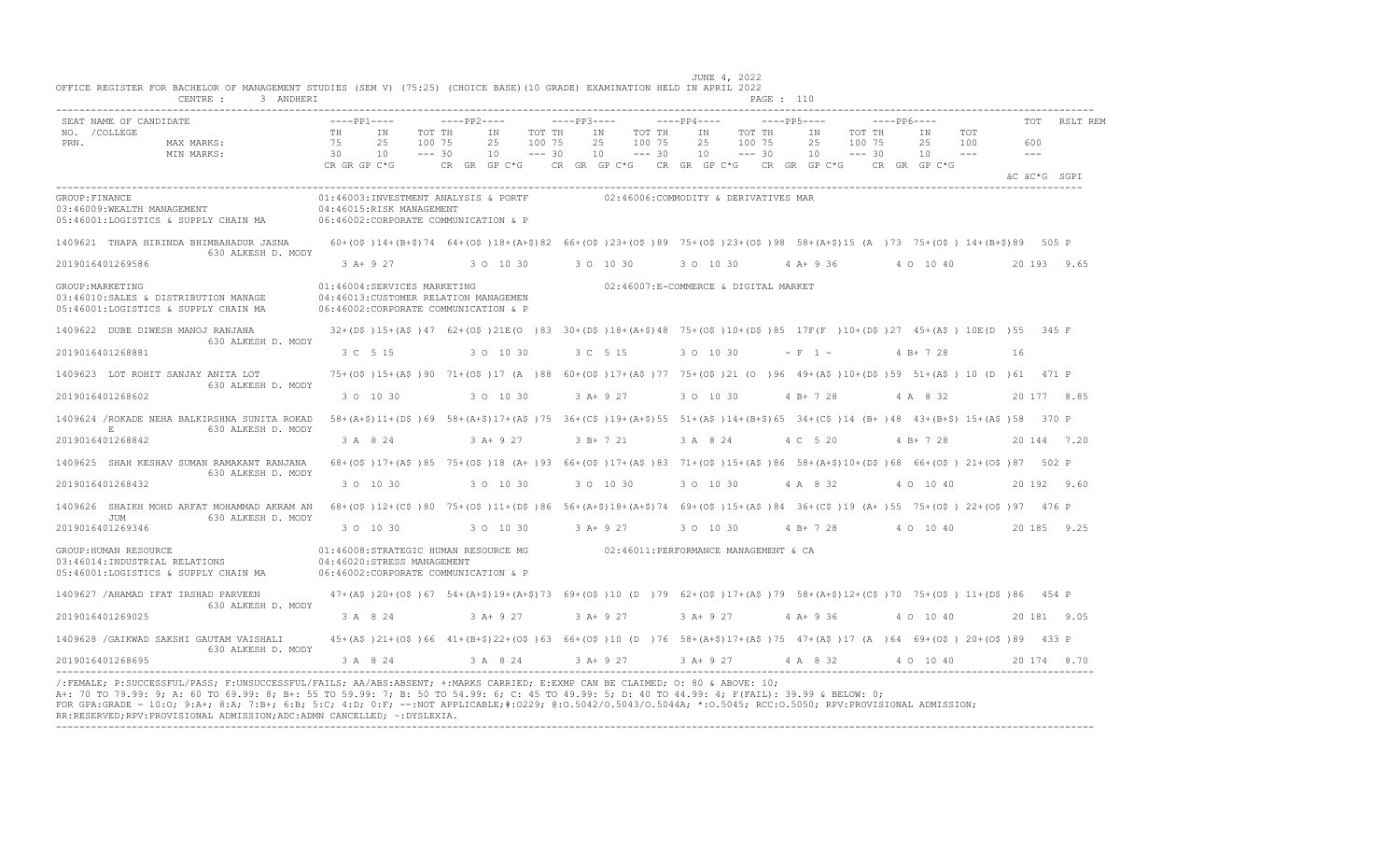| SEAT NAME OF CANDIDATE |                                                                                                                                                                                                                                                                                                                                                                                                                                                                                                                            | $---PP1---$  |                                                                                                                                                                 |          | ----PP2---- |              |        | $---PP3---$                         |    |        |  | $---PP4---$  |           |        | ----PP5----  |        |             | ----- PP6---- |     | TOT          | RSLT REM    |
|------------------------|----------------------------------------------------------------------------------------------------------------------------------------------------------------------------------------------------------------------------------------------------------------------------------------------------------------------------------------------------------------------------------------------------------------------------------------------------------------------------------------------------------------------------|--------------|-----------------------------------------------------------------------------------------------------------------------------------------------------------------|----------|-------------|--------------|--------|-------------------------------------|----|--------|--|--------------|-----------|--------|--------------|--------|-------------|---------------|-----|--------------|-------------|
| NO. / COLLEGE          |                                                                                                                                                                                                                                                                                                                                                                                                                                                                                                                            | TH           | ΙN                                                                                                                                                              | TOT TH   |             | TN           | TOT TH |                                     | IN | TOT TH |  | TN           |           | TOT TH | IN           | TOT TH |             | TN            | TOT |              |             |
| PRN.                   | MAX MARKS:                                                                                                                                                                                                                                                                                                                                                                                                                                                                                                                 | 75           | 25                                                                                                                                                              | 100 75   |             | 25           |        | 100 75 25 100 75                    |    |        |  |              | 25 100 75 |        | 25           |        | 100 75      | 25            | 100 | 600          |             |
|                        | MIN MARKS:                                                                                                                                                                                                                                                                                                                                                                                                                                                                                                                 | 30           | 10                                                                                                                                                              | $--- 30$ |             | 10           |        | $--- 30 10$                         |    |        |  | $--- 30 10$  |           |        | $--- 30 10$  |        | $--- 30 10$ |               |     |              |             |
|                        |                                                                                                                                                                                                                                                                                                                                                                                                                                                                                                                            | CR GR GP C*G |                                                                                                                                                                 |          |             | CR GR GP C*G |        | CR GR GP C*G                        |    |        |  | CR GR GP C*G |           |        | CR GR GP C*G |        |             | CR GR GP C*G  |     |              |             |
|                        |                                                                                                                                                                                                                                                                                                                                                                                                                                                                                                                            |              |                                                                                                                                                                 |          |             |              |        |                                     |    |        |  |              |           |        |              |        |             |               |     | äC äC*G SGPI |             |
|                        | 05:46001:LOGISTICS & SUPPLY CHAIN MA<br>1409629 KHAN UMAIR ABDUL RAHIM N NASEEMA<br>630 ALKESH D. MODY                                                                                                                                                                                                                                                                                                                                                                                                                     |              | 06:46002:CORPORATE COMMUNICATION & P<br>30+(D\$)21+(O\$)51 32+(D\$)15+(A\$)47 54+(A+\$)10+(D\$)64 39+(B\$)13+(B\$)52 32+(D\$)13+(B\$)45 32+(D\$) 12 (C)44 303 P |          |             |              |        |                                     |    |        |  |              |           |        |              |        |             |               |     |              |             |
| 2019016401268745       |                                                                                                                                                                                                                                                                                                                                                                                                                                                                                                                            |              | 3 B 6 18                                                                                                                                                        |          |             |              |        | 3 C 5 15 3 A 8 24 3 B 6 18 4 C 5 20 |    |        |  |              |           |        |              |        |             | 4 D 4 16      |     |              | 20 111 5.55 |
|                        | /:FEMALE; P:SUCCESSFUL/PASS; F:UNSUCCESSFUL/FAILS; AA/ABS:ABSENT; +:MARKS CARRIED; E:EXMP CAN BE CLAIMED; 0: 80 & ABOVE: 10;<br>A+: 70 TO 79.99: 9; A: 60 TO 69.99: 8; B+: 55 TO 59.99: 7; B: 50 TO 54.99: 6; C: 45 TO 49.99: 5; D: 40 TO 44.99: 4; F(FAIL): 39.99 & BELOW: 0;<br>FOR GPA:GRADE - 10:0; 9:A+; 8:A; 7:B+; 6:B; 5:C; 4:D; 0:F; --:NOT APPLICABLE;#:0229; 0:0.5042/0.5043/0.5044A; *:0.5045; RCC:0.5050; RPV:PROVISIONAL ADMISSION;<br>RR:RESERVED;RPV:PROVISIONAL ADMISSION;ADC:ADMN CANCELLED; ~: DYSLEXIA. |              |                                                                                                                                                                 |          |             |              |        |                                     |    |        |  |              |           |        |              |        |             |               |     |              |             |

JUNE 4, 2022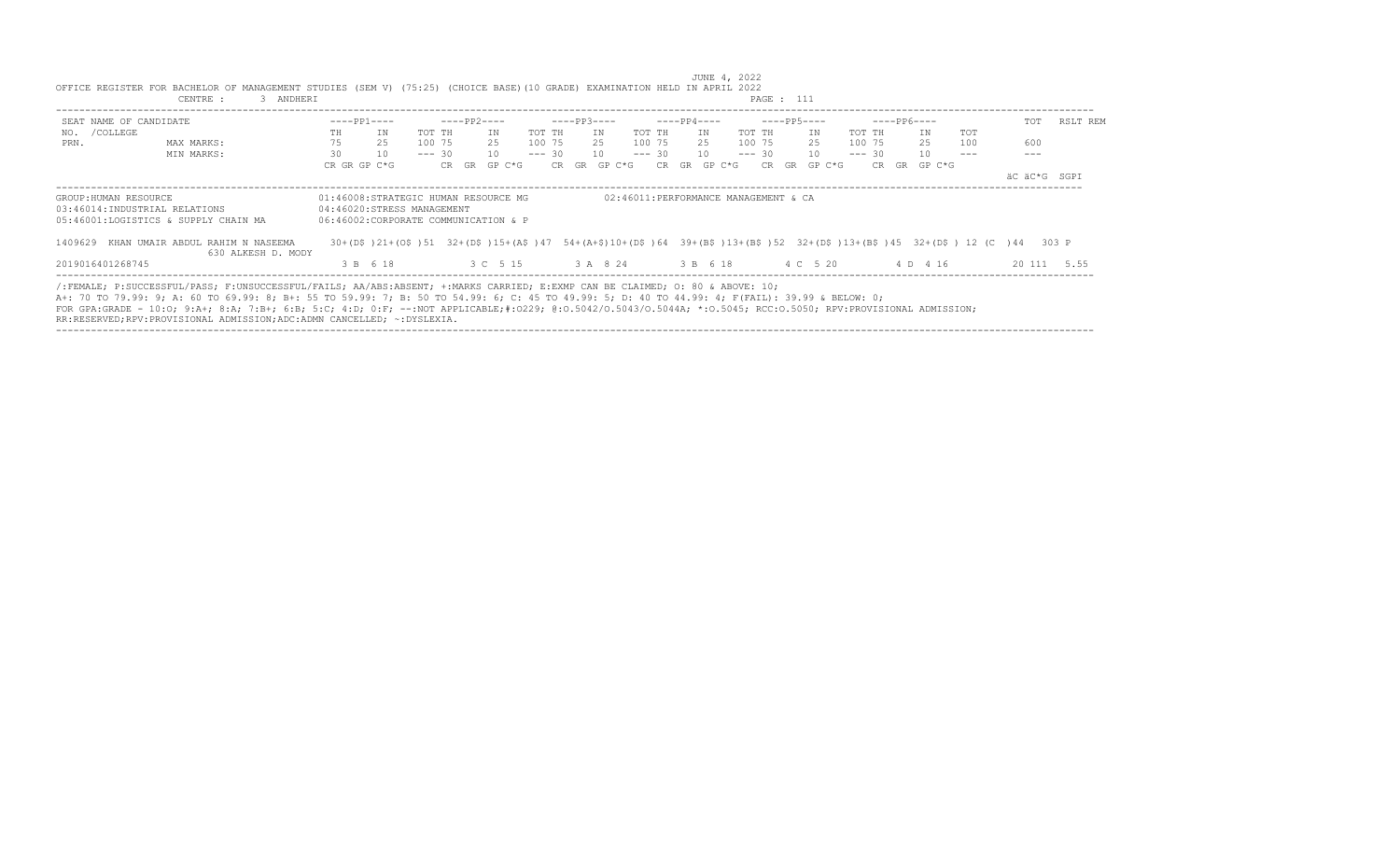|                       | 4 GHATKOPAR<br>CENTRE :                                                       |                |                                                                                                                                                 |                              |              |                |                              |             |                                      |                                              |             |                |                              | PAGE : 112 |                |              |                              |             |                                |                                                           |              |                                         |
|-----------------------|-------------------------------------------------------------------------------|----------------|-------------------------------------------------------------------------------------------------------------------------------------------------|------------------------------|--------------|----------------|------------------------------|-------------|--------------------------------------|----------------------------------------------|-------------|----------------|------------------------------|------------|----------------|--------------|------------------------------|-------------|--------------------------------|-----------------------------------------------------------|--------------|-----------------------------------------|
|                       | SEAT NAME OF CANDIDATE                                                        |                | $---PP1---$                                                                                                                                     |                              | $---PP2---$  |                |                              | $---PP3---$ |                                      |                                              | $---PP4---$ |                |                              |            | $---PP5---$    |              |                              | $---PP6---$ |                                |                                                           | <b>TOT</b>   | RSLT REM                                |
| NO. / COLLEGE<br>PRN. | MAX MARKS:<br>MIN MARKS:                                                      | TH<br>75<br>30 | IN<br>25<br>10<br>CR GR GP C*G                                                                                                                  | TOT TH<br>100 75<br>$--- 30$ | CR GR GP C*G | IN<br>25<br>10 | TOT TH<br>100 75<br>$--- 30$ |             | IN<br>25<br>10<br>CR GR GP C*G       | TOT TH<br>100 75<br>$--- 30$<br>CR GR GP C*G |             | IN<br>25<br>10 | TOT TH<br>100 75<br>$--- 30$ |            | IN<br>25<br>10 | CR GR GP C*G | TOT TH<br>100 75<br>$--- 30$ |             | ΙN<br>25<br>10<br>CR GR GP C*G | TOT<br>100                                                | 600<br>$  -$ |                                         |
|                       |                                                                               |                |                                                                                                                                                 |                              |              |                |                              |             |                                      |                                              |             |                |                              |            |                |              |                              |             |                                |                                                           |              | AC AC*G SGPT                            |
| GROUP: FINANCE        | 03:46009: WEALTH MANAGEMENT<br>05:46001:LOGISTICS & SUPPLY CHAIN MA           |                | 01:46003:INVESTMENT ANALYSIS & PORTF<br>04:46015:RISK MANAGEMENT<br>06:46002:CORPORATE COMMUNICATION & P                                        |                              |              |                |                              |             | 02:46006:COMMODITY & DERIVATIVES MAR |                                              |             |                |                              |            |                |              |                              |             |                                |                                                           |              |                                         |
|                       | 1409631 GAWDE DATTARAM GOVIND SARITA<br>930 MAHARASHTRA SAM                   |                | 53+(A+\$)17+(A\$)70 51+(A\$)17+(A\$)68 57+(A+\$)24+(O\$)81 50+(A\$)18+(A+\$)68 30+(D\$)11 (D)41 54+(A+\$)16+(A\$)70 398 P                       |                              |              |                |                              |             |                                      |                                              |             |                |                              |            |                |              |                              |             |                                |                                                           |              |                                         |
|                       | 2019016402369974                                                              |                | 3 A+ 9 27                                                                                                                                       |                              |              | 3 A 8 24       |                              |             | 3 0 10 30                            |                                              |             | 3 A 8 24       |                              |            | 4 D 4 16       |              |                              |             | $4 A+9 36$                     |                                                           |              | 20 157 7.85                             |
|                       | 1409632 MURTHY UMESH SHANKAR VIJAYALAXMI<br>930 MAHARASHTRA SAM               |                | 50+(A\$)20+(O\$)70 45+(A\$)20+(O\$)65 48+(A\$)22+(O\$)70 42+(B+\$)12+(C\$)54 38+(B\$)12 (C)50 47+(A\$) 17+(A\$)64 373 P                         |                              |              |                |                              |             |                                      |                                              |             |                |                              |            |                |              |                              |             |                                |                                                           |              |                                         |
|                       | 2019016402369893                                                              |                | $3 A+9 27$                                                                                                                                      |                              |              | 3 A 8 24       |                              |             | $3 A+ 9 27$                          |                                              |             | 3 B 6 18       |                              |            | 4 B 6 24       |              |                              |             | 4 A 8 32                       |                                                           |              | 20 152 7.60                             |
|                       | 1409633 /SAYED TANAKSH NASIR FATIMA<br>930 MAHARASHTRA SAM                    |                | 68 (0 ) 17 (A ) 85 53 (A+ ) 21 (0 ) 74 65 (0 ) 21 (0 ) 86 57 (0 ) 20 (0 ) 77 39 (B ) 14 (B+ ) 53 65 (0 ) 17 (A ) 82 457 P                       |                              |              |                |                              |             |                                      |                                              |             |                | eз                           |            |                |              |                              |             |                                |                                                           | eз           |                                         |
|                       | 2019016402369885                                                              |                | 3 0 10 30                                                                                                                                       |                              |              | $3 A+ 9 27$    |                              |             | 3 0 10 30                            |                                              |             | 3 0 10 30      |                              |            | 4 B 6 24       |              |                              |             | 4 0 10 40                      |                                                           |              | 20 181 9.05                             |
| GROUP: MARKETING      | 03:46010:SALES & DISTRIBUTION MANAGE<br>05:46001:LOGISTICS & SUPPLY CHAIN MA  |                | 01:46004:SERVICES MARKETING<br>04:46013: CUSTOMER RELATION MANAGEMEN<br>06:46002:CORPORATE COMMUNICATION & P                                    |                              |              |                |                              |             | 02:46007:E-COMMERCE & DIGITAL MARKET |                                              |             |                |                              |            |                |              |                              |             |                                |                                                           |              |                                         |
|                       | 1409634 BHANUSHALI DEEP MANISH BHAKTI<br>930 MAHARASHTRA SAM                  |                | 39+(B\$)19+(A+\$)58 56+(A+\$)21+(O\$)77 53+(A+\$)13+(B\$)66 48+(A\$)13+(B\$)61 38+(B\$)AA                                                       |                              |              |                |                              |             |                                      |                                              |             |                |                              |            |                |              |                              |             |                                |                                                           |              | $38$ $65+ (05)$ $21+ (05)$ 86 386 A ABS |
|                       | 2019016400311967                                                              |                | 3 B+ 7 21                                                                                                                                       |                              |              | $3 A+9 27$     |                              |             | 3 A 8 24                             |                                              |             | 3 A 8 24       |                              |            | $- F 1 -$      |              |                              |             | 4 0 10 40                      |                                                           | 16           |                                         |
|                       | 1409635 /DAGAR ANKITA RAJKUMAR DAGAR LALITA<br>DAGAR<br>930 MAHARASHTRA SAM   |                | $60+(0, 0.19+(0.45))$ 79 50 + (AS ) 17 + (AS ) 67 38 + (BS ) 19 + (A+S) 57 47 + (AS ) 11 + (DS ) 58 35 + (CS ) AA                               |                              |              |                |                              |             |                                      |                                              |             |                |                              |            |                |              |                              |             |                                | $35 \quad 51 + (A\hat{S}) \quad 20 + (O\hat{S}) \quad 71$ |              | 367 A ABS                               |
|                       | 2019016400312313                                                              |                | $3 A+9 27$                                                                                                                                      |                              |              | 3 A 8 24       |                              |             | $3 B+ 7 21$                          |                                              |             | $3 R+ 7 21$    |                              |            | $- F 1 -$      |              |                              |             | $4 A+9 36$                     |                                                           | 16           |                                         |
|                       | 1409636 LALAN YASH RAJESH ALKA<br>930 MAHARASHTRA SAM                         |                | 57+(A+\$)19+(A+\$)76 68+(O\$)19+(A+\$)87 53+(A+\$)17+(A\$)70 59+(A+\$)19+(A+\$)78 41 (B+)19+(A+\$)60 54+(A+\$) 23+(O\$)77 448 P                 |                              |              |                |                              |             |                                      |                                              |             |                |                              |            |                |              |                              |             |                                |                                                           |              |                                         |
|                       | 2019016400311952                                                              |                | $3 A+9 27$                                                                                                                                      |                              |              | 3 0 10 30      |                              |             | $3 A+ 9 27$                          |                                              |             | $3 A+ 9 27$    |                              |            | 4 A 8 32       |              |                              |             | $4 A+9 36$                     |                                                           |              | 20 179 8.95                             |
|                       | 1409637 MISHRA VISHAL DINESH POONAM<br>930 MAHARASHTRA SAM                    |                | 48+(A\$)11 (D)59 44+(B+\$)13 (B)57 50+(A\$)22+(O\$)72 45+(A\$)15+(A\$)60 47+(A\$)20+(O\$)67 56+(A+\$) 15+(A\$)71 386 P                          |                              |              |                |                              |             |                                      |                                              |             |                |                              |            |                |              |                              |             |                                |                                                           |              |                                         |
|                       | 2019016402369912                                                              |                | $3 B+ 7 21$                                                                                                                                     |                              |              | $3 B+ 7 21$    |                              |             | 3 A+ 9 27                            |                                              |             | 3 A 8 24       |                              |            | 4 A 8 32       |              |                              |             | $4 A+9 36$                     |                                                           |              | 20 161 8.05                             |
|                       | 1409638 / POOJARI SAKSHI RAMESH SHALINI<br>930 MAHARASHTRA SAM                |                | 47 (A) 15+ (A\$) 62 38+ (B\$) 18+ (A+\$) 56 48+ (A\$) 19+ (A+\$) 67 38+ (B\$) 20+ (O\$) 58 36+ (C\$) 14+ (B+\$) 50 50+ (A\$) 12+ (C\$) 62 355 P |                              |              |                |                              |             |                                      |                                              |             |                |                              |            |                |              |                              |             |                                |                                                           |              |                                         |
|                       | 2019016400312077                                                              |                | 3 A 8 24                                                                                                                                        |                              |              | $3 B+ 7 21$    |                              |             | 3 A 8 24                             |                                              |             | 3 B+ 7 21      |                              |            | 4 B 6 24       |              |                              |             | 4 A 8 32                       |                                                           |              | 20 146 7.30                             |
| GROUP: MARKETING      | 03:46013: CUSTOMER RELATION MANAGEMEN<br>05:46001:LOGISTICS & SUPPLY CHAIN MA |                | 01:46004:SERVICES MARKETING<br>04:46016:INDUSTRIAL MARKETING<br>06:46002:CORPORATE COMMUNICATION & P                                            |                              |              |                |                              |             | 02:46010:SALES & DISTRIBUTION MANAGE |                                              |             |                |                              |            |                |              |                              |             |                                |                                                           |              |                                         |

/:FEMALE; P:SUCCESSFUL/PASS; F:UNSUCCESSFUL/FAILS; AA/ABS:ABSENT; +:MARKS CARRIED; E:EXMP CAN BE CLAIMED; O: 80 & ABOVE: 10; A+: 70 TO 79.99: 9; A: 60 TO 69.99: 8; B+: 55 TO 59.99: 7; B: 50 TO 54.99: 6; C: 45 TO 49.99: 5; D: 40 TO 44.99: 4; F(FAIL): 39.99 & BELOW: 0; FOR GPA:GRADE - 10:O; 9:A+; 8:A; 7:B+; 6:B; 5:C; 4:D; 0:F; --:NOT APPLICABLE;#:O229; @:O.5042/O.5043/O.5044A; \*:O.5045; RCC:O.5050; RPV:PROVISIONAL ADMISSION; RR:RESERVED;RPV:PROVISIONAL ADMISSION;ADC:ADMN CANCELLED; ~:DYSLEXIA. ----------------------------------------------------------------------------------------------------------------------------------------------------------------------------------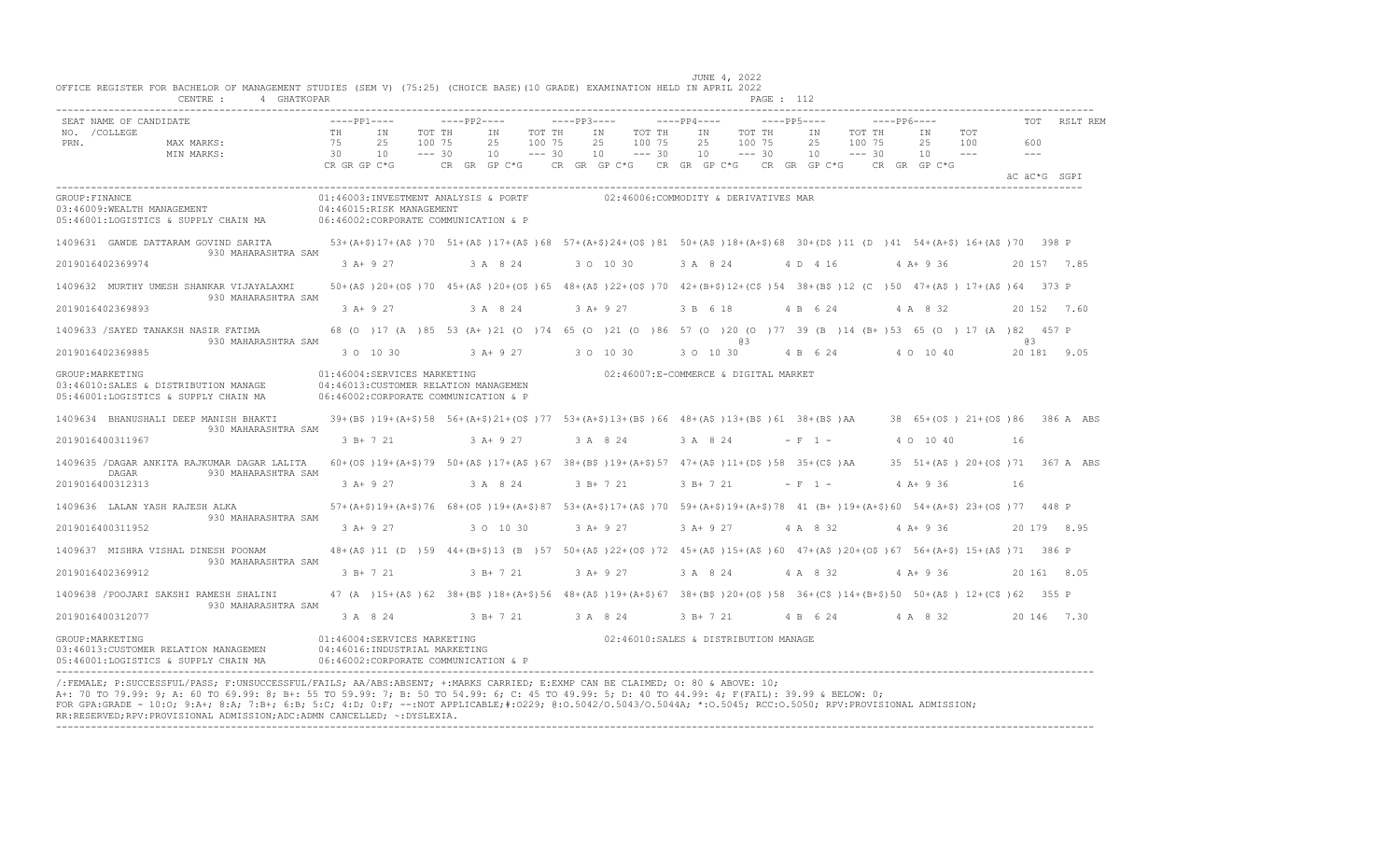| SEAT NAME OF CANDIDATE                                                                                                              | $---PP1---$                                                                                                              |                    | $---PP2---$ |                   |                              | $---PP3---$ |                                                                                    |                              | $---PP4---$ |    | $---PP5---$                  |                |                              | $---PP6---$ |                               |                       | TOT                  | RSLT REM                                                                                    |
|-------------------------------------------------------------------------------------------------------------------------------------|--------------------------------------------------------------------------------------------------------------------------|--------------------|-------------|-------------------|------------------------------|-------------|------------------------------------------------------------------------------------|------------------------------|-------------|----|------------------------------|----------------|------------------------------|-------------|-------------------------------|-----------------------|----------------------|---------------------------------------------------------------------------------------------|
| NO. / COLLEGE<br>PRN.<br>MAX MARKS:<br>MIN MARKS:                                                                                   | TH<br>IN<br>75 25<br>$\overline{30}$<br>10<br>CR GR GP C*G                                                               | 100 75<br>$--- 30$ | TOT TH      | IN<br>25<br>10    | TOT TH<br>100 75<br>$--- 30$ |             | IN<br>25<br>10<br>CR GR GP C*G CR GR GP C*G CR GR GP C*G CR GR GP C*G CR GR GP C*G | TOT TH<br>100 75<br>$--- 30$ | 25<br>10    | IN | TOT TH<br>100 75<br>$--- 30$ | IN<br>25<br>10 | TOT TH<br>100 75<br>$--- 30$ |             | IN<br>25<br>10                | TOT<br>100<br>$- - -$ | 600<br>$\frac{1}{2}$ | äC äC*G SGPI                                                                                |
| GROUP: MARKETING<br>03:46013:CUSTOMER RELATION MANAGEMEN 04:46016:INDUSTRIAL MARKETING<br>05:46001:LOGISTICS & SUPPLY CHAIN MA      | 01:46004:SERVICES MARKETING<br>06:46002:CORPORATE COMMUNICATION & P                                                      |                    |             |                   |                              |             | 02:46010:SALES & DISTRIBUTION MANAGE                                               |                              |             |    |                              |                |                              |             |                               |                       |                      |                                                                                             |
| 1409639 LANKE SARVESH SHANKAR SUCHETA<br>930 MAHARASHTRA SAM                                                                        | $44+(B+$)13+(B$)15735+(C$)AA$                                                                                            |                    |             |                   |                              |             |                                                                                    |                              |             |    |                              |                |                              |             |                               |                       |                      | 35 54+(A+\$)11+(D\$)65 65+(O\$)12+(C\$)77 41+(B+\$)10+(D\$)51 66+(O\$) 13+(B\$)79 364 A ABS |
| 2019016402370053                                                                                                                    | $3 B+ 7 21$                                                                                                              |                    |             | $- F 1 -$         |                              | 3 A 8 24    |                                                                                    |                              | $3 A+9 27$  |    |                              |                |                              |             | 4 B 6 24 4 A + 9 36           |                       | 17                   |                                                                                             |
| GROUP: HUMAN RESOURCE<br>03:46011:PERFORMANCE MANAGEMENT & CA<br>05:46001:LOGISTICS & SUPPLY CHAIN MA                               | 01:46005:FINANCE FOR HR PROFESSIONAL<br>04:46020:STRESS MANAGEMENT<br>06:46002:CORPORATE COMMUNICATION & P               |                    |             |                   |                              |             | 02:46008:STRATEGIC HUMAN RESOURCE MG                                               |                              |             |    |                              |                |                              |             |                               |                       |                      |                                                                                             |
| 1409640 / KATARIA RIDDHI RAJESH MANJULA<br>930 MAHARASHTRA SAM                                                                      | 57 (A+ )18 (A+ )75 50 (A )16 (A )66 44 (B+ )18 (A+ )62 54 (A+ )13 (B )67 35 (C )21 (O )56 65 (O )22 (O )87 413 P         |                    |             |                   |                              |             |                                                                                    |                              |             |    |                              |                |                              |             |                               |                       |                      |                                                                                             |
| 2019016400312062                                                                                                                    | 3 A+ 9 27                                                                                                                |                    |             | 3 A 8 24 3 A 8 24 |                              |             |                                                                                    |                              | 3 A 8 24    |    |                              |                |                              |             | 4 B + 7 28 4 0 10 40          |                       |                      | 20 167 8.35                                                                                 |
| GROUP: HUMAN RESOURCE<br>03:46014:INDUSTRIAL RELATIONS<br>05:46001:LOGISTICS & SUPPLY CHAIN MA 06:46002:CORPORATE COMMUNICATION & P | 01:46008:STRATEGIC HUMAN RESOURCE MG<br>04:46020:STRESS MANAGEMENT                                                       |                    |             |                   |                              |             | 02:46011:PERFORMANCE MANAGEMENT & CA                                               |                              |             |    |                              |                |                              |             |                               |                       |                      |                                                                                             |
| 1409641 /JOSHI KINJAL ANIL MITTAL<br>930 MAHARASHTRA SAM                                                                            | 62+(0\$)13+(B\$)75 66+(0\$)17+(A\$)83 74+(0\$)13+(B\$)87 64+(0\$)15 (A)79 74+(0\$)18+(A+\$)92 75+(0\$) 23+(0\$)98 514 P  |                    |             |                   |                              |             |                                                                                    |                              |             |    |                              |                |                              |             |                               |                       |                      |                                                                                             |
| 2018016400455452                                                                                                                    | $3 A+9 27$                                                                                                               |                    |             | 3 0 10 30         |                              |             | 3 0 10 30                                                                          |                              | 3 A+ 9 27   |    |                              | 4 0 10 40      |                              |             | 4 0 10 40                     |                       |                      | 20 194 9.70                                                                                 |
| 1409642 / KHAN AIMAN RIZWAN FARZANA<br>930 MAHARASHTRA SAM                                                                          | 45+(A\$)17+(A\$)62 45+(A\$)15+(A\$)60 65+(O\$)16+(A\$)81 66+(O\$)17+(A\$)83 39+(B\$)19+(A+\$)58 56+(A+\$)11 (D )67 411 P |                    |             |                   |                              |             |                                                                                    |                              |             |    |                              |                |                              |             |                               |                       |                      |                                                                                             |
| 2019016400312777                                                                                                                    | 3 A 8 24                                                                                                                 |                    |             | 3 A 8 24          |                              |             | 3 0 10 30                                                                          |                              |             |    |                              |                |                              |             | 3 0 10 30 4 B + 7 28 4 A 8 32 |                       |                      | 20 168 8.40                                                                                 |

----------------------------------------------------------------------------------------------------------------------------------------------------------------------------------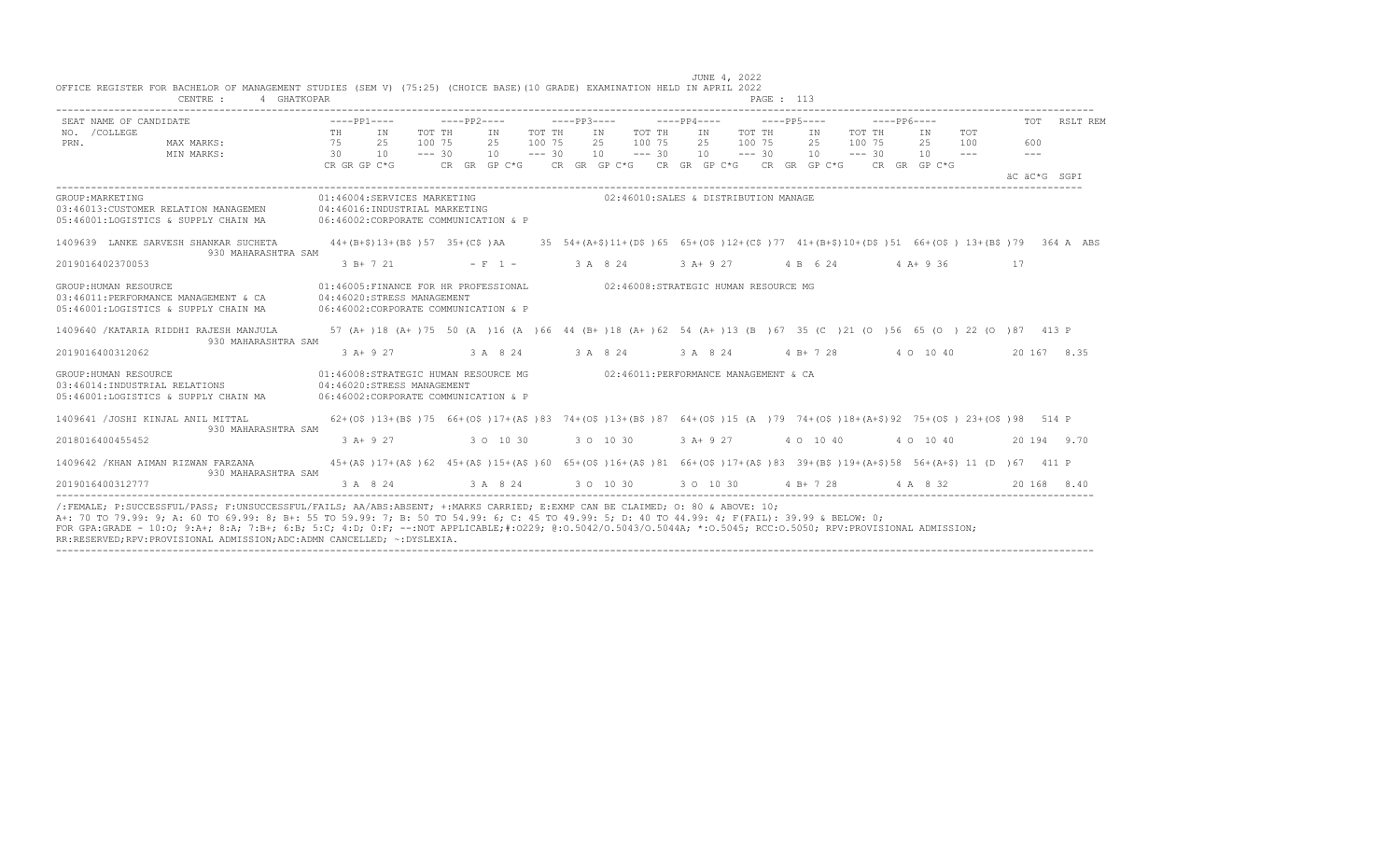|                  | SEAT NAME OF CANDIDATE                                                                                                                                                     |           | $---PP1---$ |                                                                      |          | $---PP2---$                   |          | $---PP3---$ |                                                                                                                            |        | $---PP4---$   |        | $---PP5---$ |                                            |        | $---PP6---$ |           |       |              |       | RSLT REM    |
|------------------|----------------------------------------------------------------------------------------------------------------------------------------------------------------------------|-----------|-------------|----------------------------------------------------------------------|----------|-------------------------------|----------|-------------|----------------------------------------------------------------------------------------------------------------------------|--------|---------------|--------|-------------|--------------------------------------------|--------|-------------|-----------|-------|--------------|-------|-------------|
| NO. / COLLEGE    |                                                                                                                                                                            | <b>TH</b> |             | IN                                                                   | TOT TH   | ΙN                            | TOT TH   |             | IN                                                                                                                         | TOT TH | IN            | TOT TH |             | IN                                         | TOT TH |             | IN        | TOT   |              |       |             |
| PRN.             | MAX MARKS:                                                                                                                                                                 | 75        |             | 25                                                                   | 100 75   | 25                            | 100 75   |             | 25                                                                                                                         | 100 75 | 25            | 100 75 |             | 25                                         | 100 75 |             | 25        | 100   |              | 600   |             |
|                  | MIN MARKS:                                                                                                                                                                 | 30 10     |             |                                                                      | $--- 30$ | 10                            | $--- 30$ |             | $10 - - - 30$                                                                                                              |        | $10 - - - 30$ |        |             | 10 <sup>1</sup><br>$--- 30$                |        |             | 10        | $  -$ |              | $---$ |             |
|                  |                                                                                                                                                                            |           |             |                                                                      |          |                               |          |             | CRGRGPC*G CRGRGPC*G CRGRGPC*G CRGRGPC*G CRGRGPC*G CRGRGPC*G CRGRGPC*G                                                      |        |               |        |             |                                            |        |             |           |       | äC äC*G SGPI |       |             |
| GROUP: MARKETING | 03:46010:SALES & DISTRIBUTION MANAGE<br>05:46001:LOGISTICS & SUPPLY CHAIN MA<br>06:46002:CORPORATE COMMUNICATION & P                                                       |           |             | 01:46004:SERVICES MARKETING<br>04:46013: CUSTOMER RELATION MANAGEMEN |          |                               |          |             | 02:46007:E-COMMERCE & DIGITAL MARKET                                                                                       |        |               |        |             |                                            |        |             |           |       |              |       |             |
|                  | 1409643 BANDEKAR AMOL VIVEKANAND PRATIBHA 32 (D )20 (O )52 41 (B+)20 (O )61 30 (D )20 (O )50 62 (O )20 (O )82 42 (B+)20 (O )62 62 (O )20 (O )82 389 P                      |           |             |                                                                      |          |                               |          |             |                                                                                                                            |        |               |        |             |                                            |        |             |           |       |              |       |             |
|                  | 973 WADA COLLEGE- W<br>2019016402674932                                                                                                                                    |           |             | 3 B 6 18 3 A 8 24                                                    |          |                               |          |             | 3 B 6 18                                                                                                                   |        |               |        |             | 3 0 10 30 4 A 8 32 4 0 10 40               |        |             |           |       | 20 162 8.10  |       |             |
|                  | 1409644 BHOPKAR VISHAL SANJAY MADHAVI 62 (0 )20 (0 )82 36 (C )20 (0 )56 45 (A )21 (0 )66 62 (0 )21 (0 )83 30 (D )20 (0 )50 32 (D )23 (0 )55 392 P<br>973 WADA COLLEGE- W   |           |             |                                                                      |          |                               |          |             |                                                                                                                            |        |               |        |             |                                            |        |             |           |       |              |       |             |
|                  | 2019016402674827                                                                                                                                                           |           |             | 3 0 10 30                                                            |          | $3 \text{ B} + 7 \text{ } 21$ |          |             | 3 A 8 24                                                                                                                   |        | 3 0 10 30     |        |             | 4 B 6 24                                   |        |             | $4 B+728$ |       |              |       | 20 157 7.85 |
|                  | 1409645 CHALLA ANKIT SURESH BHAKTI 36 (C) 21 (0) 57 58 (A+) 21 (0) 79 32 (D) 20 (0) 52 45 (A) 24 (0) 69 40 (B) 21 (0) 61 58 (A+) 21 (0) 79 397 P<br>973 WADA COLLEGE- W    |           |             |                                                                      |          |                               | @ 1      |             |                                                                                                                            |        |               |        |             |                                            |        |             |           | @ 1   | @ 2          |       |             |
|                  | 2019016402674843                                                                                                                                                           |           |             | 3 B+ 7 21 3 0 10 30                                                  |          |                               |          |             | 3 B 6 18                                                                                                                   |        |               |        |             | 3 A 8 24 4 A 8 32 4 O 10 40                |        |             |           |       |              |       | 20 165 8.25 |
|                  | 1409646 CHOUDHARI NARENDRA SANJAY SANGITA<br>973 WADA COLLEGE- W                                                                                                           |           |             |                                                                      |          |                               |          |             | 30 (D) 23 (O) 53 32 (D) 23 (O) 55 32 (D) 24 (O) 56 44 (B+) 23 (O) 67 51 (A) 21 (O) 72 36 (C) 21 (O) 57 360 P               |        |               |        |             |                                            |        |             |           |       |              |       |             |
|                  | 2019016402674882                                                                                                                                                           |           |             |                                                                      |          |                               |          |             | 3 B 6 18 3 B + 7 21 3 B + 7 21                                                                                             |        |               |        |             | 3 A 8 24 4 A + 9 36 4 B + 7 28 20 148 7 40 |        |             |           |       |              |       |             |
|                  | 1409647 GUDEKAR AKASH JAYWANT SUNITA<br>973 WADA COLLEGE- W                                                                                                                |           |             |                                                                      |          |                               |          |             | 62 (0 ) 20 (0 ) 82 58 (A+ ) 24 (0 ) 82 44 (B+ ) 18 (A+ ) 62 62 (0 ) 20 (0 ) 82 45 (A ) 22 (0 ) 67 63 (0 ) 23 (0 ) 86 461 P |        |               |        |             |                                            |        |             |           |       |              |       |             |
|                  | 2019016402672523                                                                                                                                                           |           |             | 3 0 10 30                                                            |          | 3 0 10 30                     |          |             | 3 A 8 24                                                                                                                   |        |               |        |             | 3 O 10 30 4 A 8 32 4 O 10 40               |        |             |           |       |              |       | 20186 9.30  |
|                  | 1409648 JANKAR VISHAL GANESH CHHAYA                                                                                                                                        |           |             |                                                                      |          |                               |          |             | 30 (D) 24 (O) 54 32 (D) 23 (O) 55 35 (C) 19 (A+) 54 45 (A) 21 (O) 66 32 (D) 23 (O) 55 45 (A) 22 (O) 67 351 P               |        |               |        |             |                                            |        |             |           |       |              |       |             |
|                  | 973 WADA COLLEGE- W<br>2019016402674916                                                                                                                                    |           | 3 B 6 18    |                                                                      |          |                               |          |             | 3 B + 7 21 3 B 6 18                                                                                                        |        |               |        |             | 3 A 8 24 4 B + 7 28 4 A 8 32               |        |             |           |       | 20 141 7.05  |       |             |
|                  | 1409649   KAGDA KRISHNA KUWARBHAN SANGEETA<br>973 WADA COLLEGE- W                                                                                                          |           |             |                                                                      |          |                               |          |             | 35 (C) 20 (O) 55 51 (A) 20 (O) 71 58 (A+) 23 (O) 81 35 (C) 23 (O) 58 63 (O) 20 (O) 83 36 (C) 21 (O) 57 405 P               |        |               |        |             |                                            |        |             |           |       |              |       |             |
|                  | 2019016402672562                                                                                                                                                           |           |             | 3 B+ 7 21                                                            |          | $3 \lambda + 9$ 27            |          |             | 3 0 10 30                                                                                                                  |        |               |        |             | 3 B + 7 21 4 0 10 40 4 B + 7 28            |        |             |           |       |              |       | 20 167 8.35 |
|                  | 1409650 KUBAL ATUL SUNIL SUNANDA 32 (D) 21 (O) 53 45 (A) 23 (O) 68 41 (B+) 21 (O) 62 42 (B+) 19 (A+) 61 41 (B+) 21 (O) 62 45 (A) 23 (O) 68 374 P                           |           |             |                                                                      |          |                               |          |             |                                                                                                                            |        |               |        |             |                                            |        |             |           |       |              |       |             |
|                  | 973 WADA COLLEGE- W<br>2019016402672473                                                                                                                                    |           | 3 B 6 18    |                                                                      |          |                               |          |             | 3 A 8 24 3 A 8 24                                                                                                          |        |               |        |             | 3 A 8 24 4 A 8 32 4 A 8 32                 |        |             |           |       | 20 154 7.70  |       |             |
|                  | 1409651 KUSHWAHA SAHIL SHYAMLAL REETA                                                                                                                                      |           |             |                                                                      |          |                               |          |             | 44 (B+ )23 (0 )67 32 (D )20 (0 )52 63 (0 )23 (0 )86 58 (A+ )21 (0 )79 41 (B+ )23 (0 )64 55 (A+ )21 (0 )76 424 P            |        |               |        |             |                                            |        |             |           |       |              |       |             |
|                  | 973 WADA COLLEGE- W<br>2019016402674812                                                                                                                                    |           |             | 3 A 8 24                                                             |          | 3 B 6 18                      |          |             | 3 0 10 30                                                                                                                  |        |               | @ 1    |             | 3 O 10 30 4 A 8 32 4 A + 9 36              |        |             |           |       | <b>a</b> 1   |       | 20 170 8.50 |
|                  | 1409652 LOBO ROYSTON FRANCIS SANTANA 42 (B+ )22 (0 )64 62 (0 )23 (0 )85 30 (D )24 (0 )54 42 (B+ )21 (0 )63 55 (A+ )23 (0 )78 62 (0 )23 (0 )85 429 P<br>973 WADA COLLEGE- W |           |             |                                                                      |          |                               |          |             |                                                                                                                            |        |               |        |             |                                            | @ 2    |             |           |       | 0.2          |       |             |
|                  | 2019016402674897                                                                                                                                                           |           |             |                                                                      |          |                               |          |             | 3 A 8 24 3 O 10 30 3 B 6 18 3 A 8 24 4 0 10 40 4 0 10 40                                                                   |        |               |        |             |                                            |        |             |           |       | 20 176 8.80  |       |             |

/:FEMALE; P:SUCCESSFUL/PASS; F:UNSUCCESSFUL/FAILS; AA/ABS:ABSENT; +:MARKS CARRIED; E:EXMP CAN BE CLAIMED; O: 80 & ABOVE: 10;<br>A+: 70 TO 79.99: 9; A: 60 TO 69.99: 8; B+: 55 TO 59.99: 7; B: 50 TO 54.99: 6; C: 45 TO 49.99: 5; FOR GPA:GRADE - 10:O; 9:A+; 8:A; 7:B+; 6:B; 5:C; 4:D; 0:F; --:NOT APPLICABLE;#:O229; @:O.5042/O.5043/O.5044A; \*:O.5045; RCC:O.5050; RPV:PROVISIONAL ADMISSION; RR:RESERVED;RPV:PROVISIONAL ADMISSION;ADC:ADMN CANCELLED; ~:DYSLEXIA. ----------------------------------------------------------------------------------------------------------------------------------------------------------------------------------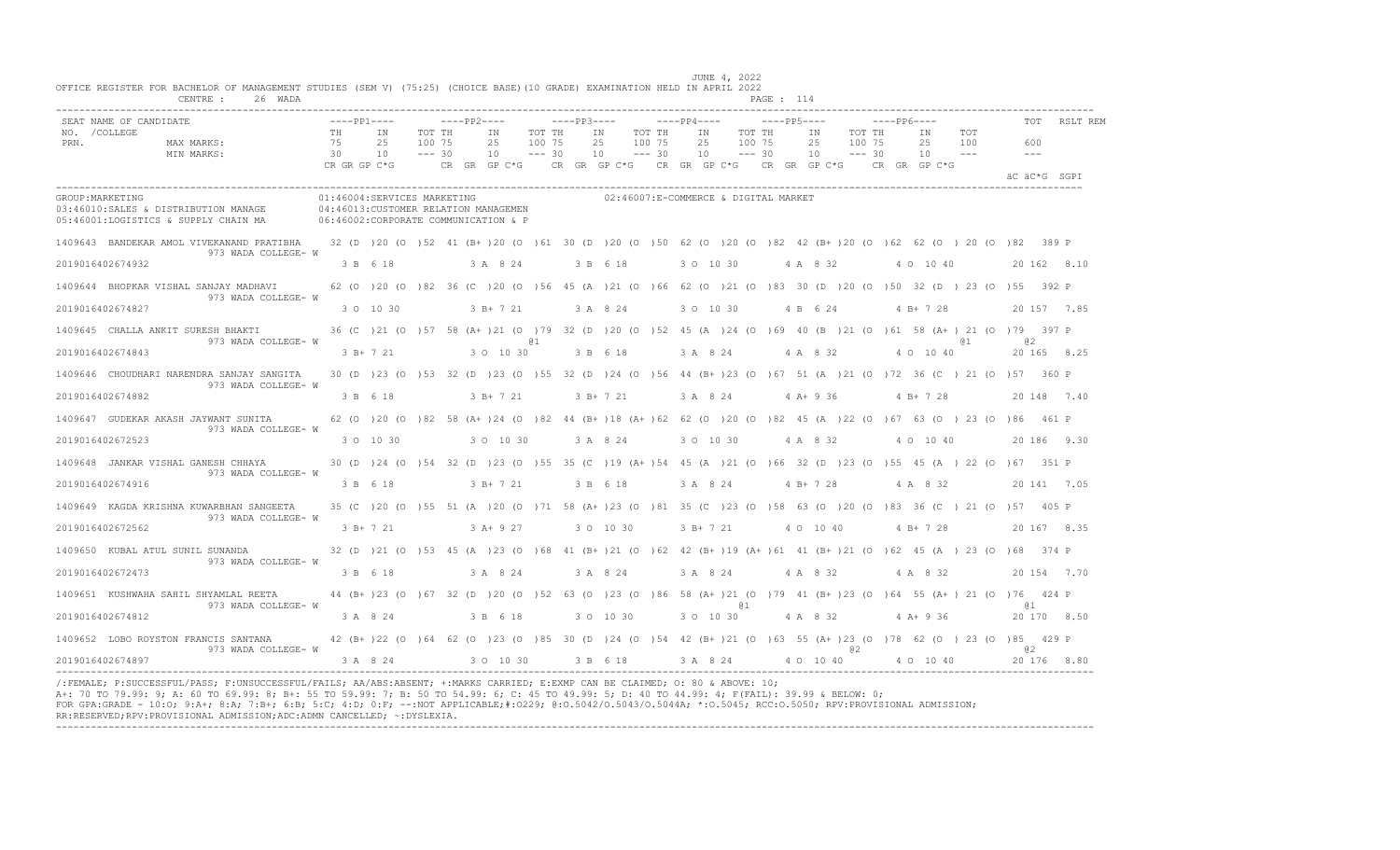|                       | SEAT NAME OF CANDIDATE                                                                                                                                                            |                                | $---PP1---$ |                                                                     |                              | $---PP2---$    |                               |                              | $---PP3---$ |                |           |                              | $---PP4---$    |                                      | $---PP5---$ |                                                                                           |                              | $---PP6---$ |                                                                                                                   |                     |      | TOT          | RSLT REM    |
|-----------------------|-----------------------------------------------------------------------------------------------------------------------------------------------------------------------------------|--------------------------------|-------------|---------------------------------------------------------------------|------------------------------|----------------|-------------------------------|------------------------------|-------------|----------------|-----------|------------------------------|----------------|--------------------------------------|-------------|-------------------------------------------------------------------------------------------|------------------------------|-------------|-------------------------------------------------------------------------------------------------------------------|---------------------|------|--------------|-------------|
| NO. / COLLEGE<br>PRN. | MAX MARKS:<br>MIN MARKS:                                                                                                                                                          | TH<br>75<br>30<br>CR GR GP C*G |             | ΙN<br>25<br>10                                                      | TOT TH<br>100 75<br>$--- 30$ | ΙN<br>25<br>10 |                               | TOT TH<br>100 75<br>$--- 30$ |             | ΙN<br>25<br>10 |           | TOT TH<br>100 75<br>$--- 30$ | IN<br>25<br>10 | TOT TH<br>100 75<br>$--- 30$         |             | ΙN<br>25<br>10<br>CR GR GP C*G $\,$ CR GR GP C*G $\,$ CR GR GP C*G $\,$ CR GR GP C*G $\,$ | TOT TH<br>100 75<br>$--- 30$ |             | IN<br>25<br>10<br>CR GR GP C*G                                                                                    | TOT<br>100<br>$  -$ |      | 600<br>$  -$ |             |
|                       |                                                                                                                                                                                   |                                |             |                                                                     |                              |                |                               |                              |             |                |           |                              |                |                                      |             |                                                                                           |                              |             |                                                                                                                   |                     |      | äC äC*G SGPI |             |
| GROUP: MARKETING      | 03:46010:SALES & DISTRIBUTION MANAGE<br>06:46002:CORPORATE COMMUNICATION & P<br>05:46001:LOGISTICS & SUPPLY CHAIN MA                                                              |                                |             | 01:46004:SERVICES MARKETING<br>04:46013:CUSTOMER RELATION MANAGEMEN |                              |                |                               |                              |             |                |           |                              |                | 02:46007:E-COMMERCE & DIGITAL MARKET |             |                                                                                           |                              |             |                                                                                                                   |                     |      |              |             |
|                       | 1409653 MESTRY OMKAR ASHOK ARUNA                                                                                                                                                  |                                |             |                                                                     |                              |                |                               |                              |             |                |           |                              |                |                                      |             |                                                                                           |                              |             | 30 (D) 19 (A+ ) 49 41 (B+ ) 24 (O) 65 36 (C) 21 (O) 57 35 (C) 18 (A+ ) 53 39 (B) 20 (O) 59 47 (A) 21 (O) 68 351 P |                     |      |              |             |
|                       | 973 WADA COLLEGE- W<br>2019016402674835                                                                                                                                           |                                | 3 C 5 15    |                                                                     |                              |                | 3 A 8 24                      |                              |             | 3 B+ 7 21      |           |                              | 3 B 6 18       |                                      |             | $4 B+ 7 28$                                                                               |                              |             | 4 A 8 32                                                                                                          |                     |      |              | 20 138 6.90 |
|                       | 1409654 MISHRA ADITYANARAYAN SATISHCHANDRA                                                                                                                                        |                                |             |                                                                     |                              |                |                               |                              |             |                |           |                              |                |                                      |             |                                                                                           |                              |             | 32 (D) 20 (O) 52 39 (B) 21 (O) 60 63 (O) 23 (O) 86 35 (C) 23 (O) 58 45 (A) 23 (O) 68 35 (C) 21 (O) 56 380 P       |                     |      |              |             |
|                       | 973 WADA COLLEGE- W<br>LEELAVATI<br>2019016402672481                                                                                                                              |                                | 3 B 6 18    |                                                                     |                              |                | 3 A 8 24                      |                              |             | 3 0 10 30      |           |                              | $3 B+ 7 21$    |                                      |             | 4 A 8 32                                                                                  |                              |             | $4 B+728$                                                                                                         |                     |      |              | 20 153 7.65 |
|                       | 1409655 MORE ROHIT JAGDISH JAYSHREE                                                                                                                                               |                                |             |                                                                     |                              |                |                               |                              |             |                |           |                              |                |                                      |             |                                                                                           |                              |             | 35 (C) 23 (O) 58 62 (O) 20 (O) 82 58 (O) 20 (O) 78 63 (O) 23 (O) 86 42 (B+) 20 (O) 62 32 (D) 23 (O) 55 421 P      |                     |      |              |             |
|                       | 973 WADA COLLEGE- W<br>2019016402674924                                                                                                                                           |                                | $3 B+ 7 21$ |                                                                     |                              |                | 3 0 10 30                     |                              |             | 3 0 10 30      | <b>02</b> |                              | 3 0 10 30      |                                      |             | 4 A 8 32                                                                                  |                              |             | 4 B + 7 28                                                                                                        |                     |      | .e2          | 20 171 8.55 |
|                       | 1409656 NAIK PALASH PRITAM RAJASHREE                                                                                                                                              |                                |             |                                                                     |                              |                |                               |                              |             |                |           |                              |                |                                      |             |                                                                                           |                              |             | 45 (A) 24 (O) 69 45 (A) 21 (O) 66 32 (D) 21 (O) 53 32 (D) 19 (A+ 151 35 (C) 20 (O) 55 63 (O) 20 (O) 83 377 P      |                     |      |              |             |
|                       | 973 WADA COLLEGE- W<br>2019016402674866                                                                                                                                           |                                |             | 3 A 8 24                                                            |                              |                | 3 A 8 24                      |                              |             | 3 B 6 18       |           |                              | 3 B 6 18       |                                      |             | $4 B+ 7 28$                                                                               |                              |             | 4 0 10 40                                                                                                         |                     |      |              | 20 152 7.60 |
|                       | 1409657 PATIL TEJAS RAVINDRA SUREKHA                                                                                                                                              |                                |             |                                                                     |                              |                |                               |                              |             |                |           |                              |                |                                      |             |                                                                                           |                              |             | 44 (B+)20 (O)64 35 (C)23 (O)58 55 (A+)20 (O)75 30 (D)20 (O)50 36 (C)21 (O)57 32 (D)21 (O)53 357 P                 |                     |      |              |             |
|                       | 973 WADA COLLEGE- W<br>2019016402674874                                                                                                                                           |                                | 3 A 8 24    |                                                                     |                              |                | 3 B+ 7 21                     |                              |             | $3 A+9 27$     |           |                              | 3 B 6 18       |                                      |             | $4 B+ 7 28$                                                                               |                              |             | 4 B 6 24                                                                                                          |                     |      |              | 20 142 7.10 |
|                       | 1409658 / PAWAR POOJA PRAKASH SUNITA                                                                                                                                              |                                |             |                                                                     |                              |                |                               |                              |             |                |           |                              |                |                                      |             |                                                                                           |                              |             | 35 (C) 23 (O) 58 63 (O) 19 (A+) 82 40 (B) 23 (O) 63 44 (B+) 23 (O) 67 52 (A) 23 (O) 75 40 (B) 23 (O) 63 408 P     |                     |      |              |             |
|                       | 973 WADA COLLEGE- W<br>2019016402672465                                                                                                                                           |                                | $3 B+ 7 21$ |                                                                     |                              |                | 3 0 10 30                     |                              |             | 3 A 8 24       |           |                              | 3 A 8 24       |                                      |             | $4 A+9 36$                                                                                |                              |             | 4 A 8 32                                                                                                          |                     |      |              | 20 167 8.35 |
|                       |                                                                                                                                                                                   |                                |             |                                                                     |                              |                |                               |                              |             |                |           |                              |                |                                      |             |                                                                                           |                              |             |                                                                                                                   |                     |      |              |             |
|                       | 1409659 /OURESHI BUX UZMA SHAHEE BUX SAEEDA 36 (C) 20 (0) 56 32 (D) 20 (0) 52 44 (B+) 21 (0) 65 35 (C) 23 (0) 58 58 (A+) 21 (0) 79 44 (B+) 22 (0) 66 376 P<br>973 WADA COLLEGE- W |                                |             |                                                                     |                              |                |                               |                              |             |                |           |                              |                |                                      |             |                                                                                           |                              |             |                                                                                                                   |                     | 61 T |              |             |
|                       | 2019016402672554                                                                                                                                                                  |                                | 3 B+ 7 21   |                                                                     |                              |                | 3 B 6 18                      |                              |             | 3 A 8 24       |           |                              | 3 B+ 7 21      |                                      |             | 4 0 10 40                                                                                 |                              |             | 4 A 8 32                                                                                                          |                     |      |              | 20 156 7.80 |
|                       | 1409660 SHAIKH MOHD SHAHID SHABBIR FATIMA<br>973 WADA COLLEGE- W                                                                                                                  |                                |             |                                                                     |                              |                |                               |                              |             |                |           |                              |                |                                      |             |                                                                                           |                              |             | 58 (A+ )23 (O )81 44 (B+ )21 (O )65 42 (B+ )23 (O )65 62 (O )21 (O )83 58 (A+ )21 (O )79 32 (D ) 21 (O )53 426 P  |                     | .a 1 |              |             |
|                       | 2019016402672515                                                                                                                                                                  |                                |             | 3 0 10 30                                                           |                              |                | 3 A 8 24                      |                              |             | 3 A 8 24       |           |                              |                | 3 0 10 30                            |             | 4 0 10 40                                                                                 |                              |             | 4 B 6 24                                                                                                          |                     |      |              | 20 172 8.60 |
|                       | 1409661 /SHEIKH SAMIA ALI SAJIDA<br>973 WADA COLLEGE- W                                                                                                                           |                                |             |                                                                     |                              |                |                               |                              |             |                |           |                              |                |                                      |             |                                                                                           |                              |             | 45 (A) 24 (O) 69 35 (C) 23 (O) 58 30 (D) 24 (O) 54 58 (A+) 22 (O) 80 47 (A) 23 (O) 70 35 (C) 20 (O) 55 386 P      |                     |      |              |             |
|                       | 2019016402674851                                                                                                                                                                  |                                |             | 3 A 8 24                                                            |                              |                | 3 B+ 7 21                     |                              |             | 3 B 6 18       |           |                              | 3 0 10 30      |                                      |             | $4A+936$                                                                                  |                              |             | 4 B + 7 28                                                                                                        |                     |      |              | 20 157 7.85 |
|                       | 1409662 SHIBE SANTOSH HARISHCHANDRA CHANDRA 63 (0 )24 (0 )87 52 (A )23 (0 )75 30 (D )23 (0 )53 58 (A+ )23 (0 )81 36 (C )23 (0 )59 58 (A+ ) 23 (0 )81 436 P                        |                                |             |                                                                     |                              |                |                               |                              |             |                |           |                              |                |                                      |             |                                                                                           |                              |             |                                                                                                                   |                     |      |              |             |
|                       | BHAGA<br>973 WADA COLLEGE- W<br>2019016402672507                                                                                                                                  |                                |             | 3 0 10 30                                                           |                              |                | 3 A + 9 27 3 B 6 18 3 O 10 30 |                              |             |                |           |                              |                |                                      |             | 4 B+ 7 28                                                                                 |                              |             | 4 0 10 40                                                                                                         |                     |      |              | 20 173 8.65 |

/:FEMALE; P:SUCCESSFUL/PASS; F:UNSUCCESSFUL/FAILS; AA/ABS:ABSENT; +:MARKS CARRIED; E:EXMP CAN BE CLAIMED; O: 80 & ABOVE: 10;<br>A+: 70 TO 79.99: 9; A: 60 TO 69.99: 8; B+: 55 TO 59.99: 7; B: 50 TO 54.99: 6; C: 45 TO 49.99: 5; FOR GPA:GRADE - 10:O; 9:A+; 8:A; 7:B+; 6:B; 5:C; 4:D; 0:F; --:NOT APPLICABLE;#:O229; @:O.5042/O.5043/O.5044A; \*:O.5045; RCC:O.5050; RPV:PROVISIONAL ADMISSION; RR:RESERVED;RPV:PROVISIONAL ADMISSION;ADC:ADMN CANCELLED; ~:DYSLEXIA. ----------------------------------------------------------------------------------------------------------------------------------------------------------------------------------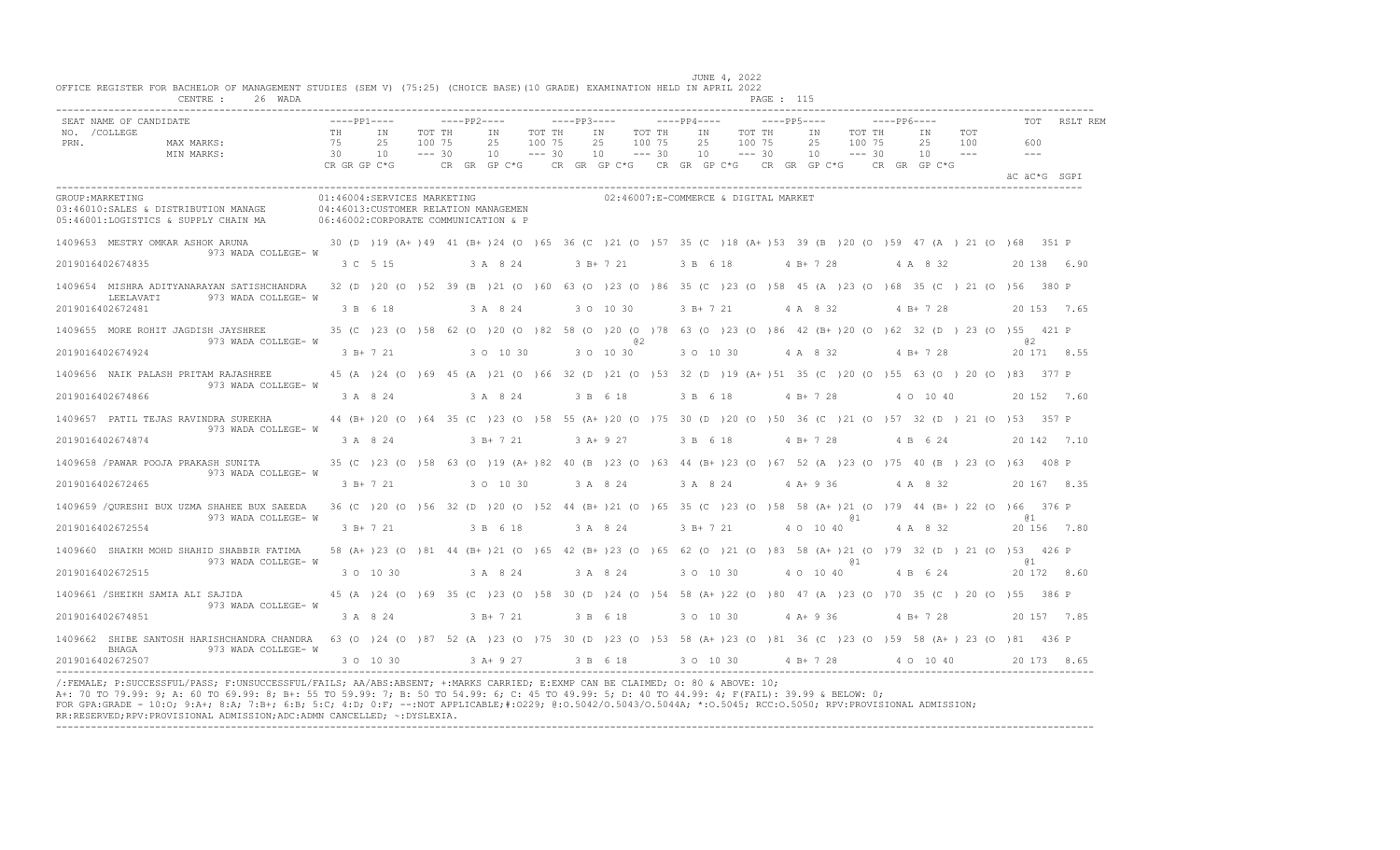| SEAT NAME OF CANDIDATE                                                                                                                                                                                                                                                                                                                                                                                                                                                                                                     |    | $---PP1---$                                                                                  |                              | ————— PP2————                                                                                                                                              |           |        | $---PP3---$                             |  | $---PP4---$                             |  |                                  |        | $---PP6---$                            |                |               |                                                                                                                                                                                                               | TOT RSLT REM |
|----------------------------------------------------------------------------------------------------------------------------------------------------------------------------------------------------------------------------------------------------------------------------------------------------------------------------------------------------------------------------------------------------------------------------------------------------------------------------------------------------------------------------|----|----------------------------------------------------------------------------------------------|------------------------------|------------------------------------------------------------------------------------------------------------------------------------------------------------|-----------|--------|-----------------------------------------|--|-----------------------------------------|--|----------------------------------|--------|----------------------------------------|----------------|---------------|---------------------------------------------------------------------------------------------------------------------------------------------------------------------------------------------------------------|--------------|
| ------<br>MAX MARKS:<br>NO. / COLLEGE<br>PRN.<br>MIN MARKS:                                                                                                                                                                                                                                                                                                                                                                                                                                                                | 30 | TH IN<br>75 25<br>10<br>CRGRGPC*G CRGRGPC*G CRGRGPC*G CRGRGPC*G CRGPC*G CRGRGPC*G CRGRGPC*G  | TOT TH<br>100 75<br>$--- 30$ | IN<br>$10 - - - 30$                                                                                                                                        | 25 100 75 | TOT TH | IN TOT TH<br>25 100 75<br>$10 - - - 30$ |  | IN TOT TH<br>25 100 75<br>$10 - - - 30$ |  | IN TOT TH<br>25<br>$10 - - - 30$ | 100 75 |                                        | IN<br>$10 - -$ | TOT<br>25 100 | 600<br>$   \,$<br>AC AC*G SGPT                                                                                                                                                                                |              |
| GROUP: MARKETING<br>03:46010:SALES & DISTRIBUTION MANAGE 04:46013:CUSTOMER RELATION MANAGEMEN<br>05:46001:LOGISTICS & SUPPLY CHAIN MA                                                                                                                                                                                                                                                                                                                                                                                      |    | 01:46004:SERVICES MARKETING<br>06:46002: CORPORATE COMMUNICATION & P                         |                              |                                                                                                                                                            |           |        | 02:46007:E-COMMERCE & DIGITAL MARKET    |  |                                         |  |                                  |        |                                        |                |               |                                                                                                                                                                                                               |              |
| 1409663 SHINDE SHUBHAM SUBHASH JASODA 58 (A+ )21 (0 )79 42 (B+ )20 (0 )62 47 (A )21 (0 )68 45 (A )24 (0 )69 44 (B+ )21 (0 )65 32 (D ) 21 (0 )53 396 P<br>973 WADA COLLEGE- W<br>2019016402672577                                                                                                                                                                                                                                                                                                                           |    | 3 0 10 30                                                                                    | @ 1                          | $3 \text{ A} \quad 8 \quad 24$ $3 \text{ A} \quad 8 \quad 24$ $3 \text{ A} \quad 8 \quad 24$ $4 \text{ A} \quad 8 \quad 32$ $4 \text{ B} \quad 6 \quad 24$ |           |        |                                         |  |                                         |  |                                  |        |                                        |                |               | @ 1<br>20 158 7.90                                                                                                                                                                                            |              |
| 1409664 VENUGOPAL SUJIT KISHAAN BHARATHI<br>973 WADA COLLEGE- W                                                                                                                                                                                                                                                                                                                                                                                                                                                            |    |                                                                                              |                              |                                                                                                                                                            |           |        |                                         |  |                                         |  |                                  |        |                                        |                |               | 36 (C) 23 (O) 59 52 (A) 19 (A+) 71 35 (C) 20 (O) 55 42 (B+) 23 (O) 65 50 (A) 23 (O) 73 40 (B) 24 (O) 64 387 P                                                                                                 |              |
| 2019016402670973                                                                                                                                                                                                                                                                                                                                                                                                                                                                                                           |    |                                                                                              |                              |                                                                                                                                                            |           |        |                                         |  |                                         |  |                                  |        |                                        |                |               | 3 B+ 7 21 3 A+ 9 27 3 B+ 7 21 3 A 8 24 4 A+ 9 36 4 A 8 32 20 161 8.05                                                                                                                                         |              |
| 1409665 VERMA MOHIT KISHAN RITA<br>973 WADA COLLEGE- W                                                                                                                                                                                                                                                                                                                                                                                                                                                                     |    |                                                                                              |                              |                                                                                                                                                            |           |        |                                         |  |                                         |  |                                  |        |                                        |                |               | 40 (B) 20 (O) 60 50 (A) 20 (O) 70 42 (B+) 21 (O) 63 44 (B+) 21 (O) 65 40 (B) 21 (O) 61 35 (C) 23 (O) 58 377 P                                                                                                 |              |
| 2019016402668711                                                                                                                                                                                                                                                                                                                                                                                                                                                                                                           |    |                                                                                              |                              |                                                                                                                                                            |           |        |                                         |  |                                         |  |                                  |        |                                        |                |               | $3 \text{ A} \quad 8 \quad 24$ $3 \text{ A} + 9 \quad 27$ $3 \text{ A} \quad 8 \quad 24$ $3 \text{ A} \quad 8 \quad 24$ $4 \text{ A} \quad 8 \quad 32$ $4 \text{ B} + 7 \quad 28$ $20 \quad 159$ $7 \quad 95$ |              |
| 1409666 VITALE SUSHANT SURESH SUREKHA 62 (0 )21 (0 )83 30 (D )21 (0 )51 47 (A )20 (0 )67 58 (A+ )23 (0 )81 32 (D )23 (0 )55 41 (B+ ) 20 (0 )61 398 P<br>973 WADA COLLEGE- W                                                                                                                                                                                                                                                                                                                                                |    |                                                                                              |                              |                                                                                                                                                            |           |        |                                         |  |                                         |  |                                  |        |                                        |                |               |                                                                                                                                                                                                               |              |
| 2019016402672531                                                                                                                                                                                                                                                                                                                                                                                                                                                                                                           |    | 3 0 10 30                                                                                    |                              | 3 B 6 18                                                                                                                                                   |           |        |                                         |  |                                         |  |                                  |        | 3 A 8 24 3 O 10 30 4 B + 7 28 4 A 8 32 |                |               |                                                                                                                                                                                                               | 20 162 8.10  |
| 1409667 WAGHELA CHIRAG PRAVIN REKHA 58 (0 )19 (A+ )77 55 (A+ )20 (0 )75 40 (B )23 (0 )63 30 (D )21 (0 )51 38 (B )21 (0 )59 32 (D )21 (0 )53 378 P<br>973 WADA COLLEGE- W                                                                                                                                                                                                                                                                                                                                                   |    |                                                                                              | Q3                           |                                                                                                                                                            |           |        |                                         |  |                                         |  |                                  |        |                                        |                |               | 6.8                                                                                                                                                                                                           |              |
| 2019016402674901                                                                                                                                                                                                                                                                                                                                                                                                                                                                                                           |    | $3$ O $10$ $30$ $3$ A+ $9$ $27$ $3$ A $8$ $24$ $3$ B $6$ $18$ $4$ B+ $7$ $28$ $4$ B $6$ $24$ |                              |                                                                                                                                                            |           |        |                                         |  |                                         |  |                                  |        |                                        |                |               | 20 151 7.55                                                                                                                                                                                                   |              |
| GROUP: FINANCE<br>03:46012:FINANCIAL ACCOUNTING 04:46015:RISK MANAGEMENT<br>05:46001:LOGISTICS & SUPPLY CHAIN MA 06:46002:CORPORATE COMMUNICATION & P                                                                                                                                                                                                                                                                                                                                                                      |    | 01:46003:INVESTMENT ANALYSIS & PORTF 02:46009:WEALTH MANAGEMENT                              |                              |                                                                                                                                                            |           |        |                                         |  |                                         |  |                                  |        |                                        |                |               |                                                                                                                                                                                                               |              |
| 1409668 THORAT RUSHIKESH MADHUKAR MADHURI 50 (A) 20 (O) 70 53 (A+) 20 (O) 73 53 (A+) 21 (O) 74 45 (A) 20 (O) 65 45 (A) 21 (O) 66 40 (B) 20 (O) 60 408 P<br>973 WADA COLLEGE- W                                                                                                                                                                                                                                                                                                                                             |    |                                                                                              |                              |                                                                                                                                                            |           |        |                                         |  |                                         |  |                                  |        |                                        |                |               |                                                                                                                                                                                                               |              |
| 2016016402194587                                                                                                                                                                                                                                                                                                                                                                                                                                                                                                           |    | $3$ A + 9 27 $3$ A + 9 27 $3$ A + 9 27 $3$ A $8$ 24 $4$ A $8$ 32 $4$ A $8$ 32                |                              |                                                                                                                                                            |           |        |                                         |  |                                         |  |                                  |        |                                        |                |               |                                                                                                                                                                                                               | 20169 8.45   |
| /:FEMALE: P:SUCCESSFUL/PASS: F:UNSUCCESSFUL/FAILS: AA/ABS:ABSENT: +:MARKS CARRIED: E:EXMP CAN BE CLAIMED: 0: 80 & ABOVE: 10:<br>A+: 70 TO 79.99: 9; A: 60 TO 69.99: 8; B+: 55 TO 59.99: 7; B: 50 TO 54.99: 6; C: 45 TO 49.99: 5; D: 40 TO 44.99: 4; F(FAIL): 39.99 & BELOW: 0;<br>FOR GPA:GRADE - 10:0; 9:A+; 8:A; 7:B+; 6:B; 5:C; 4:D; 0:F; --:NOT APPLICABLE;#:0229; 0:0.5042/0.5043/0.5044A; *:0.5045; RCC:0.5050; RPV:PROVISIONAL ADMISSION;<br>RR:RESERVED;RPV:PROVISIONAL ADMISSION;ADC:ADMN CANCELLED; ~: DYSLEXIA. |    |                                                                                              |                              |                                                                                                                                                            |           |        |                                         |  |                                         |  |                                  |        |                                        |                |               |                                                                                                                                                                                                               |              |

JUNE 4, 2022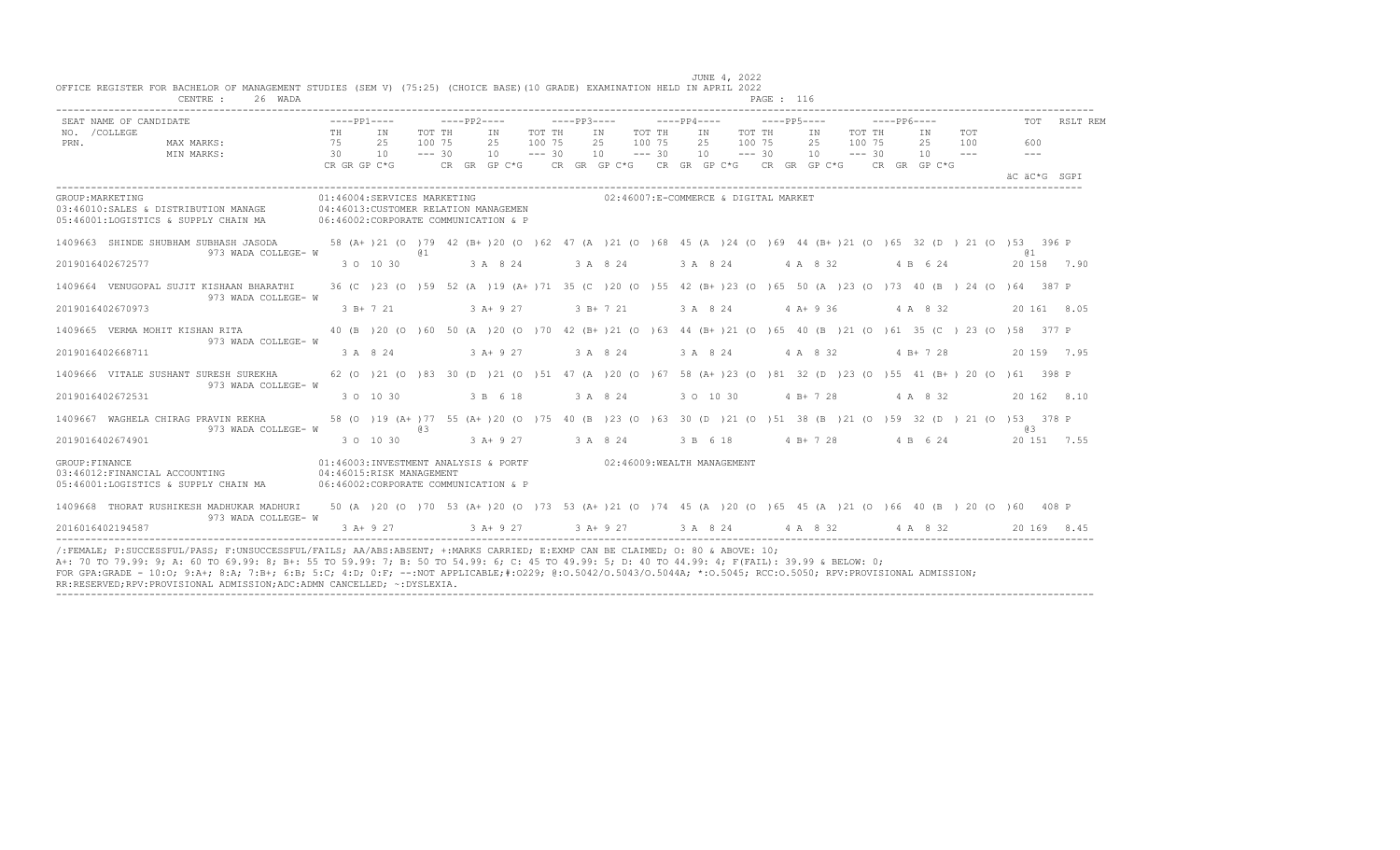|                       | SEAT NAME OF CANDIDATE                                                                                                                                                                    |                                                                     |                                 |                              |                                  |        |            |                                         |                                                                                                                                                                                |                           |                  | $---PP6---$ |                      |            |                             |              | TOT RSLT REM |
|-----------------------|-------------------------------------------------------------------------------------------------------------------------------------------------------------------------------------------|---------------------------------------------------------------------|---------------------------------|------------------------------|----------------------------------|--------|------------|-----------------------------------------|--------------------------------------------------------------------------------------------------------------------------------------------------------------------------------|---------------------------|------------------|-------------|----------------------|------------|-----------------------------|--------------|--------------|
| NO. / COLLEGE<br>PRN. | $\frac{75}{30}$<br>MAX MARKS:<br>MIN MARKS:                                                                                                                                               | TH IN                                                               | 25<br>10                        | TOT TH<br>100 75<br>$--- 30$ | IN<br>25 100 75<br>$10 - - - 30$ | TOT TH |            | IN TOT TH<br>25 100 75<br>$10 - - - 30$ | IN TOT TH<br>25 100 75<br>$10 = -230$                                                                                                                                          | IN<br>25<br>$10 - - - 30$ | TOT TH<br>100 75 |             | IN<br>25<br>$10 - -$ | TOT<br>100 | 600<br>$\sim$ $\sim$ $\sim$ |              |              |
|                       |                                                                                                                                                                                           |                                                                     |                                 |                              |                                  |        |            |                                         |                                                                                                                                                                                |                           |                  |             |                      |            |                             | AC AC*G SGPT |              |
| GROUP: FINANCE        | 03:46009:WEALTH MANAGEMENT 04:46012:FINANCIAL ACCOUNTING<br>05:46001:LOGISTICS & SUPPLY CHAIN MA 06:46002:CORPORATE COMMUNICATION & P                                                     |                                                                     |                                 |                              |                                  |        |            |                                         | 01:46003:INVESTMENT ANALYSIS & PORTF 02:46006:COMMODITY & DERIVATIVES MAR                                                                                                      |                           |                  |             |                      |            |                             |              |              |
|                       | 1409669 /MALIM FIZA SHAKIL ZARINA 48+(A\$ )12+(C\$ )60 36+(C\$ )10 (D )46 35+(C\$ )11+(D\$ )46 57+(A+\$)14+(B+\$)71 35+(C\$ )11 (D )46 44+(B+\$) 10+(D\$ )54 323 P<br>820 BAING - SHIPOSH |                                                                     |                                 |                              |                                  |        |            |                                         |                                                                                                                                                                                |                           |                  |             |                      |            |                             |              |              |
|                       | 2019016401390815                                                                                                                                                                          |                                                                     |                                 |                              |                                  |        |            |                                         | 3 A 8 24 3 C 5 15 3 C 5 15 3 A + 9 27 4 C 5 20 4 B 6 24                                                                                                                        |                           |                  |             |                      |            |                             | 20 125 6.25  |              |
|                       | 1409670 PARAB KAUSTUBH GANGADHAR GITANJALI<br>820 BAING - SHIPOSH                                                                                                                         |                                                                     |                                 |                              |                                  |        |            |                                         | 53+(A+\$)12 (C)65 41+(B+\$)12+(C\$)53 41+(B+\$)11+(D\$)52 56+(A+\$)11+(D\$)67 48+(A\$)12 (C)60 54+(A+\$)14 (B+)68 365 P                                                        |                           |                  |             |                      |            |                             |              |              |
|                       | 2019016401390676                                                                                                                                                                          |                                                                     | 3 A 8 24                        |                              |                                  |        |            |                                         | 3 B 6 18 3 B 6 18 3 A 8 24 4 A 8 32 4 A 8 32                                                                                                                                   |                           |                  |             |                      |            | 20 148 7.40                 |              |              |
| GROUP: MARKETING      | 03:46010:SALES & DISTRIBUTION MANAGE 04:46013:CUSTOMER RELATION MANAGEMEN<br>05:46001:LOGISTICS & SUPPLY CHAIN MA                                                                         | 01:46004:SERVICES MARKETING<br>06:46002:CORPORATE COMMUNICATION & P |                                 |                              |                                  |        |            |                                         | 02:46007:E-COMMERCE & DIGITAL MARKET                                                                                                                                           |                           |                  |             |                      |            |                             |              |              |
|                       | 1409671 PADAVANKAR KUNAL NATHURAM NIKITA<br>820 BAING - SHIPOSH                                                                                                                           |                                                                     |                                 |                              |                                  |        |            |                                         | 48+(A\$)10(D)58 63+(O\$)11(D)74 63+(O\$)10+(D\$)73 48+(A\$)11(D)59 33+(D\$)11(D)44 51+(A\$) 11(D)62 370 P                                                                      |                           |                  |             |                      |            |                             |              |              |
|                       | 2019016401390757                                                                                                                                                                          |                                                                     | 3 B+ 7 21                       |                              | $3A+927$                         |        | $3 A+9 27$ |                                         | 3 B + 7 21 4 D 4 16 4 A 8 32                                                                                                                                                   |                           |                  |             |                      |            |                             | 20 144 7.20  |              |
|                       | 1409672 PADYAL ANMOL ASHOK ASHWINI<br>820 BAING - SHIPOSH                                                                                                                                 |                                                                     |                                 |                              |                                  |        |            |                                         | 44+(B+\$)14 (B+)58 63+(O\$)11+(D\$)74 75+(O\$)13+(B\$)88 57+(A+\$)13+(B\$)70 53+(A+\$)12+(C\$)65 56+(A+\$) 11+(D\$)67 422 P                                                    |                           |                  |             |                      |            |                             |              |              |
|                       | 2019016401390692                                                                                                                                                                          |                                                                     | 3 B + 7 21 3 A + 9 27 3 0 10 30 |                              |                                  |        |            |                                         | 3 A + 9 27 4 A 8 32 4 A 8 32                                                                                                                                                   |                           |                  |             |                      |            |                             | 20 169 8.45  |              |
|                       | 1409673 PANCHAL ABHISHEK BALKRISHNA SHAILA<br>820 BAING - SHIPOSH                                                                                                                         |                                                                     |                                 |                              |                                  |        |            |                                         | 35+(C\$)10 (D)45 54+(A+\$)11 (D)65 60+(O\$)10+(D\$)70 44+(B+\$)11 (D)55 50+(A\$)10 (D)60 47+(A\$) 11 (D)58 353 P                                                               |                           |                  |             |                      |            |                             |              |              |
|                       | 2019016401390862                                                                                                                                                                          |                                                                     | 3 C 5 15 3 A 8 24               |                              |                                  |        | $3A+927$   |                                         | 3 B + 7 21 4 A 8 32 4 B + 7 28                                                                                                                                                 |                           |                  |             |                      |            |                             | 20 147 7.35  |              |
|                       | 1409674 SHAIKH ARIF MEHBOOB RUKSANA<br>820 BAING - SHIPOSH                                                                                                                                |                                                                     |                                 |                              |                                  |        |            |                                         | 50+(A\$)11 (D)61 65+(O\$)12 (C)77 75+(O\$)11+(D\$)86 42+(B+\$)15+(A\$)57 48+(A\$)11 (D)59 57+(A+\$) 12 (C)69 409 P                                                             |                           |                  |             |                      |            |                             |              |              |
|                       | 2019016401390854                                                                                                                                                                          |                                                                     |                                 |                              |                                  |        |            |                                         | $3 \text{ A} \quad 8 \quad 24$ $3 \text{ A} + 9 \quad 27$ $3 \text{ O} \quad 10 \quad 30$ $3 \text{ B} + 7 \quad 21$ $4 \text{ B} + 7 \quad 28$ $4 \text{ A} \quad 8 \quad 32$ |                           |                  |             |                      |            |                             | 20 162 8.10  |              |